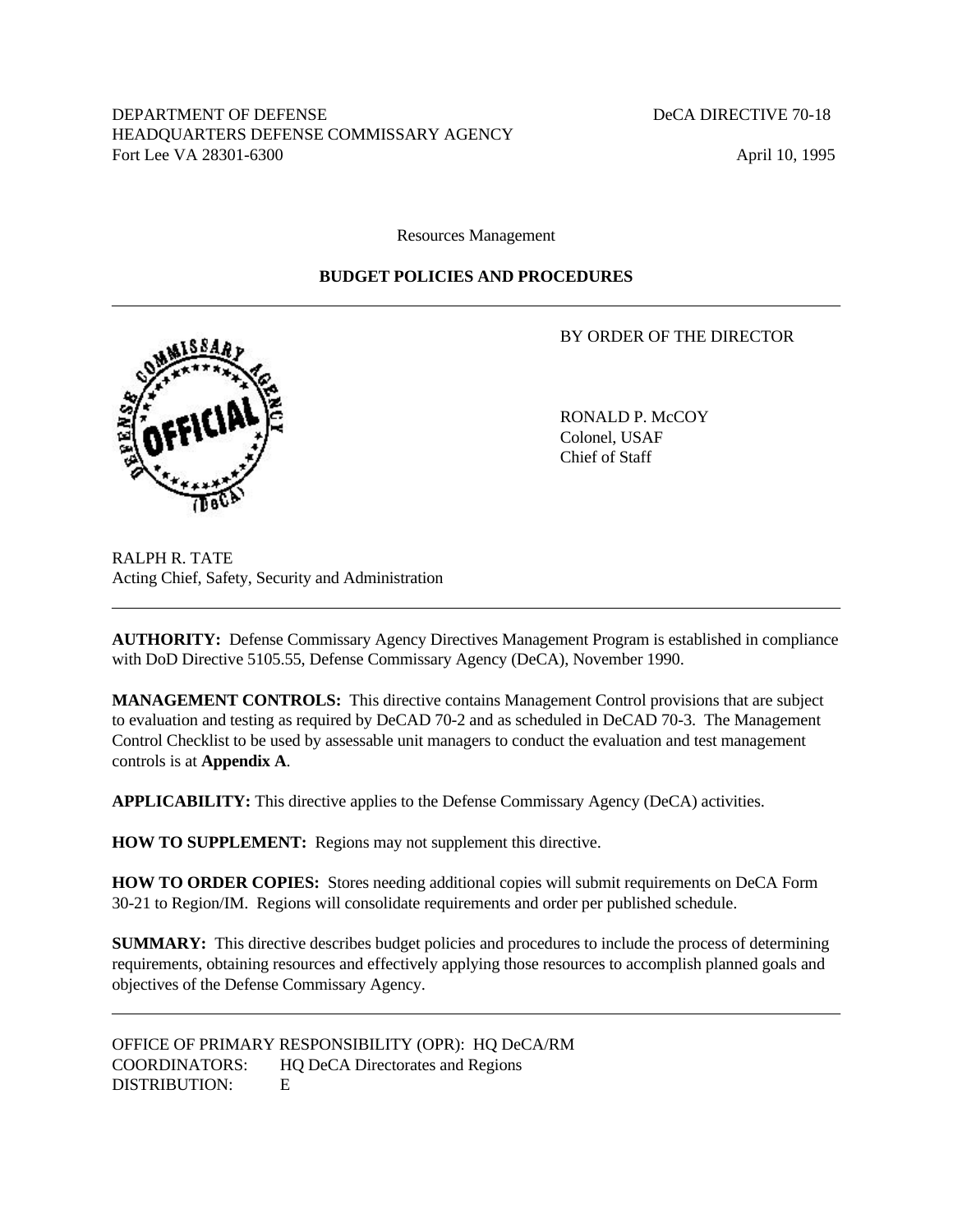# **TABLE OF CONTENTS**

#### Para Page

Chapter 1 - Financial Management in DeCA

| -1-1 - 1-1  |  |
|-------------|--|
| $1-2$ 1-1   |  |
| $1-3$ 1-1   |  |
| $1-4$ $1-2$ |  |
| $1-5$ 1-2   |  |
| $1-6$ 1-3   |  |
|             |  |
| $1-8$ 1-4   |  |

Chapter 2 - Biennial Planning, Programming and Budgeting System

| $2 - 1$  | $2 - 1$ |
|----------|---------|
| $2 - 2$  | $2 - 1$ |
| $2 - 3$  | $2 - 1$ |
| $2 - 4$  | $2 - 1$ |
| $2 - 5$  | $2 - 1$ |
| $2-6$    | $2 - 2$ |
| $2 - 7$  | $2 - 2$ |
| $2 - 8$  | $2 - 2$ |
| $2-9$    | $2 - 3$ |
| $2 - 10$ | $2 - 3$ |
| $2 - 11$ | $2 - 3$ |
| $2 - 12$ | $2 - 3$ |
| $2 - 13$ | $2 - 4$ |
| $2 - 14$ | $2 - 4$ |
| $2 - 15$ | $2 - 4$ |
| $2 - 16$ | $2 - 5$ |
| $2 - 17$ | $2 - 5$ |
|          |         |

# Chapter 3 - Fund Control

|                                                                        | $3-1$    | $3 - 1$ |
|------------------------------------------------------------------------|----------|---------|
|                                                                        | $3-2$    | $3-1$   |
|                                                                        | $3-3$    | $3-2$   |
|                                                                        | $3-4$    | $3-2$   |
|                                                                        | $3-5$    | $3-3$   |
|                                                                        | $3-6$    | $3-3$   |
|                                                                        | $3 - 7$  | $3-4$   |
|                                                                        | $3 - 8$  | $3-4$   |
|                                                                        | $3-9$    | $3-6$   |
|                                                                        | $3-10$   | $3-6$   |
|                                                                        | $3 - 11$ | $3-6$   |
|                                                                        | $3-12$   | $3 - 7$ |
|                                                                        | $3 - 13$ | $3 - 7$ |
| Preparation of MIPR, DD Form 448 and Acceptance of MIPR, DD Form 448-2 | $3 - 14$ | $3 - 7$ |
|                                                                        | $3 - 15$ | $3 - 8$ |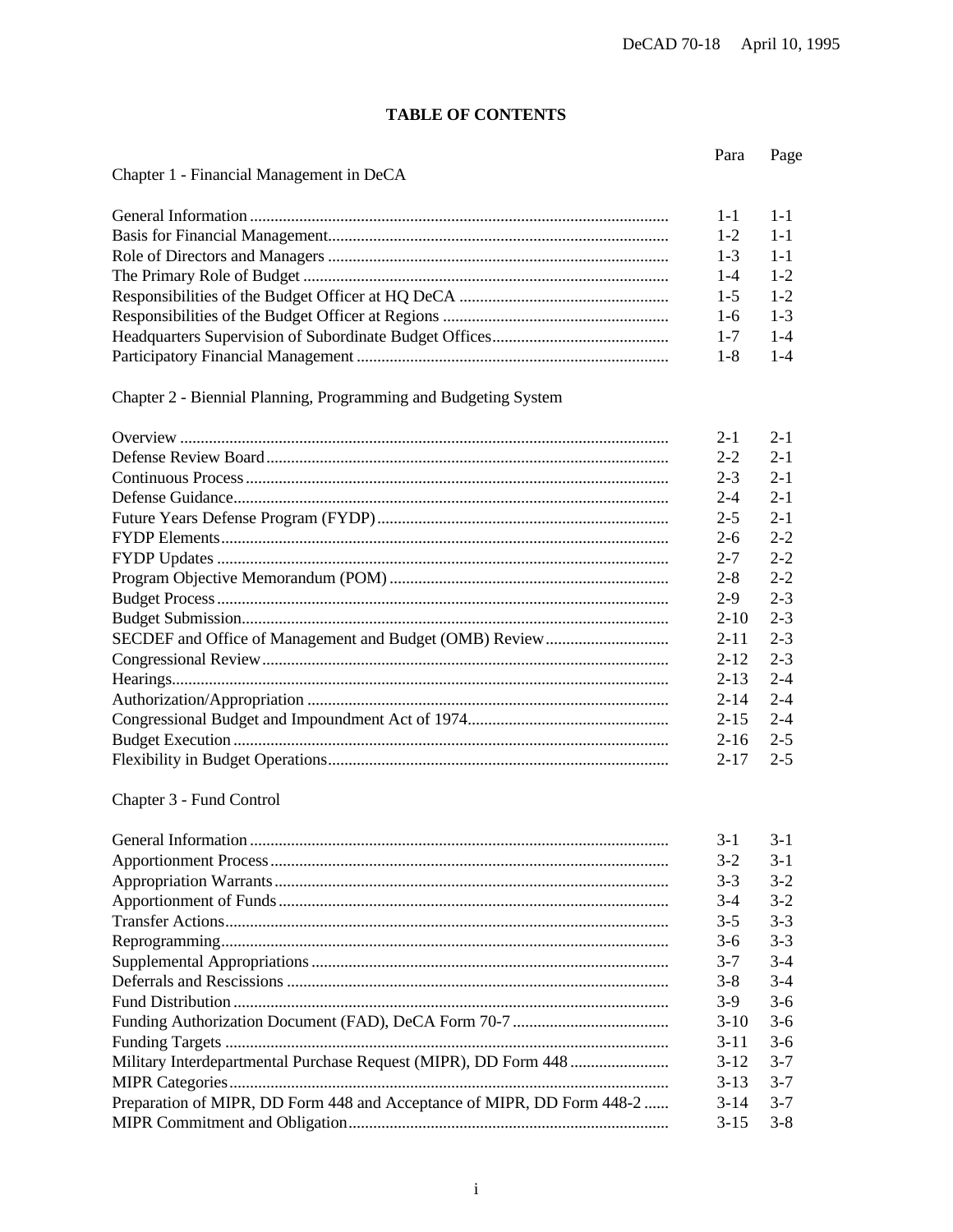| Chapter 4 - Sources and Uses of Funds                               | Para     | Page    |
|---------------------------------------------------------------------|----------|---------|
| Section A - General Information                                     |          |         |
|                                                                     | $4 - 1$  | $4 - 1$ |
|                                                                     | $4 - 2$  | $4-1$   |
| Section B - Sources of Funds                                        |          |         |
|                                                                     | $4 - 3$  | 4-1     |
|                                                                     | $4 - 4$  | $4-1$   |
|                                                                     | $4 - 5$  | $4 - 1$ |
| Section C - Uses of Funds                                           |          |         |
|                                                                     | 4-6      | $4 - 2$ |
|                                                                     | $4 - 7$  | $4 - 2$ |
|                                                                     | $4 - 8$  | $4 - 2$ |
|                                                                     | $4 - 9$  | $4 - 2$ |
| Chapter 5 - Defense Business Operations Fund (DBOF)                 |          |         |
| Section A - General                                                 |          |         |
|                                                                     | $5-1$    | $5 - 1$ |
|                                                                     | $5 - 2$  | $5-1$   |
| Section B - DBOF Terminology                                        |          |         |
|                                                                     | $5 - 3$  | $5 - 2$ |
| Section C - DBOF Financial Management Policies and Procedures       |          |         |
|                                                                     | $5-4$    | $5 - 3$ |
|                                                                     | $5 - 5$  | $5 - 3$ |
|                                                                     | $5-6$    | $5 - 4$ |
|                                                                     | $5 - 7$  | $5 - 4$ |
|                                                                     | $5 - 8$  | $5 - 4$ |
| Revenue Recognition Policy for the Defense Business Operations Fund | $5-9$    | $5 - 5$ |
| Section D - Rate Setting in the Business Areas                      |          |         |
|                                                                     | $5 - 10$ | $5 - 5$ |
| Section E - Submission Requirements and Preparation of Materials    |          |         |
|                                                                     | $5-11$   | $5-6$   |
| Section F - Budget Formulation                                      |          |         |
|                                                                     | $5 - 12$ | $5 - 6$ |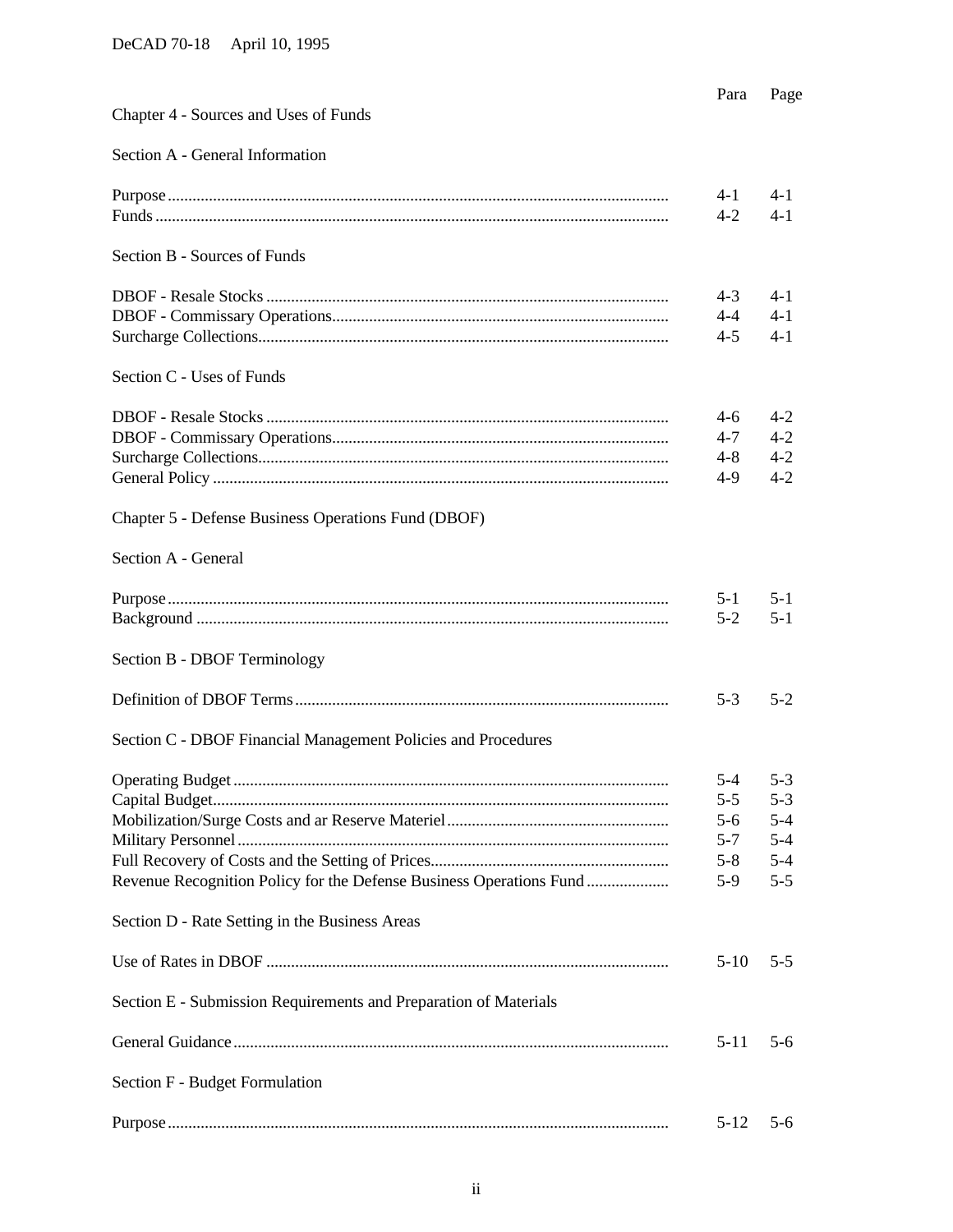|                                                      | Para     | Page    |
|------------------------------------------------------|----------|---------|
|                                                      | $5-13$   | $5-6$   |
|                                                      | $5 - 14$ | $5-6$   |
| Section G - Congressional Justification/Presentation |          |         |
|                                                      | $5 - 15$ | $5 - 7$ |
|                                                      | $5-16$   | $5 - 7$ |
| Chapter 6 - DBOF - Commissary Operations Fund        |          |         |
| Section A - General Information                      |          |         |
|                                                      | $6-1$    | $6-1$   |
|                                                      | $6 - 2$  | $6-1$   |
| Section B - Budget Formulation and Justification     |          |         |
|                                                      | $6-3$    | $6-1$   |
|                                                      | $6 - 4$  | $6-1$   |
|                                                      | $6 - 5$  | $6-1$   |
|                                                      | $6 - 6$  | $6 - 2$ |
| Section C - Budget Execution and Analysis            |          |         |
|                                                      | $6-7$    | $6 - 2$ |
|                                                      | $6 - 8$  | $6 - 2$ |
|                                                      | $6-9$    | $6 - 3$ |
|                                                      | $6 - 10$ | $6 - 3$ |
| Section D - Midyear Review                           |          |         |
|                                                      | $6 - 11$ | $6 - 3$ |
|                                                      | $6 - 12$ | $6 - 4$ |
| <b>Section E - Year-End Closeout Procedures</b>      |          |         |
|                                                      | $6-13$   | $6 - 4$ |
|                                                      | $6 - 14$ | $6 - 4$ |
|                                                      | $6 - 15$ | $6 - 4$ |
|                                                      | $6-16$   | $6 - 5$ |
|                                                      | $6 - 17$ | $6 - 5$ |
|                                                      | $6 - 18$ | $6 - 5$ |
| Chapter 7 - General and Administrative (G&A) Costs   |          |         |
|                                                      | $7-1$    | $7-1$   |
|                                                      | $7 - 2$  | $7 - 1$ |
|                                                      | $7 - 3$  | $7 - 1$ |
|                                                      | 7-4      | $7 - 1$ |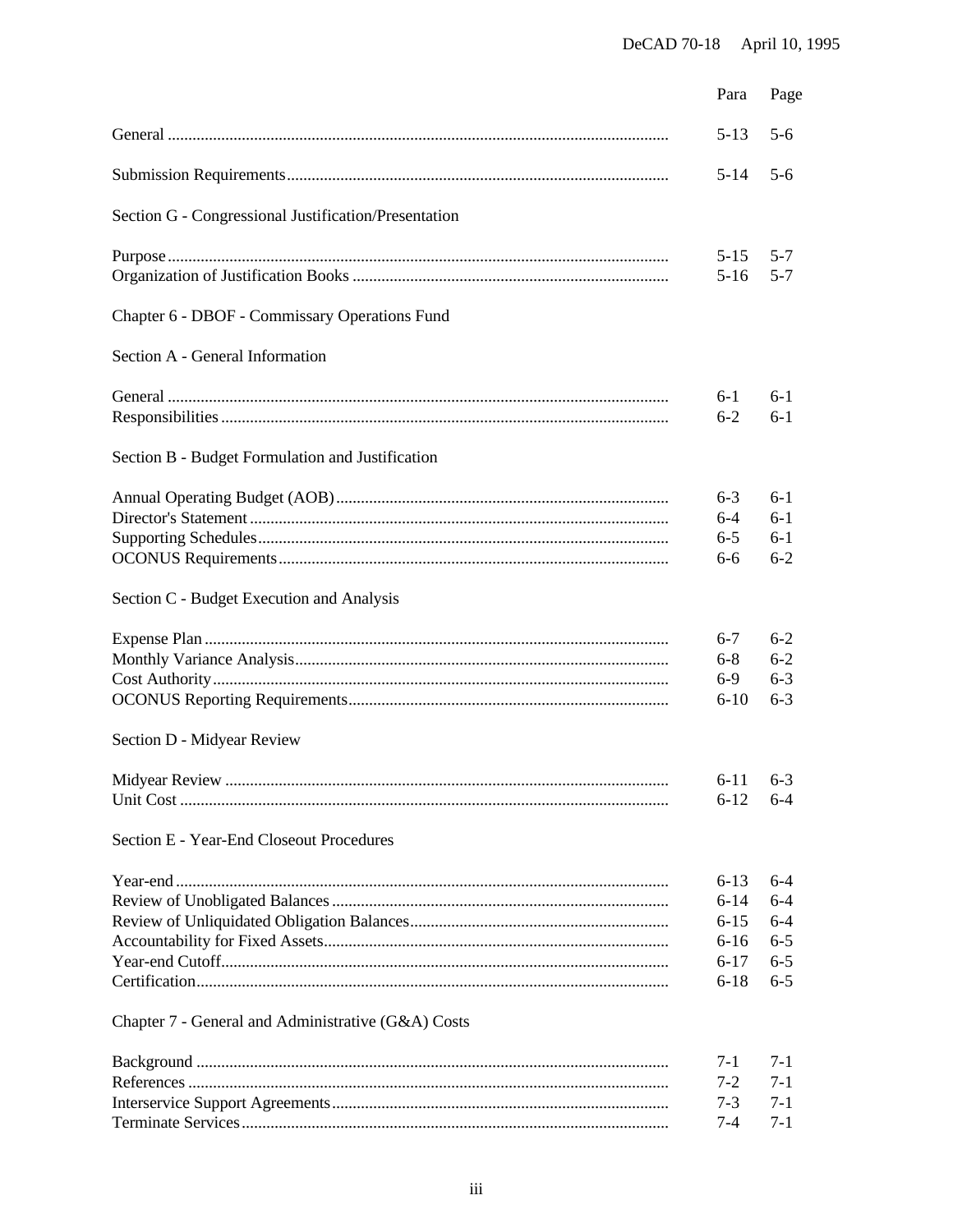| $7-5$      | $7 - 2$ |
|------------|---------|
| 7-6        | $7-2$   |
| $7 - 7$    | $7 - 2$ |
| $7-8$ 7-3  |         |
| $7-9$      | $7 - 3$ |
| $7-10$ 7-3 |         |
| $7-11$ 7-4 |         |
| $7-12$ 7-4 |         |

# **Chapter 8 - Civilian Personnel Services**

|                                                                                    | $8 - 1$  | $8 - 1$ |
|------------------------------------------------------------------------------------|----------|---------|
|                                                                                    | $8-2$    | $8 - 1$ |
|                                                                                    | $8-3$    | $8-1$   |
|                                                                                    | $8-4$    | $8 - 1$ |
| Indirect Hire Foreign National Personnel, Labor Contracts With Foreign Governments | $8-5$    | $8-2$   |
|                                                                                    | $8-6$    | $8-2$   |
|                                                                                    | $8-7$    | $8-4$   |
|                                                                                    | $8 - 8$  | $8-4$   |
|                                                                                    | 8-9      | $8-4$   |
|                                                                                    | $8-10$   | $8-4$   |
|                                                                                    | $8 - 11$ | 8-4     |

# Chapter 9 - Programs Requiring Reimbursement

| 9-1 9-1         |  |
|-----------------|--|
| $9-2$ $9-1$     |  |
| $9 - 3$ $9 - 1$ |  |
| $9-4$ $9-2$     |  |

# Chapter 10 - Transportation Policies and Procedures

| $10-1$       | $10-1$ |
|--------------|--------|
| $10-2$       | $10-1$ |
| $10-3$       | $10-2$ |
| $10 - 4$     | $10-2$ |
| $10-5$       | $10-2$ |
| $10-6$       | $10-3$ |
| $10-7$       | $10-3$ |
| $10-8$       | $10-4$ |
| 10-9         | $10-5$ |
| $10-10$      | $10-5$ |
| $10 - 11$    | $10-5$ |
| $10-12$ 10-6 |        |
| $10-13$ 10-6 |        |
| $10-14$ 10-7 |        |
|              |        |

Chapter 11 - Reimburseable Programs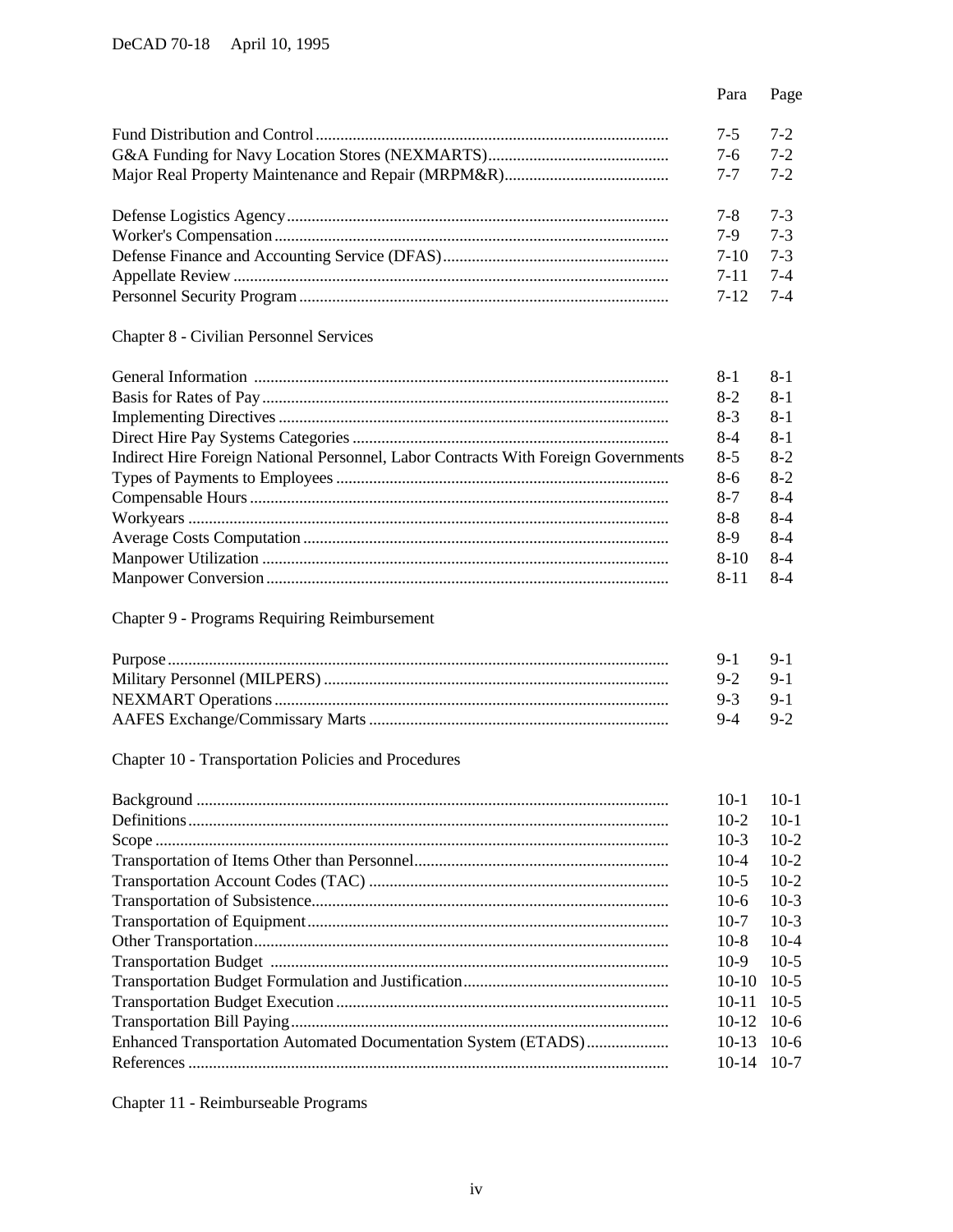|                                                    | Para         | Page     |
|----------------------------------------------------|--------------|----------|
|                                                    | $11 - 1$     | $11 - 1$ |
|                                                    | $11 - 2$     | $11 - 1$ |
|                                                    | $11-3$       | $11 - 1$ |
|                                                    | $11 - 4$     | $11 - 1$ |
|                                                    | $11-5$       | $11-2$   |
|                                                    |              |          |
|                                                    | $11-6$       | $11-2$   |
| Chapter 12 - Unit Cost Resourcing                  |              |          |
| Section A - General                                |              |          |
|                                                    | $12 - 1$     | $12 - 1$ |
|                                                    | $12 - 2$     | $12 - 1$ |
|                                                    | $12-3$       | $12-1$   |
|                                                    | $12 - 4$     | $12 - 2$ |
|                                                    | $12-5$       | $12-3$   |
|                                                    |              |          |
| Section B - Setting Unit Cost Goals                |              |          |
|                                                    | $12-6$       | $12 - 3$ |
|                                                    | $12 - 7$     | $12 - 3$ |
| Section C - Budget Submission Review and Execution |              |          |
|                                                    | $12 - 8$     | $12 - 4$ |
|                                                    | $12-9$       | $12 - 4$ |
|                                                    | $12-10$ 12-5 |          |
|                                                    | $12 - 11$    | $12 - 5$ |
|                                                    | $12-12$ 12-5 |          |
| Section D - Accounting and Classification of Costs |              |          |
|                                                    | $12 - 13$    | $12-6$   |
|                                                    | $12 - 14$    | $12-6$   |
|                                                    | $12 - 15$    | $12-6$   |
|                                                    |              |          |
|                                                    | 12-16 12-7   |          |
|                                                    | $12 - 17$    | $12 - 7$ |
| Chapter 13 - General Policies                      |              |          |
| Section A - General Information                    |              |          |
|                                                    | $13-1$       | $13-1$   |
| Section B - Travel and Transportation              |              |          |
|                                                    | $13-2$       | $13-1$   |
|                                                    |              |          |
|                                                    | $13-3$       | $13 - 1$ |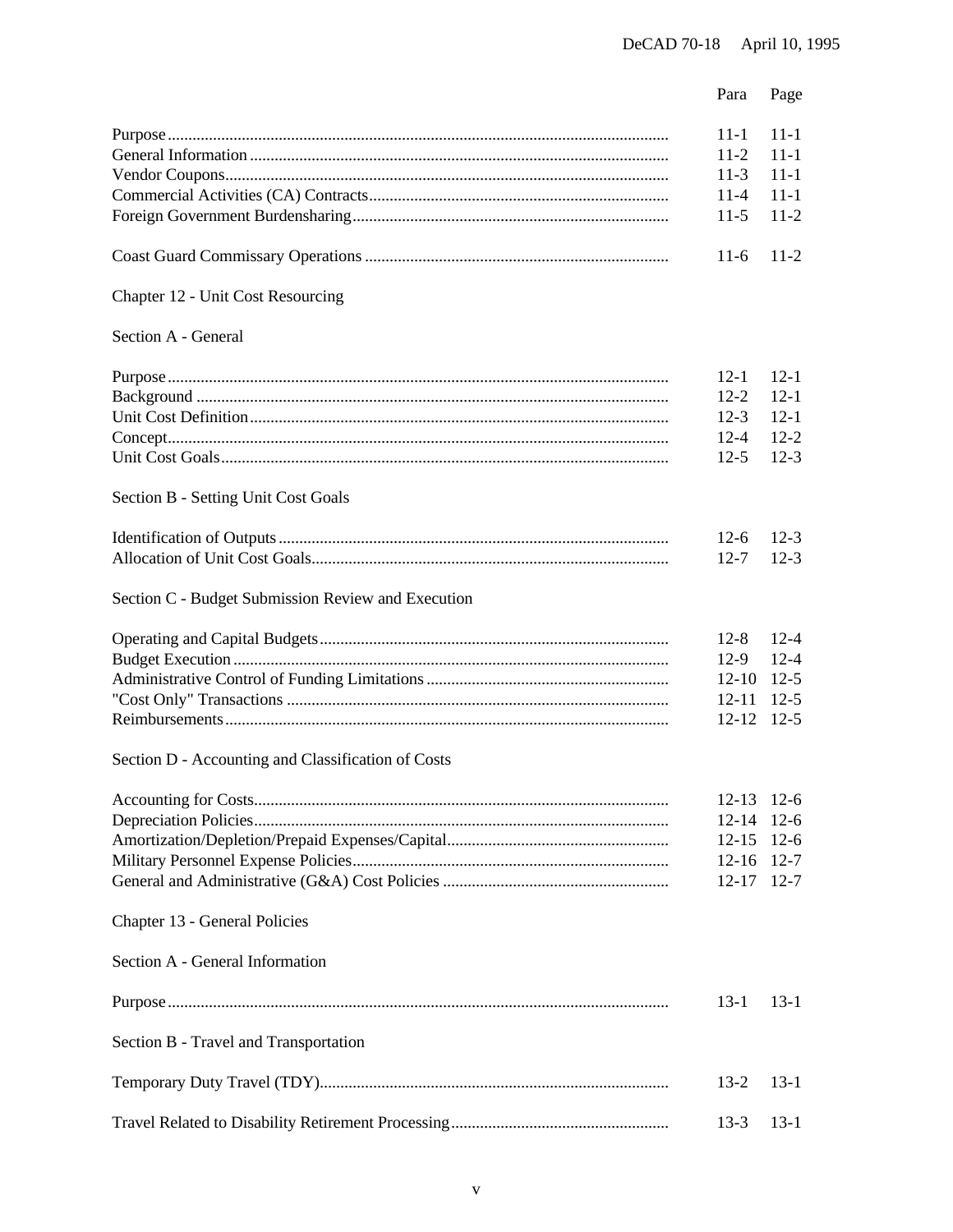|                                                                                          | Para        | Page     |
|------------------------------------------------------------------------------------------|-------------|----------|
| Travel Related to Equal Employment Opportunity (EEO) Complaints                          | $13-4$      | $13-1$   |
|                                                                                          | $13-5$      | $13 - 2$ |
|                                                                                          | $13-6$      | $13 - 2$ |
|                                                                                          | $13 - 7$    | $13 - 2$ |
|                                                                                          | $13-8$      | $13 - 2$ |
|                                                                                          | $13-9$      | $13 - 2$ |
|                                                                                          |             |          |
| Section C - Authorized Support for Work and Break Areas                                  |             |          |
|                                                                                          | 13-10 13-3  |          |
|                                                                                          | $13 - 11$   | $13-4$   |
|                                                                                          | 13-12 13-4  |          |
|                                                                                          | 13-13 13-4  |          |
|                                                                                          | 13-14 13-5  |          |
| Section D - Ethnic and Holiday Observances                                               |             |          |
|                                                                                          | 13-15 13-5  |          |
| Section E - Registration Fees, Professional Memberships and Honorarium and Speaking Fees |             |          |
|                                                                                          |             |          |
|                                                                                          | 13-16 13-6  |          |
|                                                                                          | 13-17 13-7  |          |
|                                                                                          | 13-18 13-7  |          |
| Section F - Ceremonies and Refreshments                                                  |             |          |
|                                                                                          | 13-19 13-7  |          |
|                                                                                          | 13-20 13-7  |          |
| Section G - Contracted Advisory and Assistance Services (CAAS)                           |             |          |
|                                                                                          |             |          |
|                                                                                          | 13-21 13-8  |          |
| Section H - Awards                                                                       |             |          |
|                                                                                          | 13-22 13-8  |          |
|                                                                                          | 13-23 13-9  |          |
| Section I - Individual Clothing                                                          |             |          |
|                                                                                          | 13-24 13-9  |          |
|                                                                                          | 13-25 13-9  |          |
|                                                                                          | 13-26 13-9  |          |
|                                                                                          |             |          |
| Section J - Refunds and Cash Collections                                                 |             |          |
|                                                                                          | 13-27 13-9  |          |
|                                                                                          | 13-28 13-10 |          |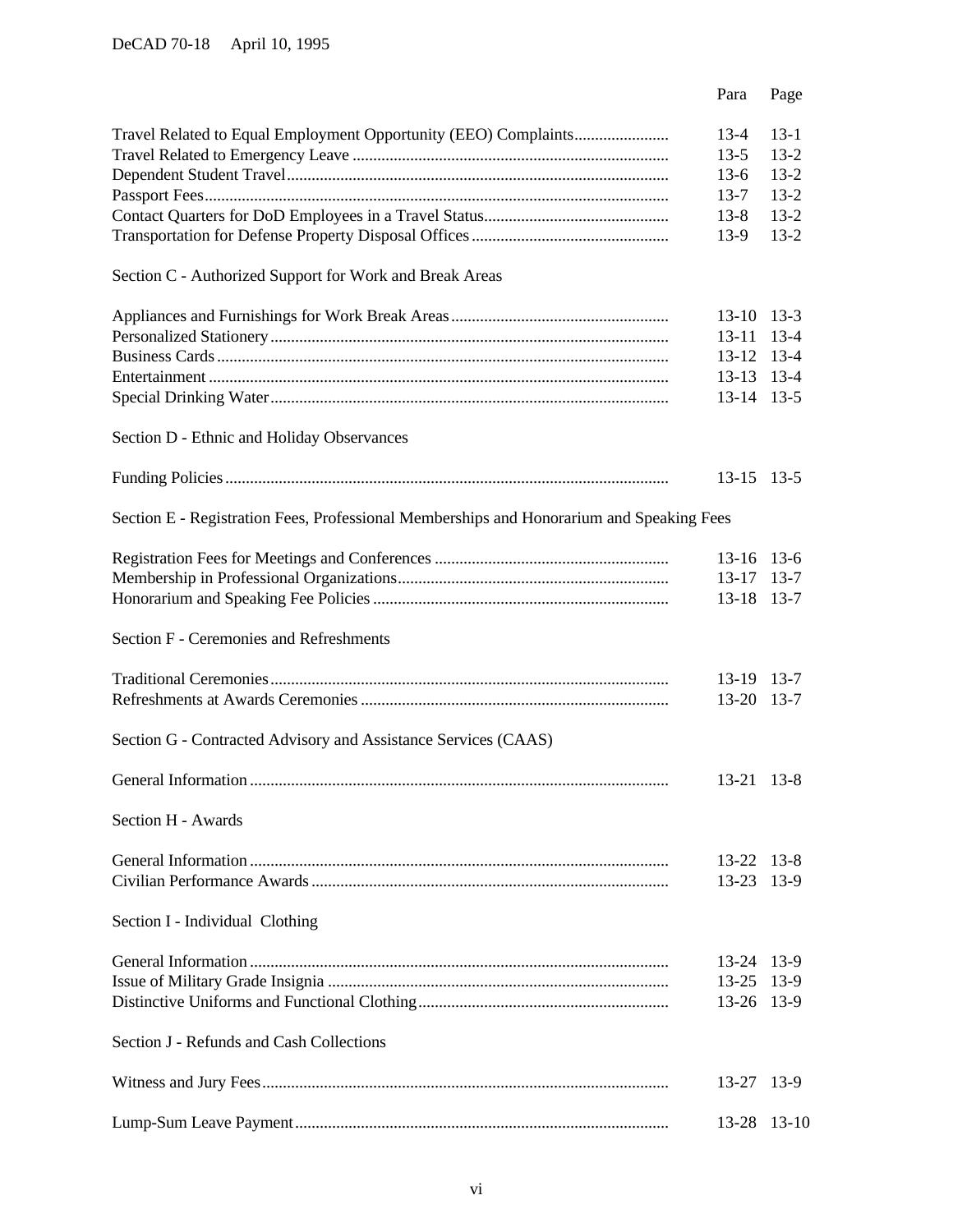|                                                                                  | Para                                                                     | Page                                                                         |
|----------------------------------------------------------------------------------|--------------------------------------------------------------------------|------------------------------------------------------------------------------|
|                                                                                  |                                                                          | 13-29 13-10                                                                  |
| Section K - Contracts                                                            |                                                                          |                                                                              |
|                                                                                  |                                                                          | 13-30 13-10                                                                  |
| Section L - Base Realignment and Closures (BRAC)                                 |                                                                          |                                                                              |
|                                                                                  |                                                                          | 13-31 13-10                                                                  |
|                                                                                  |                                                                          | 13-32 13-10                                                                  |
| Chapter 14 - Defense Business Operations Funds (DBOF) - Commissary resale Stocks |                                                                          |                                                                              |
|                                                                                  | $14-1$<br>$14 - 2$<br>$14-3$<br>$14 - 4$<br>$14-5$<br>$14-6$             | $14-1$<br>$14-1$<br>$14-1$<br>$14-3$<br>$14 - 5$<br>$14-6$                   |
|                                                                                  | $14 - 7$<br>$14-8$                                                       | $14 - 7$<br>$14-8$                                                           |
| Chapter 15 - Surcharge Collections                                               |                                                                          |                                                                              |
| Section A - Background and Policy                                                |                                                                          |                                                                              |
| Section B - Region Procedures                                                    | $15-1$<br>$15 - 2$<br>$15-3$<br>$15 - 4$<br>$15-5$<br>$15-6$<br>$15 - 7$ | $15-1$<br>$15 - 1$<br>$15 - 2$<br>$15-3$<br>$15 - 3$<br>$15 - 4$<br>$15 - 5$ |
|                                                                                  | $15 - 8$                                                                 | $15-6$                                                                       |
| Heating, Ventilation and Air Conditioning (HVAC) and Refrigeration Maintenance   | $15-9$                                                                   | $15 - 7$                                                                     |

|                                                                   | $15-9$ 15-7    |  |
|-------------------------------------------------------------------|----------------|--|
|                                                                   | $15-10$ 15-7   |  |
|                                                                   | $15-11$ $15-8$ |  |
|                                                                   | $15-12$ 15-9   |  |
|                                                                   | 15-13 15-10    |  |
|                                                                   | 15-14 15-10    |  |
| Section C - Commissary and Central Distribution Center Procedures |                |  |

|  | $15-15$ $15-10$ |  |
|--|-----------------|--|
|--|-----------------|--|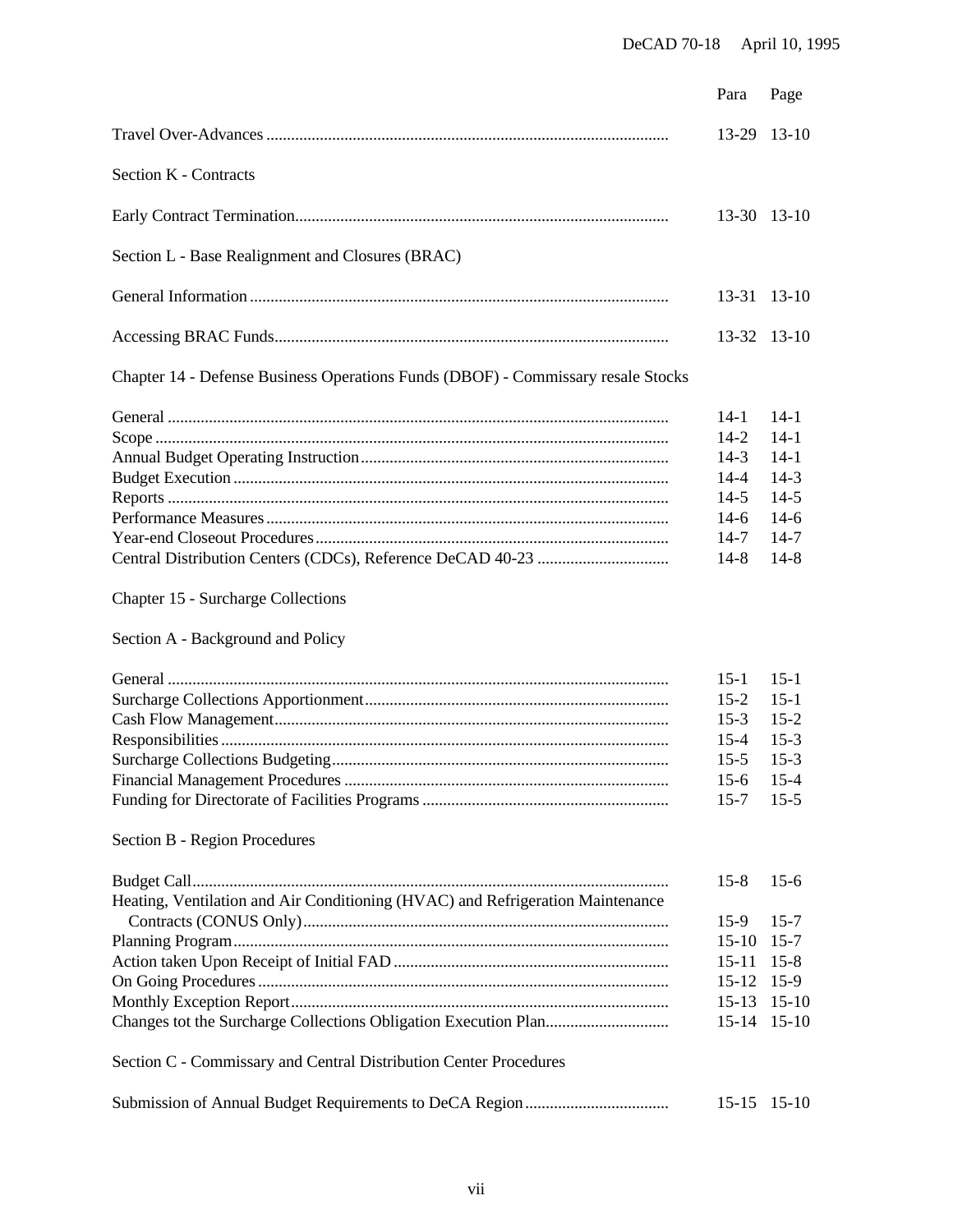| $15-16$ $15-10$ |  |
|-----------------|--|
| $15-17$ 15-11   |  |
| 15-18 15-12     |  |
| 15-19 15-12     |  |
| $15-20$ 15-12   |  |
| $15-21$ 15-13   |  |
| $15-22$ 15-13   |  |
| 15-23 15-14     |  |
| 15-24 15-17     |  |
| 15-25 15-17     |  |
|                 |  |

# **Chapter 16 - Performance Measures**

|                                                                         | $16-1$ 16-1 |  |
|-------------------------------------------------------------------------|-------------|--|
|                                                                         | $16-2$ 16-1 |  |
|                                                                         | $16-3$ 16-1 |  |
|                                                                         | $16-4$ 16-3 |  |
|                                                                         | $16-5$ 16-3 |  |
|                                                                         | $16-6$ 16-4 |  |
| DeCA Workload Indicators for the Commissary Operations Business Area    | $16-7$ 16-5 |  |
| DeCA Workload Indicators for the Commissary Resale Stocks Business Area | $16-8$ 16-5 |  |

# Chapter 17 - Financial System Reports

| $17-1$ 17-1   |  |
|---------------|--|
| $17-2$ 17-1   |  |
| $17-3$ 17-1   |  |
| $17-4$ $17-2$ |  |
| $17-5$ 17-5   |  |
| $17-6$ 17-5   |  |
| $17-7$ 17-5   |  |
| 17-8 17-7     |  |
| 17-9 17-7     |  |

# Appendixes

# Tables

| $4-3$  |
|--------|
| $10-3$ |
| $14-1$ |
| $14-2$ |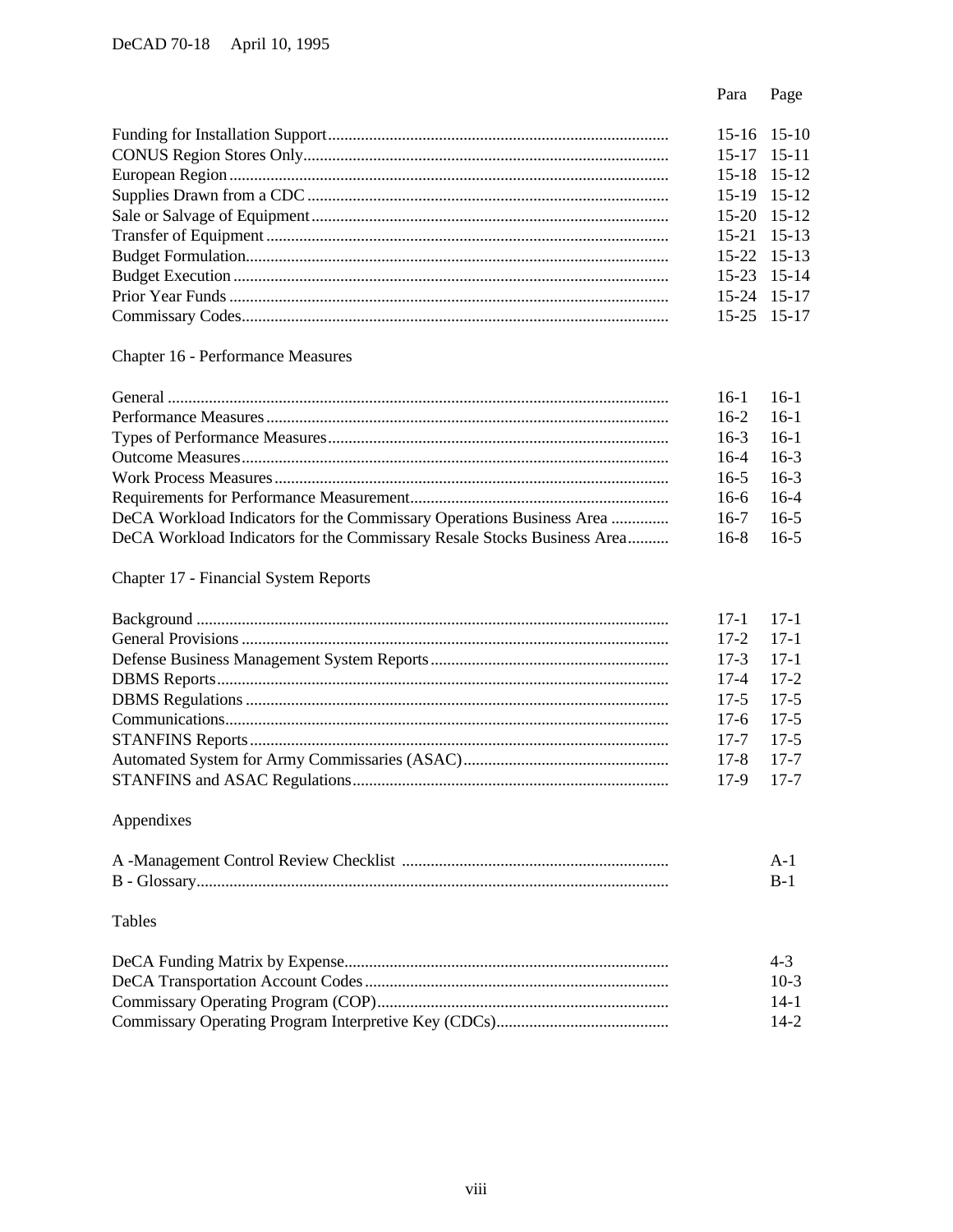## **Chapter 1**

### **FINANCIAL MANAGEMENT IN DeCA**

**1-1. General Information.** Financial management is the process of determining requirements, obtaining resources and judiciously applying those resources to accomplish planned goals and objectives. Within the Defense Commissary Agency (DeCA), financial management is the effective and efficient use of resources to meet both the direct mission and support responsibilities of the commissary system. Responsibility for this process is charged to commanders, directors, and managers at the Headquarters, Regions, and Service Centers.

**1-2. Basis for Financial Management.** Financial management is an integral part of resource management systems in the Department of Defense (DoD) (DoDD 7000.1), and includes the different funds required to defend this nation. DeCA's mission is to:

a. Provide a non-pay benefit through a worldwide commissary system for the resale of groceries and household supplies to authorized patrons.

b. Operate designated worldwide troop subsistence supply functions and field exchanges in both peacetime and war.

**1-3. Role of Directors and Managers.** Each director and manager, at every level of the organization, is responsible for the effective, efficient, and economical use of all resources made available to his or her organization. The extent to which each director and manager directly influences the budgeting, allocation, composition, and distribution of these resources depends on the degree of centralization of authority. The degree of centralization is the prerogative of each echelon of command and is determined by mission needs, resources involved, and managerial environment. Regardless of the level of centralization, operating level managers are directly involved and responsible for managing resources used. It is DeCA's intent to decentralize financial management as much as possible.

a. There are positive means for a manager to directly influence the effectiveness, efficiency, and economy with which all resources are used to perform assigned missions and operations. The individual manager assists in budget formulation and resource allocation by recommending the best mix of available resources to ensure their most efficient use. Each manager should take an active part in the formulation and execution of operating budgets. Participatory management includes the use of both a financial management executing and working committee to advise and assist the commander in the decision-making process.

b. The Resource Manager assists by assuring fiduciary accounting and control of obligations and providing expense data through the accounting system. Both obligation and expense data are important because each involves distinct but related aspects of financial management. Managers must have obligation data to monitor availability of funds. Expense data is important because it is the basis for measuring performance of the organization. Relating expenses to production for a given period tells a manager how well the manager has done compared to a standard or to past activity. For the Defense Business Operations Fund (DBOF) Commissary Operating Fund obligations and expenses should generally be close to the same, at the end of the fiscal year. The Resource Manager also provides training in resource management and in the use of expense data in financial management.

c. Managers either control or significantly influence expenditures for civilian labor (including overtime), utilities, transportation, communications, contractual services, supplies, and equipment. Significant management flexibility exists in these areas. Managers also have direct control over TDY funds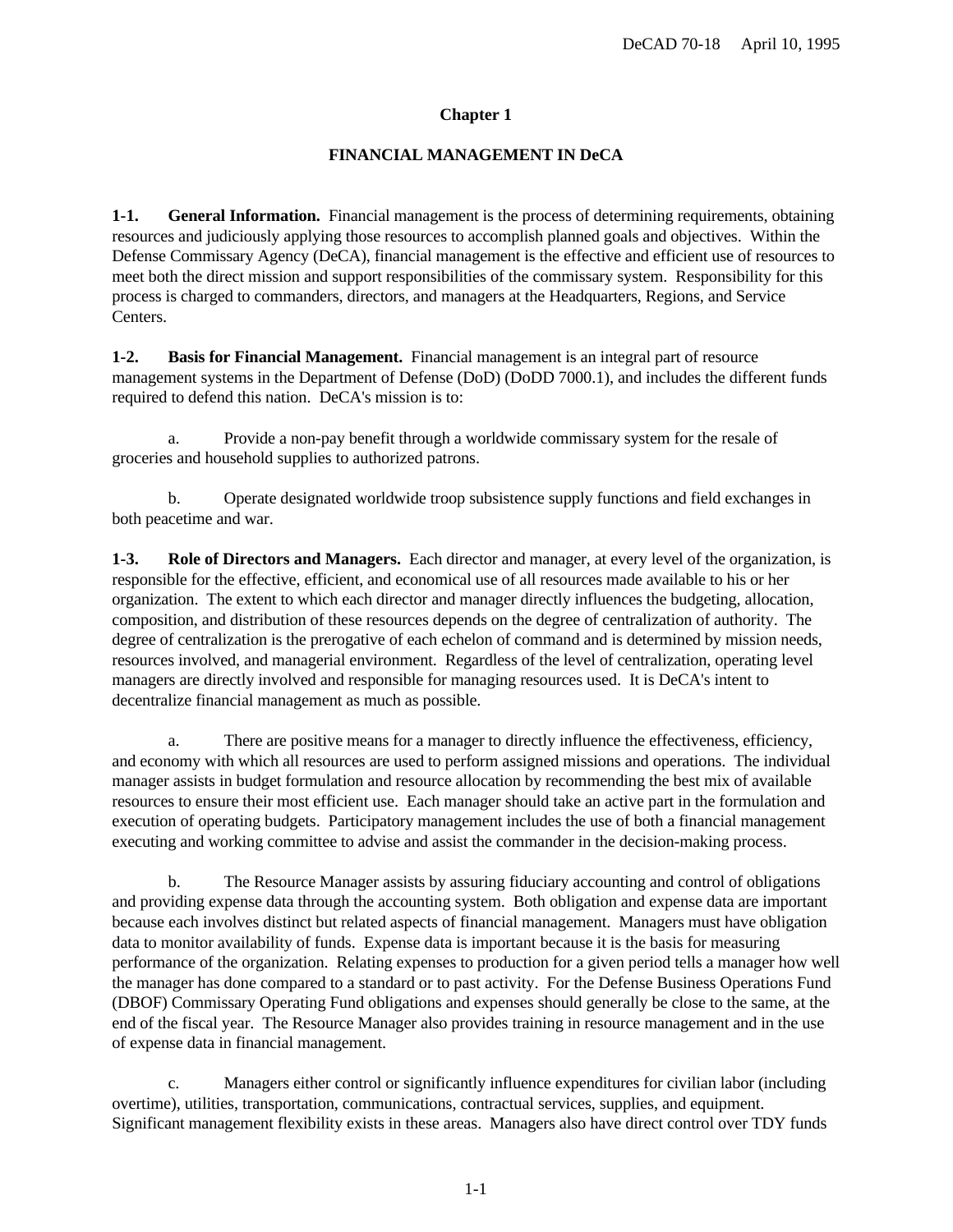by deciding the necessity and frequency of mission and administrative TDY, mode of travel, and number of travelers. The same controls can be applied to command directed TDY.

d. An integral part of the resource management process is performance evaluation and productivity measurement. Individual managers and commanders must have tools, techniques, and analytical support to interpret available data and evaluate performance. The Resource Manager assists in this phase of resource management.

# **1-4. The Primary Role of Budget.**

a. The primary role of Budget in DeCA is to develop budget estimate guides and direct preparation of budget justification, present and defend DeCA's budget and financial policies to OSD/OMB, and aid in the orderly administration of all appropriated funds available to DeCA. In this role, the budget officer functions as the primary technical advisor to the director in the administration of all funds provided by Department of Defense (Comptroller) (DoD(C)).

b. The budget process relies heavily on self-control, self-direction, and self-discipline by encouraging the acceptance of budget responsibility at the organizational level where funds are spent. Budget officers are responsible along with staff operating personnel, for preparation and execution of the operating budget and financial plan. They have stewardship responsibilities for the funding authorities available to regions, and help organizational managers achieve and justify their goals from a financial management standpoint. Particular attention and effort must be directed toward managing within the Future Year Defense Program (FYDP) structure with detailed identification by program element (PE).

c. Formulation of budget requirements is the responsibility of Budget in conjunction with organizational managers at each successive level of command, culminating with the submission of the budget to the Secretary of Defense (SECDEF).

d. All budget submissions and financial plans must be given critical review and approval by operating activities at each successive level of command in the process of submission to HQ DeCA. The estimates are then reviewed by DeCA/Resource Management Budget (RMB) and designated DeCA Financial Advisory Committee Members to ensure adherence to programs and instructions and achievement of the proper operational balance.

e. In each DeCA organization, the Budget staff will use their experience, functional area data, and financial information to help commanders and organizational managers effectively accomplish their missions at the most economical cost.

**1-5. Responsibilities of the Budget Officer at HQ DeCA.** The budget officer participates actively in the preparation of operating budgets and financial plans and revisions; guides and counsels operating personnel about plans, assumptions, and technical data; and during the execution phase, explores ways and means of accomplishing objectives within the limits of the budgetary authority.

a. The budget officer should view the budget process as an integral part of overall financial management, where programs and requirements compete for limited financial resources.

b. Accounting systems neither manage nor solve the problem of how to match available funds against programmed requirements. Accounting systems and reports provide little management benefit unless they are reviewed, analyzed, and put to appropriate use. Proper matching of limited funds with essential requirements can only be accomplished by an informed and prudent management. The following pitfalls must be avoided:

(1) One flawed approach is to determine the initial statement of requirements and then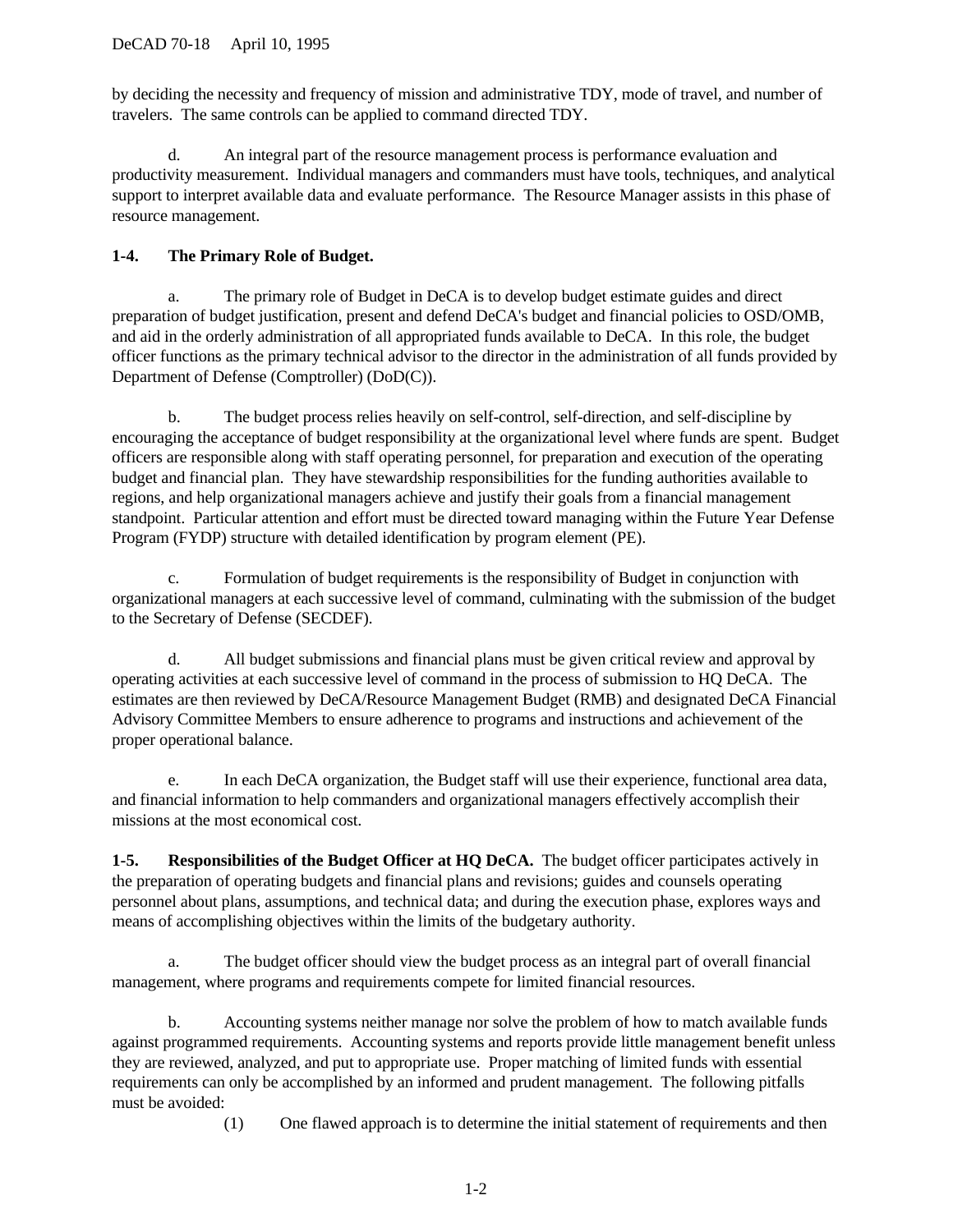encourage the consumption of resources to validate this premise. While this may achieve a temporary and superficial form of perceived accuracy and credibility, it is accomplished at the expense of effective management. Neither the operating budget nor financial plan is cast in concrete and is constantly subject to change and reprogramming to accommodate revised missions and requirements.

(2) Another faulty approach is to avoid any possibility of withdrawal of financial authority without regard to the consequences. This self-interest is an attitude of proprietorship at the expense of good overall management and negates the concept and intent of the DeCA financial management system.

(3) No amount of statistics can perform management. Management can only be performed by people with a good management attitude. The budget officer can do much toward instilling the proper attitude in subordinates and among operating managers. Do not allow a negative attitude to prevail. When skillful control is exercised with a positive attitude of selflessness and dedication, we are approaching management with the proper perspective.

#### **1-6. Responsibilities of the Budget Officer at Region:**

a. Develop, with appropriate staff, budgets and financial plans for the various appropriations according to instructions from higher authority.

b. Receive budget authorities.

c. Determine, with the participation of the staff, distribution of budget authorizations.

d. Monitor funding which has been transferred to subordinate echelons for reporting.

e. Provide guidance and assistance to subordinate organizations, including program and funding guidance.

f. Plan and perform continuous analysis and evaluation of programs of subordinate organizations and bases to determine:

(1) Actual accomplishments as compared to planned programs.

(2) Availability of resources to achieve the remainder of approved objectives.

(3) Areas in which financial plan reprogramming may be necessary to accomplish planned programs.

(4) Funding impact of proposed mission program changes and reprogramming actions.

g. Advise the staff on results of analyses and make appropriate recommendations.

h. Adjust the financial plan or operating budget according to revised objectives, and when necessary prepare and submit narrative justification for increased or decreased requirements.

i. Adjust distribution of the amounts within the approved financial plan to meet current requirements.

j. Conduct special studies pertaining to forecasts, projections, or estimates of requirements.

k. Advise the staff on the propriety of proposed use of financial resources.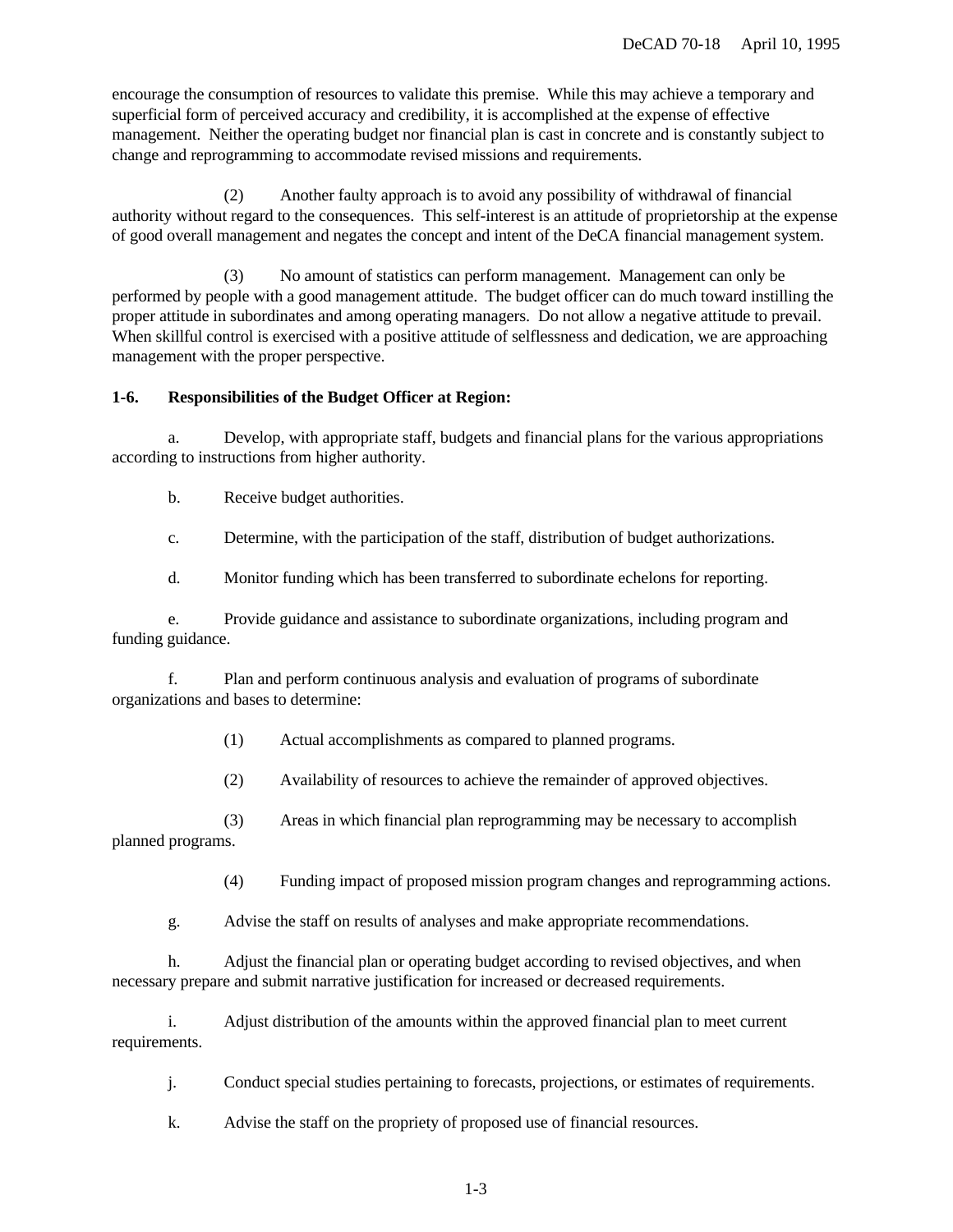l. Advise, assist, and provide training to base-level organizations.

m. Develop specific policies and procedures for use at region and store level in administration of operating budgets and financial plans.

n. Develop emergency operating plans and special program reporting instructions and requirements.

o. Supplement DeCA directives to accommodate region uniques.

p. Monitor preparation of store-level financial management directives.

q. Review and coordinate concurrent use and support agreements.

r. Review and ensure that corrective action is taken on reports of audit and Inspector General (IG) inspection reports.

**1-7. Headquarters Supervision of Subordinate Budget Offices.** An important function of DeCA/RMB is to exercise technical supervision and provide all required assistance to the budget offices of its subordinate echelons. This supervision includes review of estimates and status reports. DeCA/RMB should also exercise constructive supervision over subordinate budget offices to ensure compliance with budget policies, procedures, objectives, instructions, and all applicable directives. Representatives of DeCA/RMB should schedule periodic visits to subordinate budget offices to advise, assist, and review their procedures. Headquarters representatives should also be available to visit subordinate offices on request or whenever review of reports or other information indicates the need for in-person assistance. The primary purpose of these visits is to provide technical supervision and assistance rather than audit or inspect. However, attention should be given to the propriety of obligations and expenses as recorded in the various reports. Reports of inspections and visits made by other staff offices may indicate the need for close supervision.

**1-8. Participatory Financial Management.** In financial management, the corporate organizational approach has proven to be the most effective in achieving a balanced application of resources. Traditionally, funds furnished to an organization or activity do not satisfy total requirements. As a result, a reduction in the scope of certain programs and the deferment or elimination of other programs become necessary to accomplish the overall mission. Decisions to reduce, defer, or eliminate programs or establish priorities are most effective when accomplished through the combined efforts of the commander and supporting staff. Unilateral management of programs, in which other programs competing for the same limited resources are ignored, often results in poor decisions when measured against the total mission. To provide the basis for collective resource management action, DeCA must establish and maintain a corporate financial management structure. The formal structure consists of two financial management committees: a Financial Executive Board and a Financial Advisory Committee.

a. The Financial Executive Board (FEB). The board determines program priorities for the Agency and makes sure that resources are effectively allocated.

(1) The board is composed of top-level managers.

| Staff                   | <b>Position</b> |
|-------------------------|-----------------|
| Chief Executive Officer | Chairperson     |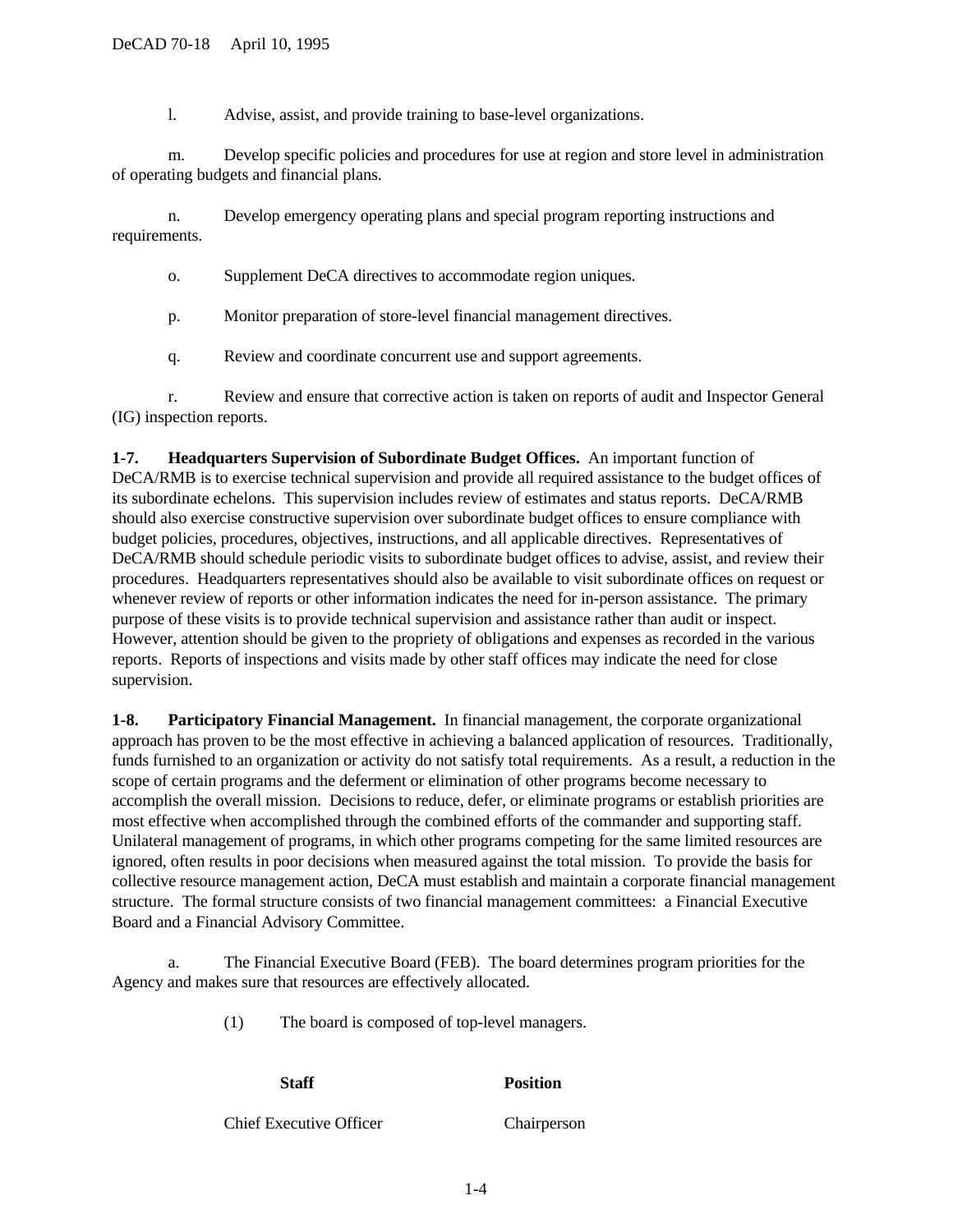| Director of Northeast Region | Member   |
|------------------------------|----------|
| <b>Central Region</b>        | Member   |
| Southern Region              | Member   |
| <b>Midwest Region</b>        | Member   |
| <b>Southwest Region</b>      | Member   |
| <b>Northwest Region</b>      | Member   |
| <b>European Region</b>       | Member   |
| Operations                   | Advisor  |
| <b>Resource Management</b>   | Advisor  |
| Chief of Staff               | Advisor  |
| <b>Budget Officer</b>        | Recorder |
|                              |          |

(2) The board convenes at the call of the chairperson. Minutes of meetings are prepared by the recorder, with a copy of the original filed in the budget division, and a copy provided to each board member and advisor.

(3) The board reviews and approves or disapproves recommendations made by the Financial Advisory Committee to make sure that financial programs are valid, that they represent a balanced program, and that all known or anticipated program requirements have been considered. The board must review, revise as necessary, and approve operating budgets.

(4) The Financial Executive Board (FEB):

(a) Reviews requirements for approved programs and activities, making certain of balanced financial support throughout.

(b) Reviews and approves programs identified by the Financial Advisory Committee that must be deferred, reduced, eliminated, or moved to an unfunded requirement.

- (c) Evaluates and lists in priority sequence all unfunded requirements.
- (d) Reviews and approves capital investment requirements.

b. The Financial Advisory Committee (FAC). The committee is composed of Headquarters and staff elements.

| <b>Staff</b>                           | <b>Position</b> |
|----------------------------------------|-----------------|
| Chief of Staff                         | Chairperson     |
| Director of Operations                 | Member          |
| <b>Resource Management</b>             | Member          |
| <b>Facilities</b>                      | Member          |
| Personnel and Manpower                 | Member          |
| Acquisition                            | Member          |
| <b>Information Management</b>          | Member          |
| <b>Strategic Planning and Analysis</b> | Member          |
| Safety, Security, and Admin            | Member          |
| <b>General Counsel</b>                 | Member          |
| <b>Inspector General</b>               | Member          |
| <b>Internal Review</b>                 | Member          |
| Corporate Communication                | Member          |
| <b>Budget Officer</b>                  | Recorder        |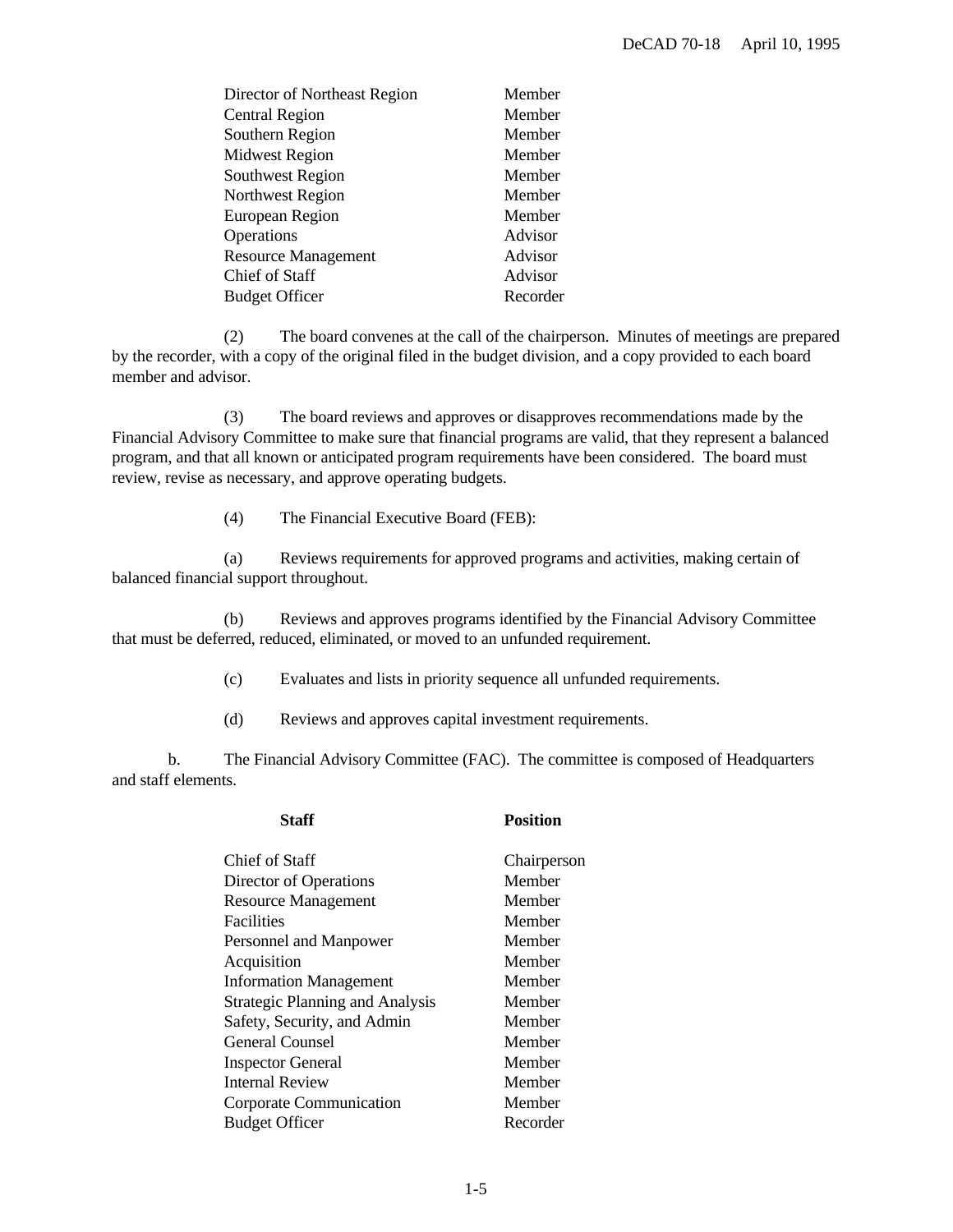(1) Committee meetings are convened as necessary to support the deliberation and decision process of the Financial Executive Board. Minutes of the meetings are prepared by the Recorder, filed in the budget office, and a copy provided to each committee member and each Financial Executive Board member.

(2) The Committee develops requirements for inclusion in the operating budget, and revisions thereto. The preparation of operating budgets is a vital part of the overall financial plans, and the committee makes recommendations to the Financial Executive Board for final approval. The committee ensures:

(a) Operating budget estimates represent the total amounts required to accomplish assigned missions and approved programs for the regions and headquarters.

(b) Organizations list in order of priority financial requirements to accomplish mission objectives and, at the same time, provide for a balanced program of mission and support requirements.

(c) Operating budgets achieve a high degree of credibility through an in-depth and impartial analysis.

(d) Committee members are agents of the Director, as well as representatives of their parent activity, during the review.

(3) The committee identifies unfunded requirements, establishes a recommended priority, and presents them to the Financial Executive Board for review and approval or disapproval.

(4) The committee recommends adjustment or redistribution of financial targets between activities when imbalances in resource distribution are noted. This action requires Financial Executive Board approval.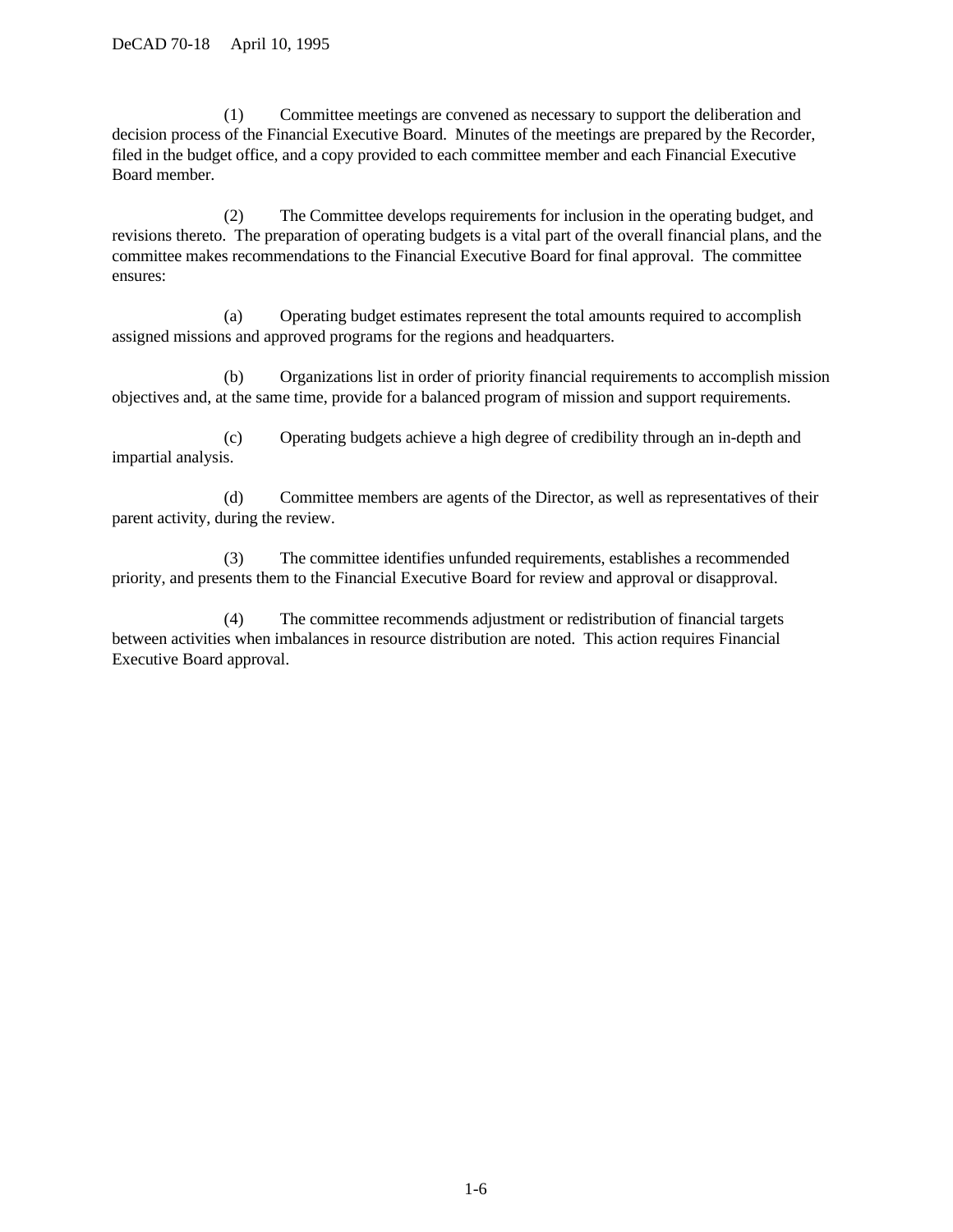### **Chapter 2**

#### **BIENNIAL PLANNING, PROGRAMMING AND BUDGETING SYSTEM**

**2-1. Overview.** The Biennial Planning, Programming and Budgeting System (BPPBS) provides Military Departments and Defense Agencies a method to achieve objectives established by the President and Secretary of Defense (SECDEF). The process begins with translating guidance into operational plans designed to safeguard our national security interests. Streamlined planning documents and mission area analyses help prioritize objectives and assess strategies while providing the all important link between planning and programming. Programming includes developing a proposed program by Military Departments and Defense Agencies and a formal program review and approval by the SECDEF. Initial program costing is established during the programming phase. In the budgeting process, costs are updated and a proposed budget is submitted to the SECDEF for review and approval. The result becomes part of the President's Budget (PB).

**2-2. Defense Review Board.** This board is the SECDEF's corporate review body and is responsible for managing the BPPBS. It is chaired by the Deputy SECDEF and is primarily comprised of the Under and Assistant Secretaries of Defense, Military Secretaries, Chairman of Joint Chiefs of Staffs, and Military Chiefs of Staff. Another key member is the Associate Director, Office of Management and Budget (OMB), National Security and International Affairs. OMB participation is very useful because this precludes the need for an additional OMB review following the completion of the DoD budget. This unique procedure allows the SECDEF to submit the DoD budget later than any other department in the execution branch.

**2-3. Continuous Process.** The BPPBS is an ever-evolving process without a definitive start or end. Furthermore, the segments of a single BPPBS cycle overlap and do not evolve in isolation. This is significant because unexpected events occurring in one cycle can impact other cycles. For example, during presidential election years, overlap is complicated by supplemental budget requests or major programmatic decisions. Each cycle provides three "snapshots" of the DoD program: (1) Program Objective Memorandum (POM), (2) Budget Estimate Submission (BES), and (3) President's Budget (PB).

**2-4. Defense Guidance.** The Defense Guidance provides Department of Defense (Comptroller) (DoD(C)) direction to the Military Departments and Defense Agencies for developing the POM. National security policy provides the basis for the Defense Guidance. The Defense Guidance provides SECDEF policy, strategy, force planning, resource planning, and fiscal guidance to all DoD organizations. Based on Defense Guidance, DoD(C) sends out fiscal guidance which determines the Total Obligation Authority (TOA) needed to execute the DoD program for the next six years. This amount reflects Presidential and OMB decisions concerning real growth and inflation rates used to develop Military Department and Defense Agency programs. In other words, Fiscal Guidance provides the overall constraint, or dollar ceiling for constructing programs.

**2-5. Future Years Defense Program (FYDP).** The FYDP is the official document that summarizes SECDEF approved programs and captures the three updates to the DoD program. It is a detailed compilation of the total resources (forces, manpower, and dollars for each appropriation) programmed for DoD, arranged by major force program (MFP) and appropriation. Within each MFP, requirements are arranged by program element (PE). This structure is used as a basis for internal DoD program review. The appropriation structure is used by Congress in its review of the DoD budget request and differs from the MFP approach. By satisfying both requirements, the FYDP serves as an interface between the two methods of portraying program and budget data. The FYDP projects all data except forces for six years; forces extend an additional three years. For the FYDP to be used effectively as a management tool at higher echelons of command, it must be carefully costed. Such costing is accomplished by linking plans and programs to budget estimates reflecting desired program levels, and to budget authorities representing approved program levels. The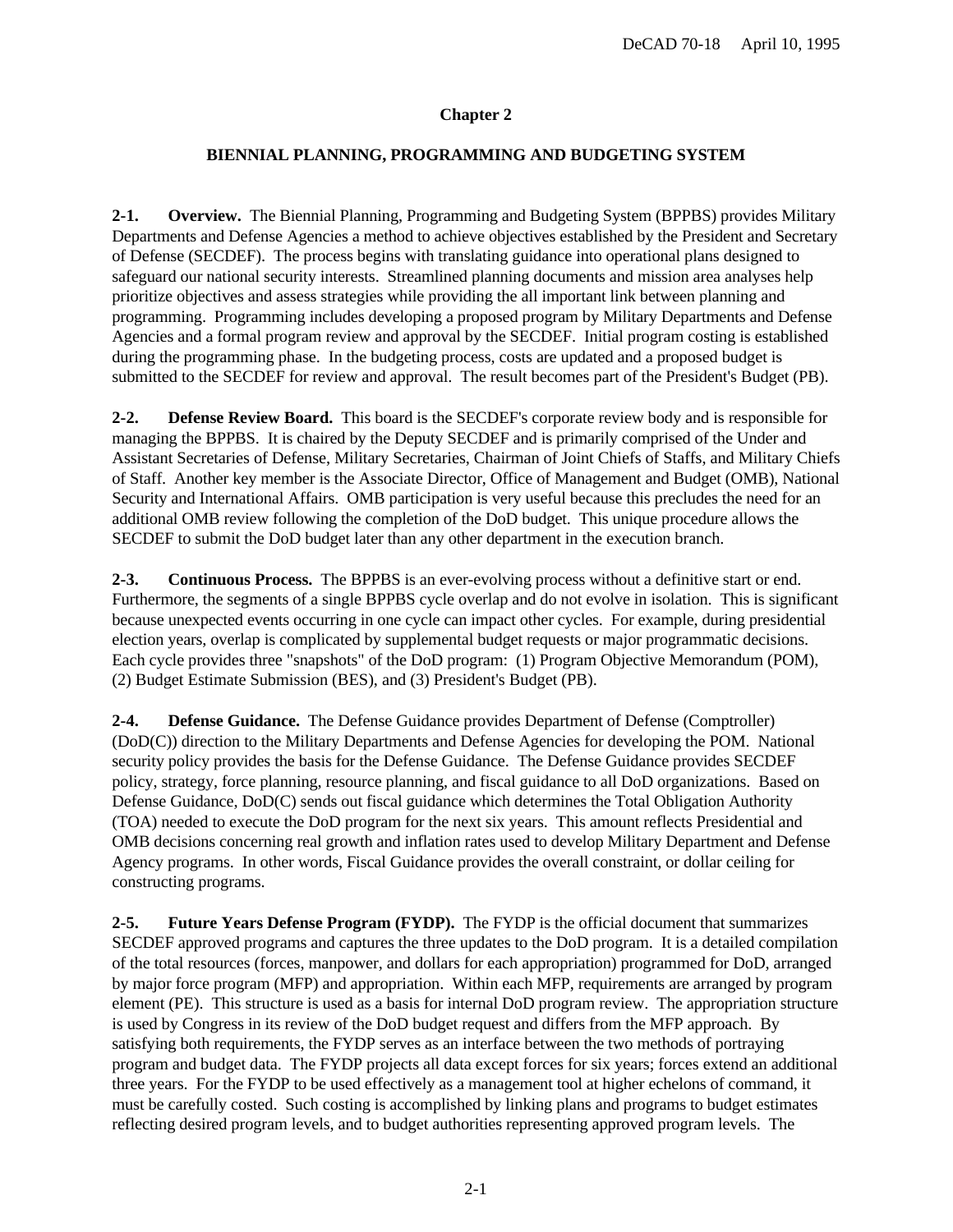budgeting system defines resources to be consumed and the accounting system keeps track of what resources have been consumed. Therefore, an important link in the DoD financial management system is the accounting system for research and development, investments, and operations.

**2-6. FYDP Elements.** The elements of the operating budget structure recorded in the accounting system for operations are:

(1) Major Force Program (MFP). The MFP is the major budget program in the operating budget structure. The DoD MFP structure is:

| MFP | <b>Description</b>                              |
|-----|-------------------------------------------------|
|     | <b>Strategic Forces</b>                         |
|     | <b>General Purpose Forces</b>                   |
| 3   | Intelligence and Communications                 |
|     | Airlift/Sealift                                 |
|     | <b>Guard and Reserve Forces</b>                 |
| 6   | <b>Research and Development</b>                 |
|     | Central Supply and Maintenance                  |
| 8a  | Training and Other General Personnel Activities |
| 8b  | Medical                                         |
| 9   | Administration and Associated Activities        |
| 10  | <b>Support of Other Nations</b>                 |
|     | <b>Special Operational Forces</b>               |

(2) Program Element (PE). PEs describe all forces, activities, and support required to accomplish the DoD mission with associated costs. There are more than 1600 PEs in the DoD. DeCA has two PEs, 0702840DBC -- Commissary Resale Stocks and 0702841DBC -- Commissary Operations.

**2-7. FYDP Updates.** The FYDP is updated three times during each BPPBS cycle; in May (even years) to reflect program proposals as a first step toward the next President's Budget; in September (even years) to reflect Military Departments and Defense Agencies budget estimates resulting from SECDEF decisions on program proposals from May; and in January (odd years) to reflect the President's Budget. The final update becomes the departure point for developing the program proposal for the next budget year.

**2-8. Program Objective Memorandum (POM).** Each Military Department and Defense Agency biennially prepares and submits its POM to the SECDEF. The POM expresses the DeCA FYDP recommendations to DoD(C) to meet the objectives of the Defense Guidance.

a. The POM is submitted to DoD(C) in April of the even years. DoD(C) reviews each POM transmittal to determine compliance with Defense Guidance and to develop more cost-effective alternatives to proposed programs.

b. DoD(C) can propose program alternatives to the POM. These alternatives are called issues, which include a discussion section followed by several alternatives. Alternative 1 is always the POM position. DoD(C) scrubs all issues and develops issue books to submit to the Defense Review Board for their review and evaluation.

c. Final decisions on issues are recorded on a Program Decision Memorandum (PDM). The PDM modifies and approves the POM which becomes the basis for the Budget Estimate Submission.

**2-9. Budget Process.** The budget process is the final phase in the BPPBS cycle. The budget expresses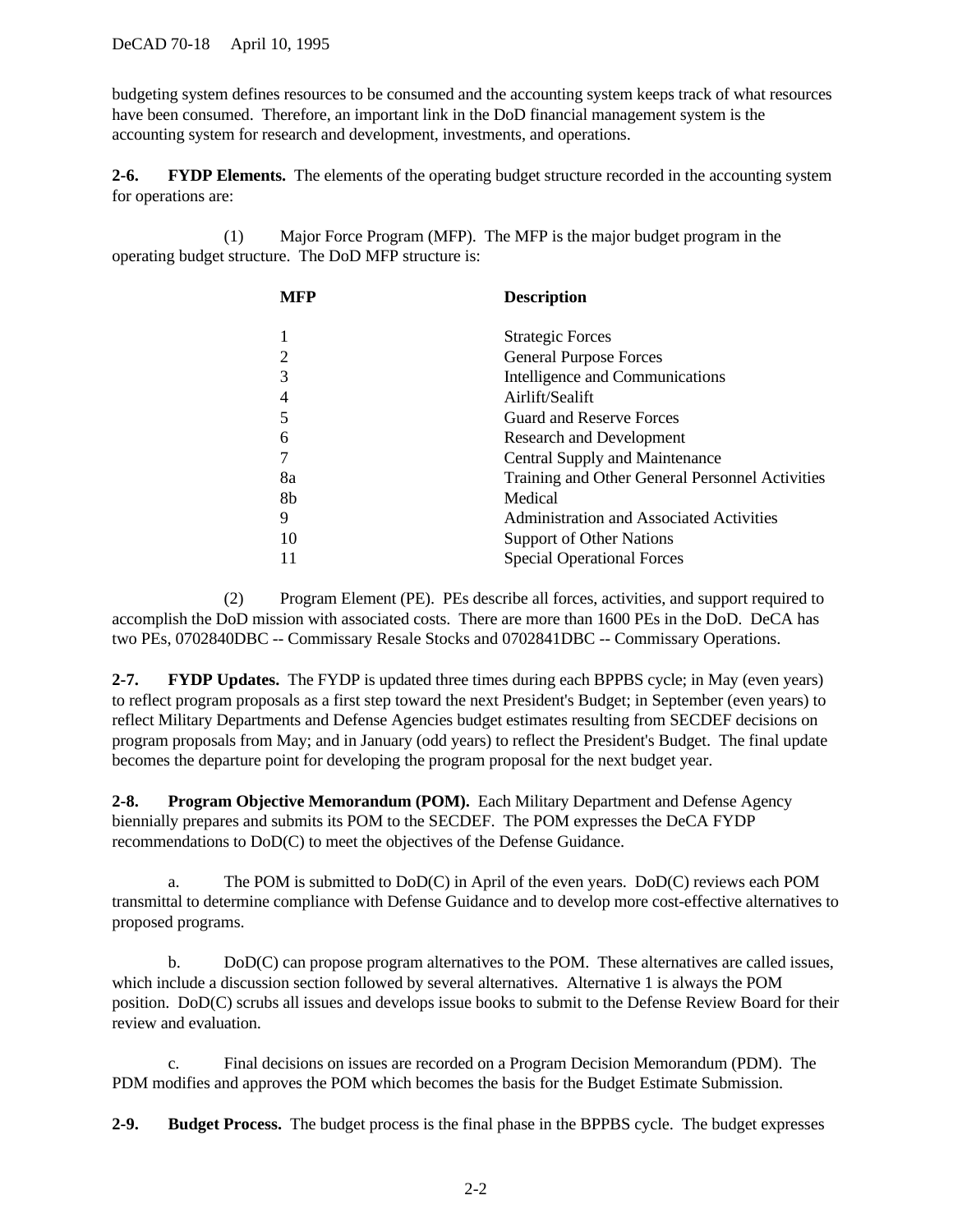financial requirements necessary to support approved DoD programs developed during preceding phases of planning and programming. The approved programs are those which evolve from incorporating all decision documents received through a predetermined date announced by the BPPBS review schedule memorandum. It is through the budget that planning and programming are translated into annual funding requirements. Each budget estimate, therefore, sets forth precisely what DoD expects to accomplish with the resources requested for the year. The budget process is divided into three phases.

a. Formulation. Formulation is planning and developing the budget for a fiscal year or years beginning 1 October. This phase begins when DeCA/RM issues a call for budget estimates. This call is based on guidance received from DoD(C). Formulation continues with review, modification, and approval of the estimates at all echelons of the Military Departments and Defense Agencies, with review, amendment, and final approval by the SECDEF, OMB, and the President.

b. Justification. Justification is presenting and justifying the budget to the Congress.

c. Execution. Execution is obligating and expending Congressionally appropriated and revolving funds for the current and prior fiscal year. Budgets are formulated, justified, and executed on the basis of appropriations. Appropriations are subdivided into budget activities, sub-heads, programs, project, and so forth. The format and structure of the various appropriations are controlled by Congress and represent the manner in which Congress desired Military Departments and Defense Agencies to express requirements for funds.

**2-10. Budget Submission.** Normally, the Budget Estimate Submission (BES) to the SECDEF is made on 15 September, 15 months prior to the first applicable fiscal year. DeCA/RM issues the call for the submission of budget estimates from DeCA Regions in early May of each year prior to the budget submission to SECDEF on 15 September. DeCA/RM instructions prescribes the content and format for budget estimates and promulgates the required budget relationship to the POM, the decision documents, and to the SECDEF Fiscal Guidance or modification thereof. After review and final decision, the DeCA Director submits proposed budget to SECDEF.

**2-11. SECDEF and Office of Management and Budget (OMB) Review.** Budget analysts from DoD(C) and OMB normally make a joint review of the budgets submitted to verify pricing adjustments and to identify lesser cost alternatives which can either be pricing or program adjustments. OMB analysts have the authority to submit separate decisions on the reviews. After this review, witnesses from the Military Departments and Defense Agencies appear to answer any questions and to provide further justification for their estimates. DoD(C) and OMB document their budget decisions in Program Budget Decisions (PBD). PBDs may propose one or more alternatives to budget estimates and are sent out to the Military Departments and Defense Agencies for an opportunity to develop position papers on each PBD with which there is a disagreement. Decisions contained in the PBDs automatically become final if not appealed. These position papers are evaluated by senior officials who determine which disagreements should be major budget issues. Normally, if someone is trying to restore a budget cut, they must provide an offset in the form of existing budget authority. Final decisions are made by OSD and Military Secretaries and are communicated to the Military Departments and Defense Agencies which prepare the budget schedules for inclusion in the President's budget. Military Departments and Defense Agencies reflect the results of the PBD process in the January update of the FYDP.

**2-12. Congressional Review.** The President presents the Defense Budget to Congress as a part of the national budget in January of each year. Congressional staffs review the overall budget and backup papers briefly with congressional review commencing early in February.

**2-13. Hearings.** Hearings begin with "posture" statements from SECDEF, Chairman JCS, Service Secretaries, and Service Chiefs made to the congressional committees. Following delivery of posture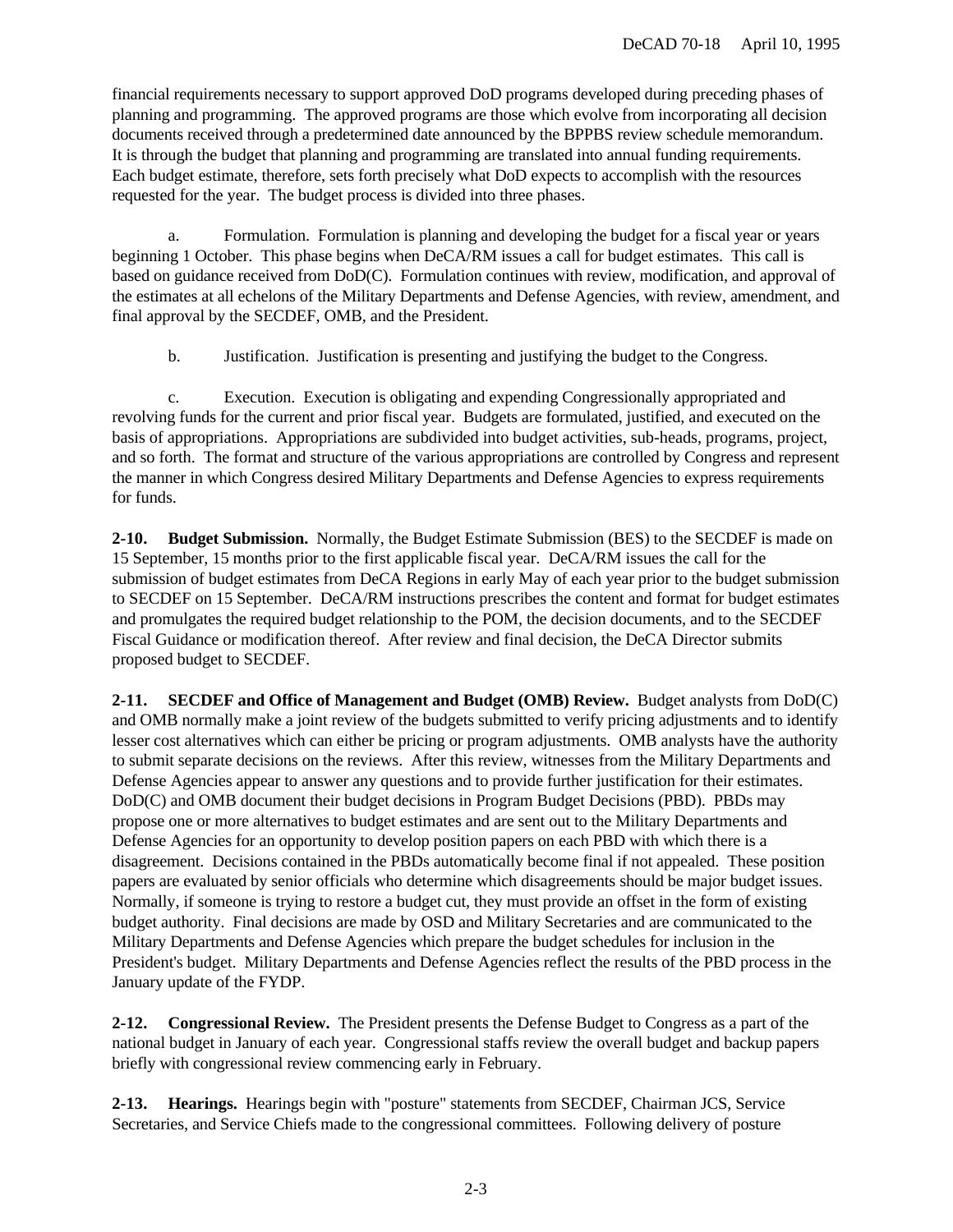statements, detailed hearings involving Service witnesses are initiated.

a. Congressional review of the Defense portion of the President's Budget is undertaken from the separate standpoints of authorization of programs and appropriation of funds. Annual authorizing legislation for appropriation funds is required for major procurement items (aircraft, missiles, naval vessels, tracked combat vehicles, torpedoes, and other weapons); research, development, test, and evaluation; authorized active duty military personnel end strengths; setting authorized personnel strength of the Selected Reserve components; and for the authorization of the construction program. Authorizing legislation is prepared by the Armed Services Committees of the House and Senate. All appropriation legislation, including that requiring prior authorization, is prepared by the Defense Subcommittees of the House and Senate Appropriations Committees. The military construction appropriation is reviewed and acted upon by a separate Military Construction Subcommittee and is enacted as a separate appropriation.

b. The committees conduct formal hearings at which the SECDEF and Secretaries of the Army, Navy, and Air Force testify on the overall DoD budget. In subsequent hearings, staff representatives of the Military Departments and Defense Agencies are then questioned by congressional subcommittees and staff members on details of the programs and estimates of requirements as supported in the budget document.

**2-14. Authorization/Appropriation.** When the House Armed Services Committee completes its hearings, it publishes a report containing committee recommendations and brings before the House of Representatives an authorization bill based on those recommendations. The House-passed bill is considered by the Senate Armed Services Committee, hearings are held, the Senate Committee reports to the Senate, and the full Senate passes a bill.

a. If there are differences between the House and Senate versions of the bill, they are resolved by a Joint conference of a small number of members from each of the two committees. The conference report is brought before each of the two legislative bodies, and the final bill is forwarded to the President for signature to complete the enactment process.

b. The same process is followed in enacting the "appropriations" legislation except that it goes through the respective Appropriations Committees rather than the Armed Services Committees. When signed by the President, the legislation becomes an effective Public Law called "Department of Defense Appropriations Act." Ideally, this occurs before October.

c. In instances where appropriation laws are delayed in enactment past 1 October, the Congress passes a joint resolution to provide authority to continue operations pending a passage of the appropriation. This so-called "continuing resolution" authorizes rates of expenditure not to exceed the lesser rate of: (1) that achieved in the preceding fiscal year, or (2) that reflected in any prior action of either body of Congress. Obligations must also be in consonance with approved programs and the rate of obligation established by the SECDEF as well as any deferrals made in programs.

**2-15. Congressional Budget and Impoundment Act of 1974.** The Congressional Budget and Impoundment Act of 1974 set forth a new foundation for budget decisions in Congress by reorganizing the budget cycle and created three new institutions: The Budget Committees of the House and Senate and the Congressional Budget Office. The Congressional Budget Office is a non-partisan agency designed to provide Congress with information and analyses needed to make informed decisions about budget policy and national priorities. Specific areas of responsibility for the Congressional Budget Office fall into three categories: (1) monitoring the economy and estimating the impact of government actions upon it, (2) improving the flow and quality of budget information, and (3) analyzing the costs and effects of alternative budget choices.

**2-16. Budget Execution.** Once appropriation bills are passed into law they bind the Military Departments and Defense Agencies to given labels of obligation and within broad categories to services or items that may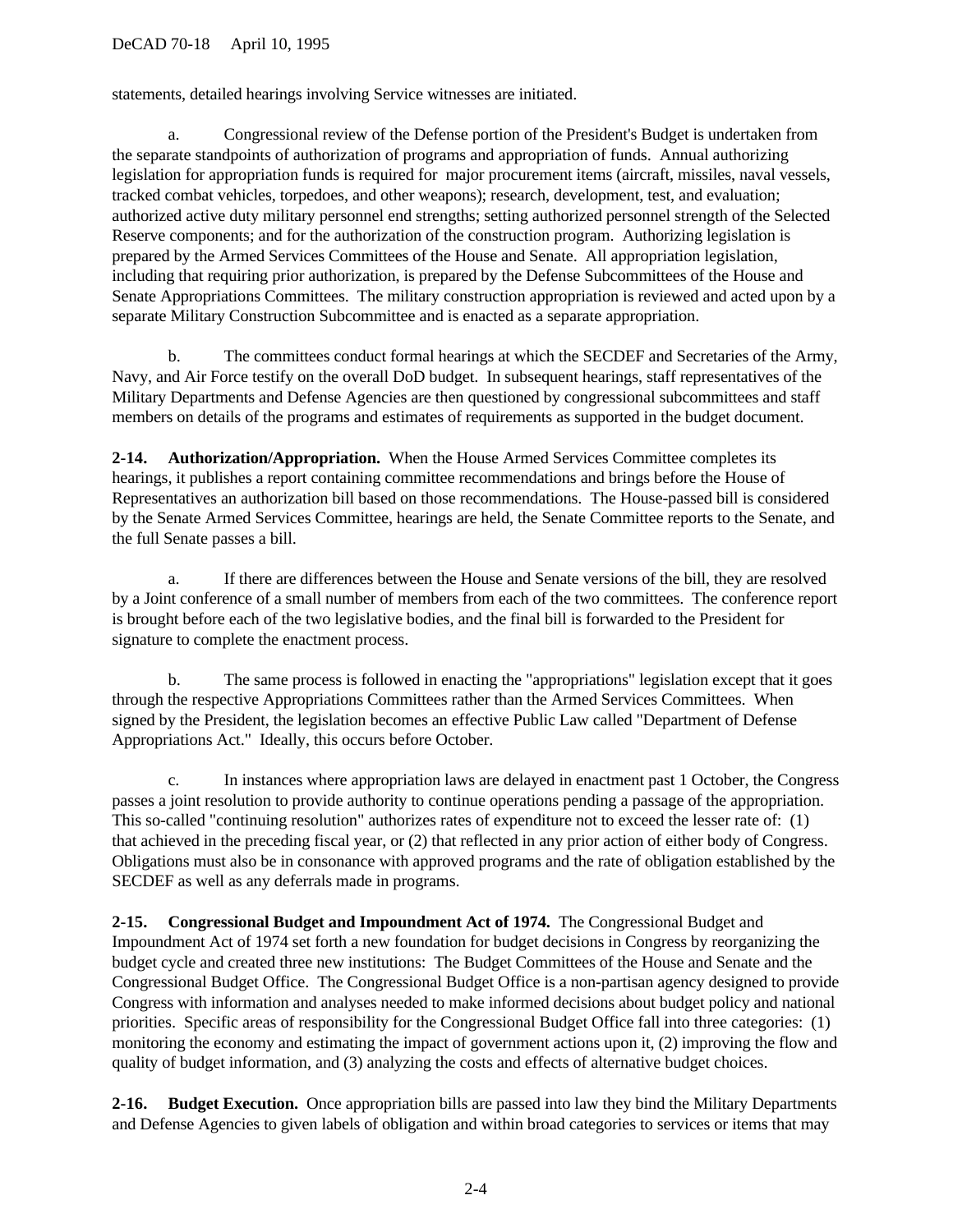be purchased. There are other constraints subsequently exercised at various levels of government.

a. The apportionment process, exercised through OMB, reflects presidential control and restricts the rate or purpose of obligations as provided for by law. It is designed to prevent overobligations by encouraging the most economical and efficient use of obligational authority. Funds are made available on a quarterly, annual, or other periodic basis. Apportionments are made on the basis of hearings conducted by DoD(C) and OMB wherein apportionment requests are considered.

b. The apportionment process also serves the important function of updating the budget which was submitted to DoD(C) more than a year previously. In the absence of an enacted appropriation, the SECDEF establishes authorized obligation rates for each appropriation. After the appropriation is enacted and the apportionment is released by OMB, the apportionment becomes SECDEF's authorized obligation rate.

c. Another financial control technique used by DoD(C) is to defer approved programs until later in the budget execution period. This can be used to restrict the flow of funds into the economy, as well as to control programs by withholding funding authorization until complete justification provided.

d. A further OSD technique is the imposition of recoupment objectives on the Military Departments. A recoupment objective represents the amount of money that DoD(C) estimates can be saved in construction, procurement, and RDT&E accounts in current or prior year programs. Thus, the recoupment objective is the amount by which the funding of a budget year program is reduced in anticipation of such recovery.

**2-17. Flexibility in Budget Operations.** To meet changing needs, the SECDEF has the authority, with the approval of OMB, to transfer funds from one appropriation to another if such transfers do not exceed statutory limits. There are four other methods besides the transfer authority available to DoD(C) which provide flexibility within appropriations: (1) Supplement Budget, (2) Contract Authorization (Section 3772 Revised Statutes), (3) Deficiency Budgets, and (4) Reprogramming (DoD INST 7250.10).

a. Supplemental and deficiency budgets are in essence additions to the annual budget proposed by SECDEF requesting funds for major, unforeseen emergencies arising during a current year. The SECDEF has a separate emergency fund for R&D programs. The amount authorized by Congress for this purpose varies from year to year.

b. The Military Departments are authorized by Section 3732 Revised Statutes to incur certain obligations for clothing, transportation, supplies, and so forth, pending passage of supplemental or deficiency budget. This authority may be invoked under certain emergency circumstances requiring immediate action that cannot be delayed due to nonavailability of sufficient funds.

c. Military Departments and Defense Agencies may recommend reprogramming to save financial shortfalls or to adjust programs. This involves the reapplication of funds between programs within a particular appropriation. Dollar limits, referred to as thresholds, dictate who may approve the reapplication of funds. Changes exceeding certain thresholds or meeting other substantive criteria require notification or prior approval of Congressional committees.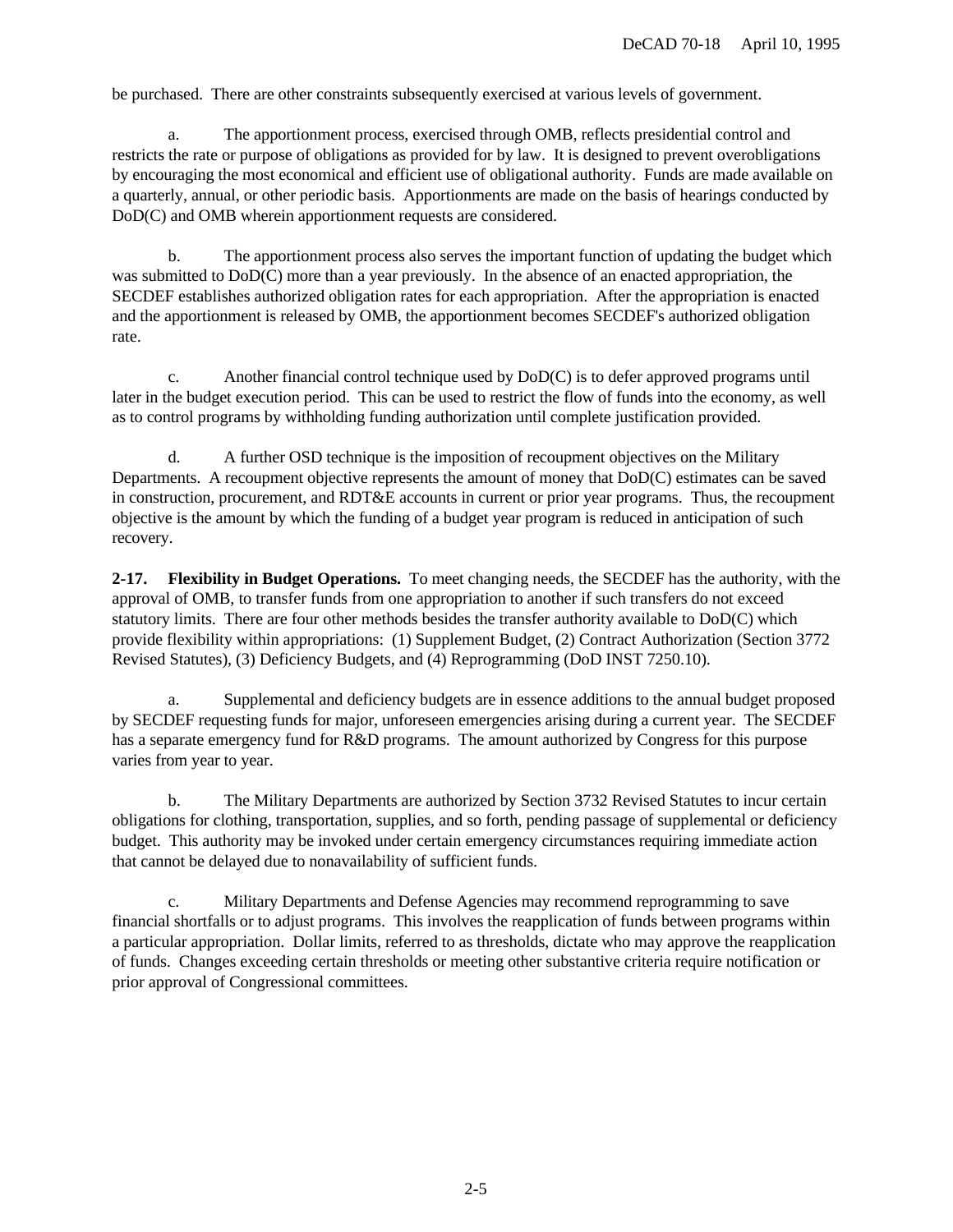### **Chapter 3**

#### **FUND CONTROL**

#### **3-1. General Information.**

a. Fund control is the authority exercised over the receipt, distribution, use, and management of Budget or Cost Authority to ensure:

(1) Funds are used only for authorized purposes.

(2) Funds are used economically and efficiently.

(3) Distributions, commitments, obligations and expenditures do not exceed amounts authorized and available.

(4) Distribution, obligation, or disbursement of funds is not reserved or otherwise withheld without Congressional knowledge and approval. This does not preclude deferral or withholding action to provide reserves for contingencies or reprogramming within delegated authority.

b. Fund control includes all systems and operational procedures used in this process.

c. All fund control systems and administrative procedures will:

(1) Provide for segregation of duties in the fund distribution, obligation, and disbursement process.

(2) Require clear delegation of all funding authority in writing to lower echelon

officials.

- (3) Perpetuate administrative and statutory limitations established by higher authority.
- (4) Distribute, monitor, and control funds at the highest level possible.
- (5) Establish appropriate reserves or other withholding of funds for contingencies.
- (6) Ensure that fund withdrawals are coordinated with recipient before being made.
- (7) Control reimbursement authority on funding documents.

(8) Provide a mechanism to update amounts available. This includes preventing and detecting the overdistribution, over-commitment, overobligation, and over-disbursement of funds at appropriate levels.

d. All personnel directly involved in budget and accounting will be familiar with the provisions of the Anti-Deficiency Act (31 U.S.C. 1517) and how it relates to informal and formal subdivisions of funds.

#### **3-2. Apportionment Process.**

a. Certain actions are necessary before funds appropriated to the Military Departments and Defense Agencies can be legally obligated and expended. An appropriation bill becomes law (enacted) on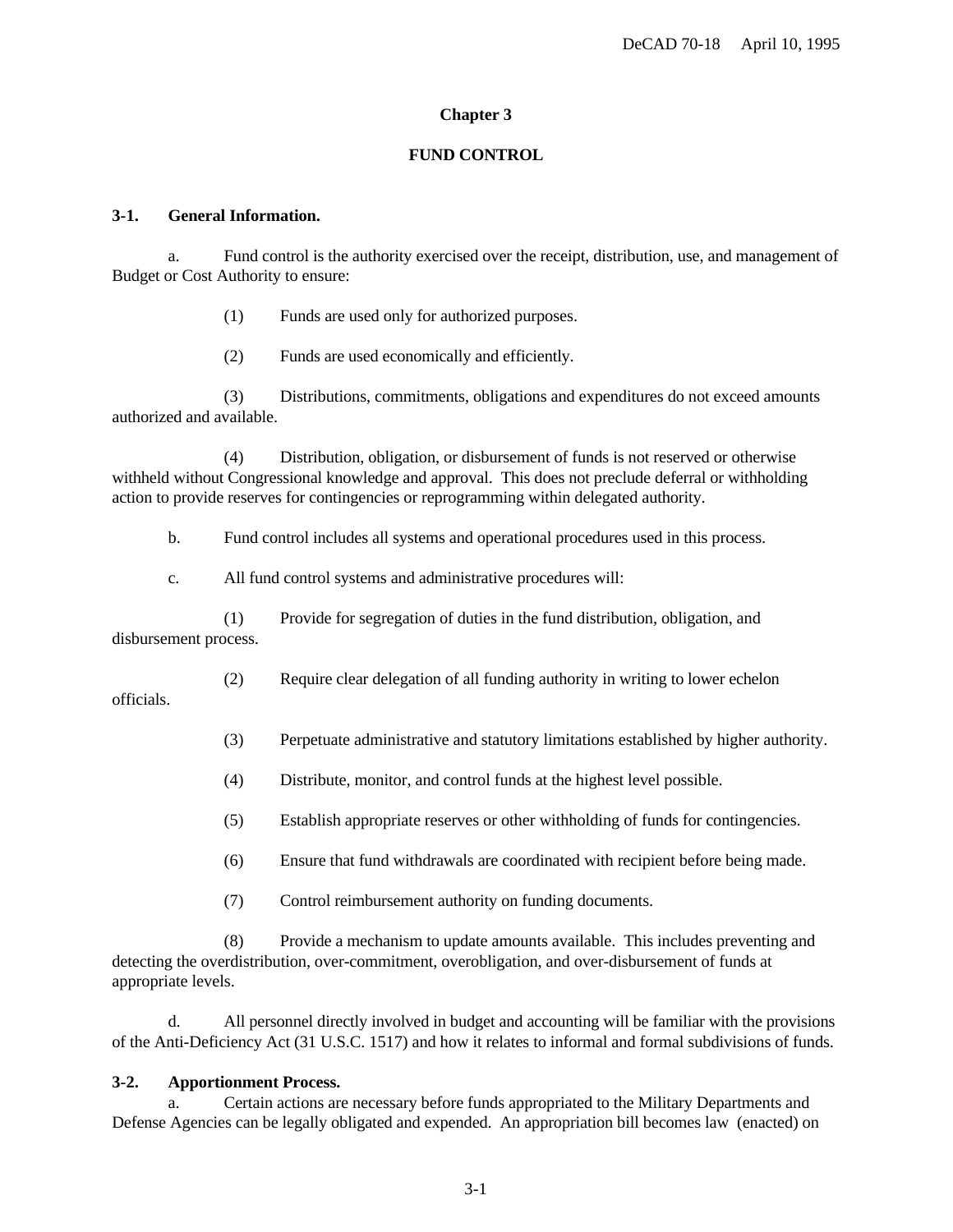#### DeCAD 70-18 April 10, 1995

the date of the President's approval, or on the date Congress passes it over the President's veto, unless it expressly provides a different effective date. After an appropriation is enacted, an appropriation warrant must be issued by the Treasury Department and the appropriation must be apportioned by the Office of Management and Budget (OMB). The criteria for apportionment is contained in Title 31 U.S.C., Section 1512a.

b. A request for apportionment is submitted in accordance with DoD 7110-1-M, Budget Guidance Manual, chapter 412, Apportionment and Reapportionment Schedule. An apportionment request may include anticipated reimbursements in addition to the direct obligational authority provided in an appropriation act. In addition to new appropriation amounts, obligational authority in an appropriation act may include unobligated balances carried forward from prior years and unfunded contract authority.

c. If the Department of Defense (DoD) appropriation act has not been enacted by the beginning of the new fiscal year, Congress usually passes a "continuing resolution" authority (CRA) that authorizes obligations and expenditures for ongoing programs at the minimum rate necessary to orderly continue activities. As a general rule, new program starts are not authorized under continuing resolutions. The Military Departments and Defense Agencies must request temporary appropriation warrants from the Treasury Department for amounts required during the period covered by the CRA. When issued by the Treasury Department, the temporary appropriation warrants constitute authority to incur obligations against the direct program, thus providing the basis for distributing such authority to field activities. The Military Departments and Defense Agencies must submit an initial apportionment request to OSD within 5 calendar days after completion of congressional action. Funding documents are issued after Treasury issues temporary appropriation warrants and OMB approves request.

d. If the DoD appropriation act is not enacted and a CRA is not passed, there is an absence of funding authorization referred to as appropriation hiatus.

# **3-3. Appropriation Warrants.**

a. An appropriation warrant, Treasury Form TFS 6200, is the document used by the Treasury Department to formally document the funds appropriated by Congress against which obligations may be incurred and payments made. The form is signed by a representative of the Treasury.

b. Temporary appropriation warrants are issued during periods when CRAs are in effect, and are based on requests from the agencies as prescribed by OMB, Treasury and DoD directives. Each DoD component must submit a request to the Treasury Department for temporary appropriation warrants as soon as possible after the passage of the CRA. These requests must be according to OMB Bulletin 73-1 and must include a certification by the head of the agency, or a designated representative, that the amounts requested are consistent with the provisions of the continuing resolution. Temporary appropriation warrants are signed by a representative of the Treasury and countersigned by a representative of the General Accounting Office on behalf of the Comptroller General. The temporary warrants are supplemented by the regular appropriation warrants when the actual appropriate bill is enacted.

# **3-4. Apportionment of Funds.**

a. The apportionment process operates as an Executive Branch control over using, planning, and managing obligation authority made available by Congress. In addition, Title 31 U.S.C., Section 1512 provides that: "...an appropriation of funds available for obligation for a definite period shall be apportioned to prevent obligation or expenditure at a rate that would indicate a necessity for a deficiency or supplemental appropriation for the period. An appropriation for an indefinite period and authority to make obligations by contract before appropriations shall be apportioned to achieve the most effective and economical use."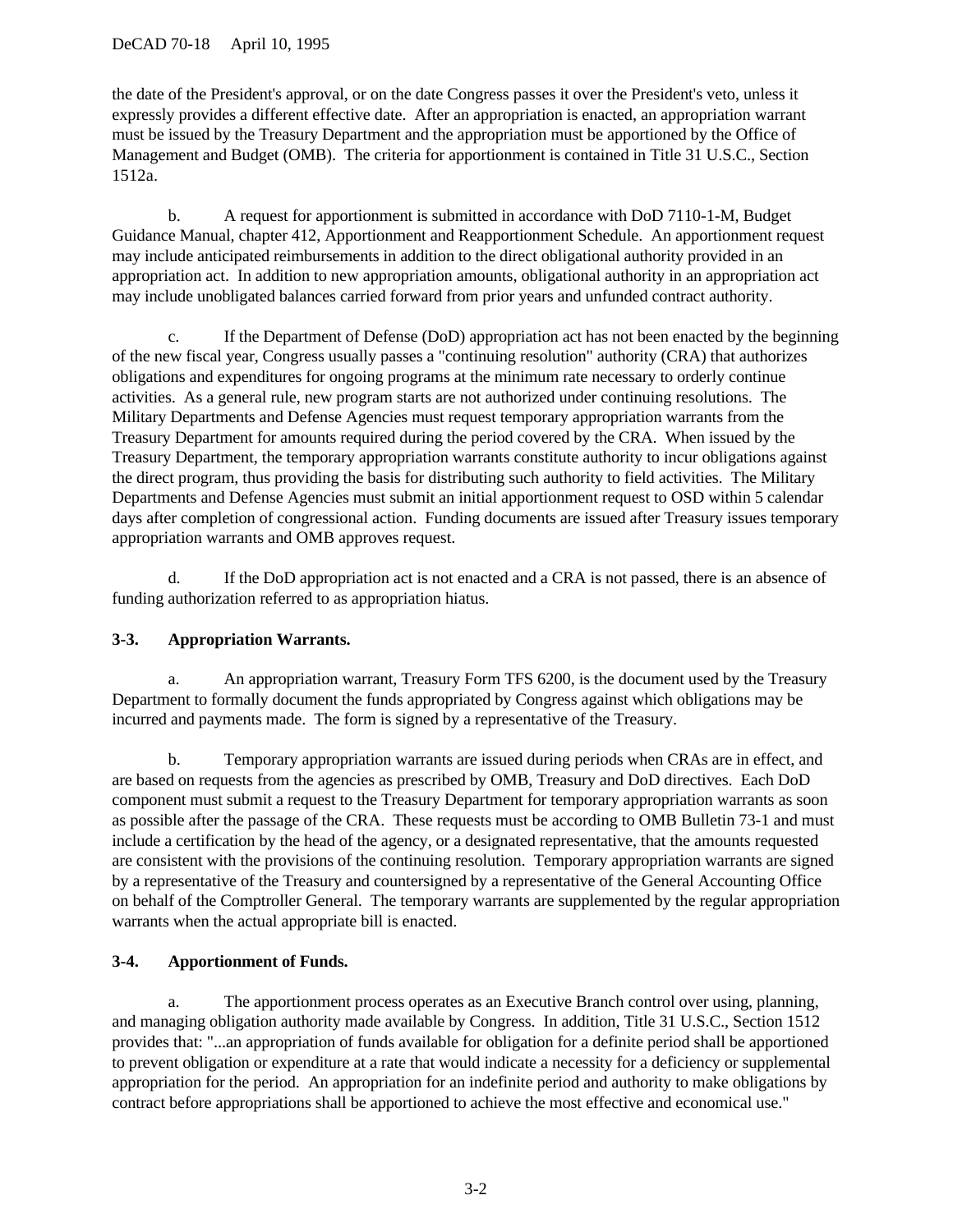b. Apportionments are usually made at the appropriation level. However, on determination of OMB, apportionment may be made below the appropriation level such as by activity, function, or project. For example, apportionment is usually by individual construction project under the Military Construction Appropriation. The time period covered by apportionments may be calendar quarter, or may cover a full year. The amount apportioned is available for obligation under the terms of the appropriation on a cumulative basis unless reapportioned, 31 U.S.C., Section 1512. A reapportionment supersedes all previous apportionments and covers transactions from the beginning of the fiscal year. The unobligated balances of apportionments made in previous years for multiple-year appropriations remain available until revised apportionments are made. Unexpired multiple-year appropriations remain available until expiration of the applicable appropriation act.

# **3-5. Transfer Actions.**

a. Transfers are legal transactions that move appropriated funds from one appropriation account with the Treasury to another account. Requirements for funding certain essential increases to higher priority programs are met by transfer according to the DoD appropriation act and supplements thereto, Congressionally directed transfers in appropriation language, and other statutory authority. Transfers can be made only with specific reference to legal authority.

b. Transfers are made using DD Form 1151, which is processed through and validated by the Treasury Department, to show accomplishment of the transfer.

#### **3-6. Reprogramming.**

a. A reprogramming is the movement of funds from one purpose, or program, to another. In DoD parlance, reprogramming is the generic term that includes transfers between appropriations as well as movement of funds between programs within the same appropriation.

b. Congress authorizes and appropriates funds to be used for programs that are either specifically stated in statutory language or discussed in the committee reports to provide the intent of Congress and accompany authorization and appropriations acts. However, Congress recognizes that unforeseen requirements emerge subsequent to passage of appropriation acts, during the execution phase of a budget. Statutory and regulatory rules have been established to govern the reprogramming of funds.

c. Specific reprogramming rules are as follows:

- (1) A reprogramming must have the prior approval of Congress if it involves:
- (a) transfer of funds between appropriation accounts or working capital funds;

(b) affects an item that is known to be of special interest to one or more Congressional oversight committees;

(c) or increases the quantity of a procurement line item that is authorized by Congress in quantity terms.

(2) Congress must be notified before implementing any reprogramming that involves:

(a) a cumulative increase in a budget activity, or major force program, of \$10 million for the Military Personnel and O&M Appropriations;

(b) a cumulative increase of \$10 million in a procurement line item or creation of a new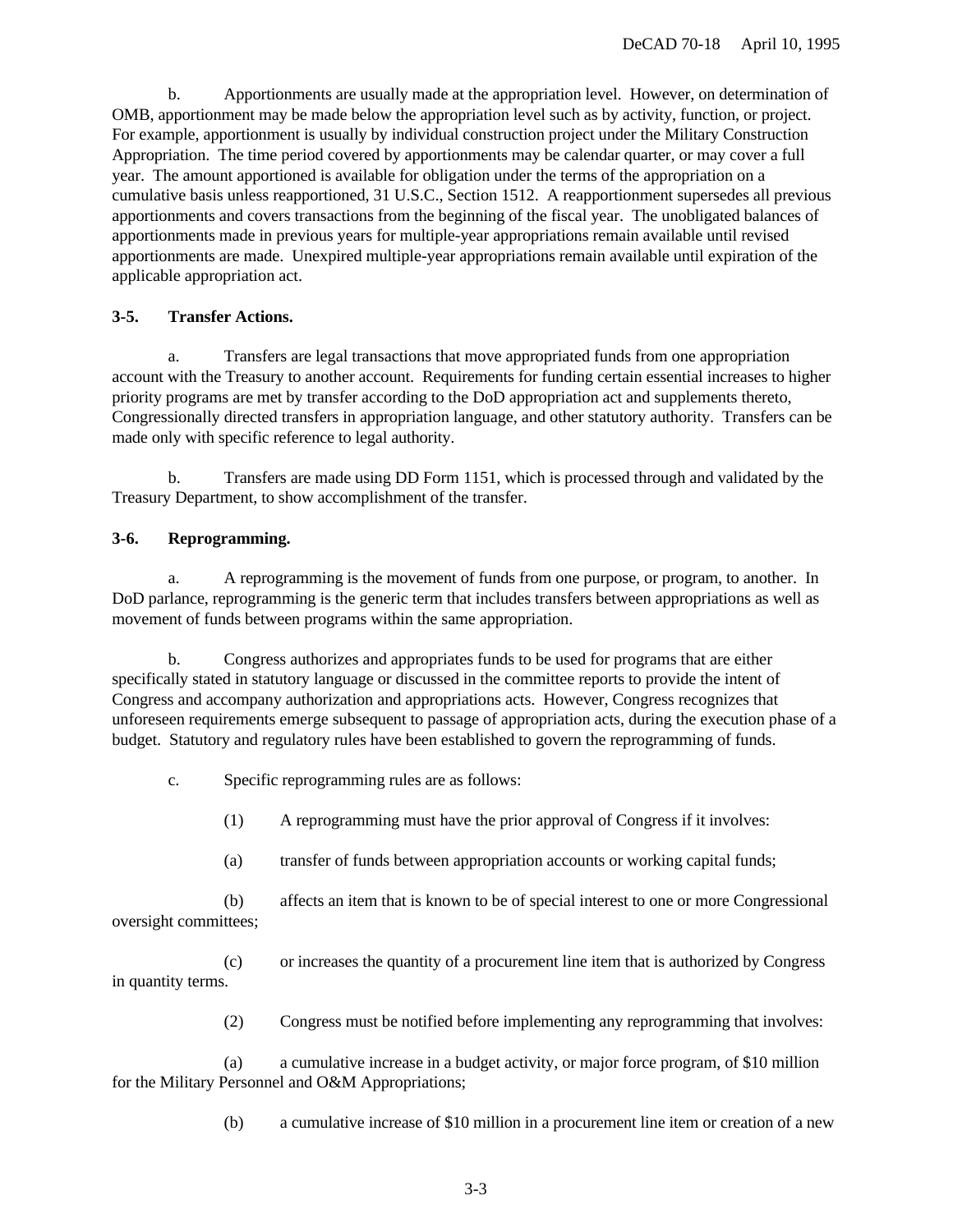procurement line item of \$2 million or more;

(c) a cumulative increase of \$4 million in an RDT&E program, or a new RDT&E program of \$2 million or more, or costing \$10 million or more within the first 3 years;

(d) creation of a new program or line item resulting in significant follow-on costs; or

(e) reductions within a single fiscal year of 20 percent of the appropriated level of a P-1 or R-1 line, or \$10 million for procurement, or \$4 million for RDT&E, whichever is greater.

(3) The programs or items for which funds are requested must be of higher priority than those for which the funds were originally appropriated.

(4) Funds should not be reprogrammed for an item or program denied by Congress, or to restore funding for a program reduced by Congress unless there is positive indication that funding for a program was reduced "without prejudice". The phrase "without prejudice" means the Congress permits the increase in funding within the limits shown in subparagraph c(2) above.

(5) After the first year of availability of a multiple-year appropriation, funds should not be reprogrammed to cover a new line item or program or to increase the quantity or scope of an existing program.

d. Further guidance is in DoDD 7110-1M, part IV, section 3, Reprogramming of Appropriated Funds; chapter 431, Implementation of Reprogramming of DoD Appropriated Funds.

**3-7. Supplemental Appropriations.** Request for supplemental appropriations are usually included as part of the annual budget estimate submission to the Department of Defense (Comptroller) (DoD(C) in September of each year. Supplemental appropriation estimates normally cover the cost of actual or anticipated pay increases, except those required to be absorbed, and other legislative contingencies that are too large to be reasonably absorbed.

**3-8. Deferrals and Rescissions.** A deferral is the temporary withholding of budget authority or a conscious delay in the obligation of available funds. A rescission is the cancellation of budget authority by legislative action of the Congress. The following excerpts from DoD Manual 7110.1-M are quoted for reference:

a. Deferrals (412.7-A):

(1) Available budgetary resources may be withheld from obligation temporarily through the apportionment process with the intent of apportioning them for use later, before they lapse. Such deferral action may be taken by OMB on its own initiative or at the request of agencies. Budgetary resources may be deferred as reserves to provide for contingencies under provisions of the Anti-deficiency Act, 31 U.S.C. 1512, formerly 31 U.S.C. 665; or they may be deferred for other reasons under the Impoundment Control Act, 2 U.S.C. 681 thru 688, formerly 31 U.S.C. 1403, except that funds available for only one fiscal year may not be deferred throughout the year.

(2) All funds deferred through the apportionment process, those permitted under the Anti-deficiency Act as well as those amounts being set aside for any other reason, must be reported to the Congress in special messages. Either House of Congress may overturn a deferral at any time by passing an impoundment resolution disapproving the deferral. If the Congress takes no action to disapprove reported deferrals, they may remain in effect until the end of the fiscal year unless a special message indicates that an earlier release is planned. For annual accounts and the last year of multiple-year accounts, however, funds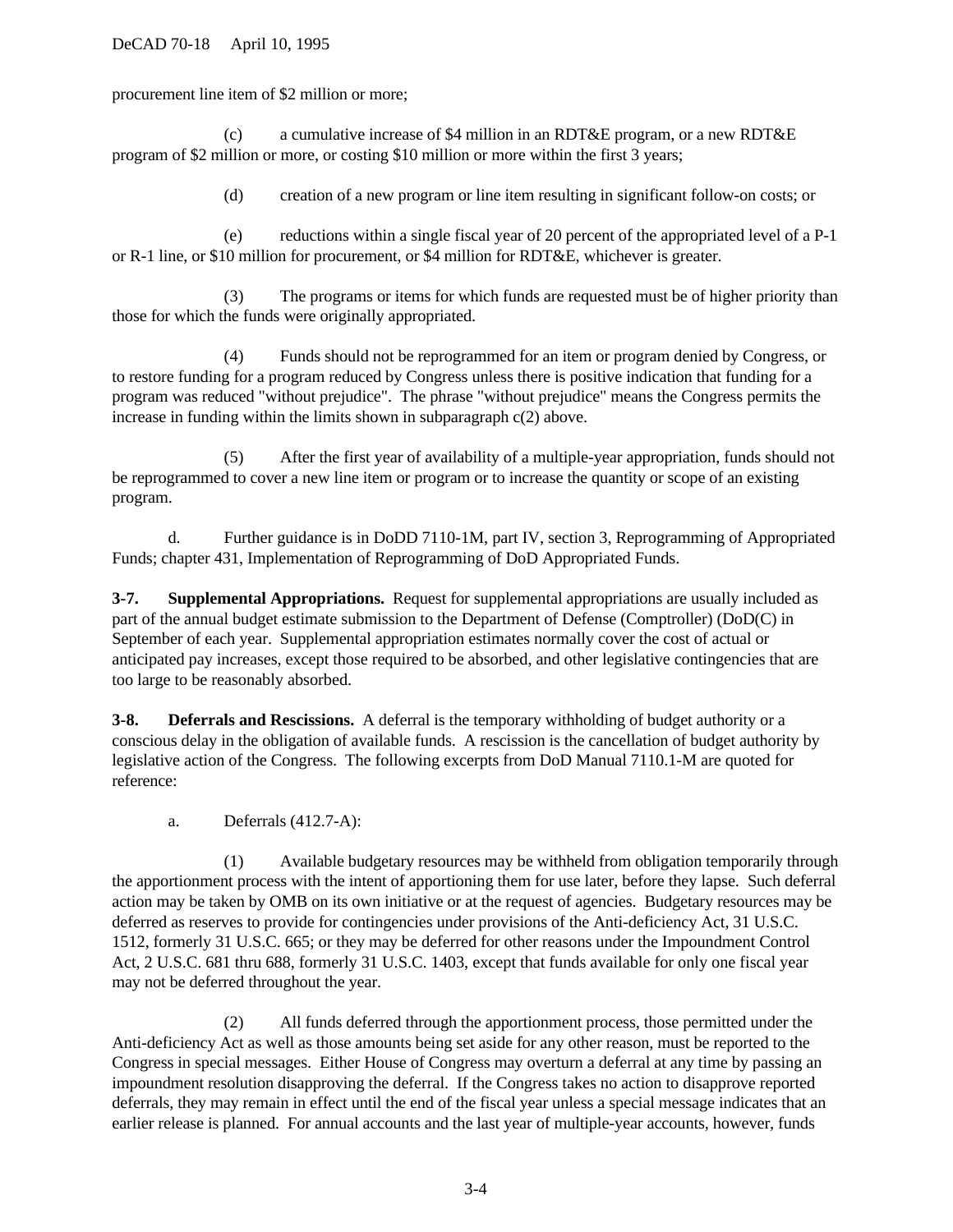may be deferred only for part of the year.**"**

(3) As the fourth quarter approaches, departments and agencies should review all deferrals, particularly of funds expiring at the end of the year, to assure that amounts deferred for only part of the year will be released in time to be used prudently before the year ends. If a determination is made that such amount should not be used, a rescission will be proposed prior to the beginning of the fourth fiscal quarter. Only in exceptional cases will rescissions be proposed during the fourth quarter. All proposed rescissions must be approved by OMB.**"**

(4) If amounts actually becoming available are less than anticipated for indefinite budget authority, transfers, reimbursements, or recoveries, the difference will be deducted from amounts apportioned and not from amounts deferred or otherwise unapportioned, unless specific provision is made for a different treatment on the approved apportionment form or reapportionment action is taken. Whenever it is determined that a deferred amount will not be required to carry out the purposes of the appropriation or other authority, it will be recommended for rescission as required by law, 31 U.S.C. 1512 and 2 U.S.C. 683.**"**

b. Rescissions (paragraph 412.7-B).

(1) The Impoundment Control Act specifies that whenever the President determines that all or part of any budget authority will be required to carry out the full objectives or scope of programs for which it is provided, the President will propose to Congress that the funds be rescinded. Likewise, if all or part of any budget authority limited to a fiscal year, annual appropriations or budget authority for the last year of multiple-year accounts, is to be reserved for the entire fiscal year, a rescission will be proposed. Budget authority may also be proposed for rescission for fiscal policy or other reasons. Generally, amounts proposed for rescission will be withheld during the time the proposals are being considered by the Congress. This may be accomplished through OMB apportionment action or through agency withholding action. When approved by OMB, funds may be proposed for rescission without being withheld.**"**

(2) All funds proposed for rescission, including those withheld, must be reported to Congress in special messages. Affirmative action in the form of an enacted law must be completed to rescind funds. If both Houses have not completed action on a rescission proposed by the President within 45 calendar days of continuous session, any funds being withheld must be made available for obligation.**"**

c. DoD Policy (paragraph 412.7-C).

(1) OMB Circular A-34 recognizes the possibility of agency deferrals that are not identified in connection with the apportionment process. These are categorized as deferrals of funds provided for a specific purpose or project when such deferral would result in obligation for such specific purpose of project at a pace significantly slower than intended by the Congress. Since it is the policy of the Secretary of Defense to obligate programs consistent with the expressed intent of the Congress, this category of action should not take place within the DoD. Strict adherence to this policy, however, does not preclude the continuance of prudent administrative actions reflected on financial authorizations that affect the timing of obligations for reasons related to the routine financial management of an appropriation, program, or project or to comply with procurement regulations or sound procurement practices. Any action taken in this regard must consider the intent of the Congress in providing funds as the primary criterion in determining whether a reportable deferral exists. Accordingly, officials within DoD responsible for such actions must at all times be ready to support these judgments to any reviewing authority

**3-9. Fund Distribution.** DoD(C) forwards to DeCA the Annual Operating Budget (AOB) for Defense Business Operations Fund (DBOF) business areas. Since DoD(C) is the single cash manager of DBOF, DoD(C) prepares the DD Form 1105R, Apportionment and Reapportionment Schedule, and sends it to OMB for processing. DeCA/RMB prepares the DD Form 1105 for Surcharge Collections and forwards the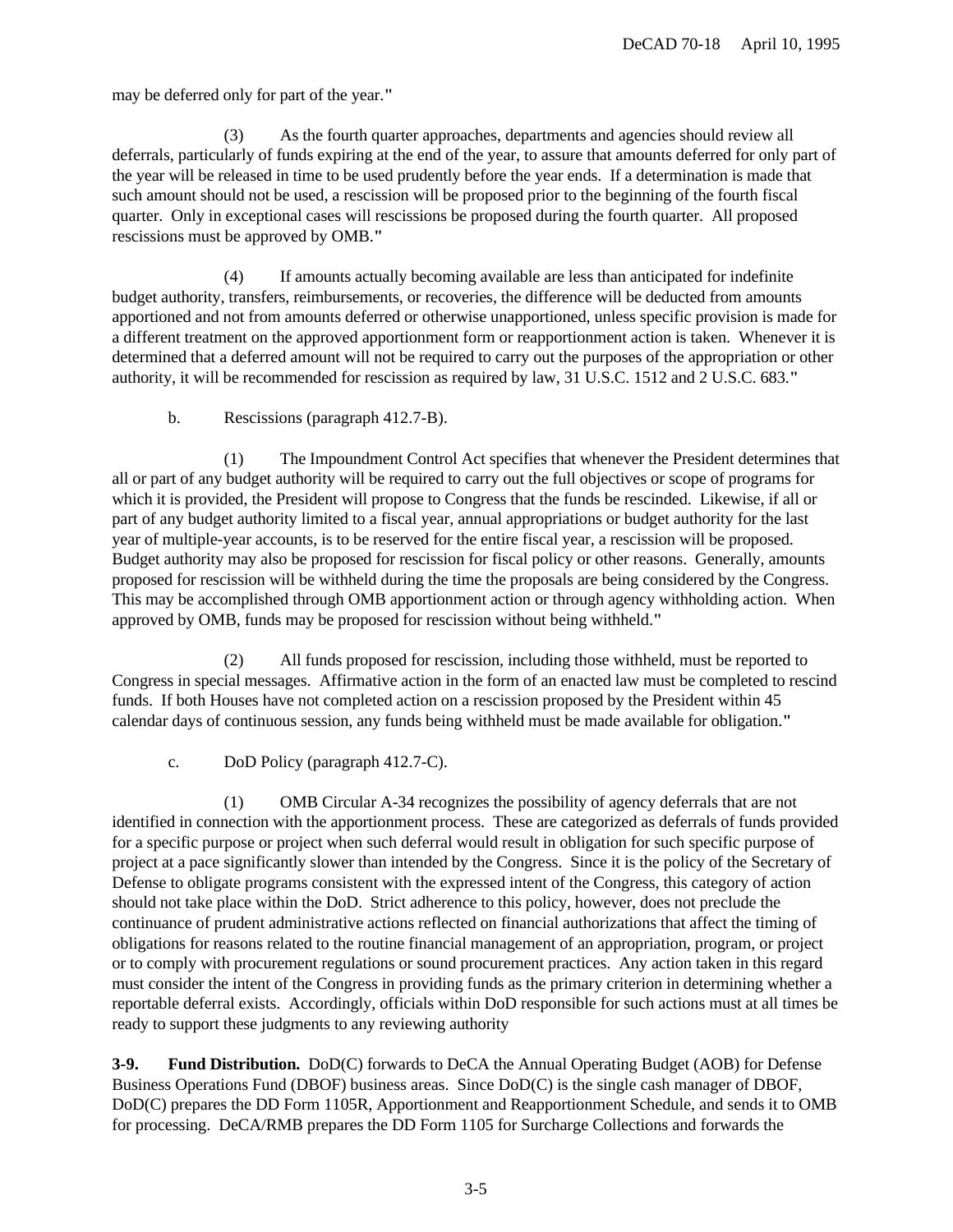completed form to DoD(C). After the DD Form 1105R is approved and signed by DoD(C) and OMB, it is returned to DeCA/RMB providing cost authority.

a. DBOF Commissary Operating Fund cost authority will be distributed to the region by October 1 each year. DeCA policy is to maximize distribution of cost authority to Regions. DeCA/RMB will retain minimal withhold, and regions will be expected to manage within the cost authority provided. Dollar amounts are given to establish a basis for entering targets, but each region's cost authority is based on unit cost goals. The final cost authority for each region is based on the amount earned by commissary sales. Changes to cost authority may be issued during the fiscal year.

b. DBOF cost authority is expressed as a unit cost goal, i.e., total costs may be incurred only up to the sum of total earnings. Under no circumstances, without prior approval, can costs exceed actual earnings. Earnings equal unit cost goal multiplied with the actual workload processed for the output measure; i.e., unit cost goal multiplied with actual sales.

c. Each region will receive an audit trail showing changes from previous year's funding. The audit trail will include amounts distributed for pay raises and general purchases inflation. Increases or decreases due to program changes, e.g. commissary closures, will be identified. The audit trail will also provide information on any program for which funds are fenced. Audit trails may be adjusted during the fiscal year, primarily when changes to fenced HQ managed programs are necessary.

**3-10. Funding Authorization Document (FAD), DeCA Form 70-7.** DeCA/RMB initiates DeCA Form 70-7 which is used to establish or update funding targets. This form is used for DBOF and Surcharge Collections. DeCA/RMB forwards a copy of the form to DeCA/RMA who is responsible for approving and sending the form to DFAS-CO so summary operating target (SPTR) levels can be established for each region. The original copy of the form is sent to the recipient. Procedures are the same for each region with the exception of Europe. For Europe, a FAD increasing/decreasing Europe's summary target is sent to the Subsistence and Accounting Office, Europe. The funding target for Europe is established in the Standard Army Finance System (STANFINS).

**3-11. Funding Targets.** DeCA Form 70-7 does not constitute a formal subdivision of funds. Obligations, expenses and disbursements in excess of a funding target will not result in a statutory violation, if there is sufficient authority available to preclude a violation. However, any such occurrence must be reported immediately to DeCA/RMB to determine whether a statutory violation has occurred.

a. After summary operating targets are established, the Region can establish Detail Operating Targets (OPTR) in Defense Business Management System (DBMS). In general, detail operating targets should be established at the highest practical level. The concept of unit cost will require Regions to manage funds at store level, including the distribution of general and administrative expense and region overhead. It should not be necessary, however, to distribute funding targets below total store level.

b. DBMS targets for store level operations should be set at a two position organization code. Object class definition will be left at two positions in most cases; the recommended object class level is 10; 21; 22; 23; 251; 252; 26; and 31. The third position in object class 25 is recommended to separate General and Administrative cost from other commercial contract costs. Cost code series should also be set at the highest level i.e., 200 series-store operations; 500 series-troop issue; and so forth. This will avoid the necessity for excessive target management. Execution reports will provide detailed records of expenditures.

c. The primary report used to track target status and fund execution is the UPFA910B.

**3-12. Military Interdepartmental Purchase Request (MIPR), DD Form 448.** MIPRs are requests for material or services either on a reimbursable or direct citation basis. These requests do not distribute funds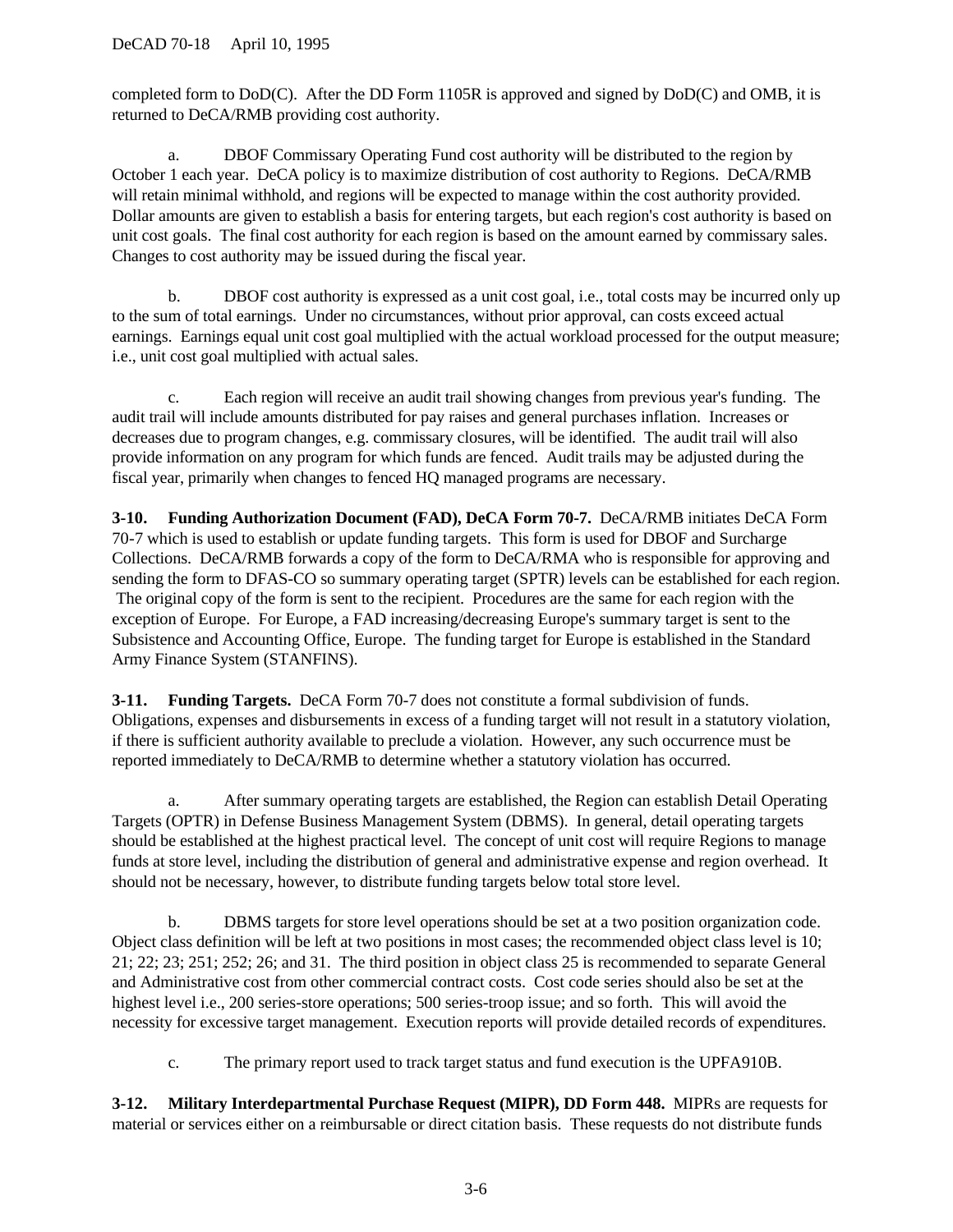and are not considered funding documents or administrative subdivision of funds. Acceptance of a MIPR authorizes the procuring agency to incur obligations to procure the requested material or services. Procedures for preparing and issuing MIPRs are in DoD FAR Supp 8.70.

**3-13. MIPR Categories.** There are two categories of MIPRs: reimbursable and direct citation. The performing agency normally determines the type of funding to be used. In some cases a MIPR may be accepted for procurement under both reimbursable and direct citation funding. DD Form 448-2, Acceptance of MIPR, will identify the funding category to be used.

a. Reimbursable procurement refers to purchases or services funded by the procuring agency with later reimbursement by the requiring agency. The procuring agency budgets and funds the cost of the material or service requested. After the terms of the MIPR are met, the procuring agency bills the requiring agency for the work or service.

b. Direct citation procurement refers to purchases which cite funds of the requesting agency on the contract. The procuring agency may combine the needs of two or more requests under one contract and cite funds of each of the requesting agencies, or place a separate contract for each request.

# **3-14. Preparation of MIPR, DD Form 448 and Acceptance of MIPR, DD Form 448-2.**

a. The MIPR is largely self-explanatory. The information is arranged in uniform contract format to the extent possible. DoD FAR Supplement 208.705 provides instructions for preparing the MIPR. The base functional activity who prepares and issues MIPRs also provides procurement data to the requiring activity.

b. Acceptance of MIPRs is made by the procuring or performing activity by DD Form 448-2, Acceptance of MIPR. The base functional activity responsible for contracting or providing the service or materiel acting as the procuring activity also provides acceptance of MIPRs. The functional activity responsible for preparing and issuing MIPRs also is responsible for getting acceptance from the procuring activity and for follow-up as to MIPR status.

(1) Reimbursable MIPRs must be accepted in writing by the procuring agency before the expiration of funds cited. The completed DD Form 448-2 is the authority for the requiring activity to record the obligation. The accepting activity must provide a copy of reimbursable MIPRs and acceptances to the AFO for recording in the accounting records as unfilled orders.

(2) When accepted for direct citation procurement, the completed DD Form 448-2 is notification that copies of contracts will be furnished at a later date. A copy of the contract is the authority to record the obligation. A contract/mod using a direct cite, must contain fund cite that is on the MIPR. If multiple fund cites are used on the same contract/mod, Clin numbers must have applicable fund cited stated. This will ensure different categories, e.g. design, construction, and equipment costs are kept separate.

(3) Where contingencies, price revisions, or variations in quantities are anticipated by the procuring agency under reimbursable procurement, the acceptance will be annotated on DD Form 448-2. The procuring activity periodically advises the requiring activity of changes so that an amendment to the MIPR can be issued and adjustments can be made to obligation records.

(4) When the DD Form 448-2 amount is different from the MIPR amount, it serves as a notice to the requiring agency to either issue an MIPR amendment or authority to withdraw available excess funds.

(5) When a contractor submits an invoices/voucher for transfers between appropriations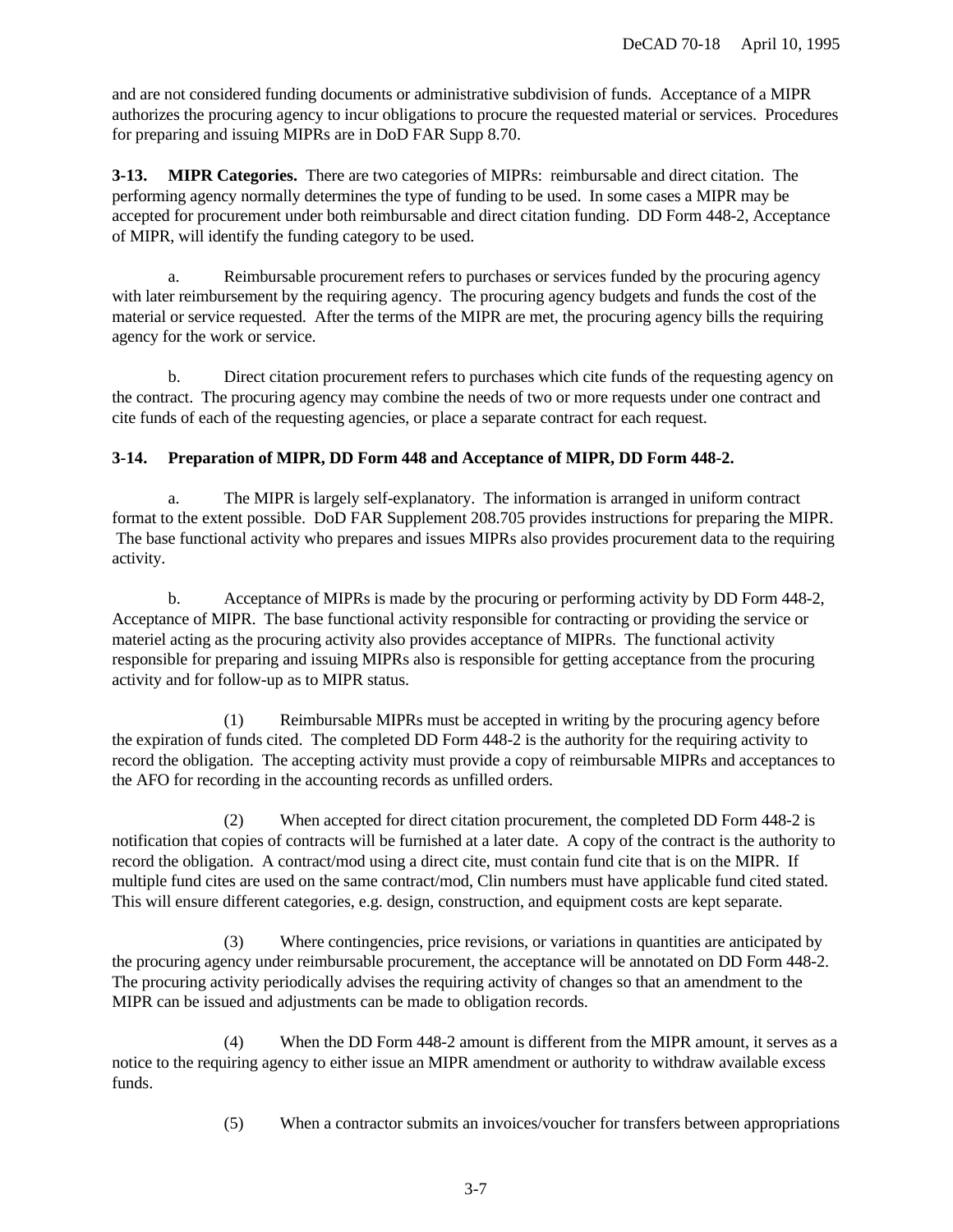DeCAD 70-18 April 10, 1995

are met.

and/or funds submits a (SF 1080s) for payment, invoices/SF 1080s will be signed and fund cites will be annotated on Invoices/SF 1080s by project officer prior to making distribution. Send original invoice to DFAS-CO-LCOC for payment. Send original and four copies of SF 1080 to DFAS-CO-ABRB for payment. One copy of signed invoice/SF 1080 will be sent to DeCA-RMM-QA (Liaison Office) to be expensed.

(6) When a contract is completed, a DD-448-2 or letter stating total cost and amount to be withdrawn will be sent to DeCA/RMB Attn: (POC of the MIPR). This document will be authority for deobligation.

**3-15. MIPR Commitment and Obligation.** In general, record commitments and obligations:

a. Reimbursable MIPRs, DeCA requests to another DoD component:

(1) Record a commitment when fund availability is certified. Record the total estimated price, MIPR block 11. A copy of the MIPR is the commitment document.

(2) Record an obligation when the DD Form 448-2 is received from the procuring agency. The DD Form 448-2 is the obligation document.

(3) Record an obligation upon issue of the MIPR when it is for common use standard stock items if delivery can be made within 30 days.

b. Reimbursable MIPRs received from other DoD components, to be performed by DeCA:

(1) The procuring activity records obligations to perform the MIPR based on the documents issued, and the material and services provided.

(2) Record an unfilled customer order (UFO) when the MIPR has been accepted by DeCA procuring or performing activity. Record the total estimated price shown on the DD Form 448-2, block 11.

(3) Record the MIPR as filled customer order (uncollected) when the terms of the MIPR

(4) Bill the customer promptly when the terms of the MIPR are met.

(5) Record the collection immediately when the billing is to DoD components and the billing is by "no check issue" procedures.

c. Direct citation MIPRs, DeCA requests to another DoD component:

(1) Record a commitment when fund availability is certified. A copy of the MIPR is the commitment document.

(2) Record an obligation when notified in writing that a contract, project order, purchase order, or other procurement document has been executed, or when a copy of those documents separately identifying the items being purchased against DeCA funds are received.

d. Direct citation MIPRs received from other DoD components to be performed by DeCA. Cite the funds of the requiring agency on all documents issued to perform the MIPR. The contractor or supplier may bill the requiring agency director or the performing DeCA activity may pay the vendor invoices, citing the funds of the ordering agency. Make sure that the funds cited on contracts by the procuring activity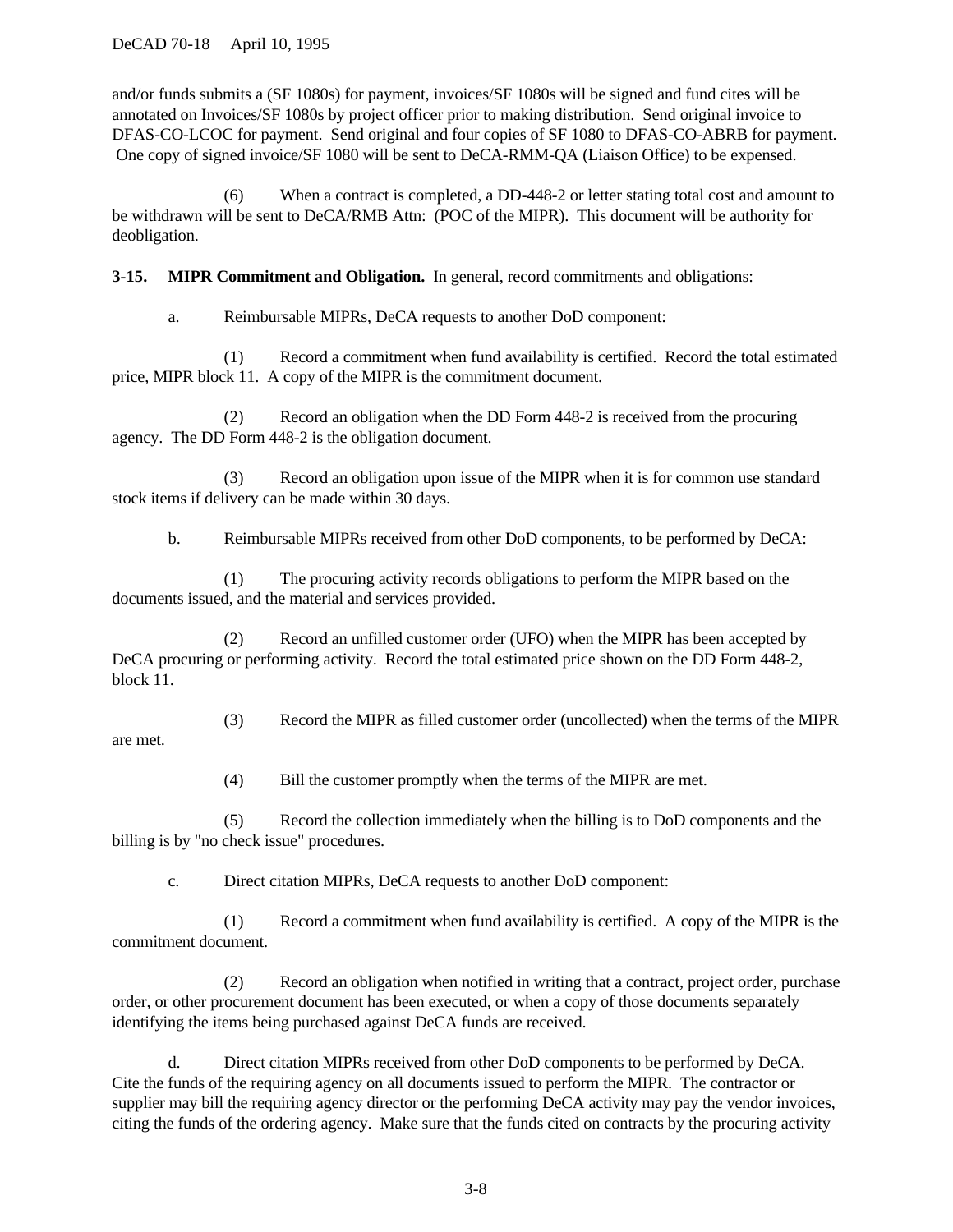to perform the MIPR are current for obligation when contracts are executed. The procuring activity will advise the requiring agency on 1 August of each fiscal year of any MIPRs on hand citing expiring appropriations which they will be unable to obligate.

e. Keep copies of MIPRs as source documents for commitment, obligation, disbursement, and reimbursement transactions.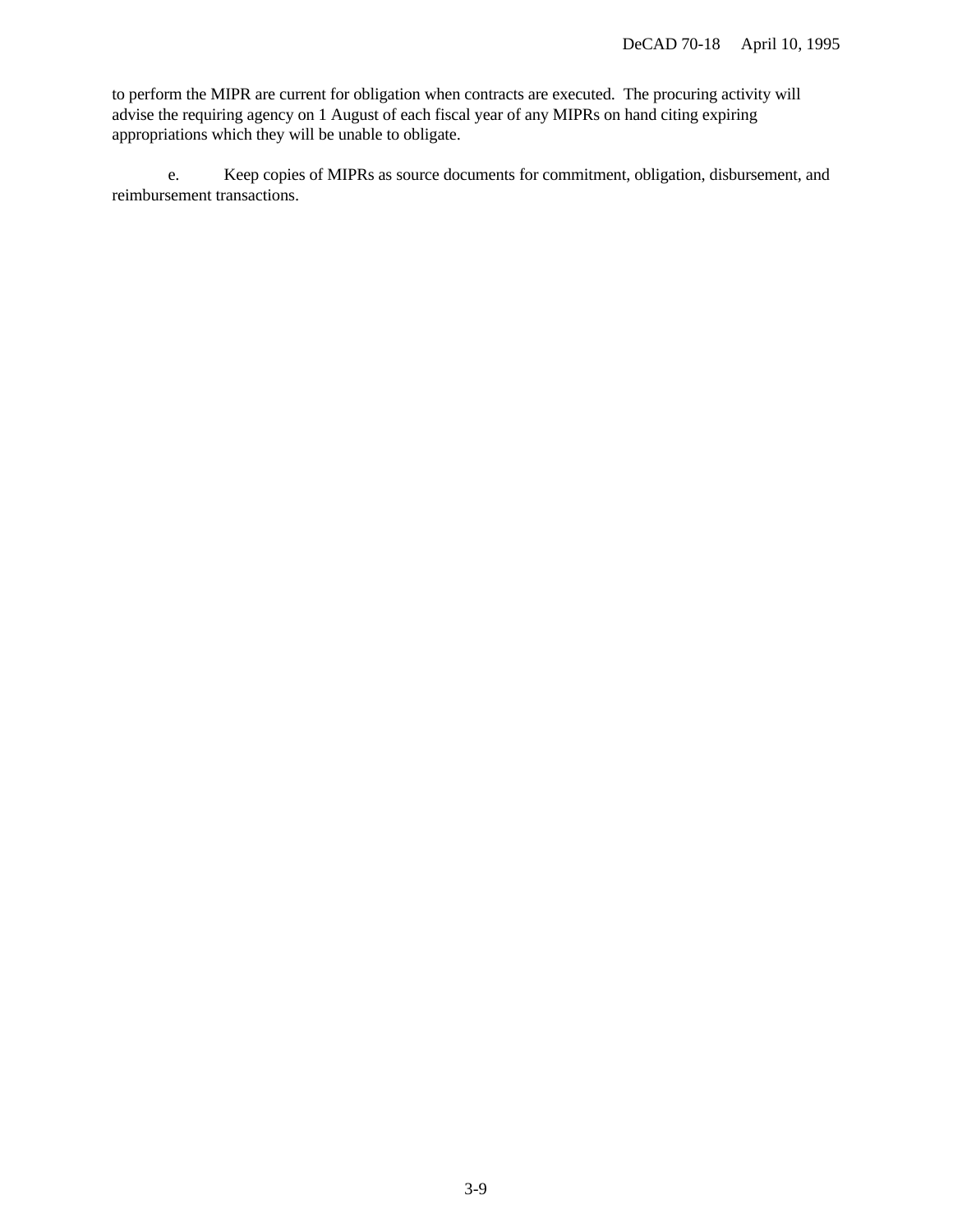#### **Chapter 4**

#### **SOURCES AND USES OF FUNDS**

#### **SECTION A - GENERAL INFORMATION**

**4-1. Purpose.** This chapter outlines the sources for DeCA funding and provides guidance on how these funds are to be executed. Due to the uniqueness of DeCA funding, different funds may be used to purchase some equipment, supplies, or services. This condition dictates that resource managers in DeCA must be careful in determining propriety of funding.

**4-2. Funds.** DeCA operations are financed by three funds: (1) Defense Business Operations Fund (DBOF)--Commissary Resale Stocks, (2) DBOF--Commissary Operations and (3) Surcharge Collections. Resale Stocks is a revolving fund that primarily generates its revenue from the sale of grocery items. Commissary Operations is funded by an annual appropriation from Congress. Revenue for Surcharge Collections is obtained at the point of sale by adding a five percent surcharge to the total cost of a customer's order.

#### **SECTION B - SOURCES OF FUNDS**

- **4-3. DBOF Resale Stocks.** Sources of funds for Resale Stocks are:
	- a. Resale of grocery and related items at commissaries.
	- b. Redemption of face value of coupons.
	- c. Appropriated funds to purchase war readiness materiel (WRM).
	- d. Salvage from bones and fats.
- **4-4. DBOF Commissary Operations.** Sources of funds for Commissary Operations are:
	- a. Annual appropriation from Congress.
	- b. Coupon handling fees to cover the costs of processing coupons.

c. Reimbursable programs in which DeCA provides someone else services paid by Commissary Operations.

- **4-5. Surcharge Collections.** Sources of funds for Surcharge Collections are:
	- a. Five percent added at point of sale to total cost of customer order.
	- b. Salvage of equipment and sale of cardboard.
	- c. Payment discounts.
	- d. Sale of product movement data and miscellaneous receipts for shelf space.
	- e. Earned discounts at central distribution centers.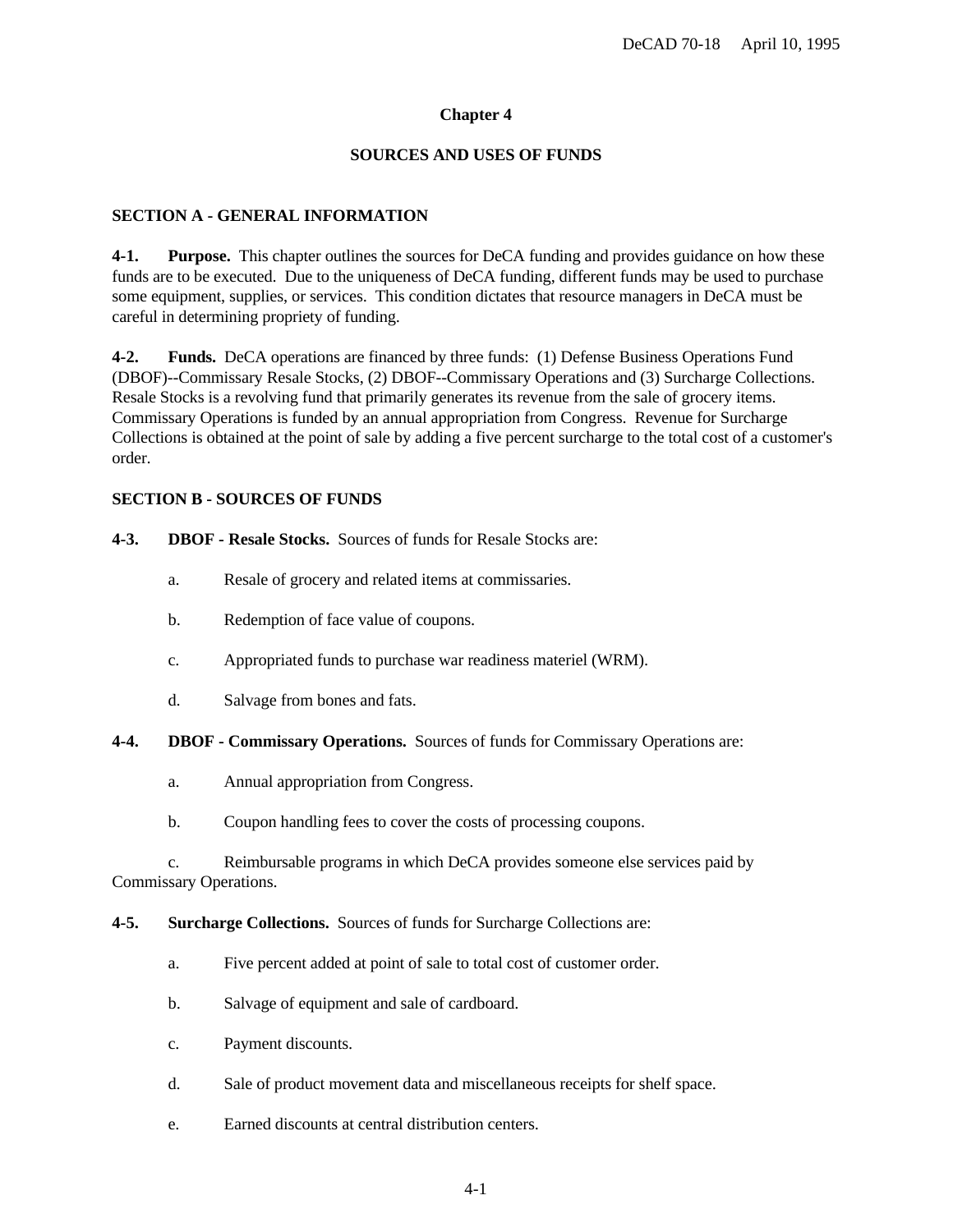#### **SECTION C - USES OF FUNDS**

**4-6. DBOF - Resale Stocks.** Resale Stocks is used to purchase:

a. Resale items. All goods bought by DeCA for resale to authorized customers, including grocery and related items, meats, produce, bakery, dairy products, frozen foods, health and beauty aids, and tobacco.

b. Troop Issue. Items related primarily to supplying troop dining facilities and troop units with subsistence.

c. War Readiness Materiel (WRM). Subsistence items prepositioned and stored based on war planning doctrine.

**4-7. DBOF - Commissary Operations.** Commissary Operations is used to purchase:

a. Civilian Labor. All civilian pay for DeCA employees, including full and part-time permanent, temporaries, intermittent, and local/foreign nationals.

b. Commercial Activity Contracts. Labor related contracts in commissaries, including shelfstocking, custodial, and warehousing.

c. Transportation. Overseas shipping, whether by sea or air, off-shore acquisitions, and intheater expenses such as port-to-store transportation, port-handling, van demurrage, and van stuffing. OCONUS second destination transportation will be paid with DBOF--Commissary Operations. CONUS second destination transportation will be paid with Surcharge Collections.

d. General and Administrative (G&A). Reimbursable services provided by host installations and other agencies, e.g., base operating support, accounting, and Defense Logistics Agency. G&A purchases utilities and telephone services in overseas areas.

**4-8. Surcharge Collections.** Surcharge Collections is used to purchase:

a. Commissary Operating Expenses. Consumable and non-consumable supplies for commissaries, utilities and telephones in CONUS, and laundry expenses. Second destination transportation in CONUS (48 contiguous states).

b. Commissary Equipment. Leases, rentals, purchases, and maintenance for operating and administrative equipment in commissaries.

c. ADP Systems. Major systems, such as Defense Commissary Information System (DCIS), Defense Information Business System (DIBS), and Point of Sale (POS), and stand alone ADP used to support commissary operations.

d. Construction. Acquiring, constructing, expanding, modifying, or improving commissary facilities at defense installations.

**4-9. General Policy.** A general rule for determining whether an item should be funded with appropriated vice surcharge funds is:

a. Items in support of management oversight of commissary system can be funded with an appropriation. For example, HQs DeCA, Region HQs and districts receive appropriated fund support.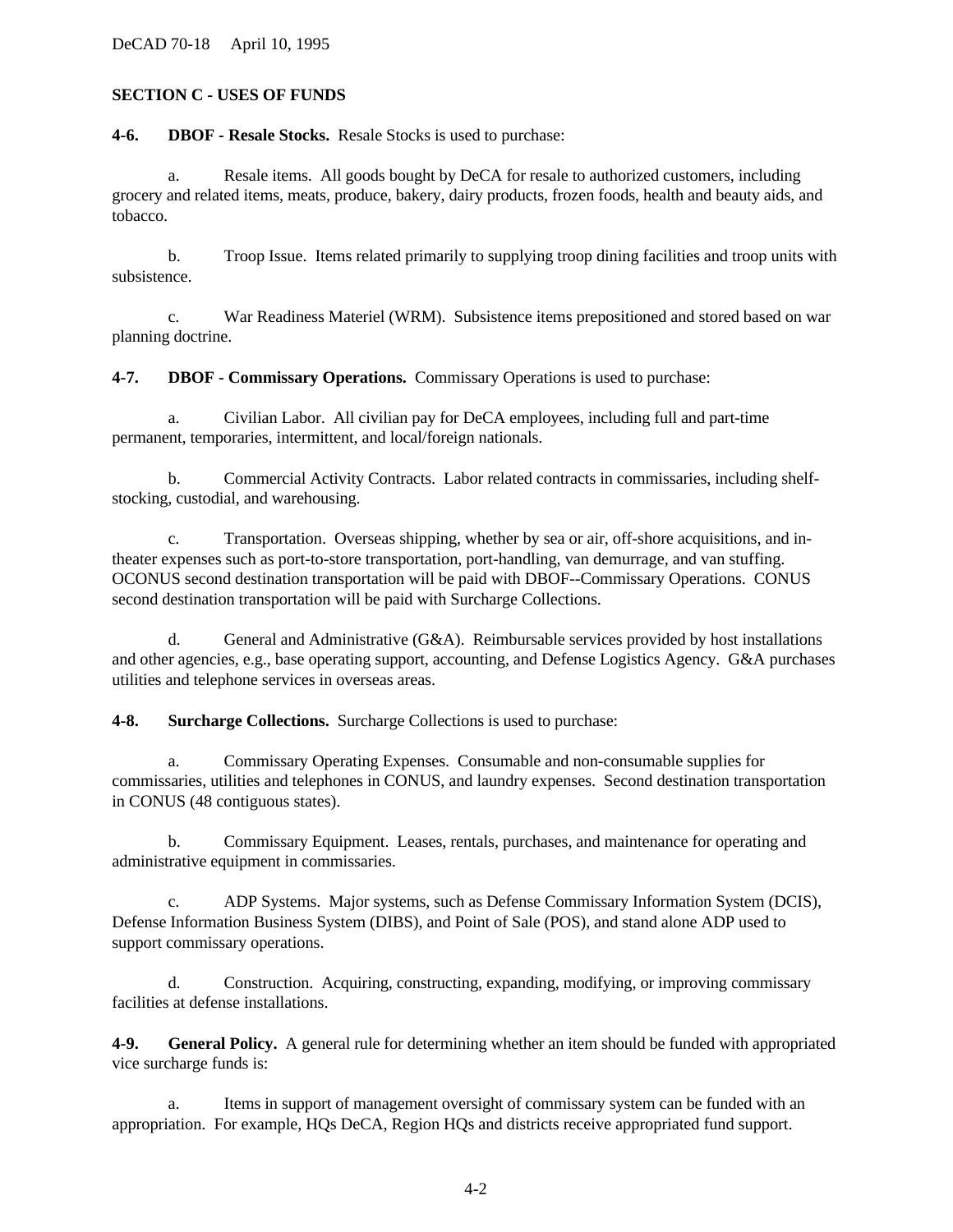b. Items in support of commissary operations must be funded with surcharge. There are some exceptions to this rule for OCONUS commissaries; e.g., over-the-water and in the water transportation, telephone services, and utilities can be appropriated funded.

c. The following table provides a schematic that can be helpful in determining propriety of funding.

# $→$  **DeCA FUNDING PROPRIETY MATRIX BY EXPENSE**

**SUBSISTENCE**: All stores and CDCs, DBOF Resale Stocks (This is only category funded by DBOF Resale Stocks)

| <b>EXPENSE</b><br><b>CATEGORY</b>                                                                                                                | <b>CONUS</b><br><b>COMSY/CDC</b><br><b>ZONE MGR</b> | <b>OCONUS</b><br><b>COMSY/CDC</b><br><b>ZONE MGR</b> | <b>REGION</b><br>HQ | <b>OPERATIONS</b><br><b>CENTER</b> | HQ          |
|--------------------------------------------------------------------------------------------------------------------------------------------------|-----------------------------------------------------|------------------------------------------------------|---------------------|------------------------------------|-------------|
| <b>ADP</b> Coupon<br>System                                                                                                                      | D                                                   | $\mathbf D$                                          | D                   | D                                  | D           |
| <b>ISA</b> with<br><b>Randolph AFB</b> for<br>usage of<br><b>Defense Civilian</b><br><b>Personnel Data</b><br><b>System</b>                      | D                                                   | D                                                    | D                   | D                                  | D           |
| All Other ADP<br>Communications, EQ,<br>Software, Supplies,<br>Routers & Svc<br>(To include ADP<br>resources purchased<br>for training purposes) | S                                                   | S                                                    | S                   | S                                  | S           |
| <b>ADP Training</b><br>Implementation &<br><b>Fielding of Major</b><br><b>Systems (Contractor</b><br>furnished)                                  | S                                                   | S                                                    | S                   | S                                  | S           |
| All Other Training<br>(Does not include<br>purchase ADP<br>software)                                                                             | D                                                   | D                                                    | D                   | D                                  | D           |
| Non-ADP Equip                                                                                                                                    | S                                                   | S                                                    | D                   | S                                  | $\mathbf D$ |
| <b>Non-ADP Supplies</b>                                                                                                                          | S                                                   | S                                                    | D                   | S                                  | D           |
| Equip Maint, Repair,                                                                                                                             |                                                     |                                                      |                     |                                    |             |

On Following Chart: D=DBOF S=SURCHARGE COLLECTIONS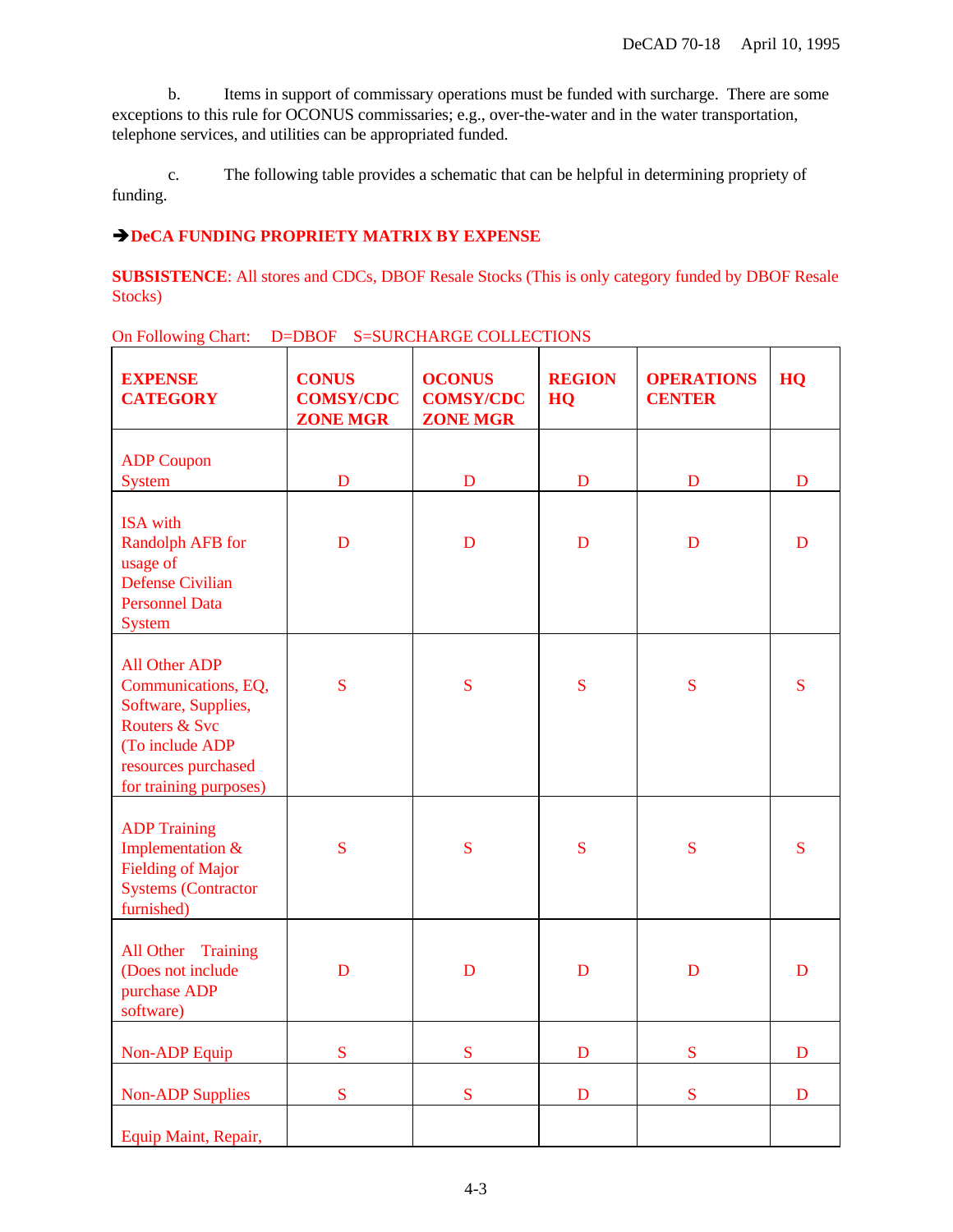| & Calibration-<br><b>Purchased with</b><br>Surcharge                                             | S                                                   | S                                                    | S                   | S                                  | S   |
|--------------------------------------------------------------------------------------------------|-----------------------------------------------------|------------------------------------------------------|---------------------|------------------------------------|-----|
| <b>EXPENSE</b><br><b>CATEGORY</b>                                                                | <b>CONUS</b><br><b>COMSY/CDC</b><br><b>ZONE MGR</b> | <b>OCONUS</b><br><b>COMSY/CDC</b><br><b>ZONE MGR</b> | <b>REGION</b><br>HQ | <b>OPERATIONS</b><br><b>CENTER</b> | HQ  |
| Equip, Maint, Repair,<br>& Calibration- All<br>other                                             | D                                                   | D                                                    | D                   | D                                  | D   |
| Laundry and Dry<br>Cleaning                                                                      | S                                                   | S                                                    | $\mathbf D$         | S                                  | D   |
| <b>Facility Maint and</b><br><b>Minor Repair</b><br>(Including drains and<br>replacement carpet) | D                                                   | D                                                    | D                   | D                                  | D   |
| Lease/Rent<br><b>Building/Equip</b>                                                              | D                                                   | D                                                    | D                   | D                                  | D   |
| <b>Utilities/Telephone</b>                                                                       | S                                                   | D                                                    | D                   | S                                  | D   |
| Transportation                                                                                   | S                                                   | D                                                    | D                   | S                                  | D   |
| Mail/Postage/<br><b>FEDEX (NOTE)</b>                                                             | S                                                   | S                                                    | D                   | S                                  | D   |
| <b>Printing-Comsy</b><br>Posters/Flyers                                                          | S                                                   | S                                                    | S                   | S                                  | S   |
| Printing-Other                                                                                   | ${\bf S}$                                           | ${\bf S}$                                            | D                   | S                                  | D/S |
| Auto Doors,<br>Docklevers,<br>Lighting, HVAC                                                     | S                                                   | S                                                    | D                   | S                                  | D   |
| TDY & PCS,<br>Payroll                                                                            | $\mathbf D$                                         | D                                                    | D                   | $\mathbf D$                        | D   |
| <b>Armored Car</b>                                                                               | $\mathbf D$                                         | $\mathbf D$                                          | D                   | D                                  | D   |
| <b>Fees to Banks</b>                                                                             | D                                                   | D                                                    | D                   | D                                  | D   |
| G&A<br>See Categories of Base Operating Support                                                  |                                                     |                                                      |                     |                                    |     |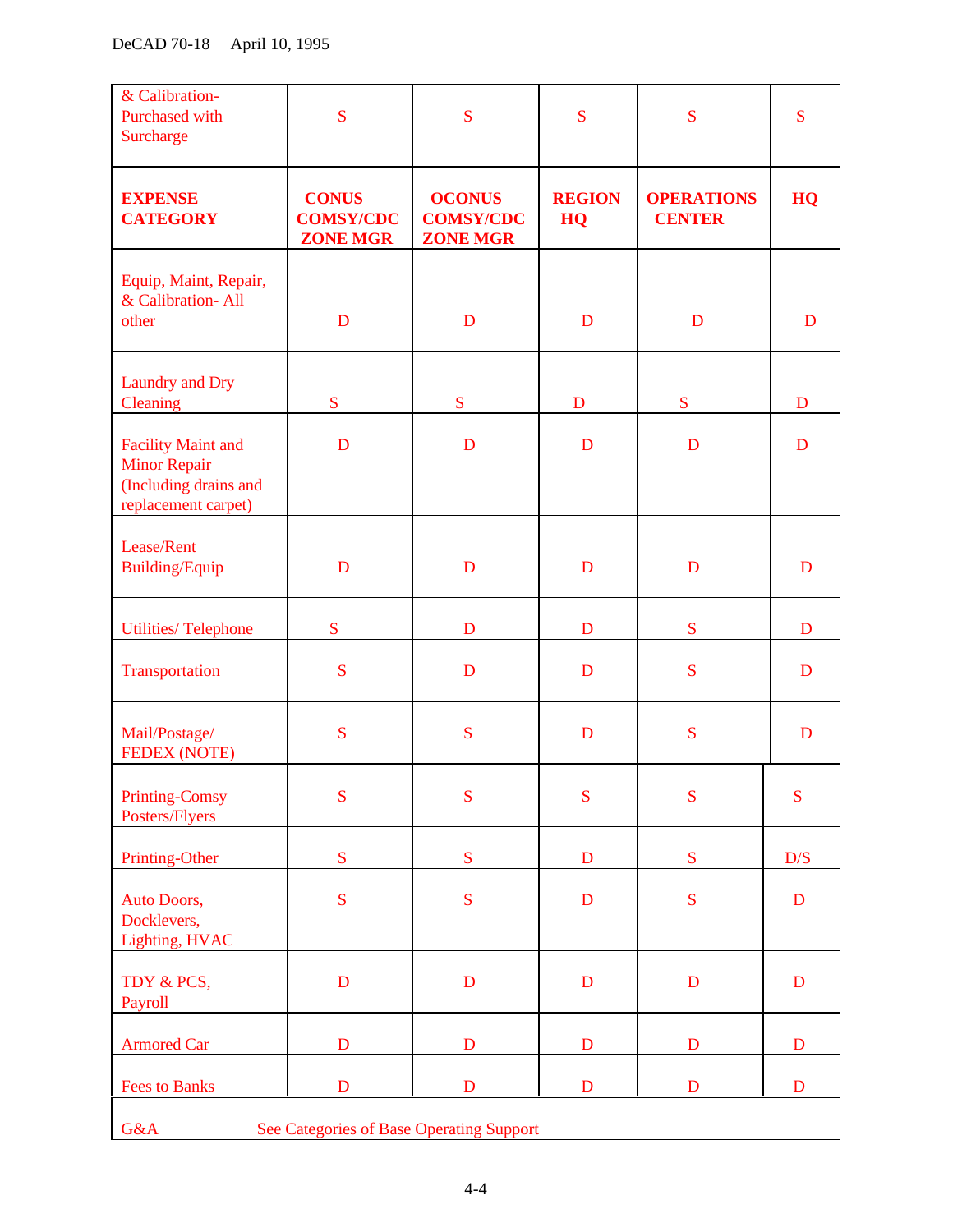**Funding Propriety** 

**NOTE:** Coupon Mailing: Stores Charge Surcharge, HQ Annually<br>Reimburses from DBOF← → (C1, December 1, 1995)←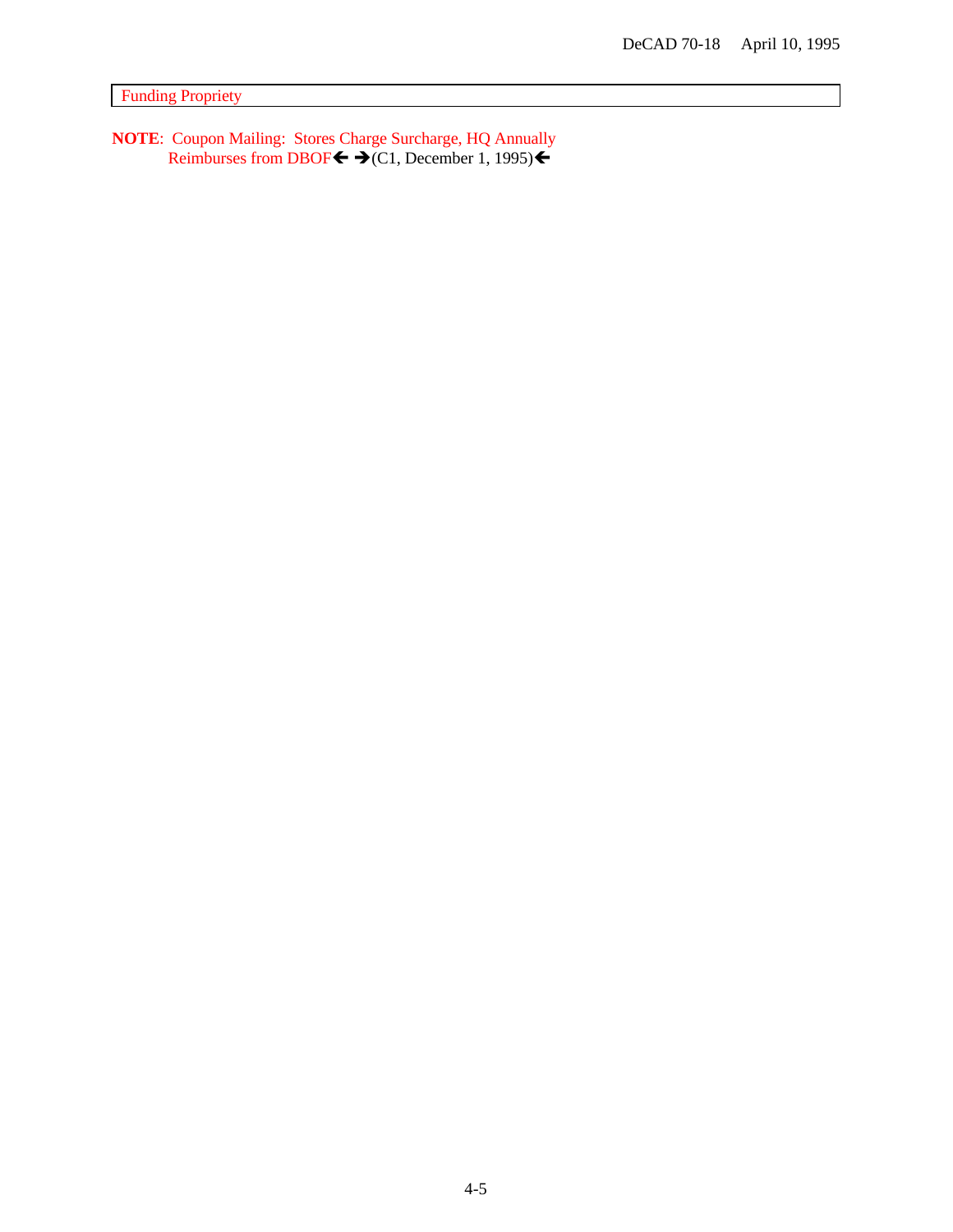## **Chapter 5**

#### **DEFENSE BUSINESS OPERATIONS FUND (DBOF)**

#### **SECTION A - GENERAL**

**5-1. Purpose.** This chapter highlights Defense Business Operations Fund (DBOF) policies and procedures underlying budget formulation, justification, and execution as applicable to DeCA operations.

#### **5-2. Background.**

a. DBOF is a revolving fund. Revolving funds were established to satisfy recurring Department of Defense requirements using a businesslike buyer-and-seller approach. The generators of requirements justify the need for funds to the Congress, but are not always the organizations that execute the requirement. Unlike profit-oriented commercial businesses, revolving funds goal is to break even over the long term. Revolving fund selling prices established in the budget are fixed during execution to protect customers from unforeseen fluctuations that would impact on their ability to execute the programs approved by the Congress.

b. Revolving funds have been in use by the Military for a considerable period of time. Modern day revolving fund authority is provided by the National Security Act of 1947, as amended (Title 10 U.S.C. Section 2208).

c. The Department of Defense expanded the use of businesslike financial management practices through the establishment of the DBOF on October 1, 1991. Building on revolving fund principles, cost and performance are linked together and the Fund's managers are expected to operate within cost goals established in operating and capital budgets.

d. The DBOF combines existing commercial or business operations that were previously managed as individual revolving funds into a single revolving, or business management, fund. Combining business activities under a single Treasury symbol allows consolidation of cash management, while the functional and cost management responsibilities remain with the Military Departments and Defense Agencies. Prices for goods and services produced in a Component business area remain the responsibility of that Component and are set to recover costs.

e. Although DBOF is a single revolving fund it is divided into more than 20 business areas. Each business area represents a business activity such as supply management or depot maintenance. DeCA has two business areas: Commissary Operations and Commissary Resale Stocks. Each business area has its own outputs, budgets, and unit cost goals.

f. The unit cost, or cost per output concept has been established for business areas in the DBOF. Applicable unit cost concepts, policies and procedures are described in Chapter 12. For business areas in DBOF, high level goals and fixed prices make it possible to measure changes in cost based on financial operating results. This cost-oriented approach encourages management to look at all costs, including overhead, in terms of the output of the business and provides visibility of cost drivers. With implementation of DBOF, annual operating budgets that provide official management cost goals are issued to the Services and Agencies for each business area.

#### **SECTION B - DBOF TERMINOLOGY**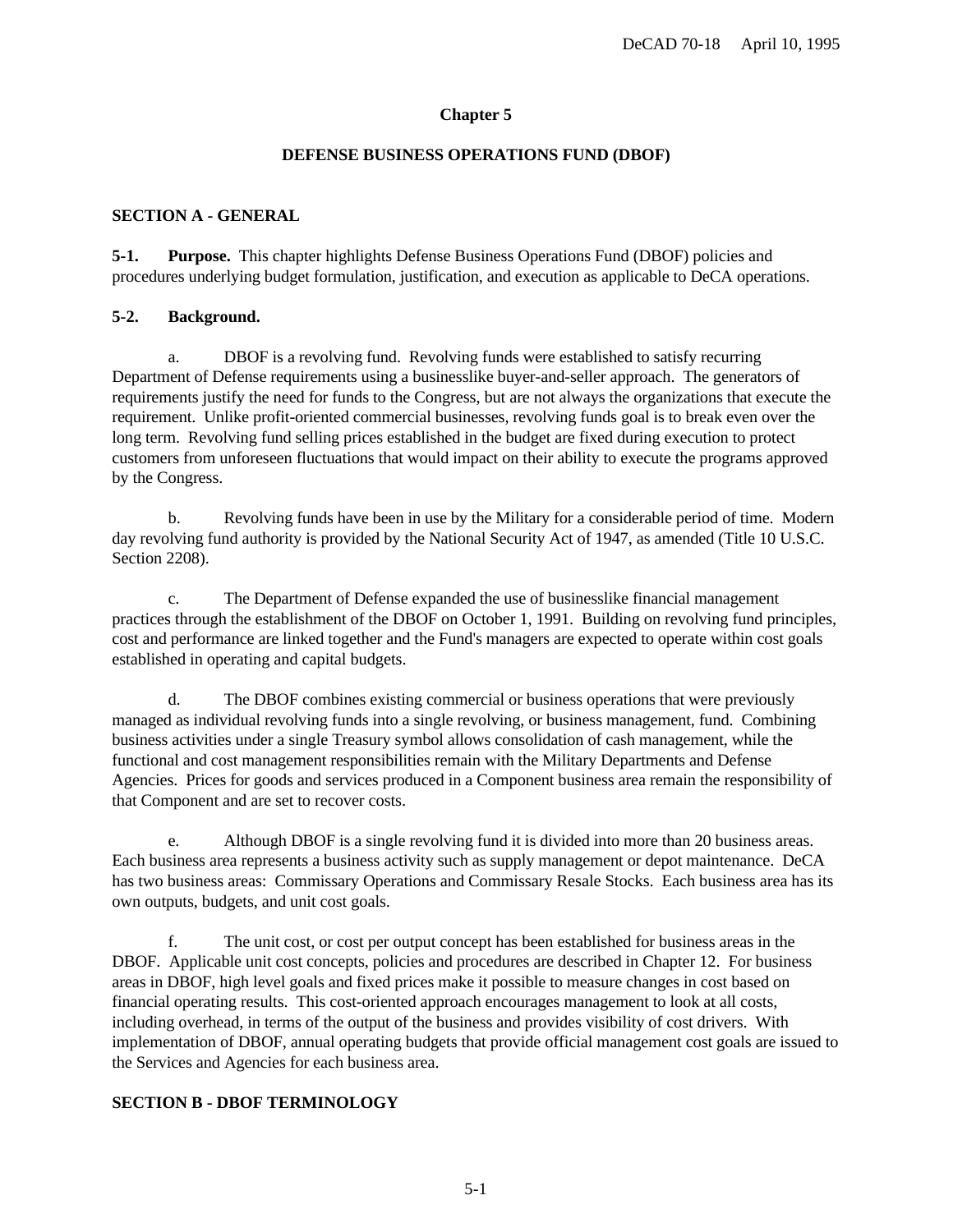## **5-3. Definition of DBOF Terms.** The following definitions are used for DBOF:

a. Administrative Leadtime (Order Time). That portion of the procurement leadtime that begins with the generation of the buy requirement and ends with the award of the contract. This equates to General Ledger Account Codes 4811.10 and 4821.20, Inventory on Order.

b. Allocation. Under the appropriations act, direct funds are now appropriated to the DBOF; therefore, obligations may be made against DBOF to procure war reserve materiel inventory. Cost authority for Mobilization purposes should be separately allocated and allotted. Costs shall be separately accounted for an reported as mobilization and operating.

c. Beginning of Period (BOP, BP). The start of a specified fiscal year normally on October 1 used to determine the opening "snapshot" status of resources.

d. Capitalized Inventory. On-hand and on-order inventories of supplies funded by other appropriations and funds are considered as contributed capital as of the date when management responsibility for the items is undertaken.

e. Capitalization. The process whereby the Fund assumes management responsibility and ownership without reimbursement for inventories financed from other DoD appropriations of funds.

f. Commitment. A firm administrative reservation of funds, based upon firm procurement directives, orders, requisitions, authorizations to issue travel orders, or requests which authorize the recipient to create obligations without further recourse to the official responsible for certifying the availability of funds. The recording of a commitment reserves funds for future obligations.

g. Contingency Retention Stock. That portion of the quantity of an item excess to the Approved Acquisition Objective and for which there is no predictable demand or quantifiable requirement and which normally would be allocated as potential reutilization stock, except for a determination that the quantity will be retained for possible contingencies.

h. Decapitalization. The transfer of Fund inventories to other appropriations or funds without reimbursement.

i. Demands. An indication of a requirement (requisition, request, issue, repairable generation, etc.) for issue of serviceable materiel. Demands are categorized as either recurring or nonrecurring. Also referred to as orders.

j. Direct Appropriations. Amounts appropriated by the Congress to the Fund for war reserve materiel, Defense Commissary Agency, or other purposes.

k. Economic Retention Stock. That portion of the quantity of an item greater than the Approved Acquisition Objective determined to be more economical to retain for future peacetime issue than to dispose and satisfy projected future requirements through new requirements or repair. To warrant economic retention, items must have a reasonably predictable demand rate.

l. End of Period (EOP, EP). The last day of a specified fiscal year normally on September 30 used to determine the closing status of resources.

m. Expendable Supplies and Material. Supplies which are consumed in use, such as paint, fuel, cleaning, preserving materials, surgical dressing, drugs, and medicines, etc., or which lose their identity in use, such as spare parts, etc. They are sometimes referred to as consumable supplies and material.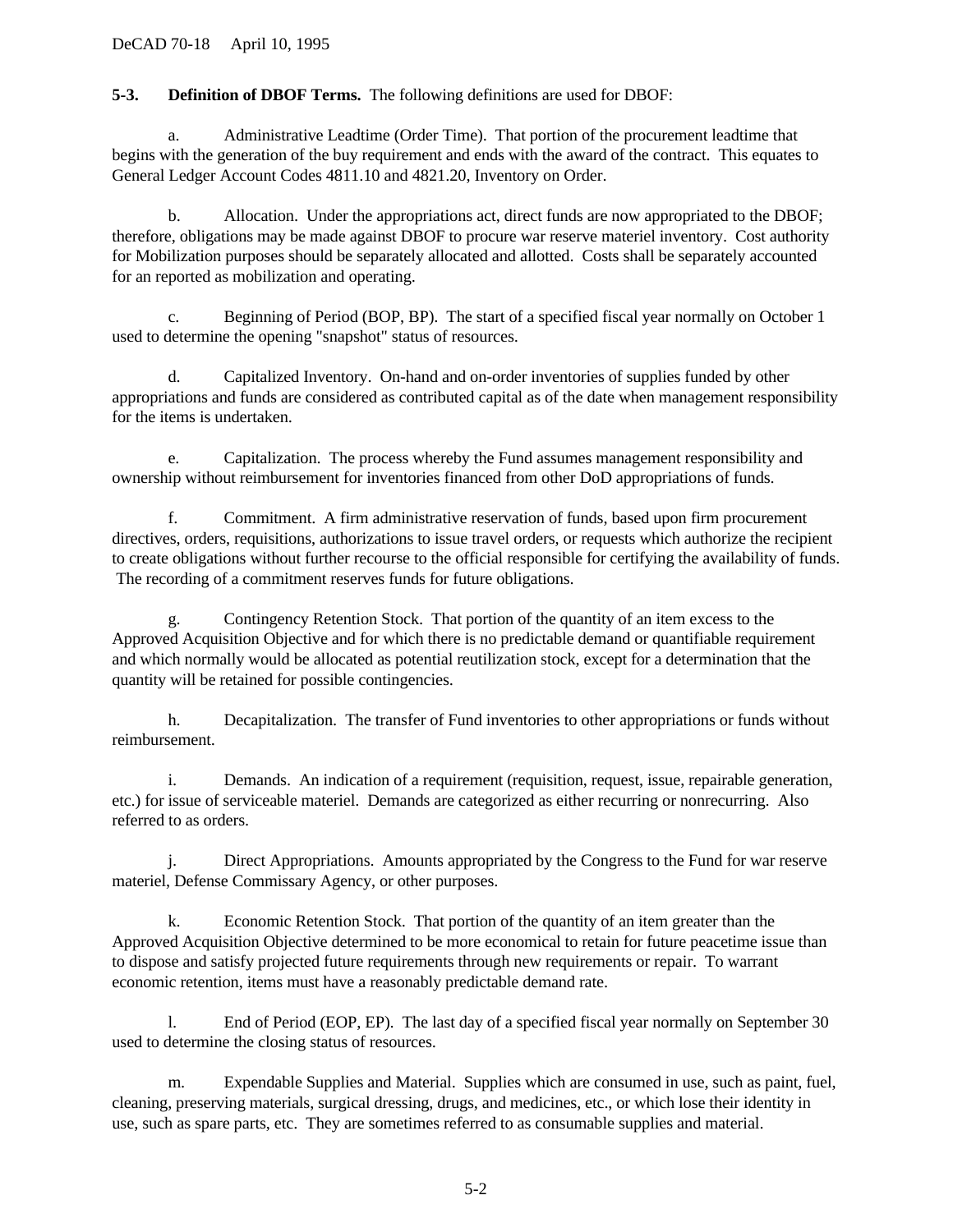n. Outlays. Checks issued or other payments made by the government for goods and services received. Gross outlays are equal to the cumulative amount of disbursements made for the fiscal period to date. Net outlays are equal to gross outlays less the cumulative amount of collections received for the fiscal period to date.

o. Peacetime Operating Level of Supply. The quantities of materiel required to sustain operations in the interval between requisitions and the arrival of successive shipments. These quantities should be based on the established replenishment period (monthly, quarterly, etc).

p. Prepositioned War Reserve Materiel Requirement (PWRMR). That portion of the war reserve stocks required to be on hand on M-Day which approved Defense Guidance dictates be reserved and/or positioned at or near the point of planned use or issued to the user prior to hostilities, to reduce reaction time and to assure timely support of a specific force/project until replenishment can be effected.

q. Price Stabilization. The policy through which the standard price of each cataloged item shall remain constant throughout each fiscal year except for correction of errors.

r. Procurement Lead Time (Order/Shiptime). The interval between the initiation of procurement actions and receipt into the supply system of the production model (excludes prototypes) purchased as the result of such actions, and is composed of two elements, production lead time and administrative lead time.

s. Production Lead Time (Shiptime). The time interval between the placement of a contract or an order and the first significant receipt into the supply system of material purchased as a result of such action. This equates to General Ledger Account Code 1580.00.

t. Safety Level of Supply. The quantity of materiel, in addition to the operating level of supply, required to be on hand to permit continuous operations in the event of minor interruption of normal replenishment or unpredictable fluctuations in demand.

u. Stockage Objective. The maximum authorized quantities of materiel to be maintained on hand to sustain current operations. It consists of the sum of stocks represented by the operating level, the safety level, the safety level, the repair cycle level, and authorized additive levels.

v. Unobligated Commitments. Amount of commitments incurred this fiscal year to date which have not resulted in obligation at the end of the report period.

w. War Reserves. War reserves are stocks of materiel amassed in peacetime to meet the increase in military requirements forecasts contingent on an outbreak of war. War reserves are intended to provide the interim support essential to sustain operations until resupply can be effected.

# **SECTION C - DBOF FINANCIAL MANAGEMENT POLICIES AND PROCEDURES**

**5-4. Operating Budget.** The operating budget represents the annual operating costs of an activity or Component, including depreciation and amortization expenses.

### **5-5. Capital Budget.**

a. With the exception of major construction, acquisition of all capital assets for use by DBOFfunded activities are financed through the DBOF. The capital budget shall not be used to establish a new or to expand organic capability except as specifically approved in a capital budget. Requests for such approvals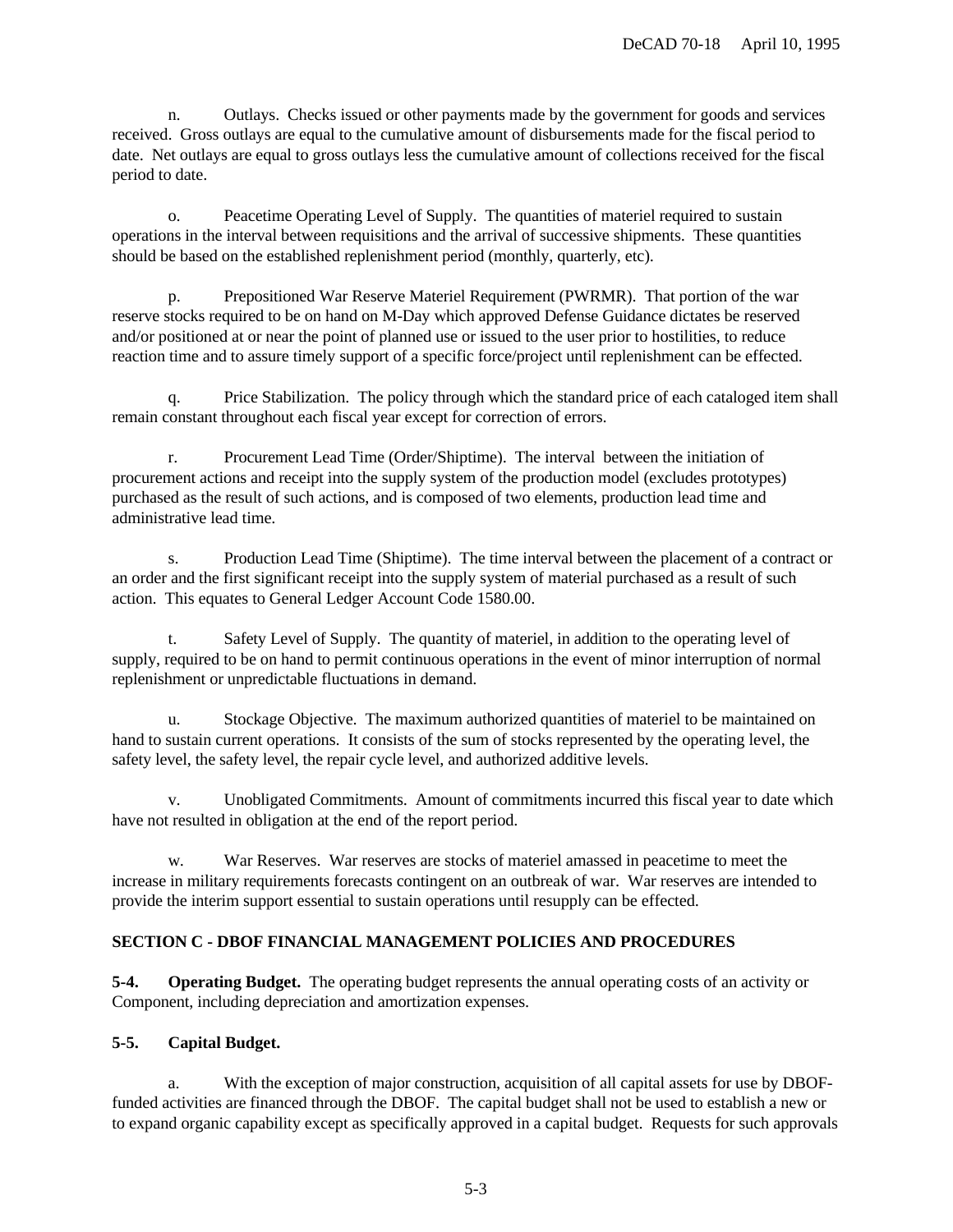should demonstrate that there are no known economical and readily available alternatives through commercial contract, or that mission-essential considerations require such action.

b. Budgetary resources for capital investments will be separately identified in an approved capital budget consisting of funding capital assets.

c. Capital assets include depreciable property, plant, equipment, management improvements, and software developed, manufactured, transferred or acquired during a fiscal year for a determinable cost of \$25,000 or more, and having a useful life of two years or greater.

d. These assets will be funded through the capital budget and their costs will be amortized or depreciated over a predetermined period. For facilities construction, including minor construction projects, 20 years; for equipment purchases other than ADPE, 10 years; for general purpose vehicles, ADPE and telecommunications hardware, software, 5 years; and as appropriate for management improvements.

e. Depreciation of capital equipment will be fully reflected in the operating costs and rates of DBOF businesses.

f. Software development cost incurred by DBOF activities for projects ordered or requested in prior years and delivered, installed, and operational after October 1 of a specific fiscal year will be depreciated beginning in that fiscal year. Incremental deliveries of these projects will be depreciated if the cost of the delivery exceeds \$25,000.

g. Facility investment of \$25,000 or more but less than \$300,000 for a new or replacement facility, or for changes in the function of a facility, will be funded through the capital budget and depreciated. Projects costing more than \$25,000 each that maintain the capability for an existing facility will be funded from the major maintenance and repair reserve.

h. Routine and recurring work of \$25,000 or more that is undertaken to preserve the physical structure or its support system will be funded as major real property maintenance and repair expense in DBOF.

**5-6. Mobilization/Surge Costs and War Reserve Materiel.** All costs at DBOF funded activities related to maintaining a capacity to meet mobilization requirements will be funded from direct appropriations. War reserve material will be funded by a direct appropriation to DBOF.

**5-7. Military Personnel.** To the extent that any DBOF-funded military personnel billets are required only to provide mobilization capability, sea/shore rotation flexibility, or career progression, only the civilian equivalent costs should be funded through DBOF rates for subsequent reimbursement to the Military Personnel (MILPERS) accounts. The balance of required funding will be included directly in affected MILPERS appropriations. Components must identify which billets should be funded at the civilian equivalent costs. DeCA policies and procedures are explained in Chapter 9.

**5-8. Full Recovery of Costs and the Setting of Prices.** Managers of business areas within the Fund are required to set their prices based upon full cost recovery, including all general and administrative support provided by others.

a. Prices are established through the budget process and remain fixed during the year of execution. This stabilized rate policy serves to protect customers from unforeseen inflationary increases and other cost uncertainties and better assures customers that they will not have to reduce programs to pay for potentially higher-than-anticipated prices. In turn, this policy allows activities to execute the budgeted program level and permits a more effective use of fund resources.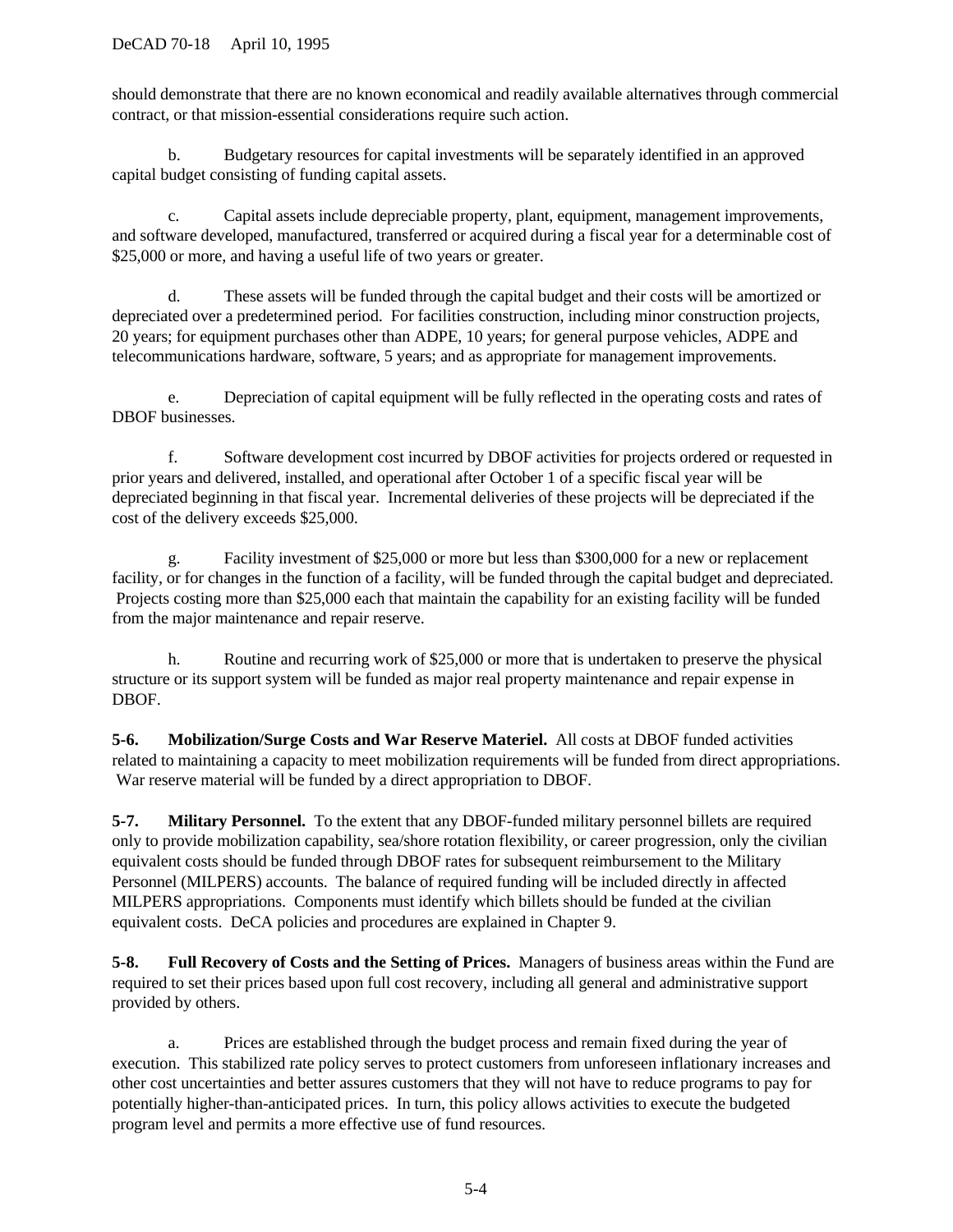b. Prices for the budget year(s) will be set to recover costs over the long run. This means that prices will be set to achieve an Accumulated Operating Result in the Budget Year(s) of zero. During budget execution, business areas will record either a positive or negative Net Operating result. Accordingly, prices in the Budget year will be set to either make up actual or projected losses or to return actual or projected gains in the budget year(s).

c. In the supply management businesses, the price setting process will be consistent with the rate changes approved during the budget review.

**5-9. Revenue Recognition Policy for the Defense Business Operations Fund.** To ensure consistency in the revenue recognition policy for end-product type orders within DoD and to guarantee the operating results reported in the financial statements are comparable between business areas, the following revenue recognition policy will be employed by businesses in the Fund, with the exception of supply management where billings are made as deliveries occur for requisitioned items:

a. The percentage-of-completion method of revenue recognition shall be used for all endproduct type orders that are expected to be completed in a fiscal year other than the fiscal year in which the order is started. Revenue, under the percentage-of-completion method, may be recognized on a percentage of physical completion based on visual observation or judgment of qualified personnel.

(1) Alternatively, when costs are incurred on a relatively uniform basis over the life of an order, revenue may be recognized as a percentage of incurred costs to total projected costs.

(2) In all instances, the portion of work in process associated with the revenue recognition shall be transferred to cost of goods sold. The customer funding the order shall be billed for the revenue recognized, or when progress payments have been previously billed, those progress payments shall be recorded to the appropriate revenue account.

(3) At a minimum, the customer shall be billed and revenued recognized at the end of each fiscal year quarter. In no case shall the total amount of revenue recognized and billed exceed the amount of the order.

b. For service-type orders, revenue shall continue to be recognized at least monthly considered as completed services rendered.

# **SECTION D - RATE SETTING IN THE BUSINESS AREAS**

**5-10. Use of Rates in DBOF.** Stabilized rates reflecting full costing will be set during the budget process for all business areas. Currently, DeCA does not use rates to recover costs. For Commissary Operations business area, costs are recovered through direct appropriation and reimbursements. For Commissary Resale Stocks, inventory is sold at acquisition cost with no surcharge added in the price of the item to recover operational costs. Any net loss incurred in the Commissary Resale Stocks business area will be cover either by direct appropriation or a transfer from Surcharge Collections. However, a general knowledge of DBOF rate setting is useful for negotiating reimbursements to other DBOF activities. The Fund includes a variety of business areas that are categorized in two groups for rate setting purposes.

a. Supply Management Business Areas. Utilize commodity costs in conjunction with a surcharge to establish customer rates.

b. Non-Supply Management Business Areas: These business areas have unit cost rates established based on identified output measures. These output measures establish fully cost burdened rates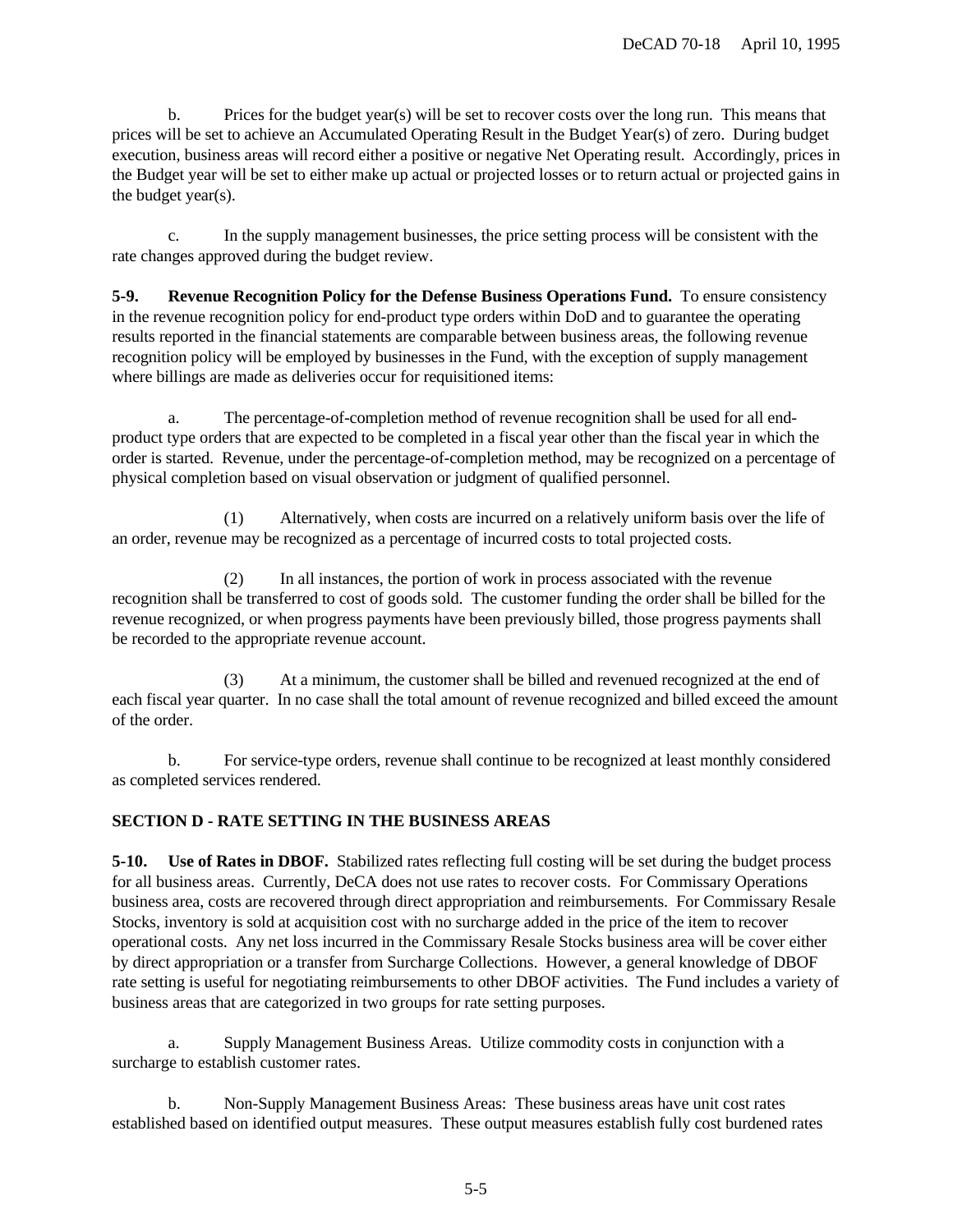per output, such as a cost per direct labor hour, cost per product, cost per item received, cost per item shipped, etc. These business areas establish both their output rates and the stabilized customer rates through the same general process.

# **SECTION E - SUBMISSION REQUIREMENTS AND PREPARATION OF MATERIALS**

**5-11. General Guidance**. General guidance with regard to submission requirements, format, and preparation of material is presented in Chapter 1 of the DoD Financial Management Manual. Chapter 9 of the DoD Financial Management Manual covers specific back-up material requirements for the Fund.

## **SECTION F - BUDGET FORMULATION**

**5-12. Purpose.** This section provides guidance for preparation and submission of fall budget and midyear review estimates for the Defense Business Operations Fund.

**5-13. General.** Materials required to be submitted with the annual budget estimates are identified in Chapter 1 of the DoD Financial Management Manual. Four (4) copies of all materials except the OMB Circular No. A-11 statements will be submitted with the apportionment request. Four (4) copies of relevant materials will be submitted with the midyear review when a separate review is required. Determination of which exhibits are required will be made jointly by  $DoD(C)$  and HQ DeCA/RMB. A midyear review will be conducted when approved by DoD(C).

a. The DBOF justification books prepared by HQ DeCA/RMB are to be unclassified. Any classified exhibits will be submitted under separate cover.

b. Exhibits will be submitted on  $8-1/2 \times 11$  inch paper, with 3 holes punched along the 11 inch side. Minor variations in format to facilitate automation must be approved by DoD Comptroller prior to September 1. Provide written request for variations to the Director for Revolving Funds no later than August 1.

**5-14. Submission Requirements.** Both business areas of DeCA operating within the DBOF will provide a Summary by Component. For part I, HQ DeCA/RMB will provide a summary of the operating and capital budget for both business areas included in the Fund. In part II (work load assumptions), part III (productivity assumptions), and part IV (performance measures) by business area, summarized data will be provided to show the basis for unit cost and price estimates underlying the preparation of other schedules.

a. Component Business Area Narrative Analysis. For each business area, HQ DeCA/RMB will submit a narrative analysis that, as a minimum, addresses the following areas: a general description of the business area, its outputs and customers, and significant changes in the nature of the business over the period encompassed by the President's budget submission; and analysis of the budget statements covering revenue and expenses, costs of operation, analysis of government equity, and the statement of financial condition. The analysis should focus on the changes from year to year and how these changes are related to work load and productivity trends; an analysis of any special business type schedules requested in the Budget Call letter; and a discussion of workload and manpower trends, productivity initiatives/cost and customer prices incorporated in business are budgets.

b. Commissary Operations and Commissary Resale Stocks Business Area. Chapter of the FAR outlines and provides guidance for the commissary operations business area.

### **SECTION G - CONGRESSIONAL JUSTIFICATION/PRESENTATION**

**5-15. Purpose.** This section provides the policies and procedures to guide the development of budget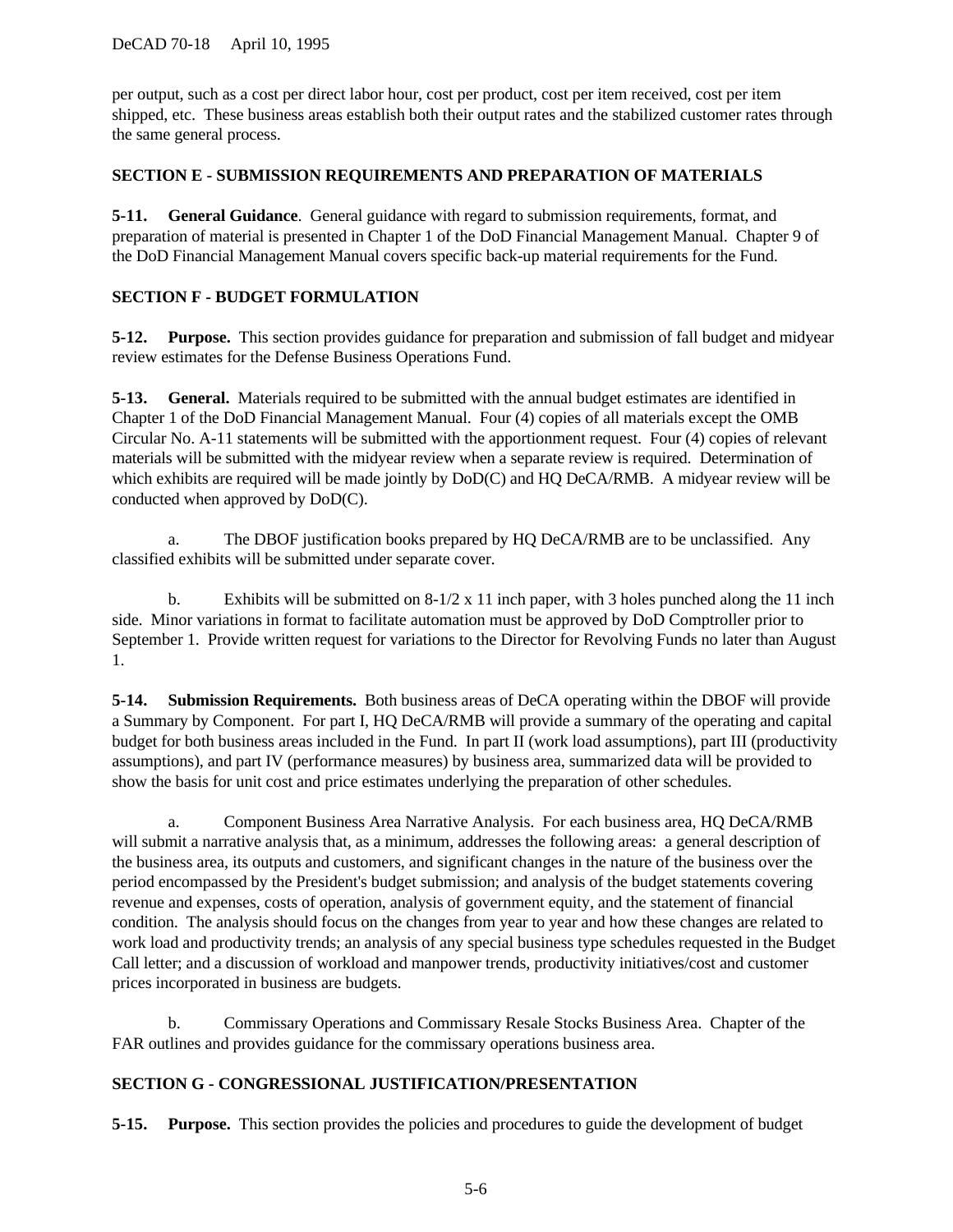justification and supporting narrative to be submitted by HQ DeCA/RMB to the DoD Comptroller in development of congressional justification material. The DoD Comptroller will prepare the executive overview. HQ DeCA/RMB will prepare a separate volume including operating and capital budgets for direct submission to the Congress following review and approval by the DoD Comptroller. The Defense-wide volume material will be prepared by HQ DeCA/RMB and submitted to DoD(C) Revolving Funds Directorate for review and approval.

**5-16. Organization of Justification Books.** Justification books will include an Executive Overview, Operating and Capital Budgets, including a DeCA Summary with Business Area Narrative Analyses, Budget Statement, and Special Schedules.

a. Background. The OSD budget review focuses on a set of business-type schedules as a means of evaluating progress towards meeting cost and productivity targets, developing (with HQ DeCA/RMB) unit cost goals by business area and setting prices for the budget year(s).

(1) The DoD(C) Budget Call for budget justification and supporting narrative will request that selected Fund schedules be updated for inclusion in Congressional justification material. These requirements may be in addition to those schedules requested in previous years. The long-term objective is to demonstrate the increased analytical value of the new schedules for budget justification for business areas included in the Fund.

(2) Data submitted for the President's Budget should be consistent with approved costs, work load and productivity assumptions, customer prices, and unit costs. Any deviation from the approved level must be completely justified and coordinated with the appropriate Revolving Fund Directorate business area analyst.

(3) Justification books submitted to Congress are to be unclassified.

b. Executive Overview. The Executive Overview will be prepared by the DoD Comptroller and will address Congressional concerns, changes proposed in the budget year, and summary information. The purpose of the Executive Overview is to provide a digest of trends and financial data that will allow the reader to quickly grasp how the Fund has performed in the immediate past and its expected future performance.

c. DeCA Operating and Capital Budgets.

(1) Component Summary. This volume summary section and other DeCA justification will be submitted to Congress in the February timeframe. The DeCA summary will consist of individual DeCA inputs in the following main sections.

(a) Component Business Area Narrative Analysis. For each business area, HQ DeCA/RMB will submit a narrative analysis that, as a minimum, addresses the following areas: a general description of the business area, its outputs and customers, and significant changes in the nature of the business over the period encompassed by the President's Budget submission; an analysis of the budget statements covering revenue and expenses, costs of operation, analysis of government equity, and the statement of financial condition. The analysis should focus on the changes from year to year and how these changes are related to work load and productivity trends; and analysis of any special business type schedules requested in the Budget Call letter; and a discussion of work load and manpower trends, productivity initiatives/cost reductions, unit costs and customer prices incorporated in business area budgets.

(b) Budget Statements. HQ DeCA/RMB will submit summary budget statements requested to support the external budget submission.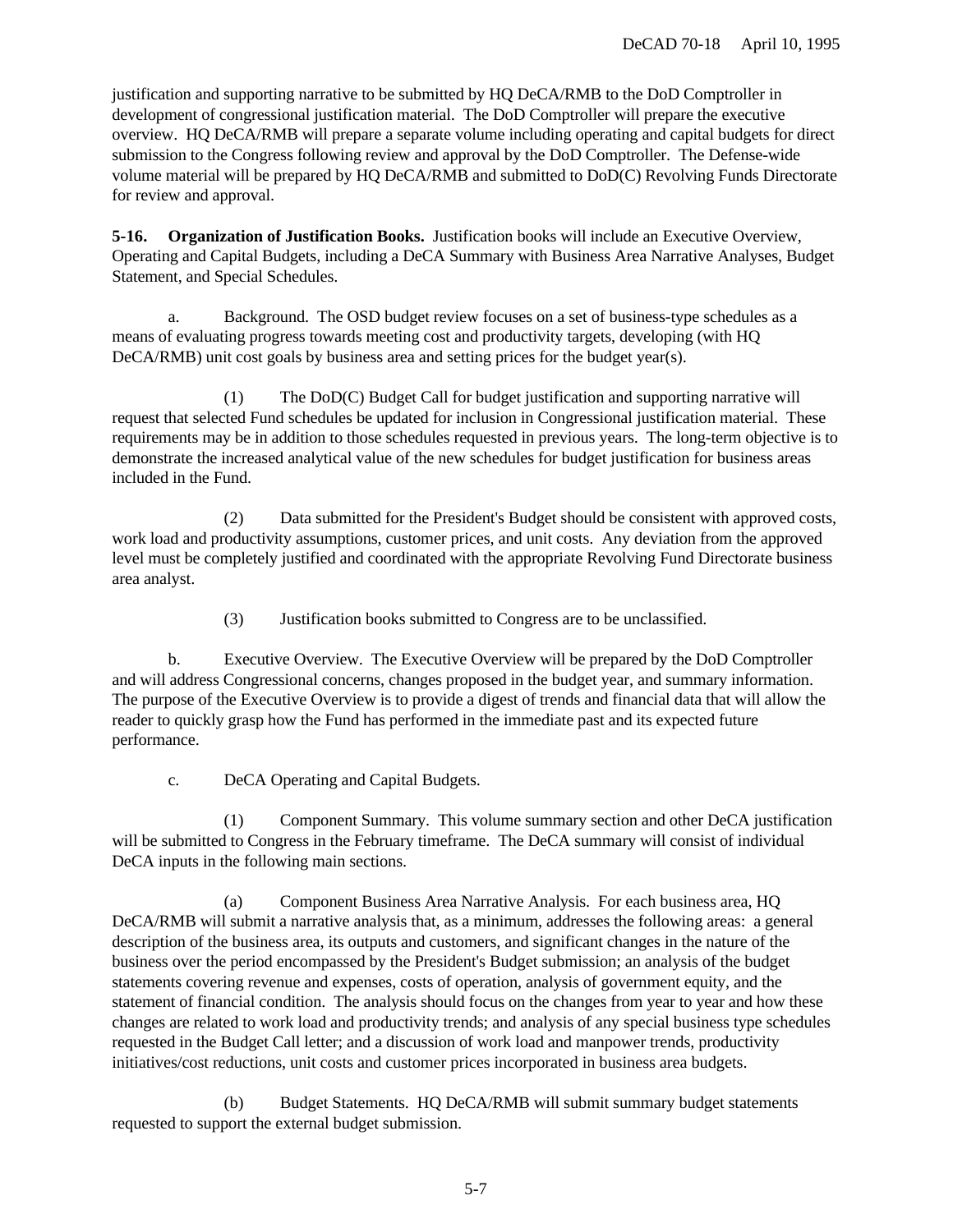(c) One or more of the Fund Core business schedules required for budget formulation may be included in the President's budget submission. These may be inventory displays for Commissary Resale Stocks or business-type UC/Fund core schedules.

(2) Business Area Analysis. For each business area, HQ DeCA/RMB will submit a narrative description that explains the business area as well as budget exhibits outlined in the FAR.

(3) Capital Budget. The Defense Business Operations Fund, as a businesslike entity, distinguishes between capital and operating costs. Capital costs include minor construction, development of automated information systems, procurement of equipment, and any other costs normally capitalized by businesses.

(a) The use of capital budgeting is an essential ingredient to capturing the total costs of operating a business area. Capital budgeting provides all levels of management better visibility of the costs that support the operating forces. The cost of capital investments are reflected in the operations budget of the Business Operations Fund through recording of depreciation included in the price charged to the customers.

(b) Capital assets are depreciated on a straight-line basis: buildings and facilities over 20 years; equipment over ten years, automated information systems and information technology resources over five years, and management improvements as appropriate.

(c) In order to ensure the necessary cash is available for all projects that are initiated, the capital investment program benefiting a Defense Business Operations Fund business area will be funded with Fund resources.

(d) Consistent with FY 1992 DoD Authorization and Appropriations Acts, the Business Operations Fund does not include projects funded by the Military Construction appropriations. However, Military Construction projects associated with a Business Operations Fund business area are displays with that business area's capital budget in order to show the full investment costs associated with each business area. In additional, their costs are depreciated and reflected in prices.

(e) The capital budget will be submitted consistent with the level approved in the business area Program Budget Decision (PBD). Assemble the capital budget by category, in the same sequence as that shown in the summary data matrix as shown below:

| Equipment, Other than ADPE and Telecom Equipment | X,XXX.X |
|--------------------------------------------------|---------|
| <b>Minor Construction</b>                        | X,XXX.X |
| ADPE and & Telecom Resources                     | X,XXX.X |
| Software Development                             | X,XXX.X |
| <b>Management Improvements</b>                   | X,XXX.X |
| Facilities Construction Projects (non add)       | X,XXX.X |
|                                                  |         |
| <b>TOTAL</b>                                     | X,XXX.X |

(f) Ensure that the sum of the capital investment lines by category equal the category total as approved in the PBD. As the first page separating each category, provide a category index showing the title and amount of each capital investment. Total the category and check that it equals the category total in the overall summary.

(g) For military construction projects, place the corresponding Project Justifications (Form 1391) behind each applicable business area, prefaced by a business area index for the projects in the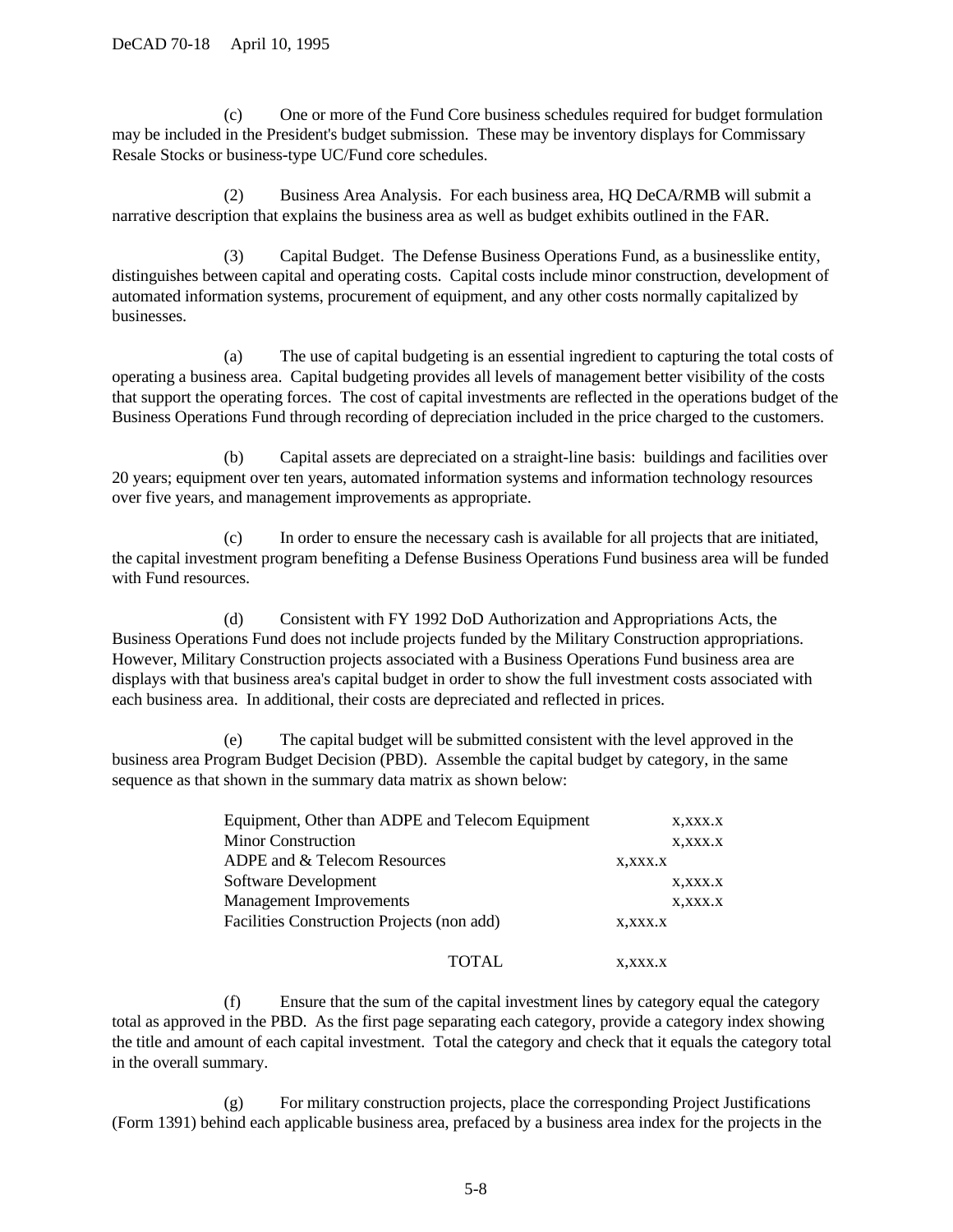business area.

(h) The Fund-9b and Fund-9c exhibits should be used for all capital investment justifications except Military Construction. However, the exhibit designation should be removed for the President's budget submission.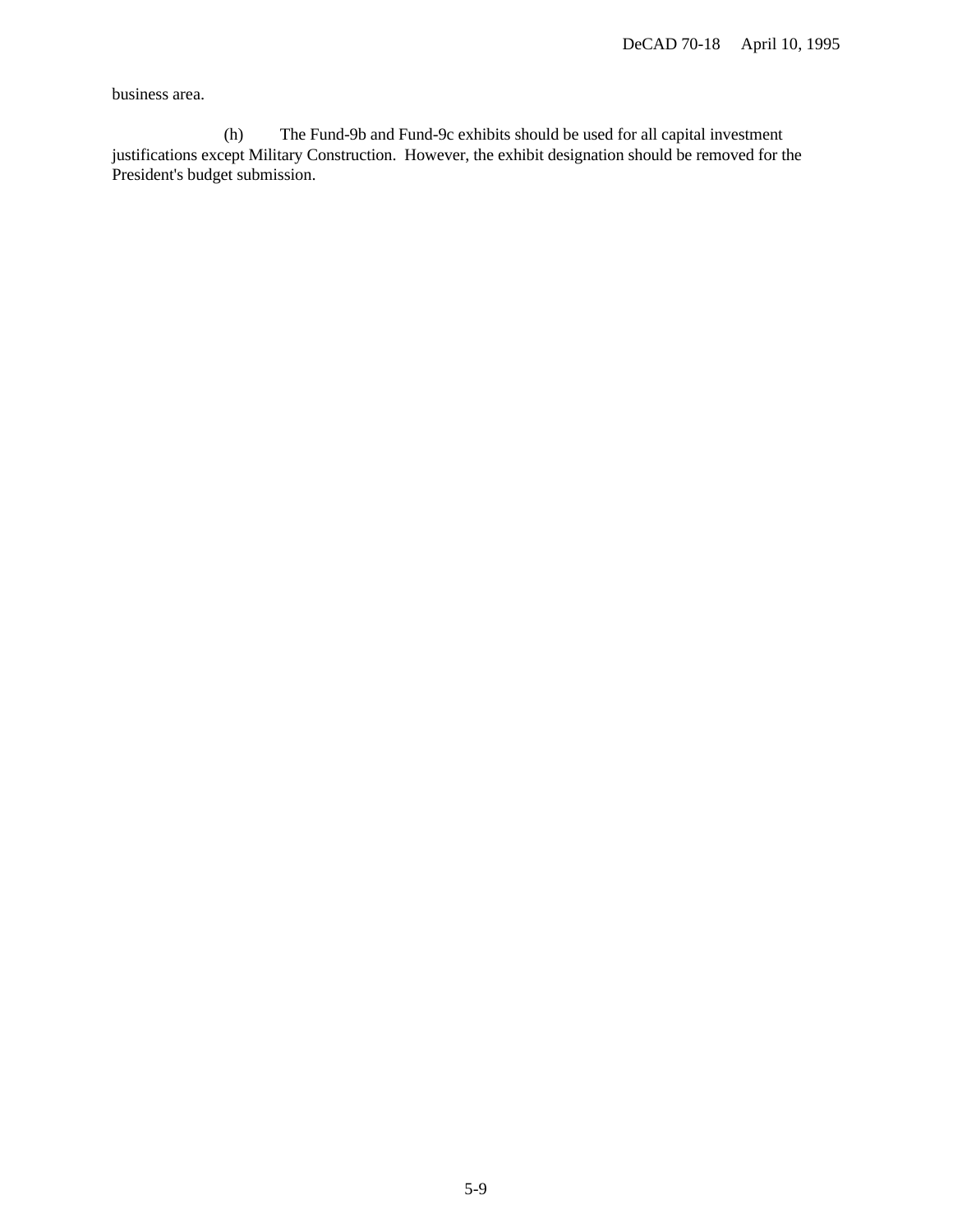## **Chapter 6**

## **DBOF-COMMISSARY OPERATIONS FUND**

## **SECTION A - GENERAL INFORMATION**

**6-1. General.** This chapter prescribes policies and procedures to be followed by HQ DeCA, Regions, Districts and Service Centers in managing DBOF Commissary Operations Funds. This chapter was designed to follow the normal budget cycle: formulation, justification, execution, and close out.

**6-2. Responsibilities.** Each DeCA director and manager is responsible for continually seeking more efficient ways to accomplish the assigned mission. HQ and Region RMs are responsible for assisting managers in establishing financial operational goals, providing necessary cost information and monitoring progress toward accomplishment of goals.

# **SECTION B - BUDGET FORMULATION AND JUSTIFICATION**

**6-3. Annual Operating Budget (AOB).** HQ Directorates and Offices, DeCA Regions and Service Centers, are responsible for preparing the AOB for Commissary Operations fund. The AOB will be prepared in the format shown at Attachment 1, and submitted to DeCA/RMB the last business day of July each year. Current year data will be based on June accounting reports, projected through September 30.

a. The purpose of preparing an AOB is twofold. The submission provides DeCA/RMB with information needed for preparation of the budget estimate submission (BES) that requires estimates of the prior year execution data, personnel strength levels, and estimates of expenditures by object class. Information provided by Regions also serves as a basis for developing an equitable distribution of current year operating funds. In developing the AOB, DeCA Regions must realize there is no room for program growth and should plan for yearly decreases in funding based on increased productivity. DoD(C) provides firm fiscal guidance for the budget year and the program year. DeCA's budget submission cannot exceed the fiscal guidance. While changes occur during the program/budget cycle (PBD), considering the current climate of Defense budget reductions, these are more likely to be program cuts than program increases.

**6-4. Director's Statement.** The Commander's or Director's statement should confirm the Region is taking all possible steps to ensure maximum efficiency and effectiveness. All Region divisions should be involved in preparing and writing this statement. This statement must be specific and present Region accomplishments in a meaningful way. Has your Region truly improved operations? What productivity initiatives are you planning? How do you plan to sustain service levels in the face of continually decreasing resources? Your narrative should be concise, but must include the specifics of region accomplishments. It is particularly important that you include cost data for all savings and productivity improvements and an explanation of computations used. In the current funding environment, DeCA must clearly demonstrate productivity improvements in operating programs. All DeCA organizational elements must participate in developing initiatives to increase productivity.

**6-5. Supporting Schedules.** Budget data for prior year, current year and budget year will be stated in prior year dollars. Prior year is the year currently in execution at the time of the budget submission, current year is the upcoming fiscal year, and budget year is current year +1. Pay raises and general purpose inflation will be added at HQ DeCA. The reason for presenting data in prior year dollars is to ensure that program status is apparent, i.e., whether program growth has occurred. Program growth must be accompanied by a complete, specific narrative justification providing a full explanation of why program growth has occurred.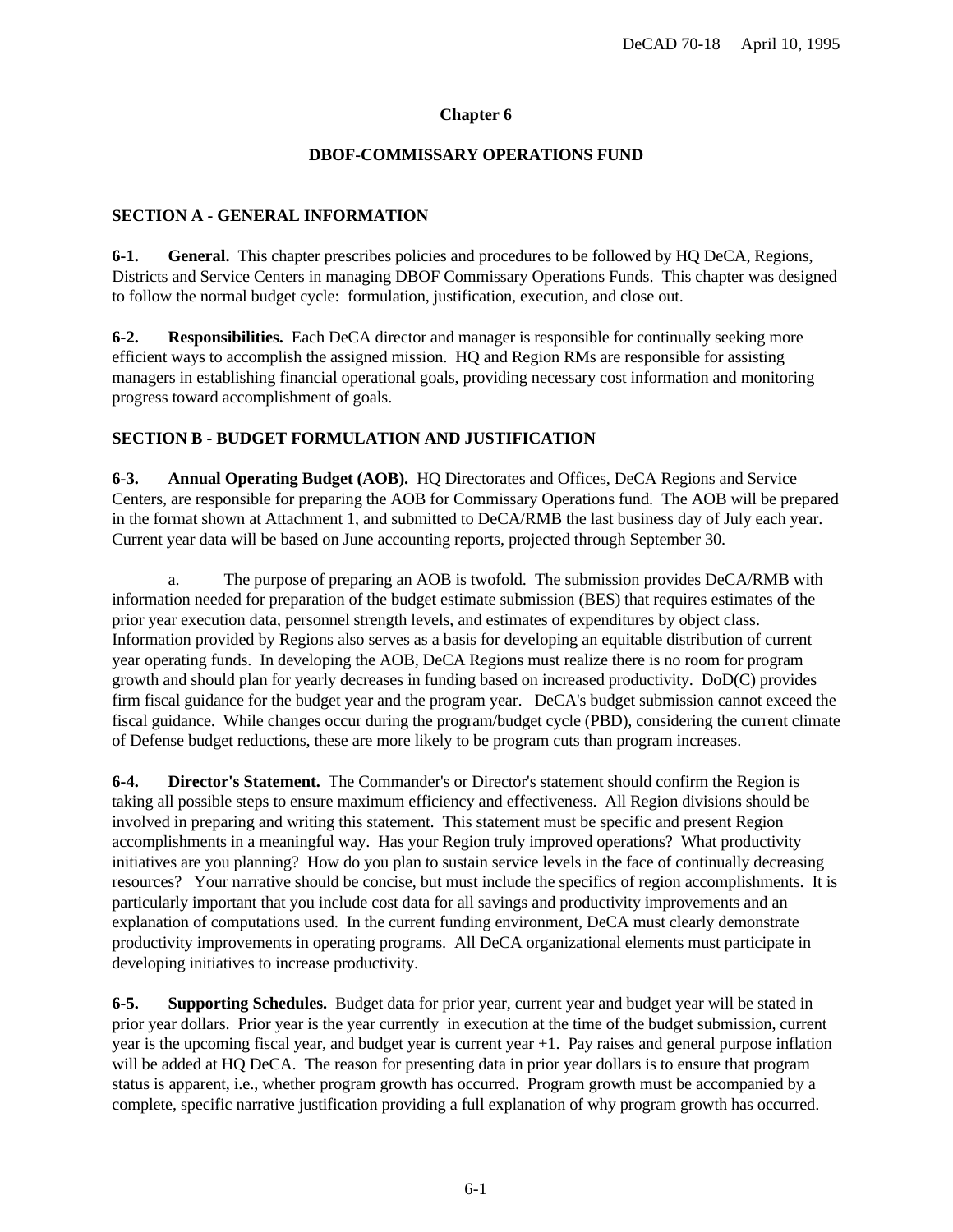DeCAD 70-18 April 10, 1995

## **6-6. OCONUS Requirements.**

a. Civilian Personnel. Regions with OCONUS commissaries are required to provide information, by country, on the number of U. S. employees, foreign national direct and indirect hire, and total funds spent in each country by major object class. Regions must ensure that the number of employees in each category is accurate. Congress has established statutory limits on the number of OCONUS civilian employees and DoD has established an end strength limitation that cannot be exceeded. In conjunction with this schedule, regions will submit an attachment showing projected foreign national pay raises for each country. This information should be obtained from servicing civilian personnel offices.

b. Foreign Currency Exchange Rates. The European region and Northwest/Pacific region must provide information on estimated impact of foreign currency rates on budget execution. Currency rates may impact budget execution in two ways. OMB annually forecasts the probable exchange rate of each foreign currency during the budget year and establishes execution rates. These rates are used throughout the fiscal year regardless of changes in the foreign currency rates during the period. DeCA/RMB will provide regions with the foreign currency exchange forecasted and execution rates established by OMB. Funding adjustments to accommodate changes in foreign currency exchange rates depend on how the agency is funded.

(1) Funding for Operation and Maintenance activities is adjusted before the beginning of the execution year (either up or down) to accommodate revised execution rates. During the year of execution, fluctuation in the exchange rate may result in either a loss or a gain from the approved execution rate. These gains or losses are absorbed by an established foreign currency fluctuation account.

(2) Revolving fund activities adjust customer rates to offset the effect of changes in foreign currency exchange rates. While DBOF Commissary Operations fund is technically a revolving fund, we do not set rates that can be adjusted to cover costs from changes in foreign exchange rates. Information provided by European and Northwest/Pacific regions will be used by DeCA to alert OSD to a potential requirement for increases in Cost Authority for these expenses which are not within our control.

c. Foreign National Separation and Severance Liability. Regions with foreign national employees will complete a schedule estimating separation and severance liability by country for each fiscal year. Funding for foreign national separation and severance liability is essentially the same as foreign currency exchange. Schedules submitted by the regions will be the basis to request an increase in cost authority. Every foreign country has different rules for computing separation and severance liability. Regions must obtain this information from servicing civilian personnel offices, and include as an attachment to this schedule.

# **SECTION C - BUDGET EXECUTION AND ANALYSIS**

**6-7. Expense Plan.** Regions will provide DeCA/RMB by the last working day of October, an expense plan showing planned execution by major object class.

**6-8. Monthly Variance Analysis.** Regions will provide DeCA/RMB, by the fifteenth working day of the following month, an analysis of the previous month's performance as measured against the expense plan submitted at the beginning of the fiscal year. Variances exceeding 2 percent in personnel costs and 5 percent in other object class expenses will be fully explained. The monthly variance analysis will include measuring region's performance against the established unit cost goals. Analysts must conduct sufficient research to accurately determine the reason for over or under execution of the region program. Unless the reason for variance is very simple and obvious, RMB expects a thorough, very detailed explanation. The monthly variance analysis will be accompanied by a narrative description of actions planned by the region to bring execution back on target. Monthly variance analyses for December, March, and July must address unit cost performance. If cost authority is not being earned, specify corrective actions planned to operate within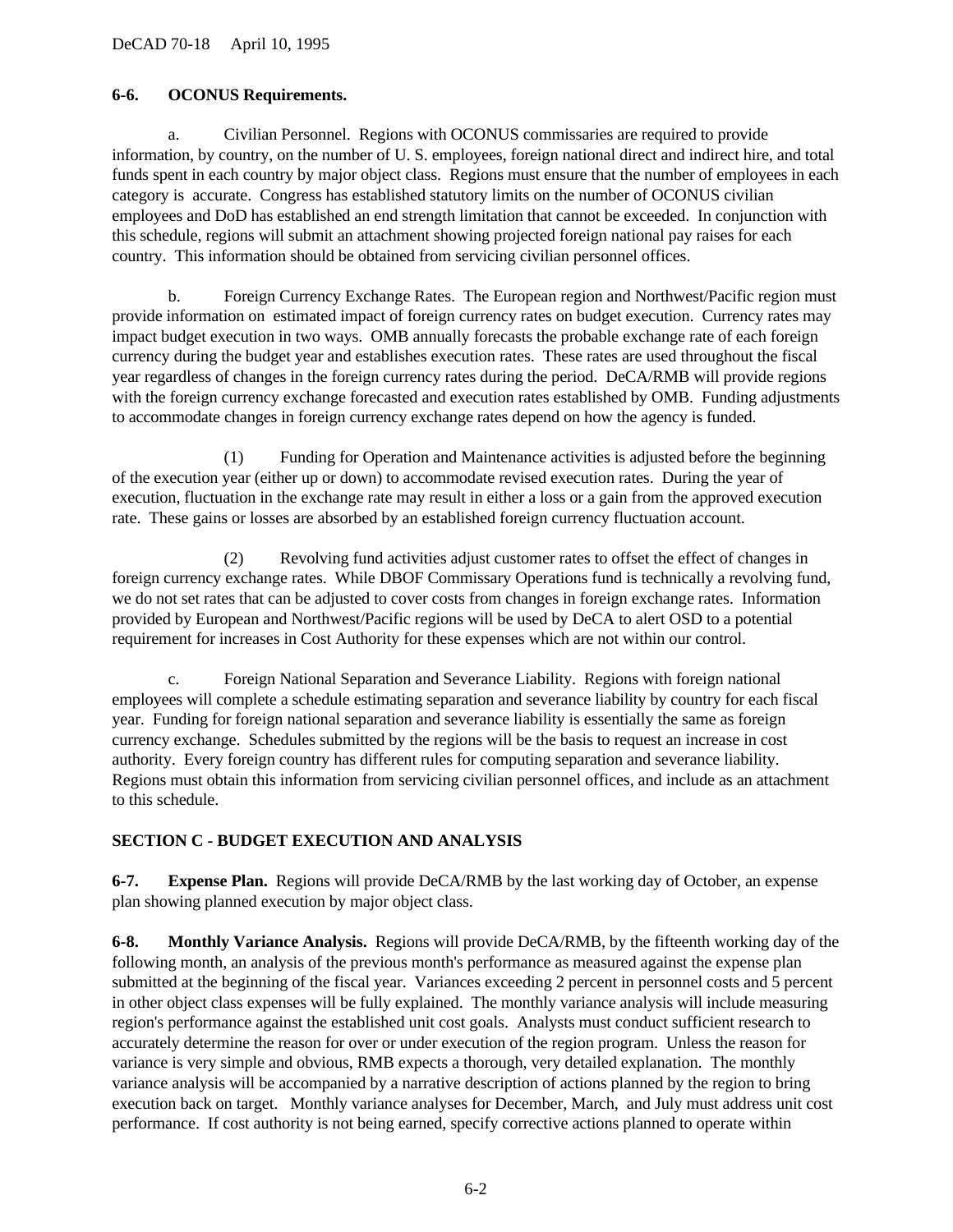approved cost authority. Regions will be required to resubmit analyses deemed inadequate.

**6-9. Cost Authority.** Execution of Commissary Operations Funds will be measured by accrued expenses rather than obligations. Consequently, it is vital that regions accrue expenses as occurred. Listed below are general rules for accruing object class expenses.

a. Personnel Costs. Basic pay is accrued when paid, unless a pay period falls in two fiscal years. Then, the amount applicable to each fiscal year is expensed in the period when the pay was earned. Personnel benefits are subject to the same rules as basic pay, except for benefits paid as a result of a permanent change of station (PCS) move. The rules for expensing these benefits will be discussed under PCS. Severance and separation pay will be expensed when paid.

b. Travel. Generally, travel orders are obligated and expensed simultaneously. Exceptions to this rule include blanket travel orders, and travel orders prepared far in advance of the date of travel. In these cases, the expense should be accrued in the month when the travel takes place. When travel crosses fiscal years, the travel portion may be obligated and expensed at the same time; per diem costs should be prorated appropriately between the fiscal years.

c. Permanent Change of Station (PCS). Travel, per diem, temporary quarters and subsistence expense (TQSE), miscellaneous moving expense, and movement of household goods costs may be obligated and expensed simultaneously. Real estate expenses and relocation income tax allowance (RITA) must be accrued when the expense is incurred. To manage PCS expenses efficiently, analysts must maintain continual follow-up with the traveler to ensure that accruals are processed properly.

d. Transportation. In general, obligate and expense simultaneously.

e. Rents and Leases. Expense should be accrued when services are received, generally monthly.

f. Contract Services. Commercial activity (CA) contracts are obligated when awarded and expensed monthly. Military Interdepartmental Purchase Requests (MIPRs) for base support services are obligated upon acceptance and expensed monthly. Other contractual services should be accrued in the period when the service is received. An exception is made for small dollar one-time purchased services, which are obligated and expensed at the same time.

g. Supplies and Equipment. For purchases under \$25,000, obligate and expense simultaneously. Supply purchases over \$15,000 must be expensed when supplies are received. Equipment purchases over \$25,000 must be accounted for under rules governing capital equipment purchases.

h. Interest. Obligate and expense when the liability is incurred.

**6-10. OCONUS Reporting Requirements.** In addition to the monthly variance report, the European and Northwest/Pacific Regions will provide quarterly reports in January, April, July and monthly reports in August and September on funding required to support changes in foreign currency exchange rates and foreign national separation/severance liability.

### **SECTION D - MIDYEAR REVIEW**

**6-11. Midyear Review.** The midyear review is prepared by all regions and service centers and submitted to HQ DeCA, ATTN: RMB by the last working day of April. Execution data is based on March reports. The format for the submission is at Attachment 3. Since DeCA's policy is to distribute nearly all available funds at the beginning of the fiscal year, unfunded requirements should be minimal. If additional funding is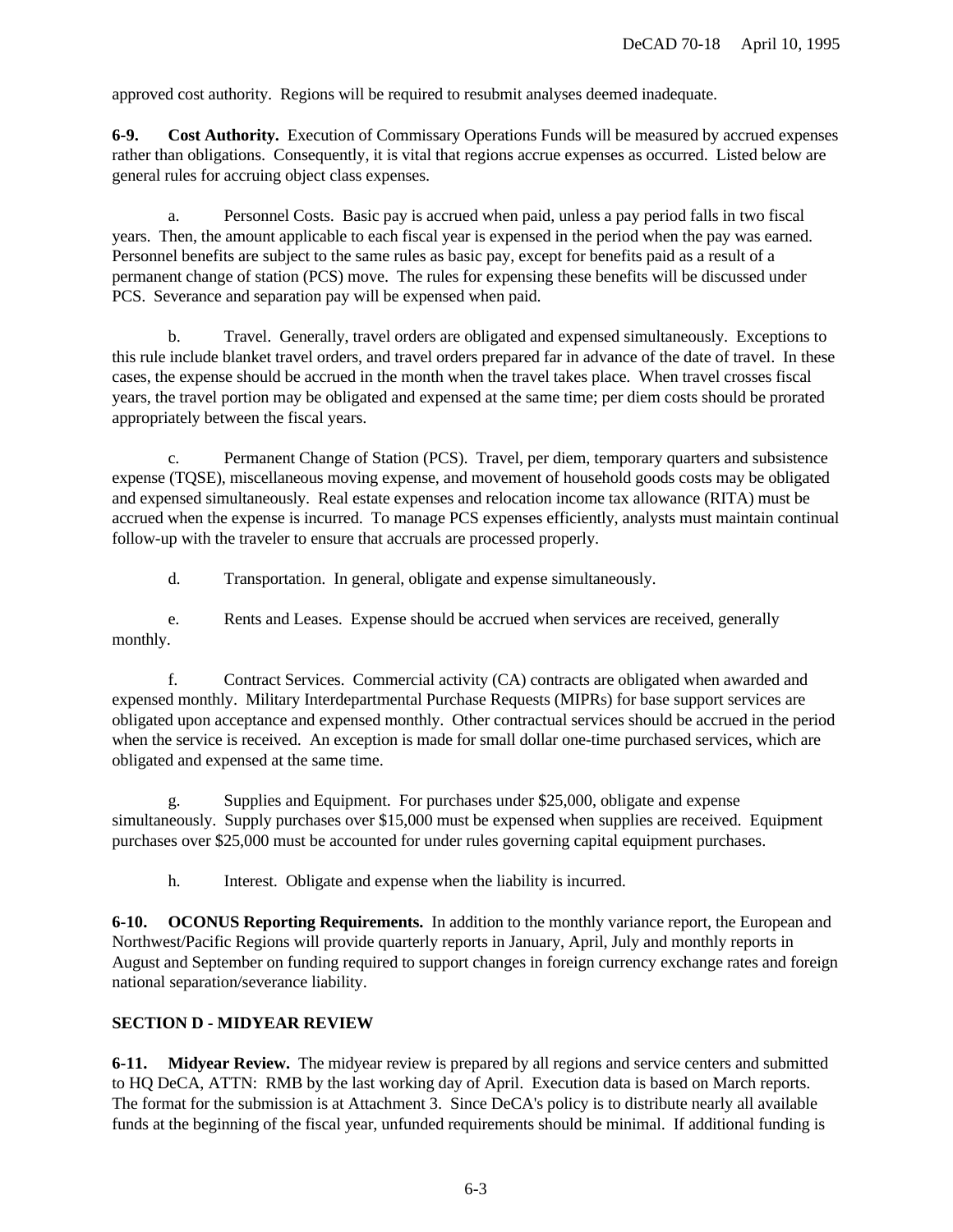needed, regions must provide detailed justification, including a full description of actions the region will take to execute within approved cost authority if additional funding is not provided.

**6-12. Unit Cost.** The midyear review requires submission of a Unit Cost Analysis schedule. This schedule requires regions to group stores by category of sales in computing unit cost per dollar of sales. Regions should analyze differences in unit cost within categories to determine whether there's a problem with cost effectiveness. If the difference in unit cost between the store with the lowest unit cost and any other store in the category is greater than 10 percent, regions shall submit a narrative analysis explaining the variances. An explanation for each store in the category meeting the criteria will be provided, and will be in sufficient detail to confirm that region personnel have examined the situations existing at each store to determine whether management action to reduce unit cost is warranted.

# **SECTION E - YEAR-END CLOSEOUT PROCEDURES**

**6-13. Year-End.** The focus for year-end closeout is to ensure that all commitments and obligations are recorded and that expenses are accurately reported. Each region shares a key role in meeting the Agency's objective of ensuring DeCA's year-end reports reflect actual income and use of the Commissary Operation funds.

**6-14. Review of Unobligated Balances.** All Regions and Service Centers will conduct a thorough review of outstanding commitments. This review will include follow-up with points of contact or procurement offices to ensure that commitments are valid, and contracts will be awarded prior to September 30. Unobligated commitments do not carry forward into the next fiscal year. Therefore, it is critical that your review be a continuous process. Unobligated balances available for withdrawal will be reported to DeCA/RMB as early as possible, but no later than the eighth work day of September. Updates will be required on specific dates and will be included in your year-end instructions which will be distributed by DeCA/RMB on July 1. All unobligated commitments must be reduced to zero at fiscal year-end.

**6-15. Review of Unliquidated Obligation Balances.** Maximum, effective use of Commissary Operations funds depends upon prompt processing of financial actions and documents, continuous purification reviews, and examination of incomplete transactions. Regions are responsible for validating unliquidated obligation balances. The following guidelines will be used to conduct your reviews:

a. Object Class 11.00. Civilian Payroll Miscellaneous Obligation & Reimbursement Document (MORD) for such items as lump sum leave, cash awards (to include merit pay awards), and projected overtime that will not be paid in this fiscal year must be recorded in the accounting system by the first pay period ending in September. The CONUS Regions and Service Centers must ensure a copy of the MORD is provided to DFAS-CO-AACE Cost Branch for input to the DBMS Cost Interface. The European Region must provide input to the 200th TAMMC for recording in STANFINS.

b. Object Class 21.00. Open travel obligations will be reviewed for validity. For completed travel, determine if posted settlements are complete, and whether balances can be deobligated and travel completed. Advances must be reviewed individually to ensure that settlements are properly matched.

c. Object Class 22.00. Transportation MORDs will be reviewed to determine whether current amounts are still valid. Deobligate amounts where bills of lading have processed under specific document numbers.

d. Object Class 23.00. Review leases to determine whether obligated amounts are adequate. Ensure that unobligated amounts on current lease agreements are obligated prior to September 30th, if applicable. Review obligations for communications and utilities to determine if unliquidated balances are valid.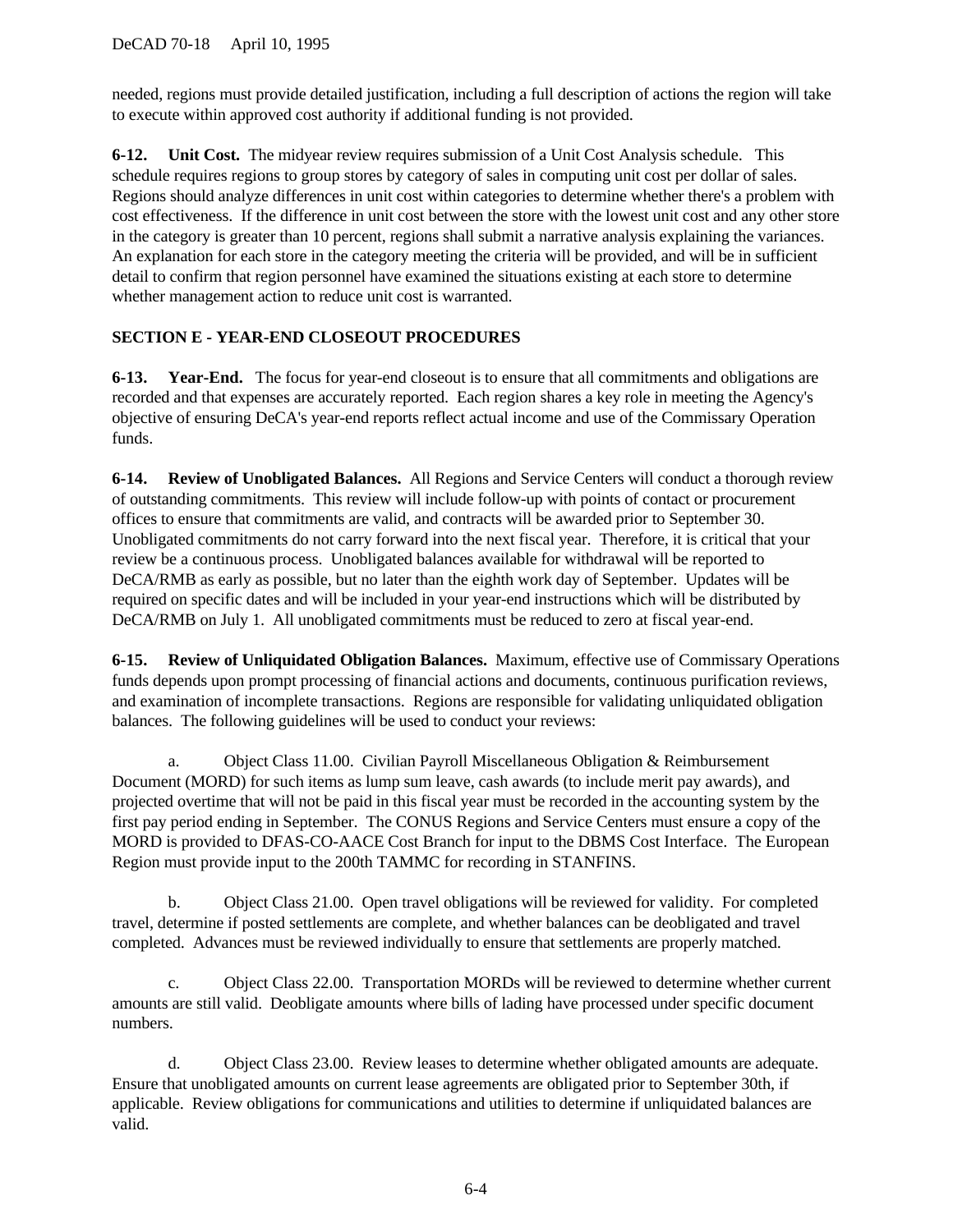e. Object Class 24.00. Review unliquidated amounts for printing to determine whether current amounts are still valid. Deobligate unneeded amounts and complete if necessary.

f. Object Class 25.00. Review unliquidated amounts for contracts and MIPRs to identify residual balances that will not be used. Coordinate with the Contracting office or installation for necessary modifications or amendments. Deobligate unneeded amounts, and follow up to ensure adjustments are recorded in the accounting system correctly.

g. Object Classes 26.00 and 31.00. Review each unliquidated obligation amount for equipment and supplies to determine whether residual obligated amounts actually represent outstanding orders. If not, deobligate the residual amount. Ensure that obligation recorded in this category for capital assets have properly updated region's property accounts.

h. PCS Moves. Review unliquidated obligation amounts for individual PCS moves to determine whether obligations can be adjusted. Each employee involved in a PCS move in current fiscal year will be contacted for status of settlement claims. Action will be taken accordingly to make any necessary adjustments.

i. Object Class 43.00. Review interest penalty charges to ensure they are recorded in the accounting system correctly.

**6-16. Accountability for Fixed Assets.** The Property Plant Accounting System (PPAS) is DeCA's official system for inventory of equipment, system ADP and software assets. Each region must devote the necessary resources to purify data previously entered into the PPAS to ensure that it agrees with capital assets under the Region's control. Particular attention must be given to acquisition dates and costs for items already entered into PPAS. The PPAS values will be used as the basis for the Agency's capital assets and depreciation values. Each region will be required to certify that its capital assets are accurately reflected in the PPAS.

**6-17. Year-End Cutoff.** All known accounting transactions must be included in the reports for the fiscal year. The absolute cut-off for entry of accounting transactions for DBMS users will be included in year-end instructions.

**6-18. Certification.** Region directors will be required to certify September month-end reports. The Region Director may delegate certification authority, however authority may not be delegated lower than the Chief, Resource Management Division. A memorandum delegating such authority must be attached to the certified report. The certification will be based on funding and execution balances as reported in each CONUS Region's Trial Balance. The European Region certification will be based on funding and execution balances as reported in the Status of Approved Resources (CSCFA-218) report from STANFINS, and Status of Reimbursements (CSCAA-112) report from STANFINS. Each report balance will be reviewed for agreement and validity and if warranted, pen and ink changes will be entered prior to certification. Overnight mail is the preferred method of transmittal for the certified year-end reports.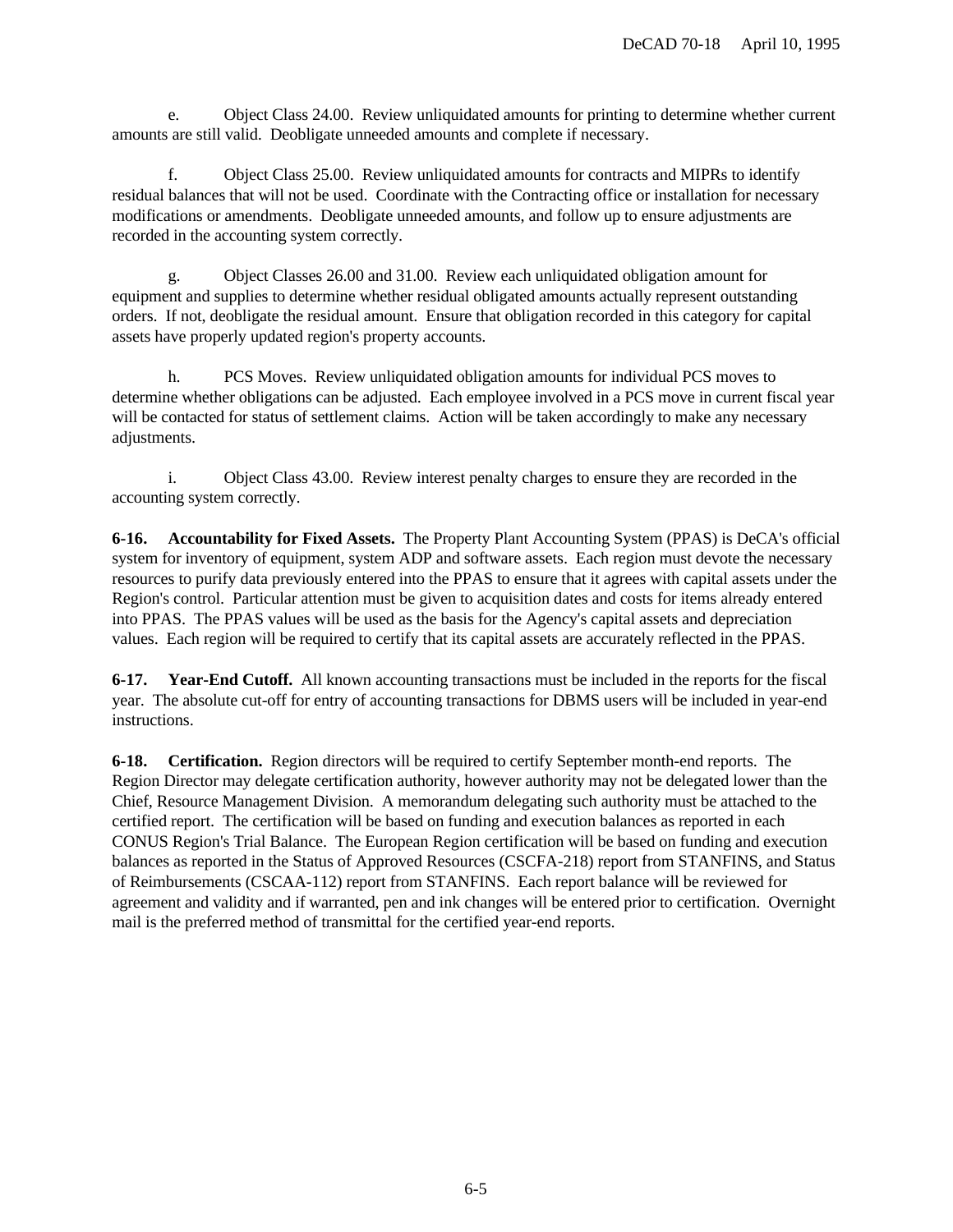## **Chapter 7**

## **GENERAL AND ADMINISTRATIVE (G&A) COSTS**

**7-1. Background.** This chapter establishes policy and procedures for execution of general and administrative (G&A) costs. G&A cost are defined as cost charges to DeCA that are essentially overhead. These costs are normally associated with Base Operations Support (BOS).

### **7-2. References.**

- a. Unit Cost Guidance OSD(C) October 15, 1990
- b. FY92 DBOF Financial Management Guidance OSD(C) August 19, 1991
- c. DeCA G&A Cost Reimbursement OSD(C) February 10, 1992
- d. Interservice, Interdepartmental and Interagency Support DoDI 4000.19 April 15, 1992
- e. FY92 DBOF Execution Guidance OSD(C) August 14, 1992

**7-3. Interservice Support Agreements.** DeCA organizations must negotiate for base support under provisions of DoDI 4000.19. Interservice Support Agreements (ISAs) estimate costs of services to be provided. Completed ISAs assist in budget formulation and may serve as a guideline for initial fund distribution. Documented bills submitted by the support organization establish the actual reimbursement.

a. DeCA is required to reimburse for most BOS services. DoD(C) does not require reimbursement for certain operational missions of the base of unit assigned. For example, fire protection for an Air Force Base can be split, i.e., DeCA will pay a prorated share for fire protection supporting base operations, but not for additional protection for the flight line.

b. DeCA will pay utility costs and reasonable real property maintenance fees for facilities or office space. Costs for facilities that are commercially rented or leased off base on behalf of DeCA are reimbursable. However, DeCA will not reimburse for rental and lease charges for base owned facilities or office space for administrative, operations, or storage and warehousing purposes. DBOF will pay for commercially leased facilities that support DeCA management operations (Districts/ Service Centers/Regions/HQ DeCA). Surcharge Collections will pay for commercially leased facilities for commissary operations use (commissary operations/storage/ distribution).

c. DeCA will reimburse for the cost of support provided by military personnel on bases in the DBOF. This includes bases formerly industrially funded or fully funded by the Army, Navy, Air Force or Defense Stock Funds.

d. DeCA is not required to reimburse for Health Services support (Interservice Cost Category B-18). **[Appendix A](#page-134-0)** contains an amended DeCA list of Interservice category definitions. This list provides DeCA's interpretation of DoDI 4000.19 support categories and funding propriety. Definitions include cost codes for each category and a recommended basis for cost calculation. DeCA is examining the funding propriety of some categories. In the event there is a decision to change the source of funds for any categories, the guidance will be issued by DeCA/RMB.

**7-4. Terminate Services.** Notification to terminate any service must be given one hundred and eighty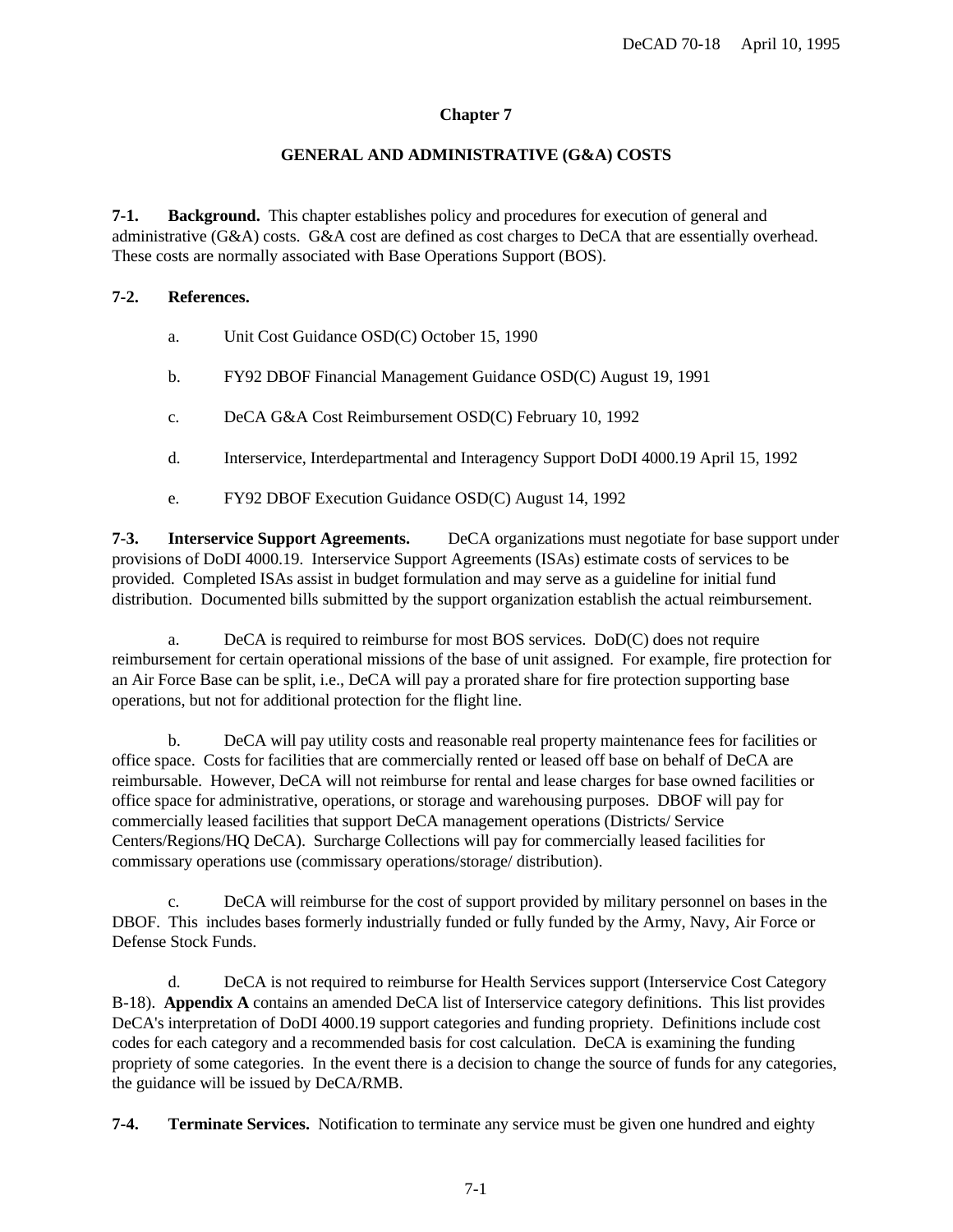days in advance. If it is determined that certain services are no longer required, coordinate with installation POCs and DeCA functional proponents to determine transition dates and to provide written notification.

a. Region RMs must ensure that costs on ISAs are properly classified for funding propriety and are reasonable. Where individual categories of cost are defined, grouping of unlike costs in one category is prohibited. For example, costs tend to be misclassified into category A3 and should probably appear in category B15.

b. It is important for ISAs to be completed for cost analysis and justification purposes. Since sales is DeCA's primary unit cost output, G&A costs must be correlated to sales. Further cost comparisons can be based on sales categories of stores, Service alignment, square footage of facilities, assigned civilian personnel, assigned military personnel and other appropriate factors. Parameters to identify and control costs must be established.

**7-5. Fund Distribution and Control.** Funding for G&A costs will be issued on Military Interdepartmental Purchase Requests (MIPRs), DD Form 448-R. The MIPR will be a Category 1 Reimbursable and can only be accepted as such. MIPRs will be issued with a fund cite that contains object class code 25.16 for Inter-governmental purchases, a cost code of 948.10, and needed activity organization codes.

a. MIPRs must clearly state: (1) they can be accepted only as Category 1 Reimbursable, (2) billings must be submitted monthly with supporting documentation, and (3) billings must be certified by the receiving DeCA activity before payment. MIPRs must also state their duration of coverage, normally one fiscal year. Document numbers assigned to MIPRs will identify fiscal year.

b. Paying offices are the Defense Finance and Accounting Service (DFAS) Columbus OH and the Subsistence Finance and Accounting Office Europe, Pirmasens, GE. An example of a MIPR issued for G&A cost is at the end of this chapter.

c. DeCA's standard billing document will be SF 1080, Voucher for Transfers Between Appropriations and/or Funds. Bills must be submitted in sufficient detail to allow verification by DeCA officials of services received. The bill should show charges by ISA category of service. DeCA will not accept bills processed as Transaction By Others (TBOs), sent directly to DFAS or the Subsistence Finance and Accounting Europe, or lacking certification by receiving organizations. Billing offices should be advised that the final year end billing must be submitted not later than one fiscal year beyond cut-off date of the MIPR. After this date, MIPRs will be withdrawn. Billing offices will be notified in writing of this action ninety days in advance. In general, the paying office, upon receipt of a certified bill from DeCA, will credit the accounts receivable of the billing office. The "no check drawn" transaction is standing operating procedure for DFAS. If requested, DFAS will issue checks.

**7-6. G&A Funding for Navy Location Stores (NEXMARTS).** The General and Administrative (G&A) costs incurred at overseas Navy Installations where NEXMARTS are located are funded by the respective host command. DeCA is not responsible for these costs.

# **7-7. Major Real Property Maintenance and Repair (MRPM&R).**

a. Every effort must be made to support real property maintenance with DBOF funds issued against valid Interservice Support Agreements. DeCA's policy will be that any real property maintenance action under \$15,000 will be billed against the base operations support MIPR. A DBOF Real Property Maintenance fund reserve will be held at HQ DeCA for projects that cost \$15,000 or more.

b. Major Real Property Maintenance and Repair reserve funding will be issued as directed by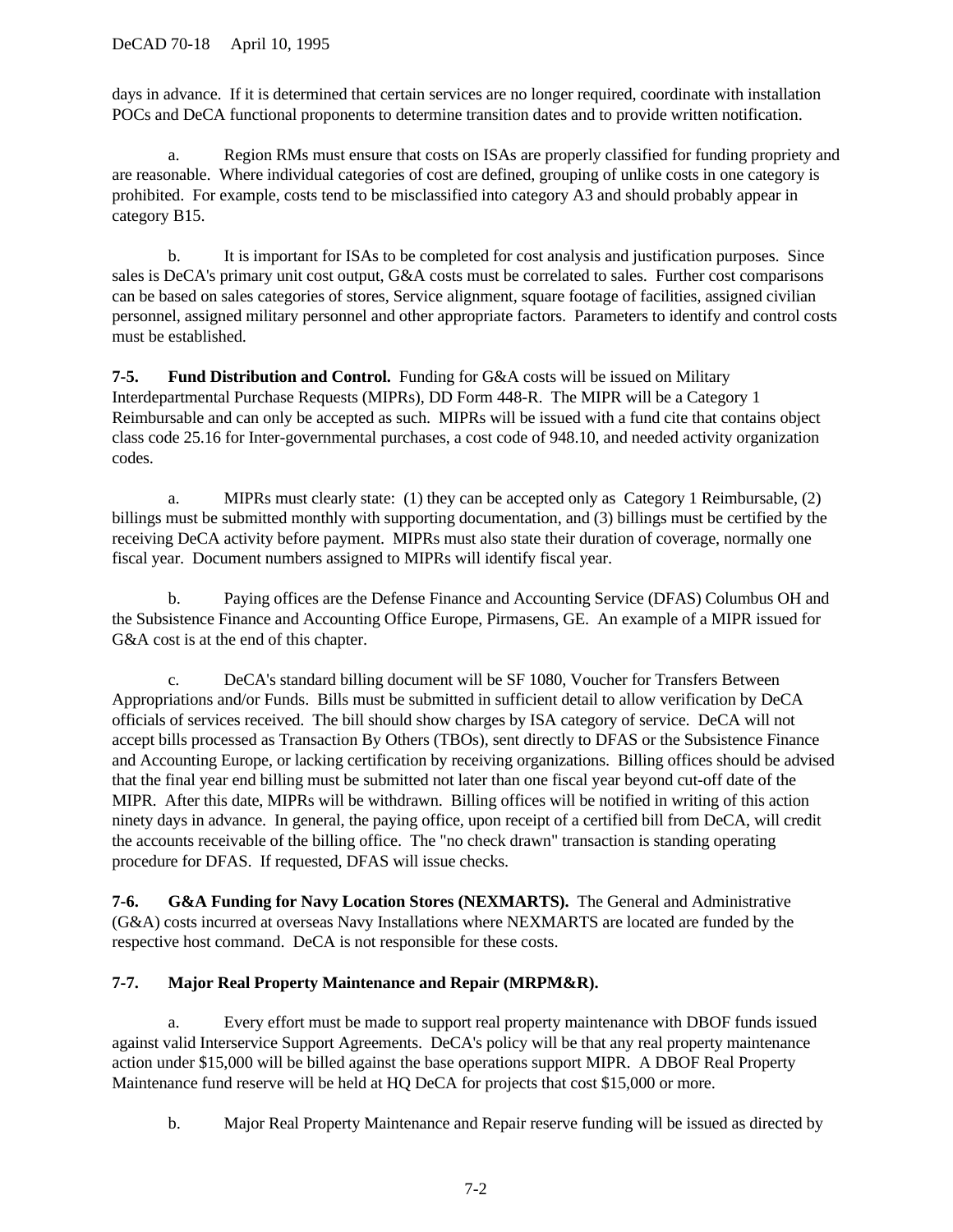HQ DeCA, Directorate of Facilities. Funds for these projects will be issued on separate MIPRs to maintain visibility of costs. Direct fund cites may be issued for Major Real Property Maintenance and Repair work when it is expected that the project will require a commercial contract.

c. Purchase and Maintenance of Heating, Ventilating and Air Conditioning (HVAC) equipment; refrigeration equipment; automatic doors, dock levelers, and lighting is chargeable to Surcharge Collections.

**7-8. Defense Logistics Agency.** HQ DeCA/RMB centrally manages reimbursement for Defense Logistic Agency (DLA) services. DLA costs are primarily for DLA and Defense Personnel Support Center (DPSC) corporate overhead, and DPSC subsistence operations costs; including subsistence operations staff at Defense Subsistence Region - Atlantic (DSR-A), Defense Subsistence Region - Pacific (DSR-P), and Defense Subsistence Region Europe (DSRE). DeCA also reimburses for costs of depot operations at Mechanicsburg, PA, Tracy, CA, and Germersheim, GE. DeCA and DLA have agreed that reimbursement for depot operations will be based on workload measured by cases shipped. Responsible regions must establish systems to verify workload at the above depots. DLA also provides network communications and programming support services. DLA provides civilian personnel servicing to DeCA's workforce through centers at Richmond, VA; Memphis, TN; Columbus, OH; and Ogden, UT.

**7-9. Worker's Compensation.** HQ DeCA/RMB will manage reimbursement for workmen's compensation. Department of Labor (DOL) bills HQ DeCA for these costs. DeCA reimburses DOL for current fiscal year actual expenses within the first twenty days of October. The reimbursement is essentially fifteen months in arrears of costs that occurred during DOLs fiscal year/billing cycle.

a. HQ DeCA/DP is responsible for managing worker's compensation claims. They will review all billings submitted by DOL for accuracy. DeCA claimants must use the following chargeback codes when filing with Civilian Personnel Offices:

| 3050 | DeCA Headquarters (Includes East and West Service Centers) |
|------|------------------------------------------------------------|
| 3051 | Northeast Region                                           |
| 3052 | Southern Region                                            |
| 3053 | <b>Midwest Region</b>                                      |
| 3054 | <b>Central Region</b>                                      |
| 3055 | Northwest Pacific Region                                   |
| 3056 | European Region                                            |
| 3059 | Southwest Region                                           |
|      |                                                            |

b. To reduce claims, DeCA established an Employee Pipeline Program to place injured workers in an employment status. Each region will be given a fenced sum of funding for Pipeline Program workers salaries. Employees may stay in the program for one calendar year. At the end of the period, pipeline participants must be placed in authorized positions or dropped from the employment rolls.

**7-10. Defense Finance and Accounting Service (DFAS).** HQ DeCA/RMB centrally manages reimbursement for Defense Finance and Accounting Services (DFAS) services. DFAS, Columbus, OH provides CONUS Finance and Accounting services to DeCA. Billing for DFAS services is based on established unit cost rates published in annual Program Budget Decisions (PBDs) for different workload measures. DeCA's workload measures are: (1) Civilian Payroll Accounts Maintained (2) Travel Vouchers Paid (3) Commercial Invoices Paid (4) Trial Balance Preparation and (5) Monthly Accounting and Finance Support for each Commissary.

a. CONUS base level finance and accounting services such as commissary change fund, emergency processing of travel advances, and military pay and leave accounting is also handled by DFAS and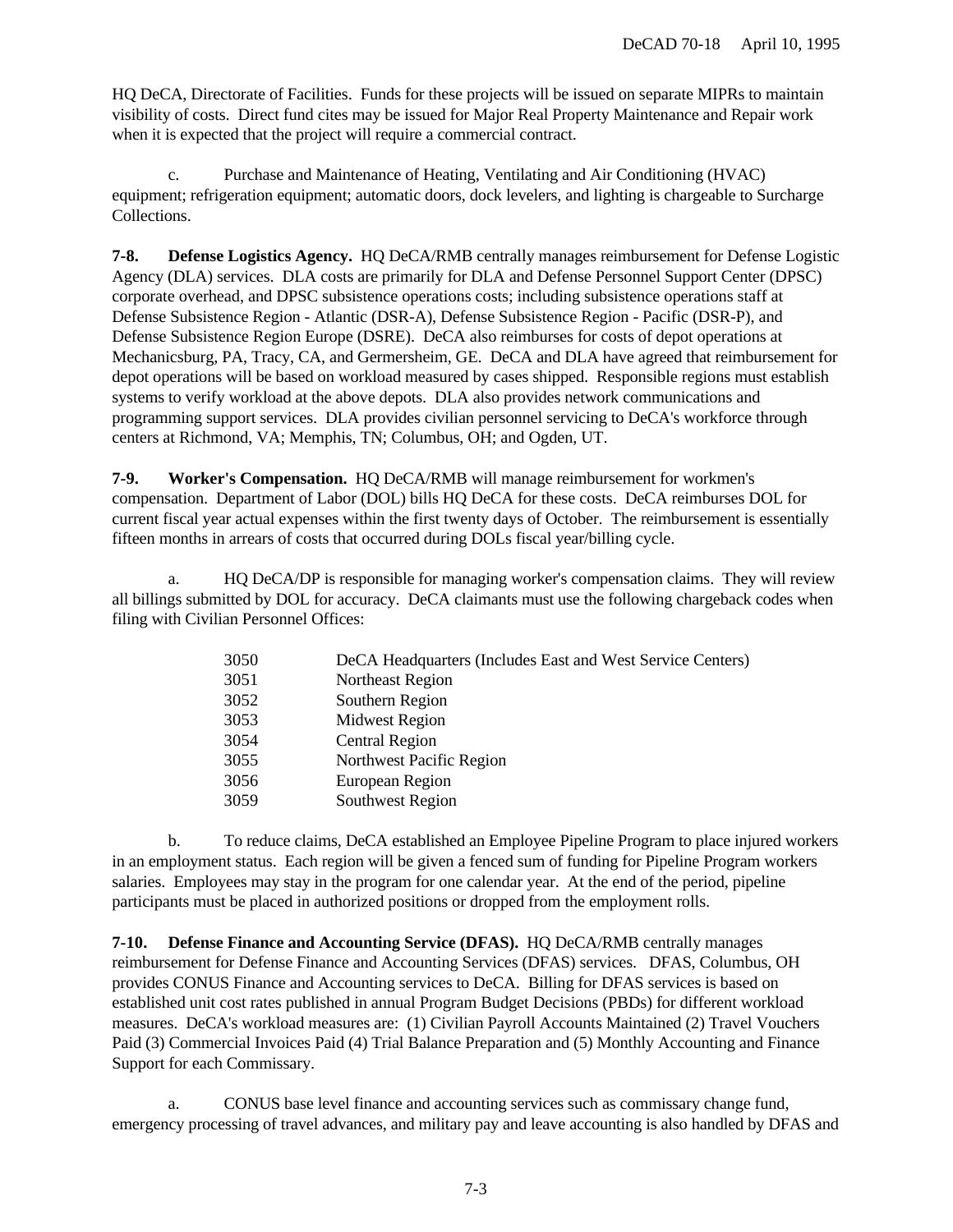centrally managed and reimbursed by HQ DeCA.

b. In Europe, the Ninth Finance Group provides primary finance and accounting support for DeCA. The European Region is responsible for negotiating DeCA's cost.

## **7-11. Appellate Review.**

a. DeCA has an agreement with the Department of Defense, Civilian Personnel Management, Office of Complaint Investigations (OCI) for investigation of Equal Employment Opportunity complaints and Administrative Grievances filed by DeCA employees. The agreement stipulates that HQ DeCA pays a flat rate of \$2,500 per case. DeCA regions are responsible for providing administrative support, including travel and per diem of the examiner and for services of a court recorder if required. Regions will furnish necessary fund cites to regional contracting offices to secure required services as directed by the Region EEO Officer or Region Director of Personnel.

**7-12. Personnel Security Program.** Executive Order No. 10450 requires that all civilian personnel entering Federal Service have a background investigation. HQ DeCA centrally manages and funds for all services related to Suitability/Background Investigations. This service is administered by the Office of the Federal Investigations, US Office of Personnel Management, which conducts a National Agency Checks with Inquiries (NACI). NACI satisfies the mandatory background investigation. Based on results of the NACI background investigations, HQ DeCA Security and Safety office may grant security clearances up to a level of secret. The Security Office Identifier (SOI) for commissary investigations is DD96 and must be used whenever Standard Forms 85, 85P and 86 are processed through servicing Civilian Personnel activities.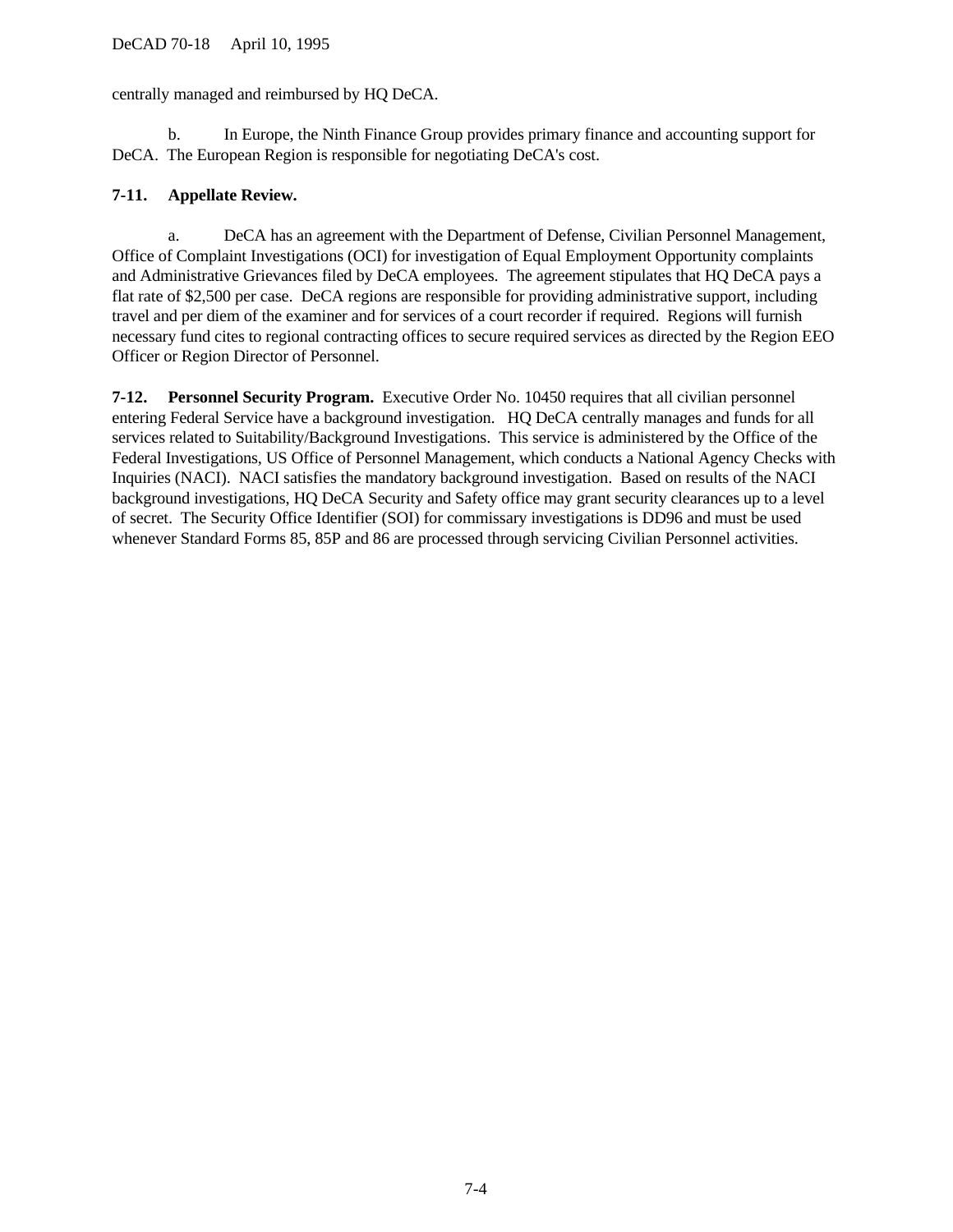## **Chapter 8**

## **CIVILIAN PERSONNEL SERVICES**

**8-1. General Information.** Civilian pay represents a significant share of DeCA's budget. This chapter covers types of pay and procedures to evaluate workyears.

**8-2. Basis for Rates of Pay.** Title 5 U.S.C., chapter 51 and 53, establish grade and salary schedules for all employees occupying classification act positions (Federal Pay Comparability Act of 1970 (Public Law 91- 656)). A general schedule (GS) is established that gives compensation rates. This schedule is uniformly applied to all classification act positions. Positions excluded from the U.S.C. above are subject to the pay determination of the Department of Defense (DoD) wage fixing authority or to other laws such as Senior Executive Service (July 19, 1979), Special Executive, Professional, or Scientific Pay. The federal wage system (FWS) provides common policies, systems, practices, and job grading standards for uniform application in fixing pay for prevailing rate employees consistent with the public interest and prevailing rates. Additional information concerning the FWS is in the Federal Personnel Manual (FPM) 532-1.

### **8-3. Implementing Directives.**

a. Office of Management and Budget (OMB).The OMB establishes the basic requirement for the accumulation and reporting of detailed civilian personnel expenses and manpower utilization data. The OMB directive is OMB Circular A-11, Subject: Preparation and Submission of Budget Estimates.

b. Office, Secretary of Defense (OSD).The OSD interprets and implements OMB directives within the DoD.

### **8-4. Direct Hire Pay Systems Categories.**

a. US Citizens, General Schedule. Grades and bases of pay for all employees occupying Classification Act positions are in federal employee salary schedules established under the Federal Pay Comparability Act of 1970. This includes full-time permanent, temporary, part-time, and intermittent employment.

b. US Citizens, Prevailing Rate. In DeCA most positions excluded from coverage of the Classification Act, as amended, are subject to the pay determination jurisdiction of the DoD wage fixing authority established under the Coordinated Federal Wage System. This system establishes prevailing rate schedules for specific wage localities.

c. Non-US Citizens, Direct Hire. Under the direct hire system, US Forces are the official employer of non-US citizen personnel and assume responsibility for all administrative and management functions in connection with their employment. Basic rates of pay are ordinarily governed by provisions of a detailed operating agreement based upon a treaty or other formal action between the US and other nation. Wages and salaries are determined by the US, usually on the basis of locally prevailing rates. All direct hire non-US citizen employment is reported in this category.

d. US Citizens, Youth Employment Programs, Direct Hire. Includes persons between the ages of 16 and 21 hired under the President's Youth Opportunity Program objective of providing meaningful employment opportunities for disadvantaged youths. Eligible youths may be hired under the Summer Youth Employment or Stay-in-School portions of the program. Appointments may be to either prevailing rate or Classification Act type positions, depending on DeCA needs and individual qualifications.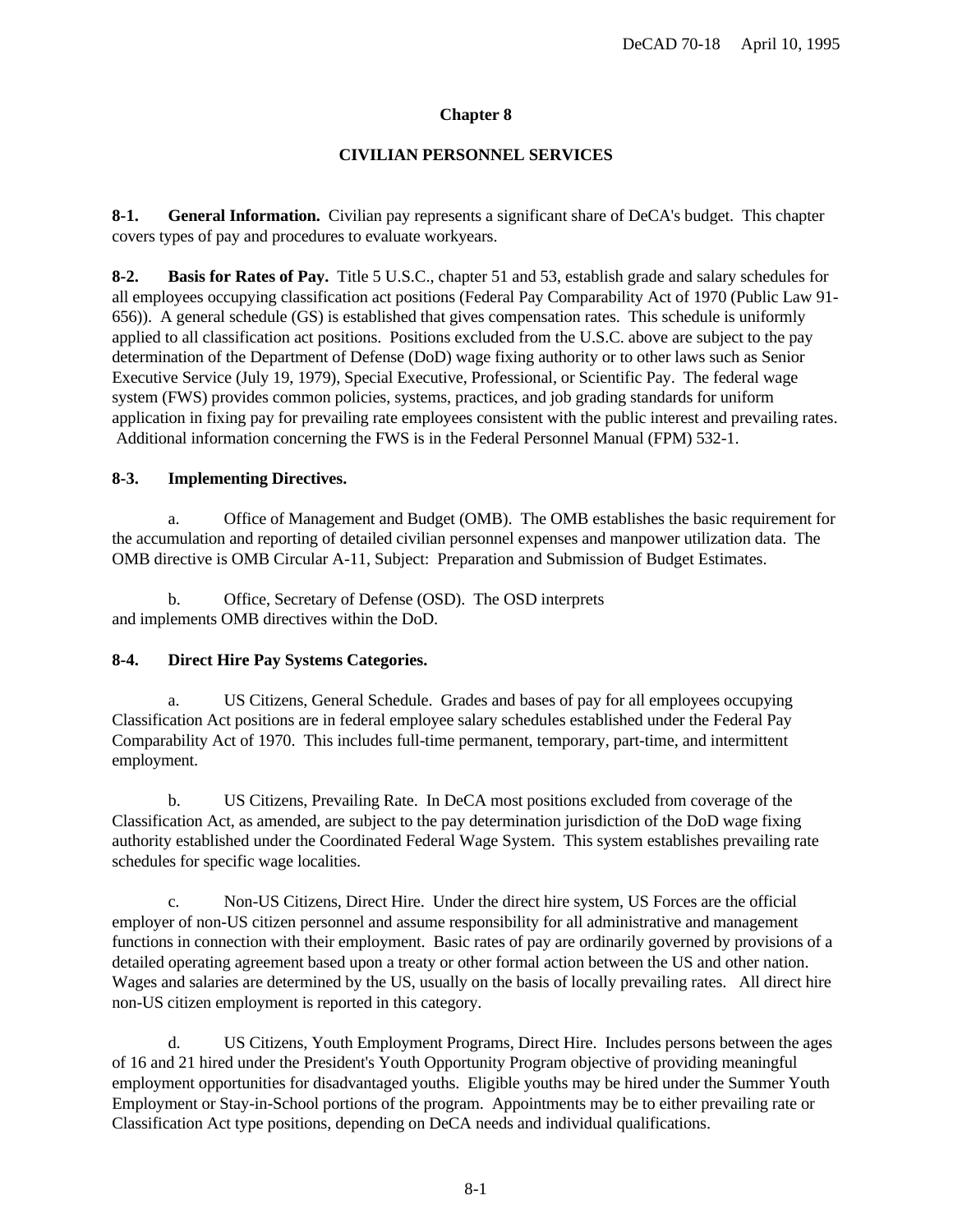e. US Citizens, Other Wage Authority.Includes employees occupying positions for which rates of pay are determined by wage-fixing authority other than the Classification Act, as amended, or wagefixing authorities established under the Coordinated Federal Wage System. Only US citizens will be reported in these categories. All direct hire foreign nationals will be reported under the non-US citizens, direct hire category.

**8-5. Indirect Hire Foreign National Personnel, Labor Contracts With Foreign Governments.** The indirect hire system provides that the host government assume the responsibility for meeting the needs of US forces for local national personnel. Rates of pay normally conform to rates established and paid by the host government for comparable work in the area. These costs are charged to object class 25.31. Separation allowances to non-US indirect hires are charged to object class 25.32.

# **8-6. Types of Payments to Employees.**

a. Overtime Payments. Payments for services in excess of the established work period for basic compensation purposes.

b. Base Pay.Basic compensation for the normally scheduled work period, computed at authorized or approved rates of pay for each type of employee.

c. Holiday Payments. Extra compensation for services of employees who work on holidays. Pay for holiday work of more than the scheduled tour of duty will be reported as overtime.

d. Sunday Premium Pay. Costs above the basic rate for regularly scheduled work on Sundays for which time premium pay is earned. Sunday work of more than the scheduled tour of duty is overtime.

e. Nightwork Differential. Additional pay for night work performed during the hours 1800 to 0600. In overseas areas, other hours may be designated to correspond with customary hours of business in the locality. It excludes wage employee shift differentials which are treated as basic compensation for all pay purposes.

f. Hazardous Duty, Danger Pay, and Environmental Pay.Costs above the basic rate because of assignments involving hazardous duty or physical hardships in the work area.

g. Foreign and Non-Foreign Differentials. Costs above the basic rate because of differentials granted.

h. Cash. Cash payments made to civilian employees under the incentive awards program (suggestion and superior performance awards).

i. Premium Pay.For additional pay (as a percentage of basic pay up to 25 percent) to employees who are required to remain in standby status or for those hours of duty that cannot be controlled administratively.

j. Bonuses. For payments such as annual and summer bonuses required by foreign governments to be paid local national employees.

k. Continuation of Pay. Payment made to an employee during absence from the job due to a traumatic on-the-job injury.

l. Personnel Benefits. For employer contributions to Federal Employees Group Life Insurance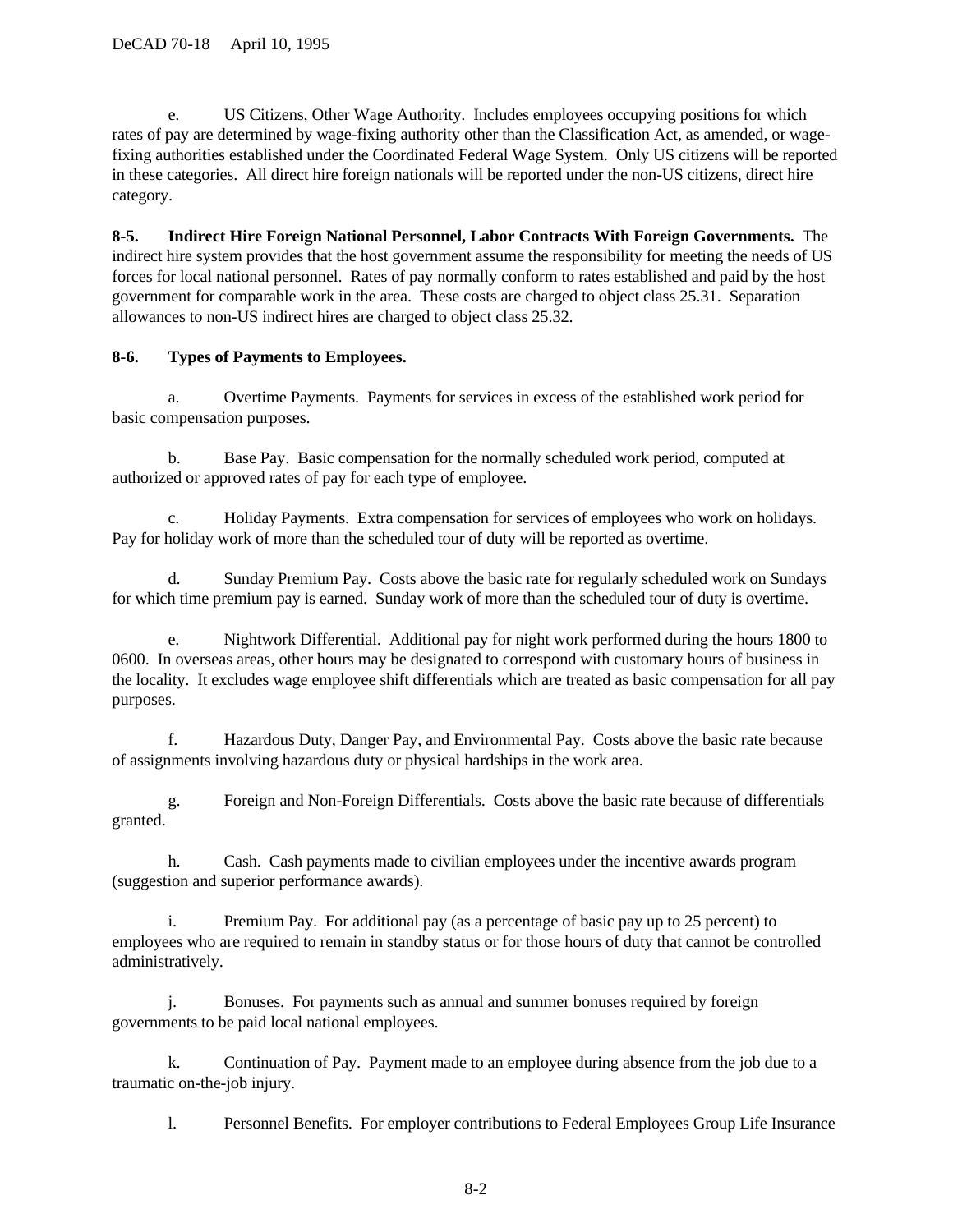programs, Civil Service Retirement Fund, Federal Employee's Retirement System, Thrift Savings Plan, Federal employees' group health insurance programs, and social security taxes.

m. Severance Pay.Continuing payments to eligible employees who have been involuntarily separated.

n. Clothing Allowance. Payment of uniform or clothing allowances.

o. Moving Allowance and Miscellaneous Payments.Payments for subsistence, temporary expenses, real estate costs, and miscellaneous moving expenses.

p. Lump Sum Payments. Payments to direct-hire employees for accumulated leave on separation or change to a nonconvertible leave system. Excludes payment to eligible former employees of severance pay.

q. Quarters Allowance.Payment to employees for living quarters.

r. Separation Allowance.Payments to non-US direct hire employees representing that portion of the total personnel obligations affected upon their termination from government service.

s. Nonforeign Allowance.Payments to employees for quarters and for cost-of-living allowances at a post in a nonforeign area where living costs are substantially higher than in the District of Columbia.

t. Foreign Post Allowance. Payments for cost-of-living allowance at a foreign post where living costs are substantially higher than in the District of Columbia.

u. Supplemental Post Allowance.Payments granted when assistance is necessary to defray extraordinary subsistence costs under specific conditions. This is paid in addition to the foreign post allowance and is not available to those employees occupying permanent quarters at a post.

v. Separate Maintenance Allowance. Payments to help an employee who, because of dangerous, unhealthy, or excessively adverse living conditions at the employee's post of assignment in a foreign area, or for the convenience of the government, is forced to meet the additional expenses of maintaining the employee's spouse or dependents at a location other than the post of assignment.

w. Temporary Lodging Allowance. Payments for the reasonable cost of temporary quarters incurred by the employee in a foreign area for not more than 3 months after arrival or 1 month before final departure.

x. Eight Percent Locality Pay Adjustment. The "PAY COMPARABILITY ACT OF 1990" established procedures to ensure equal pay for equal work. The act established procedures to ensure that federal pay rates are comparable with pay rates of non-federal employees performing substantially equal work within the same area (locality). Pay comparisons are based on the Employment Cost Index (ECI) developed by the Bureau of Labor and Statistics. Localities are defined by the "Federal Salary Council" established by the President. Adjustments to federal pay rates is considered necessary in localities which are found to have a pay disparity between federal and non-federal pay of greater than 5 percent. Adjustments to reduce the disparity require approval by both the President and Congress. Approved pay rate adjustments become effective on the first day of the first applicable pay period beginning on or after January 1 of each calendar year.

y. Compensatory Time Worked. Compensatory time in lieu of paid overtime may be granted to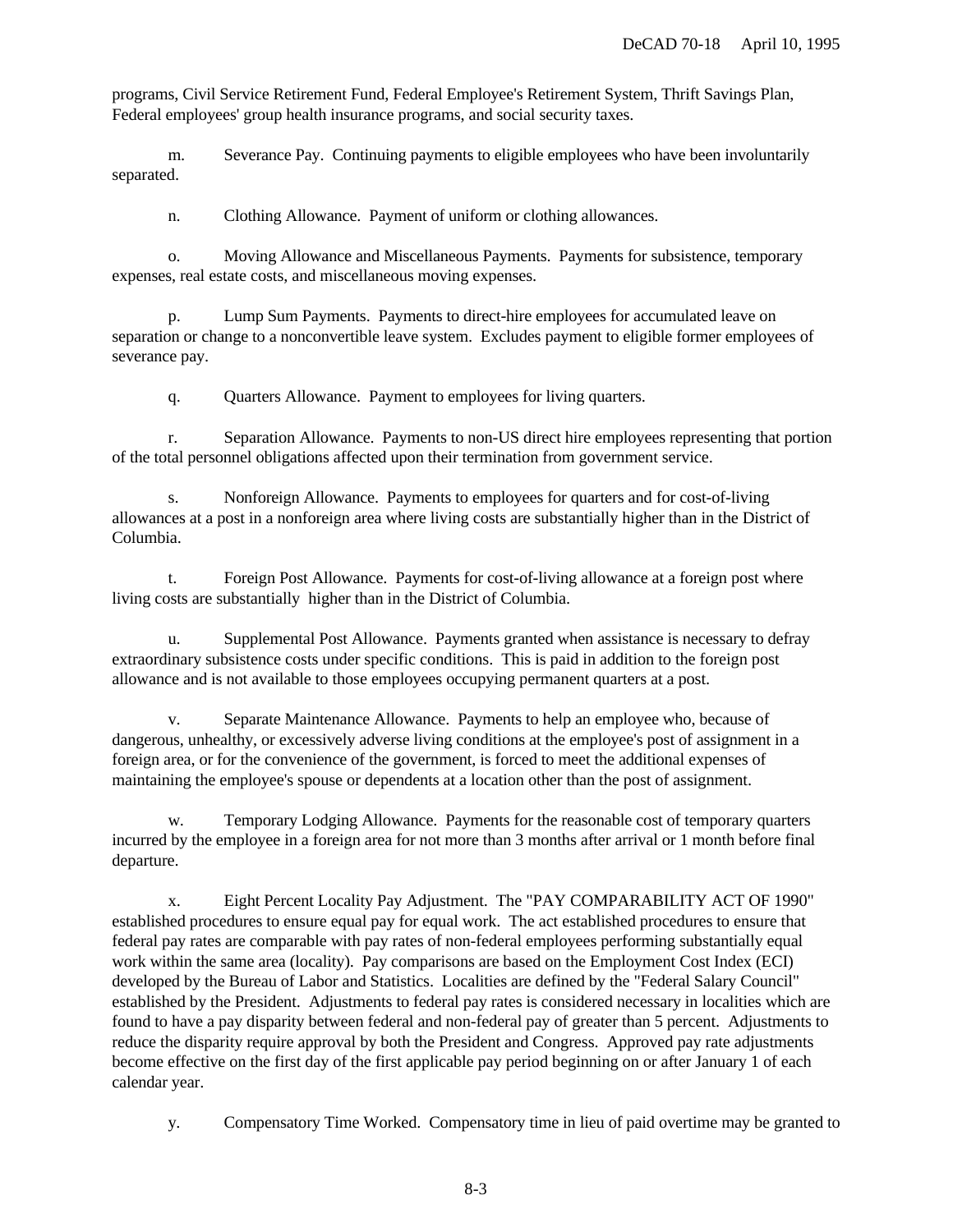GS employees only. (Wage grade employees must be paid for overtime worked). Compensatory time cannot be granted in lieu of Holiday Pay. DeCA employees in pay grade of GS-12 and above are required to take compensatory time in lieu of paid overtime when their hours are in excess of normal tour of duty. OCONUS compensatory time will be paid as overtime of not used within 13 pay periods.

**8-7. Compensable Hours.** Basic or regular hours upon which an employee's basic or regular pay is computed. Compensable hours include periods of annual or sick leave and time off for legal holidays for which an employee is compensated. Overtime or other premium pay hours are excluded. A fiscal year has 2080, 2088, or 2096 compensable hours.

**8-8. Workyears.** A workyear is the equivalent of one employee being in a pay status for the number of compensable hours in a fiscal year or more than one employee being in a pay status part of the year for which the total hours paid are equal to the number of compensable hours in the fiscal year. Workyear equivalents represent the portion of a total workyear actually used during any fractional part of the fiscal year. Workyear equivalents for each month are computed by dividing the number of compensable hours used during the month by the number of compensable hours in the year. For example, July 1993 has 176 compensable hours (23 days times 8 hours) and FY 1993 has 2088 compensable hours (261 days times 8 hours). Assuming 18,400 compensable hours were used during July, the workyear equivalent would be 8.81 (18,400 divided by 2088).

# **8-9. Average Costs Computation.**

a. Basic average salary is computed by dividing the total obligations for base pay of each type of employment by the applicable workyear equivalents or workyears for a given month, quarter, or year. For example, assuming July 1993 total obligations for General Schedule employment of \$181,500 and a workyear equivalent of 8.81, the basic average salary would be 181,500 divided by 8.81 or \$20,601.59 (rounded to \$20,602).

b. Overall average salary is computed by dividing the total obligations for total personnel compensation of each type of employment by the applicable workyear equivalents or workyears for a given month or quarter of the year. Continuing with the example and assuming July total obligations for General Schedule employment of \$217,800, then the overall average salary would be \$217,800 divided by a workyear equivalent of 8.81, or \$24,721.91 (rounded to \$24,722).

c. Workyear cost is computed by dividing the total obligations for total personnel compensation and benefits of each type of employment by the applicable workyear equivalents or workyears for a given month, quarter, or year. Continuing with the example, and assuming fourth quarter total obligations for General Schedule employment to be \$684,244, then the work-year cost would be \$684,244 divided by a workyear equivalent of 25.29, or \$27,055.91 (rounded to \$27,056).

**8-10. Manpower Utilization.** Computed based on the relationship between compensable time used and compensable time available during a given period (day, month, quarter, or fiscal year). Manpower utilization data may be expressed in terms of workhour, workday, workmonth, or workyear equivalents.

**8-11. Manpower Conversion.** When the utilization is known in one of the terms, that is, workhours, workdays, workmonths, workquarters, or workyears, it may be converted to any of the other terms through application of the following formulas.

a. Workhours are Known.

(1) Convert to workdays by dividing the number of compensable hours used by the number of compensable hours in the period and multiplying the result by the number of compensable days in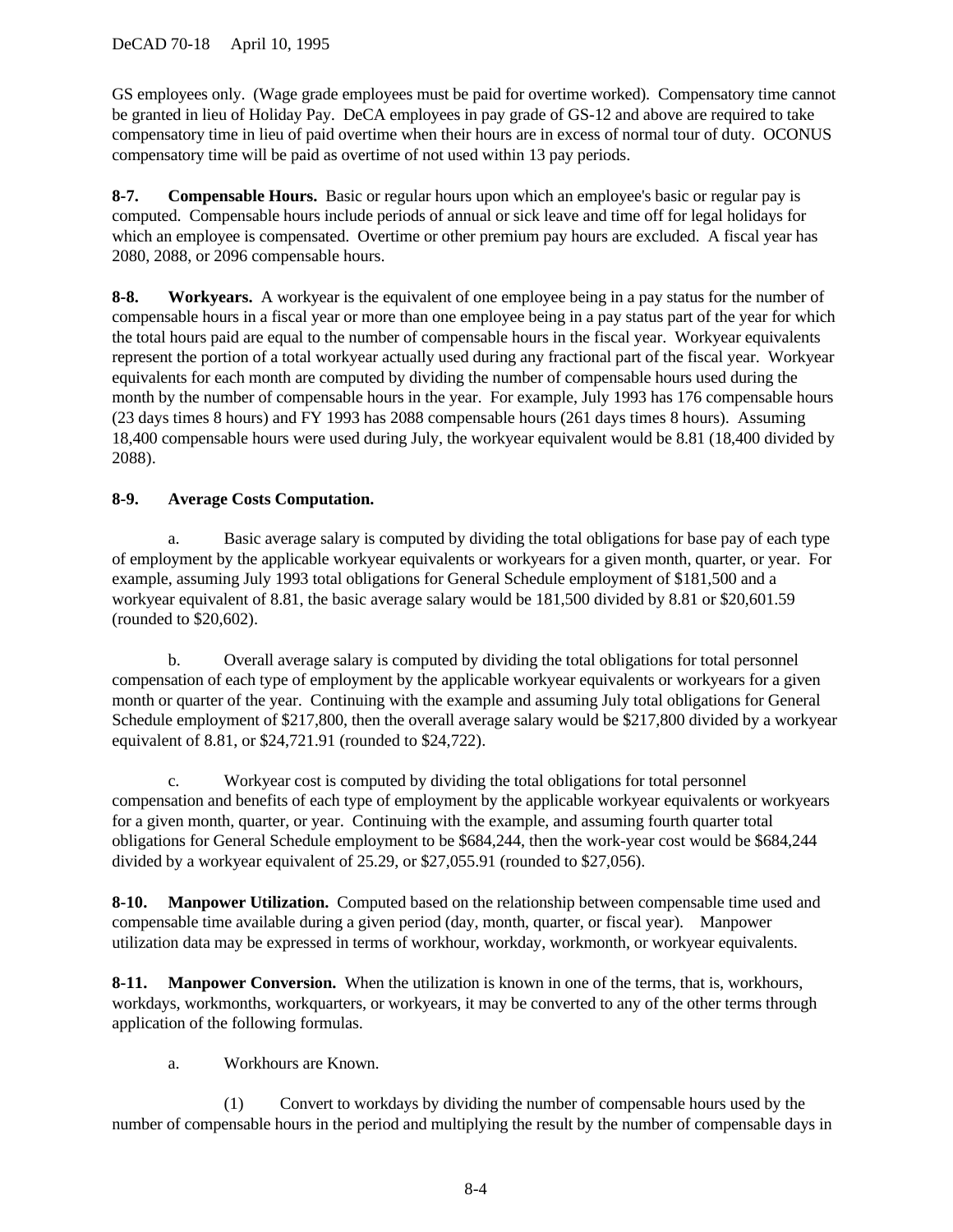the period. For example, July workhour utilization of 18,400 hours divided by 184 hours equals 100, times 23 days, equals 2300 workdays.

(2) Convert to workmonths by dividing the number of compensable hours used by the number of compensable hours in the period and multiply the result by the number of months in the period. For example, first quarter workhour utilization of 52,800 hours divided by 528 hours equals 100, times 3 months, equals 300 workmonths.

(3) Convert to workquarter equivalents by dividing the number of compensable hours used by the number of compensable hours in the quarter. For example, July workhour utilization of 18,400 hours divided by 528 hours equals 34.85 workquarter equivalents.

(4) Convert to workyear equivalents by dividing the number of compensable hours used by the number of compensable hours in the year. For example, first quarter workhour utilization of 52,800 hours divided by 2088 equals 25.28 workyear equivalents.

b. Workdays Are Known.

(1) Convert to workhours by dividing the number of compensable days used by the number of compensable days in the period and multiplying the result by the number of compensable hours in the period. For example, July workday utilization of 2300 days divided by 23 days equal 100, times 184 hours, equals 18,400 workhours.

(2) Convert to workmonths by dividing the number of compensable days used by the number of compensable days in the period and multiplying the result by the number of months in the period. For example, FY 1993 workday utilization of 26,100 divided by 261 days equals 100, times 12 months, equals 1200 workmonths.

(3) Convert to workquarter equivalents by dividing the number of compensable days used by the number of compensable days in the quarter. For example, July workday utilization of 2300 days divided by 66 days equals 34.85 workquarter equivalents

(4) Convert to workyear equivalents by dividing the number of compensable days used by the number of compensable days in the year. For example, fourth quarter workday utilization of 6600 divided by 261 days equals 25.29 workyear equivalents.

c. Workmonths Are Known.

(1) Convert to workhours by dividing the number of compensable workmonths used by the number of months in the period and multiply the result by the number of compensable hours in the period. For example, fourth quarter workmonth utilization of 300 divided by 3 months equals 100, times 528 hours, equals 52,800 workhours.

(2) Convert to workdays by dividing the number of compensable workmonths used by the number of months in the period and multiply the result by the number of compensable days in the period. For example, fourth quarter workmonths of 300 divided by 3 months equals 100 times 66 days, equals 6600 workdays.

(3) Convert to workquarter equivalents by dividing the number of compensable workmonths used by the number of months in the period and multiplying the result by the percentage relationship of the compensable hours or days in the month to the compensable hours or days in the quarter. For example, July workmonth utilization of 100 divided by 1 month equals 100 times 34.85 percent (184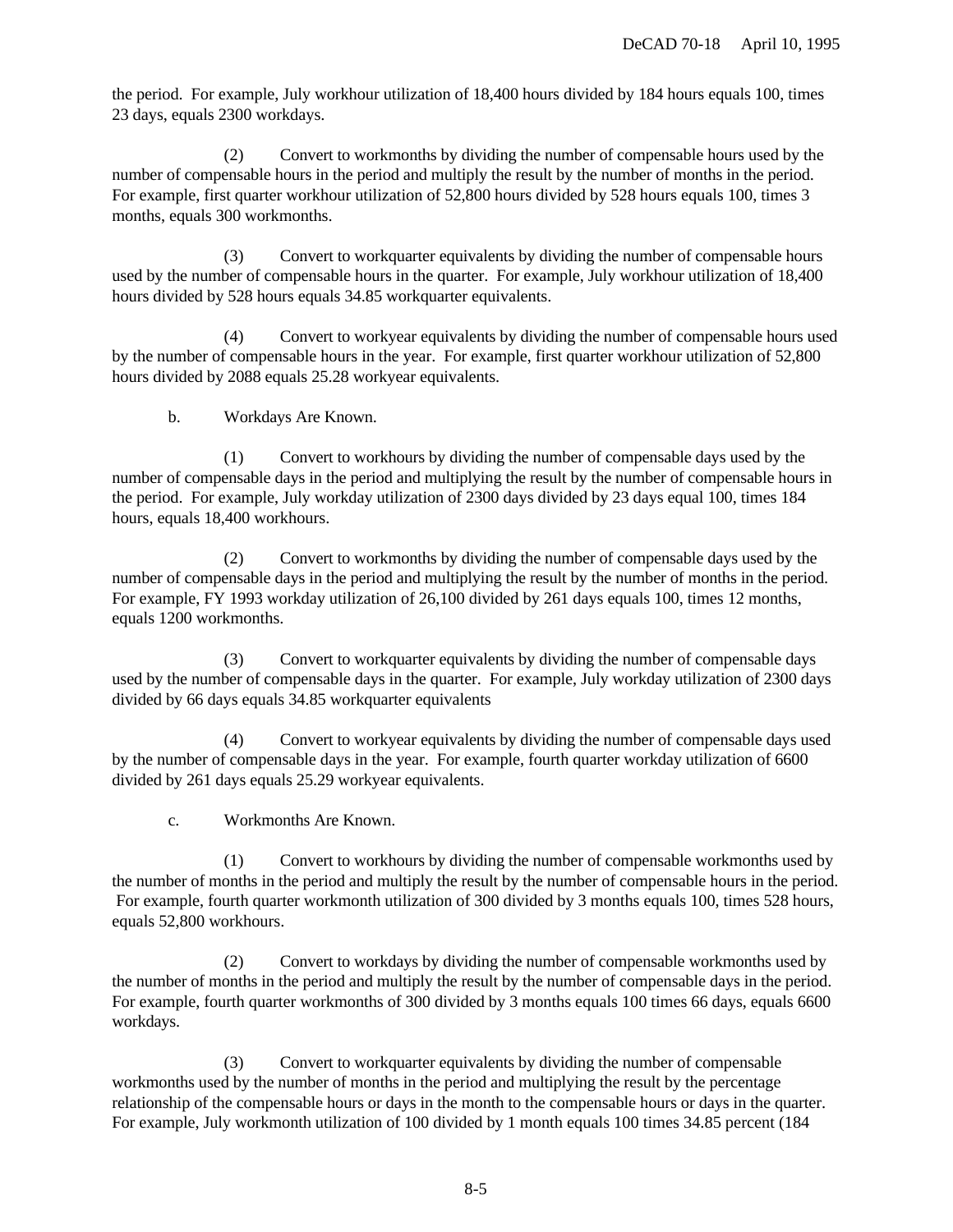hours divided by 528 hours or 23 days divided by 66 days), equals 34.85 workquarter equivalents.

(4) Convert to workyear equivalents by dividing the number of compensable workmonths used by the number of months in the period and multiplying the result by the percentage relationship of the compensable hours or days in the month to the compensable hours or days in the year. For example, first quarter workmonth utilization of 300 divided by 3 months equals 100, times 25.28 percent (528 hours divided by 2088 hours or 66 days divided by 261 days), equals 25.28 workyear equivalents.

d. Workquarters Equivalents Are Known.

(1) Convert to workhours by multiplying the compensable workquarter equivalents used by the number of compensable hours in the quarter. For example, July workquarter utilization of 34.85 workquarter equivalents multiplied by 528 equals 18,400 workhours.

(2) Convert to workdays by multiplying the compensable workquarter equivalents used by the number of compensable days in the quarter. For example, July workquarter utilization of 34.85 workquarter equivalents multiplied by 66 equals 2300 workdays.

(3) Convert to workmonths by multiplying the number of compensable workquarter equivalents used by the number of compensable hours in the period. For example, July workquarter utilization of 34.85 workquarter equivalents multiplied by 528 hours equals 18,500 divided by 184 hours, equals 100 workmonths.

(4) Convert to workyear equivalents by multiplying the number of compensable workquarter equivalents used by the number of compensable hours in the quarter and dividing the result by the number of compensable hours in the year. For example, July workquarter utilization of 34.85 workquarter equivalents multiplied by 528 hours equals 18,400 divided by 2088 hours, equals 8.81 workyear equivalents.

e. Workyear Equivalents are Known.

(1) Convert to workhours by multiplying the number of compensable workyear equivalents used by the number of compensable hours in the year. For example, July workyear utilization of 8.81 workyear equivalents times 2088 hours equals 18,395 (18,400) workhours (varies slightly from actual hours due to rounding of workyear equivalents to the nearest hundredth).

(2) Convert to workdays by multiplying the number of compensable workyear equivalents used by the number of compensable days in the year. For example, July workyear utilization of 8.81 workyear equivalents times 261 days equals 2300 workdays.

(3) Convert to workmonths by multiplying the number of compensable workyear equivalents used by the number of compensable days in the year and dividing the result by the number of compensable days in the period. For example, July workyear utilization of 8.81 workyear equivalents times 261 days equals 2,300 divided by 23 days, equals 100 workmonths.

(4) Convert to workquarter equivalents by multiplying the number of compensable workyear equivalents used by the number of compensable days in the year and dividing the result by the number of compensable days in the quarter. For example, July workyear utilization of 8.81 workyear equivalents time 261 days equals 2,300, divided by 66 days, equals 34.85 workquarter equivalents.

f. Conversion Formulas Recap. The foregoing formulas have been prepared to illustrate that it is possible to compute utilization data in any terms when actual utilization is known in one of the terms. In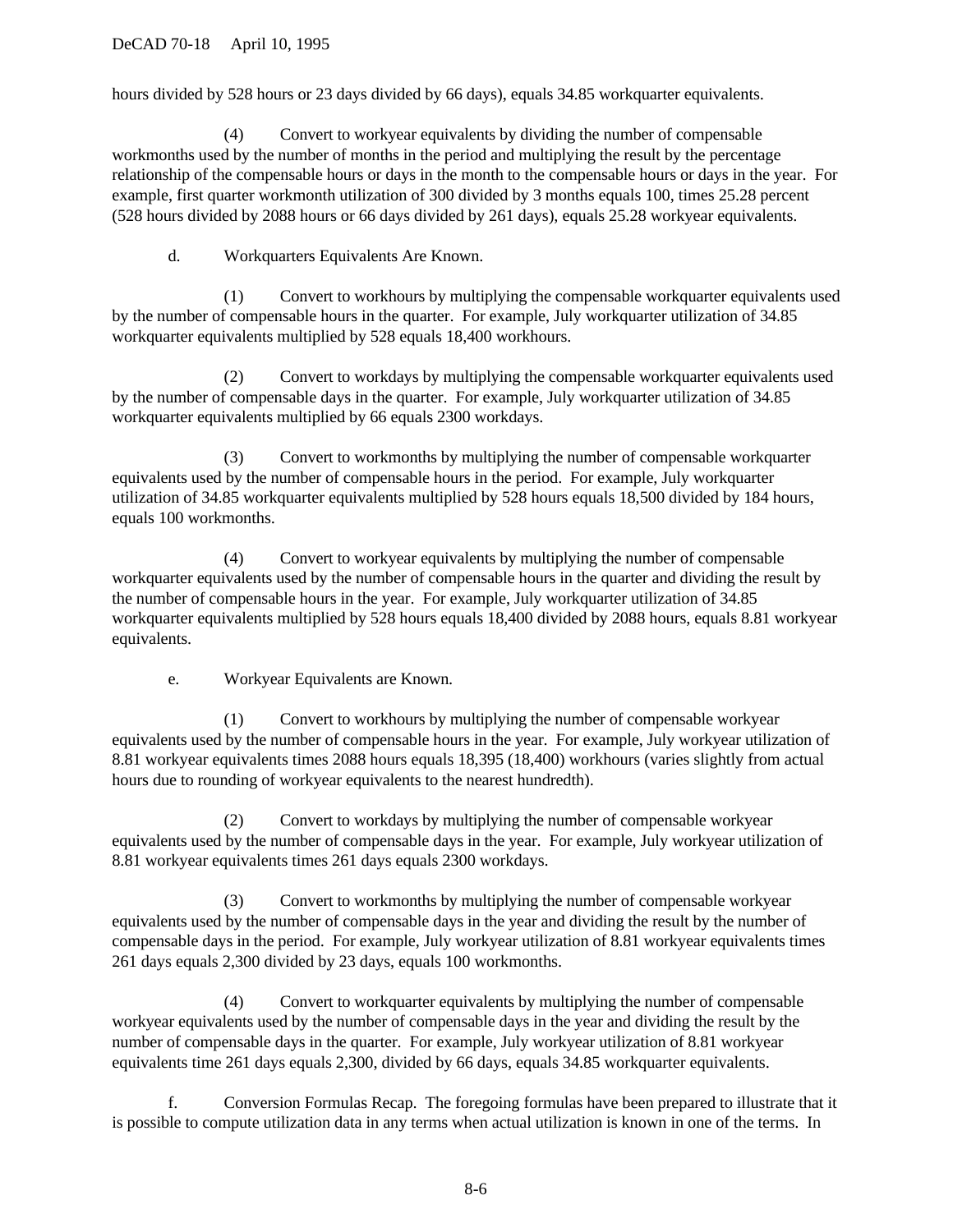addition, they were developed so that a single formula would apply equally to utilization during any portion of a fiscal year. Recognize that:

(1) The most accurate utilization is obtained when hours used are known.

(2) In most instances, some minor degree of accuracy is lost when applying the formulas to convert from other than actual workhours.

(3) Some of the formulas can be simplified by departing from data presented in the manpower utilization sample or when applied to the utilization data for only on month.

(a) As an example, the formula for converting workhours to workdays, as stated in paragraph 11-11a(1), can be simplified by dividing the workhour utilization for any period by the number of compensable hours in a day (8).

(b) As another example, the formula for converting workhours to workmonths, as stated in paragraph 11-11a(2), must be followed for quarterly data. However, when applying the formula to data for single month, it can be simplified since the same result is produced either by dividing the number of compensable hours used by the number of compensable hours in the period and multiplying the result by the number of months in the period (1) or simply by dividing the number of compensable hours used by the number of compensable hours in the period (1 month).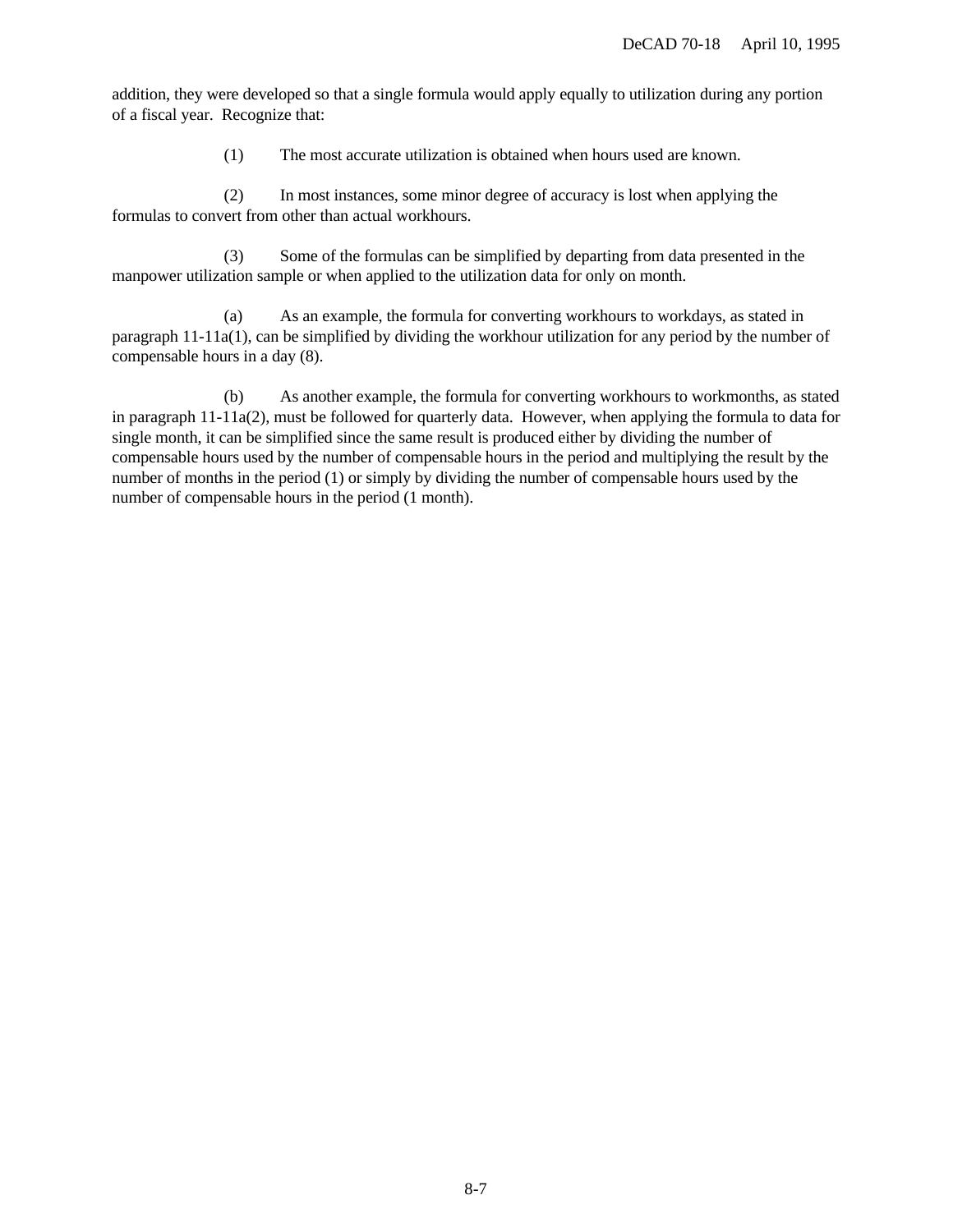## **Chapter 9**

## **PROGRAMS REQUIRING REIMBURSEMENT**

**9-1. Purpose.** This chapter provides information regarding reimbursable services provided by military departments. These services are not included in the procedures for general and administrative expenses.

**9-2. Military Personnel (MILPERS).** DeCA must fund for and reimburse the military departments for military members assigned to DeCA positions. Each department has military members in the commissary resale system for different reasons. The Air Force places members for troop issue and resale subsistence support under peace and wartime conditions. The Army provides support at hard-to-fill locations and to fill those position which will allow an experienced person to rotate from CONUS to OCONUS. The Navy provides a job related environment for those sailors who are not aboard a ship.

a. Each fiscal year HQ DeCA/RMB calculates MILPERS funding requirements by computing actual authorized military FTE and the civilian equivalent cost for each pay grade rank. Once identified this funding is maintained and controlled at HQ DeCA.

b. Prior to the beginning of each fiscal year and quarterly thereafter, HQ DeCA prepares a DD Form 448, Military Interdepartmental Purchase Request (MIPR) for each military department providing the funding commitment for reimbursement of authorized positions. The department accepts the MIPR and the obligation is then recorded by HQ DeCA personnel.

c. Monthly, DeCA/DP provides DeCA/RMB with the actual assigned on-board counts by department, by rank. DeCA/RMB uses this data to develop the reimbursable costs for each department. The data represents both the civilian equivalent cost and military and DP composite rate by rank and department.

d. Each quarter, the military departments submit billings to DeCA/RMB for MILPERS. DeCA/RMB reviews and certifies the bills and processes the bill for payment to DFAS-CO.

**9-3. NEXMART Operations.** The Navy Exchange Service Command (NEXCOM) operates Navy Exchange Marts (NEXMARTS) at various OCONUS locations. NEXMARTS are combined retail outlets providing both commissary and exchange items. NEXMARTS report to the Navy's Region Office (NEXCEN's) and the Navy Exchange Service Command (NEXCOM) for command and control. The Memorandum of Understanding (MOU) between DeCA and NEXCOM requires that operations follow DeCA directives for commissary operations. Operational control and oversight is performed by the DeCA region responsible for the geographic area. Budget and expense control is maintained at both HQs DeCA and HQ NEXCOM. Regional personnel do not exercise and are not responsible for financial support of NEXMART operations. NEXMARTS function as charge sales customers buying subsistence at cost without surcharge added. Sales to patrons are at costs plus surcharge. The surcharge can only be used by NEXCOM to offset specific operating expenses. Residual surcharge funds remaining after operating expense are expended are held by NEXCOM pending an agreement which will call for the annual transfer of retained funds to the DeCA surcharge account at the end of each fiscal year.

a. NEXCOM will submit annual budget estimates to DeCA/RMB for each NEXMART location. DeCA/RMB will issue a funding notice for the agreed upon annual amount. In response, NEXCOM HQ will provide an obligation phasing plan showing monthly planned expenditures in the following categories; Payroll, Fringe, Administrative Fee, Mission Travel, Emergency/Medical Travel, and In-Country Subsistence Transportation costs. Upon receipt of the Obligation Phasing Plans, DeCA will issue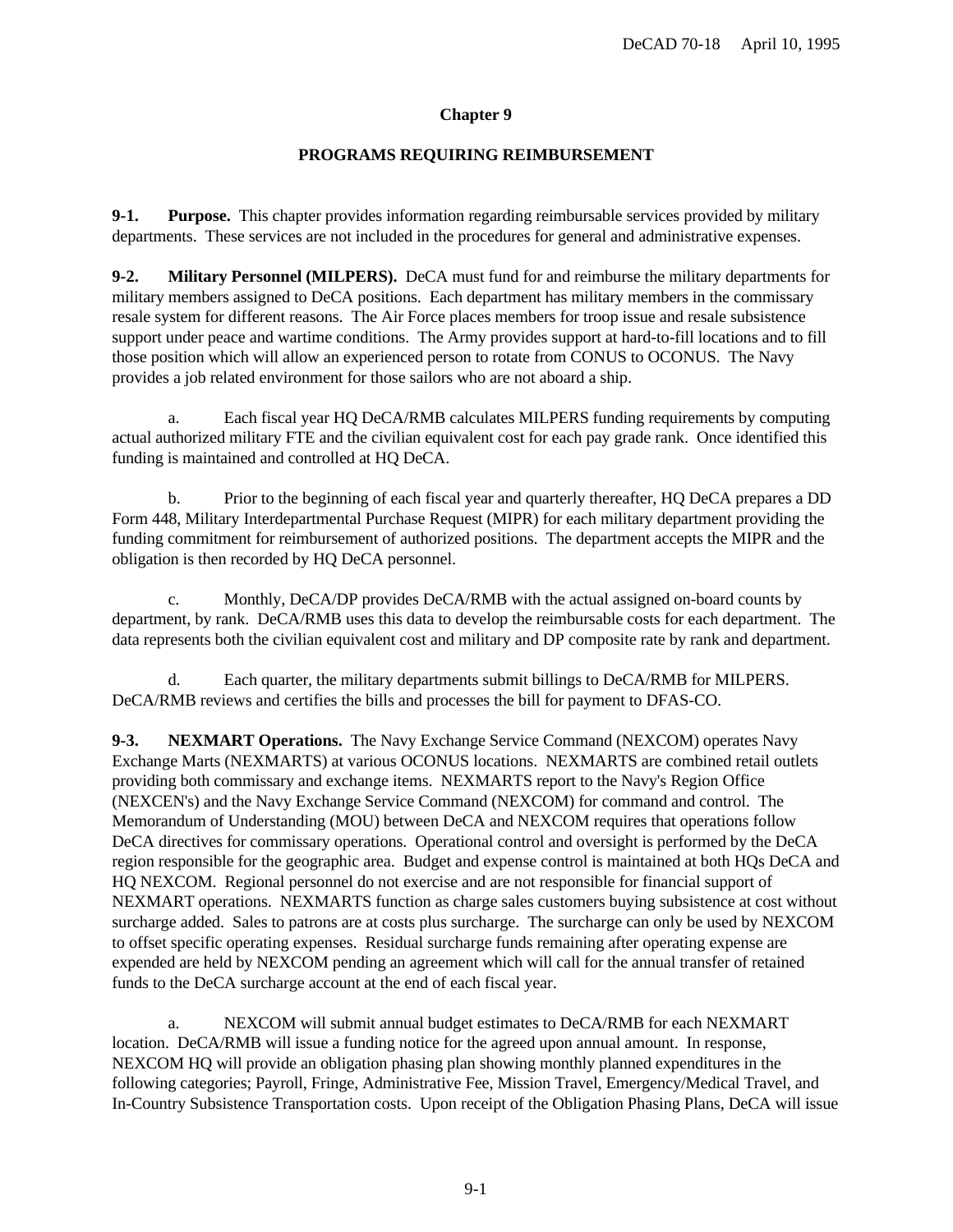the first quarter authorized funds by MIPR. Subsequent MIPR documents will be issued each quarter to NEXCOM to allow billing of charges within budget.

b. Monthly, NEXCOM will submit a bill to DFAS-CO for approved categories of expense. Billings will include the "NEXMART Billing Data" sheet developed by DeCA and the NEXCOM world wide NEXMART trial balance. In addition to budgeted costs elements this document will indicate; Coupon Revenue, Sales shown as Combined Exchange & Commissary and commissary only. Informational copies will be provided to DeCA/RMB to allow for monitoring analysis. DeCA/RMB will certify billings to DFAS by FAX each month. Billings in excess of the quarterly amount will not be processed. If costs exceed the budget NEXCOM must provide detailed justification and state planned corrective actions. If additional funds are required the request must be submitted and approved at DeCA/RMB prior to incurring the obligation.

c. DeCA/RMB will maintain a data base of planned obligations. Upon receipt of monthly billing data, a second data base will be maintained to capture actual cost, sales data and unit cost. As necessary DeCA will merge both data base systems and produce a "Fund Status Report" to compare plan vs actual and unit cost for each NEXMART. The report will be provided to the Operations staff (DO) at both HQ DeCA and Regions and NEXCOM/NEXCEN upon request to assist in the operational assessment of the NEXMART.

**9-4. AAFES Exchange/Commissary Marts.** The Army and Air Force Exchange Service began operation of combined "Exchange/Commissary Mart" during fiscal year 93. These combined retail outlets will operate similar to NEXMARTS and will be located at bases that no longer can support independent Exchange and Commissary operations because of troop force drawdown.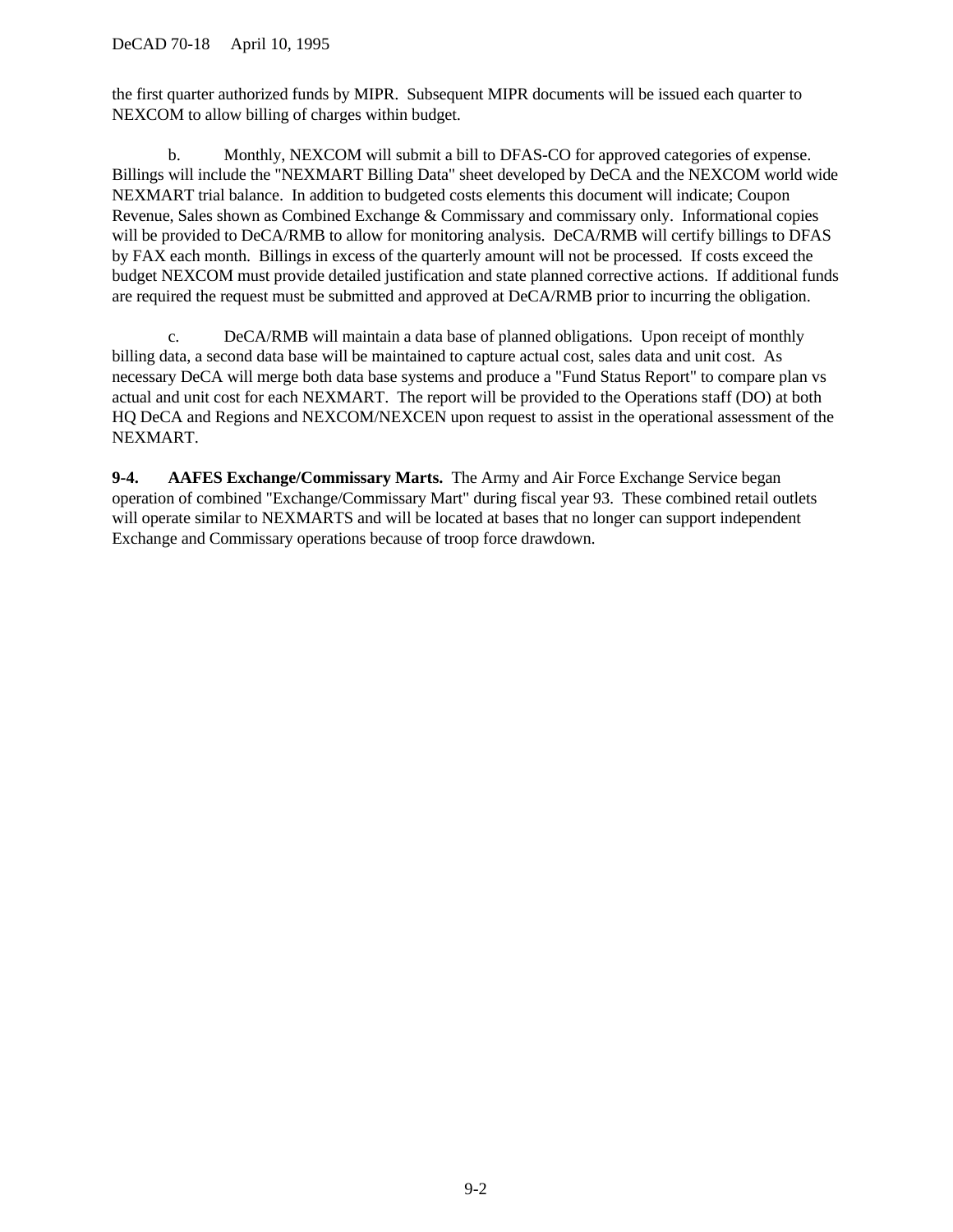#### **Chapter 10**

#### **TRANSPORTATION POLICIES AND PROCEDURES**

**10-1. Background.** DeCA has total funding responsibility for the transportation of resale commissary merchandise, Air Force troop support subsistence, supplies and equipment required in support of DeCA regions, districts, CDCs, and commissaries worldwide. DeCA funds the transportation business area with either the Defense Business Operations Fund (DBOF) - commissary operations fund, or surcharge collections. As a rule DeCA provides transportation funds to overseas continental United States (OCONUS) with DBOF funds and to continental United States (CONUS) with surcharge collection funds.

a. The transportation business area includes the three Transportation Operating Agencies (1) the Military Traffic Management Command (MTMC), (2) the Military Sealift Command (MSC), and (3) the Air Mobility Command (AMC).

b. MTMC provides the military traffic management interface between the DoD shippers and the commercial carriers, to include CONUS land transportation, ocean carrier service and common-user ocean terminal service. MTMC also provides for the procurement and use of freight service from commercial forhire transportation companies operating between points in CONUS.

c. MSC's mission, as the single manager for sealift services, obtains service rates with the ocean carriers for ocean transportation for all cargo of the DoD agencies.

d. AMC provides air transportation for DeCA subsistence, supplies, and equipment worldwide.

**10-2. Definitions.** There are several categories or classifications of transportation within the existing commissary systems that will also exist in DeCA. These include: first destination transportation (also known as off shore acquisition), second destination transportation, overseas in-theater transportation (and related costs), indirect transportation costs, central distribution center transportation costs.

a. First destination transportation is the transportation required to deliver material from a procurement source to the first point at which the military service takes possession or ownership. It also includes charges for movement of merchandise purchased overseas for overseas commissary stores. This category will include charges for freight, cartage, demurrage, detention and storage charges. It does not include transportation costs paid by a vendor as prescribed by a procurement contract. For example, commissary items purchased for CONUS sale will also have the cost for transportation included as part of the price of the product.

b. Second destination transportation is any transportation other than first destination and covers receipt from production at either a CONUS port, CONUS depot, or CONUS customer. It includes port handling charges and charges for freight, cartage, demurrage, detention, storage charges and other charges incurred shipping items overseas. Transportation for all commissary goods shipped from CONUS to OCONUS locations is paid through second destination.

c. In-theater transportation is a unique category of expense that is used overseas. This covers transportation costs for cross leveling (transferring goods from one store to another), overseas CDC transportation expense, port handling fees, detention, demurrage, and some port to store costs that are not covered in second destination transportation.

d. Indirect transportation is that portion of transportation that is provided by an individual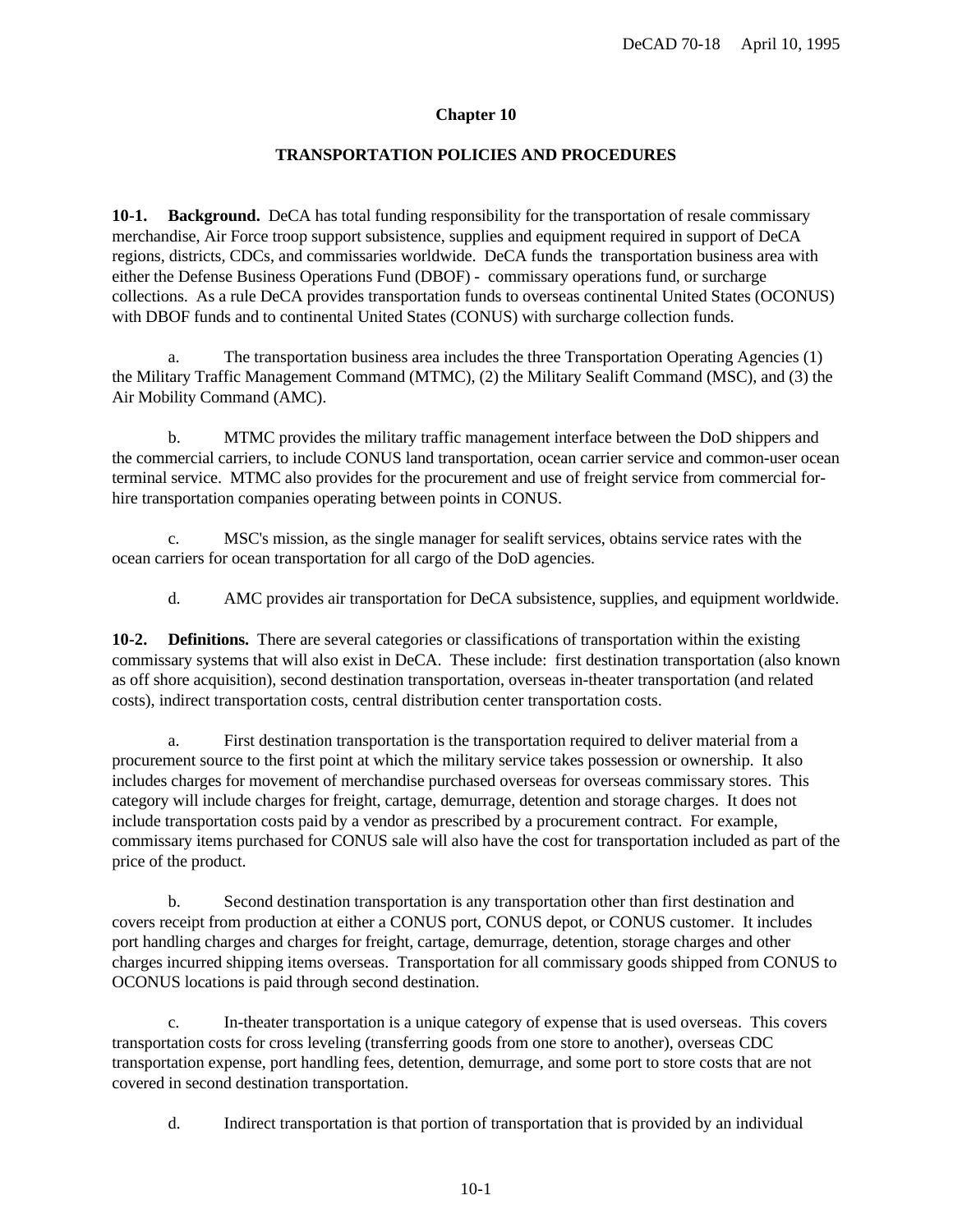## DeCAD 70-18 April 10, 1995

base, post or other installation for the support of commissary operations. This will include motor pool assistance and other transportation support that will be typically found covered under an inter-service support agreement. These expenses are not included in the transportation category but are covered in the computations for indirect support.

**10-3. Scope.** DeCA Headquarters is responsible for the program, budget, and execution of all second destination, over-the water transportation charges. This consists of all surface, air, port handling, demurrage, detention and storage charges incurred shipping items to all DeCA OCONUS commissaries and Air Force troop issue sites worldwide. DeCA regions which support OCONUS store and troop issue operations are responsible for the program, budget, and execution for In-Theater (IT) and OFF-Shore-Acquired (OSA) transportation costs as well as all transportation related CDC/commissaries in CONUS.

**10-4. Transportation of Items Other than Personnel.** DeCA may enter into contractual obligations for the transportation of items other than personnel, which includes animals, subsistence, equipment, household goods, privately owned vehicles and smaller components and parts. The regions should use object classification series 22.00 for the transportation of items other than personnel. The costs associated with the transportation of items other than personnel are:

a. Freight and express - Charges by common carrier and contract carrier, including freight and express, demurrage, switching, recrating, refrigerating, and other incidental expenses.

b. Trucking and other charges for hauling, handling, and other services incident to local transportation, including contractual transfer of supplies and equipment.

c. Mail transportation - Charges for postage used in parcel post and express package services. It excludes other postage and charges that are under object class 23.3.

d. Transportation of household goods (HHG) and privately owned vehicles (POV). DeCA/RM will provide regions with a specific transportation account code (TAC) to cite when orders are published to move HHG and POVs overseas related to military and civilian personnel moves overseas.

e. Transportation costs for charge sales franchise customers who were in operation prior to Oct 1, 1991, such as the AAFES Burger King Franchise in the Far East, will continue to be funded from the Transportation Account centrally managed at DeCA Headquarters. Funding must be provided by the Host Agency (AAFES, NEXCOM, etc) to cover all transportation costs associated with charge sales to franchise operations which began after Oct 1, 1991.

**10-5. Transportation Account Codes (TAC).** All commissary merchandise and equipment moved by MTMC, MSC and AMC must have a TAC. Shippers assign a TAC, which is a unique accounting classification number, to enable control of the funding and billing process in the transportation area. The Defense Logistics Agency (DLA) is the executive agent, responsible for assigning TAC. The DLA assigns several TACs for shipments of commissary resale and troop issue to designate the type of transportation charge, see [table 10-1](#page-63-0) below. Transportation activities use a TAC to charge customers for expenses incurred for the shipping service provided. Air or sea shipments of non-subsistence supplies will require a separate TAC if shippers use AMC or MSC. Regions or stores may request a TAC from Headquarters DeCA but, Headquarters DeCA reserves the authority to request TAC from DLA.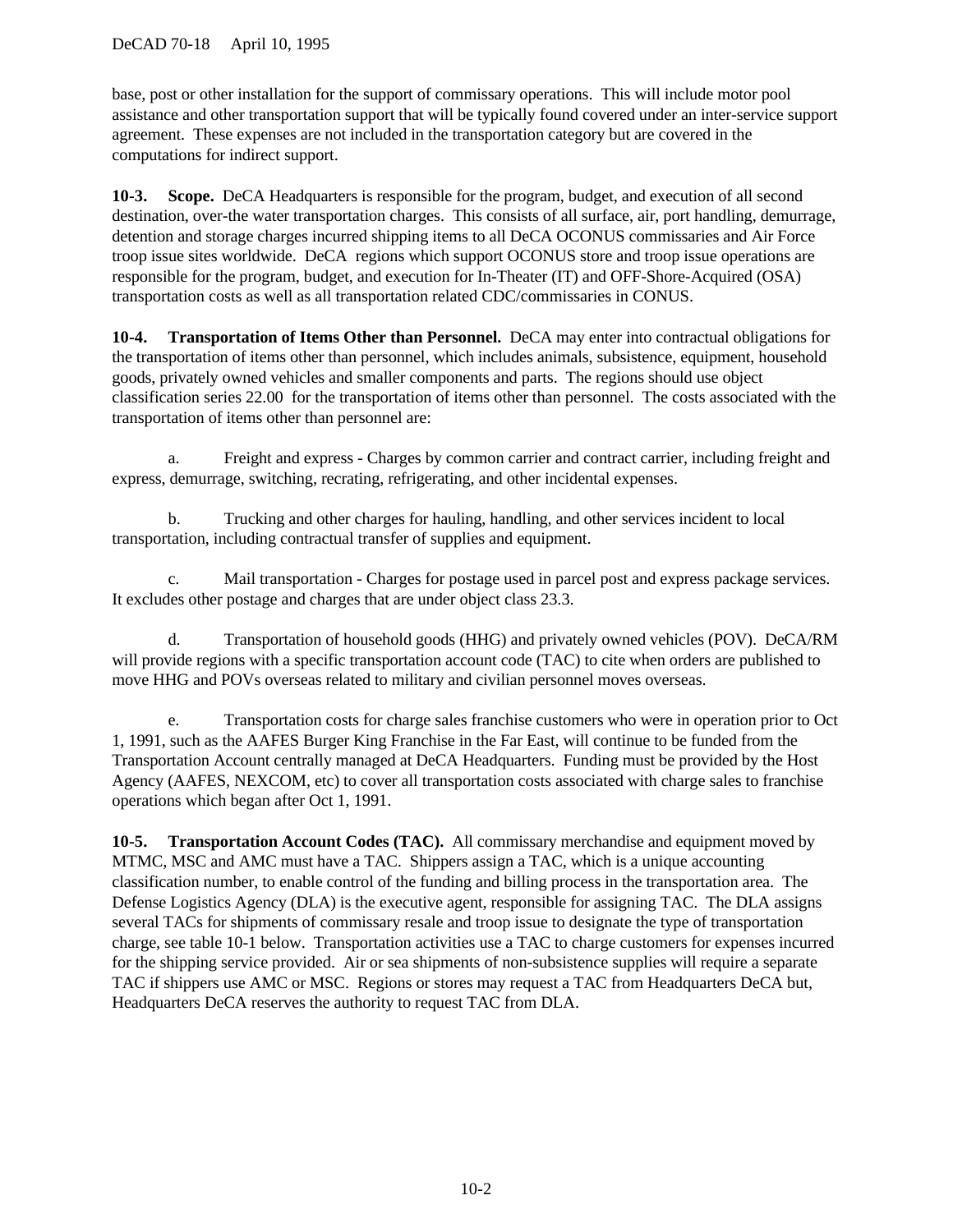## TABLE 10-1

#### DeCA TRANSPORTATION ACCOUNT CODES

<span id="page-63-0"></span>S1HP - Subsistence shipments from U.S. ports to DeCA points to DeCA customers.

S1WP - Subsistence shipments from overseas DeCA storage points.

S1JP - Subsistence shipments from U.S. ports or from overseas vendor sources directly to Air Force overseas for troop issue.

STCO - Non-subsistence - shipments of all supplies and equipment from U.S. ports or intra-theater movement to DeCA customers.

**10-6. Transportation of Subsistence.** Following are procedures for the transportation of subsistence:

a. Troop support subsistence - DeCA is responsible for OCONUS Air Force Troop Subsistence transportation charges, TAC S1JP. In CONUS, the individual services pay for all transportation costs. There may be special cases when DeCA will pay CONUS troop issue transportation costs, but only on an exception or case-by-case basis. Shippers will use a special assigned TAC or make special arrangements for assignment of a TAC for exceptional projects.

- (1) Authorized TAC Code: S1JP
- (2) Object Class: 22.90

b. Commissary resale merchandise - CONUS. CONUS commissaries' resale merchandise requirements will be purchased free on board (FOB) destination. Transportation of commissary merchandise from CONUS CDCs to DeCA commissaries is chargeable to the surcharge collections. Regions will charge surcharge collections for cross-leveling of stocks in CONUS between CDCs and commissaries.

- (1) Authorized TAC Code: N/A
- (2) Object Class: 22.21

c. Commissary resale merchandise - OCONUS. OCONUS commissaries' will purchase merchandise requirements FOB POE. Commissaries will charge DBOF commissary operations for the transportation costs of commissary resale merchandise from CONUS POE and OCONUS DLA/DeCA CDCs and to commissaries and cross-leveling of stocks between commissaries and CDCs.

- (1) Authorized TAC Code: S1HP
- (2) Object Class: 22.90

### **10-7. Transportation of Equipment.**

a. Equipment and supplies required in support of the troop support mission is an installation support requirement. Supplies required by installation commands must be coordinated with, budgeted by, and obtained by the installation command. Individual Services budget for these services.

- (1) Authorized TAC Code: N/A
- (2) Authorized Object Class: N/A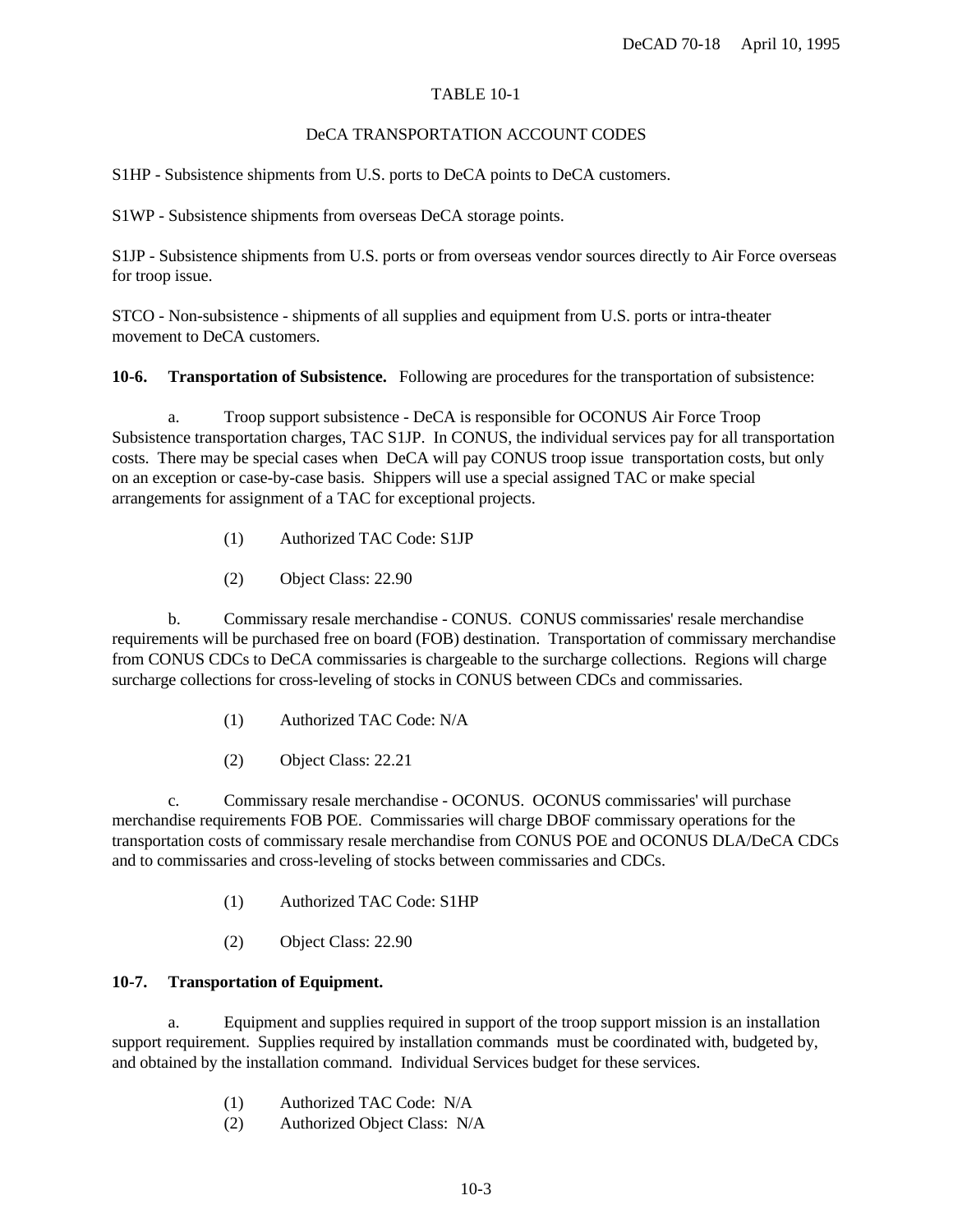b. Equipment, supplies, and motor vehicles for commissary and CDC operations - CONUS. The transportation of equipment and supplies to include the operation of motor vehicles required in support of CONUS CDCs and commissary operations is chargeable to commissary surcharge collections fund.

- (1) Authorized TAC Code: N/A
- (2) Object Class: 22.21

c. Equipment and supplies for commissary and CDC operations - OCONUS. The transportation of equipment and supplies and operation of motor vehicles in support of commissary and CDC operations OCONUS is chargeable to DBOF commissary operations.

- (1) Authorized TAC Code: STCO
- (2) Object Class Series: 22.00

d. Equipment and supplies - CONUS & OCONUS - region headquarters and Headquarters DeCA. The transportation of equipment, supplies and operation of motor vehicles required in support of all region headquarters, CONUS and OCONUS, to include Headquarters DeCA, is chargeable to DBOF commissary operations.

- (1) Authorized TAC Code: STCO
- (2) Object Class Series: 22.00

e. Equipment and Supplies - East and West Service Center requirements. Transportation of equipment and supplies in support of the East and West Service Centers to include operation of motor vehicles in support of the service centers are chargeable to DBOF commissary operations.

- (1) Authorized TAC Code: STCO
- (2) Object Class Series: 22.00

f. Redistribution of equipment, supplies, and DeCA-owned motor vehicles. The redistribution of equipment, supplies, and DeCA-owned vehicles in CONUS will be charged to the surcharge collections.

- (1) Authorized TAC Code: N/A
- (2) Object Class: 22.21

g. Redistribution of equipment, supplies, and DeCA-owned vehicles, **OCONUS**, is chargeable to DBOF commissary operations.

- (1) Authorized TAC Code: STCO
- (2) Authorized Object Class: 22.90

**10-8. Other Transportation.** DeCA supplies embassies worldwide with subsistence items. All embassy sales will be made on a charge sales basis. As non-DoD charge sale customers, embassies will be charged a surcharge for the commissary purchase and an accessorial charge to defray the cost of packing, crating, handling and transportation. DeCA is not responsible for inland shipment charges of Embassy charge sale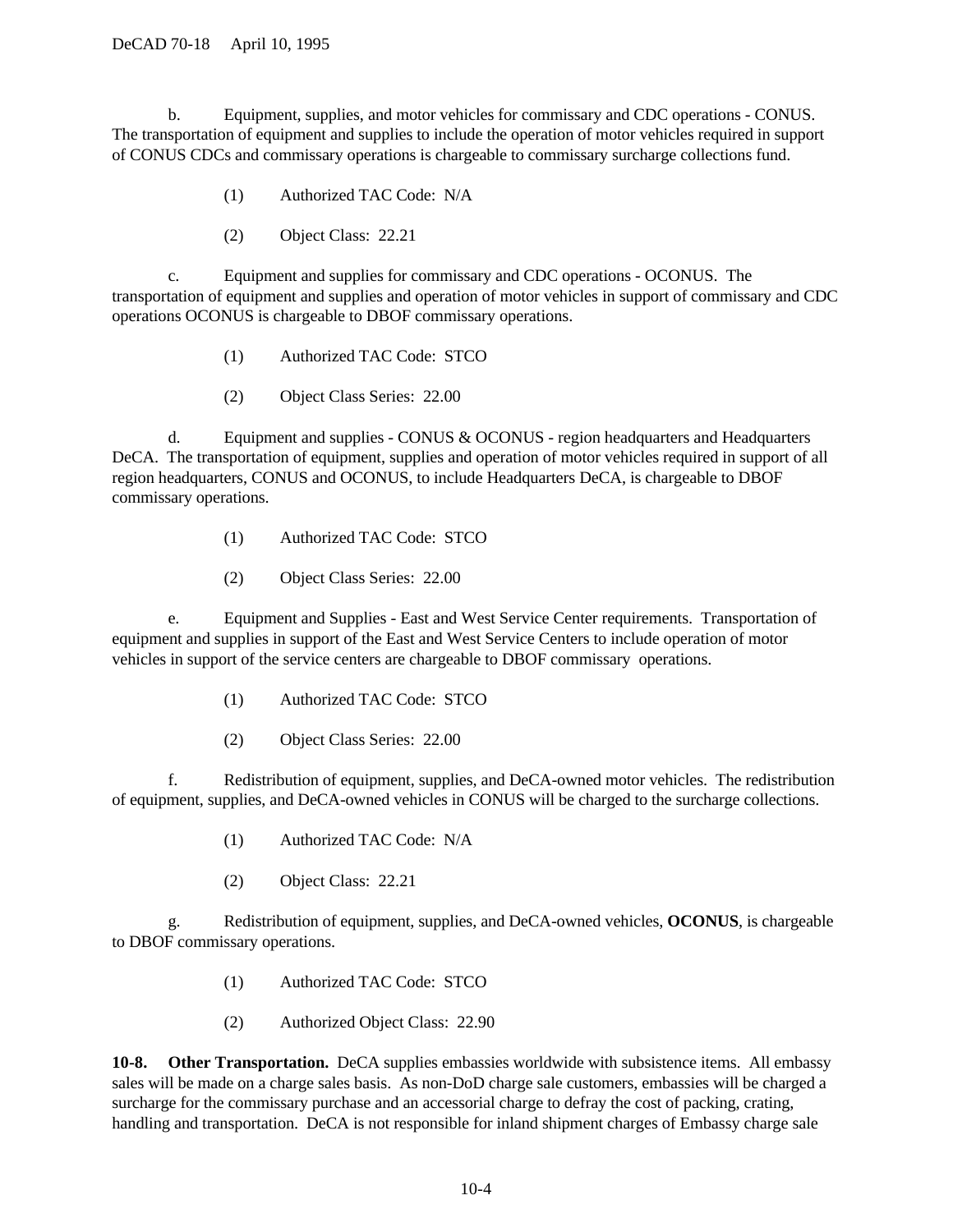purchases. Once the embassy makes its purchase at the DeCA store or storage site, the embassy is responsible for shipment to its operational field site(s). If the commissary assists the embassy in arranging transportation for or shipping the charge sale, then the embassy **must** provide their own TAC code or an accounting classification code. Consult DeCA Directive 70-6, Financial Procedures for Commissary Management Support Center or DoD 7220.9M, Department of Defense, Accounting Manual, Chapter 26 for additional guidance.

**10-9. Transportation Budget.** There are two major areas to address in developing a transportation budget system for DeCA. These are (1) budget formulation and justification, and (2) budget execution.

### **10-10. Transportation Budget Formulation and Justification.**

a. Headquarters Budget Formulation. DeCA develops a transportation budget using prior and current year billings from the transportation agencies and forecasted movement requirements. Billing data is the cornerstone upon which out-year transportation budgets are built. DeCA's budget division coordinates with DeCA's Operation Directorate, and obtains projected container billing rates and shipping data. DeCA's uses forecasted sales data, billing rates and prior year costs to formulate the DeCA transportation budget.

b. Region Budget Formulation. A budget call is sent to DeCA's region budget offices. The regions submit their projected transportation budget requirements at this time. The European, Southern, Northeast, and Northwest Pacific regions submit their program for off-shore-acquisition (OSA) and In-Theater (IT) Transportation. DeCA Headquarters reviews the region programs and makes adjustments.

c. Budget Submission and Adjustments. After DeCA completes the transportation budget, it is added to the DBOF budget submission. The entire budget is reviewed by the DeCA command hierarchy and forwarded through the review cycle to OSD. OSD makes adjustments to it based on fiscal constraints to which DeCA will make appropriate comments and suggestions. The budget then becomes part of the President's Budget (PB) and subject to Congressional review and adjustment.

### **10-11. Transportation Budget Execution.**

a. Headquarters Budget Execution. DeCA budget office will execute the transportation budget within the guidance established by OSD to avoid any shortage or excess of funds. This task involves three major functions: (1) recording and monitoring actual execution, (2) establishing projected commitments and obligations, and (3) projecting shortfalls or excesses. From the DPSC billing data, a budget analyst reviews the shipping charges by AMC, MSC and MTMC. The shipping charges are adjusted for erroneous TAC or invalid DODAACS.

(1) Commitments, obligations, expenses and disbursements are tracked and updated monthly. Budgets are reviewed at mid-year.

(2) Another important function of budget execution is to control and authorize the use of transportation fund cites for special and unforeseen transportation requirements.

b. Region Budget Execution. Regions are responsible for their own budget execution with overview by the DeCA Resource Management Budget (RMB) Division. This budget includes funding for Off-Shore-Acquisition, first destination transportation, and In-Theater costs. The region formulates and justifies budgets, and monitors their execution. They communicate with the appropriate accounting office and resolve bill paying issues and other accounting problems and issue reimbursable MIPRs. They monitor and report potential excesses or shortages to the DeCA RMB division. DeCA reviews results at mid-year.

### **10-12. Transportation Bill Paying.**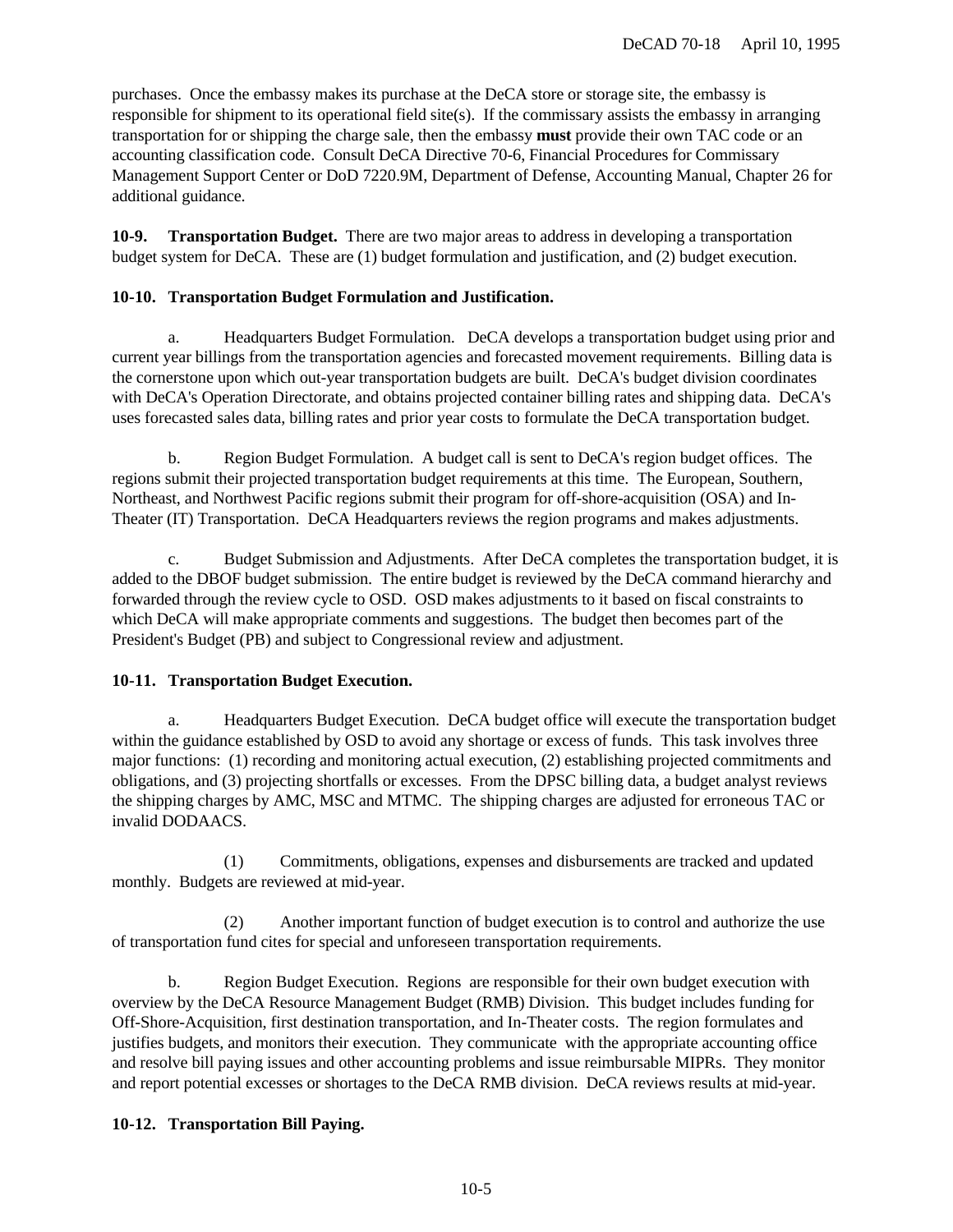a. MTMC, AMC, and MSC generate transportation bills for shipping goods across the water, and overseas military commands for shipping commissary subsistence in-theater. Transportation bill paying involves reviewing transportation charges for accuracy and validity and paying for these bills.

b. Second Destination Transportation (SDT) Bill Paying. AMC and MSC agencies provide the majority of the over-the-water transportation for the commissary system. AMC handles air transport while MSC handles sea transport. The transportation operating agencies' commands bill DeCA by coding in DeCA's TAC number on their billing statement. The agencies send the statement, and support documentation to DPSC. DPSC also creates a 1080 billing document. Each month DPSC sends DeCA a 1080 bill and supporting documentation for the current month's transportation bill.

(1) DeCA reviews the statement submitted by DPSC and when feasible, resolves problems with DPSC and the shipping agencies.

(2) DeCA verifies and adjusts the bill as necessary. DeCA forwards the bill to DFAS for payment. DFAS cross-disburses and credits DPSC and debits DeCA.

c. Off-Shore Acquired (OSA) and In-Theater (IT) Bill Paying. Regions supporting overseas missions must pay the transportation bills submitted by the respective overseas commands for transporting commissary goods in-theater and other associated costs. In Europe bills are sent to the 9th Finance Group; for the Pacific to the Northwest Region. Normally, a reimbursable Military Interdepartmental Purchase Request (MIPR) is issued from the DeCA European RM to the overseas' commands. The respective commands pay the transportation bill they incur and use the MIPR to request reimbursement from DeCA. See DeCA Directive 70-6, Financial Procedures for Commissary Management Support Center on how to establish MIPRs for specific locations.

(1) The region bill paying analyst reviews the bills submitted by the overseas' commands and audits them by reviewing locations, type of transport, dollar and tonnage amounts, variances from prior months or years, etc. Regions resolve problems in the billing with the overseas' commands.

(2) After verification of the bill, regions forward the bill to DFAS for payment. DFAS cross disburses a credit transaction into the accounting system to credit the appropriate service command and debits the DeCA regions.

# **10-13. Enhanced Transportation Automated Documentation System (ETADS).**

a. ETADS is an Air Force automated transportation system which tracks the physical movement and financial status of cargo movements world-wide. ETADS consists of two modules: Ocean Cargo Movement (OCM) and Transportation Financial Management (TFM). DeCA operations will use OCM to monitor shipments, obtain management reports and gain visibility of container movements from CONUS to final OCONUS destinations.

b. TFM will provide DeCA with an automated reconciliation of the DeCA transportation bills with the AMC, MSC and MTMC transportation charges.

c. The program will detect TAC/TCN billing errors and produce reports. A major ETADS advantage, allows an automated means to analyze voluminous data. ETADS speeds up the bill payment process and reduces the time DLA stock fund dollars are tied up.

d. DPSC will forward the 1080 billing, and backup documentation to DeCA. MSC and MAC, will send a computer tape, listing all backup support transactions, to the Air Force Material Command.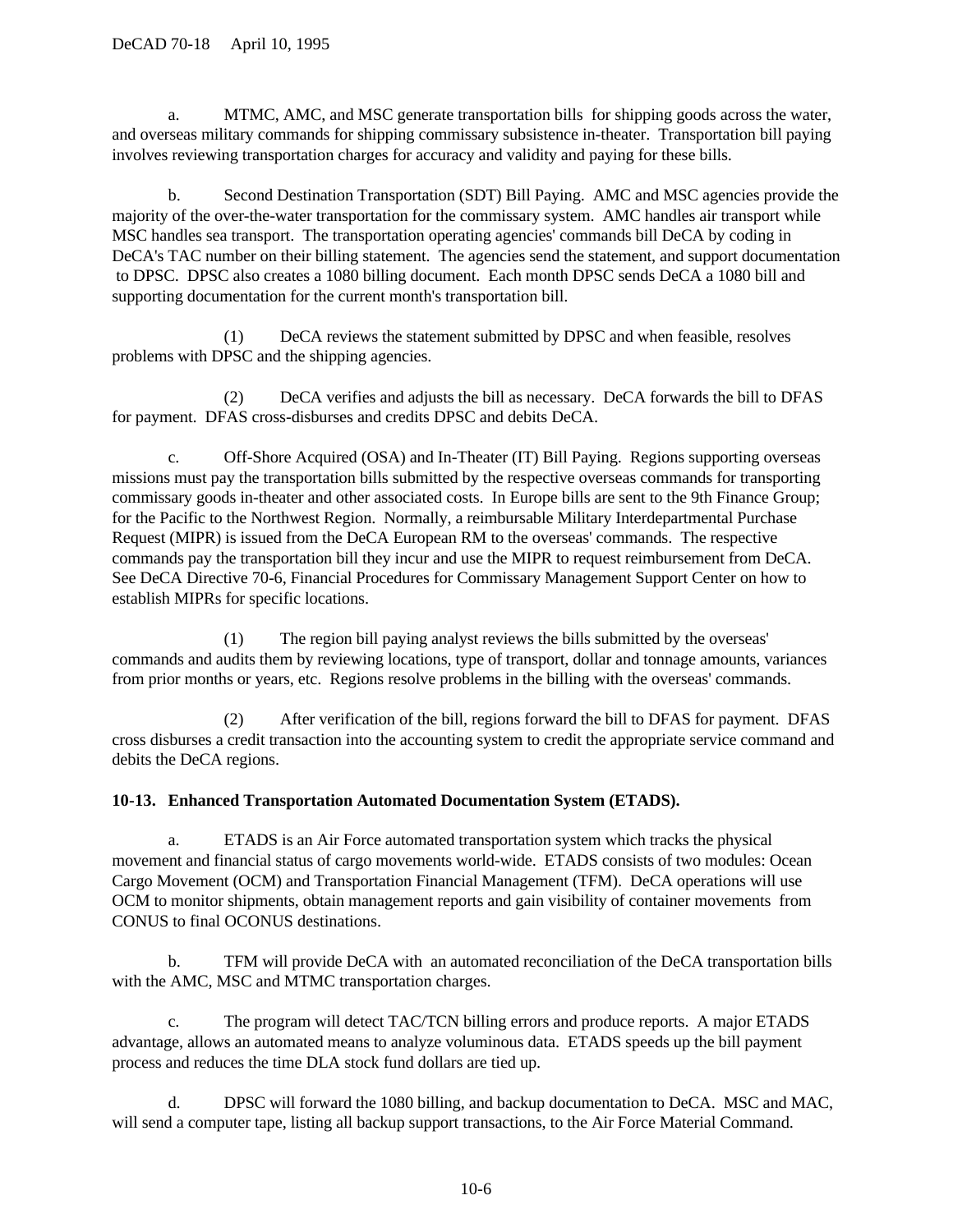AFMC hosts the mainframe computer and maintains the master database.

e. DeCA will be on-line , real-time, and have access to all programs. DeCA will be able to query the system and produce management reports.

f. The system establishes an obligation for every item by line item and transaction, and performs statistical testing and analysis. The software identifies any discrepancies in the Transportation Control Number (TCN). The TCN contains the Department of Defense Activity Address Code (DoDAAC) and original order requisition number. DeCA resolves any problems uncovered with the billings with DLA and/or the MSC, AMC and MTMC before payment. Payments do not include In-theater costs. The respective commands handle these separately.

g. ETADS monitors and compares bills and obligations and compares them to available funding for the year. ETADS performs projections to estimate potential excesses or shortfalls in available funding at year end. DeCA makes any necessary requests for additional funding or reprogramming actions to the OSD to ensure proper fund execution.

h. ETADS will save time and money and provide timely data to enhance transportation management decisions.

### **10-14. References**.

a. DoD Directive 5105.55, "Defense Commissary Agency (DeCA)," November 9, 1990.

b. DoD Directive 1330.17-R, "Armed Services Commissary Regulations (ASCR)," April 1987.

c. DoD Directive 4500.32-R, Military Standard Transportation and Movement Procedures (MILSTAMP), March 15, 1987, Volume I, and II, February 15, 1987. Volume I prescribes policies and procedures required to manage and control the movement of material through the Defense Transportation System (DTS). Volume II contains procedures and transportation account codes (TAC) for use together with MILSTAMP Volume I to account for transportation funding of Service/Agency shipments within the Defense Transportation System (DTS).

d. Defense Logistics Agency Handbook 4500.3, Subsistence Transportation Handbook, May 1990.

e. DeCA Directive 40-11, "Transportation Program."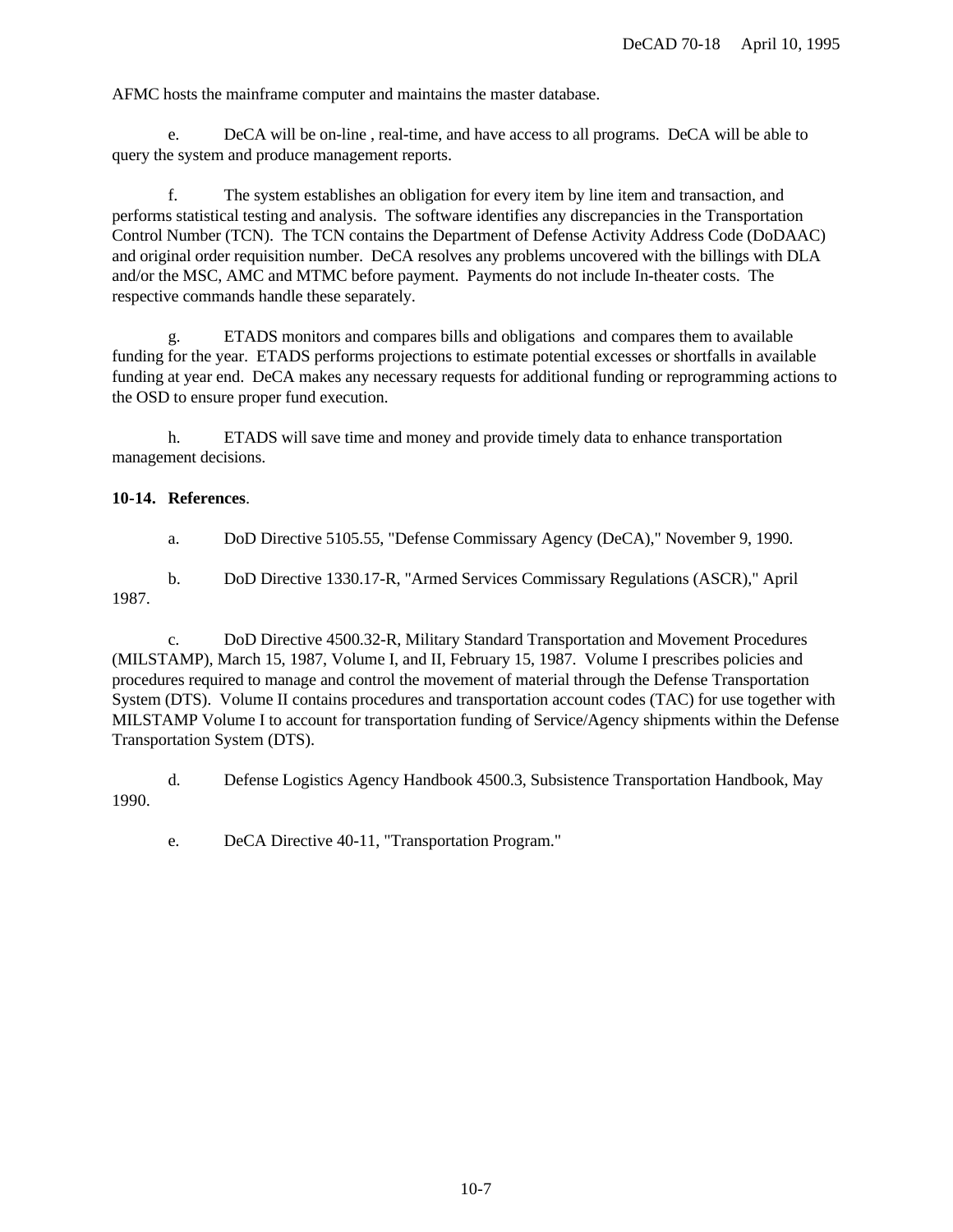## **Chapter 11**

## **REIMBURSABLE PROGRAMS**

**11-1. Purpose.** This chapter covers reimbursable programs for DBOF - Commissary Operations. Most reimbursable programs result in revenue to DeCA to cover the costs of providing a service for someone else.

**11-2. General Information.** Reimbursable programs are a significant source of funding. While funds received are not appropriated by Congress, they are combined with appropriated DBOF Commissary Operations funds and increase total obligation authority (TOA).

**11-3. Vendor Coupons.** Commissaries accept vendor coupons that discount the resale price of merchandise by the face value recorded on the coupon. To collect this discount to the customer, DeCA uses a coupon clearinghouse to assemble, process, and request reimbursement by the vendor that issued the coupon. In addition to reimbursing the face value of the coupon, the vendor pays a fee of eight cents per coupon redeemed. This eight cents represents an industry standard that was developed to cover a resale activities costs of processing the coupon. For DeCA, processing costs include the cost of the contractor, cashier handling and sorting, postage, automation, and other support provided.

a. The coupon clearinghouse invoices vendors on behalf of DeCA and, in turn, the vendors forward payments to a lockbox in a bank. The bank deposits payments to DeCA's Treasury accounts within twenty-four hours of receipt. The redemption vendor represents a collection for DBOF -- Resale Stocks for face value of coupons and DBOF -- Commissary Operations for processing costs.

b. The Coupon Redemption Branch at the West Service Center is responsible for managing the coupon system, reconciling data, tracking and collecting uncollectible coupons, preparing performance reports and budget forecasts, and coordinating with coupon clearinghouse, banking facility and vendors. The West Service Center receives all coupon shipping data from commissaries and all payment and related invoicing data from the coupon clearinghouse and bank. The West Service Center establishes a record in the automated coupon system to track the shipment until reimbursement and to identify any variance between shipment and reimbursement.

c. To minimize the transfer of funding and to simplify reimbursement to DBOF -- Commissary Operations, DeCA/RMB centrally manages coupon reimbursement program. At the beginning of each year, DeCA/RMB will review and evaluate the current year projected revenue for coupon reimbursement. This projected revenue is included in the overall availability of funds and is distributed to each region equally. As the revenue is earned, it is used to fund requirements at headquarters, precluding the necessity of developing an accounting system to track and distribute revenue to each region.

**11-4. Commercial Activities (CA) Contracts.** CA contracts are used to provide services for shelfstocking, custodial, and warehousing at several commissaries. These CA contracts are funded by DBOF -- Commissary Operations and Surcharge Collections. DBOF -- Commissary Operations funds for labor services represent approximately 95 percent of total costs. Surcharge Collections funds for supplies and equipment needed to support these contracts and represents about 5 percent of costs.

a. CA contracts were normally awarded using two fund cites. This procedure was found to be ineffective because accounting clerks did not always use both fund cites when making payments. This resulted in distorted financial records and this condition was difficult to identify and correct.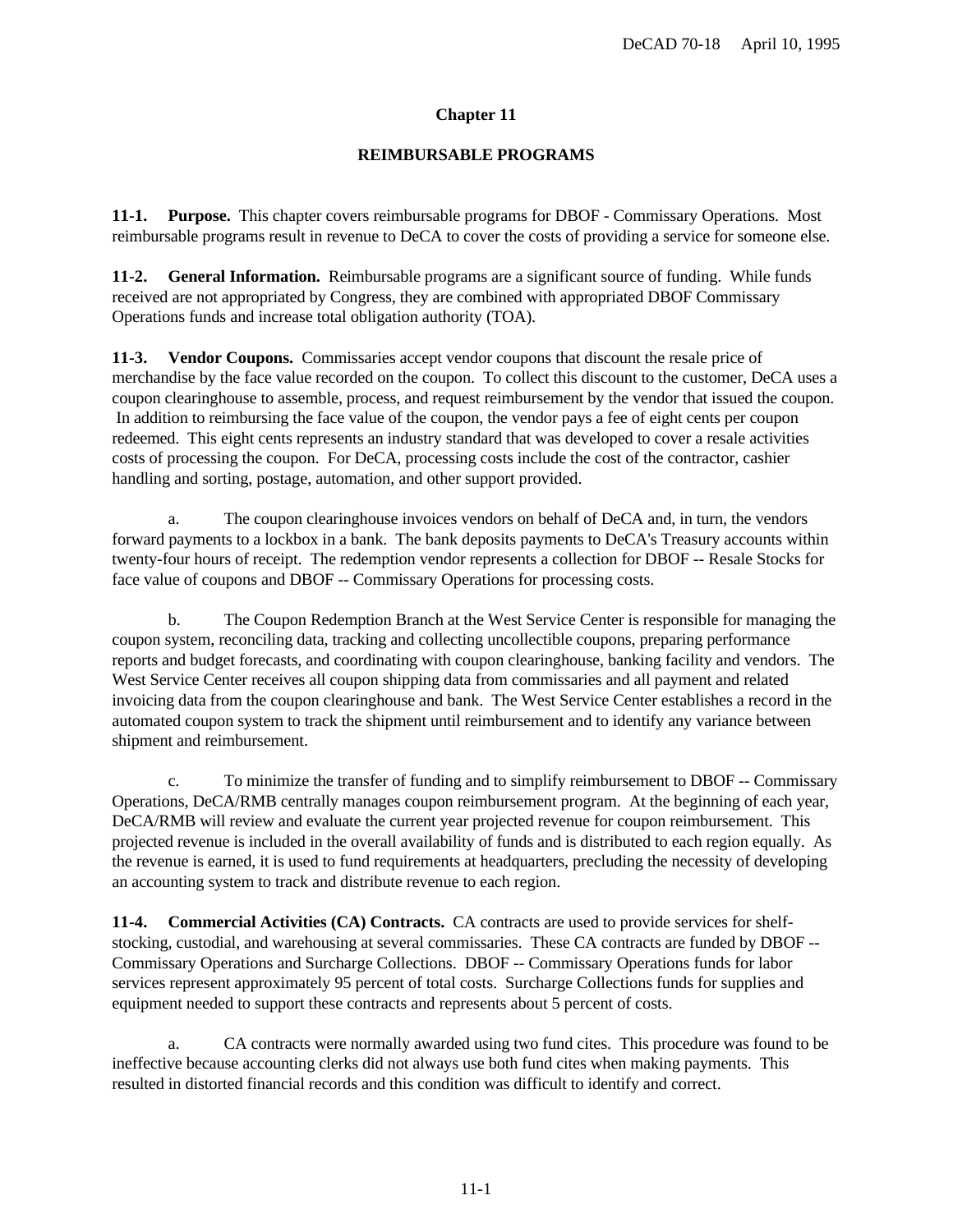b. To minimize the transfer of funding and to simplify procedures for CA contracts, DeCA/RMB has established and centrally manages this reimbursable program. The reimbursable program is established by only using one fund cite on a CA contracts, DBOF -- Commissary Operations. DeCA/RMB uses the average breakout of costs, 95 percent for DBOF -- Commissary Operations, and 5 percent for Surcharge Collections to determine the total reimbursable amount from Surcharge Collections to DBOF. DeCA/RMB prepares a Standard Form 1081, Voucher and Schedule of Withdrawals and Credits, and forwards it to DFAS-CO through DeCA/RMA to effect the transfer.

**11-5. Foreign Government Burdensharing.** Congress has directed DoD to seek burdensharing funds from foreign government that benefit from U.S. troops stationed in their countries. Of the countries where DeCA commissaries are located, only the Government of Japan and the Republic of Korea participate in burdensharing.

a. Government of Japan (GOJ). Foreign national employees in Japan are indirect hires. Indirect hire employees are not paid directly by the U.S. Government, but by their own government, which negotiates a master labor contract with the government of the United States. For the past several years, the Government of Japan has absorbed an increasing share of the cost of Japanese indirect hires. In April 1995, the GOJ will assume 100 percent of the cost. The Northwest Pacific Region will be able to reduce their direct funding request to reflect the assumption of cost by the GOJ. The GOJ also provides cash reimbursement to the U.S. Government for part of the cost of operating facilities in Japan. DeCA receives some reimbursement for utilities. Northwest Pacific Region will include the cost of utilities in the ISAs negotiated with supporting installations, and forward any checks received to HQ DeCA, ATTN: RMB.

b. Republic of Korea (ROK). Foreign national employees in Korea are direct hires. Direct Hire employees are paid directly by the U.S. Government. Each year, the ROK government reimburses the U.S. Government by check for a portion of the cost of employment of their citizens. Northwest Pacific Region will include the full cost of ROK employees in their operating budget and forward all checks received to HQ DeCA, ATTN: RMB. RMB will send a copy of the DFAS-CO processed cash collection voucher to the respective region.

**11-6. Coast Guard Commissary Operations.** DeCA currently operates the Coast Guard Commissary store at Governors Island N.Y. The Northeast Region has responsibilities to perform all budgeting functions and must provide the annual budget estimates to the Coast Guard Office at 2100 Second Street, SW, Washington, DC. After negotiations, Coast Guard will issue a Military Interdepartmental Purchase Request (MIPR), DD Form 448, for the agreed annual budget. Northeast Region will accept the MIPR by returning a signed MIPR acceptance, DD Form 448-2. Appropriate ledgers must be maintained to allow monthly billings to be calculated and submitted to DFAS-CO for reimbursement from the Coast Guard to DeCA. All applicable DoD, Armed Services Commissary Regulations (ASCR) and DeCA directives apply. All costs reimbursed by the Coast Guard. Resale Stock and Surcharge Funds collected will be deposited in respective DeCA accounts.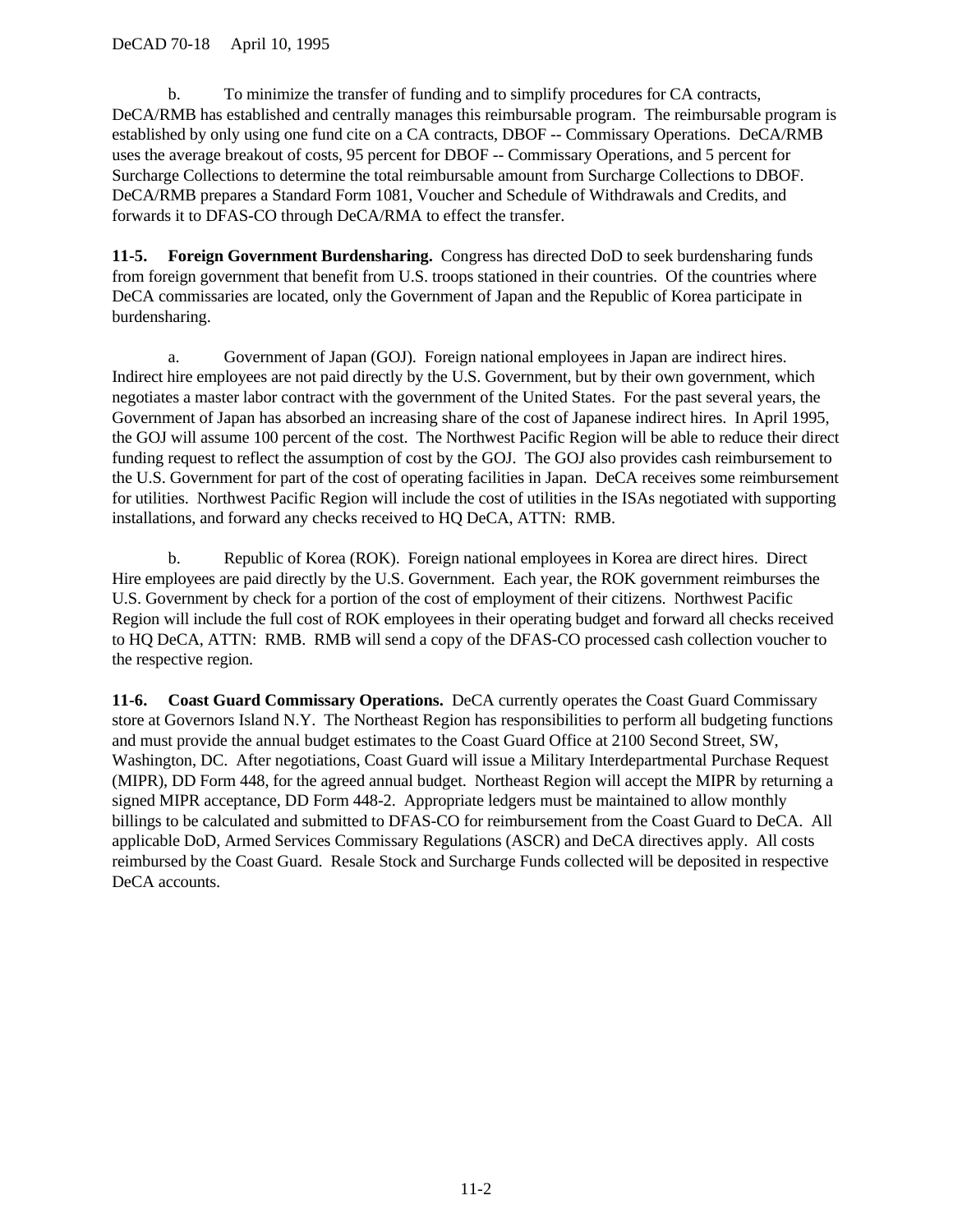## **Chapter 12**

## **UNIT COST RESOURCING**

#### **SECTION A - GENERAL**

**12-1. Purpose.** This guidance describes implementation of unit cost resourcing.

**12-2. Background.** The total cost per output, or Unit Cost, concept is that all of the costs incurred within a defined Unit Cost Activity should be related to an Output of the Activity. This concept is a business type accounting or financial system approach that will support resourcing, managing, and measuring the work performed in each Unit Cost Activity. Accounting practices recognize that this must be done in a reasonable manner. Thus, the costs that cannot be identified directly to a product or service can be used on one or several allocation schemes that are suited to the Unit Cost Activity and tailored to meet the needs of the managers of that area. This approach has the advantage of encouraging management to look at all costs, including indirect costs, in terms of the Output of the business area and not an entity in itself. Unit cost does not solve the problems of managing a Unit Cost Activity nor is it a substitute for good management, but rather a tool for managing. Activities must still be responsive to corporate policy, even if that policy increases their unit cost. This is not a system to encourage ignoring corporate policy, but should help focus on the cost of policy decisions. Recognition of the costs of these decisions along with the flexibility to manage those costs, does allow the opportunity for improvement.

**12-3. Unit Cost Definitions.** Financial terminology within different organizations has different meanings. In order to understand the Unit Cost concept, it is necessary to establish usage of key terms. The following paragraph describe terms as used in Unit Cost.

a. Unit Cost Activity. A major functional area identified by the OSD Comptroller as a target area for cost per output implementation. This includes all Defense Business Operations Fund (DBOF) business areas and other non-DBOF activities such as Medical Care, Military Training, and Recruiting.

b. Unit Cost Output. The concept that each cost incurred in a Unit Cost Activity will find its way into some output measure. The goal is to have each product or service bear as accurate a cost as possible so that as workload fluctuates, the revenue and costs will remain in balance. Outputs are subcategorized into two groups: primary outputs and other outputs.

(1) Primary Output. An output that reflects the primary mission of a Unit Cost Activity. This is determined by answering the question, what is the main thing this organization does? It is important to have a few primary outputs identified as possible to avoid fragmenting the organization and defeating the purpose of managing total costs. Primary outputs are referred to as (A) goals in the Unit Cost Budget.

(2) Other Output. An output that reflect tasks performed other than those identified as primary outputs. Theses other output costs must be identified to ensure that all costs are being captured. Outputs that have no workload measure, or outputs that do not relate to the primary output measure are considered other outputs. Output that consume resources at a significantly different rate than the primary output can be identified as other outputs. Other outputs may be expressed in a cost per unit basis on a reimbursable basis or up to the amount reimbursed, or up to a preset budget ceiling referred to in the Unit Cost budget as a (B) goal.

c. Categories of Cost. Business expenses are generally divided into three categories of cost: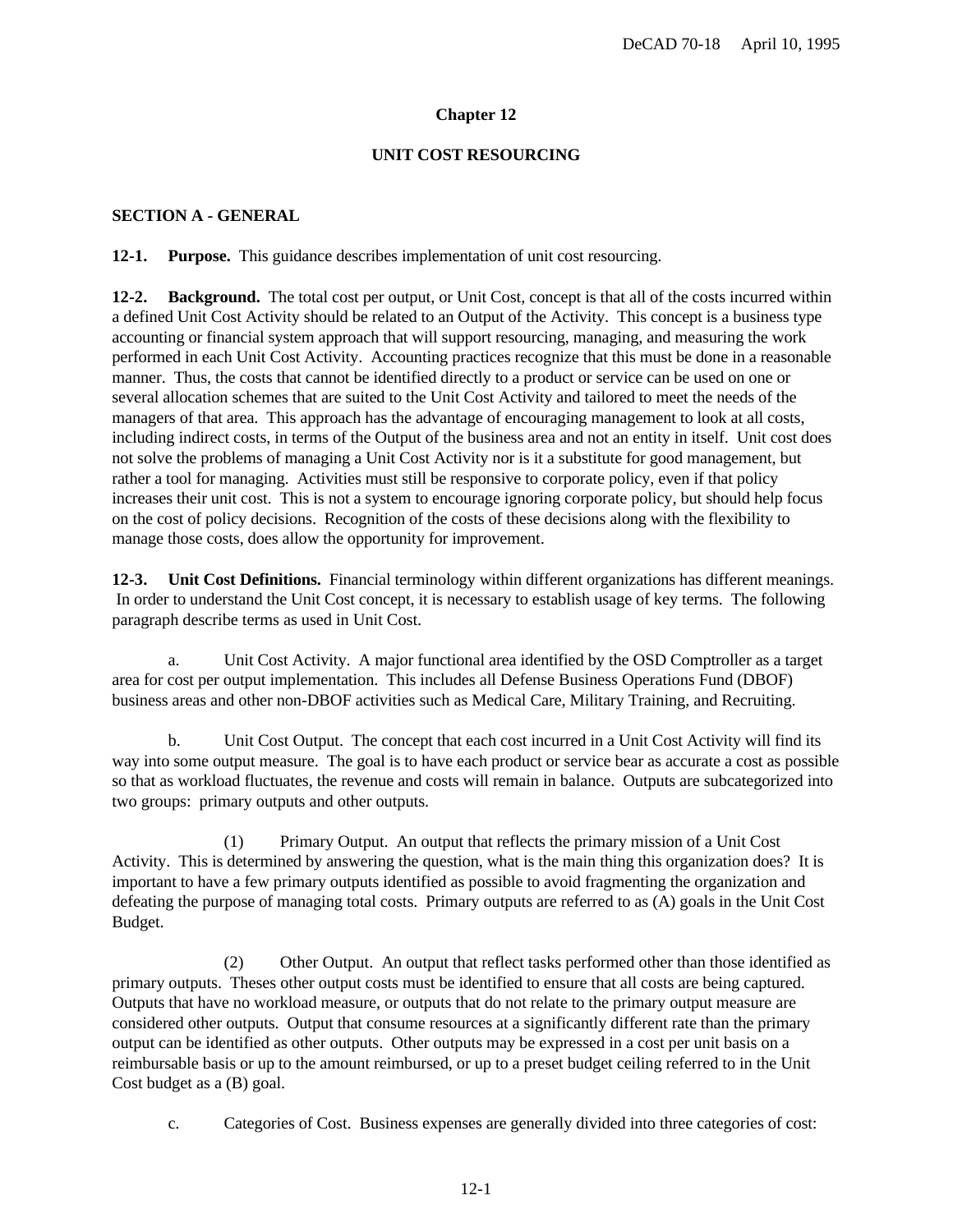**direct, indirect,** and **general and administrative (G&A).** Unit Cost definitions must be flexible in order to be consistent with the service or agency definitions as well as the DoD unit cost definitions. These cost definitions apply to both labor and non-labor costs:

(1) Direct Costs. These costs are clearly identified to a product or output and are incurred 100% by the function that products the output, such as hands-on labor or material used in the product.

(2) Indirect Costs. Indirect costs are those mission costs which cannot be identified to a single output. These costs are allocated over a select number of outputs.

(3) General and Administrative (G&A) Costs. These costs cannot be reasonably associated with any group outputs but are allocated over all outputs. G&A costs usually include such functions as local command and control personnel, comptroller, installation security, facilities engineering, custodial services, entomology services, or other common support functions provided as part of the base operations.

d. Military Costs. Military costs are always included based on 173 hours per month and based on composite military rates multiplied times the average assigned military strength. Some DoD financial systems include military costs directly charged to a specific output; others do not. When Military Costs are absent from the accounting tapes, but military personnel are assigned to a Unit Cost Activity, with OSD direction, military costs can be based on the guidance in DoD 7220.9-M chapter 26 of the DoD accounting manual. They will appear in the Unit Cost computation defined as military costs, direct, indirect or G&A and treated the same as civilian labor.

**12-4. Concept.** Unit cost, or cost per output, concept is that all of the costs incurred at an activity, or within a function, should be related to an output of the activity. The approach is to use a "business type" accounting or financial system that will support resourcing, managing, and measuring. The goal is to have each product or output bear as accurate a cost as possible. No savings are directly attributable to unit cost. Savings are only realized as processes are changed or eliminated and the effects of these changes are reflected in the actual cost per output.

a. The unit cost approach has the advantage of encouraging management to look at all costs, including overhead, in terms of the output of the business. This approach subjects capital costs to the same test, since those costs will ultimately be included in the product cost by means of depreciation.

b. A unit cost system will not solve all of the problems of managing an activity or function. It is not a substitute for management, but rather another tool for managing. Activities must still be responsive to corporate policy, even if that policy increases the unit cost. This system provides ability to focus on the cost of a policy. It will identify costs, not eliminate them. Recognition of total costs, along with flexibility to manage costs, provides the opportunity for improvement.

c. In addition to providing a means to consider costs as part of day-to-day decision making, unit cost provides visibility of cost drivers. Cost drivers can be those actions taken that contribute to the accomplishment or an output or a product at a significant cost and should be evaluated for value added. The goal is to minimize effort and costs or eliminate the things that drive costs, so as to reduce the total cost per output.

d. The unit cost concept is a device to reduce budgets, but hopefully in a way that does not impact on an activity's ability to accomplish its work load while meeting its qualitative and performance standards. One of the big advantages of the unit cost concept is that the budget automatically fluctuates with changes in work load.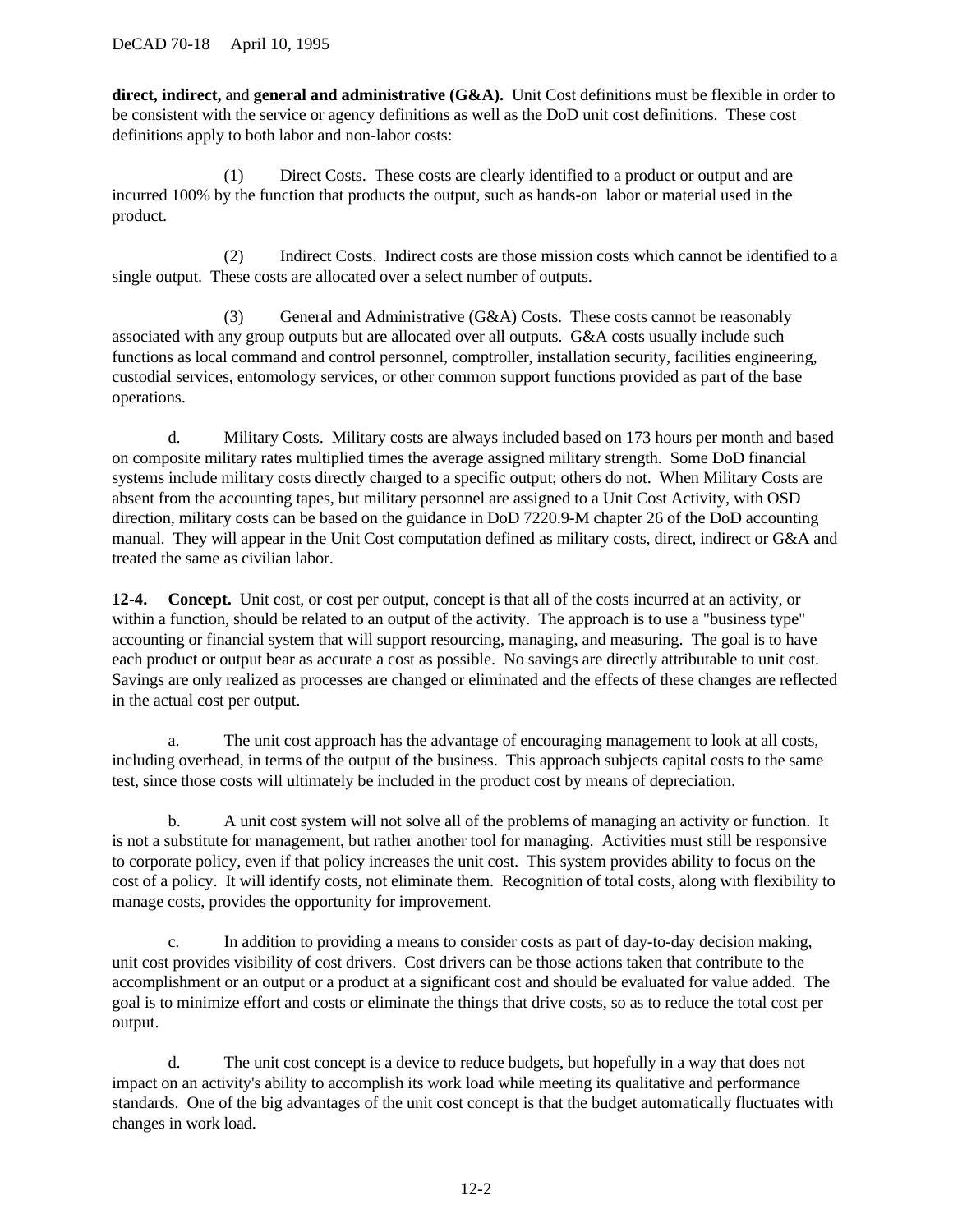**12-5. Unit Cost Goals.** Unit cost data will be collected at the lowest practical activity level; however, OSD will provide Service or Agency level unit cost goals. For example, DeCA receives a single cost goal from OSD(C) for each business area, i.e. Commissary Operations and Commissary Resale Stocks. DeCA/RMB then assign goals to each activity. It is expected that individual activity allocations will be different from the overall DeCA goal, but will be structured so the total activity goals do not exceed the DeCA goal.

# **SECTION B - SETTING UNIT COST GOALS**

**12-6. Identification of Outputs.** All business of an activity will be reflected in an output of that activity. Outputs reflect the business activities being performed. All costs incurred in an activity, regardless of the funding source, will be distributed to an output and included in development of unit cost goals.

a. Where an output lends itself to unit cost measurement, and thus an overall component or activity funding level will fluctuate with work load, it is imperative that the level of work load not be subject to influence by the activities performing the function. There is one basic rule for development of outputs: activities should not be able to influence the level of work load in order to increase earnings.

b. Some outputs may not have measurable units and will be funded on an actual cost or negotiated rate basis.

c. Most activities have one or more primary activities, but also have other outputs which may or may not be related to the primary outputs. Thus outputs are grouped into two types: Primary and Other.

(1) Primary outputs reflect the primary mission of an organization. Primary outputs are determined by answering the question, what is the main product or service provided by the organization? It is necessary in some cases to identify several outputs to reflect the diversity of products produced, and in other cases to identify a combination of one primary output and a number of other unrelated outputs. The number of outputs should be limited to a level that can be reasonably identified and managed. In some instances it is difficult to define the output and it is necessary to assign a proxy for output. For example, in DeCA, the primary mission has been defined as satisfying commissary customer requirements. The primary output measure used is cost per dollar of commissary sales. A commissary sale has been determined to be the best indicator, or proxy, that the service has been provided.

(2) Each activity may perform tasks other than those identified as primary outputs. These other outputs must be identified to ensure that all costs are being captured. Other outputs may be expressed on a cost per output basis, depending on the ability to develop unit cost measurements and who determines the level of work load.

**12-7. Allocation of Unit Cost Goals.** The success of managing cost depends on the degree to which unit cost goals are allocated down to lower levels of DeCA. At all levels, cost center managers will be accountable for costs that they control.

a. Within each DeCA Region and operating activity, separate outputs should be identified to capture the business of each cost center. A cost center is defined as a commissary, CDC, service center, Regions, Districts, and DeCA Headquarters. Every cost center has lower level outputs that contribute to the overall activity outputs. The cost goals assigned to cost center managers should reflect only those costs within their control. The goals distributed to lower level cost centers should not exceed the activity goal.

b. DeCA Regions and other activities receiving cost per output goals at the HQ DeCA level should distribute those goals to the activities involved in performing the function. The intent is to gain visibility of costs and manage those costs at the lowest possible level. However, it is not necessary, and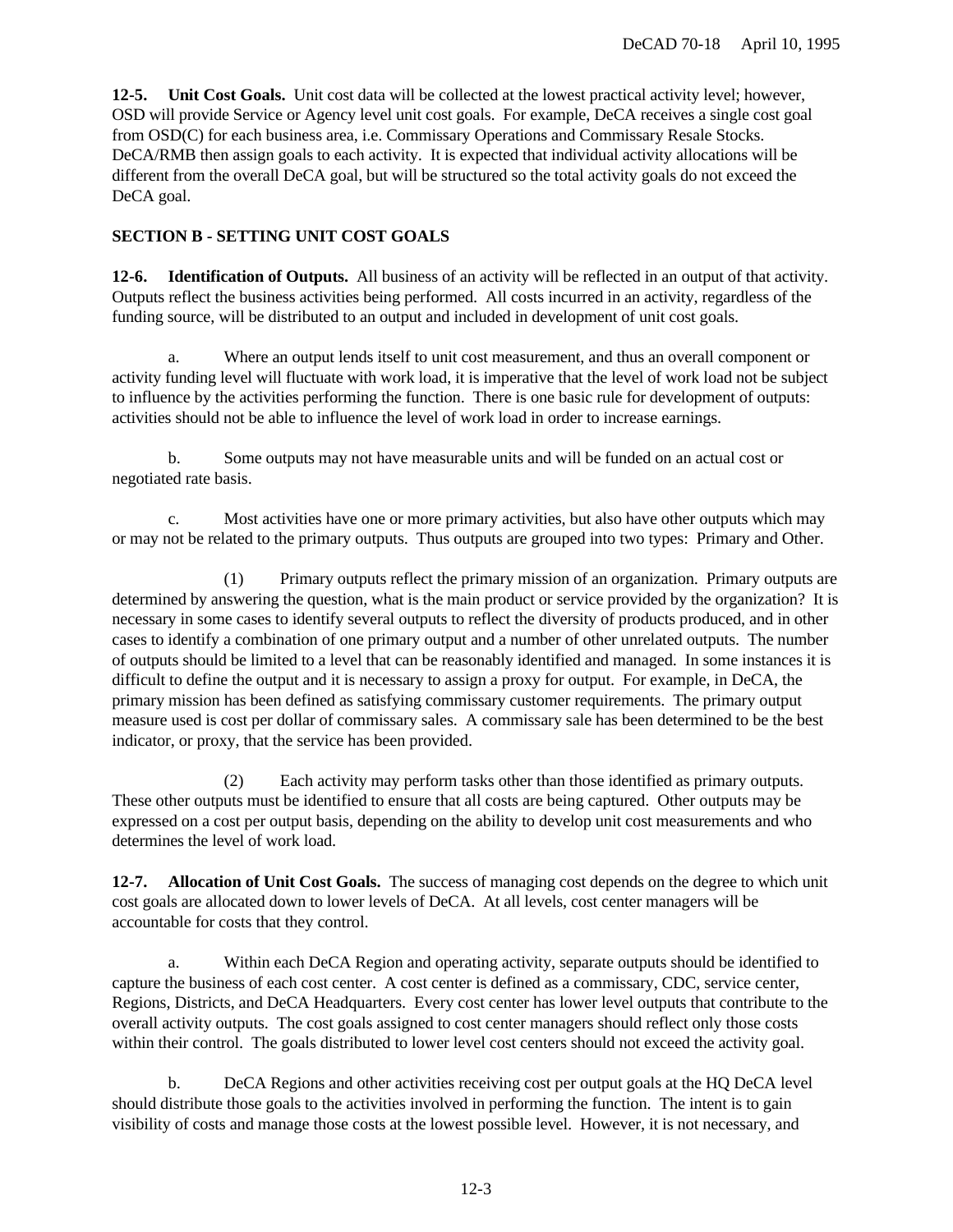### DeCAD 70-18 April 10, 1995

probably not desirable, to give each activity the same goal as the component goal(s). For instance, it may be desirable to recognize the cost differences between small, medium, and large commissaries and, as such, vary those cost goals accordingly. It is recognized that a trial and error period (or learning period) will be required to be able to distribute lower level goals in such a way that the overall unit cost goal is not exceeded.

#### **SECTION C - BUDGET SUBMISSION, REVIEW AND EXECUTION**

**12-8. Operating and Capital Budgets.** The unit cost system is essentially a business-type financial system. Like a business system, all the costs of the business will be included in the budget and captured by the accounting systems. And like a business system, using standard accounting principles, the budget and costs will distinguish between operating and capital costs. When component and activity budgets are issued, the documentation will include separate operating and capital budgets.

a. Operating Budget. The operating budget represents the total annual costs for DeCA, including depreciation expenses for installed investments after October 1, 1990, and the cost of support provided by other activities. The operating budget will include a list of the outputs and the unit cost goal assigned to each, where applicable, and the other bases for funding where unit cost measurement is not possible. The operating budget will be on a "cost" basis, rather than an obligation basis. (However, because of externally imposed appropriation limitations, separate obligation limits may be necessary for some functions.) This will be a new concept for many managers, but one that must be utilized to capture all the costs of doing business. Depreciation and amortization will be included in the operating budget. The operating budget will also include the cost of the military personnel assigned to DeCA.

b. Capital Budget. Budgetary resources for capital investments shall be separately identified in an approved capital budget. Capital investments are, generally, items with an unit cost of \$25,000 or more and a useful life of two years or more. However, other items such as real property maintenance projects over \$25,000 are also included. The capital budget includes all the costs of an acquisition, including installation and other related costs. The acquisition cost will be depreciated in the capital budget. Depreciation expenses will be included as an operating cost against the appropriate outputs.

**12-9. Budget Execution.** Unit cost goals will be the mechanism for providing funding guidance, and will serve as administrative limitations for execution of budgetary resources. Funding documents will provide cost authority, and managers will be expected to manage within that cost authority, which will be issued as administrative limitations. In addition, there will be overall obligations and obligation plus commitment limitations subject to Section 1517 of Title 31 United States Code (Anti-Deficiency Act) based on DD1105.

a. Earnings. DeCA activities will have to adjust to the concept that the level of budget authority available to them is not fixed, but fluctuates with the amount of work load. The term "earnings" will be used to reflect the total amount of budget authority that is available to a DeCA activity. This is not to be confused with the earnings from reimbursements. The emphasis in this system should be on costs, and the amount of costs that can be incurred should match the amount "earned" funds. Unit cost goals will be limitations to the degree that budgetary resources are only earned if the work load materializes. An activity's earnings may reflect the sum of a number of different outputs, some on the basis of unit cost and some on another basis. Activities will be expected to live with their overall earnings, and will not be held to the amount earned for each output. NOTE: Because the Department operates within overall fiscal constraints, there may be times when it will not be possible to fund activities at the level that they have "earned."

b. Fixed and Variable Costs. There is an implication in this system that all costs are variable, and this is obviously not the case. Significant variations in work load can be the basis for a change in the goals. Future efforts will attempt to provide better identification of these costs. However, until such time as variable and fixed costs are distinctly defined and supportable, earnings will fluctuate with work load as though all costs are variable and adjustments made when necessary. Other factors that will influence unit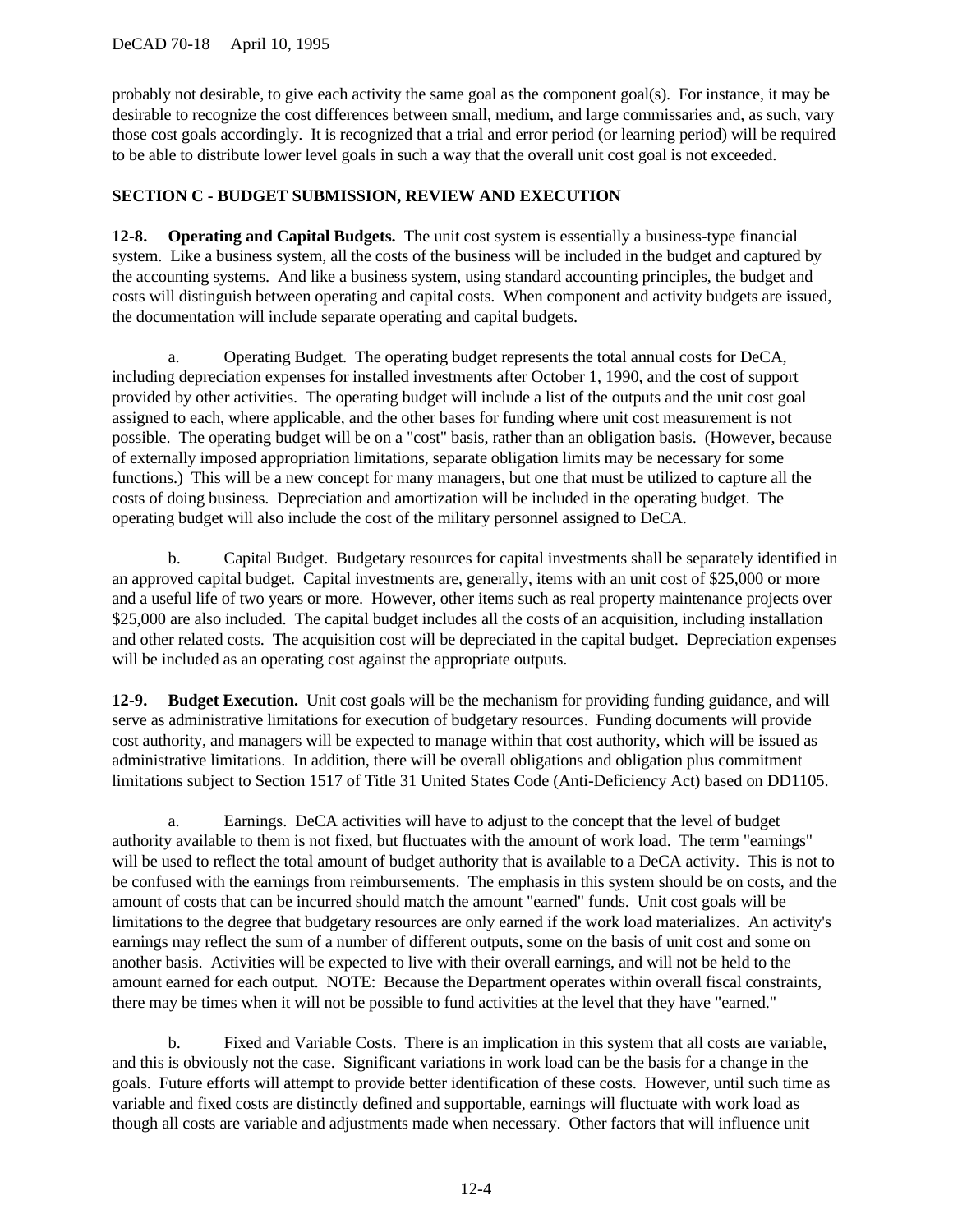costs are changes in the type and level of services provided which may also cause unit cost goals to change. At this time, the system treats all costs as variable and earnings fluctuate with work load.

(1) Work load increases should not result in automatic increases in cost. The goal of the system is to reduce the cost of doing business. Although it is recognized that decreases in work load will cause funding problems, activities should make every attempt to lower costs rather than request an increase in the earnings rate.

(2) However, if an activity believes it is not possible to manage within projected earnings, a request should be made for an adjustment with accompanying rationale as to why the adjustment should be approved.

**12-10. Administrative Control of Funding Limitations.** Unit cost functions "earn" their budgetary resources based on the designated output measure multiplied by the unit cost goal for that output. The budget process contemplates a level of funding, or earnings, based on expected work load output. Total costs incurred should not exceed the resources earned. Apportionment, reapportionment, or other administrative divisions of funds held by an unit cost functional area must not be exceeded.

**12-11. "Cost Only" Transactions.** A "cost only" transaction is method for reflecting the costs of products or services in the operations of the benefiting organization. "Cost only" transactions generally represent (a) what otherwise would be a reimbursable transaction for products or services received from another organization incurring the obligated cost, (b) depreciation of equipment, depreciation of real property, amortization of intangible assets, depletion, accumulation of capital reserves, prepaid expenses, and other costs incurred at the benefiting organization but not otherwise recorded as an obligation, and (c) obligations incurred in another appropriation. "Cost only" transactions may be classified as direct, indirect, general and administrative, or capital costs as applicable.

(1) "Cost only" transaction s are being utilized to reduce the number of reimbursable transactions at the activity level. Although allocated to the benefiting function at the activity level, the costs may be reimbursed to the provider at a higher level (Command or Departmental). The sum of certain "cost only" transactions may result in a reimbursable transfer from the Command or Departmental level.

(2) Separate elements of expense or cost codes must be established, in some instances, to capture each major type of "cost only" transaction. In other instances, the necessary information is available through existing program elements, cost codes, management information system, etc. Whatever the source, the source of each cost element must be documented.

(3) "Cost only" transactions will be processed at least monthly, but may be processed on a more frequent basis. Such transactions should be processed through existing automated accounting systems wherever possible. Where the use of existing accounting systems may not be feasible, procedures must be established to manually enter or add the transactions to the activity's cost data base.

**12-12. Reimbursements.** Reimbursable transactions will be required when the costs have to be charged to a different appropriation. In those instances, the reimbursable transaction should not take place at the activity level, but at the command or appropriation level. Examples of costs that will require reimbursement include military personnel costs, transportation and subsistence support from DLA/DPSC.

# **SECTION D - ACCOUNTING AND CLASSIFICATION OF COSTS**

**12-13. Accounting for Costs.** The accounting process associated with most costs is adequately addressed in the DoD Accounting Manual and operating procedures of the DoD Components and should be followed. Accounting for other costs and transactions for depreciation, amortization of real property maintenance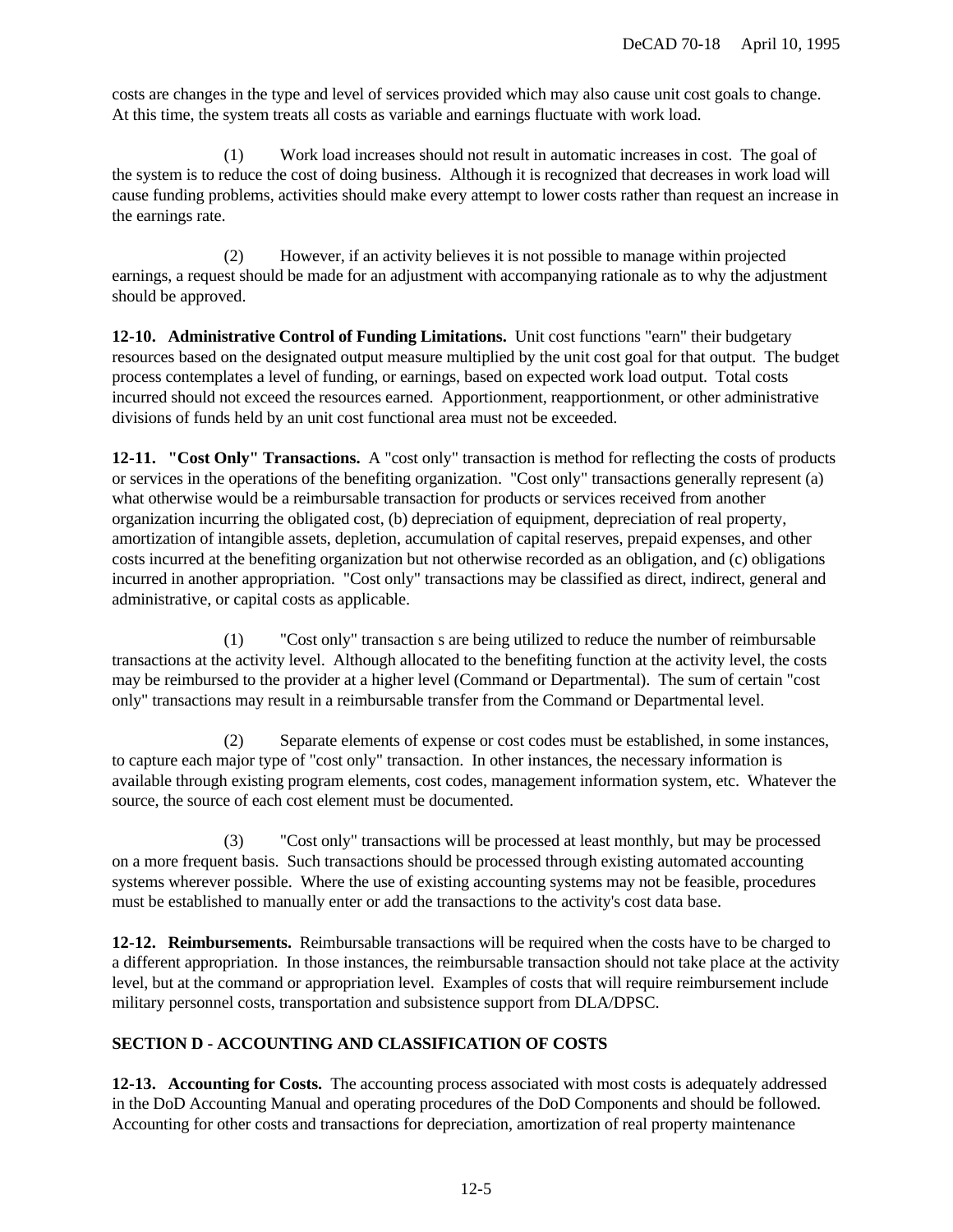### DeCAD 70-18 April 10, 1995

expense, military personnel, and general and administrative expenses is addressed in the following paragraphs.

**12-14. Depreciation Policies.** The following policies apply to capitalization and depreciation of capital assets.

a. Capitalization Criteria. The investment capitalization criteria for unit cost operations shall be aligned with the expense/investment funding threshold. Activities shall allocate the depreciation expense of assets, including computer software, for those assets that were received and placed in use after October 1, 1990; have a purchase cost or, when applicable, an estimated fair market value of \$25,000 or more; and have an estimated useful life of more than 2 years.

b. Residual Value of Depreciable Assets. Residual value is the estimated salvage value of an asset at the end of its useful life. A capital asset in use shall not be depreciated below this value. The residual value of DoD capital assets is deemed to be 10 percent of the initial capitalized amount of the fixed asset unless the entity controlling the asset can determine that a different (greater of less) residual value is more appropriate. The residual value, regardless of the amount, shall be used in the depreciation calculation. Once established, the estimated residual value should not increase over the life of the asset, even though the fair market value of the asset may be greater than its original acquisition cost.

c. Calculation of Depreciation. Depreciation will be calculated based on the acquisition cost less residual value. Acquisition cost will include the purchase price, plus any associated costs for transportation, installation, and other costs necessary to put the asset in the place and in the form in which it will be used.

(1) Depreciation shall commence in the later of (a) the month following the date of receipt shown on he asset receiving document or (b) the date the asset is installed and already for use (regardless of whether it is actually used). Depreciation shall be calculated and accumulated in equal amounts, that is on a straight line basis, each month thereafter until the asset is completely depreciated, disposed of, or otherwise transferred.

(2) Land is not subject to depreciation. However, when land and building (s) are purchased together, the depreciable base is total cost less the cost of the land and the residual value of the building (s).

d. Cost Classification. Depreciation expense may be classified as either direct, indirect, or general and administrative (G&A) depending upon the organizational location of the asset and the use to which it is put. Depreciation expense should be recorded in either the "Depreciation of Equipment," or "Depreciation of Real Property," accounts, as applicable, as a "cost only" transaction.

e. Depreciable Assets and Useful Life. Depreciable assets installed on or after October 1, 1990, shall be recorded in one of the asset categories specified in Attachment 12-1 assigned a useful life not to exceed specified for the applicable category.

**12-15. Amortization/Depletion/Prepaid Expenses/Capital.** The following policies apply to intangible assets, natural resources, and real property maintenance.

a. Criteria. Activities and functions operating under unit cost procedures shall:

(1) Amortize, over a 5 year period, the cost of intangible assets costing over \$25,000. Examples of intangible assets are management initiatives, organization of new functions, or reorganization of old functions.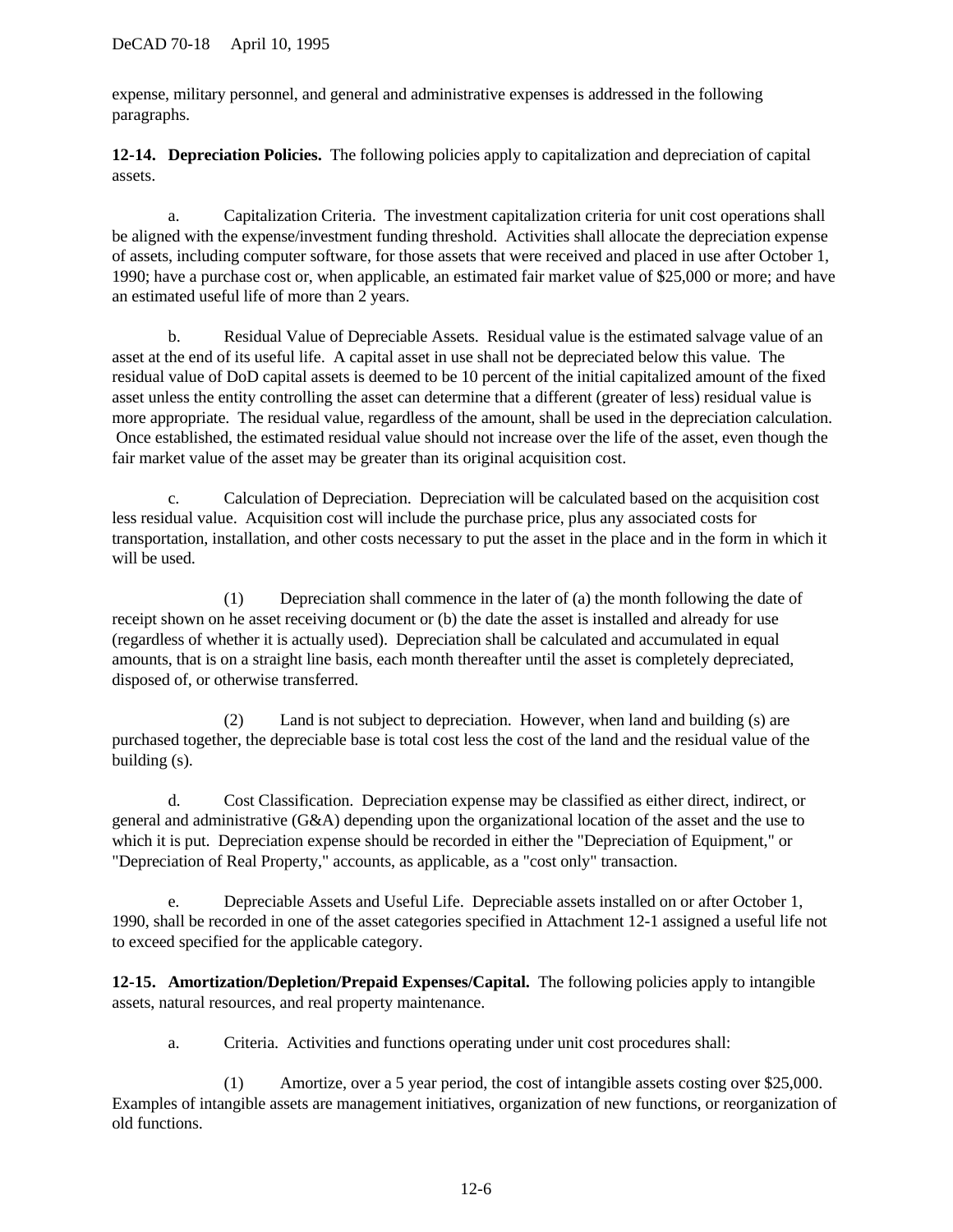(2) Allocate the depletion expense of natural resources. Depletion of natural resources shall be computed based on an estimate of the natural resources to be extracted, in units or tons, barrels, or other measurement commonly used for that resource, divided by the total cost of the depletable asset to arrive at a depletion rate per unit extracted.

(3) Allocate the prepaid expense of, or accumulate, as a capital reserve, real property maintenance costing over \$25,000.

b. Cost Classification. Amortization, depletion, prepaid expenses, and capital reserve accumulations may be classified as either direct, indirect, or G&A. Amortization expense is recorded as "Amortization of Other Assets. Depletion is recorded in the account "Allowance for Depletion. Prepaid expenses are recorded in the account "Prepayments." Capital reserve accumulations are recorded in an account "Capital Reserves," (account to be established). Amortization, depletion, prepaid expenses, and capital reserve accumulations are "cost only" transactions.

**12-16. Military Personnel Expense Policies.** The following policies apply to military personnel costs.

- a. Activities and functions operating under unit cost procedures shall:
	- (1) Include the cost of assigned military personnel.

(2) Use, as the cost of military personnel, the composite pay rate amount computed by the applicable member's Military Service for his/her officer or enlisted pay grade. The composite pay rate is a weighted average computed separately for each grade by each Military Service. This rate includes basic pay, retirement accrual, allowance, special pay, incentive pay, and permanent change of station (PCS) travel.

(3) Determine the number and grade of military personnel assigned as of the first day of each month. It is the assignment of military personnel to an activity, and not the actual presence of military personnel at that activity or the use (mission related or not) to which they are put that is the determining factor in determination of assignment (for example, even though a member may be away at training, or leave, or temporary duty, costs will be applied to the assigned unit cost activity).

(4) Multiply the average number of military personnel by grade by the composite rate for that military service and grade to determine the cost to be applied to the functional area.

b. Cost Classification. Military personnel may be classified as either direct, indirect, or G&A depending upon the organizational placement of a military member within a function and the work performed by that member. Military personnel shall be recorded in the account "Personnel Compensation - Military," as a "cost only" transaction.

**12-17. General and Administrative (G&A) Cost Policies.** G&A costs will include those costs incurred within the unit cost function as well as costs associated with base support.

a. Base Support Costs. The use of negotiated reimbursable agreements covering base support costs highlights the costs of doing business to both the customer and the provider. This, in turn, will increase cost visibility and consciousness and can, potentially, drive down these costs. Customers will, in some instances, have the option of shopping for services and providers to get the level of service desired at the cost they are willing to pay. This is expected to, in effect, incentive providers to minimize the cost of their support. Base support costs incurred by an activity or function should be treated in the same manner as other G&A costs.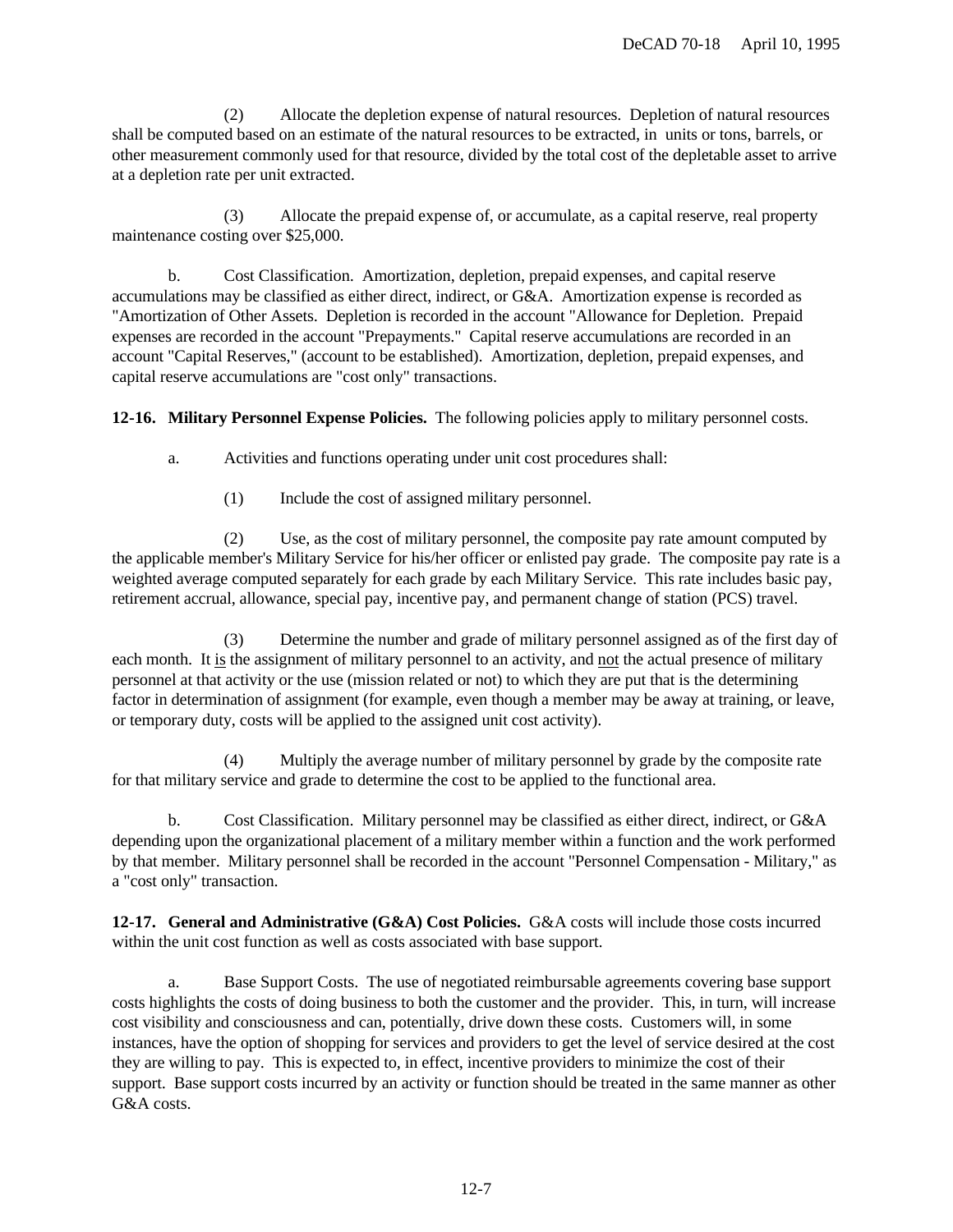(1) Budgets for unit cost activities or functions will include an amount associated with the costs of base support.

(2) Support agreements should encompass all base support costs. Mandatory services such as those required for safety, environmental, and fire protection must be included in the service support agreements at a level sufficient to meet statutory, community, and personnel requirements. Other services, not of a mandatory nature, may be reduced or even eliminated if not essential.

b. Allocation of Expenses. G&A costs incurred within an unit cost function shall be allocated to the outputs of the function on the basis of personnel associated with (assigned) to the output of the unit cost function. It is recognized that personnel assigned may not, in all cases, be the best basis for allocating G&A costs. However, pending further refinement and input from the DoD Components, personnel assigned appears to be the most consistent and reliable methodology. Personnel assigned is defined as the number of civilian and military personnel assigned to the installation, major command, service or agency. Civilian personnel includes all direct hire full and part time employees and temporary employees in appropriated fund, non-appropriated fund, and industrial fund activities. It includes direct and indirect hire foreign nationals. Military personnel includes those on full-time active duty in a uniformed service performing military and civil functions. It does not include members in the Ready of Standby Reserves.

#### **CAPITAL ASSET CATEGORIES**

| Asset            | Maximum     |
|------------------|-------------|
| Category         | Useful Life |
| <b>Buildings</b> | 20 Years    |

Includes structures to house or shelter facilities, equipment, or to provide working space for an installation's operations. The depreciation period shall not exceed the expected useful life of the asset. (Note: Historical buildings, statues, etc. are not depreciated.)

| <b>Structures and Facilities</b> | 20 Years |
|----------------------------------|----------|
|                                  |          |

Includes special purpose assets such as automated warehouse retrieval systems, fixed cranes, etc. Structures and facilities may be housed in a building or may be independent. If housed in a building, they shall be accounted for separately from the building even though they may not be operated independently from the building. However, they may not be depreciated over a period exceeding the useful life of the building in which they are housed.

Leasehold Improvements 20 Years

Includes changes or modifications to a leased building, structure, or facility in a way that substantially extends its useful life, increases its potential rate of output, increases its operating efficiency, or decreases its operating cost. These factors are distinguished from repairs or maintenance, which tend to keep an asset in or near its original efficiency without materially adding to its life, productivity, or efficiency. The depreciation period shall not exceed the lesser of expected useful life of the asset or the lease period.

Assets Under Capital Lease See Applicable Asset Category

A capital lease substantially transfers all the benefits and risks inherent in the ownership of property to the lessee, who accounts for the lease as an acquisition of an asset and the incurrence of a liability. Assets under a capital lease should be depreciated using the same guidelines applied to other capital investments.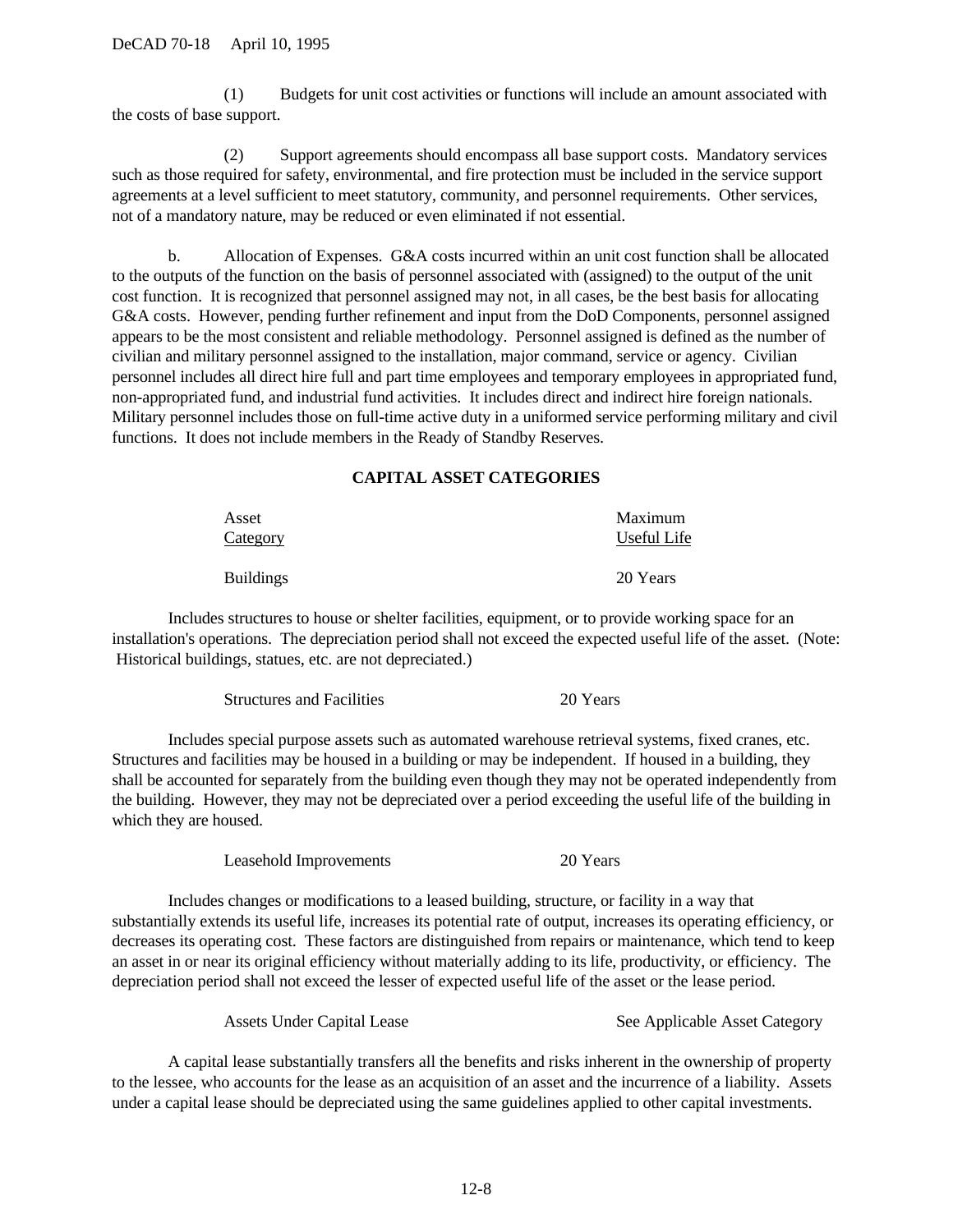## Equipment (Non Combat)

| <b>Industrial Plant Equipment</b>       | 10 Years |
|-----------------------------------------|----------|
| <b>Office Furnishings and Equipment</b> | 10 Years |
| <b>General Purpose Vehicles</b>         | 5 Years  |
| <b>ADP</b> Hardware/Software            | 5 Years  |

The depreciation period of equipment shall not exceed the expected useful life of the asset.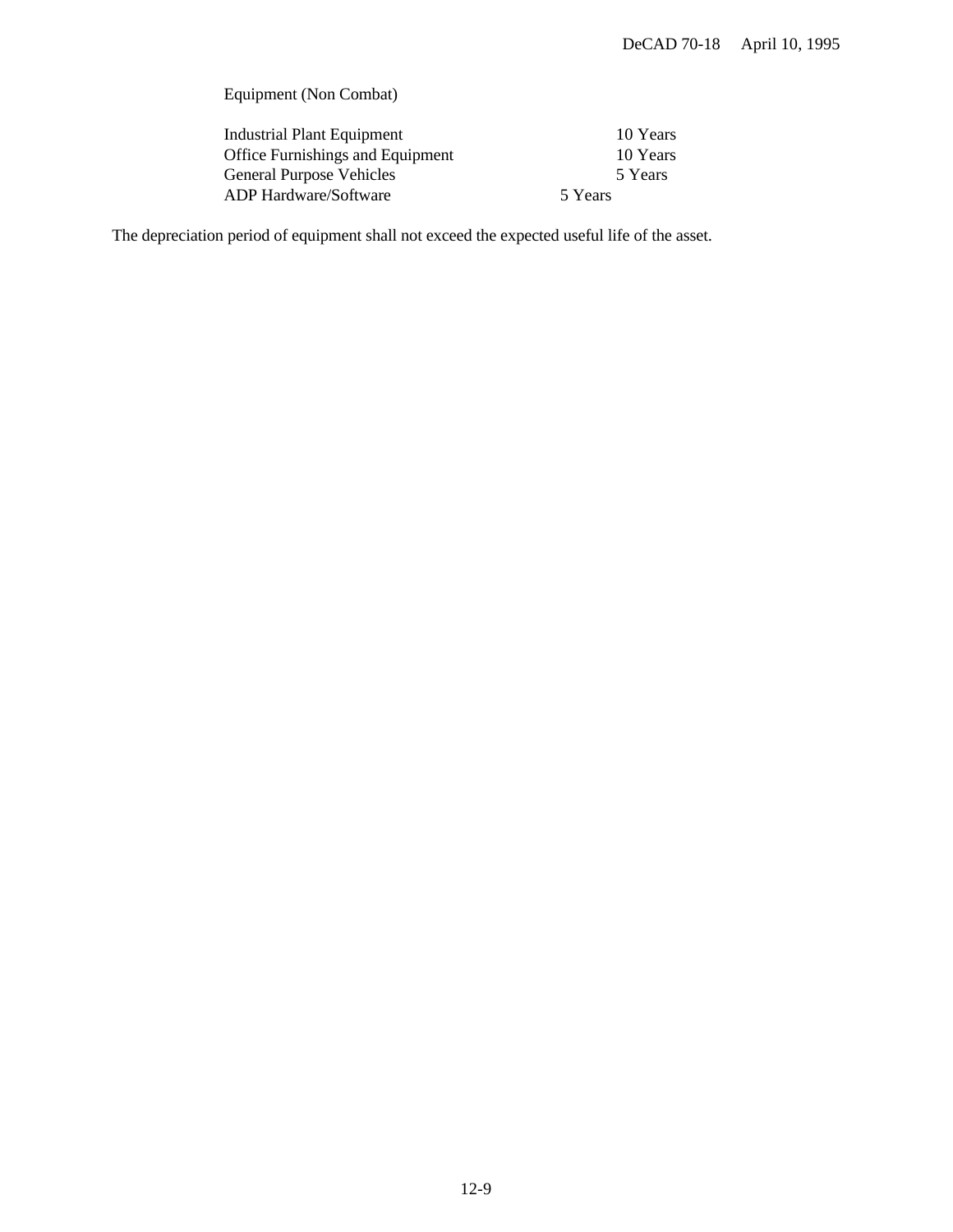### **Chapter 13**

#### **GENERAL POLICIES**

#### **SECTION A - GENERAL INFORMATION**

**13-1. Purpose.** This chapter provides DeCA funding policy that is not included elsewhere in this regulation. Its purpose is to provide answers to questions which may arise during the execution year.

#### **SECTION B - TRAVEL AND TRANSPORTATION**

**13-2. Temporary Duty Travel (TDY).** As a general rule, each DeCA activity is responsible for the expenses of TDY performed by its personnel. These expenses are chargeable to regular operating funds.

a. The use of government quarters is required by military members and civilian employees in a TDY status at a military installation when adequate on base quarters are available. This limitation does not apply, however, to civilian employees whose duties required official travel in excess of 50 percent of the total number of the employee's basic administrative work weeks during a fiscal year (JTR, volume 11, paragraph C1055). When members are performing official TDY at an activity or location other than a military installation, they are not required to commute to the nearest military installation in order to occupy government quarters. If a member voluntarily uses quarters at a nearby military installation, use of available messing facilities is not required. This general policy does not preclude from encouraging members or employees to use government facilities when it is determined to be economical and consistent with mission requirements.

b. Approval levels for conferences, workshops, seminars, and similar events where the total travel and per diem estimates exceed \$5,000, rests with Region Commanders and Directors, and the Chief of Staff.

c. Staff assistance TDY is treated consistently with the basic policy shown above. The individual's permanent organization of assignment is charged for the TDY performed by that individual.

d. The Military Departments have excellent conference facilities at several locations and these should be used whenever available. If a civilian environment is required, a low key/low cost site should be selected. Conferences should not be held at well known, expensive tourist or recreational areas. Consideration should be given to reducing travel and per diem costs and avoiding the perception of waste and abuse.

**13-3. Travel Related to Disability Retirement Processing.** TDY of military members to meet medical or physical disability boards to determine eligibility for retention, disability retirement, or separation is chargeable to the Centrally Managed Allotment (CMA) fund available to the medical facility directing the member to meet the board. TDY travel of Temporary Disability Retired List (TDRL) personnel to take physical examinations is also chargeable to the CMA.

**13-4. Travel Related to Equal Employment Opportunity (EEO) Complaints.** For individual complaints as well as class complaints of discrimination, travel and other related expenses are funded as follows:

a. Travel expenses of DoD EEO investigators, and installation EEO counselors will be funded by the DeCA Region or Headquarters where the alleged discrimination took place.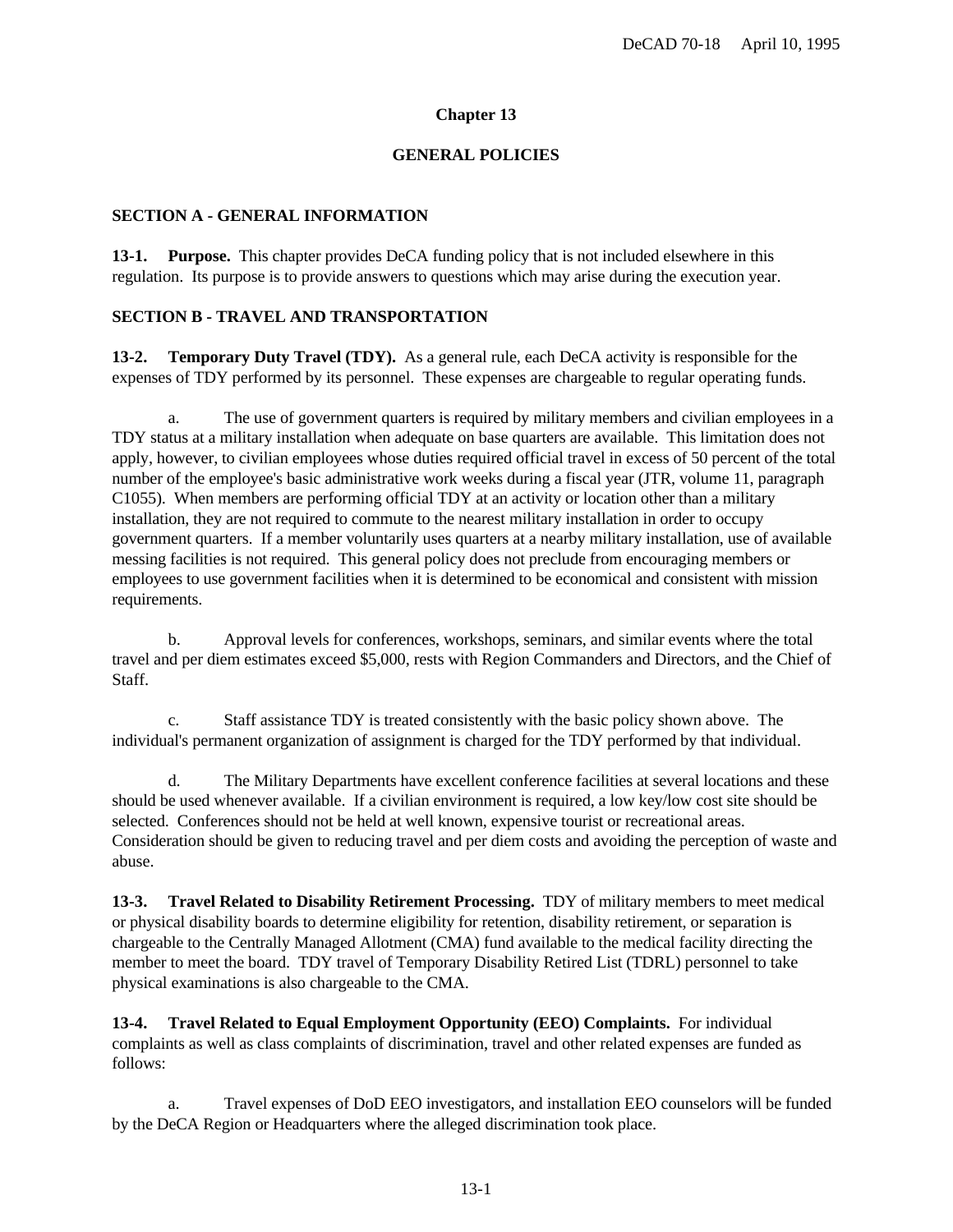b. Travel and incidental expenses of the Equal Employment Opportunity Commission (EEOC) administrative judge, as billed by EEOC, and payment for court reporters are funded by the DeCA Region or Headquarters where the discrimination allegedly took place. When a class complaint alleges discrimination at more than one activity, travel and incidental expenses of the EEOC administrative judge and payment for court reporters are funded by the DeCA Region or Headquarters where the class agent is permanently assigned.

c. Travel expenses of DeCA personnel (complainants, representatives, or witnesses) whose travel is required by a hearing examiner or other authorized official, are funded by the activity where the discrimination allegedly occurred.

d. When travel of non-DeCA personnel (complainants, representative, or witnesses) is required by an administrative judge or other authorized official and when payment may be authorized under chapter 4 or chapter 6, volume II, of the JFTR, travel costs are funded by the DeCA Region or Headquarters where the discrimination allegedly occurred. When a class complaint alleges discrimination at more than one DeCA Region or Headquarters, authorized expenses of non-DeCA personnel are funded by the Headquarters DeCA.

**13-5. Travel Related to Emergency Leave.** TDY costs for military members and dependents, who are transoceanic from their home of record and receive notice of a family medical emergency, may be granted funded travel or permissive unfunded travel time by HQ DeCA and Region Directors. The decision to approve funded versus permissive leave will be based on an assessment of the severity of the medical condition causing the emergency leave request. Further guidance is contained in the JTR Vol I para U7205 and U5244.

**13-6. Dependent Student Travel.** The travel costs of dependent students performing their annual trip from schools in the United States to and from OCONUS areas, including Alaska and Hawaii, are charged to the operating funds of the organization to which the student's sponsor is permanently assigned. This transportation allowance may not be paid in the case of a member assigned to a permanent duty station in Alaska or Hawaii for a child attending a school in the state of the permanent duty station. These costs apply against any limitation which Congress might apply for such travel. (Section 430, 37 USC as amended by Section 625, FY 1990 Authorization Act.)

**13-7. Passport Fees.** Passport fees are reimbursable with appropriated funds in accordance with JTR para 7002. Official travel is normally conducted using a no fee passport (official maroon). Fee regular passport (tourist blue) should be used for travel to or through high threat areas in accordance with the foreign clearance guide DoD 4500.54G. High threat areas are listed on the unclassified monthly international terrorism summary (MITSUM). As changes to the MITSUM occur, regions and HQ DeCA directorates are advised by HQ DeCA security office. Additionally each host installation counterintelligence organization has the ability to provide current information relative to changes.

**13-8. Contact Quarters for DoD Employees in a Travel Status.** In the interest of reducing appropriated fund expenditures on-base government-owned quarters are made available to employees on TDY. To supplement availability, procedures are instituted to contract for commercial quarters if on-base quarters are not available, if economically feasible, and if minimum adequacy standards are met. On-base governmentowned quarters are made available to all members and employees. Government quarters must be fully used before assigning contract quarters. Assignment of contract quarters is on the same basis as for on-base government-owned quarters. Use of contract quarters should be encouraged even when members are performing TDY to an activity or location other than a military installation.

**13-9. Transportation from Defense Property Disposal Offices.** The cost of transportation and any packing, crating, and handling, for material obtained from defense property disposal offices will be paid by the Defense Logistics Agency. Reference DoD Instruction 4160.21M.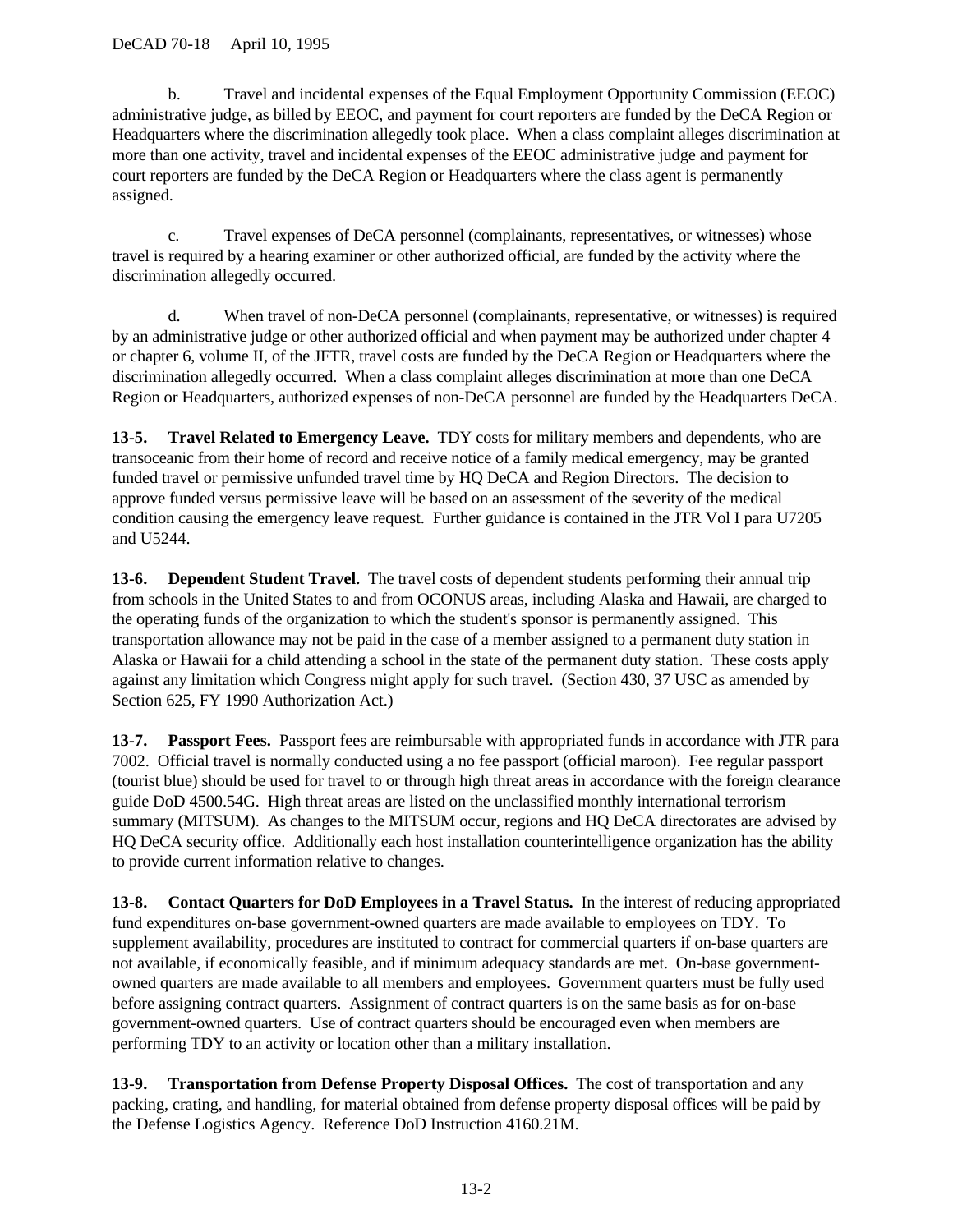### **SECTION C - AUTHORIZED SUPPORT FOR WORK AND BREAK AREAS**

**13-10. Appliances and Furnishings for Work Break Areas.** Appropriated funds may be used to purchase work break area furnishings and small appliances under the following conditions.

a. Furniture.

(1) Break Room Furniture. Break area furniture is authorized only for officially designated work break areas.

(2) Office Furniture. The purchase of office furniture must be critically controlled to prevent the appearance of excessive expenditures of appropriated funds. Furnishing such as desks, filing cabinets and other ordinary office equipment, while unquestionably necessary, must be utilitarian rather than decorative. Decorative items such as pictures, objects of art, plants, flowers (both artificial and real) and other similar items may be purchased with appropriated funds to complete the furnishing of an office within the funding parameters below so long as they are not for the personal convenience of the person assigned to that space. To ensure consistency and prevent any ostentatious appearances, the following budget limits will apply for office spaces based on position or grade.

| Director                   | \$10,000.00 |
|----------------------------|-------------|
| Dep Director               | 8,500.00    |
| <b>Region Directors</b>    | 6,000.00    |
| GM 15/Military 06          | 5,000.00    |
| GM 14/Military 05          | 4,000.00    |
| GM 13 & Below/Military 0-4 | 3,000.00    |

b. Small Appliances. The purchase of small appliances with appropriated funds is authorized for those work break areas which directly support the operational mission. The purchase must meet one or more of the following criteria:

(1) There must be a determination by responsible officials that the appliance(s) in question is reasonably necessary for, and not just incidental to, the proper execution of an authorized program.

(2) There are no snack bars or other eating facilities readily accessible.

(3) The responsible officials, considering the nature of the shop or other function, have determined that employees must remain at their place of duty (work station) during the work shift.

(4) The appliance acquisition must enhance employee morale and increase employee

productivity.

- (5) The acquisition costs are relatively small.
- (6) The appliance is not being purchased for the purpose of providing entertainment.

c. Seasonal Decorations and Greeting Cards. Seasonal Decorations such as Christmas trees, lights, ornaments, and so forth, are not proper expenses of appropriated funds. Such displays may be created in common area if the materials are purchased by the employees or from an employee creation fund such as the Civilian Welfare Council Fund. Similarly, holiday greeting cards whether they contain the senders name or just the agency name are not proper expenses of appropriated funds.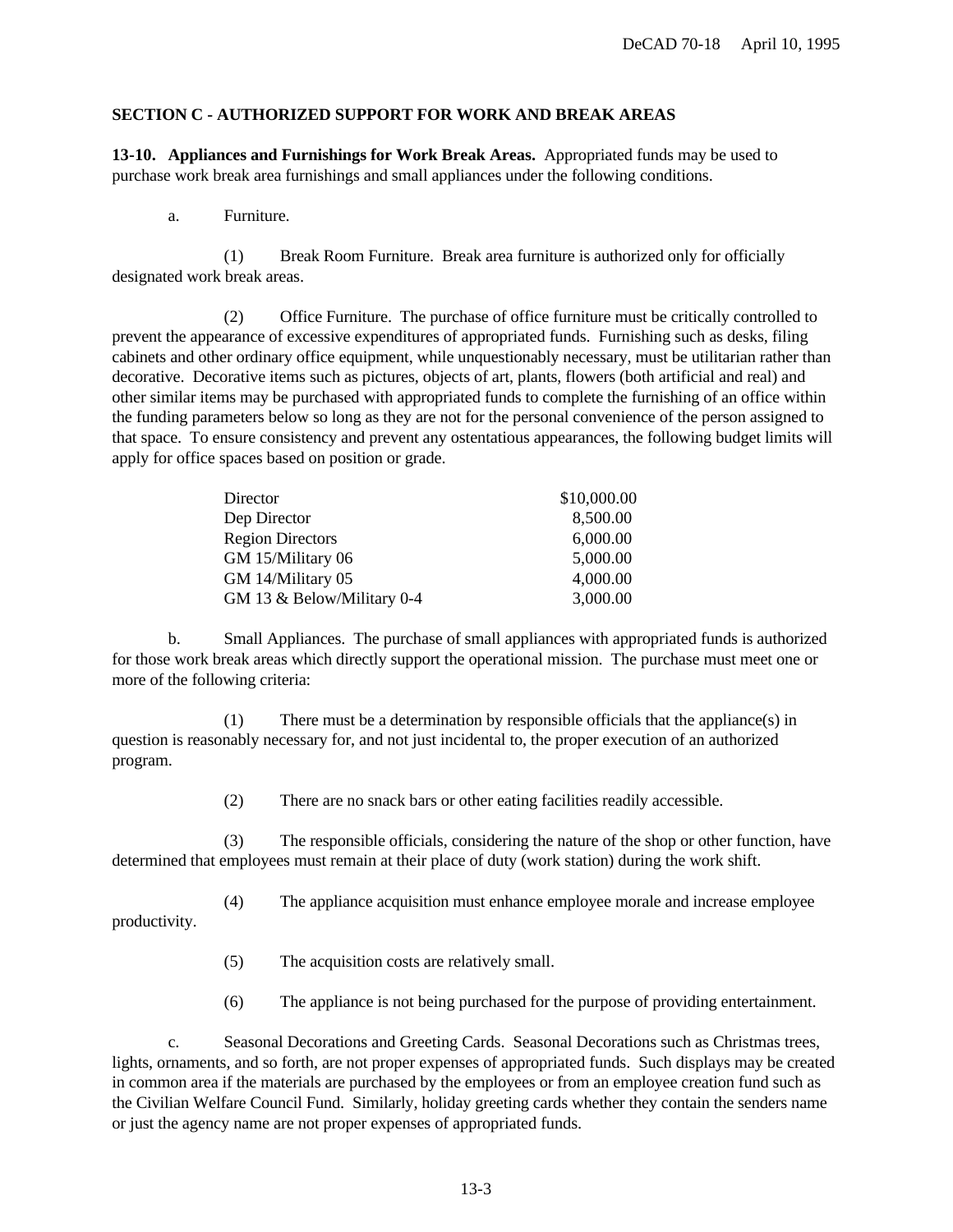#### DeCAD 70-18 April 10, 1995

d. Exceptions to Personnel Supplies. Under normal circumstances Office Stationary and Supplies will be procured through the local General Services Administration (GSA) Self Service Outlet. Using GSA as the source of supply does not in itself ensure proper use of appropriated funds as GSA offers a wide range of items for use at varying levels of government. Prudence must be exercised in the selection of supplies to ensure the most economical use of funds. All purchases must stand the test of "does it do the job or is it higher priced because it is visually more impressive." An example would be a leather bound versus a card stock bound date and time planner. Obviously the leather bound planner is higher priced because of its visual impressiveness and therefore is not the proper purchase. Judgement must be applied as the level of the user must also be considered.

e. Specialty Personnel Supplies. Typically, an employee is expected to provide routine necessities to enable the performance of their position. Such necessities as clothing, luggage, and brief cases are unquestionably a personnel expense. However, if the nature of the work assignment makes specialty supplies a necessity of the position and the employee could not reasonably be expected to provide the item, appropriated funds may be used to purchase the item. Each requirement must be individually assessed. An example of "specialty personnel supplies" that are appropriate would be the large catalog cases used by auditors and inspectors who travel extensively on a routine bases. Specialty supplies such as these may be purchased with appropriated funds and remain the property of the government for use by one or more employees.

**13-11. Personalized Stationery.** DBOF funds or government equipment may not be used to print the names of officers or other officials on stationery, memorandums, or notes. The printing of functional titles of key officials on memorandums and notes is authorized.

**13-12. Business Cards.** The printing or engraving of calling or business cards is considered to be a personal expense. No appropriated or nonappropriated funds, government printing plants, or duplicating facilities may be used to procure or produce them, except as shown below. The Congressional Joint Committee on Printing (JCP), however, has authorized the purchase of business cards from appropriated funds only for military and civilian professional recruiters. Seasonal greeting cards are a personal expense to be borne by the persons who ordered and sent for them, and may not be charged to public funds.

**13-13. Entertainment.** Food, drink, or entertainment may not be provided for military members, civilian employees, or any other persons, except in cases specifically authorized by law. Entertainment is defined by the Comptroller General as "food, drink, live and recorded music, theatrical performances, and any other item or activity designed to entertain." Authorized and unauthorized "entertainment" situations payable from appropriated funds are shown below. Prohibitions include items used to prepare, serve, or present entertainment; such as food or drink serving materials and equipment, loudspeakers, video recorders, etc.

- a. Authorized Activities. Appropriated funds are authorized for these activities:
	- (1) Food and drink provided to military personnel as subsistence-in-kind.
	- (2) Reimbursable subsistence expenses (per diem) for persons in an official travel

status.

(3) Ethnic food samples, bands, or singing groups used in authorized ethnic awareness

programs.

- (4) Appropriated contingency funds for official representation purposes.
- (5) Light refreshments at awards ceremonies.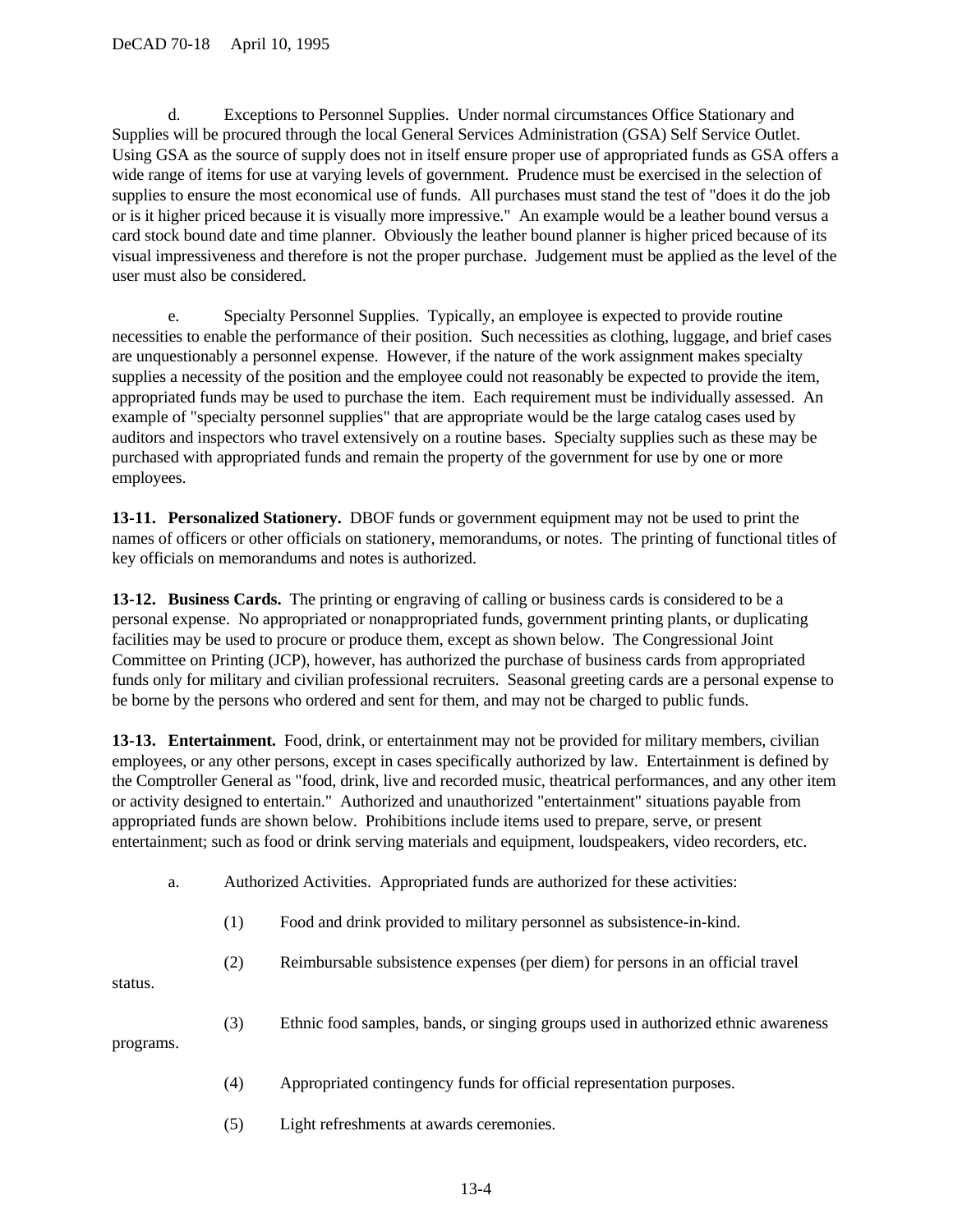(6) Military service bands, choral groups, and other groups which normally perform at base theaters or service clubs for the entertainment of military personnel, their dependents, and others as authorized by the charter of the bands or choral groups.

(7) Programmed "incentive music" (such as "MUSAK") to enhance employee morale by creating a pleasantly stimulating and efficient atmosphere during the workday. (See 51 CG 797)

b. Unauthorized Activities. Appropriated funds may not be used for the following activities:

(1) Dance or combos created by members of military bands whose services are "hired" by Open Messes or Service Clubs for entertainment of members of these messes or clubs.

(2) Fireworks displays because they constitute "entertainment." While a fireworks display may be useful in establishing good relations with the surrounding community, it is not a "necessary expense." (See CG B-205292, 2 Jun 1982.

**13-14. Special Drinking Water.** Drinking water may be purchased from appropriated funds only when it is necessary from the government's standpoint, such as when:

a. The public water supply is unsafe for human consumption.

b. There is an emergency failure of the water source on the installation.

c. There is a temporary facility with no drinking water available within a reasonable distance.

d. There is no water fit for drinking purposes available without cost or a lower cost to the government. (See 3 CG 828, 5 CG 90, 17 CG 698, 18 CG 238, 24 CG 56, and 25 CG 920.)

### **SECTION D - ETHNIC AND HOLIDAY OBSERVANCES**

#### **13-15. Funding Policies.**

a. Ethnic Observances. DeCA organizations are permitted to expend DBOF funds, as authorized, to carry out activities designed to recognize the contributions that minorities and women have made to society. DeCA observes, for example, National Hispanic Heritage Week, Black History Month, Asian Pacific American Heritage Week, and Federal Women's Week. The observances have traditionally included scholarly lectures, ethnic historical exhibits, art exhibits, displays, and musical groups, including those procured from the private sector.

(1) Authorization to use DBOF funds for ethnic observances may be granted based upon availability of funds and approval by Region Commanders/Directors, and the Chief of Staff.

(2) In 60 CG 303, the Comptroller General considered a live artistic performance an authorized part of an equal employment opportunity (EEO). The program was determined to advance EEO objectives, and consisted of different types of presentations designed to promote EEO training objectives making the audience aware of the cultural or ethnic history being celebrated.

(3) While "free food" may not normally be provided to either government or nongovernment personnel, the Comptroller General has stated that lunches for guest speakers could be paid under 5 U.S.C. 5703, if the speakers were in fact away from their homes or regular places of business. (NOTE: Military personnel or federal employees who are on temporary duty (TDY) would pay for their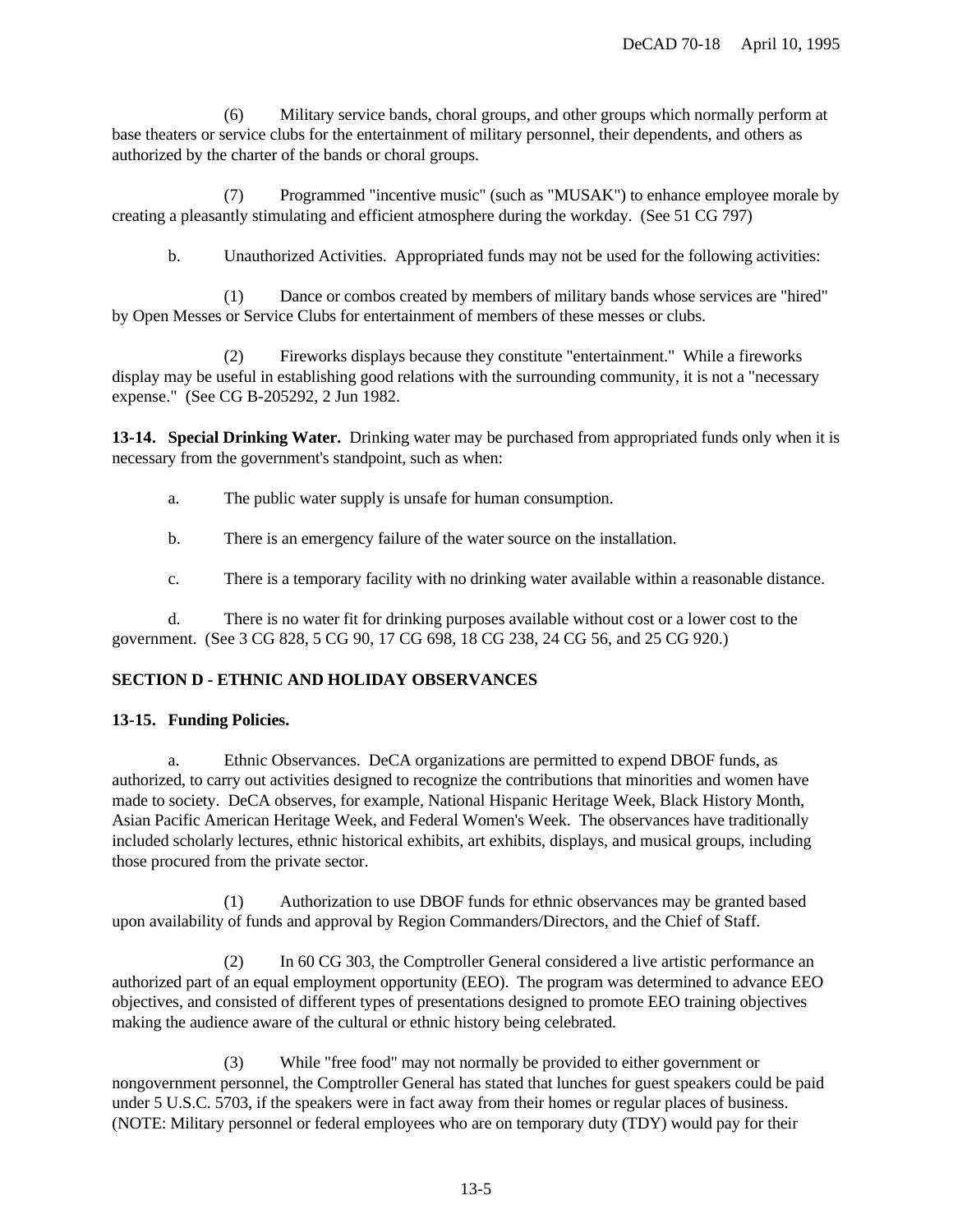meals, since they are reimbursed for meal expenses. If not on TDY, they must still pay for their meals. Food is a personal expense and government salaries are presumed adequate to enable employees to eat regularly, and furnishing free food would violate 5 U.S.C. 5536.)

(4) Small "samples" of ethnic foods prepared and served during a formal ethnic awareness program may be purchased with appropriated funds. The samples should be of minimal proportion and are not intended to serve as meals or refreshments.

## **SECTION E - REGISTRATION FEES, PROFESSIONAL MEMBERSHIPS AND HONORARIUM AND SPEAKING FEES**

**13-16. Registration Fees for Meetings and Conferences.** Federal military personnel and civilian employees may attend meetings and conferences at government expense when: it is either part of an authorized training program under 5 U.S.C. 4109; or it directly relates to the official duties of the attendee under 5 U.S.C. 4110. Attendees are frequently charged a fee, usually called a registration fee. The following describe a registration fee and the funding policies for the payment and management thereof.

a. Registration Fees. There are charges which are a condition of attendance at authorized training, meetings, seminars, or conferences.

(1) The fee may be used to pay for guest speakers and other authorized expenses associated with sponsoring the meeting.

(2) A fee will not be levied to cover solely social amenities (such as coffee, donuts, soft drinks, light snacks, hors d'oeuvres, alcoholic beverages) associated with attendance at the meeting. These fees are also not intended to cover mementos, souvenirs, gifts, etc. A registration fee which covers only meals or social amenities is not authorized and travel orders will not include such a fee.

(3) A proper registration fee can include luncheon or banquet meal charges and lodging if such a charge is an integral part of the registration fee (that is, inseparable from the fee). The government generally will not reimburse employees for meals consumed at their official duty stations (for exceptions, see Comp. Gen. Decision B-200650, April 1986). In any event, a statement of the number of meals to be provided will be included in the travel orders and identified on the travel voucher (for example: "1 breakfast, 2 noon, and 1 evening meals and 2 nights of lodging are included in the registration fee").

(4) The person who approves the conference, workshop, training, etc., in which a registration fee is charged, is responsible to ensure that no unauthorized charges are included in the fee. This is accomplished by preparing a budget which itemizes each of the costs to be included in the fee, such as meals, guest speakers, meeting rooms, set-up charges, and other similar items.

b. Government Sponsored Meetings and/or Conferences. Registration fees and other official expenses for government meetings or conferences will be charged to the attendee's organizational DBOF funds, per applicable directives (for example, the Joint Federal travel Regulation, Volume 1, paragraph U4335, for military; Joint Travel Regulation, Volume II, paragraph C4708, for civilians). Registration fees paid by the attendee's organization should not include the cost of food or beverages provided by the sponsoring organization since these are considered personal expenses. However, if the attendee is in an official travel status, the amount of a registration fee should be included in the travel orders, and all meals and lodging covered by the fee must be indicated on the individual's travel voucher.

c. Non-government Sponsored Meetings and/or Conferences.Registration fees and other official expenses for non-government meetings/conferences will be charged to attendee's organization DBOF funds, as in subparagraph b above. If a single fee is charged and the sponsoring organization is unable to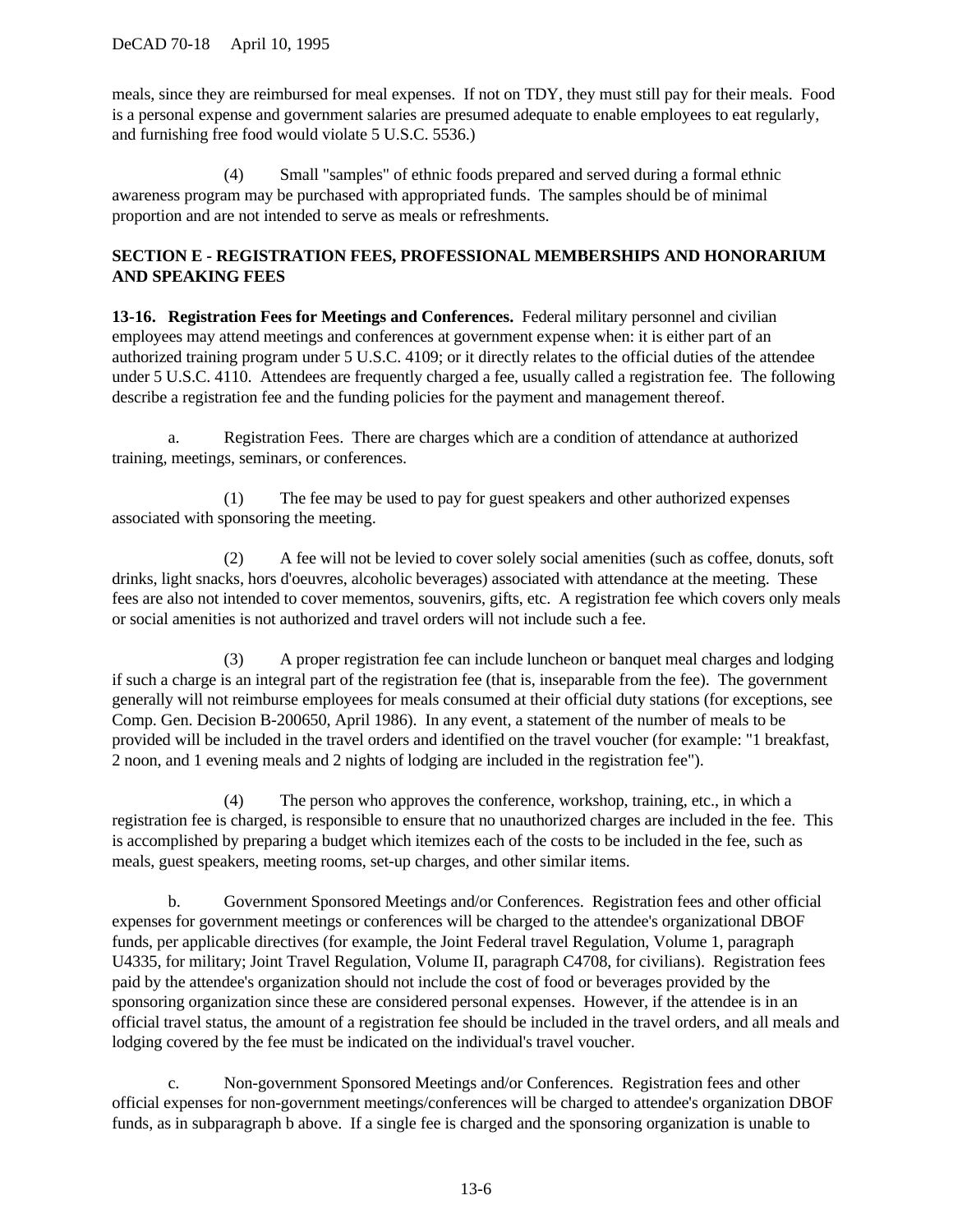identify a separate charge for food or beverages, then the attendee's organization may pay the full registration fee. If the attendee is in an official travel status, the registration fee should be included in the travel orders, and all meals covered by the fee must be indicated on the individual's travel voucher.

**13-17. Membership in Professional Organizations.** DBOF may be used to pay membership fees in professional organizations only in the name of an organization and only if the membership will benefit the organization. DBOF funds are NOT authorized to pay for membership fees which are in the name of an individual. (See 53 CG 429, 52 CG 495, 24 CG 814, 3 CG 963, 5 U.S.C. 4109, and 5 U.S.C. 5946.)

**13-18. Honorarium and Speaking Fee Policies.** Region Commanders and Directors, and the Chief of Staff should ensure that excessive fees are not paid from DBOF funds to persons engaged to deliver speeches, lectures, and presentations. The policies shown below will be observed within DeCA:

a. Payment of honorariums or fees may be made from DBOF funds at the following approval levels:

| \$500.00 or less   | Region Commanders and Directors, Chief of Staff |
|--------------------|-------------------------------------------------|
| More than \$500.00 | Chief Executive Officer                         |

b. In all instances, guidance contained in Federal Acquisition Regulation (FAR) Section 37 will be followed in contracting for such nonpersonal services.

## **SECTION F - CEREMONIES AND REFRESHMENTS**

**13-19. Traditional Ceremonies.** The use of appropriated funds usually prohibited as personal expense, may be permissible when incurred incident to certain traditional ceremonies. It should be noted that free food, snacks, alcoholic beverages, etc., are not included as an authorized expense. The following are examples of traditional ceremonies permitted by Comptroller General decisions.

a. Groundbreaking and Dedication Ceremonies.Expenses necessarily incident to a groundbreaking or cornerstone ceremony are chargeable to the appropriation used for construction of the building. These expenses include: engraving and chromeplating a ceremonial shovel (53 CG 119); flowers used as centerpieces at a dedication ceremony (B158831, 8 Jun 1966); group photographs at cornerstone ceremonies (B-11884, 26 Aug 1940); and the printing of programs and invitations for cornerstone ceremonies (B-158831, 8 Jun 1966, and B107165-0.M., 3 Apr 1982).

b. Armed Forces Change of Command Ceremonies. The rationale of the cases cited above was extended to these ceremonies for the cost of printing invitations in 56 CG 81. The Comptroller General stated that the invitations were not inherently personal in nature, and therefore were not prohibited by the decisions on use of public funds for greeting cards.

**13-20. Refreshments at Awards Ceremonies.** Commanders may hold awards ceremonies for military members and civilian employees, and in certain situations may provide light refreshments using appropriated funds. These ceremonies are usually attended by award recipients, families, friends, work associates, and union representatives. (See CG Decision B-223319, 21 July 1986.)

a. Examples. An example of light refreshments would be coffee or tea, and perhaps a serving of dessert or snacks. Alcoholic beverages of any kind, complete meals, buffets, banquets, or smorgasbords, do not qualify as light refreshments.

b. Guidance for Approval. Prudence and discretion are necessary in authorizing the use of appropriated funds for this purpose. A commander must first determine that a reception with light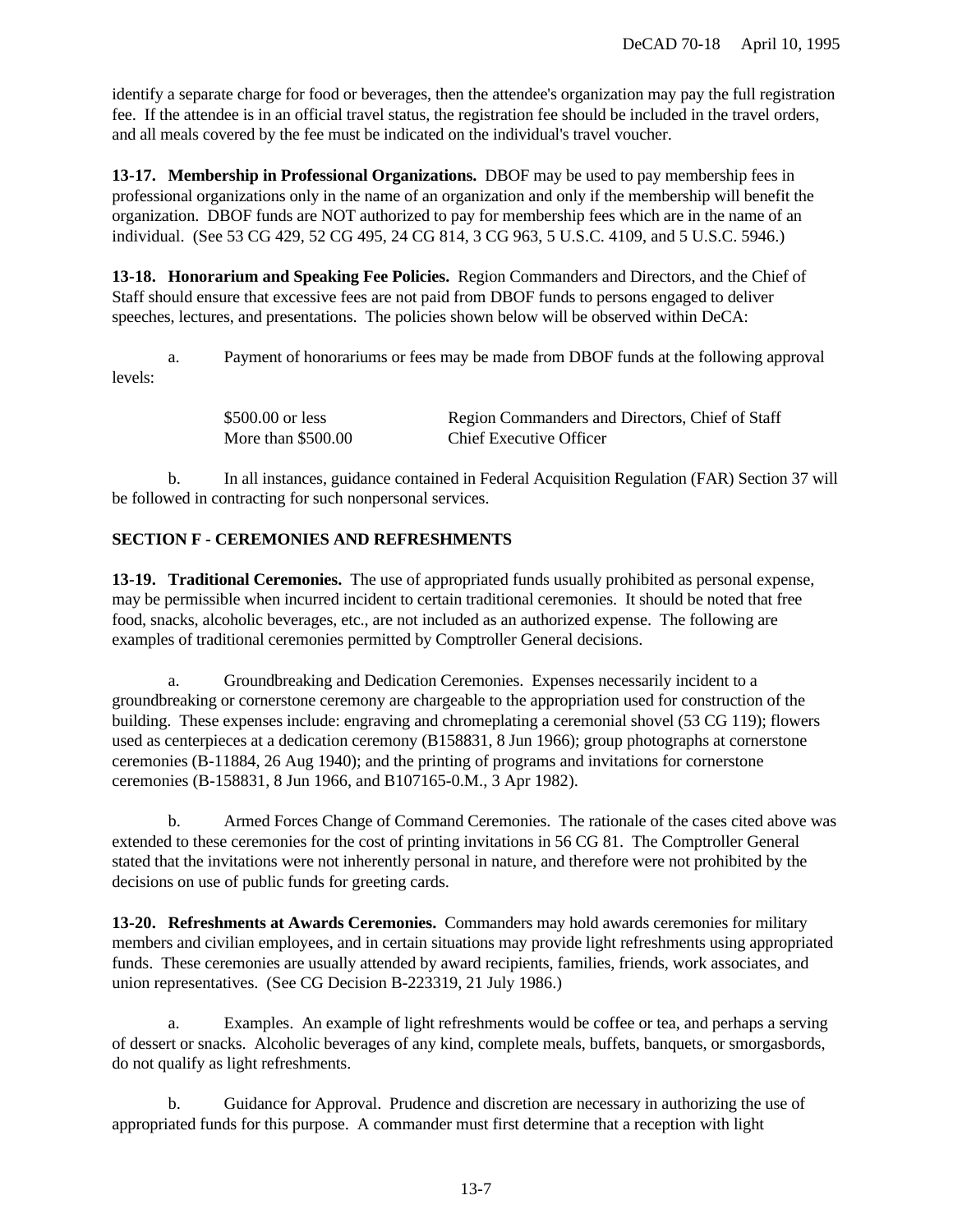DeCAD 70-18 April 10, 1995

refreshments materially enhances the effectiveness of an award ceremony. If it does, the commander may then approve the use of appropriated funds for refreshments at the ceremony (OPM regulations and 10 U.S.C. 1124). The cost of the light refreshments should be charged to DBOF operating fund. (Note: CG Decision B-223319, 21 Jul 86 covers only those award ceremonies that resulted from competitive-type activities cited in Federal Personnel Manual. It does not cover PCS departure or retirement ceremonies where an award might be presented to the departee or retiree.)

## **SECTION G - CONTRACTED ADVISORY AND ASSISTANCE SERVICES (CAAS)**

**13-21. General Information.** DeCA closely manages all requirements and obligations for contracted advisory and assistance services (CAAS). Congressional interest in this area, OSD reporting requirements, and analytic needs led to congressional direction in the FY 1986 Defense Authorization Act requiring improved budget exhibits and identification of CAAS for both generic and weapons system support services. These are CAAS services acquired directly by Department of Defense (DoD) agencies from nongovernmental sources to support or improve agency policy development of decision-making, or to support or improve the management of organizations for the operation of weapons systems, equipment, and components. The PB-27 Generic and PB-27 WEPS exhibits are divided into four data categories which are: category B-Studies Analyses, and Evaluations (SAE); category C-Management Support Services (MSS); category D-Engineering and Technical Services (ETS). DoD Directive 4205.2, DoD Contracted Advisory and Assistance Services (CAAS) provides for additional information and references.

## **SECTION H - AWARDS**

**13-22. General Information.** Appropriated funds may not be used to purchase gifts for military members, civilian employees, or private citizens-unless specifically authorized by law. However, appropriated funds may be used to make cash and non-monetary awards to military members and appropriated fund for civilian employees in accordance with the following provisions:

a. Suggestion Program Awards. Cash awards will be made to military and civilian employees for suggestions adopted in accordance with DeCAD 60-1 Improve DeCA Efficiency and Service (IDEAS). The following guidelines apply:

(1) DeCA Personnel. The DeCA organization to which a member or employee is assigned is responsible for budgeting and funding suggestion awards, suggestion awards made after an individual is transferred or separated remains the responsibility of the DeCA organization he/she was assigned to when the suggestion was submitted.

(2) Non-DeCA Personnel. If DeCA adopts a suggestion from a person in another DOD or federal agency, the cash award is charged to:

(a) The adopting DeCA organization if the award is more than \$200.00.

(b) The suggestors submitting agency if the award is less than \$200.00. DoD Instruction 5120.16 applies.

b. Mission Accomplishment Awards. Appropriated funds may be used to purchase special trophies and awards in accordance with DoD Directive No. 1348.19. Included are trophies, plaques, emblems, and certificates that are designed for display purposes only. Not included are items that are redeemable for cash, merchandise, or services.

c. Promotional or Incentive Gifts and Awards.Items of a utilitarian nature, having intrinsic value, such as TVs, radios, cameras, briefcases, etc, fall into the category of merchandise and are considered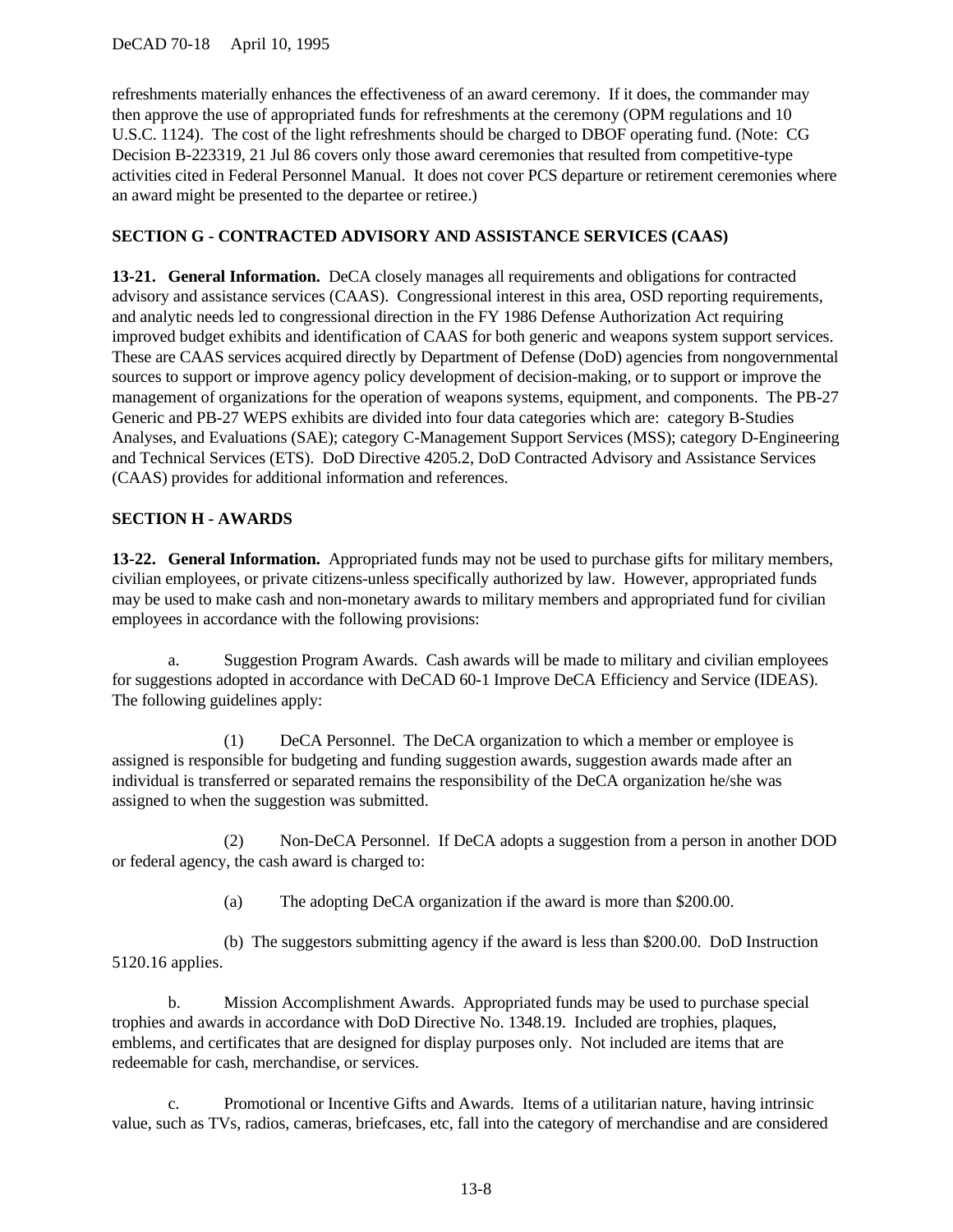personal gifts by the Comptroller General. Purchase of such items with appropriated funds is not permitted for use as incentives or incentive awards under existing statues. This rule also applies to lower-value "merchandise-type" items, such as coffee mugs, key chains, ash trays, luggage tags and similar items. However, the purchase of pertinent literature, specialized lesson plans, bumper stickers, informational stickers (for tools, telephones, notebooks, and so on), visual aids, is permitted for training and to secure compliance with mission-related objectives, to the extent permitted under functional regulations. Where children are concerned, for example, in crime and fire prevention, these guidelines would allow purchase of items that convey an appropriate message targeted to the age group of the audience (such as coloring books, balloons, buttons, badges, etc., which depict or relate a crime or fire prevention message).

d. Sports Competitions. Appropriated funds may be used to purchase trophies and similar devices for presentation to winners of intramural sports and athletic competitions. Such competitions shall generally be of a continuing nature. The trophies or similar devices shall be for display purposes only, and not redeemable for cash, merchandise, or services. (See DODD 1348.19, 12 May 1989.)

e. Other Award. Appropriated funds will not be used to make or purchase any awards other than those outlined above.

**13-23. Civilian Performance Awards.** Appropriated funds are used to provide cash awards to DeCA civilian employees under the merit pay system. Cash awards made to civilian employees are charged to funds current at the time final approval of the award is made. The year of actual payment is not the controlling factor.

# **SECTION I - INDIVIDUAL CLOTHING**

**13-24. General Information.** This section explains funding policy for certain types of individual clothing that are charged to DBOF funds.

**13-25. Issue of Military Grade Insignia.** Officer and enlisted grade insignia for free issue to newly promoted military personnel is provided by the major staff element or field activity to which the individual is assigned to. These insignia purchases should be treated as a normal supply-type expense.

**13.26. Distinctive Uniforms and Functional Clothing.** Distinctive uniforms and functional clothing may be approved and issued, i.e store manager blazer, customer service vest etc. The cost of the distinctive uniforms and functional clothing, and the authorized alterations thereto, are proper charges of Surcharge Field Operating Expense not DBOF.

# **SECTION J - REFUNDS AND CASH COLLECTIONS**

**13-27. Witness and Jury Fees.** Jury and witness fees paid to employees by state or municipal courts while on court leave from their agencies must be turned over to their agencies, except when such payments are considered to be reimbursement for expenses rather than as fees.

a. Jury fees turned over to DeCA by its employees are deposited as refunds to the appropriation from which the employee was paid.

b. Witness fees turned over to are deposited to the credit of receipt account, miscellaneous recoveries and refunds not otherwise classified. Auth: 3535.20 GAO manual on standardized fiscal procedures (5 U.S.C.30p).

**13-28. Lump-Sum Leave Payment.** Refunds of lump sum leave payments made upon reemployment should be obtained either by cash collection or by payroll deduction. In either case, the collection is credited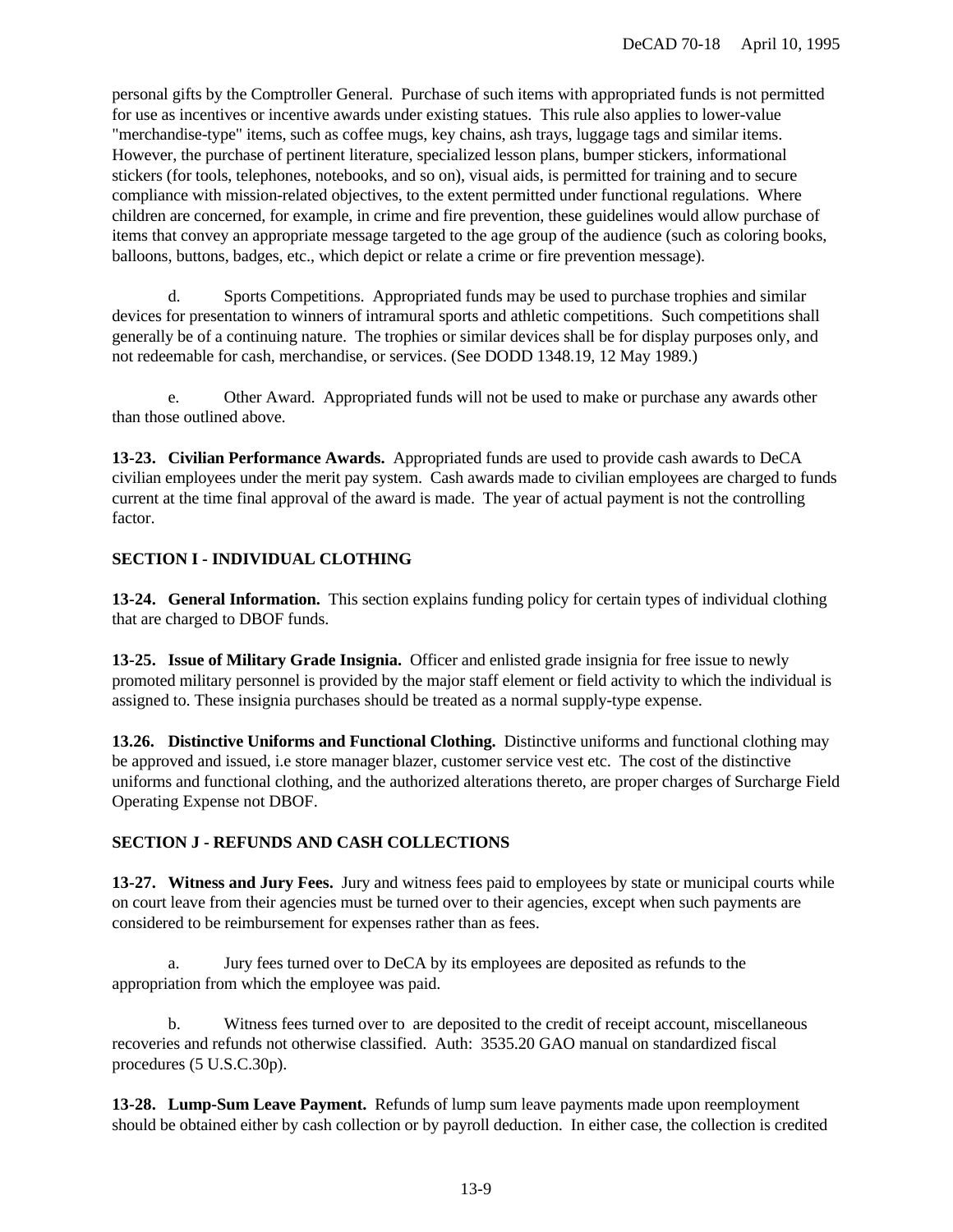as a refund to the appropriation from which the employee is paid.

**13-29. Travel Over-Advances.** Under conditions specified in JTR, volume 2, and employee may receive a travel expense advance. Normally, the advance is repaid by deduction from reimbursement due for travel. If this is not possible (for example, when the advance exceeds the amount due), the employee is required to repay the amount over-advanced. Collection is treated as an appropriation refund to the appropriation originally charged.

## **SECTION K - CONTRACTS**

**13-30. Early Contract Termination.** Funds originally obligated in one fiscal year, for a contract that is terminated for convenience in response to a court order (or a determination by the General Accounting Office or other competent authority) that the contract award was improper, remain available in a subsequent fiscal year to fund a replacement contract, provided the original contract was awarded in good faith, the agency has a continuing bona fide need for the goods or services involved, and the replacement contract is awarded without undue delay and on the same basis as the original contract. For further details, see Comp. Gen. Decision B232626, 19 Dec 88 which modifies 60 CG 591.

### **SECTION L - BASE REALIGNMENT AND CLOSURES (BRAC)**

**13-31. General Information.** Each host military installation affected by a BRAC action is required to survey tenant activities in an effort to determine what costs will result from the closure or downsize action. The intent is to quantify all costs including, but not limited to such things as PCS, renovation of buildings or rebuilding facilities at another location, etc. When completed costs estimates are submitted to the DoD BRAC office thru the respective BRAC office of the service involved (Army, Navy, Air Force). This estimate becomes part of the "BRAC account" for the fiscal year in which the change is to take place for use in paying expenses which result from BRAC actions.

**13-32. Accessing BRAC Funds.** Each region must assess all costs incurred after an announced BRAC action to determine if the expense is BRAC related. Action/expenses which would not have happened or would not have been required are related and are properly funded with BRAC funds. When a BRAC related cost is identified regions are to contact the local base command at the installation where the BRAC action is planned. That local command controls the BRAC funds designated for the action. The primary expense effecting DeCA region offices is PCS. The CCPO office should be contacted and should provide assistance and the BRAC line of accounting. If the local CCPO office and region personnel cannot agree that BRAC funding is appropriate, region personnel are to document the requirement and contact HQ DeCA RMBO for assistance.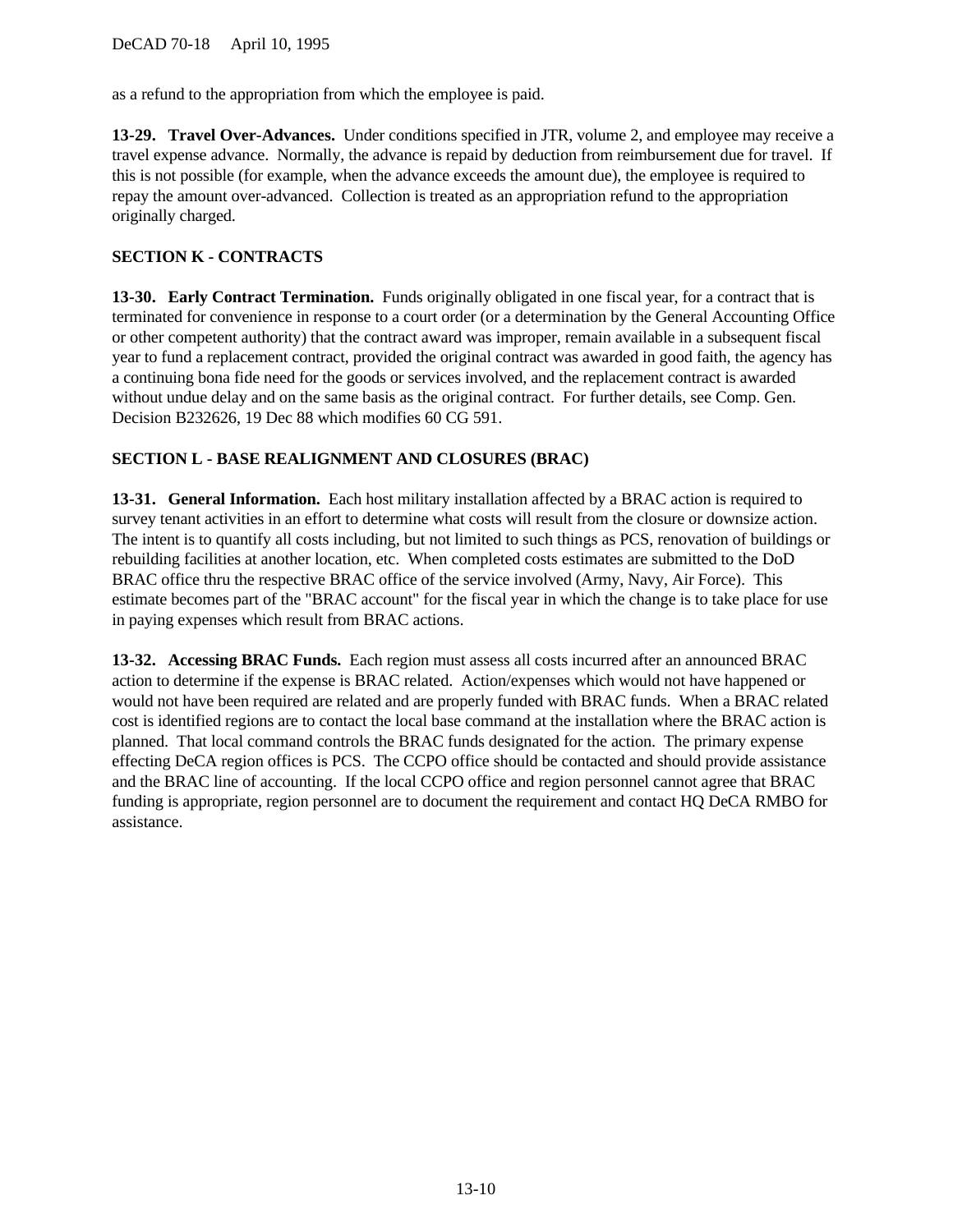### **Chapter 14**

## **DEFENSE BUSINESS OPERATIONS FUND (DBOF) - COMMISSARY RESALE STOCKS**

**14-1. General.** Commissaries are established pursuant to Title 10, United States Code to provide an efficient and effective system for the resale of groceries and household supplies at the lowest practical price (consistent with quality) to members of the Military Service, their families, and other authorized patrons, while maintaining high standards for quality facilities, and service. Items authorized for resale include grocery-food, grocery-nonfood, bakery, dairy, delicatessen, frozen food, health and beauty aids, meat, produce and tobacco products.

**14-2. Scope.** Commissary Resale Stocks includes items for resale at defense commissaries worldwide, troop issue subsistence for the Air Force and for the Army at selected locations, and replacement of War Reserve Materiel (WRM) rotational rations for the Air Force. Commissary Resale Stocks is a revolving working capital fund authorized to procure, hold and sell subsistence items of a recurring demand. A revolving fund is self-sustaining by: (1) selling a product to a consumer; (2) collecting funds for the sale; and (3) replacing inventory sold by buying more of the product from industry with funds collected from the original sale.

**14-3. Annual Budget Operating Instructions.** DeCA will follow budget guidance instructions from DoD(C) and issue budget call instructions to regional offices. These instructions cover sales projections, inventory on hand, on order and intransit, format and justification procedures, and suspense dates. Instructions will be issued well in advance of the date that the budget submissions are due. The instructions also will contain procedures on how to:

a. Project sales as under the unit fund concept, sales drive funding for all DeCA appropriations, Commissary Resale Stocks, Commissary Operations, and Surcharge Collections. It is therefore vital that projections be realistic and include all known factors impacting on sales.

b. DeCA/RMB will provide regions with baseline figures to be used in forecasting sales. The baseline will consist of actual call in sales for the previous fiscal year adjusted for changes in operating days and base closures. Regions will review and update baseline projections to include the impact of factors such as troop movements, new store openings, construction projects, and other factors. Inflation will not be included in region projections as DeCA/RMB maintains and applies inflation factors derived from Produce Price Indices for Finished Consumer Foods.

c. Commissary Operating Program (COP). A COP will be prepared for each commissary, CDC, and stand alone troop support facility. The following tables, table 14-1 an[d table 14-2,](#page-90-0) outline each COP.

## TABLE 14-1

### COMMISSARY OPERATING PROGRAM (COP)

### Commissary Operating Program Interpretive Key (Resale)

1. A COP will be prepared for each commissary and stand alone Troop Support facility. A summary COP will be prepared for districts and regions.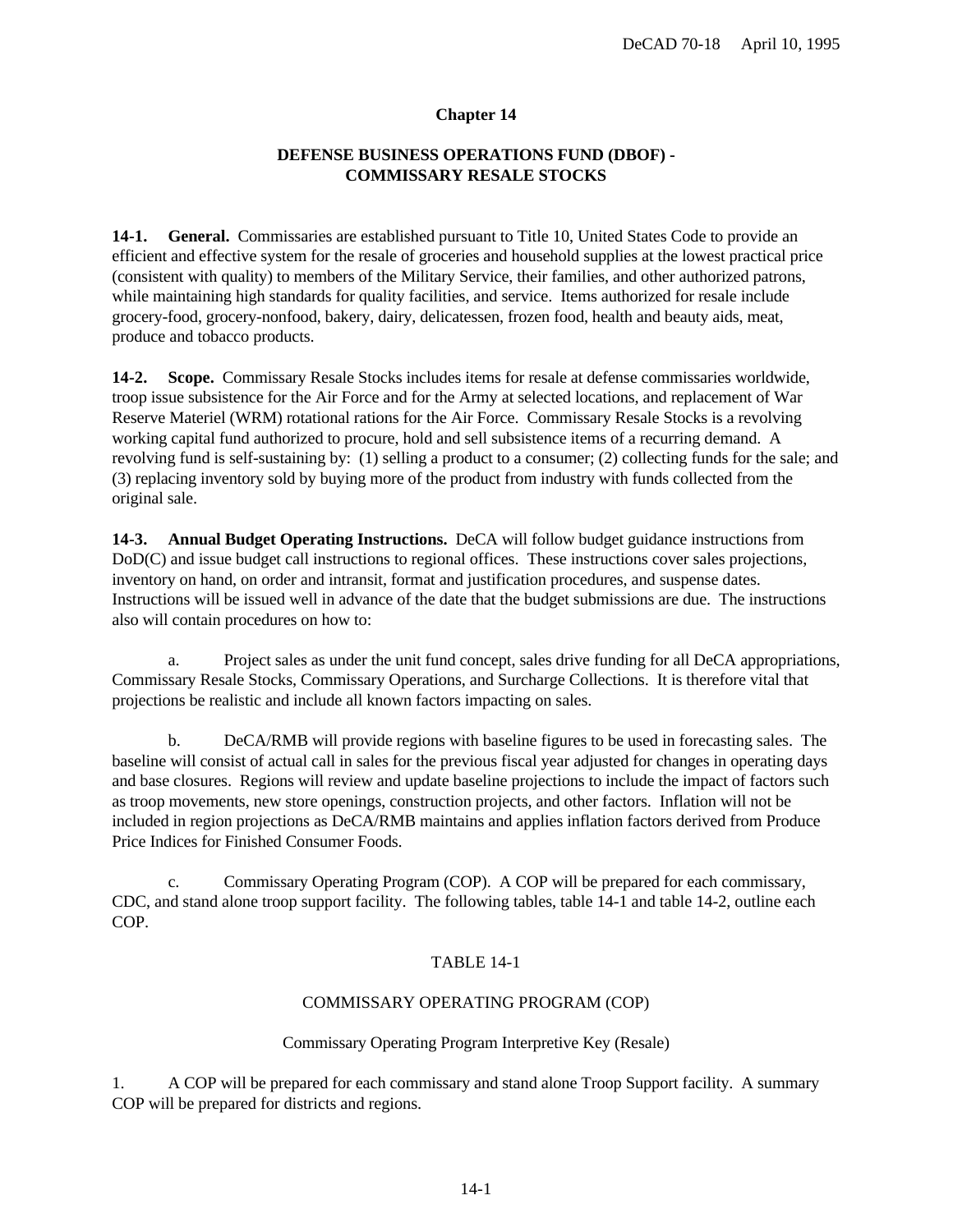<span id="page-90-0"></span>DeCAD 70-18 April 10, 1995

2. Sales. Monthly non-cumulative totals.

3. Inv to Sales Ratio. Ratio of inventory on hand authorized to cover next months sales.

4. Inventory On Hand. Authorized operating and safety level stock for Commissary and Troop Support derived by multiplying inventory to sales ratio by next months sales.

5. War Reserve Material. Funds will be issued to and managed by the Midwest Region.

6. Aggregate Inventory Ratio. Ratio of inventory on hand, on order and intransit authorized to cover next months sales.

7. Aggregate Inventory. Authorized operating level, safety level, order time and sip time levels for Commissary and Troop Support derived by multiplying aggregate ratio by next month sales.

8. Inventory On Order/Intransit. Authorized order/ship time levels for Commissary and Troop Support. Difference between Lines 7 and 4 above.

9. Total Store Sales. Total of non-cumulative monthly sales.

NOTE: The formula for lines 4 and 7 includes an add on in September of 3.3 percent to cover the one additional day of requisition objective from September to October. This is a requisition objective increase only and does not represent sales growth.

## TABLE 14-2

# Commissary Operating Program Interpretive Key (CDCs)

1. A COP will be prepared for each Central Distribution Center (CDC). Inventory values, excluding support to other regions, will be rolled up in summary COPs for regions and districts. CDC transfers will not be rolled up in summary COPs. CDC sales will be rolled up in summary COPS.

2. Sales. Monthly non-cumulative totals for CDCs that report sales.

3. Total Sales and Transfers. Monthly non-cumulative transfers to stores plus Line 2, Sales.

4. Inv to Sales/Transfers Ratio. Ratio of inventory on hand authorized to cover next months sales/transfers. Proposed by region; approved by DeCA.

5. Inventory On Hand. Authorized operating and safety level stock for Commissary and Troop Support derived by multiplying inventory to sales/transfers ratio by next months sales/transfers.

6. War Reserve Material. Funds will be issued to and managed by the Midwest Region.

7. Aggregate Inventory Ratio. Ratio of inventory on hand, on order and intransit authorized to cover next months sales/transfers. Proposed by region; approved by DeCA.

8. Aggregate Inventory. Authorized operating level, safety level, order time and ship time levels for Commissary and Troop Support derived by multiplying aggregate ratio by next months sales/transfers.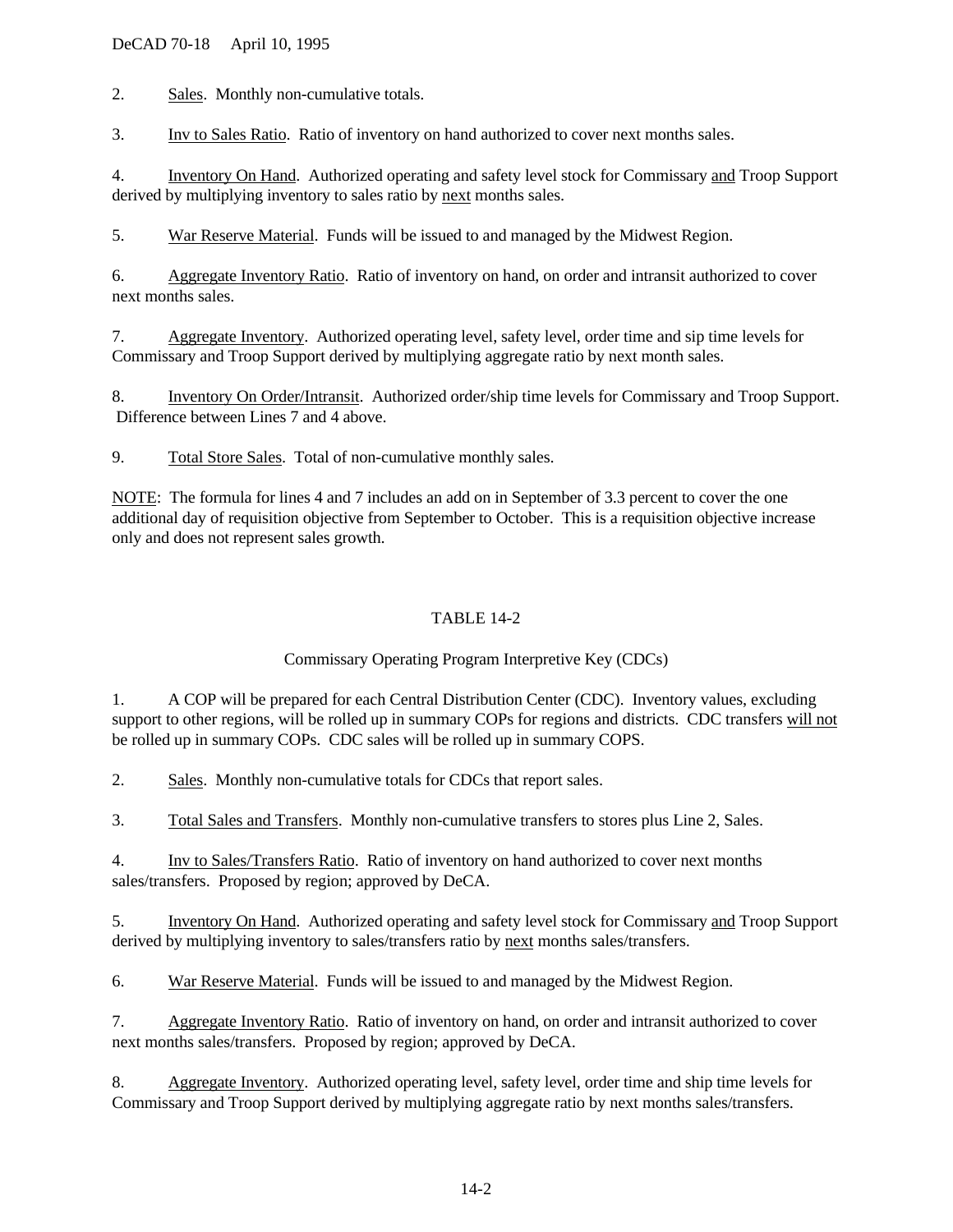9. Inventory On Order/Intransit. Authorized order/ship time levels for Commissary and Troop Support. Difference between Lines 8 and 5 above.

10. Total Cumulative Sales. Total of non-cumulative monthly sales.

11. Total Cumulative Sales and Transfers. Total of non-cumulative monthly sales/transfers.

NOTE: The formula for lines 4 and 7 includes an add on in September of 3.3 percent to cover the one additional day of requisition objective from September to October. This is a requisition objective increase only and does not represent sales growth.

(1) Resale and Troop Support. The Commissary Operating Program (COP) and supporting narratives will be all that is required for budget submissions and revisions.

(2) War Readiness Materials (WRM). WRM requirements will be developed by the Central Manager at the Midwest Region.

- d. When the budget has been approved, DeCA will:
	- (1) Provide regional offices with approved annual budget amounts.
	- (2) Identify differences between the budget submission and approved budget.
	- (3) Provide regional offices details of the budget expenditures.

e. Regional Office. When approved budget has been received, regional office will note differences in requested and approved budgets and provide targets by store to DFAS-CO for loading into Standard Financial Systems (STANFINS). For OCONUS, target will be provided to Subsistence Finance and Accounting Office, Europe.

### **14-4. Budget Execution.**

a. The DeCA Concept of Financial Operations does not require commitment ledgers to be maintained at store level. This method of controlling funds is extremely labor intensive and is not, in many cases, accurate to the extent that funds availability can be quickly determined. Funds availability will be controlled through the methods described below:

(1) Issuance of Funds. Prior to the start of the fiscal year, the DeCA budget division will issue approved annual target to each region. These targets provide each region cost authority to support orders. Issuing annual targets gives regions the flexibility they need to accommodate peaks and valleys in the ordering cycle, e.g. special promotions, DeCA sales events, holiday requirements, and so forth. As long as total costs do not exceed the total annual approved sales, less any savings withheld, availability of funds is assured.

(2) Program Execution. The primary tool for monitoring program execution will be accounting reports produced by STANFINS and listed in DeCA Policy Letter 70-20. After each accounting cycle (usually daily) reports are available showing total sales and obligation data for each commissary store. Regions will be able to access the data to determine current and cumulative cost status. If inventory on hand is stable and sales are meeting program, regions may not need to check status daily. Weekly or bi-monthly inquiries may be sufficient for the first nine or ten months of the fiscal year. During the final weeks of the fiscal year, daily analysis of STANFINS reports will be necessary so that required adjustments can be made. Region budget personnel must also monitor execution of the store's sales program. The region has the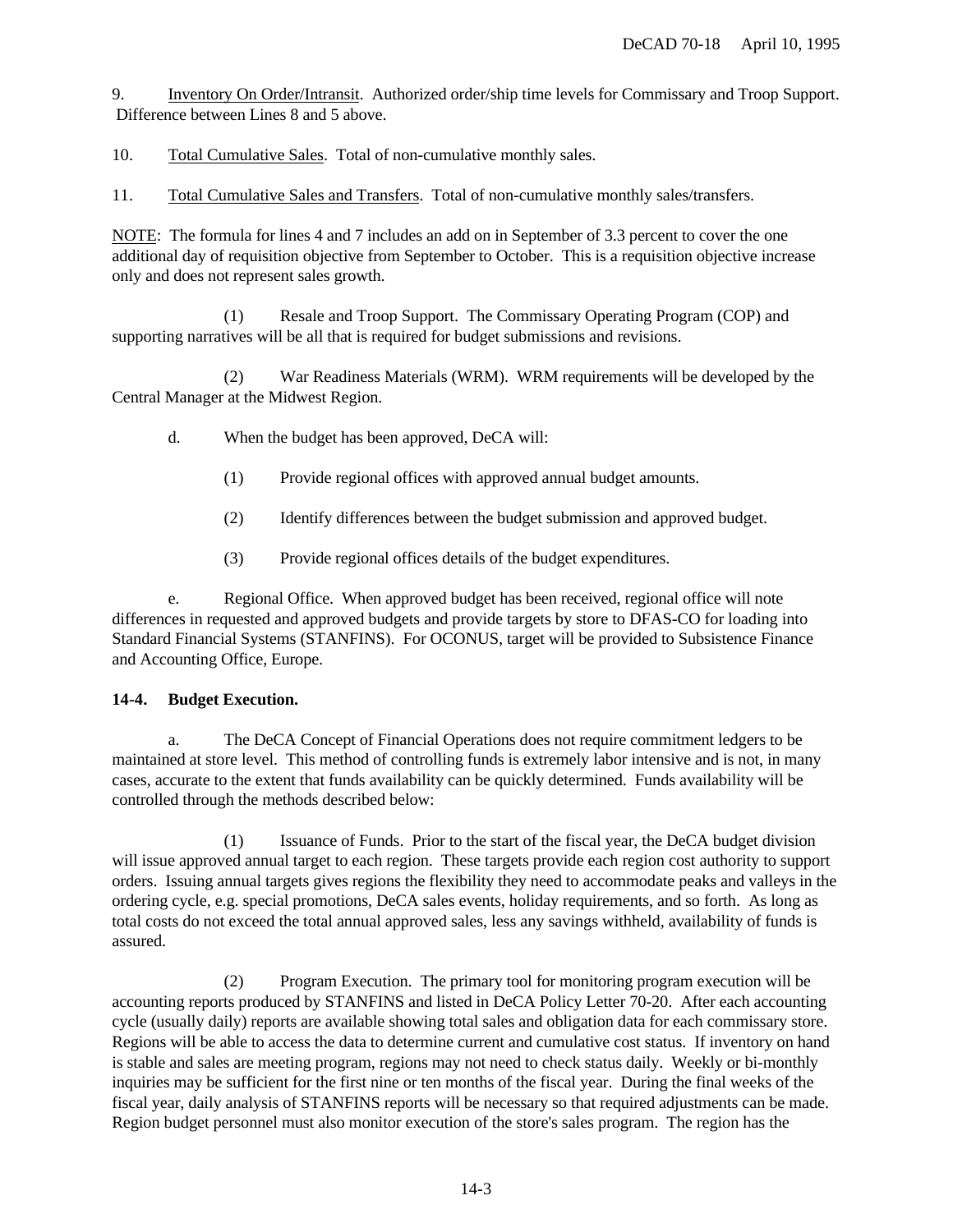### DeCAD 70-18 April 10, 1995

authority to adjust individual store sales programs to meet changing conditions, as long as the total region sales target is not changed. Region budget personnel will be responsible for alerting the region director if any store within the region is consistently failing to adhere to the 1.1 ratio of costs to sales. A second level of oversight will take place at DeCA HQ. Budget personnel will continually monitor region performance in this area. Where problems are noted, regions will be asked to submit a plan of corrective action. Regions consistently failing to meet the 1:1 target will be brought to the attention of the Director of DeCA.

(3) Program Changes. Since sales will determine obligation authority, it is imperative that overall sales trends be monitored closely and adjustments requested upon call by DeCA for a budget revision. A rising sales trend throughout the system will require DeCA to request additional cost authority from OSD(C). If sales are decreasing, DeCA/RMB will adjust the sales program and decrease region cost authority. The most common adjustment required will be due to programmatic changes such as Base Realignment and Closure (BRAC) actions and Conventional Force Europe (CFE) drawdowns.

(4) Audit Capability. The control method proposed above will be easily audited by review of the accounting reports used to execute and monitor the store costs and sales programs. The controls outlined above are both simple and effective without being overly labor intensive.

(5) Call Order Number. Automated procedures currently being used will continue to be used to assign call order numbers for Blanket Delivery Order (BDO) and Blanket Purchase Agreement (BPA) orders. Where call numbers assignment is not automated, a manual register, DeCA Form 10-1, Oct 91 will be used, pending implementation of Defense interim Business Systems (DIBS).

(6) Call Order Certification. To meet fund certification requirements of the Federal Acquisition Regulation (FAR), each Region RM will annually complete the following statement and provide a copy to all commissary personnel authorized to place call orders.

# STATEMENT OF AVAILABILITY OF FUNDS REQUIRED BY ORDERING OFFICERS PRIOR TO PLACING CALL ORDERS AGAINST BDOs AND BPAs

This is to certify that funds are available for the placement of call orders against Blanket Delivery Orders and/or Blanket Purchase Agreements for subsistence/resale products required to be purchased for stock replenishment during the period \_\_\_\_\_\_\_\_\_\_\_\_\_\_\_\_\_\_\_\_\_\_\_\_. Accounting and appropriation data is as follows:\_\_\_\_\_\_\_\_\_\_\_\_\_\_\_\_\_\_\_\_\_\_\_\_\_.

#### \_\_\_\_\_\_\_\_\_\_\_\_\_\_\_\_\_\_\_\_\_\_\_\_\_\_\_\_\_\_\_\_\_\_\_\_\_\_\_\_\_\_\_\_\_\_\_\_\_\_ (SIGNATURE OF RESPONSIBLE FISCAL AUTHORITY)

b. Inventory Management.

(1) On Hand and Aggregate Inventory (Resale and Troop). The Commissary Operating Program (COP) establishes inventory levels. The COP will develop authorized inventory on hand and inventory on order/intransit levels based on forecasted sales. Regions will assign, and DeCA will approve, specific ratios for inventory on hand and aggregate inventory (on hand plus on order/intransit). These ratios, applied to next month's sales, will provide authorized inventory levels for each month.

(2) Corrective action must be promptly taken if inventory ratios are exceeded. Inability to maintain authorized ratios may result in forced reductions thru withdrawal of cost authority.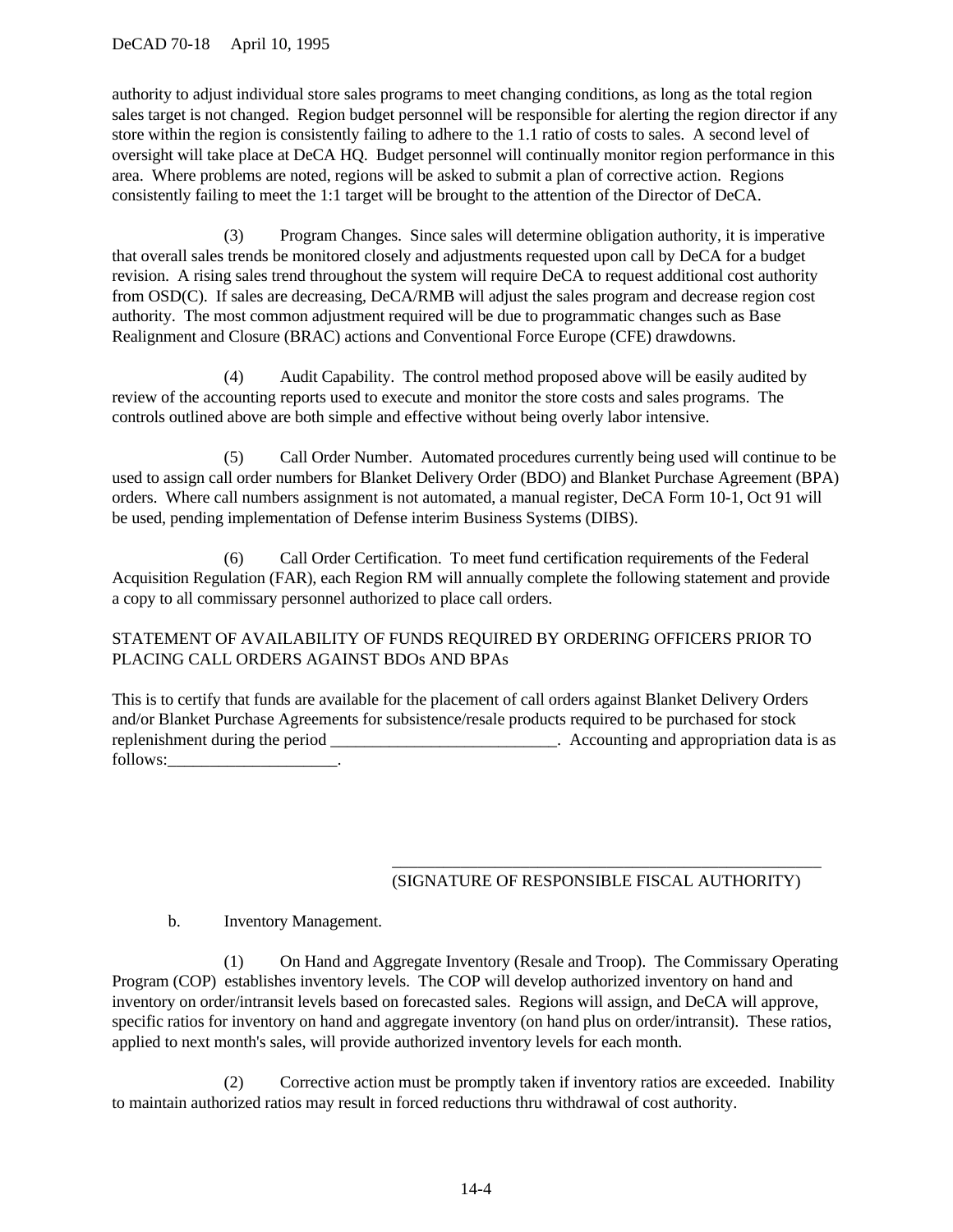c. Transportation. (Reference Chapter 10)

(1) CONUS. Transportation costs are included in the delivery price of items purchased for resale. Transportation costs from Central Distribution Centers (CDC's) to stores are chargeable to the Surcharge Collection Appropriation.

(2) OCONUS. Transportation costs from the manufacturer to the port are included in the item cost. Second destination, in-theater, Offshore Acquisition (OSA) and CDC to store transportation costs are chargeable to the Commissary Operations Business Area. Second Destination Transportation (SDT) funds are centrally managed by DeCA/RMB. All other OCONUS transportation is managed by the regions.

d. Cash Management.

(1) Since DeCA is one of many business areas under the DBOF, we are not directly responsible for cash management. Overall responsibility rests with the DBOF manager, however business areas, including DeCA, are responsible for ensuring that transactions affecting outlays, i.e., collections and disbursements, are timely processed

(2) The process begins when OSD(C) requests specific apportionment dollar ceilings from The Office of Management and Budget (OMB). The apportionment, issued by OMB on DD Form 1105R, represents amounts available for obligation or expenditure in an account for specified time periods. Under the unit cost concept, the apportionment normally made to DeCA Resale Stocks is 1:1 with sales.

# **14-5. Reports.**

a. Since processing problems continue to distort DeCA's accounting reports it is necessary to require regions to provide flash reports of actual sales reported by their commissaries. The flash sales report is due monthly by store and department to DeCA/RMB and the respective service center by the tenth workday following monthend. The report must include the following:

(1) Cash Sales. Cash sales include WIC checks and food stamps. Obtain this information from the End-of-month (EOM) DD Form 707, Report of Deposits, Cumulative Total Column.

(2) Charge Sales. Report charge sales for the month from the Grocery, Meat, and Produce Store Block Control Journals. OCONUS commissaries under the Vendor Credit Memorandum (VCM)/Charge Sale Program should include VCMs in the charge sale total. Sale of Bones and Fats, WIC Vouchers and Merchandise coupons should also be included.

(3) Troop Sales. Report total troop sales for the month from the Troop Store Block Control Journal.

b. Audit Internal Control. To ensure accuracy of data and to provide an audit trail, each store should provide monthly a copy of the final DD Form 707, Report of Deposit, to the region with its flash sales report. The region should verify cash sales, exclusive of surcharge, on the DD 707 with the cash sales on the store flash sales report. Stores should provide the regions copies of the Store Block Control Journals for the last month of each quarter. The regions should verify that coupon sales, charge sales (to include WIC Vouchers, and sale of bones and fats), and troop charge sales are properly reported by their stores. Errors detected during the last month of the quarterly review should be researched for the first two months of the quarter and corrected flash report submitted.

c. Flash reports are used to release sales information to The News Media and Trade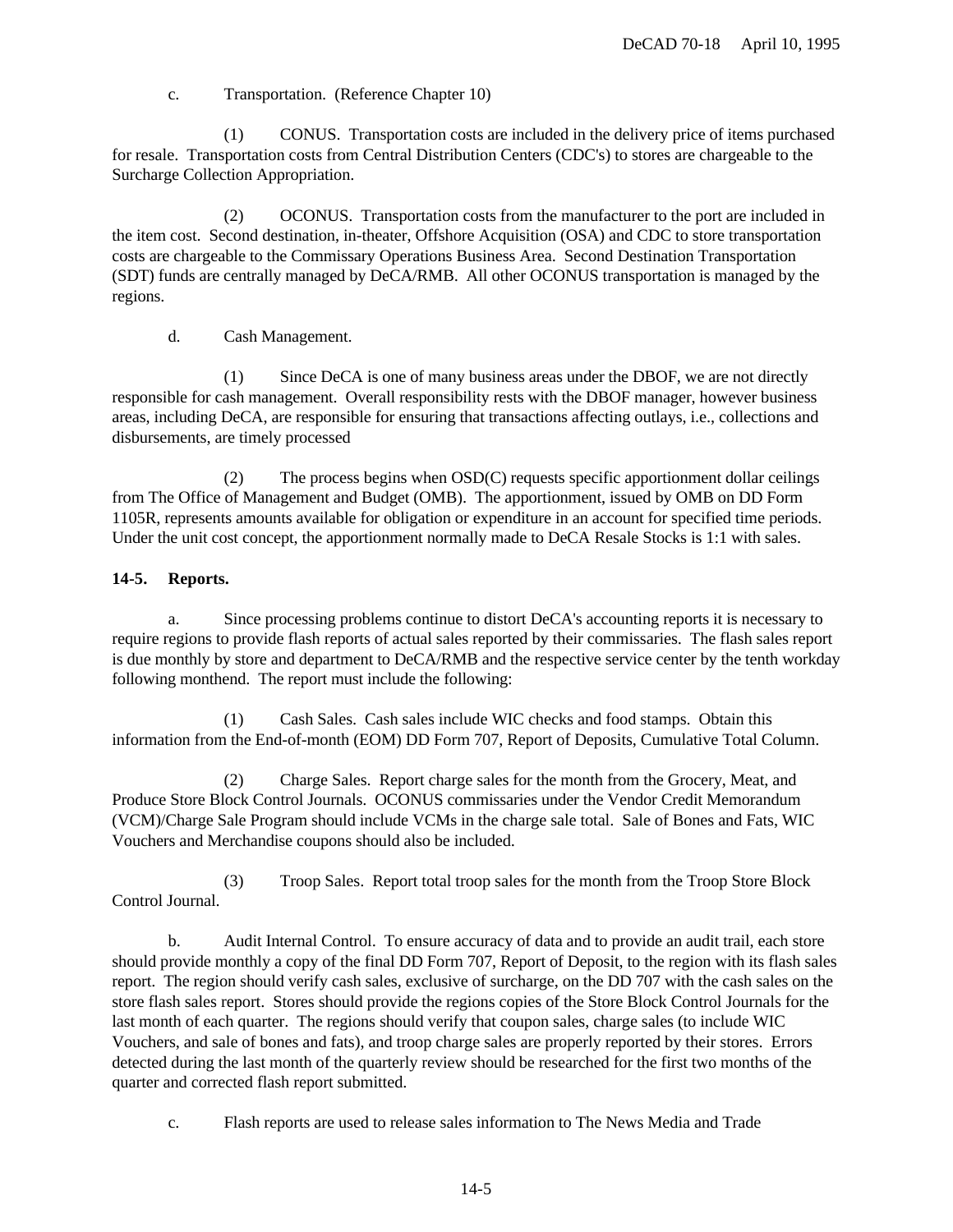Periodicals, to prepare briefings for the DeCA Commander and Staff, and to explain program variations to DoD(C). The reports therefore cannot be corrected "after the fact" and must be reflected in the month detected and not to the month to where it applies.

d. Flash Report Format

Flash Sales Report Region: Month

Total Total Sales Store Grocery Meat Produce Resale Troop Cash Charge Total

**14-6. Performance Measures.** The following performance measures listed are analyzed monthly by DeCA/RMB to detect erroneous accounting entries or performance trends at region level. Regions are expected to prepare and analyze these measures monthly for their stores and work to resolve problem areas. Under the Unit Cost Concept, sales drives funding for all three DeCA appropriations, Commissary resale Stocks, Commissary Operations, and Surcharge Collections. It is vital that reported sales be accurate. Performance measures for sales include:

a. Flash sales comparison with prior year sales by commissary. This is especially important due to impending base closures, customer migrations, troop reductions and realignments, etc. In view of systems problems experienced with STANFINS it appears flash sales will be required indefinitely. It is imperative that flash sales include all sales. Instructions on validating store flash sales have been provided.

b. Flash sales comparison with Commissary Operating Program (COP) projections. It is recommended that the COP be updated monthly with flash sales. This will greatly facilitate the accomplishment of budget revisions; update inventory positions, and increase the value of the COP as an execution tool.

c. Flash versus STANFINS sales. STANFINS sales usually exceed flash sales at about 20 percent of CONUS region commissaries. Regions will compare differences between flash and STANFINS sales by commissary. Regions are expected to determine reasons for sales not being recorded, and most importantly, reasons why STANFINS sales exceed flash sales. Problems detected should be discussed with the appropriate service center for resolution. NOTE: STANFINS sales may be extracted from the AVK-902 Trial Balance, General Ledger Account Code (GLAC) 5100.00, Revenue from Goods Sold. General Ledger two digit store codes correspond to the first and last digits of the three digit materiel category, fund code, and store code. Example: Store Code BC represents Little Rock AFB, BEC. The AVK-105, Stock Fund Inquiry 3 may also be used.

d. STANFINS sales versus obligations. This compares differences by store between sales and obligations. Obligations may be extracted from the AVK-099, Stack Fund Inquiry 1. As a general rule, obligations should not exceed sales, and significant differences should be researched.

e. Negative on order balances. GLACs 4811.10 and 4821.20 are credit balance accounts representing orders placed but not received. Debit balances in these accounts represent receipts in excess of obligations and should be researched.

f. Negative intransit balances. GLAC 1580.00 is a debit balance account representing prepaid inventory, such as MILSTRIP, which is paid prior to receipt. Analysis should be directed to the magnitude of debit balances (relevancy to MIPSTRIP). The account should never show a credit balance.

g. STANFINS inventory versus COP program. Inventory on hand (Sum of GLACs 1510.01,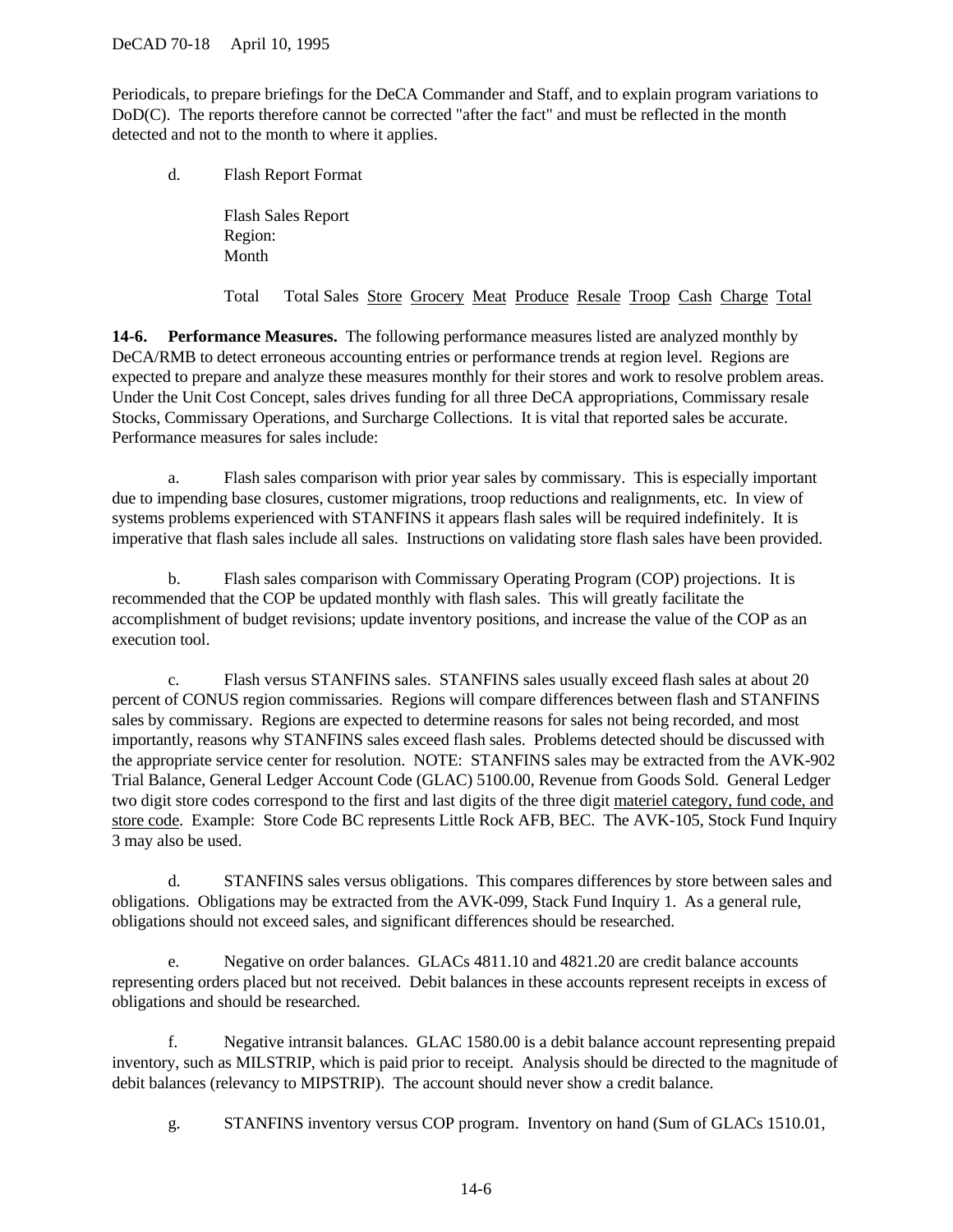1510.02, 1510.03 and 1510.10) should be compared to the inventory on hand program on the COP. Inventory on order/intransit (Sum of GLACs 4811.10, 4821.20, and 1580.00) should be compared to the COP intransit/on order program. NOTE: It is suggested that where Store Block Control Journal inventory on hand data is available that assistance be provided the service centers in reconciling differences.

h. The ratio between monthly inventory and sales should be compared to the COP goals for both on hand and aggregate inventory. NOTE: Compute by comparing prior month inventory to current month sales.

i. STANFINS inventory turns. The formula for computing inventory turns is inventory beginning of period plus inventory end of period divided by two divided into sales for the period.

| Example:          | 1 Oct 92 | 31 Oct 92 | Total  | $-2=$         |
|-------------------|----------|-----------|--------|---------------|
| Inventory on hand | 18.500   | 16.500    | 35,000 | 17.500        |
| Sales - October   |          |           | 28,000 | $1.6^{\circ}$ |

To express in days, divide into  $30 = 19$ 

j. Computed inventory gain or loss. Difference between sum of GLACs 7191.XX and 7193.XX minus sum of GLAC 7291.XX. Suggest this be further broken down as follows:

**Gains** 

Purchase Price Variance Physical Inventory Adjustment Incoming Shipments **Other** 

Losses

Purchase Price Variance Physical Inventory Adjustments Incoming Shipments Price Reduction on Sales Inventory Shrinkage/Theft **Other** 

k. Projected inventory savings by store. Compares FY92 ending on hand inventory with FY93 projected ending inventory as shown on the COP.

**14-7. Year-End Closeout Procedures.** Accurate and timely processing of accounting transactions is essential throughout the year, but timeliness of recording for the period ending September 30th is especially critical. Closeout instructions are jointly issued by DeCA/RMA and DeCA/RMB to ensure smooth transition to the new fiscal year. Reference Memorandum, dated Sep 23, 1992, Subject: Fiscal Year 1992 Year-End Instructions.

a. Upon receipt of information requested by referenced memorandum, DeCA/RMB will provide Miscellaneous Obligation Document (MOD) inputs to the respective Service Centers. The MOD estimates will be input into the region headquarters account; however, DeCA/RMB will maintain backup documentation showing store breakout for audit purposes.

b. The MOD will be reversed early in October and DeCA/RMB will provide regions with the distribution of the MOD by store to offset the MOD reversal in the region headquarters account.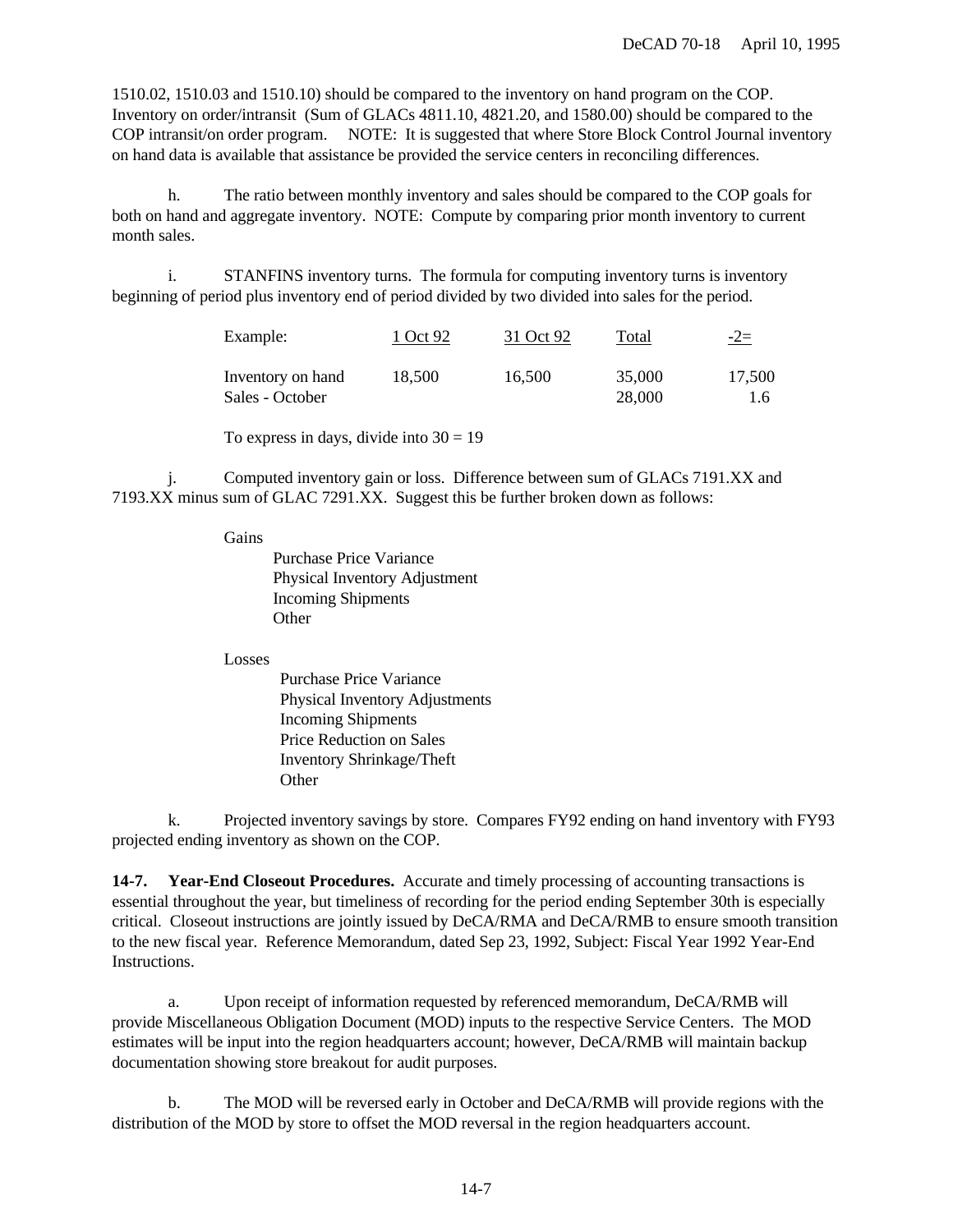## **14-8. Central Distribution Centers (CDCs), Reference DeCAD 40-23.**

a. One of DeCA's primary goals is to reduce backup inventory levels in commissaries thru increased emphasis on central distribution. This is being done by maximizing the benefits of mass buying and reduced handling costs while minimizing transportation and other support costs.

b. The following terms are defined that pertain to central distribution:

(1) Direct Store Delivery (DSD). A method where subsistence items are delivered on a daily basis and are usually vendor stocked. Quantities received are normally the amount needed to support one day's sales such as dairy products, bread, soft drinks, chips, etc., and are placed directly onto the commissary shelves. Some quantities may be placed in a backup area for replenishing the shelves during the day when shelf space is not sufficient for one days sales. Shipments from a storage facility can be considered daily delivery when quantities ordered are to replenish shelves to support daily sales.

(2) Frequent Delivery System (FDS). Is a set schedule of delivery for items needed to go into a holding area and then be placed on the shelves during the restocking operation. Frequent delivery may be daily or less often as determined by needs of the commissary. Items received under this procedure are those that would normally be ordered once a month but under frequent delivery procedure, there is no warehousing of these items required.

(3) Central Distribution Center (CDC). A facility established to support the needs of designated commissaries for items received and stored in a central warehouse for both CONUS and OCONUS locations.

(4) DLA/DeCA Central Distribution Center (CDC). A facility established to support the needs of designated commissaries and CDCs for those items designated by DeCA Regions for both CONUS and OCONUS support.

c. Subsistence inventories. All inventories will be performed as prescribed by DeCA Directive 40-21. Documentation for determining the status of the account based on an accountability inventory will be processed IAW DeCA Directive 70-6, Chapter 18. The allowable variance between accountability inventories is .2 tenths of one percent (Ref: DeCA Directive 40-1, Chapter 11). This allowance percentage cover losses to the central distribution center VRGC account for salvage, food bank donations, damaged item(s) price reduction/markdown for issue to the commissaries and unidentifiable losses.

d. CDC Transfers, Reference DeCAD 70-6. Transfers from CDC's to supported commissaries will be accomplished as transfer in and transfer out within the same accounting period to avoid the appearance of inventory gains or losses, transfer of stocks between regions will be processed as inter-regional transfers as prescribed in the automated System for Army Commissaries (ASAC) Functional Users Manual.

e. Military Standard Requisitioning and Issue Procedure (MILSTRIP), reference DeCAD 70-6.

(1) The MILSTRIP system is used to order, issue, and receive subsistence including Fresh Fruits, and Vegetables (FF&V). MILSBILLS procedures are used to bill and pay for MILSTRIP shipments. MILSBILLS procedures are commonly called the interfund billing system (IBS). The interfund billing system is used by the Defense Personnel Support Center (DPSC) for subsistence items sold to commissaries.

(2) Interfund Billing System. The interfund billing system is an automated system for billing and collecting for sales from one DoD fund to another DoD fund. The actual bill part of an interfund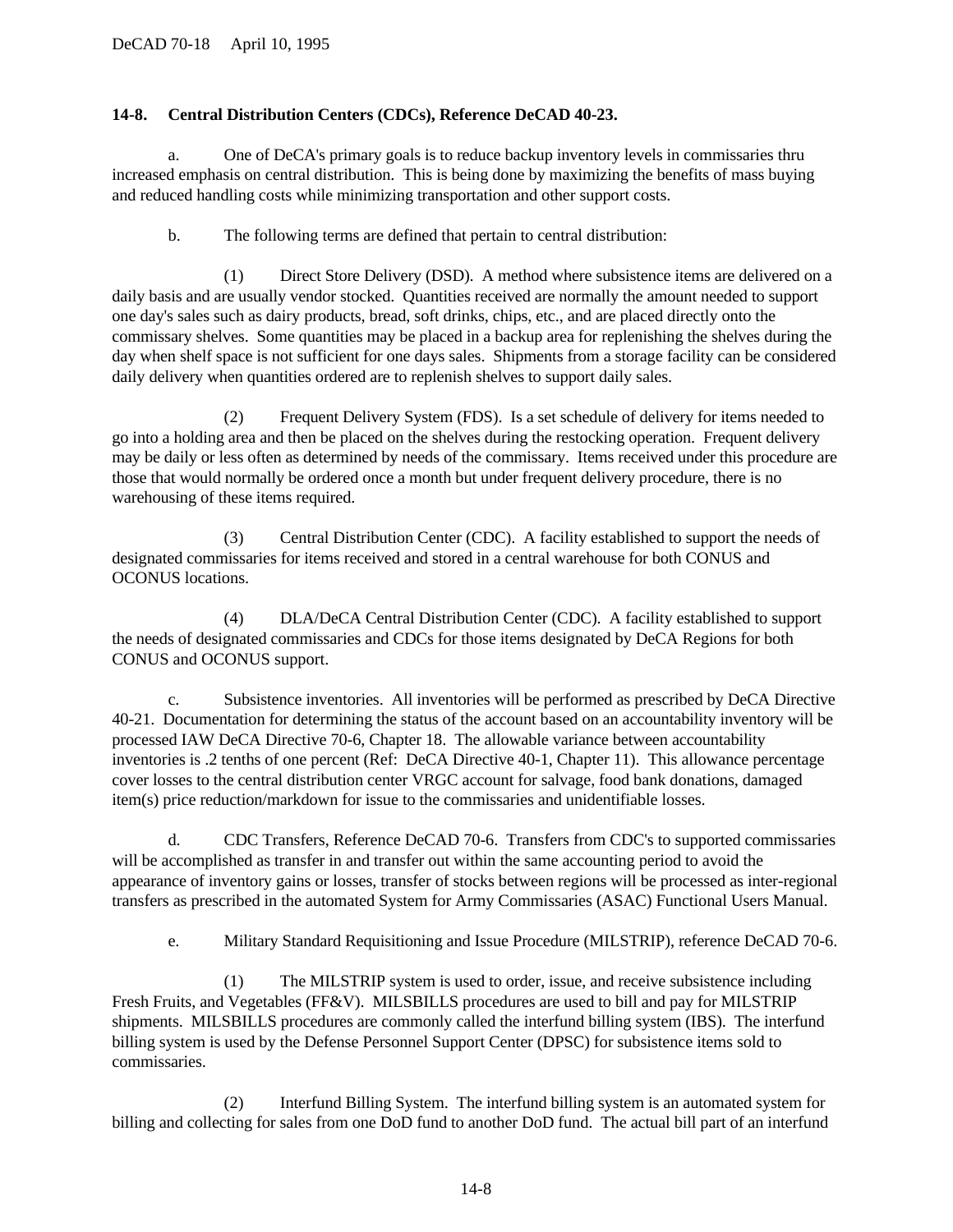bill goes from the seller to the United States Treasury, which transfers the amount of the bill from the fund balance of the buyer to the fund balance of the seller. In the case of commissary purchases, DPSC sends the interfund bill to the United States Treasury, which transfers funds from the Defense Commissary Agency (DeCA) stock fund to the Defense Logistics Agency (DLA) stock fund. (NOTE: DPSC is a DLA activity). DPSC also sends a copy of the interfund bill to the Defense Finance and Accounting Service, Columbus (DFAS-CO) and to the appropriate East or West Service Center. The copy of the bill that goes to Treasury and to DFAS-CO includes only the summary billing record (SBR). The copy of the bill that goes to the Service Center includes the SBR and all the supporting detail billing records (DBR).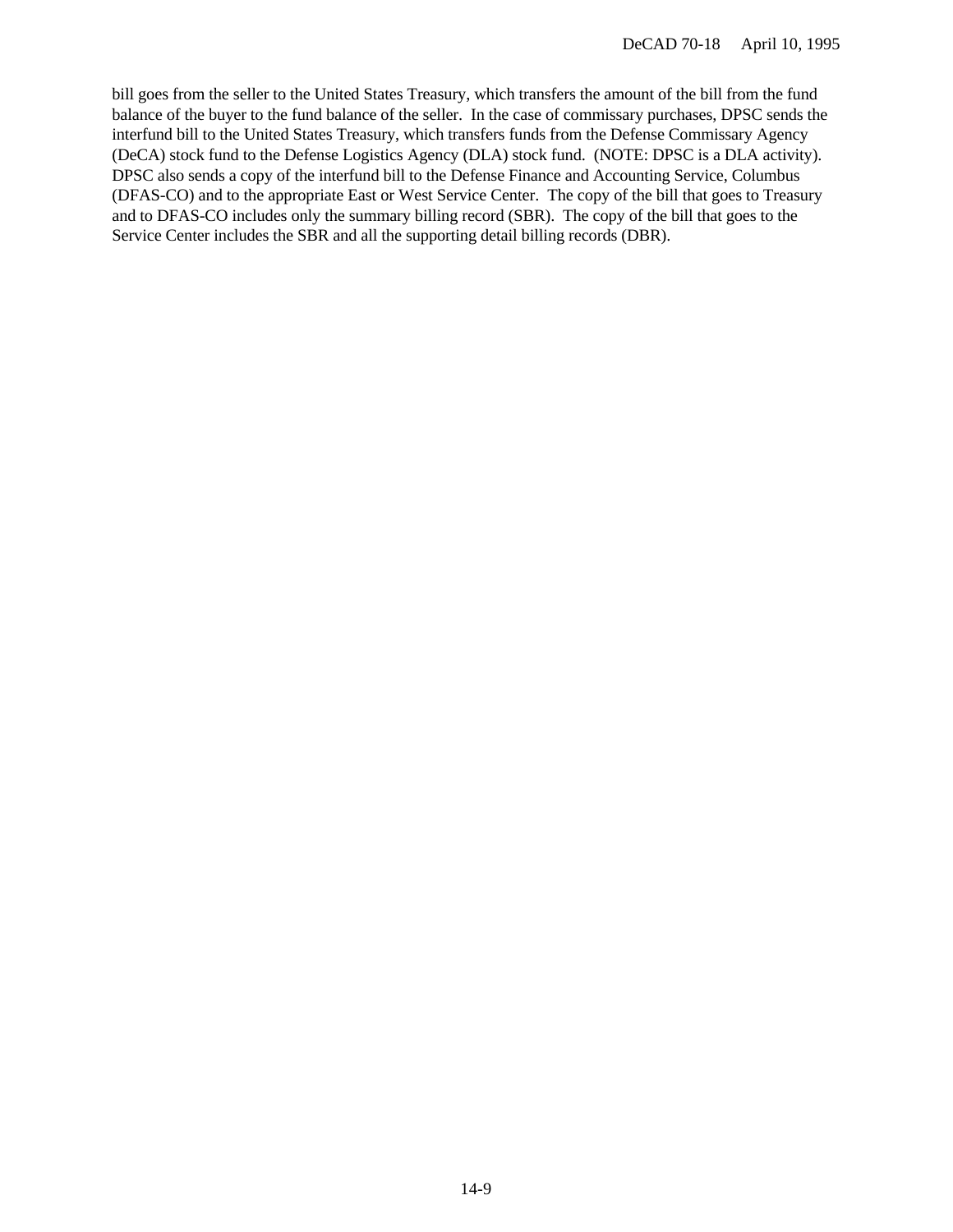### **Chapter 15**

#### **SURCHARGE COLLECTIONS**

#### **SECTION A - BACKGROUND AND POLICY**

**15-1. General.** A recurring general provision of the annual Department of Defense (DoD) appropriations act requires certain expenses of commissary store operations be reimbursed or paid directly from proceeds obtained from a surcharge levied upon sales. Funds collected through this surcharge are deposited with the United States Treasury and held in a trust revolving fund account, titled the Defense Commissary Agency (DeCA) Surcharge Collections.

**15-2. Surcharge Collections Apportionment.** DoD(C) has established an annual apportionment on Surcharge Collections (97X8164). It is a no-year fund, but obligation authority (OA) has a one year limitation.

a. Apportionment Document. HQ DeCA/RMB is responsible for preparing the DD Form 1105, the Apportionment and Reapportionment Schedule, according to Department of Defense Budget Guidance Manual 7110-1-M. The DD Form 1105 is submitted to DoD(C), Directorate for Program and Financial Control (DoD Compt, P&FC) not later than August 14 each year. P&FC will review and forward to Office of Budget and Management for final approval and signature. The signed copy will be returned to DeCA by October 1st so that funding authority is available for a new year.

b. Sources of Revenue. Funds are generated from a surcharge on retail sales, sale of cardboard, sale of salvaged equipment, vendor discounts, transportation discounts, Military Audits Market Information (MAMI) and Corporate Merchandising Agreements (CMA).

(1) Surcharge on Retail Sales. Approximately 97 percent of total sales are retail sales and a 5 percent surcharge is added to the price of goods at the cash register. This portion of the revenue accounts for approximately 95.4 percent of total revenue earned.

(2) Sale of Cardboard/Salvaged Equipment. The sale of cardboard and salvaged equipment equates to .3 percent of revenue.

(3) Vendor Discounts. This source of revenue is derived from the prompt payment of bills on the resale stock side. The discount amount is transferred from the resale stock to the Surcharge Collections on a monthly basis. This source of revenue equates to 2.9 percent of total revenue.

(4) Transportation Discounts (CONUS Only). This is a rebate from the vendors delivering resale stock to a CDC instead of individual commissaries. The percentage of the rebate is determined by each individual region. The checks are received quarterly from the vendors and deposited into the Surcharge Collections. This revenue helps offset the transportation costs from the CDC to the commissaries. The transportation discounts earnings is approximately 1 percent of total revenue.

(5) Miscellaneous Income. This category includes the MAMI, which is marketing information collected off the scanning equipment and sold to a private corporation. CMAs pays for specific shelf space allocation. Both of these categories equate to .4 percent of earnings.

c. Expenses Paid by Surcharge. Except for the limitations noted below, the surcharge pays for all expenses incurred for the day-to-day resale operation of commissaries, warehouses, central distribution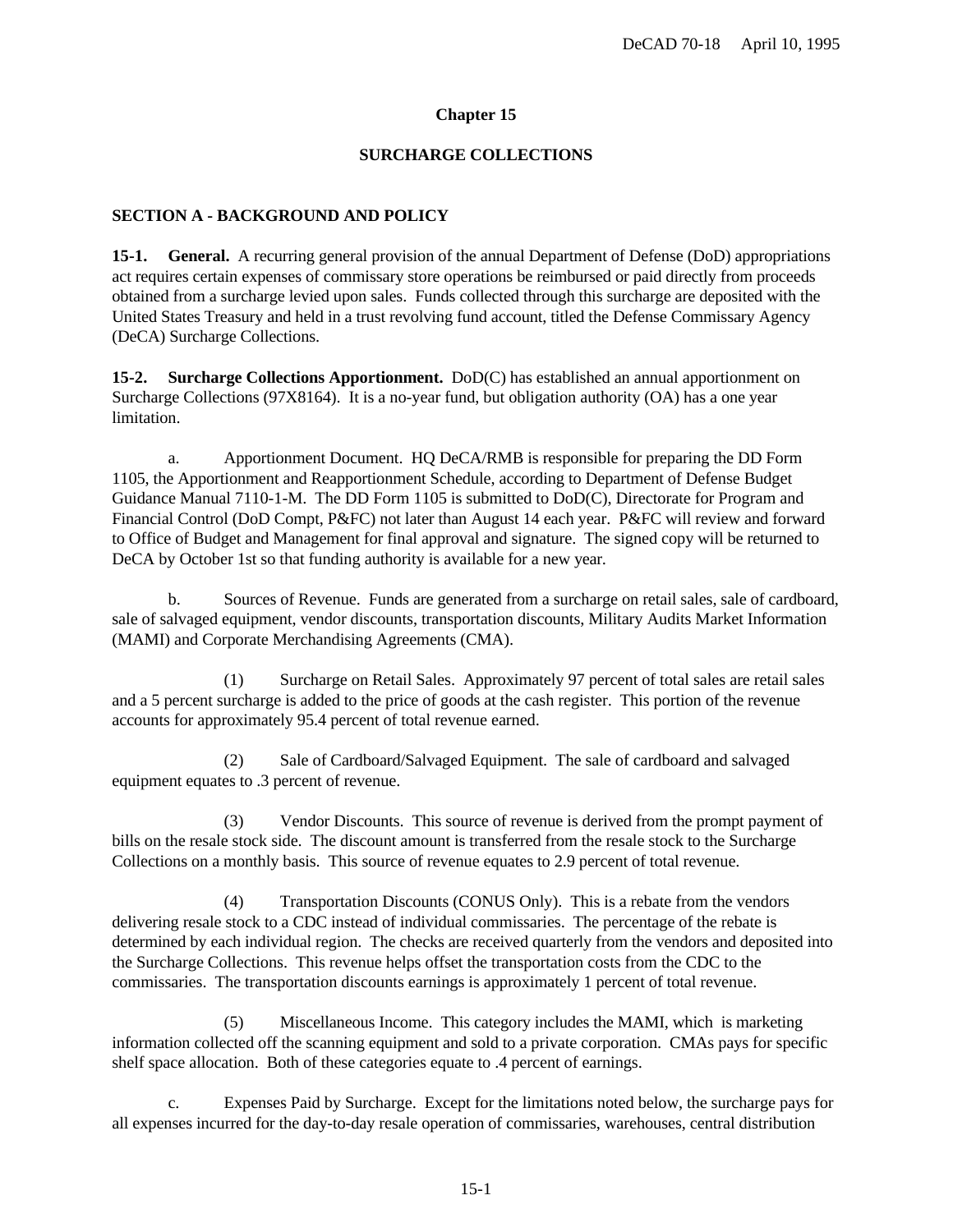centers and administrative areas at these locations. The Defense Business Operations Fund (DBOF) pays for all expenses incurred at HQ DeCA, regions and district offices.

(1) Supplies. All operating supplies. Examples are paper grocery bags, meat wrap and office supplies.

(2) Purchase, Lease and Maintenance of Equipment. All equipment costs including automated data processing equipment, installation, preventive maintenance and repair, and contract cost of commercial or government maintenance. (Surcharge also pays for major ADP systems installed at HQ DeCA, regions and district offices.)

(3) CONUS Utilities. Electricity, heat, steam, water, ice, oil, gas, coal, compressed air, air-conditioning, refrigeration, and telephone and all communications in the 48 contiguous joining United States (CONUS). Utilities in Alaska, Hawaii and outside CONUS (OCONUS) will be paid for by the Defense Business Operations Fund (DBOF).

(4) CONUS Transportation. The movement of supplies and equipment and resale stock from Central Distribution Centers (CDCs) to stores or cross leveling between stores within CONUS as well as Alaska and Hawaii. All transportation to and in OCONUS will be paid by DBOF.

(5) Construction. All new construction, major modifications, additions/alterations, minor construction and design.

d. Cost Codes and Object Classes. All commitments and obligations of Surcharge Collections funds will adhere to the cost codes and object class codes provided in attachment 1.

### **15-3. Cash Flow Management.**

a. A cash flow methodology is used to project program availability for current and future years. The cash flow takes into consideration obligations, outlays, beginning year cash in treasury, ending year cash in treasury and earnings/revenue.

b. A disbursement typical profile is used to determine outlays in a given year. This profile is worked into the cash flow model by major category of expense, i.e. construction, operating expenses and equipment.

(1) Historically, the disbursement profile for construction is 5 years, with payout as

follows:

| Year 1 | Year 2 | Year 3 | Year 4 | Year 5 |
|--------|--------|--------|--------|--------|
| 13%    | 42%    | 34%    | 7%     | 4%     |

(2) Operating expenses are disbursed in a two year period, with 80 percent in year 1 and 20 percent in year 2. Fourth quarter purchases and contracts can cause these percentages to vary.

(3) Equipment disburses 75 percent in year 1 and 25 percent in year 2 if the equipment is ordered during the first half of program year. These percentages can vary depending on the procurement time.

c. Funded and unfunded contract authority is determined by using the cash flow method.

(1) Funded contract authority is the ability to obligate in advance of earning revenue.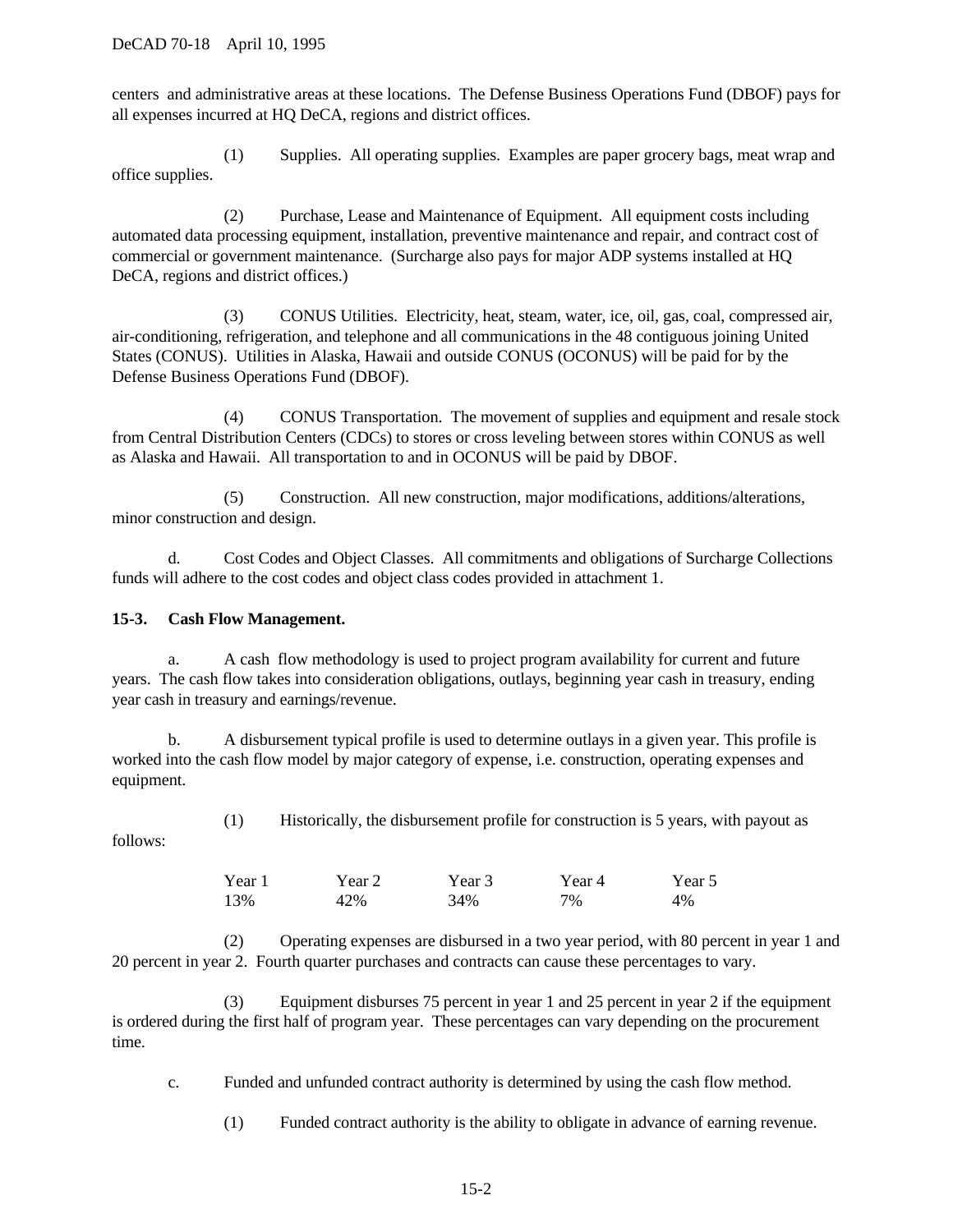The revenue is projected and the DD Form 1105 gives the authority to obligate up to the amount of projected revenue.

(2) Unfunded contract authority gives the authority to obligate over and above the amount of projected revenue. In essence, its a line of credit based on the cash balance in treasury, future projected earnings and future outlays. Again, this is derived from the cash flow method.

## **15-4. Responsibilities.**

a. The DeCA Director has full authority for the control and distribution of Surcharge Collections.

b. The Director of Resource Management (DRM) exercises all financial control over Surcharge Collections.

c. The Director of Operations (DO) exercises principal managerial control over all store operating expenses (except utilities), equipment purchases, and equipment authorizations and transportation for CDCs.

d. The Director of Facilities (DF) has principal managerial control over major and minor construction, facilities equipment, utilities, and the maintenance of heating, air conditioning, ventilation, automatic doors, dock levelers, lighting and the purchase of these items.

e. The Director of Information Resource Management (IRM) has principal managerial control over all ADP equipment purchases and maintenance.

f. The Director of Safety, Security and Administration (SSA) has control over administrative type equipment (FAX machines, copiers, etc).

g. Region commanders and directors are responsible for the budgeting and execution of region programs.

h. The Commissary Officer has the responsibility of maintaining fund control of Surcharge Collections issued by the Region and to implement procedures to control the target ceiling issued by the Region.

i. All DeCA managers are responsible to manage the Surcharge Collections program and its assets to ensure the maximum economical benefits.

### **15-5. Surcharge Collections Budgeting.**

a. HQ DeCA/RMB is responsible for issuing annual and mid-year review Surcharge Collections budget calls and command review of the budget submissions. It will provide a copy of budget submissions to each staff agency that has a management responsibility for any portion of the submission.

b. HQ DeCA/RMB will provide planning budgets to each region after budget requests are approved. The planning amounts will be by category of expense. The region will be given explanations of requirements not approved by the review committee. This budget will be used for planning purposes.

c. All out-of-cycle requests will be given the same close attention as the annual budget. All out-of-cycle requests must be approved by Directorate with responsibility for category. Adequate justification must be given for all out-of-cycle requests with a statement as to reason item was not included on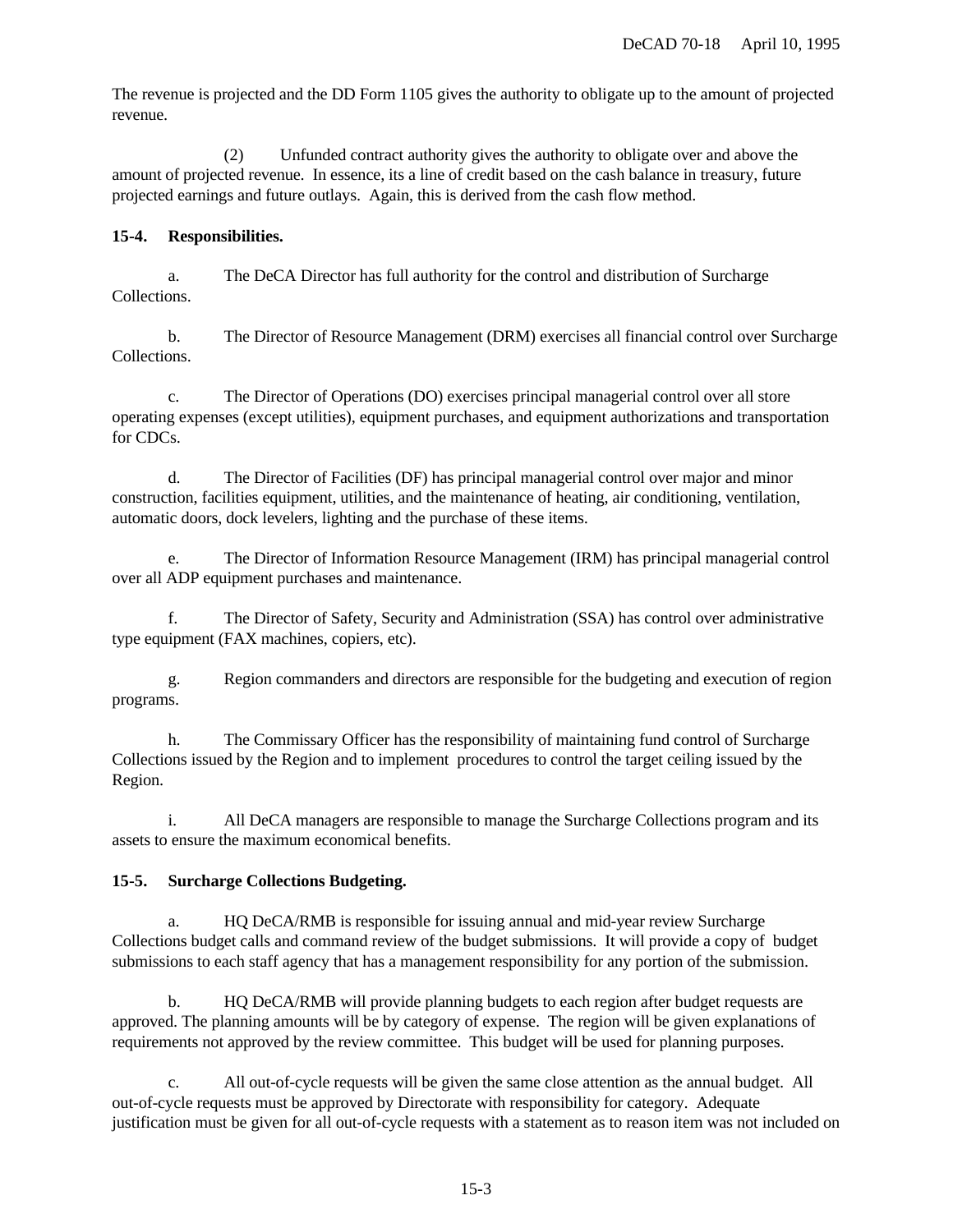the annual budget request.

d. Region/RMBs are responsible for issuing annual and mid-year Surcharge Collections budget calls to their stores and CDCs and responding to the HQ DeCA/RMB budget calls. They will provide a copy of budget submissions to each region element that has a management responsibility for any portion of the submission.

### **15-6. Financial Management Procedures.**

a. On October 1, HQ DeCA/RMB will issue and distribute fund targets for the regions via Funds Authorization Documents (FADs) - DeCA Form 70. CONUS Region FADs will be sent to the regions with copies to DFAS-CO. European Region FADs will be sent to the 9th Finance and Accounting Office with a copy to the region.

(1) CONUS targets for operating expenses will be based on the region budget submissions and will be issued with an annual limitation. The following categories will be used:

- (a) Supplies
- (b) General Maintenance
- (c) HVAC and Refrigeration Maintenance
- (d) Other Utilities (electricity, water etc.)
- (e) Communications
- (f) Laundry/linen
- (g) Other Expense (Lease, rental etc.)
- (h) Transportation

(2) European targets for operating expenses are similar to CONUS but will not include other utilities, communications or transportation.

(3) Fund targets for replacement equipment will be based on requirements approved by HQ DeCA/DO and the available program.

(4) Targets for facilities managed equipment will be based on the HQ DeCA/DF analysis of annual requirements and will be issued as required.

(5) Targets for minor construction funds for projects not to exceed \$100,000 will be issued as Commander/Director approves project funds. The amount issued will be determined by HQ DeCA/DF, based on budget submission and will be used as the Region Commander/Director deems appropriate.

b. Major construction funds will not be issued at region level. These funds will be processed centrally through HQ DeCA/RMB. See Paragraph 15-7a (Funding for Directorate of facilities Programs).

c. ADP Equipment will be managed centrally by HQ DeCA/IM. All fund requests will be initialed by the HQ DeCA/IM budget monitor before funding action is taken by HQ DeCA/RMB.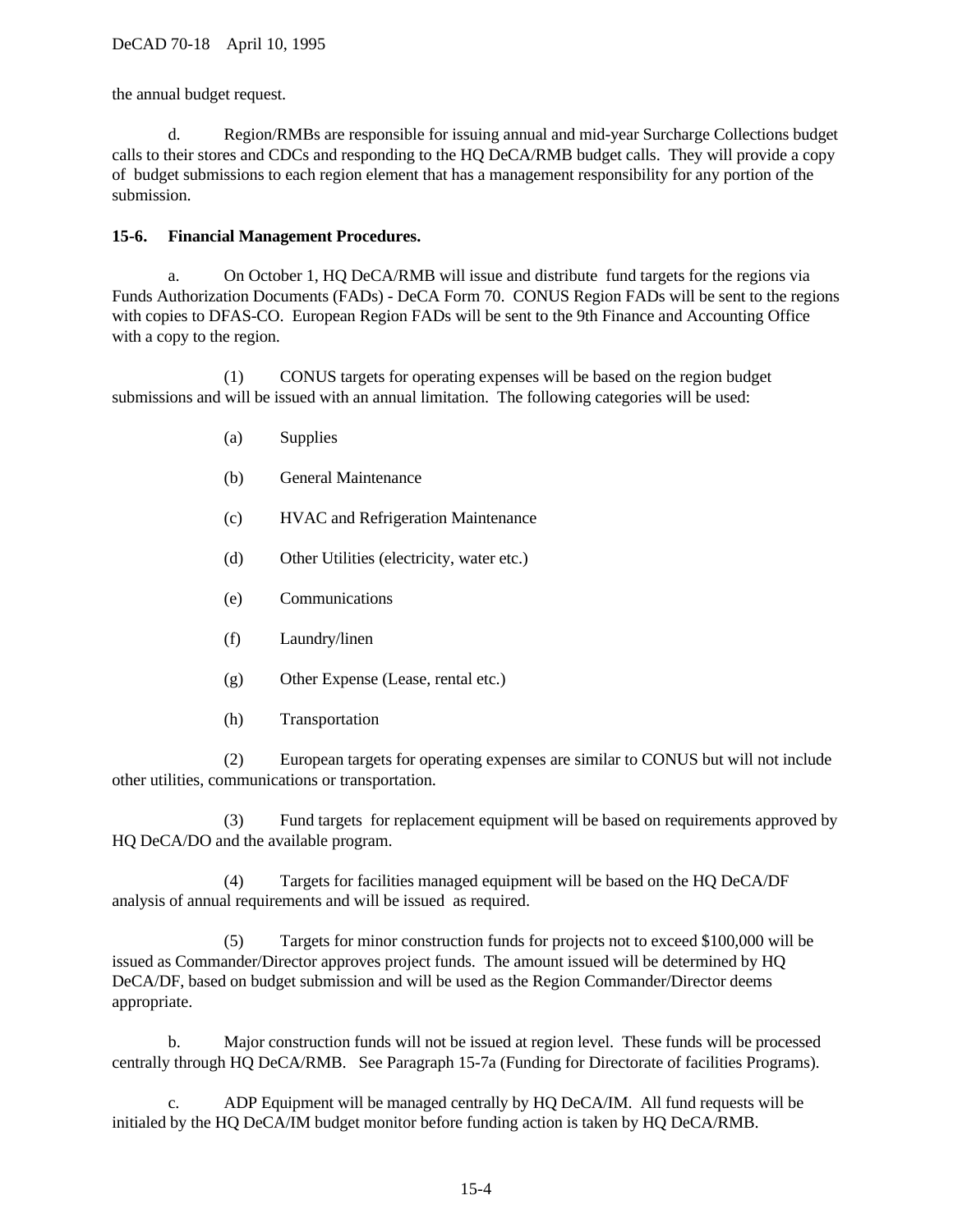#### **15-7. Funding for Directorate of Facilities Programs.**

a. Construction.

(1) Minor construction (Projects up to \$500,000). HQ DeCA/DFFB will establish the Minor Construction funding level for each region based on the HQ DeCA/DF approved minor construction program and the status of projects. The funds will be issued by HQ DeCA/RMB as required: Funds will be issued to the Region/RMB who will prepare the applicable procurement document using Cost Code 921.10, for projects under \$25,000 and Cost Code 944.60 for projects \$25,000 or more. Use Object Class 32.50 and a Job Order Number for this category.

(2) Major Construction.

(a) Major Construction will be centrally managed at HQ DeCA. HQ DeCA/DF will send fund requests to HQ/RMB using format at Attachment 2. HQ DeCA/RMB will prepare MIPR and send to the appropriate contracting agency. These funds will be issued on a project by project basis. Cost code 921.10 and object class 32.20 will be used for construction, contingency amounts, Title II A-E Services and other forms of construction inspection services.

(b) Funds for design and equipment of major construction will be handled the same as the construction portion. Use the following for accounting purposes:

|        | Cost Code | <b>Object Class</b> |
|--------|-----------|---------------------|
| Design | 921.10    | 32.30               |
| Equip  | 921.10    | 32.40               |

(c) JOB ORDER NUMBER. All construction projects, major and minor, must be assigned a Job Order Number, using the store codes at paragraph 15-22. The Job Order Number will be a combination of 6 alpha/numeric characters in the following order:

> 1 position  $= 0$ 2 position  $=$   $FY$ 3-5 position = Store Code  $6$  position = Number of project

NOTE: The Job Order Number will be a part of the accounting classification and will appear between the organization code and Account Processing Code (APC) as follows:

97X8164 6400 460\_ 92110 3220 033181 F 02BEA1 LBA3 MIPLBF00205553

(d) A Job Order Master Record Form DFAS-FM29 (Attachment 4) must be sent to DFAS-CO for every new construction project.

(e) A Job Order Cost Adjustment Form DFAS-FM30 (Attachment 5) must be submitted to DFAS-CO for each adjustment to existing projects.

(f) HQ DeCA/RMB and Regions/RMB will monitor the monthly DBMS Job Order Report, number UPFE820A, to ensure obligations are recorded accurately.

b. Facilities Equipment. Funding for the following equipment will be approved by the HQ DeCA/DF: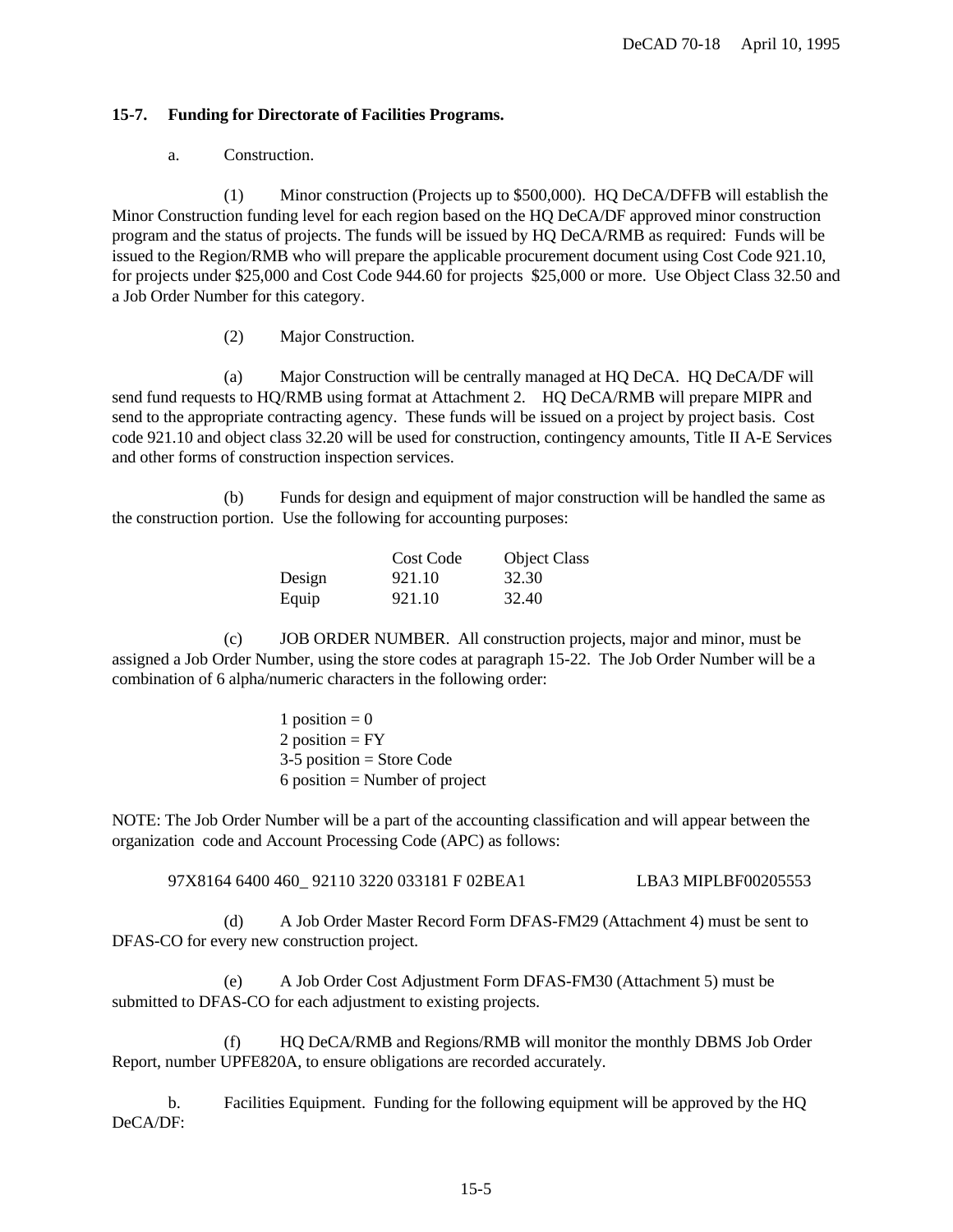- -- Refrigeration
- - Heating, Ventilation, Air Conditioning (HVAC)
- - Dock levelers
- - Automatic Doors
- -- Lighting

NOTE: Funds for facilities equipment will be issued by HQ DeCA/RMB to the regions as required. Regions will use object class 31.48 for non capital investment and 31.58 for capital investment equipment.

#### **SECTION B - REGION PROCEDURES**

**15-8. Budget Call.** A budget call will be prepared by Region/RMB and forwarded to all store and CDC locations by May 15th, to be ready to respond to the HQ DeCA/RMB budget call.

a. The budget call will request the following:

(1) Estimated current year obligations and anticipated annual requirements in each of the following categories:

- (a) Supplies
- (b) General Maintenance
- (c) HVAC and Refrigeration Maintenance (OCONUS Only)
- (d) Other Utilities (CONUS Only)
- (e) Communications (CONUS Only)
- (f) Laundry/linen
- (g) Other Expense
- (h) Transportation (CONUS, Alaska and Hawaii Only)
- (i) DO Equipment
- (j) DF Equipment
- (k) DIRM Equipment
- (l) Safety, Security Administrative (SSA) Equipment

(2) A further breakdown of the above categories that indicates estimated annual MIPR requirements and the address (including the department code and point of contact) for each MIPR. MIPRs may be required for all or part of the following categories:

- (a) Supplies
- (b) General Maintenance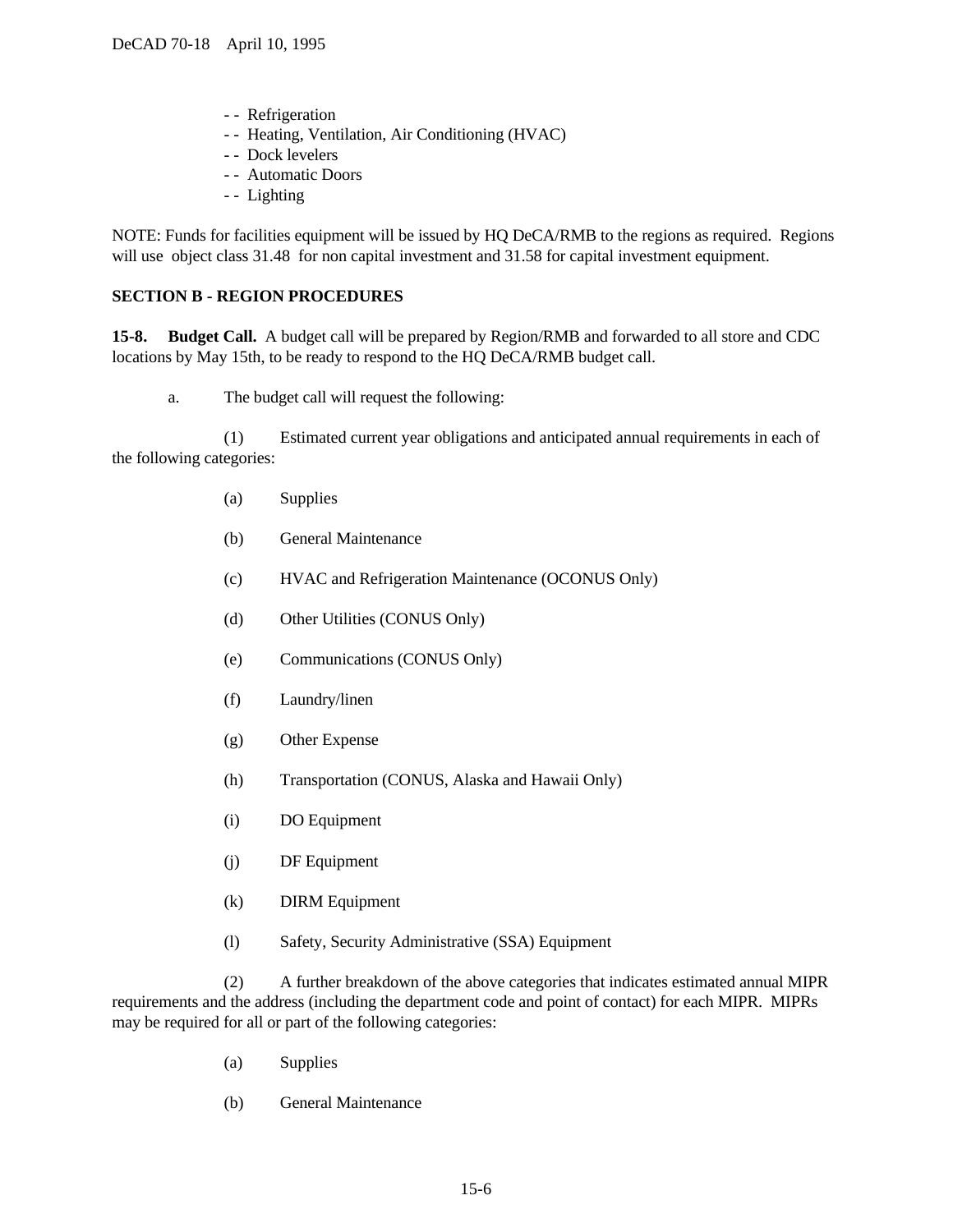- (c) HVAC and Refrigeration Maintenance (OCONUS Only)
- (d) Other Utilities (CONUS Only)
- (e) Communications (CONUS Only)
- (f) Other Services (Part of Other Expense)

(3) Completed copies of the Commissary Category I and II Equipment study forms (Sample at attachment 6)

- (4) Listing of required DF Equipment
- (5) Listing of required DIRM Equipment
- (6) Listing of required SSA Equipment

(7) Identification of at least one area of relatively high operating cost and a plan of action to reduce that cost

(8) Return to the region by June 15

b. Responses should be reviewed for consistency with current trends and the following criteria:

(1) Stores with similar sales volume require approximately the same funds for maintenance, supplies and linen service. It is recognized there are certain variables that could affect requirements, such as regional cost differences, source of operating supplies, and linen service.

(2) One method of setting up standards is to take operating year targets by budget category and determine what percentage of annual store sales these targets represent. For example, if operating supplies for previous year averaged .9 percent of retail sales, then this will be a good baseline.

(3) In reviewing base submissions, compare amounts requested with the standards devised. Significant deviations will need further review and analysis.

(4) Funds requests for amounts less than standard must also be analyzed to make sure that requested funds are adequate to purchase the required supplies and services. If "less than standard" funds are determined adequate, these savings may apply to other stores.

Submission of Annual Operating Budget to HQ DeCA/RMB. The annual budget call will be issued in mid-June with the response due by the last work day in July.

**15-9. Heating, Ventilation and Air Conditioning (HVAC) and Refrigeration Maintenance Contracts (CONUS Only).** HQ DeCA/DF will determine the requirements for CONUS HVAC and refrigeration maintenance contracts, advise HQ DeCA/RMB to include in CONUS Region Budget, and indicate by memorandum to regions the contracts that will be prepared by the 338th Contracting Squadron. MIPRs will be prepared according to the guidance provided by HQ DeCA/DF.

#### **15-10. Planning Program.**

a. By September 15, HQ DeCA/RMB will forward an approved budget to be used for planning purposes until the Funding Authorization Document (FAD) is provided at the beginning of October.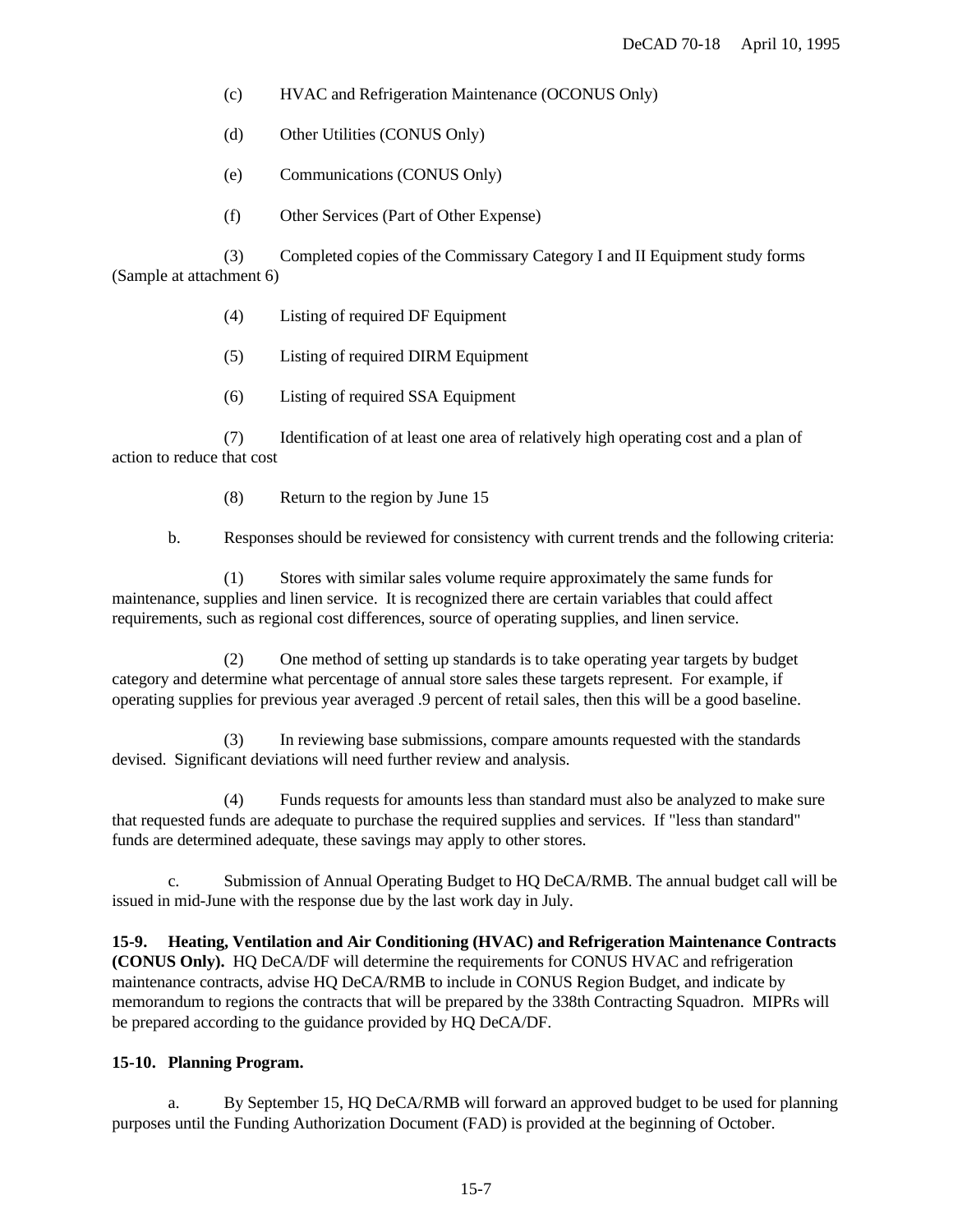b. Upon receipt of the approved budget, the monthly obligation execution plan should be prepared following attachment 7. The completed plan is due at HQ DeCA/RMB by October 15.

c. The planning program, and the time before the FAD is received, should also be used to ensure the following is accomplished before October 1. If appropriate, items on this list may be accomplished before the receipt of the planning program.

(1) (CONUS Only) Update as necessary attachment 8, the list of items or services and basic fund cites that stores/CDCs will complete by adding the store/CDC code, and document number.

(2) Provide Region/DOL updated guidance on preparing fund cites for equipment and an updated copy of attachment 8. (Their ability to apply fund cites will facilitate RMB's certifying funds are available).

(3) Provide Region/DOL the approved equipment budgets (costs and items) so that they can develop monthly equipment obligation execution plan and equipment targets for each commissary/CDC. Region/DOL will provide targets by the last work day of September.

(4) (CONUS Only) Prepare or request Region/DOL to prepare annual gasoline credit card targets for each location.

(5) (CONUS Only) Prepare or request Region/DOL to prepare Miscellaneous Obligation Reimbursement Documents (MORDs) to cover the first two months for gasoline credit cards for each commissary/CDC) using cost code 921.10 object class code 26.71.

(6) (CONUS Only) Prepare or request Region/DOL to prepare MORDs for Blanket Purchase Agreements (BPAs) for each commissary/CDC to cover the first quarter.

Orders.

(7) Set up separate document control number logs for MORDs, MIPRs, Contracts, and

(8) Prepare MIPRs required for each location with sufficient funds to cover the first eleventh months of the year. MIPRS will normally be required to cover supply purchases, utilities, and communications.

(9) (CONUS Only) Formulate and prepare a funding letter for each commissary/CDC location indicating the portion of funds for commercial items that will be controlled at store level. Funding letters for CDCs that will provide supplies for commissaries should cover the funding for those supplies if they will be controlled at CDC level.

(10) Develop targets for each commissary/CDC at the three digit object class level (eg., 26.7) based on plans previously submitted by commissaries and submitted changes, actual prior year obligations, and planned sales. Use input from Region/DOL for equipment targets. CONUS Regions also use input from Region/DOL on credit cards and BPAs.

(11) Set up file to maintain FADs.

### **15-11. Action Taken Upon Receipt of Initial FAD.**

a. Post FAD to obligation plan program.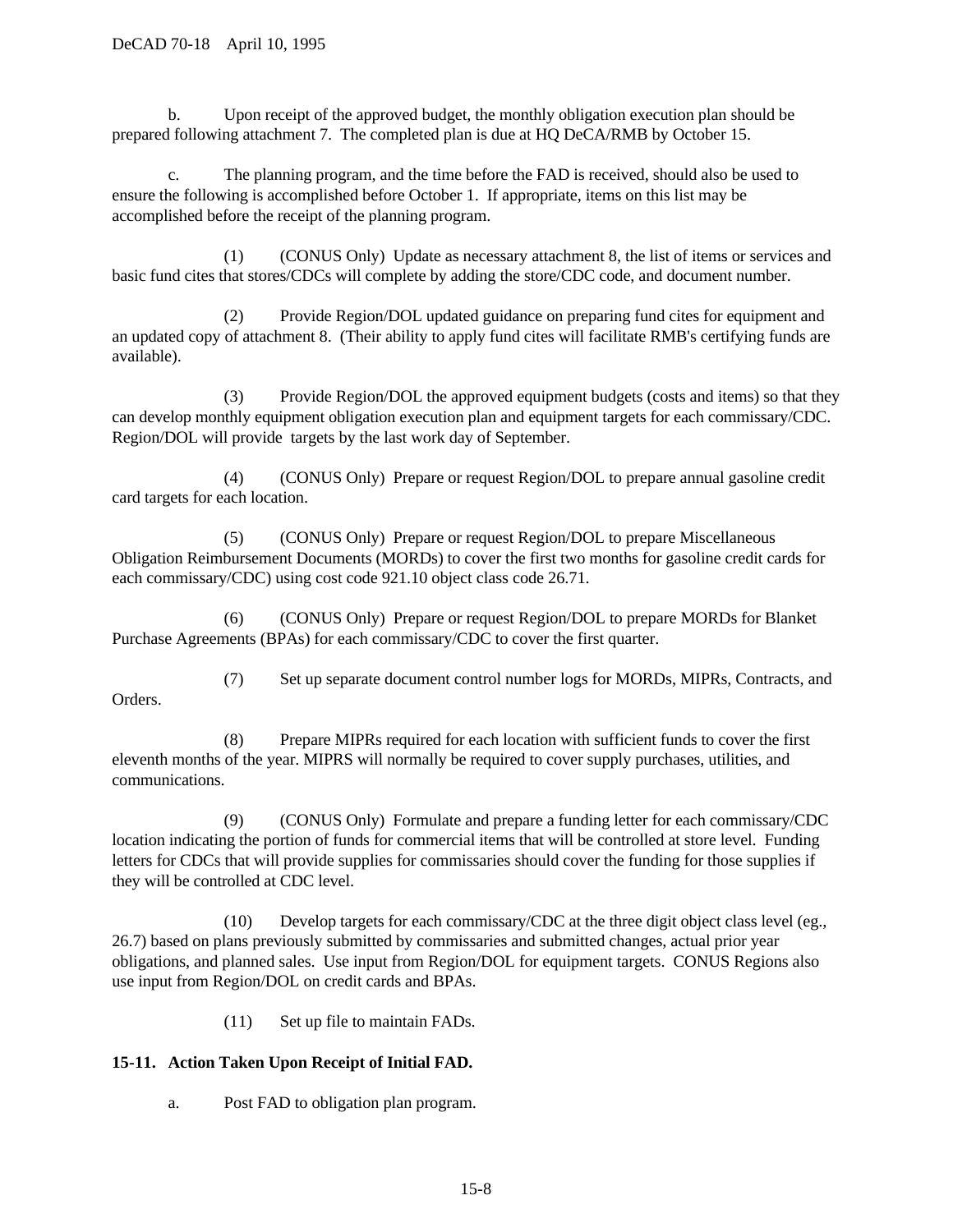b. Load ASS targets for each commissary/CDC at 3 digit object class level, e.g., 25.2 and 25.7.

c. (CONUS Only) Provide funding letter to each store/CDC indicating portion of funds for commercial items that will be controlled at store level.

d. Send MIPRs already prepared to appropriate organizations. Keep suspense copy in Surcharge Branch and provide copies to commissaries.

(1) CONUS Regions. Post commitment to document control log, send copies to Liaison Office (LO) for commitment.

(2) European Region. Post to symphony file and record in DCAS as a commitment.

e. (CONUS Only) Review and certify MORDs that have been prepared for the gasoline credit card and BPAs. Forward to LO to input as commitments and obligations and send copies to DFAS-CO.

#### **15-12. On Going Procedures.**

a. The following actions should be completed within 24 hours of receipt at the region office:

(1) Upon receipt of purchase requests, certify fund cite. Send original to addressee. In accordance with individual region policy DOL or RMB send copy to commissary/CDC receiving service. Keep suspense copies.

(a) CONUS Regions. Post commitment to document control log, send copies to LO for commitment.

(b) European Region. Post to symphony file and record in DCAS as a commitment.

(2) Upon request for funding by MIPRs (usually for construction, DF equipment, transportation, printing) prepare MIPR and certify fund cite (printing requires a copy of the DoD printing requisition form, DD Form 282). Send original to addressee and copy to commissary/CDC receiving service. Keep suspense copies.

(a) CONUS Regions. Post commitment to document control log, send copies to LO for commitment.

(b) European Region. Post to symphony file and record in DCAS as a commitment.

(3) Upon receipt of contracting documents or MIPR acceptance, match with suspense copy, file and provide copy of contracts to store/CDC receiving service if not automatically provided by contracting.

(a) CONUS Regions. Indicate on document control log, adjust commitment on log if required, forward to LO to record as obligation in system and send to DFAS-CO.

(b) European Region. Record in DCAS as an obligation, adjust commitment if required on symphony file and forward copy of the document and an updated diskette of the DCAS program to Subsistence Finance and Accounting Office (SF&AO), Europe which records in STANFINS as an obligation.

(4) (European Region Only) Process government billings received from the commissaries/CDCs: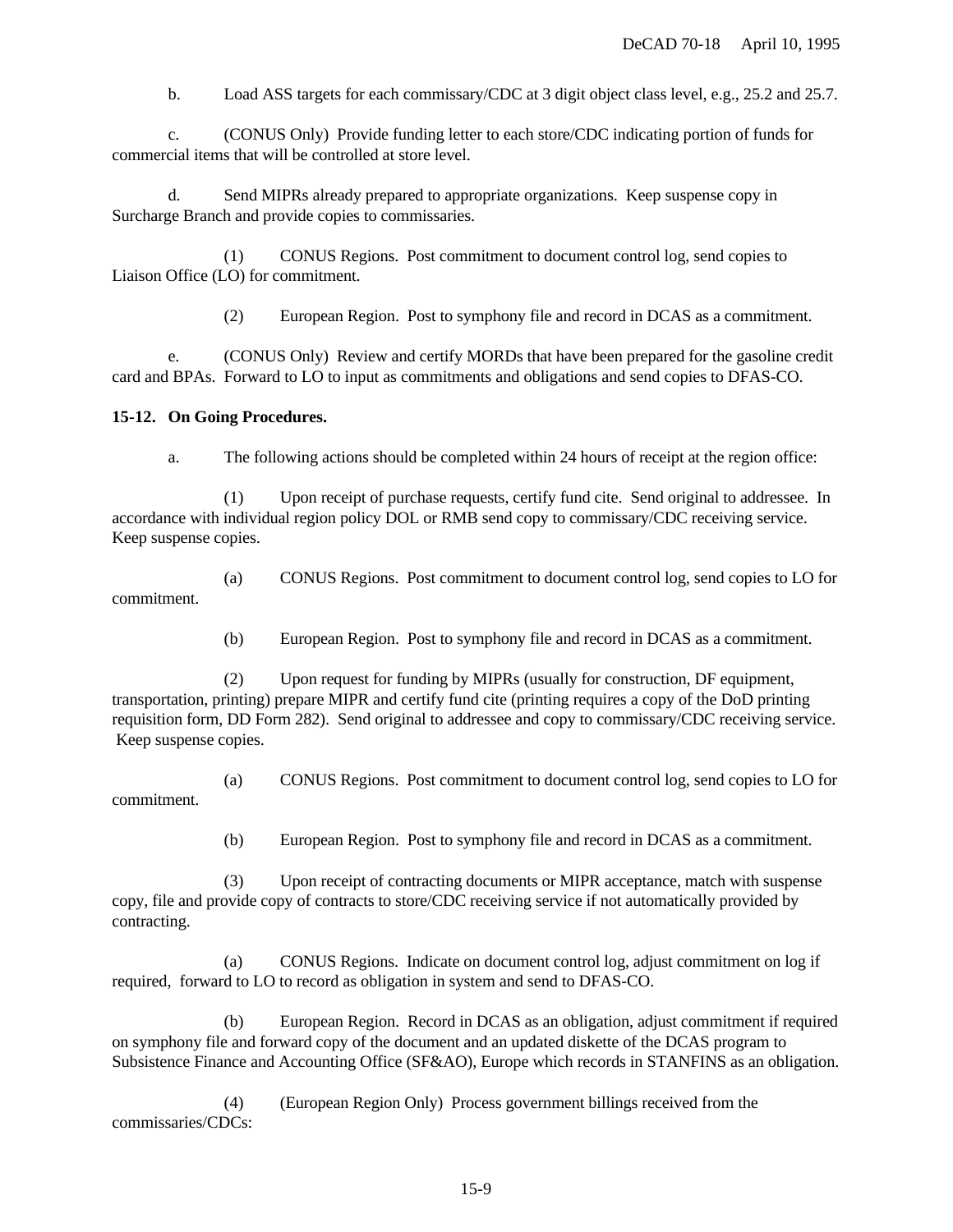(a) Send the original to the SF&AO, Europe, Installation Accounts.

(b) Retain one copy, attach it to the front of the MIPR, and file it in a completed file, if complete.

(c) In no instance should the receiving report be held awaiting an invoice. Any invoices inadvertently received should be sent directly to the SF&AO, Europe, Commercial Accounts.

(5) (CONUS Regions Only) Assist region/RMA to resolve problems concerning insufficient funds, invalid document numbers etc. surfaced by DFAS-CO.

b. By the 10th day of each month receive the logs from CDCs indicating supplies shipped to each store. Maintain the logs to provide data when needed.

c. (CONUS Regions Only) By the 10th working day after the end of each month, receive copies of blotters from each store/CDC. Review blotters to ensure that the region has received all commitment and obligation documents to be recorded in the system.

d. As indicated by DOL or commissaries, adjust the MORDS for the BPAs and the gasoline credit cards.

**15-13. Monthly Exception Report.** At the end of each month an exception report will be prepared and submitted to DeCA/RMB, in sufficient time to insure receipt 15 days after the close of the month being reported. Attachment 9 provides guidance on preparing the report including performance parameters to evaluate cumulative results.

**15-14. Changes to the Surcharge Collections Obligation Execution Plan.** Guidance is provided in Chapter 3 of Attachment 7.

### **SECTION C - COMMISSARY AND CENTRAL DISTRIBUTION CENTER PROCEDURES**

**15-15. Submission of Annual Budget Requirements to DeCA Regions.** The annual operating budget call will be issued by Regions to their commissary/CDC locations in mid-May with response due by mid-June.

**15-16. Funding for Installation Support.** Maintenance by Government Facilities Engineer, (i.e., telephone, laundry, utilities, graphics, commissary supply account, and military supply support).

a. Funds will be provided to the installations on an initial 11 months basis using a DD Form 448, Military Interdepartmental Purchase Request, copy furnished to the commissary officer.

b. (CONUS Region Stores Only) Fund Control.

(1) Maintenance of blotters for reimbursable orders is required. Close coordination with the respective servicing activity is necessary to ensure that proper costs are charged against the commissary. When a requirement for an increase or decrease in funding is known, notify the Region/RMB immediately so that a change order can be prepared and issued to the servicing activity.

(2) Upon receipt of the government billing, verify that service or item has been received, certify for payment and ensure that if more than one fund cite applies, each is listed with the dollars that apply. Within three days of receipt, the original will be sent to the Defense Finance and Accounting Service, Defense Finance & Accounting Service ATTN: DFAS-CO-ABRB P.O. Box 369016 Columbus OH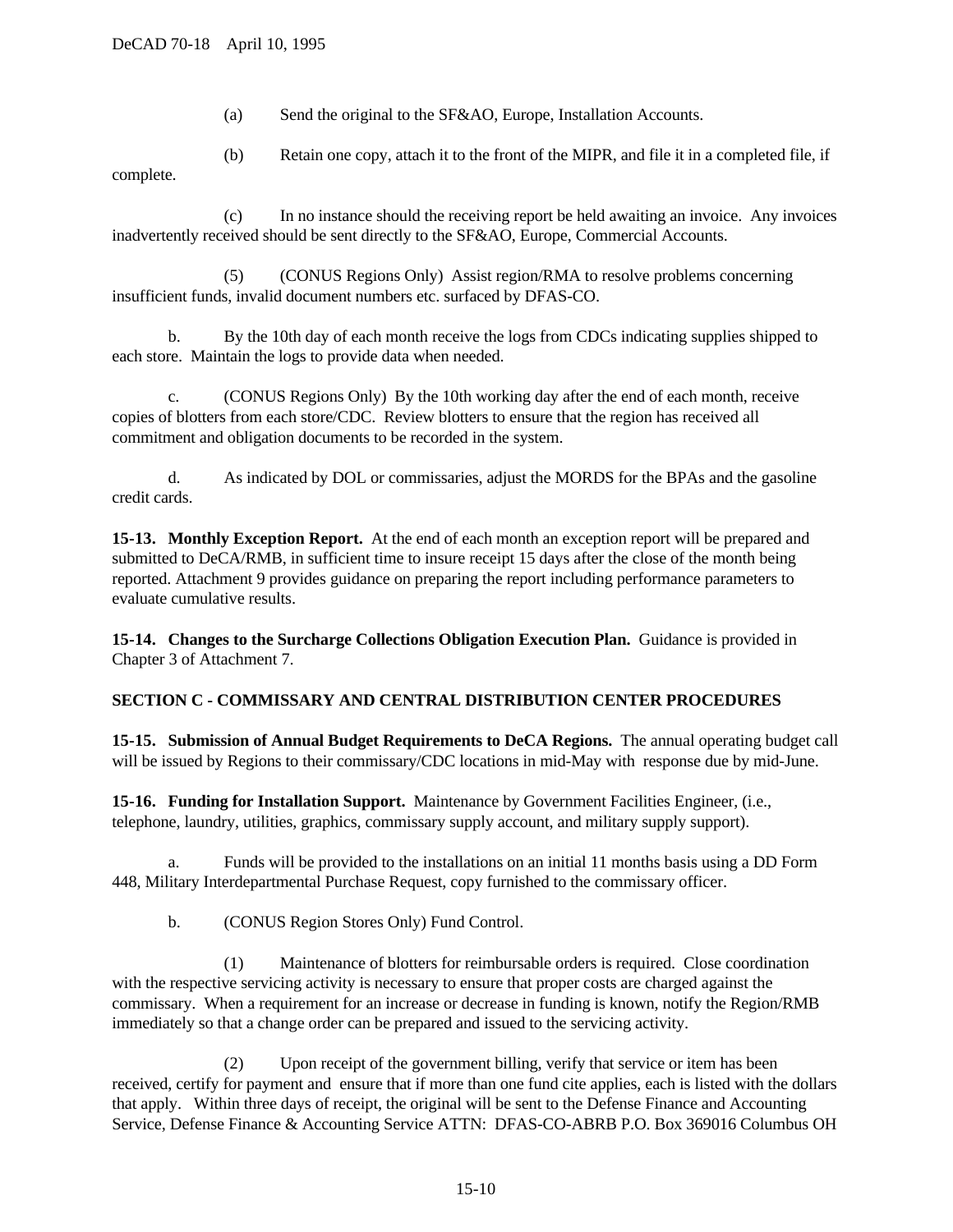43236-9016.

(3) Retain one copy, attach it to the front of the MIPR, and file it in a completed file, if complete.

- (4) Send on copy to the Region/RMB.
- c. (European Region Only) Fund Control.

(1) Maintenance of blotters for reimbursable orders is not required. Close coordination with the respective servicing activity is necessary to ensure that proper costs are charged against the commissary.

(2) Upon receipt of the government billing, verify that service or item has been received and forward within 24 hours to Region/RMB.

**15-17. CONUS Region Stores Only.** Funding for Supplies and Contractual Services (Maintenance of equipment by commercial contracts, rents, propane gas tanks, knives, background music, rentals, etc.)

a. Funds that will be controlled by the commissary/CDC will be provided on a Surcharge Collections funding letter.

b. Fund Control.

(1) For funds that have been provided on a funding letter, the Commissary Officer and assistant are authorized to certify funds on purchase requests prepared. At the end of each business day, the purchase requests prepared that day will be faxed or mailed (as directed by Region/RMB) to Region/RMB to record as commitments. Two copies of the purchase order will be forwarded to region (one copy to RMB and one copy to DOL).

(2) Approved fund ceilings will not be exceeded. Request for increase and decrease among categories (i.e., telephone, laundry, utilities, supplies, etc.) will be submitted to Region/RMB.

(3) Blotters will be maintained to control funds allocated. Blotters will be posted as each transaction occurs (commitment, receipt of contract, receipt of item or service). Any document forwarded to any source reflecting estimated dollars to be expended will be recorded. Any adjustments whether increases or decreases, will be posted. Use Attachment 10 (DeCA 40-29).

- (4) Separate call logs will be maintained for each BPA.
- (5) One control log will be maintained for the gasoline credit card.

(6) Copies of the blotters must be provided to Region/ RMB, by the 10th working day following the end of each month.

(7) Copies of the logs for the BPAs and gasoline credit cards must be provided to the Region DOL.

(8) Surcharge Collections purchase requests should be kept in an open commitment file pending receipt of a purchase order or contract.

(9) Upon receipt of the purchase order or contract, two copies should be forwarded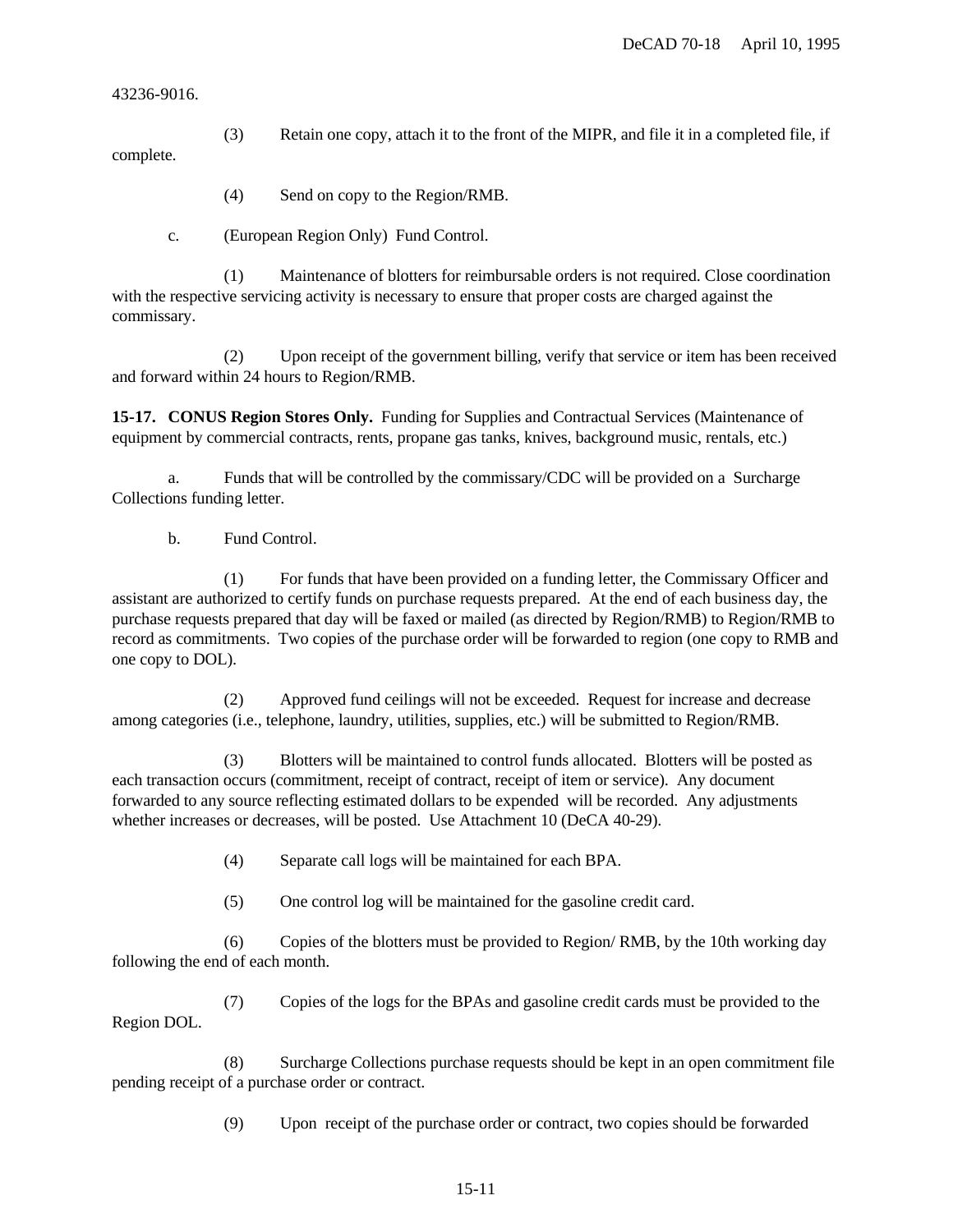immediately to the Region/RMB. Copy should be attached to the front of the blotter and a suspense established for the estimated delivery date. If an installation wide contract is involved, the order or contract should clearly indicate the amount applicable to the commissary.

(10) Upon receipt of the item or service, a receiving report will immediately be prepared.

(a) When certifying for payment, ensure that if more than one fund cite applies, each is listed with the dollars that apply.

(b) Within three days of receipt, the original will be sent to the Defense Finance and Accounting Service, Defense Finance & Accounting Service ATTN: DFAS-CO-AEO P.O. Box 369016 Columbus OH 43236-9016.

(c) Retain one copy, attach it to the front of the purchase order or contract, and file it in a completed file.

(d) In no instance should the receiving report be held awaiting an invoice. Any invoices inadvertently received should be sent directly to the Defense Finance and Accounting Service, Attn: DFAS-CO-AEWCA P.O. Box 182204 Columbus Oh 43218-2204.

(e) Receiving reports for calls against a BPA will be routed the same way.

(f) Receiving reports for the gasoline credit card will be routed the same way.

**15-18. European Region.** Funding for Supplies and Contractual Services (Maintenance of equipment by commercial contracts, rents, propane gas tanks, knives, background music, rentals, etc.) is as follows:

(a) Funding authority will remain at the region. Purchase requests will be submitted to Region/DOL.

(b) Upon receipt of the item or service, a receiving report will immediately be prepared and forwarded to the SF&AO, Europe.

### **15-19. Supplies Drawn from a CDC.**

a. A log, by object class and store, will be maintained by each CDC to record supplies sent to each store during the month.

b. By the tenth day of each month, a copy of each log will be sent to the Region/RMB.

#### **15-20. Sale or Salvage of Equipment.**

a. Paragraph 3-6 and 3-7 of DeCAD 40-2, Equipment, Supplies and Services Directive provides guidance on the disposal of unserviceable and excess equipment.

b. DeCAD 70-6, Financial Procedures for Commissary Management Support Center (MSC, and DeCAD 70-7, Appropriation Accounting Subsystem (AAS), provide additional guidance on the disposal of equipment.

### **15-21. Transfer of Equipment.**

a. On Property Books. Paragraph 3-6 of DeCAD 40-2 provides guidance on adjusting the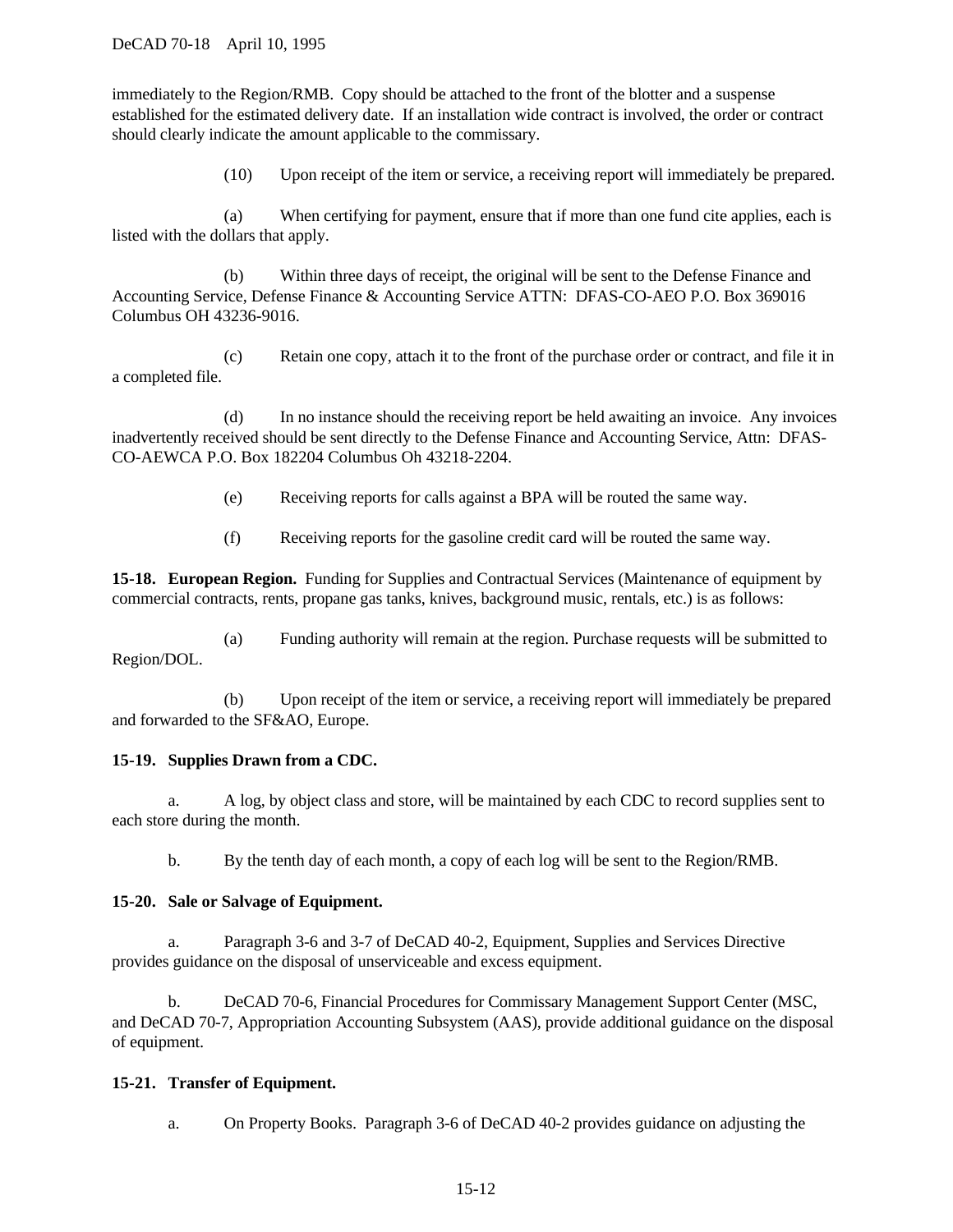property books to account for the transfer of equipment.

b. Appropriation Reimbursement.

(1) If equipment is transferred within the same appropriation, such as when transferred between stores, there is no reimbursement. Only follow the guidance in paragraph 15-20.

(2) If equipment is transferred between appropriations, for example from Surcharge Collections to DBOF, the reimbursement will be done at HQ DeCA/RMB.

(a) The region making the transfer will advise HQ DeCA/RMB of the losing and gaining appropriation and depreciated value of equipment being transferred.

(b) HQ DeCA/RMB will prepare a Standard Form 1081, Voucher and Schedule of Withdrawals and Credits, to reflect the transfer between appropriations and forward it to HQ/RMA for processing.

# Ë**15-22. Budget Formulation**.

a. HQ Resource Management (RM) will issue budget call to Regions to determine requirements for the following:

- (1) IMPAC purchase card
- (2) Operating supplies
- (3) General Maintenance
- (4) HVAC (Heating, Ventilation, Air conditioning) and Refrigeration Maintenance
- (5) Other utilities (CONUS only)
- (6) Communications (includes Region costs identified as ADP)
- (7) Laundry/linen
- (8) Other expense
- (9) Transportation (CONUS, Alaska and Hawaii only)
- (10) DO equipment
- (11) DF equipment
- (12) IM equipment
- (13) SSA equipment (Safety, Security Administrative)
- (14) MCIP (Minor Construction Improvement Program)

b. HQ RM will consolidate requirements and make all required budget submissions to DoD and defend requirements at DoD/OMB hearings and reviews.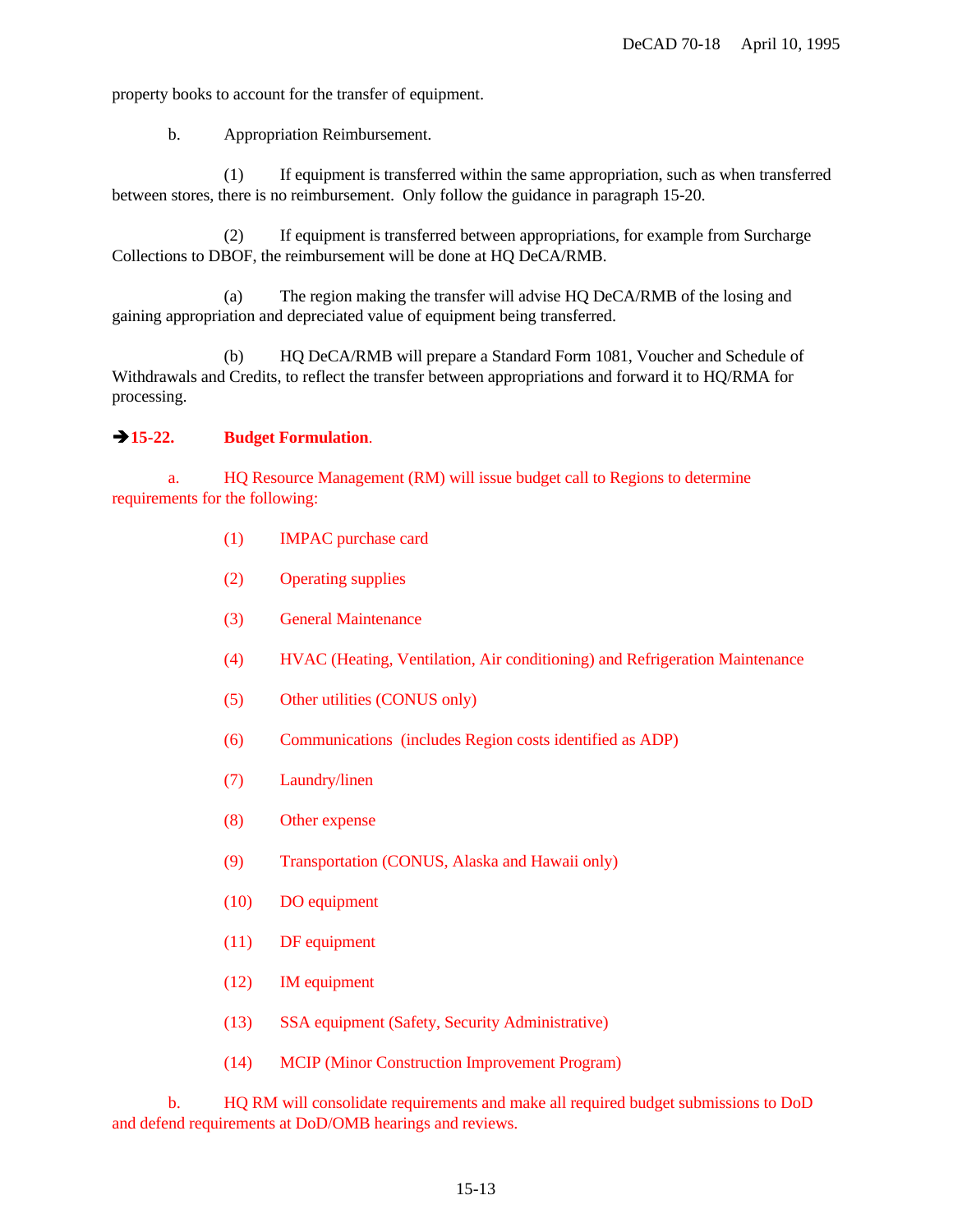c. The Regions will be responsible for:

(1) Budgeting all region requirements and submission of budgets to HQ RM.

(2) Determining the portion of the budget to be distributed to the Regions and Operations Support Center (OSC) respectively.

(3) Using reports received from the OSC pertaining to the operating expenses, equipment, and IMPAC credit card by store, to assist in the preparation of total Region budget.

d. The OSC will budget for requirements to support its operations and provide budget submissions to HQ RM in the format and categories requested in the budget call.

#### **15-23. Budget Execution**.

a. HQ RM will:

(1) Have overall responsibility for the Command Surcharge Budget to include assessment and consolidation of requirements, briefing Agency CEO and other officials, internal and external to DeCA, defending recommendations affecting the Agency's overall budget or its execution.

(2) Be responsible for all reprogramming actions between Regions, OSC, and HQ programs, providing justification and obtaining approval of the Agency Director or CEO as required.

(3) Break out funding between the Regions and the OSC (as recommended by the Regions) to support execution and administration of such services.

(4) Issue planning program to Region by each category of expense, and provide guidance prior to September 15 for funds to be managed and administered by the OSC and Regions.

(5) Issue Fund Authorization Documents (FADs) by October 1 as follows:

(a) The FAD for the OSC will be by Region, by major category of expense (Operating expenses, DO equipment, SSA equipment, IM equipment) and HQ programs (Major Construction, ADP, other). An info copy of FAD will be furnished to Region.

(b) The FAD for Region will be by major category of expense (Operating expense, DO equipment, DF equipment, SSA equipment, IM equipment, MCIP, Major Construction equipment, if applicable).

(6) Prepare monthly obligation plans for centrally managed programs based upon input from responsible components (such as DF, IM, DO).

(7) Consolidate monthly execution for Regions and OSC by Region, to portray a total overview of Region execution and provide to regions monthly for analysis.

b. The Regions will:

(1) Prepare upon request from HQ RM annual obligation plan for operating expenses, DF equipment and MCIP.

(2) Follow procedures in Chapter 15-9 through 15-14 for execution.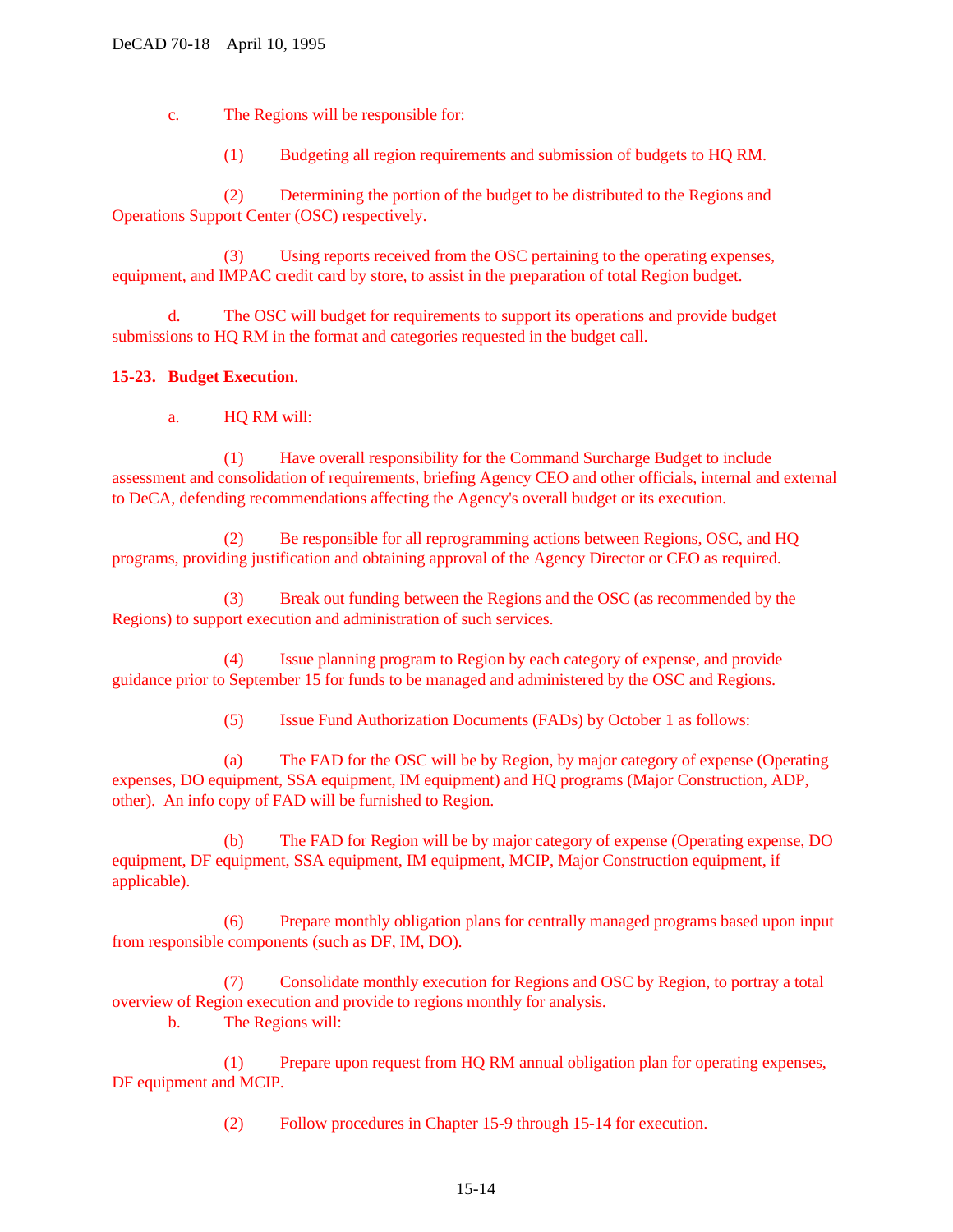(3) Be responsible for the overall execution of the Region's operating expenses, DF equipment and MCIP Surcharge budget, whether funds are distributed to the Region or to the OSC.

(4) Advise HQ RM of required reprogramming actions of the distribution of funds between the Region and OSC.

(5) Advise HQ RM of required reprogramming actions between major categories of

expense.

(6) Advise the OSC of the distribution of region operating expense funds and necessary

changes.

(7) Issue targets, by appropriate category of expense to each store.

c. The OSC will:

(1) Have execution responsibility for service contracts, DO, IM and SSA equipment, major construction, ADP services and other centrally managed programs procured through the Acquisition Business Unit.

- (2) Prepare upon request from HQ RM annual obligation plan for:
- (a) Equipment procured through the Acquisition Business Unit.
- (b) Funds authorized specifically for OSC operation.
- (3) Accept Fund Authorization Documents.
- (4) Load targets into DBMS by applicable organization code as follows:

# **OPERATIONS SUPPORT CENTER ORGANIZATION CODES - SURCHARGE COLLECTIONS**

### **CENTRALLY MANAGED PROGRAMS**

H - FACILITIES (CONSTRUCTION)  $D - IM$ K - OPERATIONS (MISC) V - SSA VL - SAL (SUPPLIES, EQUIPMENT) J - RESOURCES

# **REGIONS**

N - NORTHEAST C - CENTRAL S - SOUTHERN G - MIDWEST P - NORTHWEST-PACIFIC W - SOUTHWEST U - EUROPE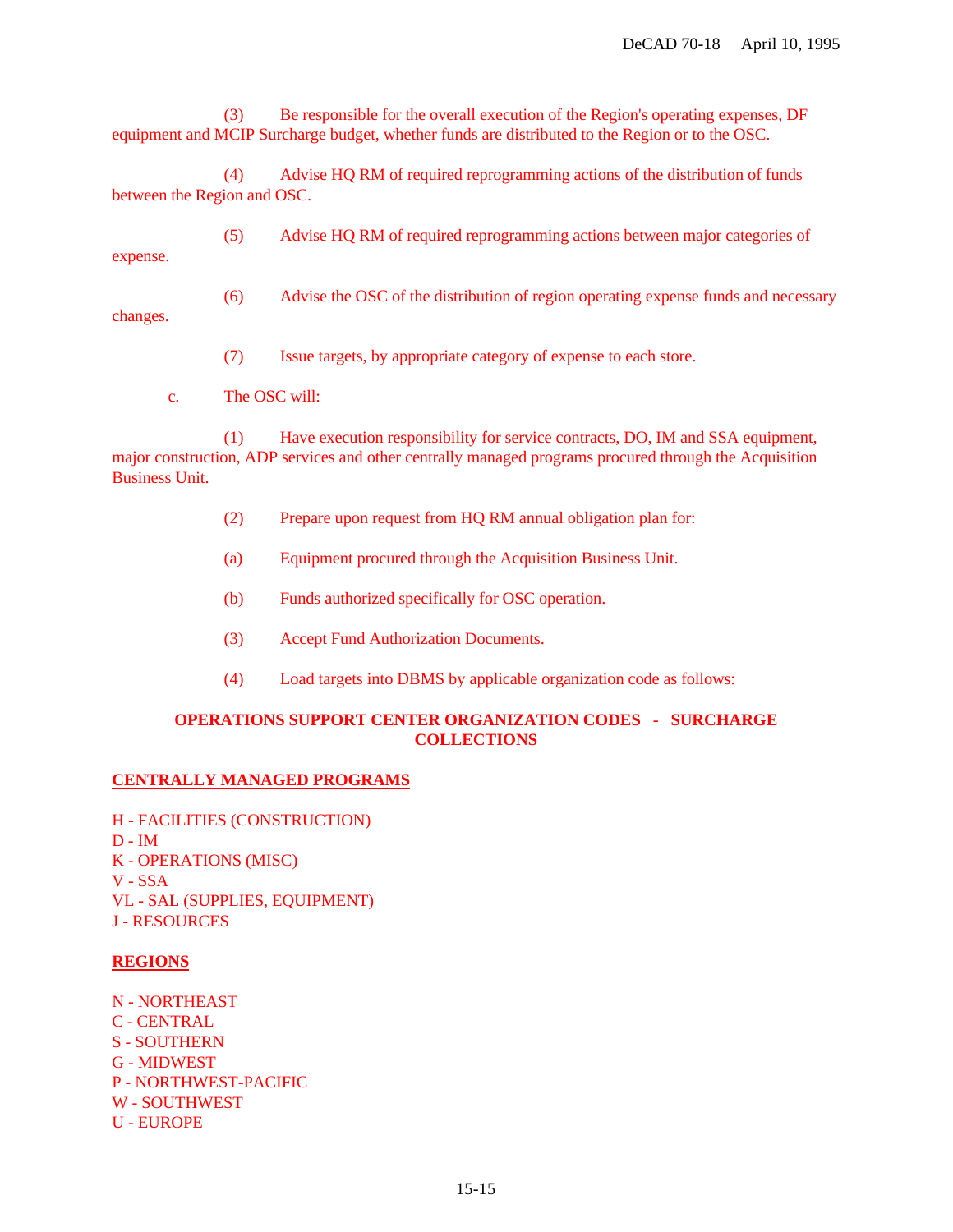### **OPERATIONS SUPPORT CENTER**

OC - OFFICE OF THE DIRECTOR EC - ELECTRONIC COMMERCE MANAGER IT - INFORMATION TECHNOLOGY BUSINESS UNIT RA - ACQUISITION BUSINESS UNIT TR - TRANSPORTATION BUSINESS UNIT MB - MARKETING BUSINESS UNIT AR - ANALYSIS AND RECONCILIATION BUSINESS UNIT BL - BUDGET LIAISON BUSINESS UNIT FS - FOOD SAFETY AND QUALITY ASSURANCE BUSINESS UNIT Y - MULTIPLE BUY CONTRACTS

(5) Receive requests for procurement actions from applicable proponents.

(6) Prepare MIPRs for OSC and centrally managed programs (Major Construction, DO, IM and SSA equipment and other).

(7) Certify fund availability.

(8) Commit, obligate, and expense funds in DBMS using Purchase Request, MIPR or appropriate document.

(9) Control and maintain documents, conducting research to prevent or resolve negative unliquidated obligations and un-matched disbursements.

(10) Research as required to reconcile obligation/disbursement differences with DFAS-CO for all documentation initiated or administered by the OSC.

(11) Coordinate directly with the commissaries to receive copies of missing receiving reports.

(12) Establish procedures to ensure the integrity of each of the following fenced categories as identified on FAD:

- (a) Direct costs to operate the OSC
- (b) Major Construction
- (c) DO equipment
- (d) SSA equipment
- (e) IM equipment
- (f) IMPAC Purchase Card
- (g) Store operating expenses
- (13) Provide HQ RM with a monthly execution report by Region and category of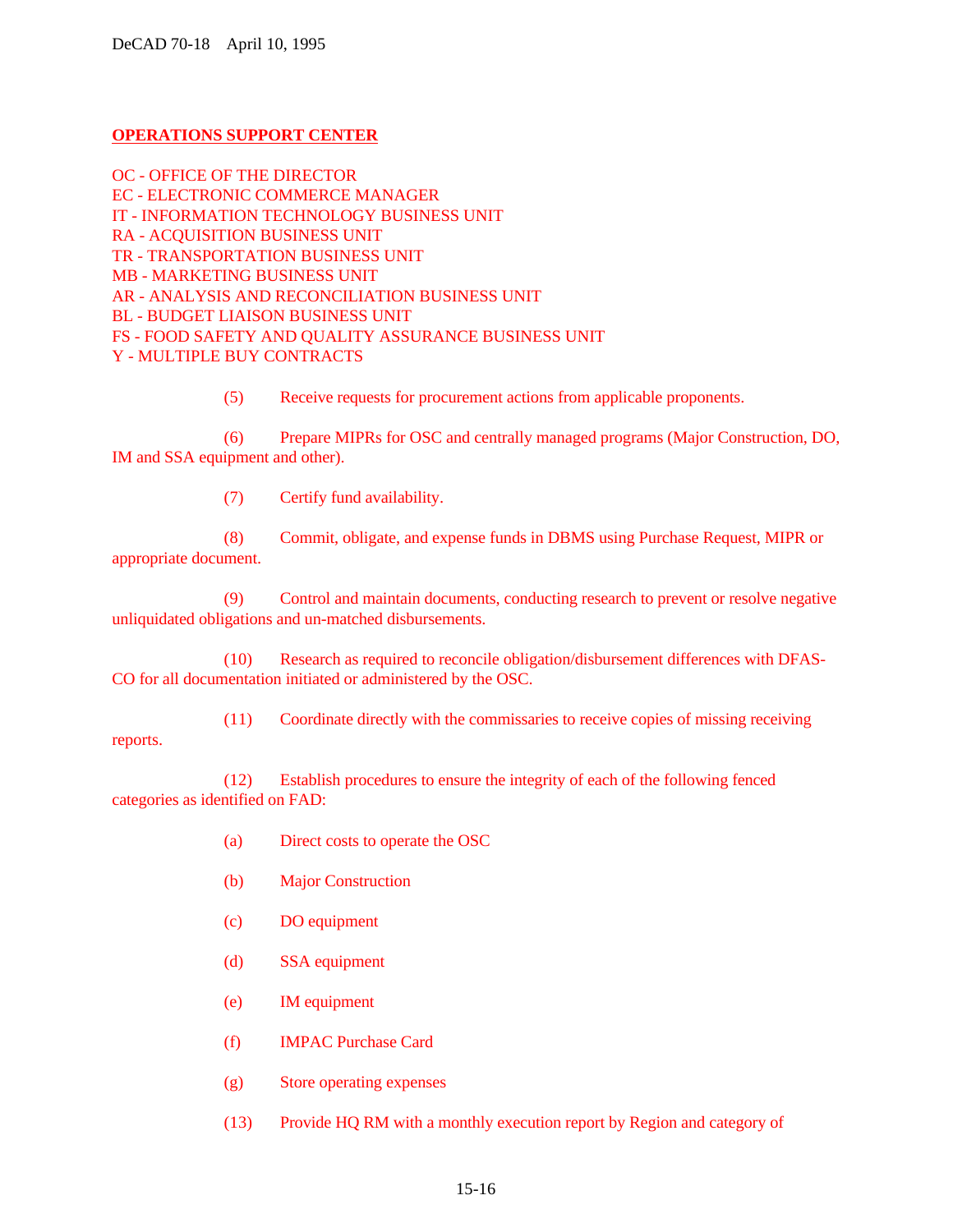expense.

(14) Provide Region monthly data by category of expense at the commissary level.

d. IMPAC Purchase Card. Regions will include requirements in their budget submissions and the OSC will:

(1) Establish a single fund cite and document number for all IMPAC Card purchases.

(2) Establish a Miscellaneous Obligation Document (MOD) to record estimated annual purchases.

(3) Commit, obligate, and expense agency wide IMPAC Card purchases against a single document number upon receipt of invoice.

(4) In September, establish MOD to cover charges for September that will be billed in October.

(5) Provide monthly feedback to the Region of usage by commissary.

### **15-24. Prior Year Funds**.

a. Prior Year funds will be maintained at Region where contract was initiated.

b. Adjustments to prior year contracts will be made after authority has been received from Region that prior year funds are available.

c. OSC must provide the Region a copy of obligation document for input into DBMS.

#### **15-25. Commissary Codes.**

| <b>CODE</b> | <b>LOCATION</b>                 | <b>REGION</b>  |
|-------------|---------------------------------|----------------|
| <b>BRU</b>  | <b>BERMUDA</b>                  | <b>CENTRAL</b> |
| <b>CHP</b>  | <b>CHERRY POINT</b>             | <b>CENTRAL</b> |
| <b>CRN</b>  | <b>CRANE NWS, IN</b>            | <b>CENTRAL</b> |
| <b>DGS</b>  | <b>DGSC, RICHMOND</b>           | <b>CENTRAL</b> |
| <b>BEH</b>  | FT BEN HARRISON, IN             | <b>CENTRAL</b> |
| <b>BRG</b>  | FT BRAGG, NC                    | <b>CENTRAL</b> |
| <b>CMB</b>  | FT CAMPBELL, KY                 | <b>CENTRAL</b> |
| <b>EUS</b>  | FT EUSTIS, VA                   | <b>CENTRAL</b> |
| <b>KNX</b>  | FT KNOX, KY                     | <b>CENTRAL</b> |
| <b>LVN</b>  | FT LEAVENWORTH, KS              | <b>CENTRAL</b> |
| <b>LEE</b>  | FT LEE, VA                      | <b>CENTRAL</b> |
| <b>LEJ</b>  | <b>CAMP LEJEUNE, NC</b>         | <b>CENTRAL</b> |
| <b>LEO</b>  | FT LEONARD WOOD, MO             | <b>CENTRAL</b> |
| <b>COY</b>  | FT MCCOY, WI                    | <b>CENTRAL</b> |
| <b>MOR</b>  | FT MONROE, VA                   | <b>CENTRAL</b> |
| <b>STR</b>  | FT STORY, VA                    | <b>CENTRAL</b> |
| <b>GRC</b>  | <b>GRANITE CITY (PRICE), IL</b> | <b>CENTRAL</b> |
| <b>GLK</b>  | <b>GREAT LAKES NTC, IL</b>      | <b>CENTRAL</b> |
| <b>SAW</b>  | KI SAWYER AFB, MI               | <b>CENTRAL</b> |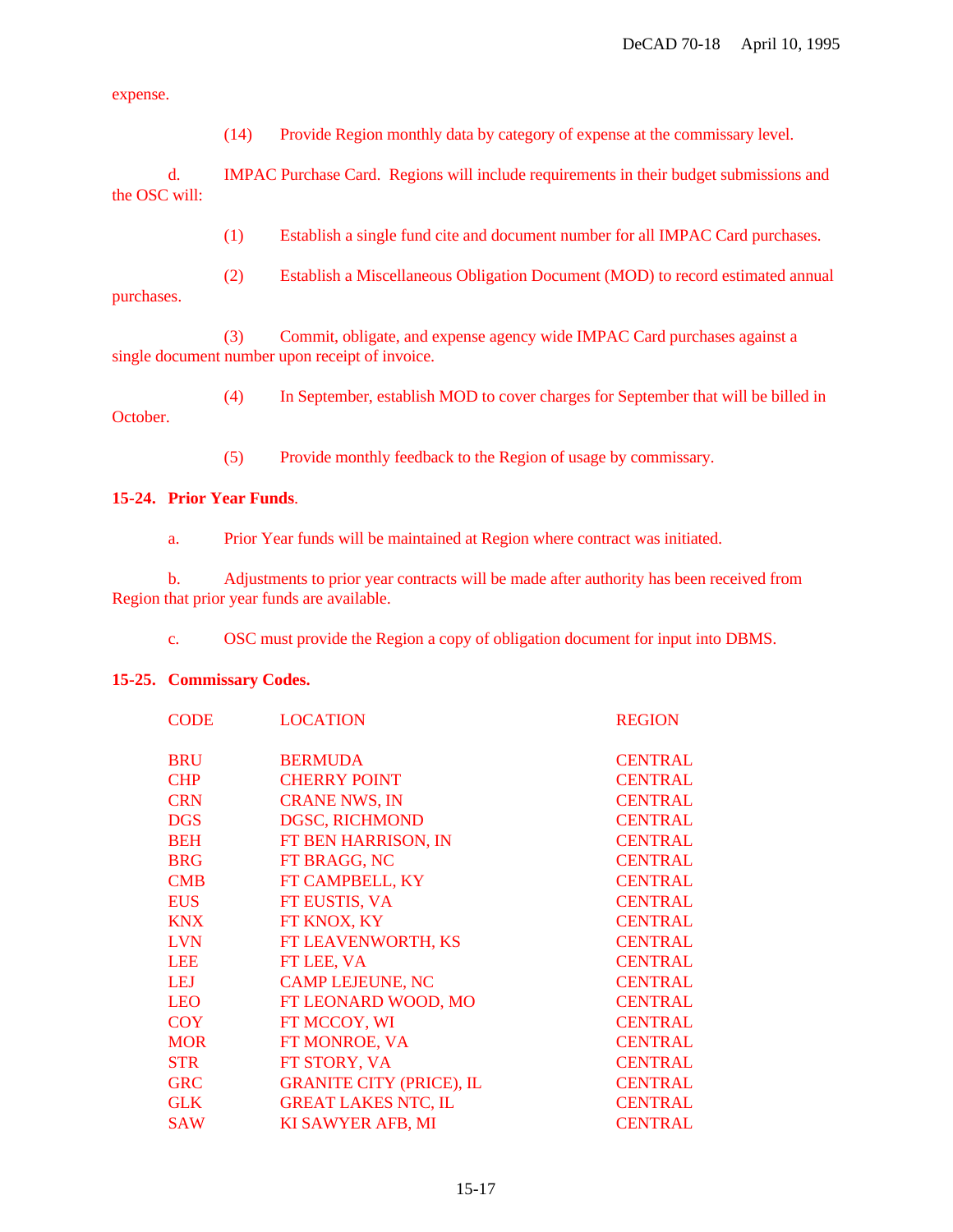| <b>LNG</b> | <b>LANGLEY AFB, VA</b>        | <b>CENTRAL</b> |
|------------|-------------------------------|----------------|
| <b>LCK</b> | LITTLE CREEK NAB, VA          | <b>CENTRAL</b> |
| <b>LRK</b> | <b>LITTLE ROCK AFB, AR</b>    | <b>CENTRAL</b> |
| <b>MLN</b> | MALLONEE VILLAGE, (BRAGG) NC  | <b>CENTRAL</b> |
| <b>NRV</b> | NEW RIVER, JACKSONVILLE, NC   | <b>CENTRAL</b> |
| <b>NAB</b> | NORFOLK NAVAL BASE, VA        | <b>CENTRAL</b> |
| <b>OCN</b> | OCEANA NAS, VA                | <b>CENTRAL</b> |
| POP        | POPE AFB, NC                  | <b>CENTRAL</b> |
| <b>POR</b> | PORTSMOUTH NNSY, VA           | <b>CENTRAL</b> |
| <b>RIA</b> | ROCK ISLAND ARSENAL, IL       | <b>CENTRAL</b> |
| <b>SCT</b> | <b>SCOTT AFB, IL</b>          | <b>CENTRAL</b> |
| <b>SEL</b> | <b>SELFRIDGE ANGB, MI</b>     | <b>CENTRAL</b> |
| <b>SEY</b> | SEYMOUR JOHNSON AFB, NC       | <b>CENTRAL</b> |
| <b>WHT</b> | WHITEMAN AFB, MO              | <b>CENTRAL</b> |
| <b>WPT</b> | <b>WRIGHT-PATT AFB, OH</b>    | <b>CENTRAL</b> |
| <b>ALT</b> | <b>ALTUS AFB, OK</b>          | <b>MIDWEST</b> |
| <b>BEL</b> | <b>BELLE FOURCHE AFB, SD</b>  | <b>MIDWEST</b> |
| <b>BRO</b> | <b>BROOKS AFB, TX</b>         | <b>MIDWEST</b> |
| <b>CAN</b> | <b>CANNON AFB, NM</b>         | <b>MIDWEST</b> |
| <b>CRP</b> | <b>CORPUS CHRISTI NAS, TX</b> | <b>MIDWEST</b> |
| <b>DYE</b> | <b>DYESS AFB, TX</b>          | <b>MIDWEST</b> |
| <b>ELL</b> | <b>ELLSWORTH AFB, SC</b>      | <b>MIDWEST</b> |
| <b>FEW</b> | FE WARREN AFB, WY             | <b>MIDWEST</b> |
| <b>FIT</b> | <b>FITZSIMONS CO</b>          | <b>MIDWEST</b> |
| <b>FOR</b> | <b>FORSYTH AFB, MT</b>        | <b>MIDWEST</b> |
| <b>BLI</b> | FT BLISS, TX                  | <b>MIDWEST</b> |
| <b>CAR</b> | FT CARSON, CO                 | <b>MIDWEST</b> |
| <b>HOO</b> | FT HOOD, TX                   | <b>MIDWEST</b> |
| <b>HOD</b> | FT HOOD 2, TX                 | <b>MIDWEST</b> |
| <b>RIL</b> | FT RILEY, KS                  | <b>MIDWEST</b> |
| <b>SAM</b> | FT SAM HOUSTON, TX            | <b>MIDWEST</b> |
| <b>SIL</b> | FT SILL, OK                   | <b>MIDWEST</b> |
| GOO        | <b>GOODFELLOW AFB. TX</b>     | <b>MIDWEST</b> |
| <b>GRF</b> | <b>GRANDFORKS AFB, ND</b>     | <b>MIDWEST</b> |
| <b>HLO</b> | <b>HOLLOMAN AFB, NM</b>       | <b>MIDWEST</b> |
| <b>KEL</b> | <b>KELLY AFB, TX</b>          | <b>MIDWEST</b> |
| <b>KIN</b> | <b>KINGSVILLE, TX</b>         | <b>MIDWEST</b> |
| <b>KIR</b> | <b>KIRTLAND AFB, NM</b>       | <b>MIDWEST</b> |
| LAJ        | <b>LA JUNTO AFB, CO</b>       | <b>MIDWEST</b> |
| <b>LAC</b> | <b>LACKLAND AFB, TX</b>       | <b>MIDWEST</b> |
| <b>LAU</b> | <b>LAUGHLIN AFB, TX</b>       | <b>MIDWEST</b> |
| <b>MCN</b> | <b>MCCONNELL AFB, KS</b>      | <b>MIDWEST</b> |
| <b>MIN</b> | <b>MINOT AFB, ND</b>          | <b>MIDWEST</b> |
| <b>OFF</b> | <b>OFFUTT AFB, NE</b>         | <b>MIDWEST</b> |
| <b>PET</b> | PETERSON AFB, CO              | <b>MIDWEST</b> |
| <b>RAN</b> | <b>RANDOLPH AFB, TX</b>       | <b>MIDWEST</b> |
| <b>REE</b> | <b>REESE AFB, TX</b>          | <b>MIDWEST</b> |
| <b>SHE</b> | <b>SHEPPARD AFB, TX</b>       | <b>MIDWEST</b> |
| <b>TIN</b> | <b>TINKER AFB, OR</b>         | <b>MIDWEST</b> |
| <b>ACA</b> | <b>USAF ACADEMY, CO</b>       | <b>MIDWEST</b> |
| <b>VAN</b> | <b>VANCE AFB, OK</b>          | <b>MIDWEST</b> |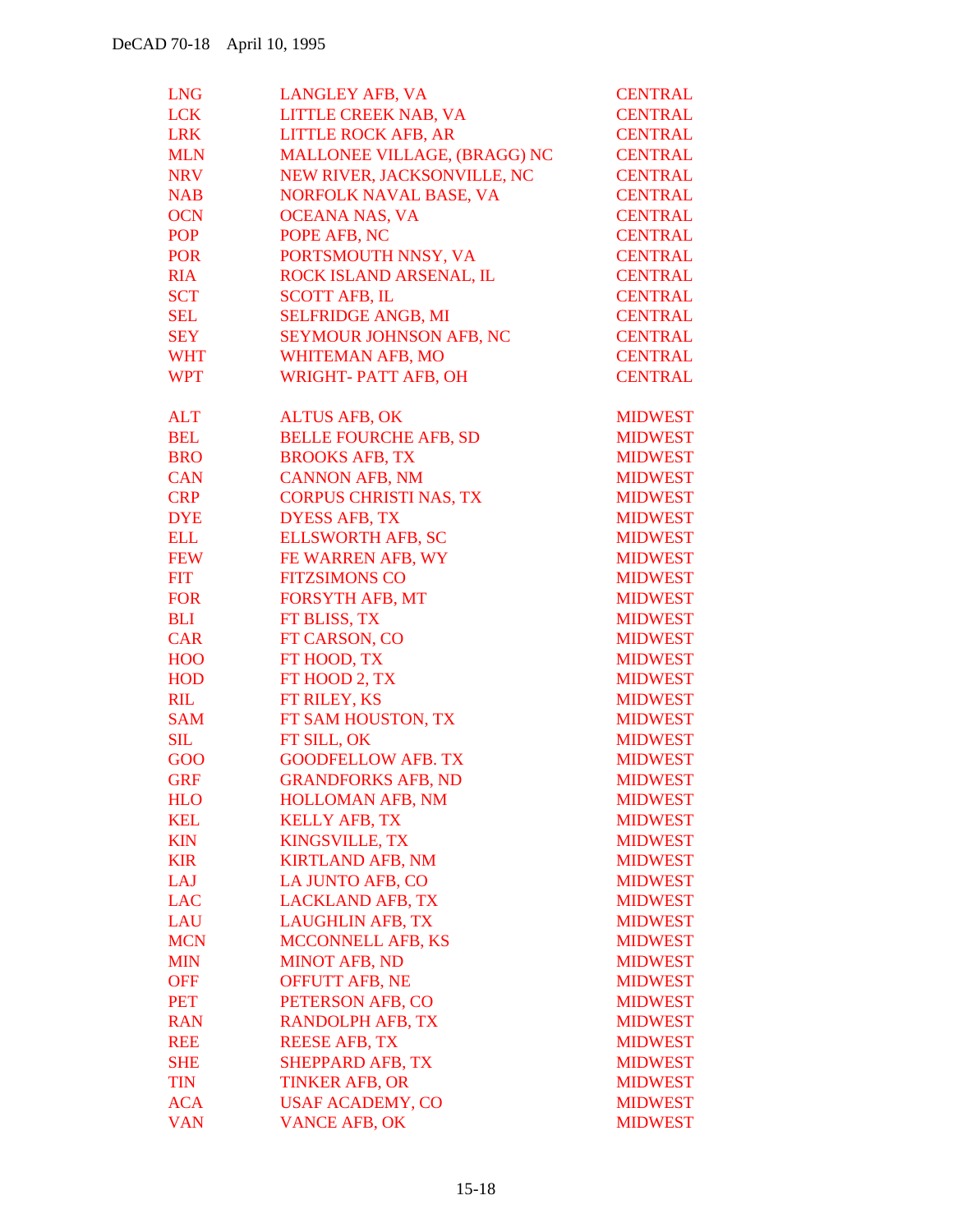| <b>WSM</b> | WHITE SANDS MR, NM           | <b>MIDWEST</b>    |
|------------|------------------------------|-------------------|
| <b>ABE</b> | <b>ABERDEEN PG, MD</b>       | <b>NORTHEAST</b>  |
| <b>AND</b> | <b>ANDREWS AFB, MD</b>       | <b>NORTHEAST</b>  |
| <b>ANN</b> | <b>ANNAPOLIS, MD</b>         | <b>NORTHEAST</b>  |
| <b>ARD</b> | PICATINNY ARSENAL(ARDEC), NJ | <b>NORTHEAST</b>  |
| <b>BGR</b> | <b>BANGOR AFB, ME</b>        | <b>NORTHEAST</b>  |
| <b>BOL</b> | <b>BOLLING AFB, WASH DC</b>  | <b>NORTHEAST</b>  |
| <b>BRU</b> | <b>BRUNSWICK, ME</b>         | <b>NORTHEAST</b>  |
| <b>BVR</b> | FT BELVOIR, VA               | <b>NORTHEAST</b>  |
| <b>CRI</b> | <b>CARLISLE BKS, PA</b>      | <b>NORTHEAST</b>  |
| <b>CUT</b> | <b>CUTLER, ME</b>            | <b>NORTHEAST</b>  |
| <b>DAH</b> | <b>DAHLGREN, VA</b>          | <b>NORTHEAST</b>  |
| <b>DDR</b> | NEW CUMBERLAND, PA           | <b>NORTHEAST</b>  |
| <b>DET</b> | FT DETRICK, MD               | <b>NORTHEAST</b>  |
| <b>DEV</b> | FT DEVENS, MA                | <b>NORTHEAST</b>  |
| <b>DOV</b> | <b>DOVER AFB, DE</b>         | <b>NORTHEAST</b>  |
| <b>DRU</b> | <b>FT DRUM</b>               | <b>NORTHEAST</b>  |
| <b>GIS</b> | <b>GOVERNORS ISLAND, NY</b>  | <b>NORTHEAST</b>  |
| <b>GRI</b> | <b>GRIFFIS AFB, NY</b>       | <b>NORTHEAST</b>  |
| <b>HAI</b> | FT HAMILTON, NY              | <b>NORTHEAST</b>  |
| <b>HNS</b> | <b>HANSCOM AFB, MA</b>       | <b>NORTHEAST</b>  |
| <b>KEF</b> | <b>KEFLAVIK, ICELAND</b>     | <b>NORTHEAST</b>  |
| <b>KLS</b> | KELLY SUPP FACILITY, PA      | <b>NORTHEAST</b>  |
| <b>LAK</b> | <b>LAKEHURST, NJ</b>         | <b>NORTHEAST</b>  |
| <b>MCA</b> | FT MCNAIR, DC                | <b>NORTHEAST</b>  |
| <b>MCG</b> | <b>MCGUIRE AFB, NJ</b>       | <b>NORTHEAST</b>  |
| <b>MEA</b> | FT MEADE, MD                 | <b>NORTHEAST</b>  |
| <b>MIT</b> | <b>MITCHEL FIELD, NY</b>     | <b>NORTHEAST</b>  |
| <b>MON</b> | FT MONMOUTH, NJ              | <b>NORTHEAST</b>  |
| <b>MYE</b> | FT MYER, VA                  | <b>NORTHEAST</b>  |
| <b>NEL</b> | NEW LONDON, CT               | <b>NORTHEAST</b>  |
| <b>NEP</b> | NEWPORT, RI                  | <b>NORTHEAST</b>  |
| PHI        | PHILADELPHIA, PA             | <b>NORTHEAST</b>  |
| <b>PLA</b> | PLATTSBURG AFB, NY           | <b>NORTHEAST</b>  |
| <b>PRT</b> | PORTSMOUTH NS NH             | <b>NORTHEAST</b>  |
| <b>PTU</b> | PATUXENT, MD                 | <b>NORTHEAST</b>  |
| <b>QUA</b> | <b>QUANTICO, VA</b>          | <b>NORTHEAST</b>  |
| <b>RIT</b> | FT RITCHIE, MD               | <b>NORTHEAST</b>  |
| <b>SCO</b> | <b>SCOTIA, NY</b>            | <b>NORTHEAST</b>  |
| <b>TOB</b> | TOBYHABBA ARMY DEPOT, PA     | <b>NORTHEAST</b>  |
| <b>VIH</b> | <b>VINT HILL FARMS, VA</b>   | <b>NORTHEAST</b>  |
| <b>WAR</b> | <b>WALTER REED, DC</b>       | <b>NORTHEAST</b>  |
| <b>WEP</b> | <b>WEST POINT, NY</b>        | <b>NORTHEAST</b>  |
| <b>WIH</b> | <b>WINTER HARBOR, ME</b>     | <b>NORTHEAST</b>  |
| <b>ADA</b> | <b>ADAK NAS, AK</b>          | <b>NW PACIFIC</b> |
| <b>BAN</b> | <b>BANGOR NSB, WA</b>        | <b>NW PACIFIC</b> |
| <b>BRE</b> | <b>BREMERTON NB, WA</b>      | <b>NW PACIFIC</b> |
| <b>EIE</b> | <b>EIELSON AFB, AK</b>       | <b>NW PACIFIC</b> |
| <b>ELM</b> | <b>ELMENDORF AFB, AK</b>     | <b>NW PACIFIC</b> |
| <b>EVE</b> | NS PUGET SOUND, EVERETT, WA  | <b>NW PACIFIC</b> |
|            |                              |                   |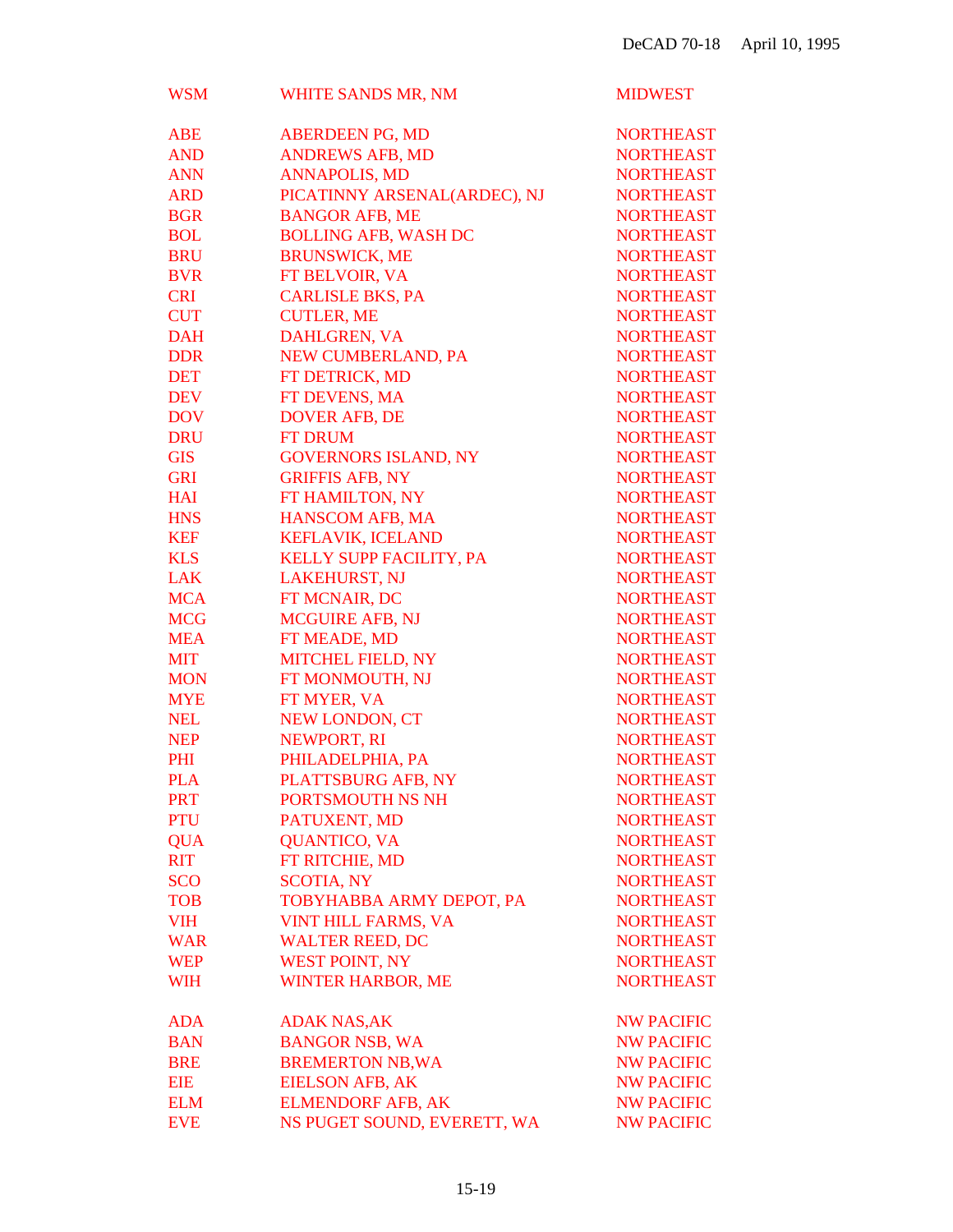| <b>FAR</b> | <b>FAIRCHILD AFB, WA</b>        | <b>NW PACIFIC</b>        |
|------------|---------------------------------|--------------------------|
| <b>GRE</b> | FT GREELY, AK                   | <b>NW PACIFIC</b>        |
| <b>LEW</b> | FT LEWIS, WA                    | <b>NW PACIFIC</b>        |
| <b>RIC</b> | FT RICHARDSON, AK               | <b>NW PACIFIC</b>        |
| <b>WAI</b> | FT WAINWRIGHT, AK               | <b>NW PACIFIC</b>        |
| <b>HAV</b> | <b>HAVRES AFB, MT</b>           | <b>NW PACIFIC</b>        |
| <b>KOD</b> | <b>KODIAK, AK</b>               | <b>NW PACIFIC</b>        |
| <b>MAL</b> | <b>MALMSTROM AFB, MT</b>        | <b>NW PACIFIC</b>        |
| <b>MCH</b> | <b>MCCHORD AFB, WA</b>          | <b>NW PACIFIC</b>        |
| <b>MOU</b> | MT HOME AFB, ID                 | <b>NW PACIFIC</b>        |
| <b>SEI</b> | <b>SEATTLE, WA</b>              | <b>NW PACIFIC</b>        |
| <b>WHI</b> | WHIDBEY ISLAND NB, WA           | <b>NW PACIFIC</b>        |
| <b>ADE</b> | ANDERSEN AFB, GUAM              | <b>HAWAII/NW PACIFIC</b> |
| <b>BRB</b> | <b>BARBERS POINT NB,HI</b>      | <b>HAWAII/NW PACIFIC</b> |
| <b>SHA</b> | FT SHAFTER, HI                  | <b>HAWAII/NW PACIFIC</b> |
| <b>GUA</b> | <b>GUAM NS, GUAM</b>            | <b>HAWAII/NW PACIFIC</b> |
| <b>HIC</b> | HICKAM AFB, HI                  | <b>HAWAII/NW PACIFIC</b> |
| <b>KAN</b> | KANEOHE BAY MCAS, HI            | <b>HAWAII/NW PACIFIC</b> |
| <b>PEA</b> | PEARL HARBOR NB, HI             | <b>HAWAII/NW PACIFIC</b> |
| <b>SCH</b> | <b>SCHOFIELD BKS, HI</b>        | <b>HAWAII/NW PACIFIC</b> |
| <b>ATS</b> | <b>ATSUGI NAF, JAPAN</b>        | <b>KOREA/NW PACIFIC</b>  |
| <b>CRL</b> | <b>CAMP CARROLL, S. KOREA</b>   | <b>KOREA/NW PACIFIC</b>  |
| <b>CAS</b> | <b>CAMP CASEY, S KOREA</b>      | <b>KOREA/NW PACIFIC</b>  |
| <b>COU</b> | CAMP COURTNEY, OKINAWA          | <b>KOREA/NW PACIFIC</b>  |
| <b>EDW</b> | <b>CAMP EDWARDS, S KOREA</b>    | <b>KOREA/NW PACIFIC</b>  |
| <b>FOS</b> | <b>CAMP FOSTER, OKINAWA</b>     | <b>KOREA/NW PACIFIC</b>  |
| <b>HUM</b> | <b>CAMP HUMPHREYS, S KOREA</b>  | <b>KOREA/NW PACIFIC</b>  |
| <b>KNS</b> | <b>CAMP KINSER, OKINAWA</b>     | <b>KOREA/NW PACIFIC</b>  |
| <b>PAG</b> | <b>CAMP PAGE, S KOREA</b>       | <b>KOREA/NW PACIFIC</b>  |
| <b>STA</b> | <b>CAMP STANLEY, S KOREA</b>    | <b>KOREA/NW PACIFIC</b>  |
| <b>ZAM</b> | <b>CAMP ZAMA, JAPAN</b>         | <b>KOREA/NW PACIFIC</b>  |
| <b>CHH</b> | <b>CHINHAE NAS, S KOREA</b>     | <b>KOREA/NW PACIFIC</b>  |
| <b>HAA</b> | HANNAM VILLAGE, S KOREA         | <b>KOREA/NW PACIFIC</b>  |
| <b>IWA</b> | <b>IWAKUNI MB, JAPAN</b>        | <b>KOREA/NW PACIFIC</b>  |
| <b>KAD</b> | KADENA AB, OKINAWA              | <b>KOREA/NW PACIFIC</b>  |
| <b>KUS</b> | KUNSAN AB, S KOREA              | <b>KOREA/NW PACIFIC</b>  |
| <b>KUR</b> | <b>KURE, JAPAN</b>              | <b>KOREA/NW PACIFIC</b>  |
| <b>MIS</b> | MISAWA AB, JAPAN                | <b>KOREA/NW PACIFIC</b>  |
| <b>OSA</b> | <b>OSAN AB, S KOREA</b>         | <b>KOREA/NW PACIFIC</b>  |
| <b>PUS</b> | <b>PUSAN, S KOREA</b>           | <b>KOREA/NW PACIFIC</b>  |
| <b>SAG</b> | <b>SAGAMI, JAPAN</b>            | <b>KOREA/NW PACIFIC</b>  |
| <b>SAA</b> | SAGAMIHARA, JAPAN               | <b>KOREA/NW PACIFIC</b>  |
| <b>SAS</b> | <b>SASEBO NB, JAPAN</b>         | <b>KOREA/NW PACIFIC</b>  |
| <b>TAE</b> | <b>TAEGU, S KOREA</b>           | <b>KOREA/NW PACIFIC</b>  |
| <b>YOA</b> | YOKOSUKA NB, JAPAN              | <b>KOREA/NW PACIFIC</b>  |
| <b>YOK</b> | YOKOTA AFB, JAPAN               | <b>KOREA/NW PACIFIC</b>  |
| <b>YON</b> | YONGSAN, S KOREA                | <b>KOREA/NW PACIFIC</b>  |
| <b>OKI</b> | OKINAWA CDC, KADENA AB, OKINAWA | <b>CDC/NW PACIFIC</b>    |

ALB ALBANY MC, GA SOUTHERN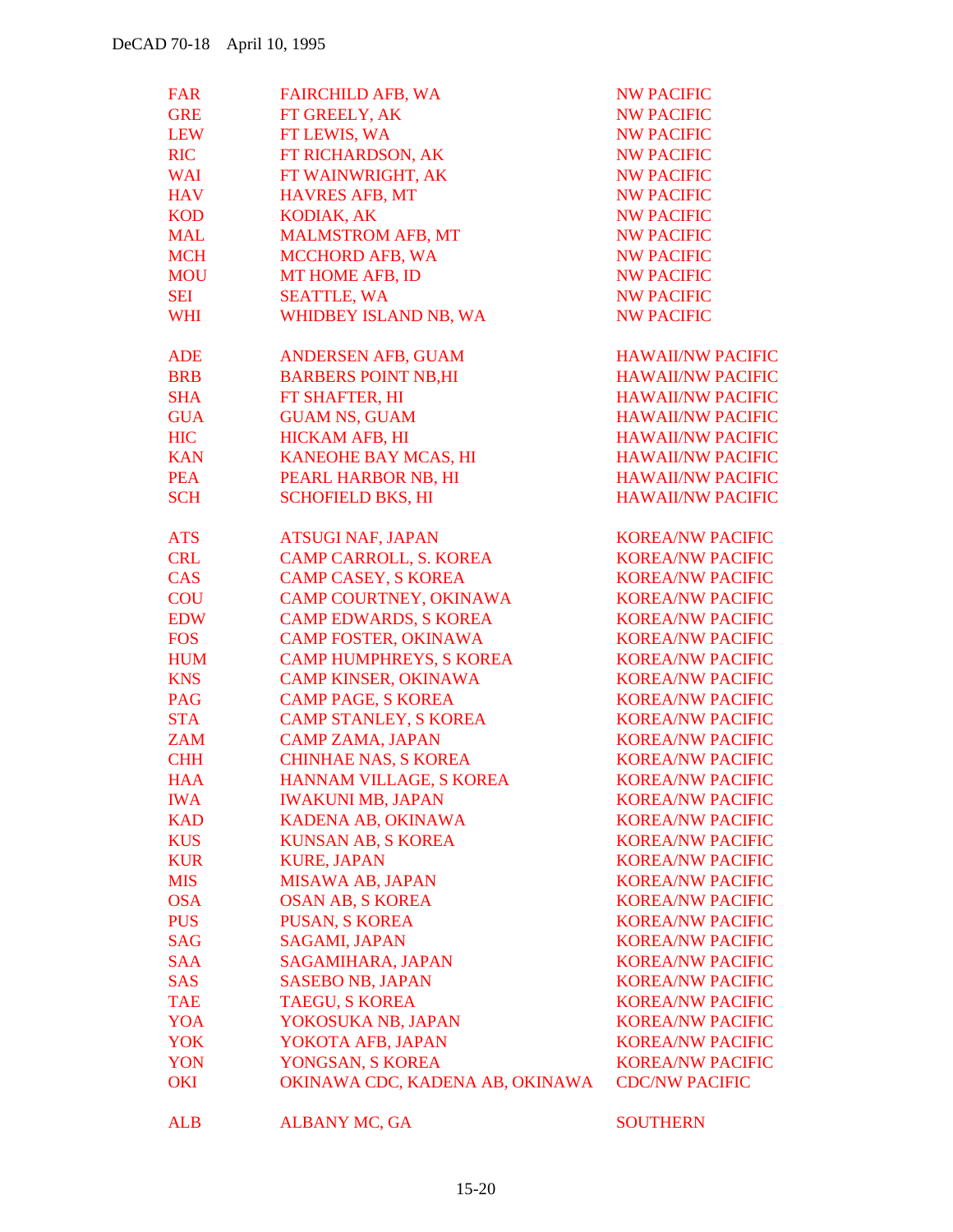| <b>ARN</b> | <b>ARNOLD AFB, TN</b>        | <b>SOUTHERN</b>  |
|------------|------------------------------|------------------|
| <b>ATN</b> | <b>ATHENS NSCS, GA</b>       | <b>SOUTHERN</b>  |
| <b>BAR</b> | <b>BARKSDALE AFB, LA</b>     | <b>SOUTHERN</b>  |
| <b>MRL</b> | <b>CAMP MERRILL, GA</b>      | <b>SOUTHERN</b>  |
| <b>CEC</b> | <b>CECIL FIELD NAS, FL</b>   | <b>SOUTHERN</b>  |
| <b>CHF</b> | <b>CHARLESTON AFB, SC</b>    | <b>SOUTHERN</b>  |
| <b>CHN</b> | <b>CHARLESTON NS, SC</b>     | <b>SOUTHERN</b>  |
| <b>CHW</b> | <b>CHARLESTON NWS, SC</b>    | <b>SOUTHERN</b>  |
| <b>COL</b> | <b>COLUMBUS AFB, MS</b>      | <b>SOUTHERN</b>  |
| EGL        | <b>EGLIN AFB, FL</b>         | <b>SOUTHERN</b>  |
| <b>BNG</b> | FT BENNING, GA               | <b>SOUTHERN</b>  |
| <b>BUC</b> | FT BUCHANAN, PR              | <b>SOUTHERN</b>  |
| <b>GIL</b> | FT GILLEM, GA                | <b>SOUTHERN</b>  |
| <b>GOR</b> | FT GORDON, GA                | <b>SOUTHERN</b>  |
| <b>JAC</b> | FT JACKSON, SC               | <b>SOUTHERN</b>  |
| <b>MCC</b> |                              |                  |
|            | FT MCCLELLAN, AL             | <b>SOUTHERN</b>  |
| <b>MCP</b> | FT MCPHERSON, GA             | <b>SOUTHERN</b>  |
| POL        | FT POLK, LA                  | <b>SOUTHERN</b>  |
| <b>RUC</b> | FT RUCKER, AL                | <b>SOUTHERN</b>  |
| <b>STE</b> | FT STEWART, GA               | <b>SOUTHERN</b>  |
| <b>GUT</b> | <b>GUANTANAMO BAY, CUBA</b>  | <b>SOUTHERN</b>  |
| <b>GUP</b> | <b>GULFPORT NCBC, MS</b>     | <b>SOUTHERN</b>  |
| <b>GUN</b> | <b>GUNTER AFB, AL</b>        | <b>SOUTHERN</b>  |
| <b>HUN</b> | <b>HUNTER AAF, GA</b>        | <b>SOUTHERN</b>  |
| <b>HUR</b> | <b>HURLBURT FLD, FL</b>      | <b>SOUTHERN</b>  |
| <b>JAN</b> | <b>JACKSONVILLE NAS, FL</b>  | <b>SOUTHERN</b>  |
| <b>KES</b> | <b>KESSLER AFB, MS</b>       | <b>SOUTHERN</b>  |
| <b>KYW</b> | <b>KEY WEST NAS, FL</b>      | <b>SOUTHERN</b>  |
| <b>KGB</b> | KINGSBAY NSB, GA             | <b>SOUTHERN</b>  |
| <b>MAC</b> | <b>MACDILL AFB, FL</b>       | <b>SOUTHERN</b>  |
| <b>MAX</b> | <b>MAXWELL AFB, AL</b>       | <b>SOUTHERN</b>  |
| <b>MAP</b> | <b>MAYPORT NS, FL</b>        | <b>SOUTHERN</b>  |
| <b>MEM</b> | <b>MEMPHIS NAS, TN</b>       | <b>SOUTHERN</b>  |
| <b>MER</b> | <b>MERIDIAN NAS, MS</b>      | <b>SOUTHERN</b>  |
| <b>MOO</b> | MOODY AFB, GA                | <b>SOUTHERN</b>  |
| <b>NWO</b> | <b>NEW ORLEANS NAS, LA</b>   | <b>SOUTHERN</b>  |
| ORL        | <b>ORLANDO NTC, FL</b>       | <b>SOUTHERN</b>  |
| PAI        | PARRIS ISLAND MC, SC         | <b>SOUTHERN</b>  |
| <b>PTR</b> | PATRICK AFB, FL              | <b>SOUTHERN</b>  |
| <b>PEN</b> | PENSACOLA NAS, FL            | <b>SOUTHERN</b>  |
| <b>RDS</b> | REDSTONE ARSENAL, AL         | <b>SOUTHERN</b>  |
| <b>ROS</b> | <b>ROBINS AFB, GA</b>        | <b>SOUTHERN</b>  |
| <b>ROR</b> | <b>ROOSEVELT ROADS, PR</b>   | <b>SOUTHERN</b>  |
| <b>SHW</b> | <b>SHAW AFB, SC</b>          | <b>SOUTHERN</b>  |
| <b>TYN</b> | TYNDALL AFB, FL              | <b>SOUTHERN</b>  |
|            | <b>WHITING FIELD NAS, FL</b> | <b>SOUTHERN</b>  |
| <b>WHF</b> |                              |                  |
| <b>COR</b> | <b>COROZAL</b>               | PANAMA/SOUTHERN  |
| <b>ESP</b> | <b>FT ESPINAR</b>            | PANAMA/SOUTHERN  |
| <b>HOW</b> | <b>HOWARD AFB</b>            | PANAMA/SOUTHERN  |
| <b>COZ</b> | <b>COROZAL CDC</b>           | PANAMA/SOUTHERN  |
| <b>ALA</b> | <b>ALAMEDA, CA</b>           | <b>SOUTHWEST</b> |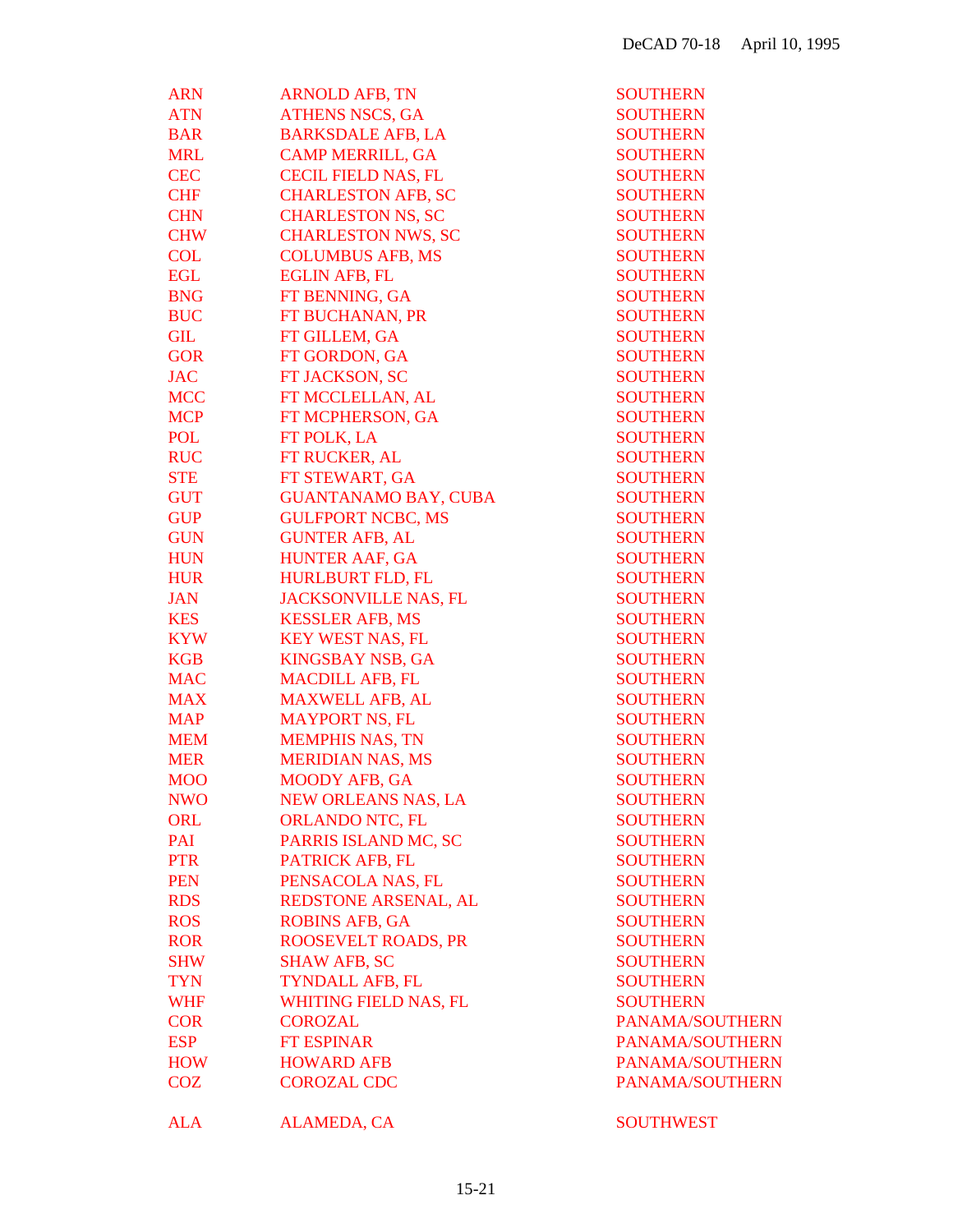| <b>BRS</b> | <b>BARSTOW, CA</b>             | <b>SOUTHWEST</b>     |
|------------|--------------------------------|----------------------|
| <b>BEA</b> | <b>BEALE AFB, CA</b>           | <b>SOUTHWEST</b>     |
| <b>CMP</b> | <b>CAMP PENDLETON, CA</b>      | <b>SOUTHWEST</b>     |
| <b>CSL</b> | <b>CASTLE AFB, CA</b>          | <b>SOUTHWEST</b>     |
| <b>CHL</b> | <b>CHINA LAKE, CA</b>          | <b>SOUTHWEST</b>     |
| <b>DMN</b> | DAVIS-MONTHAN AFB, AZ          | <b>SOUTHWEST</b>     |
| <b>HAM</b> | <b>DOD HOUSING-HAMILTON CA</b> | <b>SOUTHWEST</b>     |
| <b>DGY</b> | DUGWAY PG, UT                  | <b>SOUTHWEST</b>     |
| <b>EDA</b> | <b>EDWARDS AFB, CA</b>         | <b>SOUTHWEST</b>     |
| <b>ELC</b> | <b>EL CENTRO, CA</b>           | <b>SOUTHWEST</b>     |
| <b>ELT</b> | EL TORO, CA                    | <b>SOUTHWEST</b>     |
| <b>FAL</b> | <b>FALLON, NV</b>              | <b>SOUTHWEST</b>     |
| <b>FTH</b> | FT HUACHUCA, AZ                | <b>SOUTHWEST</b>     |
| <b>FTI</b> | FT IRWIN, CA                   | <b>SOUTHWEST</b>     |
| <b>FTO</b> | FT ORD, CA                     | <b>SOUTHWEST</b>     |
| <b>HIL</b> | <b>HILL AFB, UT</b>            | <b>SOUTHWEST</b>     |
| <b>HLG</b> | HUNTER LIGGETT, CA             | <b>SOUTHWEST</b>     |
| <b>IMB</b> | <b>IMPERIAL BEACH, CA</b>      | <b>SOUTHWEST</b>     |
| <b>LEM</b> | <b>LEMOORE, CA</b>             | <b>SOUTHWEST</b>     |
| <b>LGB</b> | <b>LONG BEACH, CA</b>          | <b>SOUTHWEST</b>     |
| LOS        | <b>LOS ANGELES AFB, CA</b>     | <b>SOUTHWEST</b>     |
| <b>LUK</b> | LUKE AFB, AZ                   | <b>SOUTHWEST</b>     |
| <b>MAR</b> | <b>MARCH AFB, CA</b>           | <b>SOUTHWEST</b>     |
| <b>MRE</b> | <b>MARE ISLAND, CA</b>         | <b>SOUTHWEST</b>     |
| <b>MCL</b> | MCCLELLAN AFB, CA              | <b>SOUTHWEST</b>     |
| <b>MIR</b> | MIRAMAR, SAN DIEGO, CA         | <b>SOUTHWEST</b>     |
| <b>MOF</b> | <b>MOFFETT FIELD, CA</b>       | <b>SOUTHWEST</b>     |
| <b>NLS</b> | <b>NELLIS AFB, NV</b>          | <b>SOUTHWEST</b>     |
| <b>NIS</b> | <b>NORTH ISLAND, CA</b>        | <b>SOUTHWEST</b>     |
| <b>OAK</b> | <b>OAKLAND AB, CA</b>          | <b>SOUTHWEST</b>     |
| <b>PTH</b> | PORT HUENEME, CA               | <b>SOUTHWEST</b>     |
| <b>PTM</b> | PORT MUGU, CA                  | <b>SOUTHWEST</b>     |
| <b>PRS</b> | PRESIDIO OF SF, CA             | <b>SOUTHWEST</b>     |
| <b>SDG</b> | <b>SAN DIEGO NAS, CA</b>       | <b>SOUTHWEST</b>     |
| <b>SND</b> | <b>SAN DIEGO NS, CA</b>        | <b>SOUTHWEST</b>     |
| <b>SOF</b> | <b>SAN ONOFRE, CA</b>          | <b>SOUTHWEST</b>     |
| <b>SRA</b> | <b>SIERRA AD, CA</b>           | <b>SOUTHWEST</b>     |
| <b>STK</b> | <b>STOCKTON, CA</b>            | <b>SOUTHWEST</b>     |
| <b>TVS</b> | <b>TRAVIS AFB, CA</b>          | <b>SOUTHWEST</b>     |
| <b>TRE</b> | <b>TREASURE ISLAND, CA</b>     | <b>SOUTHWEST</b>     |
| <b>TNP</b> | <b>TWENTYNINE PALMS, CA</b>    | <b>SOUTHWEST</b>     |
| <b>VRG</b> | <b>VANDENBERG AFB, CA</b>      | <b>SOUTHWEST</b>     |
| <b>WMS</b> | <b>WILLIAMS AFB, AZ</b>        | <b>SOUTHWEST</b>     |
| <b>YMA</b> | YUMA, AZ                       | <b>SOUTHWEST</b>     |
| <b>YPG</b> | YUMA PG, AZ                    | <b>SOUTHWEST</b>     |
|            |                                |                      |
| <b>ANK</b> | <b>ANKARA, TURKEY</b>          | <b>MEDITERRANEAN</b> |
| <b>ATH</b> | <b>ATHENS, GREECE</b>          | <b>MEDITERRANEAN</b> |
| <b>AVI</b> | <b>AVIANO, ITALY</b>           | <b>MEDITERRANEAN</b> |
| <b>CAI</b> | CAIRO, EGYPT                   | <b>MEDITERRANEAN</b> |
| <b>CON</b> | CONSTANZO, ITALY               | <b>MEDITERRANEAN</b> |
| <b>DHA</b> | DHAHRAN, SAUDIA ARABIA         | <b>MEDITERRANEAN</b> |
|            |                                |                      |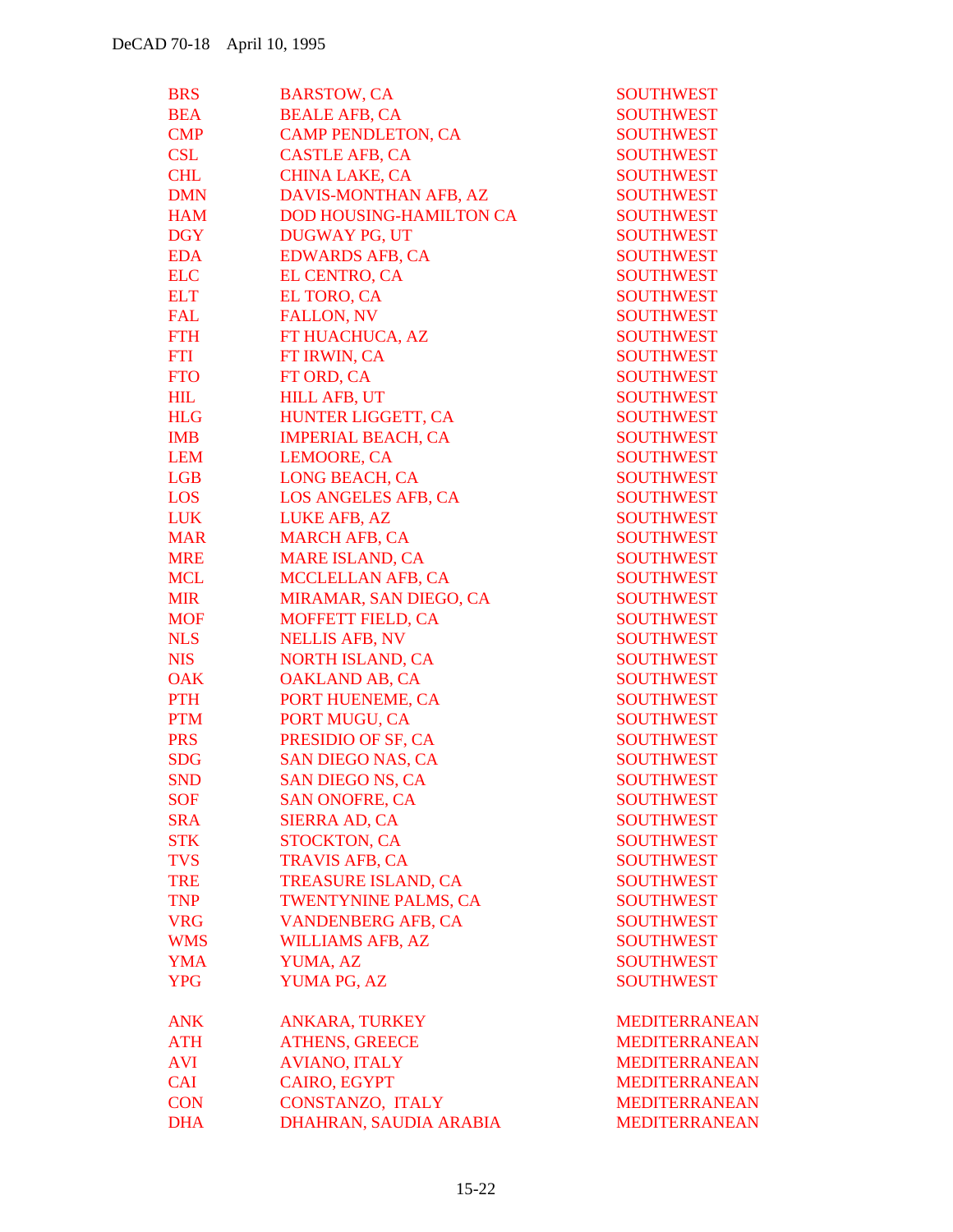| <b>INC</b> | <b>INCIRLIK, TURKEY</b>        | <b>MEDITERRANEAN</b>                               |
|------------|--------------------------------|----------------------------------------------------|
| <b>IAM</b> | IZMIR, TURKEY                  | <b>MEDITERRANEAN</b>                               |
| <b>LAF</b> | <b>LAJES FIELD, AZORES</b>     | <b>MEDITERRANEAN</b>                               |
| <b>LIV</b> | LIVORNO, ITALY                 | <b>MEDITERRANEAN</b>                               |
| <b>NAP</b> | <b>NAPLES, ITALY</b>           | <b>MEDITERRANEAN</b>                               |
| <b>RIY</b> | RIYADH, SAUDIA ARABIA          | <b>MEDITERRANEAN</b>                               |
| <b>ROT</b> | ROTA, SPAIN MEDITERRANEAN      |                                                    |
| <b>SIG</b> | SIGONELLA, ITALY               | <b>MEDITERRANEAN</b>                               |
| <b>VIC</b> | VICENZA, ITALY                 | <b>MEDITERRANEAN</b>                               |
|            |                                |                                                    |
| <b>ASC</b> | ASCHAFFENBURG, GERMANY         | <b>NORTHERN GERMANY</b>                            |
| <b>BKI</b> | <b>BAD KISSINGEN, GERMANY</b>  | <b>NORTHERN GERMANY</b>                            |
| <b>BAM</b> | <b>BAMBERG, GERMANY</b>        | <b>NORTHERN GERMANY</b>                            |
| <b>BUD</b> | <b>BUEDINGEN, GERMANY</b>      | <b>NORTHERN GERMANY</b>                            |
| <b>CHI</b> | <b>CHIEVRES, BELGIUM</b>       | <b>NORTHERN GERMANY</b>                            |
| <b>GEL</b> | <b>GELNHAUSEN, GERMANY</b>     | <b>NORTHERN GERMANY</b>                            |
| <b>GIB</b> | <b>GIEBELSTADT, GERMANY</b>    | <b>NORTHERN GERMANY</b>                            |
| <b>GIE</b> | <b>GIESSEN, GERMANY</b>        | <b>NORTHERN GERMANY</b>                            |
| <b>HAN</b> | HANAU, GERMANY                 | <b>NORTHERN GERMANY</b>                            |
| <b>KRC</b> | KIRCHGOENS, GERMANY            | <b>NORTHERN GERMANY</b>                            |
|            |                                |                                                    |
| <b>KIT</b> | KITZINGEN, GERMANY             | <b>NORTHERN GERMANY</b><br><b>NORTHERN GERMANY</b> |
| <b>SCF</b> | SCHWEINFURT, GERMANY           |                                                    |
| <b>WUE</b> | WUERZBURG, GERMANY             | <b>NORTHERN GERMANY</b>                            |
| <b>ANS</b> | ANSBACH, GERMANY               | <b>SOUTHEAST GERMANY</b>                           |
| <b>AUG</b> | <b>AUGSBURG, GERMANY</b>       | <b>SOUTHEAST GERMANY</b>                           |
| <b>BAI</b> | <b>BAD AIBLING</b>             | <b>SOUTHEAST GERMANY</b>                           |
| <b>FUE</b> | <b>FUERTH, GERMANY</b>         | <b>SOUTHEAST GERMANY</b>                           |
| <b>GAR</b> | <b>GARMISCH, GERMANY</b>       | <b>SOUTHEAST GERMANY</b>                           |
| <b>GRA</b> | <b>GRAFENWOEHR, GERMANY</b>    | <b>SOUTHEAST GERMANY</b>                           |
| <b>HOH</b> | HOHENFELS, GERMANY             | <b>SOUTHEAST GERMANY</b>                           |
| <b>ILL</b> | <b>ILLESHEIM, GERMANY</b>      | <b>SOUTHEAST GERMANY</b>                           |
| <b>KLY</b> | KELLEY, BKS, GERMANY           | <b>SOUTHEAST GERMANY</b>                           |
| <b>PAN</b> | PANZER, GERMANY                | <b>SOUTHEAST GERMANY</b>                           |
| <b>PAT</b> | PATCH BKS, GERMANY             | <b>SOUTHEAST GERMANY</b>                           |
| <b>RBN</b> | <b>ROBINSON BKS, GERMANY</b>   | <b>SOUTHEAST GERMANY</b>                           |
| <b>VIL</b> | <b>VILSECK, GERMANY</b>        | <b>SOUTHEAST GERMANY</b>                           |
| <b>BAB</b> | <b>BABENHAUSEN, GERMANY</b>    | <b>SOUTHWEST GERMANY</b>                           |
| <b>BKR</b> | <b>BAD KREUZNACH, GERMANY</b>  | <b>SOUTHWEST GERMANY</b>                           |
| <b>BNA</b> | <b>BAD NAUHEIM, GERMANY</b>    | <b>SOUTHWEST GERMANY</b>                           |
| <b>BAU</b> | <b>BAUMHOLDER, GERMANY</b>     | <b>SOUTHWEST GERMANY</b>                           |
| <b>BIT</b> | <b>BITBURG, GERMANY</b>        | <b>SOUTHWEST GERMANY</b>                           |
|            | DARMSTADT, GERMANY             | <b>SOUTHWEST GERMANY</b>                           |
| <b>DAR</b> | <b>DEXHEIM, GERMANY</b>        | <b>SOUTHWEST GERMANY</b>                           |
| <b>DEX</b> |                                |                                                    |
| <b>FRA</b> | FRANKFURT, GERMANY             | <b>SOUTHWEST GERMANY</b>                           |
| <b>HED</b> | HEIDELBERG, GERMANY            | <b>SOUTHWEST GERMANY</b>                           |
| <b>IDA</b> | <b>IDAR OBERSTEIN, GERMANY</b> | <b>SOUTHWEST GERMANY</b>                           |
| <b>KAR</b> | KARLSRUHE, GERMANY             | <b>SOUTHWEST GERMANY</b>                           |
| <b>MAI</b> | MAINZ, GERMANY                 | <b>SOUTHWEST GERMANY</b>                           |
| <b>MAN</b> | <b>MANNHEIM, GERMANY</b>       | <b>SOUTHWEST GERMANY</b>                           |
| <b>MCU</b> | MCCULLY BKS, GERMANY           | <b>SOUTHWEST GERMANY</b>                           |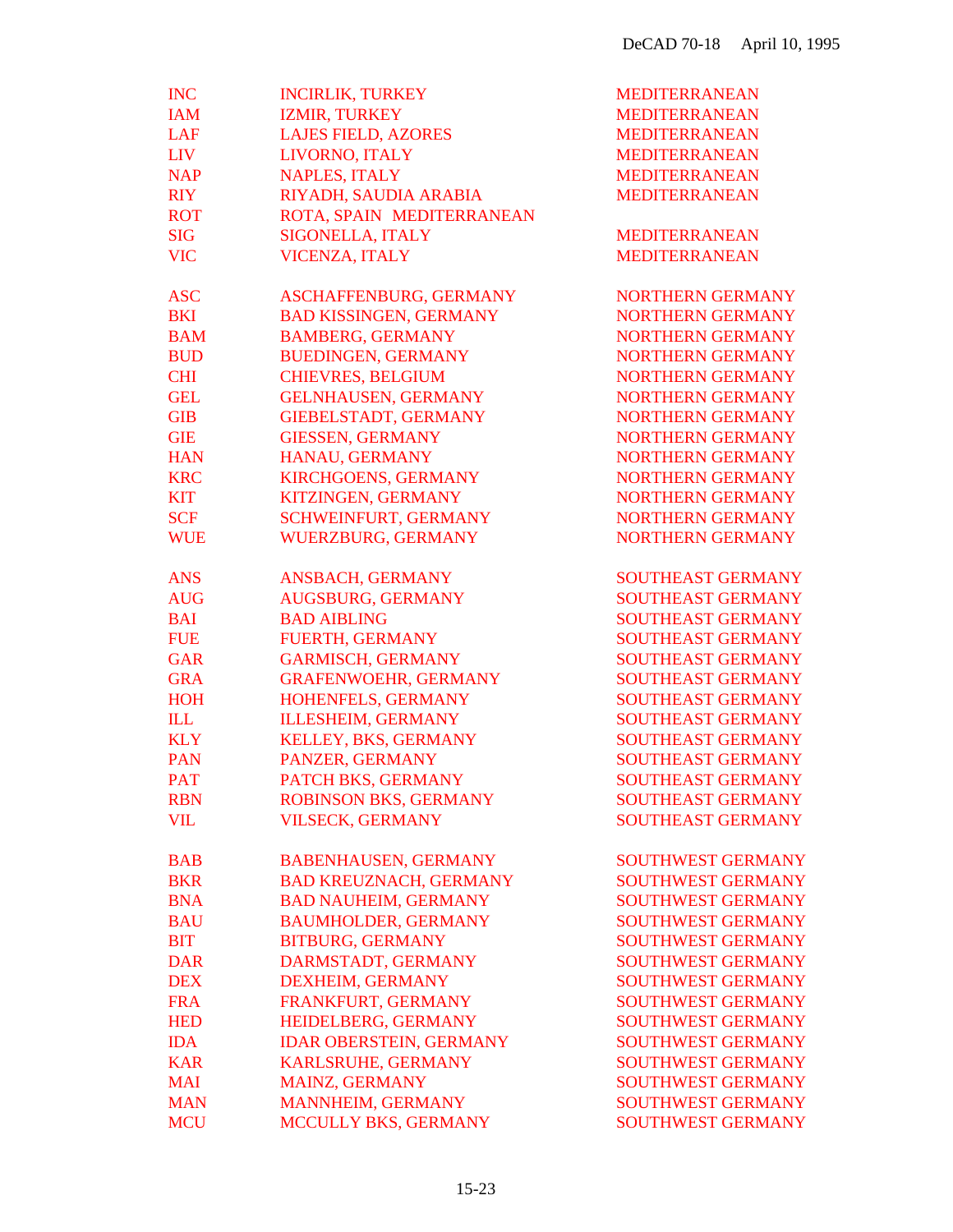| <b>NEU</b> | NEUBRUECKE, GERMANY                                       | <b>SOUTHWEST GERMANY</b>   |
|------------|-----------------------------------------------------------|----------------------------|
| <b>PIR</b> | PIRMASENS, GERMANY                                        | <b>SOUTHWEST GERMANY</b>   |
| <b>RAM</b> | <b>RAMSTEIN, GERMANY</b>                                  | <b>SOUTHWEST GERMANY</b>   |
| <b>RHE</b> | RHEIN-MAIN, GERMANY                                       | <b>SOUTHWEST GERMANY</b>   |
| <b>SEM</b> | <b>SEMBACH, GERMANY</b>                                   | <b>SOUTHWEST GERMANY</b>   |
| <b>SPA</b> | SPANGDAHLEM, GERMANY                                      | <b>SOUTHWEST GERMANY</b>   |
| <b>VOG</b> | <b>VOGELWEH, GERMANY</b>                                  | <b>SOUTHWEST GERMANY</b>   |
| <b>WIE</b> | <b>WIESBADEN, GERMANY</b>                                 | <b>SOUTHWEST GERMANY</b>   |
| <b>WOR</b> | <b>WORMS, GERMANY</b>                                     | <b>SOUTHWEST GERMANY</b>   |
|            |                                                           |                            |
| <b>EDZ</b> | <b>EDZELL, UK</b>                                         | <b>UNITED KINGDOM DIST</b> |
| <b>ALC</b> | <b>RAF ALCONBURY, UK</b>                                  | <b>UNITED KINGDOM DIST</b> |
| <b>CHC</b> | <b>RAF CHICKSANDS, UK</b>                                 | <b>UNITED KINGDOM DIST</b> |
| <b>CRO</b> | <b>RAF CROUGHTON</b>                                      | <b>UNITED KINGDOM DIST</b> |
| <b>FAI</b> | <b>RAF FAIRFORD, UK</b>                                   | <b>UNITED KINGDOM DIST</b> |
| <b>LKE</b> | <b>RAF LAKENHEATH, UK</b>                                 | <b>UNITED KINGDOM DIST</b> |
| <b>MEN</b> | RAF MENWITH HILL, UK                                      | <b>UNITED KINGDOM DIST</b> |
| <b>MIL</b> | RAF MILDENHALL, UK                                        | <b>UNITED KINGDOM DIST</b> |
|            |                                                           |                            |
| <b>GER</b> | <b>GERMERSHEIM CDC, GERMANY</b>                           | <b>EUROPE CDC'S</b>        |
| <b>LKA</b> | <b>LAKENHEATH, UK</b>                                     | <b>EUROPE CDC'S</b>        |
| <b>MAK</b> | MAINZ-KASTEL, GERMANY                                     | <b>EUROPE CDC'S</b>        |
| <b>SPI</b> | SPINELLI BKS, GERMANY                                     | <b>EUROPE CDC'S</b>        |
|            | $\leftarrow \bigstar$ (C1, December 1, 1995) $\leftarrow$ |                            |
|            |                                                           |                            |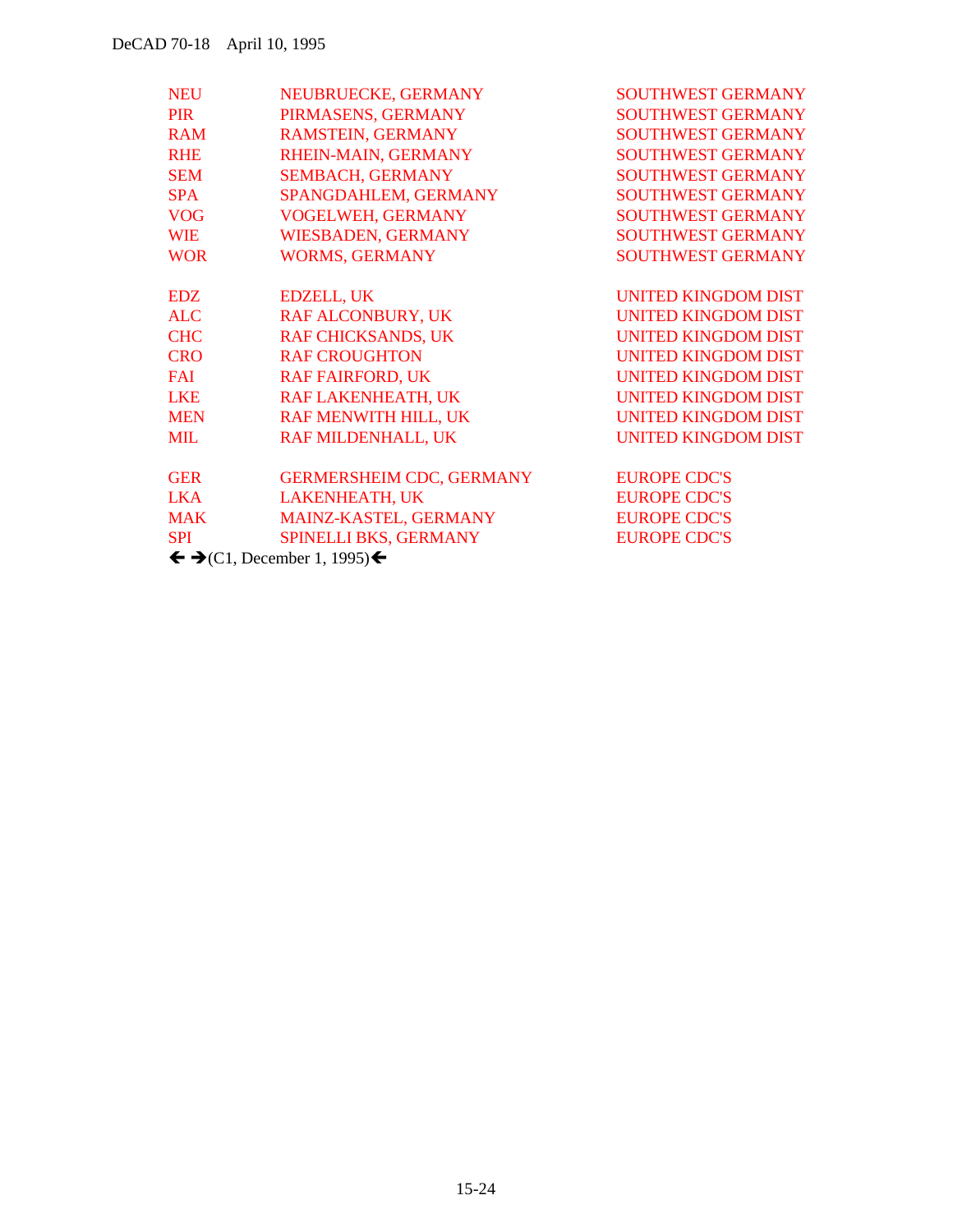### **Chapter 16**

### **PERFORMANCE MEASURES**

### **16-1. General.**

a. The Chief Financial Officers (CFO) Act requires organizational efficiency, effectiveness performance indicators, and outcomes be incorporated into Annual Financial Statements for revolving and trust fund activities. The Office of Management and Budget (OMB) has led an aggressive effort to implement this Act. In addition, Congress mandated that the Defense Business Operations Fund (DBOF) activities report on performance goals in the U.S. House of Representatives FY 1993 DoD Authorization Bill.

b. In response to congressional and OMB mandates and in keeping with the effort to improve management practices, OSD(C) will explicitly include effectiveness performance measures as well as unit cost per output goals in resource management processes. Policy definition and direction are required to ensure that performance measures developed in support of congressional and other management requirements reinforce, rather than compete with unit cost resourcing and Business Operations Fund policies. DoD managers are influenced by how they and their organizations are resourced and measured. Organizational performance measures need to set consistent and appropriate incentives.

**16-2. Performance Measures.** Performance measures are objective indicators of program effectiveness and/or efficiency that are directly tied to program results. Program results are, in turn, directly justified by the Department's or agency's mission. The principal purpose of performance measures is to gauge progress against stated program goals and objectives, presupposing that the strategic program objectives are known. Basically, performance measures document the relationships between resources and results (Figure 1). Other uses of performance measures include resource allocation, management, and to serve as a basis for individual and organizational assessment, recognition, and rewards.

# **Figure 1 INPUT -----> PROCESSES -----> OUTPUTS -----> OUTCOMES**

**16-3. Types of Performance Measures.** Performance measures used in the private sector and government typically fall under three major categories: factor of production indicators, outcome indicators, and work process indicators. Most measures are quantitative; however, selected effectiveness measures such as customer satisfaction may be qualitative. Examples of these measurement types are:

a. Factors of Production Performance Measures. Factor of production performance indicators typically describe the resource to output relationship. They often focus on different aspects of the resources to output relationship.

(1) Input measures describe the resources, time and staff used for a program; e.g., total funding and end strength. Financial resources can be identified as current dollars, or discounted, based on economic or accounting practices. Nonfinancial resources can be described in proxy measures, such as workhours.

(2) Output measures describe goods or services produced; e.g., line items shipped. Outputs may be characterized by a discrete definition of the service; e.g., pay account maintained, or by a proxy measure that represents the product; dollar of sales for commissary and other transaction based services. Highly dissimilar products can be rolled up into a metric such as net operating result. "Work load"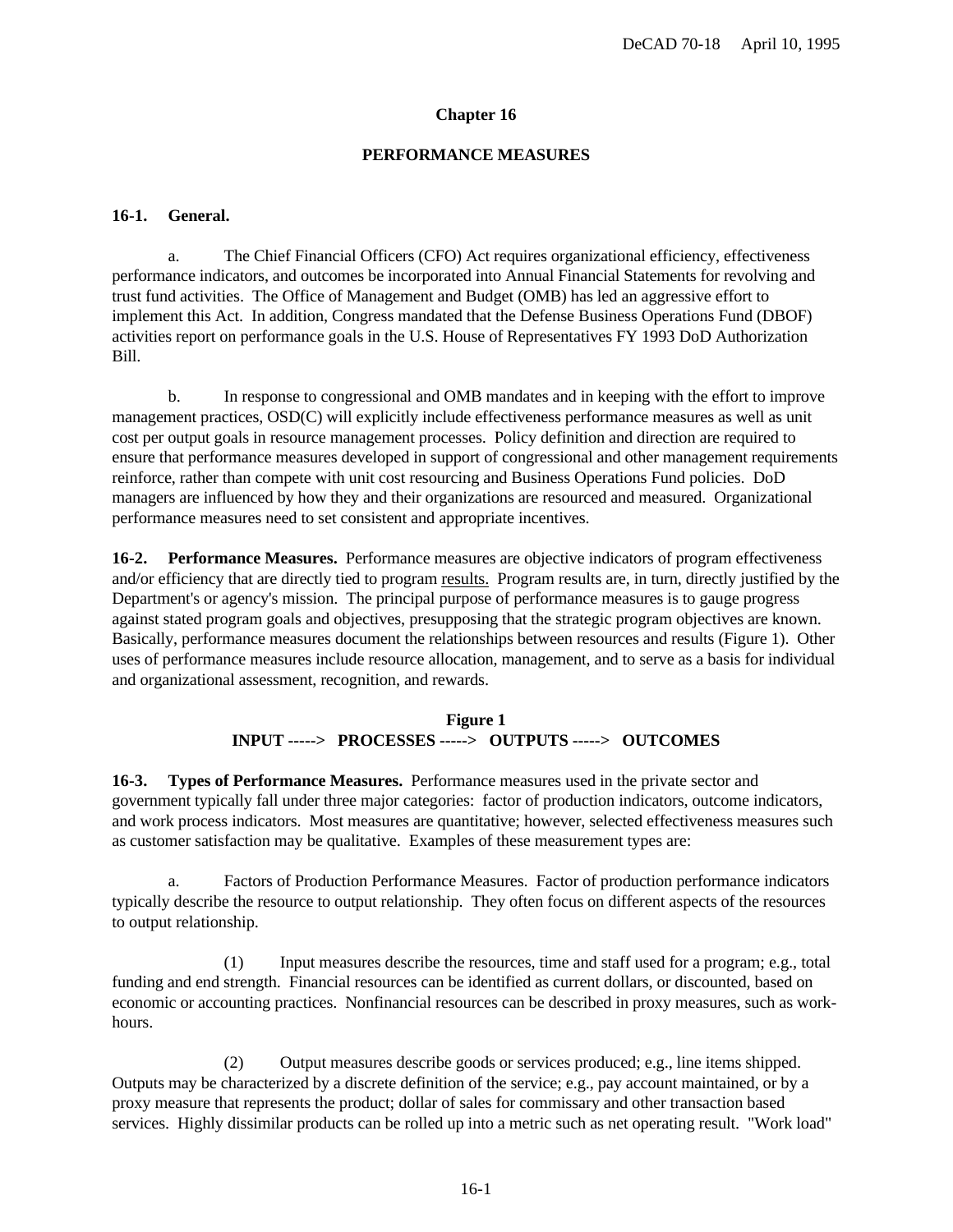is a common term used to articulate projected and actual output.

(3) Efficiency is the measure of the relationship of outputs to inputs usually expressed as a ratio. Sometimes characterized as "doing the thing right," efficiency measures may be expressed in terms of actual expenditure of resources as compared to expected expenditure of resources or may be expressed as the expenditure of resources for a given output. Efficiency measures include:

(a) Unit cost per output is the relationship of total resource expenditure for a given output. It requires output identification and uses managerial accounting techniques to rationally attribute direct and indirect costs to that output. Unit cost per output is the measure of efficiency, and the resourcing and financing tool for DoD Business Operations Fund activities and will become the budget metric in most of the support functions in DoD. Other common efficiency measures include:

(b) Work Measurement. Ratio of a predetermined standard time for a given task ("should take time") compared to the labor hours consumed.

(c) Labor Productivity. Ratio of final outputs produced to labor input (hours of full time equivalents) consumed compared to a base period.

(d) Cycle Time. Amount of time elapsed between the initiation of the demand for a product or service and the actual receipt by the user of the output. Cycle time includes the work process time and the wait time between work processes. Cycle time is emerging as an important efficiency measure because it captures the time interval that resources are committed to producing a final good or service. It includes the actual work process time and the wait time between actual work. The longer the cycle time, the more resources will be tied up in inventory, and in "insurance" items because the production process will not be able to respond quickly to changes in output requirements. (For example, in hiring a person, the actual time to conduct work procedures such as documenting the requirement, advertising the position, screening candidates, etc., may take 100 hours. The actual time between identification of need to hire and the new employee coming on board may be months because of delays between execution of specific work processes.)

(4) Effectiveness. Measure of output conforming to specified characteristics sometimes referred to as "doing the right thing." Indicators include:

(a) Quantity. Number of outputs produced/level of or access to services; e.g., inventory fill rate, number of engines repaired. Sometimes, effectiveness measures associated with quantity are expressed as the ratio of actual versus planned work load.

(b) Timeliness. Outputs meet scheduled completion dates and products/services are provided within objective time standards; e.g., rate of ontime receipt of requisitioned items, customer wait time.

(c) Quality. Outputs conform to objective use requirements for the output. For instance, in supply operations the item shipped met customer requirements in terms of being the right part received on time. Other measures of quality are the number of defects in the product received by the customer, or number of complaints received, or cost of rework.

(d) Customer Satisfaction. Measure of conforming to customer expectations. Typical direct measures may be customer satisfaction surveys, and complaint rates. Indirect measures are error rates, returns, and the like.

**16-4. Outcome Measures.** Outcome measures describe the direct results achieved by the product being produced with given characteristics. These measures assess the effect of output against given objective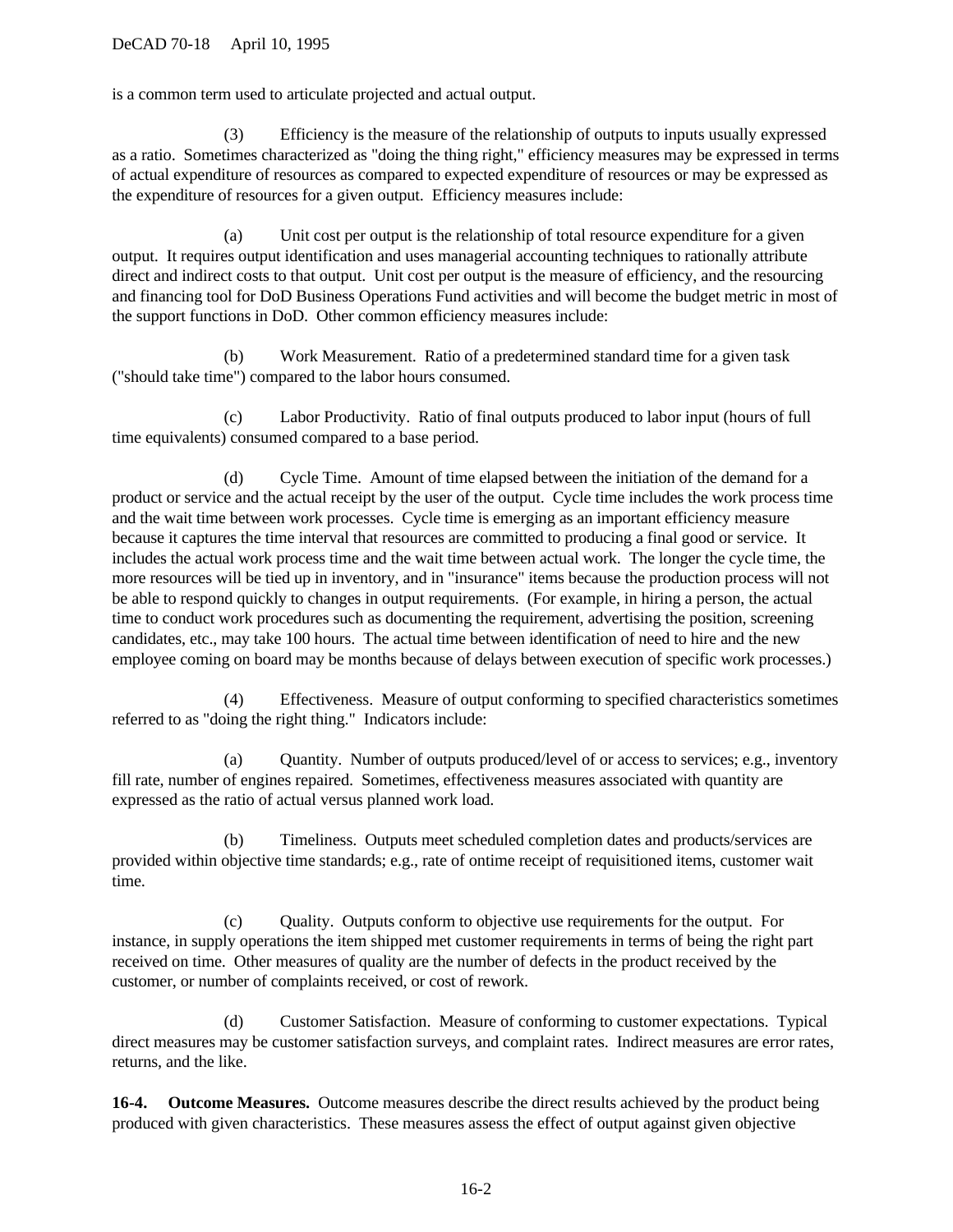standards; e.g., materiel readiness rate, or health status of eligible population provided with medical care. Impact measures describe how outcome of a program affects strategic organization or mission objectives; e.g., the impact of materiel readiness on execution of OPERATION DESERT STORM.

**16-5. Work Process Measures.** Work process measures are indicators of the way work gets done in producing the output at a given level of resources, efficiency, and effectiveness. These measures are a direct by-product of the technique, but do not measure the attributes of the final product per se. However, work process measures and trends typically correlate with the characteristics of output. For example, improved process control results in improved product quality. Work process measures typically refer to internal factors of production including labor, capital, work flow, technology, training, etc. These measures can capture external and internal supplier relationships in the work process and the customer-supplier relationship with those who use the product. Some objective methodologies to evaluate and help improve work processes are as follows:

a. Cost-effectiveness is an evaluation process to assess changes in the relationship of resources to (1) an outcome (2) and efficiency rate, or (3) an effectiveness rate. For instance, a cost-effectiveness analysis of resources to outcome might assess whether it is cost-effective to spend 10 percent more resources to improve base security by 5 percent. A cost-effectiveness analysis of efficiency might assess whether investment in equipment whose depreciation increases unit cost by 5 percent will reduce operating costs by more than that amount. An effectiveness analysis might assess whether a change in process results in the same efficiency rate but at a much improved effectiveness rate as measured by quality, timeliness, or customer satisfaction.

b. Efficiency Reviews or Management Analysis are basic industrial engineering-based approaches which: (1) identify the essential output; (2) flow chart the existing work processes and subprocesses used to achieve that output; (3) identify resources associated with those tasks; (4) identify and eliminate unnecessary tasks; (5) perform methods analyses to complete necessary tasks in the most efficient and effective manner; and (6) estimate cost benefits of investment necessary to support alternative methods of performing tasks, e.g., for automation or other capital equipment, training, reorganization. Efficiency reviews achieve average savings of 10 to 15 percent while competition (A-76, etc.) produce savings of 20 to 30 percent. These reviews usually make limited changes in work processes.

c. Variations of the Efficiency Review. Variations of efficiency evaluation techniques have been widely used by such organizations as the Air Force Manpower Engineering Agency and their counterparts in Army and Navy establish models to forecast manpower requirements. These models typically assess labor hours and cost impact as opposed to total cost. The Navy shipyards have developed automated methods and work measurement techniques for purposes of planning, estimating, and production control. The Defense Logistics Agency maintains a similar standard time data base. These models use standard time data as the basic building block, then roll up data to assess the "should take" time of alternative work processes.

d. Flow Charting is work process evaluation tool that graphically maps the activities that make up a process. It illustrates how different elements and tasks and subtasks fit together. It is an effective discipline to identify all tasks and activities in a work process and the associated resources (particularly time) associated with those tasks and activities. Flow charts can be designed to describe a business process, functional process, and the physical flow over space and time, all of which provide insight about efficiency and effectiveness opportunities. Flow charting deserves separate mention because it is a basic analysis tool used in management analysis, theory of constraints, cost-based activity modeling and other work process evaluation techniques.

e. The Cost-Based Activity Modeling System or IDEF modeling (widely used techniques to capture the processes and structure of information in an organization) is currently advocated by the Director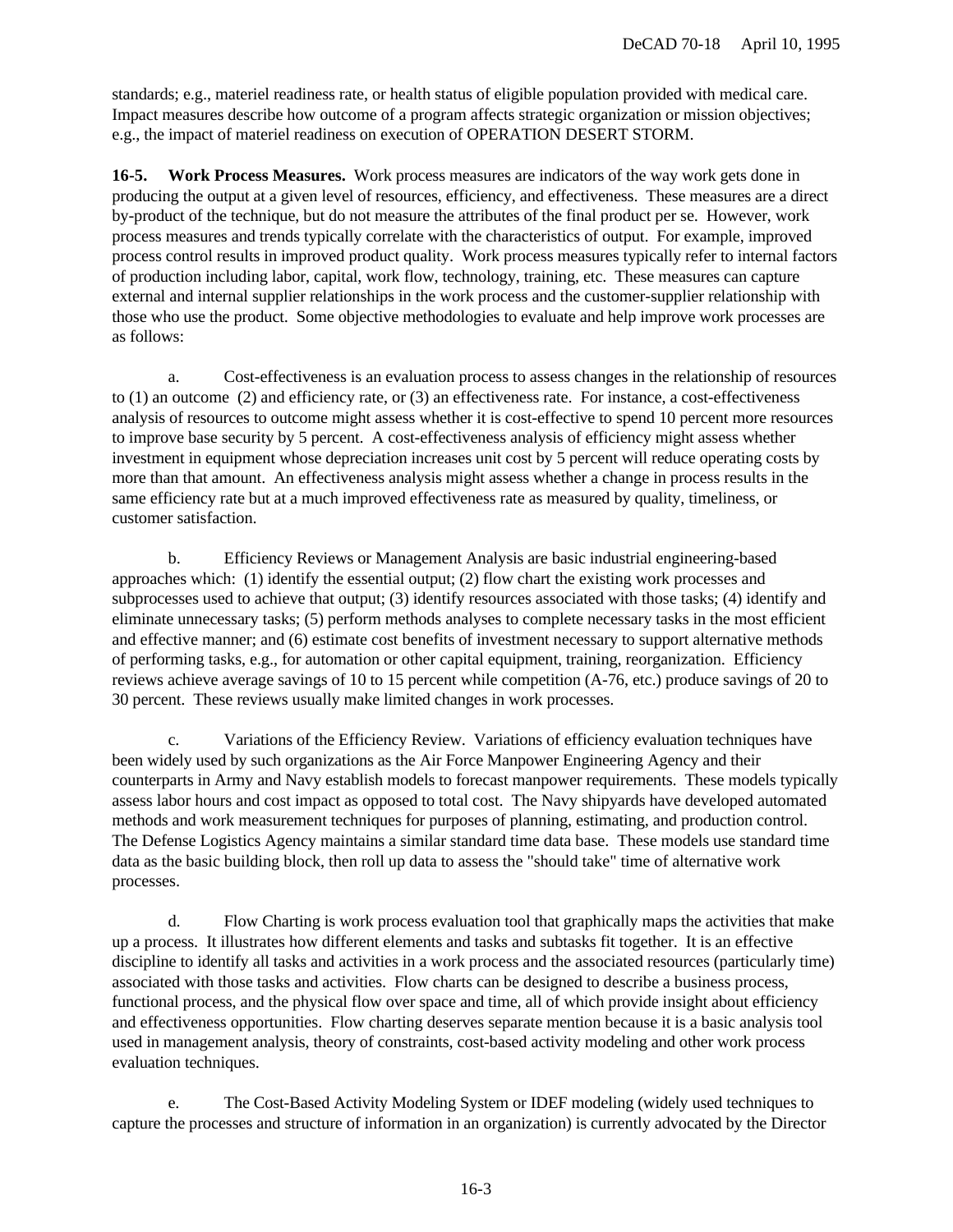of Defense Information Systems Agency. This is another example of an automated version of the industrial engineering work process analysis approach which charts work processes and subprocesses; identifies and eliminates nonvalue added tasks; identifies costs of remaining tasks; and then focuses on process changes including identification of automation opportunities to accomplish needed tasks at reduced costs.

f. "Theory of Constraints" is a work engineering process which specifically focuses on maximizing throughput, inventory reduction, and turnaround time as key work process indicators.

g. Macro Management Analysis Reviews (such as consolidation studies of alternative work methods that consolidate organizations or work processes to achieve economies of scale) typically use economic analysis techniques rather than industrial engineering approaches to assess alternative organizations or work processes.

h. Benchmarking systematically compares performance indicators of an organization for efficiency, effectiveness, or outcome for a similar process or product against indicators of other internal or external organizations. Benchmarking can identify potentially improved processes through more radical changes in processes. This analysis will uncover best practices that can be adopted for improvement.

i. Statistical Process Control is a measurement method used for assessing the performance of processes. Statistical evaluation techniques identify whether a process is in control (e.g., produces results in a predictable manner) and assesses the impact of method changes on process results.

j. Status of Conditions Indicators are measures such as accident rates, absenteeism, and turnover rates. They are indirect measures of quality of work life that impact on efficiency and effectiveness.

k. Organizational Assessment Tools are measurement tools designed to identify organization culture and management style, work force and management knowledge, application of quality and process improvement tools, and organizational outcomes. This form of measurement is increasingly used in leading private sector corporations to assess potential for innovation, employee empowerment to contribute to process improvement, internal and external customer relations and satisfaction, as well as status of conditions indicators. The DoD-developed "Quality and Productivity Self-Assessment Guide," and automated version of this type of tool, is widely used in DoD and other sectors including government and industry.

l. Innovation measures are qualitative indicators of the rate of introduction of managerial or technological innovations into the work process. Innovation is used in some public and private organizations an a barometer of organizational health and openness to new methods and processes.

m. Quality indicators for work processes are various methods of identifying costs of waste due to work processes or methods that produce less than standard output. These include such indicators as defect rates, rework, and "cost of quality" such as the total resources of time, personnel, and materials engaged in inspection, rework, scrap, etc.

# **16-6. Requirements for Performance Measurement.**

a. The Department of Defense traditionally used performance measures for budgeting and program assessment. Often measures were developed and collected through functional stovepipes and applied in terms of the mission of that particular function. For instance, the financial management community would use resource input and efficiency indicators to assess budget execution. Functional proponents would establish effectiveness performance measures. Line managers would establish outcome measures, and so forth.

b. During the 1980s the President issued Executive Order 12637, "Productivity Improvement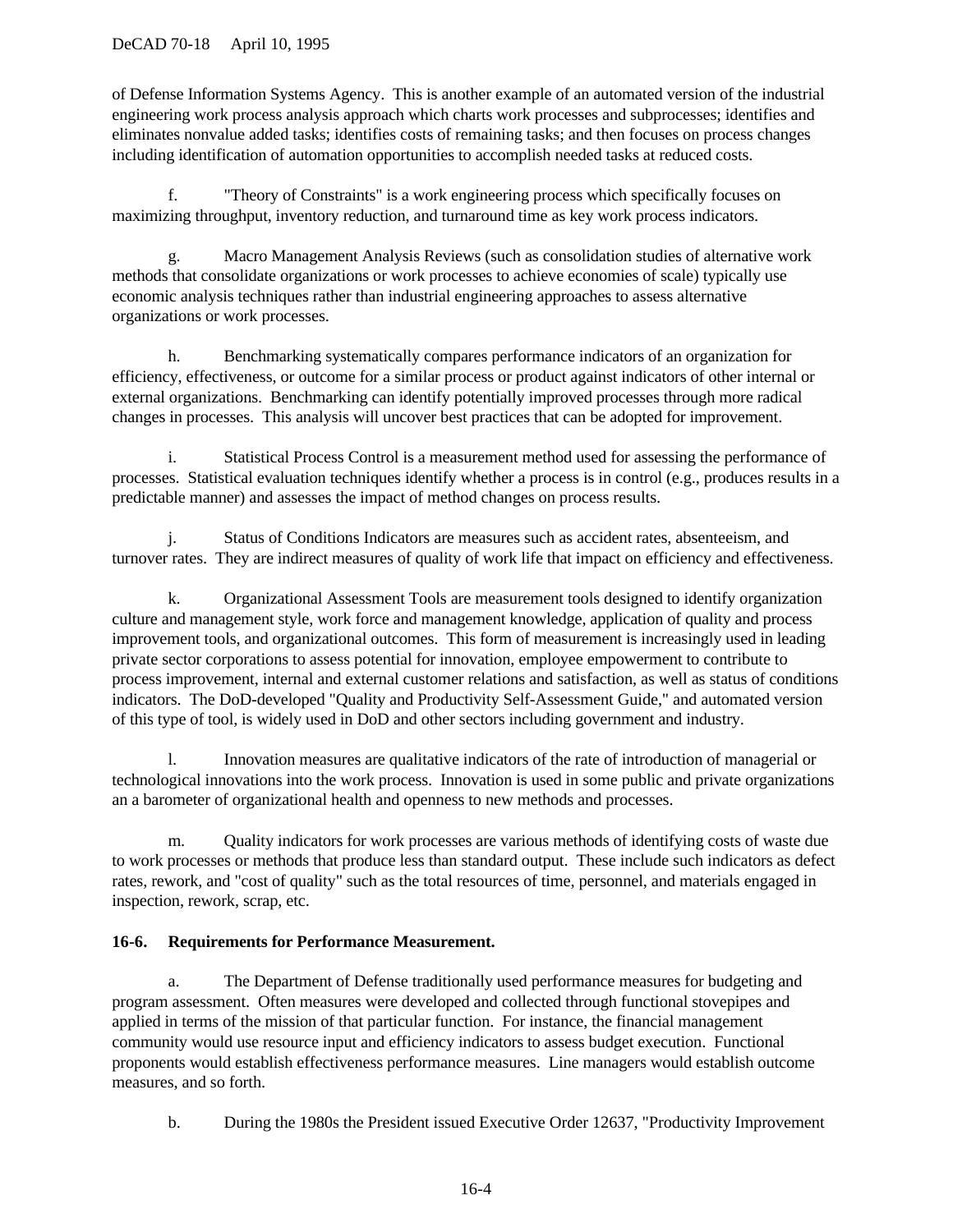Program for the Federal Government," which required Federal Agencies to improve productivity by 3 percent annually. The Executive Order mandated that the agencies list activities and prepare a report that assessed performance in terms of efficiency and effectiveness, specifically identifying total costs, outputs, and output characteristics such as quality, timeliness, and customer satisfaction. While federal productivity planning and the reporting process has been discontinued, Congress has mandated reporting requirements that cover much the same themes.

c. Current requirements for performance measures reflect the recent legislated mandates and the major DoD management initiatives in organization and financial management system.

**16-7. DeCA Workload Indicators for the Commissary Operations Business Area.** DoD(C) has approved the following workload indicators for the Commissary Operations business area.

a. In-Stock Rate. Selected as a measure of quality. In-Stock Rate is the percentage of line items on stores' shelves for resale versus the total number of line items allocated shelf space. Stocking policies are primarily based on customer feedback, trends in product movement, and industry marketing initiatives. In-Stock rate indicates whether the commissary has what the customer wants, when the customer wants it, and where the customer wants it. The In-Stock Rate also represents a measure of timeliness and customer satisfaction, in addition to quality. Goal: 94% In-Stock Rate.

b. Wait-time in check out line. Selected as a measure of timeliness. Data on wait-time is not currently collected, however, a system for collecting the data is under development. Goal: A goal will be established during FY 1994 when more information is available.

c. The Customer Service Evaluation System (CSES). Selected as a measure of customer satisfaction. The CSES uses customer feedback through surveys and actual store data. Six subjective variables and six objective variables are combined into a weighted composite to produce a numerical indicator that represents the level of customer service at each store. CSES has been tested, and is scheduled for DeCA-wide implementation by the end of FY 1993. Goal: A goal will be established during FY 1994 when more information is available.

**16-8. DeCA Workload Indicators for the Commissary Resale Stocks Business Area.** DoD(C) has approved the following workload indicators for the Commissary Resale Stocks business area.

a. In-Stock Rate. In-Stock Rate is the percentage of line-items on the store's shelves that have product stocked on the shelf for resale versus the total number of line-items allocated shelf space. Stocking policies are primarily based on customer feedback, trends in product movement and industry marketing initiatives. In-Stock Rate indicates if this business area is providing the commissary stores with what the customer wants, when the customer wants it, and where the customer wants it. Consequently, the In-Stock Rate represents a measure of quality, timeliness, and customer satisfaction. Goal: 94% In-Stock Rate.

b. Inventory Turns. Inventory Turns are the number of times the average on-hand inventory is sold annually (value of sales divided by value of inventory). Store inventories (not on shelf) have been reduced through increased use of just-in-time inventories. The number of turns should increase as even more just-in-time direct vendor delivers drive inventories further down. High inventory turns indicate Defense Commissary Agency is buying the right items (what the customer wants) in the right amounts. Goal: 14 Inventory Turns annually.

c. Inventory Accuracy. A performance measure based on inventory accuracy will also be developed for this business area. Goal: A goal will be established when more information is available.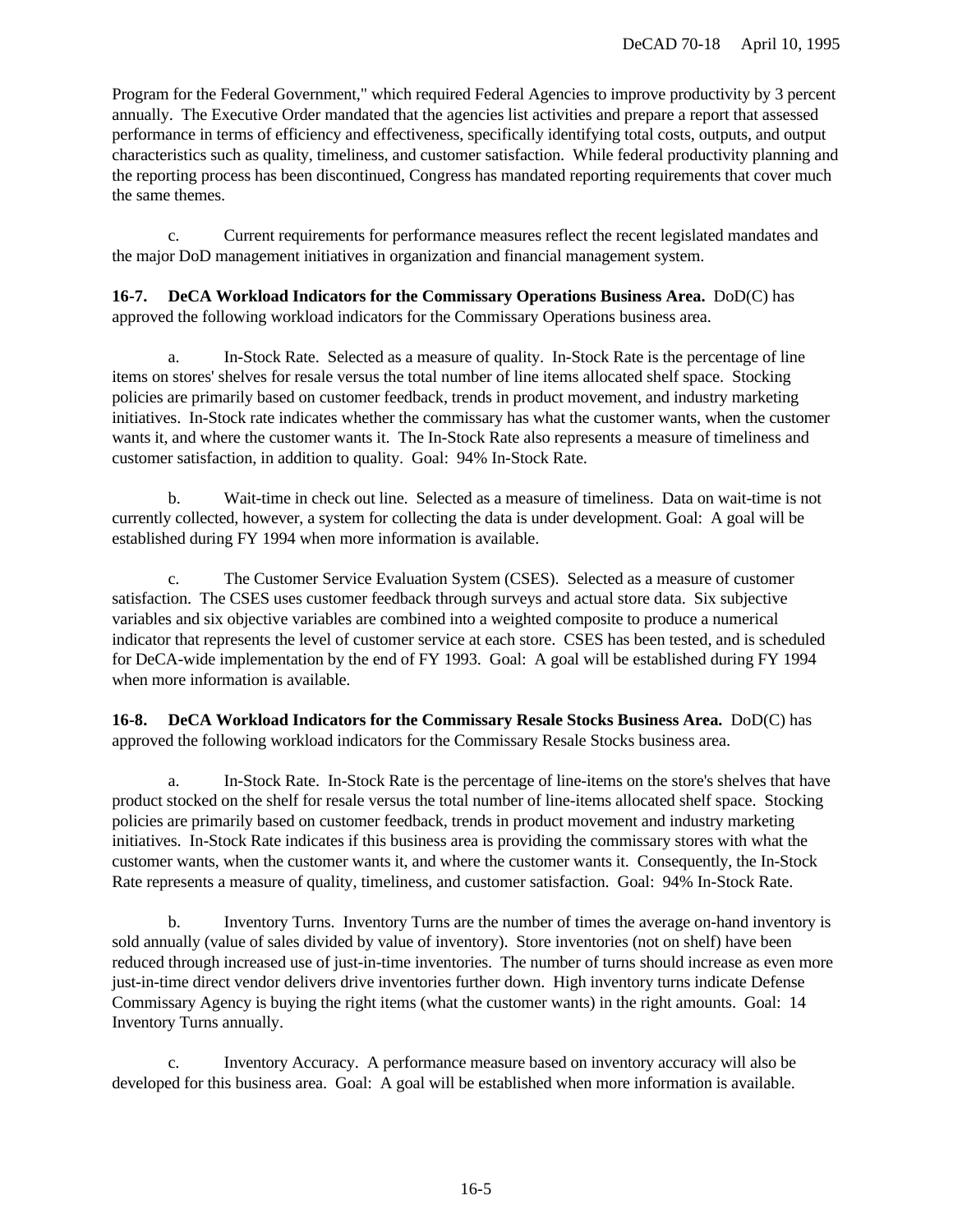# **Chapter 17**

# **FINANCIAL SYSTEM REPORTS**

**17-1. Background.** Financial System Reports are used by budget analysts to track execution of funded programs, usually on a month to month basis for the period of one fiscal year. DeCA relies primarily on two major automated systems to track budget execution: (1) Standard Army Financial System (STANFINS) for all DBOF-Commissary Resale Stocks. In Europe, funds status for DBOF-Commissary Operations, DBOF-Commissary Resale Stocks, and Surcharge Collections is accounted for by STANFINS. In CONUS, the Defense Business Management System (DBMS) tracks funds status for DBOF Commissary Operations and Surcharge Collections.

**17-2. General Provisions.** The listings of reports included in this chapter have proven to be the most useful for budget analysis, though there are a large number of other financial systems reports available. The usefulness or availability of certain reports are likely to change, as system change requests become effected or system upgrades occur.

**17-3. Defense Business Management System Reports.** Appropriated Accounting System (AAS) reports are identified by various means. The primary accounting identifier for DeCA financial reports is the DBOF appropriation account symbol 97X4930. DeCA's two business areas in DBOF are designated by subhead codes. Subhead code 5J00 designates Commissary Operations and 5K00 designates Commissary Resale Stocks. The Surcharge Collections appropriation account symbol is 97X8164. The Surcharge Collections subhead code is 6400.

a. The designated DBOF Commissary Operations fund code will remain N2. The Surcharge Collections fund code is subject to change annually.

| Other report listing identifiers are the Allotment Serial Number and the Activity Code. |  |
|-----------------------------------------------------------------------------------------|--|
|                                                                                         |  |

| <b>Allotment Serial No</b> | <b>Activity Code</b> | Location              |
|----------------------------|----------------------|-----------------------|
| 460                        | LB                   | HQ DeCA               |
| 4601                       | LC                   | <b>Central Region</b> |
| 4602                       | LD                   | Northeast Region      |
| 4603                       | LE                   | Southern Region       |
| 4604                       | LF                   | <b>Midwest Region</b> |
| 4605                       | LG                   | Southwest Region      |
| 4606                       | LH                   | Northwest Region      |
| 4607                       | LI                   | East Service Ctr      |
| 4608                       | LJ                   | West Service Ctr      |

c. Refer to DeCA Directive 70-7 to determine specific interpretation of cost account codes, object class codes, and organization codes.

d. DeCA's DBMS data base is resident on a mainframe computer system located in Dayton, OH. The data base is split along two lines. Accounting for activities LB, LC, LD, LE, and LI occurs on the East Data Base, while accounting for LF, LG, LH and LJ occurs on the West Data Base.

e. Reports are generated by the mainframe system in Dayton, OH in various cycles. The cycles are defined at Attachment 1. Cycles are scheduled monthly. Schedules are set by DFAS-CO and DITSO, Dayton. Once set, a schedule is faxed to affected players, i.e., HQ and regional liaison offices, Accounting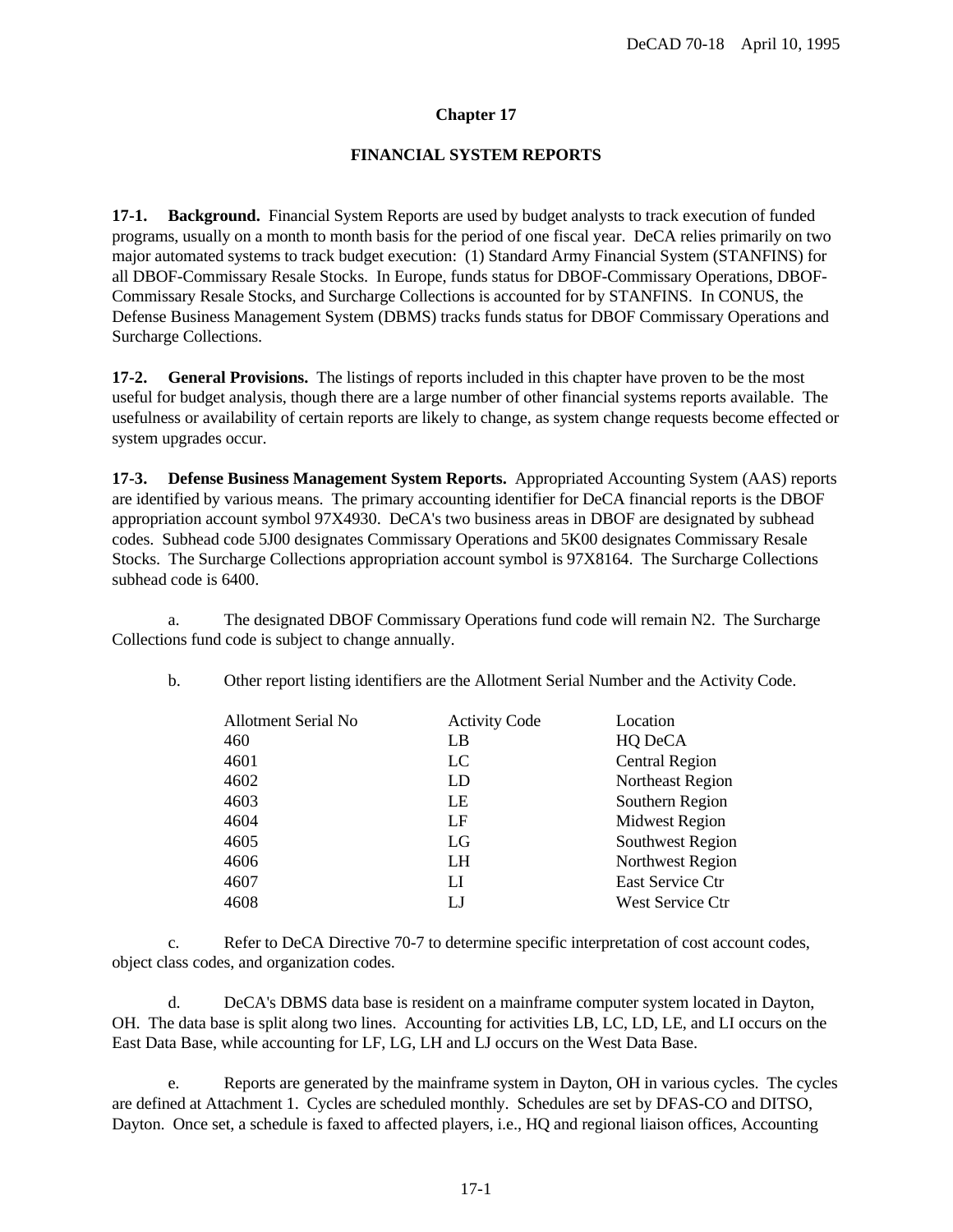### DeCAD 70-18 April 10, 1995

and Budget Division points of contact, and affected DeCA Information Processing Centers (IPCs). A sample AAS reports schedule is shown at Attachment 2. Once generated, reports are routed to DeCA's IPCs on the published schedule for the month. If trouble with receiving reports is experienced, the DFAS Technical Support Office should be contacted. If DFAS Technical Support is unable to resolve the trouble, then DITSO (DAYTON) should be contacted.

**17-4. DBMS Reports.** A limited list of reports that are useful to budget analysts are defined below:

| Report |                    |       |
|--------|--------------------|-------|
| Number | <b>Report Name</b> | Cycle |

a. UPFA 150A Violation Control Listing FMDAILYR. Used primarily to highlight where individual transactions are rejected by the system because the DeCA Cost Code is unmatched to the Master Accounting Document (MAD) or object class code is unmatched to the accounting matrix. Breaks by activity code, fund code, object class code, document number, dollar amount, cost code and date of rejection.

b. UPJA 100A Summary Authorized Versus Actual Personnel Strength. Used to verify personnel on board at the end of the month by organization. Useful in calculating civilian pay requirements. Breaks by activity code and organization code, shows an authorized and actual strength by grade, calculates an average grade by organization.

c. UPFA 501A Transaction Journal Part 1A FMDAILYR/FMMTHRP. Used primarily by liaison offices to verify previous day transactions affecting individual document numbers. Breaks by activity code, fund code, document number, transaction code, dollar amount, object class and date of transaction.

d. UPFA 503A Transaction Journal Part III FMDAILYR/FMMTHRP. Used primarily by liaison offices to verify previous day transactions affecting target maintenance. Breaks by activity code, fund code, FY and FQ. Shows transactions that increase or decrease summary and detail operating targets.

e. UPFA 700A Fiscal Ledger by Object Class As Requested/FMDAILYR/FMMTHRP. Used to check obligations and unliquidated obligations. Breaks by activity code, fund code and four position object class data. Shows current month and FYTD commitments, obligations and disbursements. Report can be run daily.

f. UPFA 740A Operations Cost Listing As Requested/FMDAILYR/FMMTHRP. Used to identify expenses for individual organizations by summarizing pertinent cost codes. Breaks by activity code and appropriation/fund code. Shows by five position cost code and organization code all current month, current quarter and current fiscal year obligations and expenses. Provides a summary of program costs by two position object class data for current month, current quarter and current fiscal year obligations and expenses. Will reconcile to the trial balance.

g. UPFA 890A Summary/Detail Operating Target As Requested/FMDAILYR/FMMTHRP. Used to check the status of summary and detail level operating targets. Breaks by activity code, fund code, fiscal year, fiscal quarter, three position cost code, and three position object class data. Shows commitments and obligations against targeted amounts and reflects available balances.

h. UPFA 900B Detail Operating Target Sched/Qtr As Requested/FMDAILYR/FMMTHRP. Used to check the status of detail operating targets. Breaks by activity code, fund code, organization code, cost code, fiscal year and fiscal quarter. Shows three position object class data that reflects funding target, actual commitments and obligations, available balance and a percentage of targets used.

i. UPFA 910B Detail Operating Target Sched/FYTD As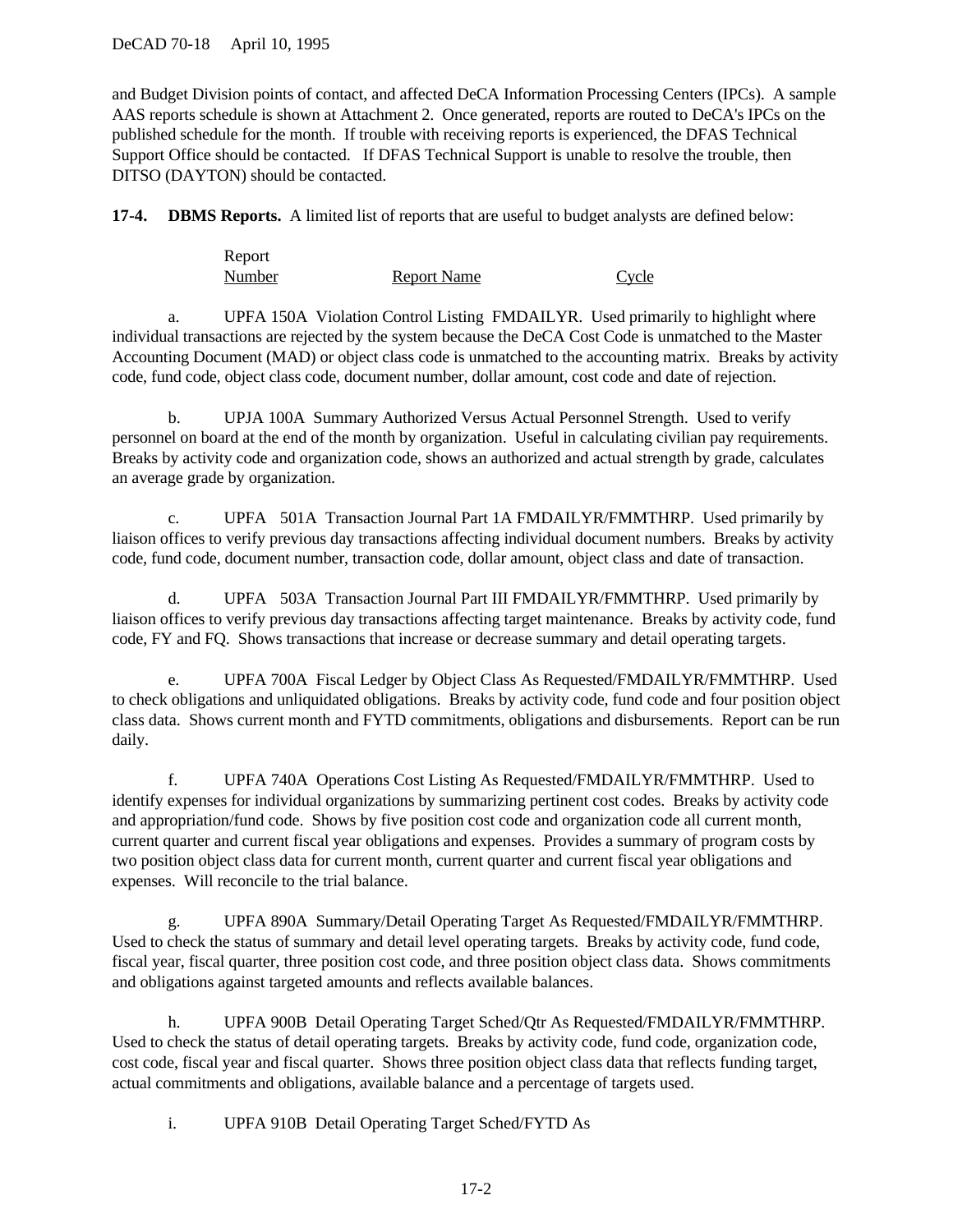Requested/FMDAILYR/FMMTHRP. Used to check status of detail operating targets. Breaks by activity code, fund code, organization code and cost code. Shows by three position object class data the commitments and obligations for available balances in prior fiscal year, shows a target for FYTD, shows an actual for FYTD, an available balance FYTD, and a percentage of target used.

j. UPFA 920B Summary Operating Target Sched/FYTD As Requested/FMDAILYR/FMMTHRP. Primarily used to check the status of summary level operating targets. Breaks by activity code, fund code, fiscal year, fiscal quarter, three position cost code and three position object class data. Shows summary level commitments and obligations against targeted amounts and reflects available balances.

k. UPCC 760A Summary Budget Project Data COSTFIN. Used primarily to track detail level civilian labor obligations. Detailed payroll analysis tool. Not applicable to Surcharge Collections. Breaks by activity code, three position organization code, three position cost code and three position object class code for object class series 10.

l. UPCC 770A Summary Manhour/Labor Cost Data COSTFIN. Used to track summary level civilian labor obligations. Not applicable to Surcharge Collections. Breaks by activity code, three position cost code and three position organization code. Provides summary level data for program costs by total manhours worked and object class 10 for labor dollars paid.

m. UPCE 300A Oblig Rpt RCS DLA (M) 48 (C) MIN COSTMN3. Used to monitor obligations incurred for specific cost accounting codes. Not available for Surcharge Collections. Shows by activity code and five position cost code all obligations by four position object class data. Provides program roll up by three position cost code. Provides activity level roll up at end of report that reconciles to the trial balance.

n. UPCE 450B Military Personnel - Auth & Actual COSTFIN. Used to monitor authorized and actual military personnel strength. Breaks by activity code and cost code. Provides summary level information on authorized and actual officer and enlisted personnel strength.

o. UPCE 500A Civilian & Military Manhours COSTFIN. Breaks by activity code and cost code. Shows total civilian manhours excluding O/T, regular paid overtime manhours, holiday manhours including O/T. Also includes military manhours worked.

p. UPFE 100A Fiscal Accting Ledger by Object Class FMMTHRP. Extremely useful budget execution tool that tracks all obligations and reconciles to the trial balance. Breaks by activity code, fund code, and four position object class data. Provides a profile of unobligated commitments, unliquidated obligations, commitments, obligations and disbursements on a current month and FYTD basis.

q. UPFE 150A Reimbursement Ledger FMMTHRP. Used to track operational reimbursements earned for commissary operations and surcharge collections. Breaks by appropriation and activity code. Provides by reimbursement source code a prior month balance, month to date, current quarter, FYTD, and cumulative balance. Shows reimbursement orders accepted, reimbursements earned, unfilled orders, accounts receivable billed, reimbursements collected-by self and by others, operational reimbursement authority transferred for obligation and amount of earnings-current quarter.

r. UPFE 250A Unobligated Commitments FMMTHRP. Used to track commitments. Breaks by activity code and fund code. Shows four position object class data by document number and age of those documents. Provides organization code, cost code and unobligated amounts by document number.

s. UPFE 300A Undelivered Orders FMMTHRP. Used to track the status of undelivered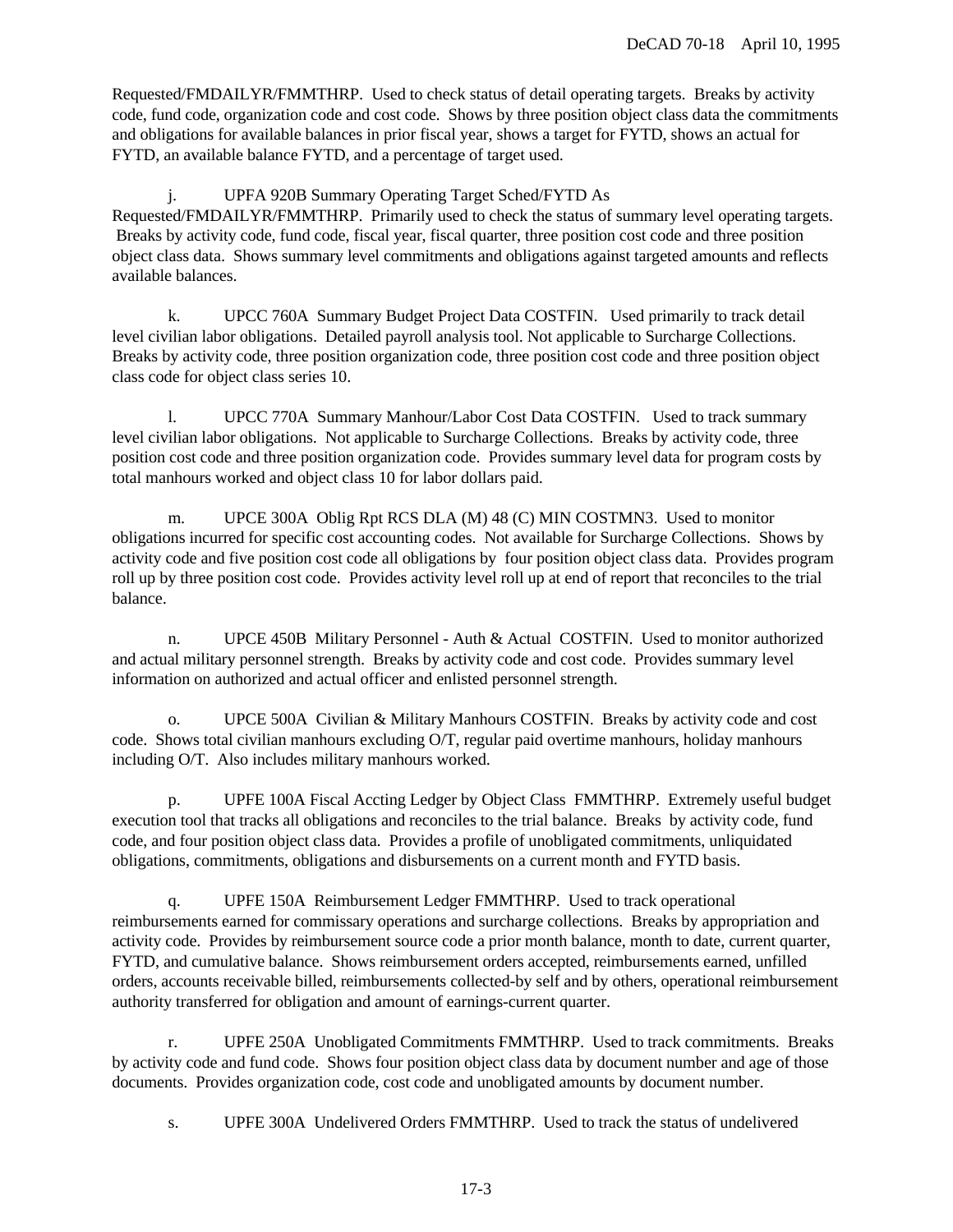orders. Can be used to scrub documents and recoup cost authority. Breaks by activity code and fund code. Shows four position object class data by document number and age of those documents. Provides organization code, cost code and an undelivered order dollar amount and intransit dollar amount by document number.

t. UPFE 350A Accrued Expenditures - Unpaid FMMTHRP. Used to monitor all accrued expenditures. Breaks by activity code and fund code. Shows four position object class data for each document number, a purchase order/delivery order number, and organization code, cost code and dollar amount of the accrued expenditure.

u. UPFE 380A Realtime Expenditure Data Listing FMMTHRP (DBOF/Surcharge). Used to provide a detailed status of funds as they pertain to individual document numbers. Breaks by activity code, fund code and organization code. Shows cumulative history by four position object class; five position cost code and individual document number. Profiles a current month profile of commitments, obligations, expenses and disbursements for each document. Shows a FYTD summary for each organization code.

v. UPFE 400A Status of Fin Res Listing Part I - FMMTHRP Commitments. Used to track commitments by organization. Breaks by activity code, fund code, allotment serial number, organization code and cost code. Shows by object class against each month in a quarter, the commitments against a target. Also shows FYTD commitments against a target and a percent of funds used.

w. UPFE 400B Status of Fin Res Listing Part II - FMMTHRP Obligations. Used to track obligations by organization. Same breaks as UPFE400A only is shown for obligations.

x. UPFE 400C Status of Fin Res Listing Part III - FMMTHRP Expenditures. Used to track the status of expenditures by organization. Same breaks as UPFE400A. However, expenditure totals are for current quarter and FYTD and are not shown against targets.

y. UPFE 420A Outstanding Advances FMMTHRP. Used to scrub balances reflected on outstanding advances. Can be used to monitor delinquency of travel advancement reimbursement. Not applicable to Surcharge Collections. Breaks by activity code, fund code, estimated travel completion date, document number, nomenclature (traveler name) last account activity date, and remaining balances (debits and credits).

z. UPFE 600A Suballotment Trial Bal (DBOF/Surc) FMSUBAL. Used to reconcile the balance of funds by appropriation within a given allotment serial number. Breaks by appropriation, allotment serial number, and general ledger account code (GLAC). Shows debit balances, credit balances and within government transactions.

aa. UPFE 650A Trial Balance FMMTHRP. Used to reconcile the consolidated balance of funds by appropriation for all DeCA allotment serial numbers. Breaks by appropriation, consolidates all allotments by general ledger account code (GLAC). Shows month end debit balances, credit balances and within government transactions at month end. Does not include final adjustments.

bb. UPFE 820A Job Order Cost Journal FMMTHRP. Used to track the fund status as it applies to individual job order numbers. Breaks by activity code, fund code and responsible organization. Will show obligation activity for assigned job order number, across multiple fiscal years if required.

cc. UPFZ 700A Suballotment Trial Balance FMCNSTBC. Used to reconcile the balance of funds by appropriation within a given allotment serial number. Breaks by appropriation, allotment serial number and general ledger account code (GLAC). Shows debit balances, credit balances and within government transactions by GLAC. Includes all final adjustments.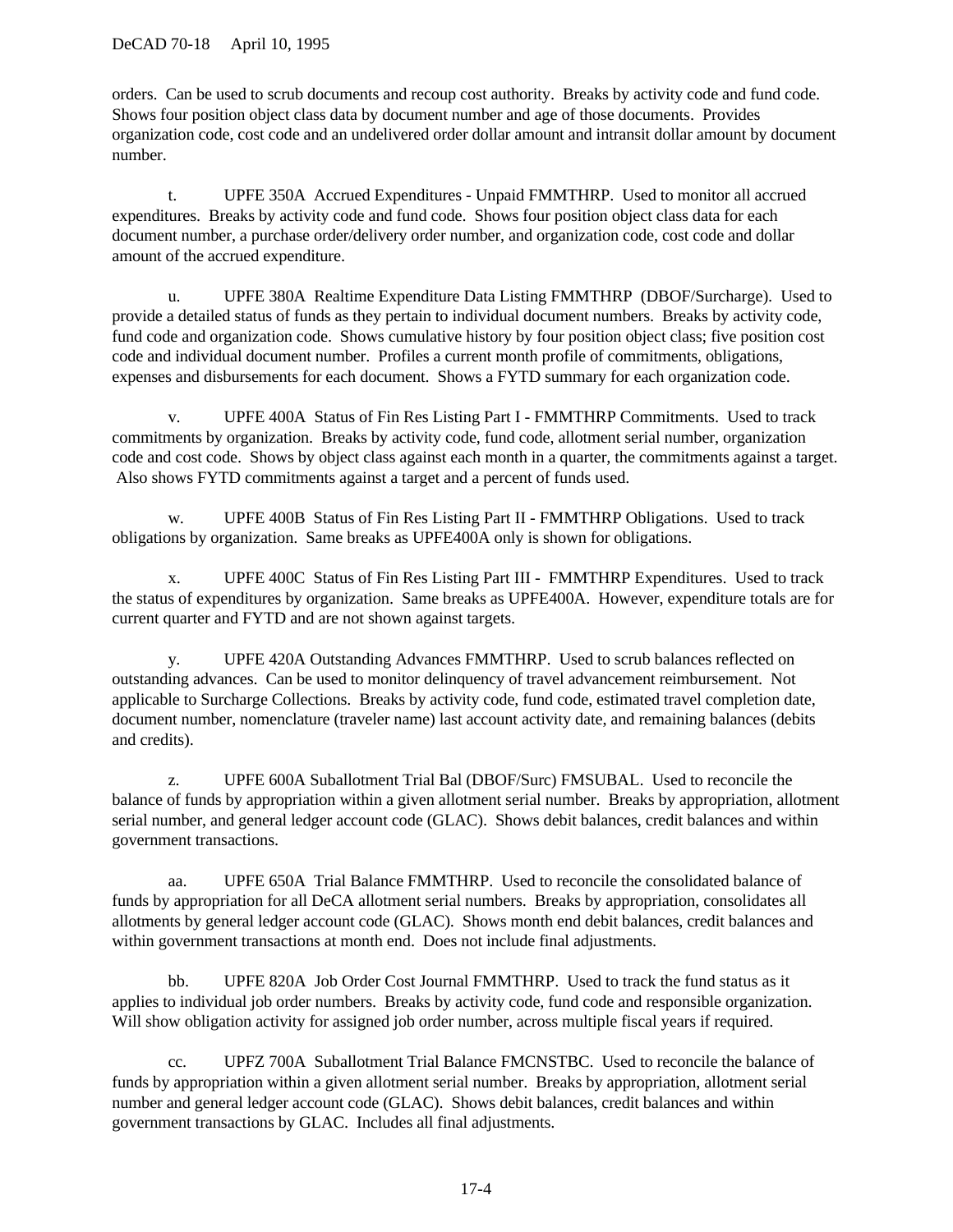dd. UPFZ 750A Consolidated Trial Balance FMCNSTBC. Used to reconcile the consolidated balance of funds by appropriation for all DeCA allotment serial numbers. Breaks by appropriation, consolidates all allotments, by general ledger account code (GLAC). Shows consolidated debit balances, credit balances and within government transactions by (GLAC). Includes all final adjustments.

ee. AAS Downloads - This process can be used to pull all pertinent information to a flat ASCII file from the Dayton computer. Once retrieved the information can be manipulated DBASE IV or ENABLE or PC based software programs to tailor specific reports. This process is a preferred means of using financial data in DBMS. Coordination with Regional Information Managers is required to obtain the correct file. Procedures on the DBMS/AAS download process are contained in DLAM 4745.12, Volume VI.

**17-5. DBMS Regulations.** The definition and use of these reports, including formats, is contained in DLAM 7000.1, Accounting and Finance Manual, DLAM 7000.3, Volume 1, DBMS Payroll and Cost Subsystem Procedures Manual, and DLAM 4745.12, Volume VI, DBMS Users Manual, Part 5 Comptroller Users Manual and Part 6 Manpower Users Manual. Reports may be viewed on personal computers through the On-Line Reporting System (ORS), once generated and routed by DITSO, Dayton to HQ DeCA and its regions. Documentation on the use of the ORS is included as a tutorial in the ORS software package.

**17-6. Communication.** TELNET communications software can be used to access ORS through the 3B2 minicomputer in each IPC where the AAS reports are received, spooled and printed. This will permit the user to view what has been received in the IPC. This allows the user to verify what has been or has not been received and to notify the computer room to print the reports, if necessary.

**17-7. STANFINS Reports.** STANFINS produces several output reports from subsidiary ledgers for maintaining financial management control of the commissary and monitoring execution of Sales, Obligations, and Receipts versus Program for Commissary Resale Stocks. A list of Automated System for Army Commissaries (ASAC) and STANFINS reports available to the CONUS Regions on ORS and an explanation of each is attached. These reports should be analyzed and balanced to the General Ledger to ensure proper posting of account balances. Listed below is the report (AVK) number, report title, and run frequency of the STANFINS reports available to the applicable Regions via the On-Line Reports System (ORS) under the STANFINS Stock Fund Reports heading.

|    | <b>AVK</b>                                            | <b>Report Title</b>                                                                                      | <b>Run Frequency</b> |
|----|-------------------------------------------------------|----------------------------------------------------------------------------------------------------------|----------------------|
| a. | AVK-099                                               | Stock Fund Control Inquiry 1                                                                             | Daily                |
|    |                                                       | Used to measure Item d, Policy Letter 70-17, costs (obligations) to output (sales). The cumulative       |                      |
|    |                                                       | and current month total obligations should equal net obligations on the AVK-329 status of approved       |                      |
|    |                                                       | resources. The AVK-099 lists Current Month Obligations, FYTD Obligations, Current Month Receipts, and    |                      |
|    |                                                       | FYTD Receipts. This report furnishes current month and cumulative obligation information which should be |                      |
|    | used for comparing STANFINS Sales versus Obligations. |                                                                                                          |                      |
| b. | $AVK-102$                                             | Stock Fund Control Inquiry 2                                                                             | Daily                |
|    |                                                       | Used to monitor pre-paid intransit, item F, Policy Letter 70-17, and should equal General Ledger         |                      |
|    |                                                       | Account Code 1580 on the AVK-901 and AVK-902 Trial Balance Reports. The AVK-102 lists Current            |                      |
|    |                                                       | Month Collections, FYTD Collections, Current Month Disbursements, FYTD Disbursements, and Prepaid        |                      |

c. AVK-105 Stock Fund Control Inquiry 3 Daily Since it includes other income, the AVK-901 and AVK-902 Trial Balances, GLAC 5100.00 and not this report should be used to monitor item c, Policy Letter 70-17, sales processed by STANFINS versus Flash Sales reported by commissaries. In conjunction with the AVK-901, Trial Balance, General Ledger Account

Inventory in Transit. This report furnishes current month and cumulative information.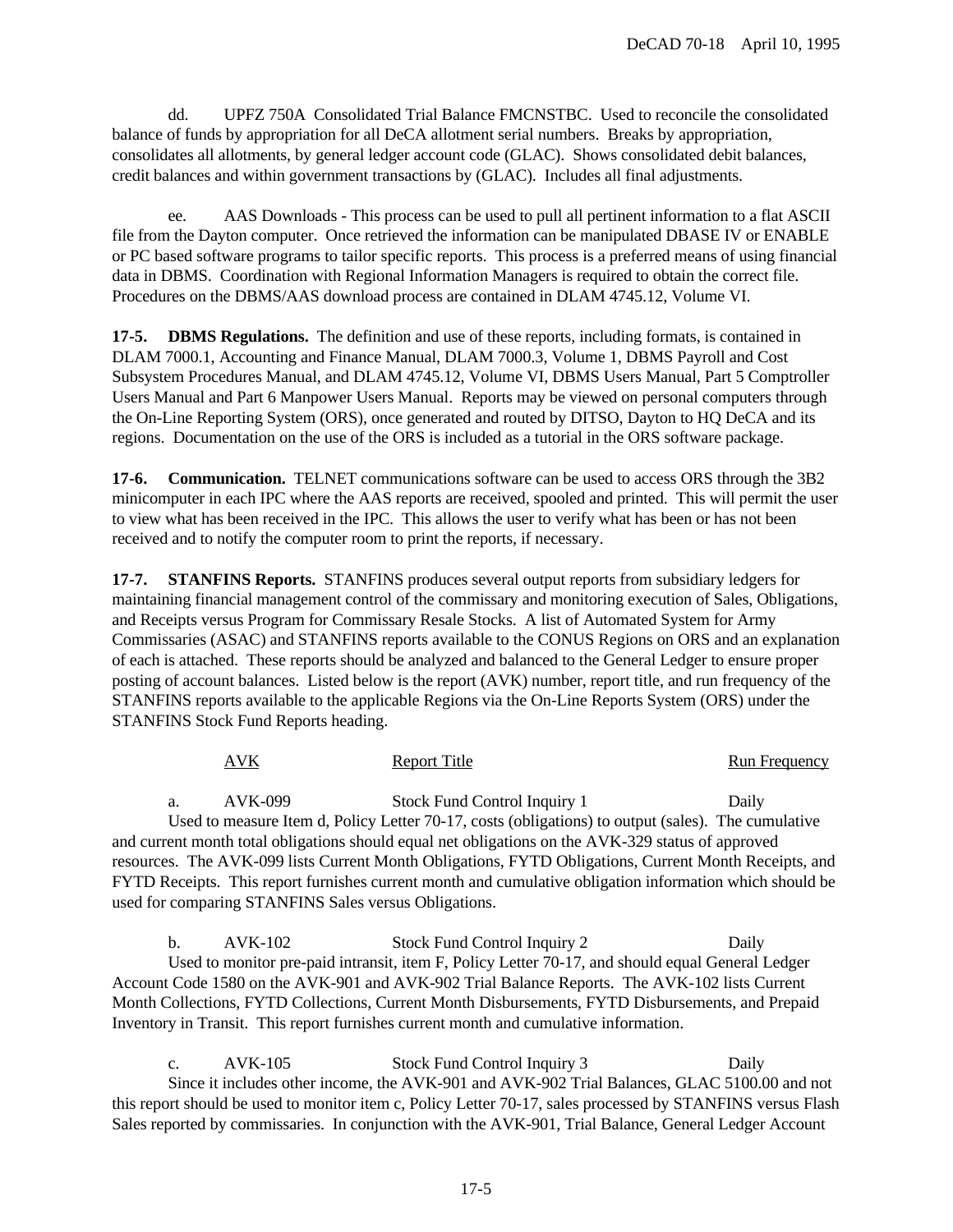### DeCAD 70-18 April 10, 1995

5100, it is the basis for input of the year-end miscellaneous obligation document for unrecorded sales. The AVK-105 lists Current Month Sales, FYTD Sales, and the Annual Sales Program. This report furnishes current month cumulative information. This report should be used to prepare the Flash versus STANFINS Sales comparison. The current month sales activity and the FYTD sales activity on this report should equal the respective values reflected in the AVK-902 Installation Fund Entity General Ledger Trial Balance General Ledger Account Code (GLAC) 4222.2T.

d. AVK-287 Stat of Reimb CSCAA 112-R3 PT 1 & 2 Monthly The AVK-287 also known as the statement 7 narrative, lists Commissary Stock Fund reimbursement data applicable to each commissary region by Reimbursement Source updated once a month. Even though the monthly reports may be available on ORS days after month-end processing has been completed, the balances will not update until the monthly jobs are run again.

e. AVK-295 Stat of Reimb CSCAA 112-R3 PT 3 - 8 Monthly Used to research aging reimbursables and outstanding receivable balances. Shows beginning balances, new balances, repayments, reclassifies, written off and ending balances. Also ages the receivable by number of days delinquent.

f. AVK-296 Status of Reimbursement Parts 1&2

Used to monitor receivables and unfilled orders at a summary reimbursement source code level. Shows annual reimbursement program, orders received, reimbursements earned, collections, end of period receivables and end of period unfilled orders.

|  | AVK-329 | Status of Approved Resources CSCFA 218              | Monthly |
|--|---------|-----------------------------------------------------|---------|
|  |         | CSCFA 218 Section 1: Source of Funding - Direct (D) |         |
|  |         | Schedule 1: Primary Data                            |         |

Used to monitor region summary totals for obligations and deobligations. Breaks by cost code and four position object class data. Provides program, funds received, obligations, deobligations, disbursements, end-strength and man months data. Schedule 2: Expenses. Used to monitor region summary totals for expenses. Breaks by cost code and four position object class data.

h. AVK-901<sup>\*</sup> Installation Trial Balance Report Monthly Used to monitor region totals for sales, obligations, and inventory on hand, on order and intransit. It equals the sum of the AVK-902 Trial Balance.

i. AVK-902\* Installation Fund Entity Gen Ledger Monthly Used to monitor individual store totals for sales, obligations, and inventory on hand, on order and intransit. \* These reports may be run on as "As-Required" basis at times other than month-end. At a minimum they will be run each time a STANFINS monthly cycle job is run.

j. Each individual Region should receive data applicable to that region only on AVK-099, AVK-102, and AVK-105. The remainder of the STANFINS reports listed above are not distributed through ORS by specific region only; therefore, the outputs must be analyzed in order to obtain amounts for a specific region. That is to say that the data on these reports is separated by region, but the reports are not distributed to that individual region only.

**17-8. Automated System for Army Commissaries (ASAC).** Listed below are ASAC reports which are available to the applicable Regions via the On-Line Reports System (ORS) under the ASAC reports heading. The reports are produced when the applicable Service Center requests that the job be run.

> AGN Report Title AGN-265 Voucher Register and General Control (Grocery, Meat, and Produce)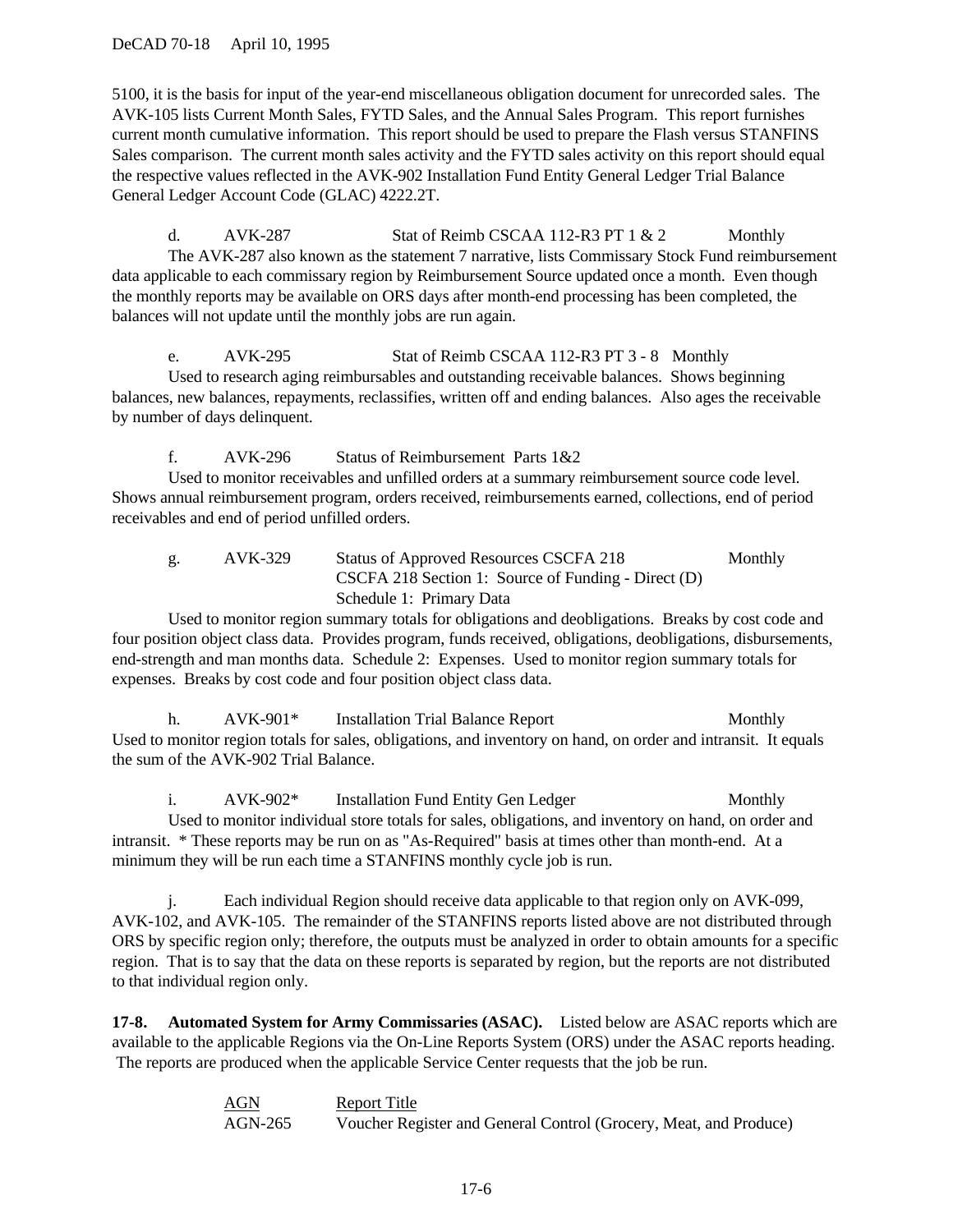AGN-266 Voucher Register and General Control (Troop and War Reserve)

The AGN-265 and AGN-266 are essentially the same. The only difference is that the Grocery, Meat and Produce departments are reported on the AGN-265 and the Troop and War Reserve departments are reported on the AGN-266. These reports provide a list of all blocks processed in ASAC for a given period, and break out data for each DoDAAC. Activity for the departments is listed under each section, which includes receipts, sales, surcharge, and adjustments. The last page of the report shows the beginning and ending book inventories. These reports are used by the Service Centers to reconcile with the SBCJ, ACOS/ASAC Cross Reference Report, and/or DIBS Summary Audit Log, and the STANFINS AVK-619 Monthly Status of Inventory Report.

**17-9. STANFINS and ASAC Regulations.** Further guidance on the use of reports and data elements contained in the STANFINS and ASAC systems can be found in the following:

- a. STANFINS Users Manual, Change in Force 47, 1 October, 1991.
- b. AR 37-600-93.
- c. AR 37-1.
- d. Functional Users Manual ASAC 360E Plus.
- e. Automated System for Army Commissaries, April, 1982.
- f. Analysis and Reconciliation Operations Procedures, DeCA Directive 70-16, July 10, 1992.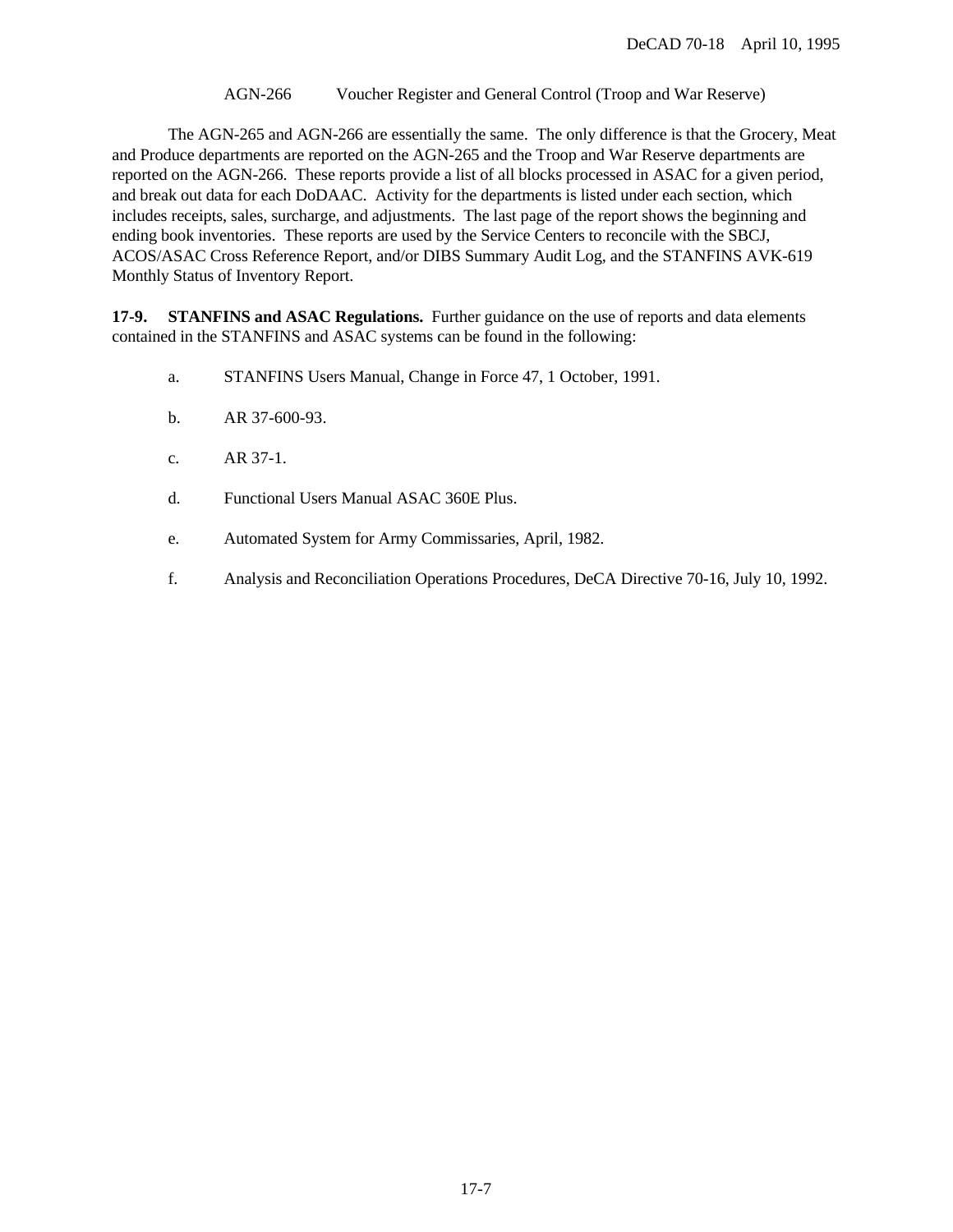# **Management Control Review Checklist (Page 1 of 2 Pages)**

**TASK:** Comptroller/Resource Management

**SUBTASK:** Budget

**THIS CHECKLIST:** Fund Control

**ORGANIZATION:** 

**ACTION OFFICER:**

#### **REVIEWER:**

**DATE COMPLETED:** ASSESSABLE UNIT: DeCA HQ Budget Division and DeCA Accounting Operations Division in the Resource Management Directorate. The Assessable Unit Managers responsible for completing this Checklist is shown in the DeCA Management Control Plan.

**EVENT CYCLE 1:** Receipt and issuance of cost authority for Defense Business Operations Fund (DBOF) and Surcharge Collections Appropriations.

**Step 1:** Control of Cost Authority.

**Risk:** Issuing funds in excess of cost authority.

**Control Objectives:** Funds issued do not exceed cost authority.

**Control Techniques:** Budget analysts receive and develop proposed fund distribution. Chief, Budget Division and Chief, Accounting Operations Division approve.

#### **Test Questions:**

1.a. Is a fund distribution record maintained to reflect funds received, funds issued, and balance?

**Response:** YES NO NA **Remarks:\***

b. Does funding received agree with latest unit cost document, DBOF fund guidance, or DD Form 1105R Apportionment?

**Response:** YES NO NA **Remarks:\***

2.a. Are DeCA forms 70-7, Funding Authorization Documents and the Fund Control Record initialed by the Chief, Budget Division prior to release to the Accounting Operations Division?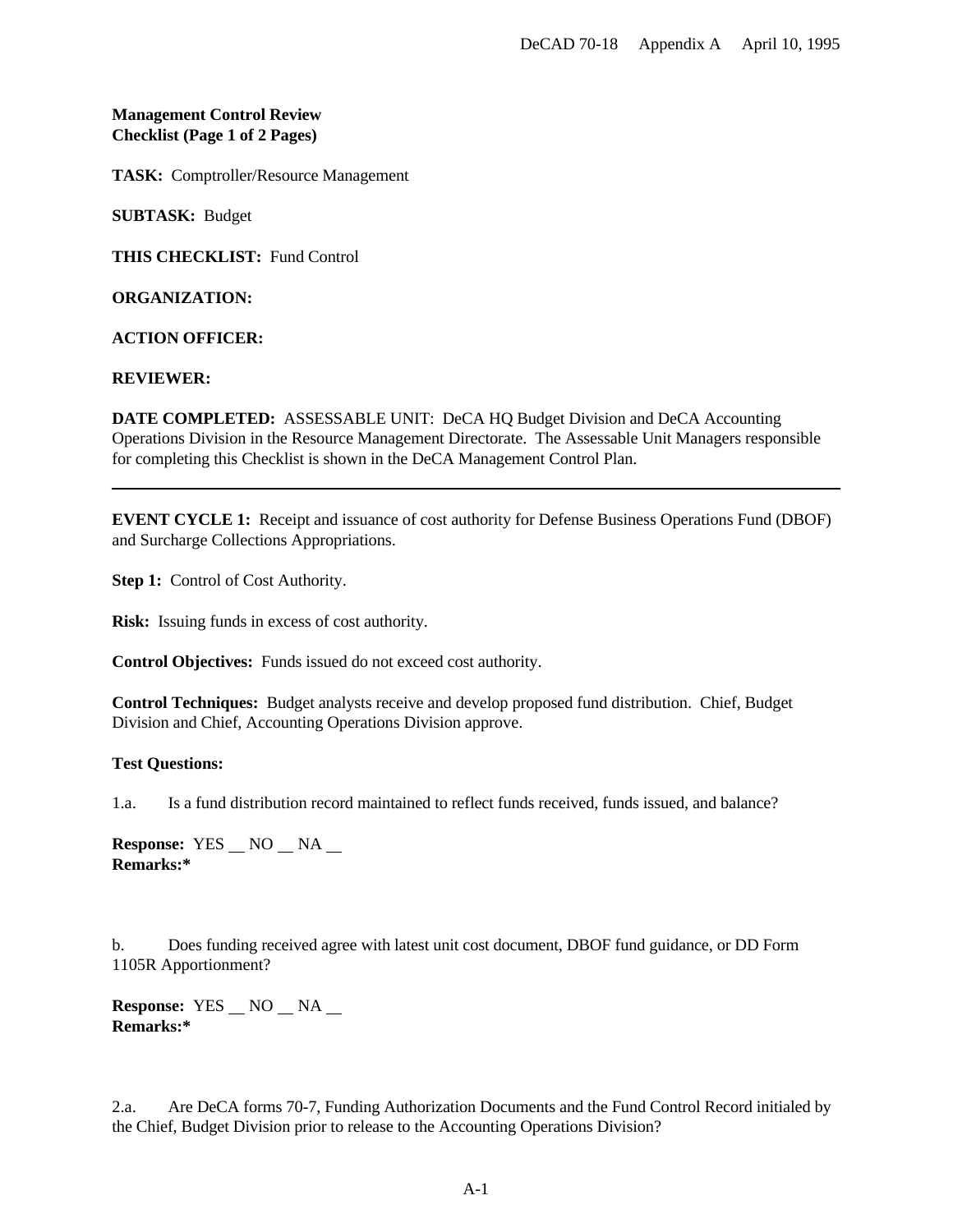DeCAD 70-18 Appendix A April 10, 1995

**Response:** YES NO NA **Remarks:\***

b. Are Fund Control Ledgers provided by Accounting Operations balanced to Budget's fund control record?

**Response:** YES \_ NO \_ NA \_ **Remarks:\***

\*Explain rationale for YES responses or provide cross-references where rationale can be found. For NO responses, cross-reference to where corrective action plans can be found. If response is NA, explain rationale.

I attest that the above-listed management controls provide reasonable assurance that DeCA resources are adequately safeguarded. I am satisfied that if the above controls are fully operational, the management controls for this subtask through DeCA are adequate.

\_\_\_\_\_\_\_\_\_\_\_\_\_\_\_\_\_\_\_\_\_\_\_\_\_\_\_ Director, Resource Management FUNCTIONAL PROPONENT

I have reviewed this subtask within my organization and have supplemented the prescribed management control review checklist when warranted by unique environmental circumstances. The controls prescribed in this checklist, as amended, are in place and operational for my organization (except for the weaknesses described in the attached plan, which includes schedules for correcting the weaknesses).

ASSESSABLE UNIT MANAGER (Signature)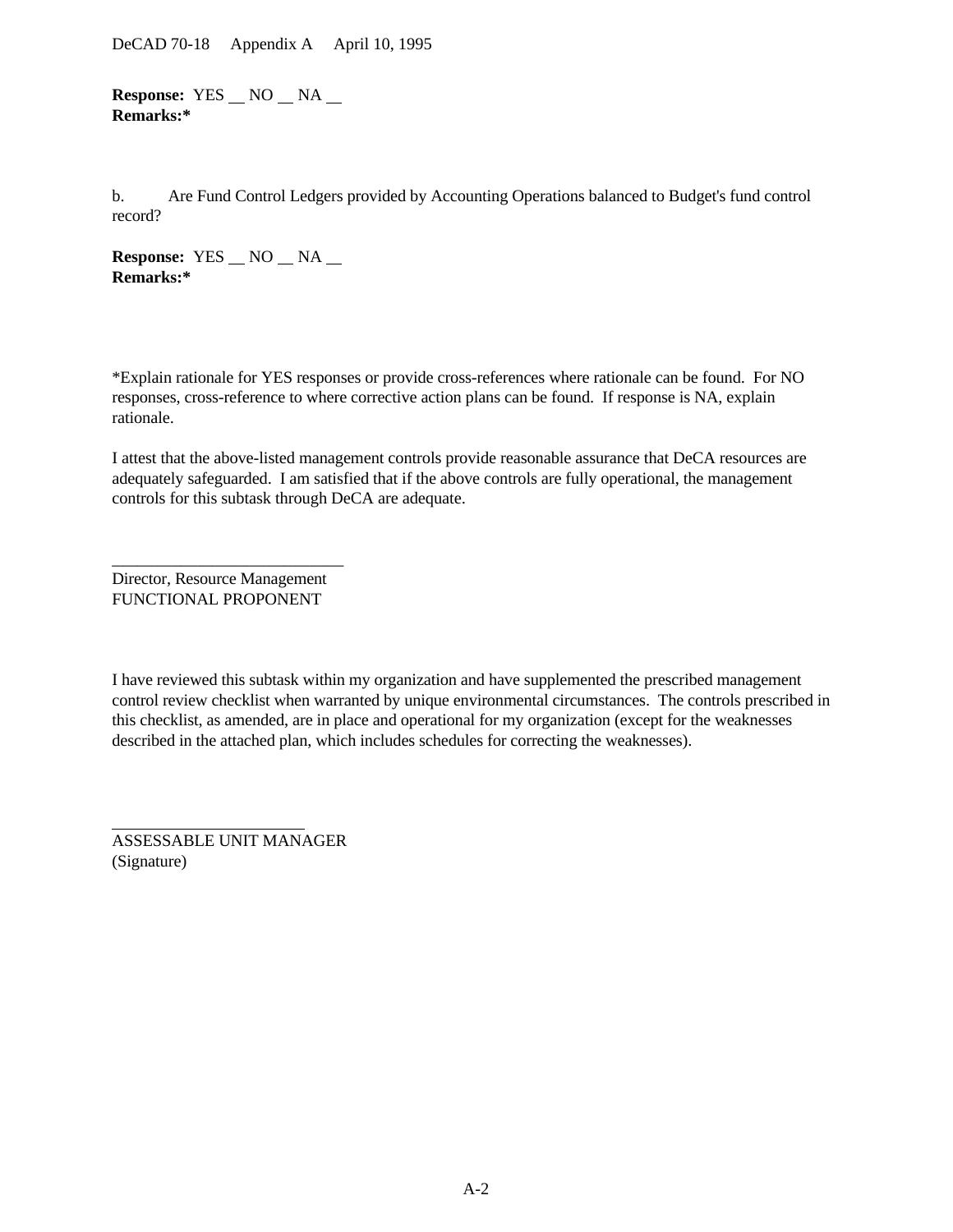### **Management Control Review Checklist (Page 1 of 3 Pages)**

**TASK:** Comptroller/Resource Management

**SUBTASK:** Budget

**THIS CHECKLIST:** Budget Execution

**ORGANIZATION:** 

**ACTION OFFICER:**

### **REVIEWER:**

**DATE COMPLETED: ASSESSABLE UNIT:** DeCA HQ Resource Management Budget Division, Region Resource Management Divisions. The Assessable Unit Managers responsible for completing this Checklist is shown in the DeCA Management Control Plan.

**EVENT CYCLE 1:** Recording and verifying Defense Business Operating Fund (DBOF) and Surcharge Collection Operating expenses.

**Step 1:** Verification of Accounting Classifications.

**Risk:** Misuse of funds within authorized category.

**Control Objectives:** Operating expenses are charged to correct Accounting classifications.

#### **Control Techniques:**

- 1. Accounting classifications are sometimes entered by other than Budget personnel.
- 2. Budget personnel verify Accounting classifications.

#### **Test Questions:**

1.a. Is funding propriety IAW DoDI 1330.17, Part D?

**Response:** YES \_ NO \_ NA \_ **Remarks:\***

b. Are Accounting classifications reviewed to determine validity?

**Response:** YES \_ NO \_ NA \_ **Remarks:\***

**Step 2:** Validation of Accounting data.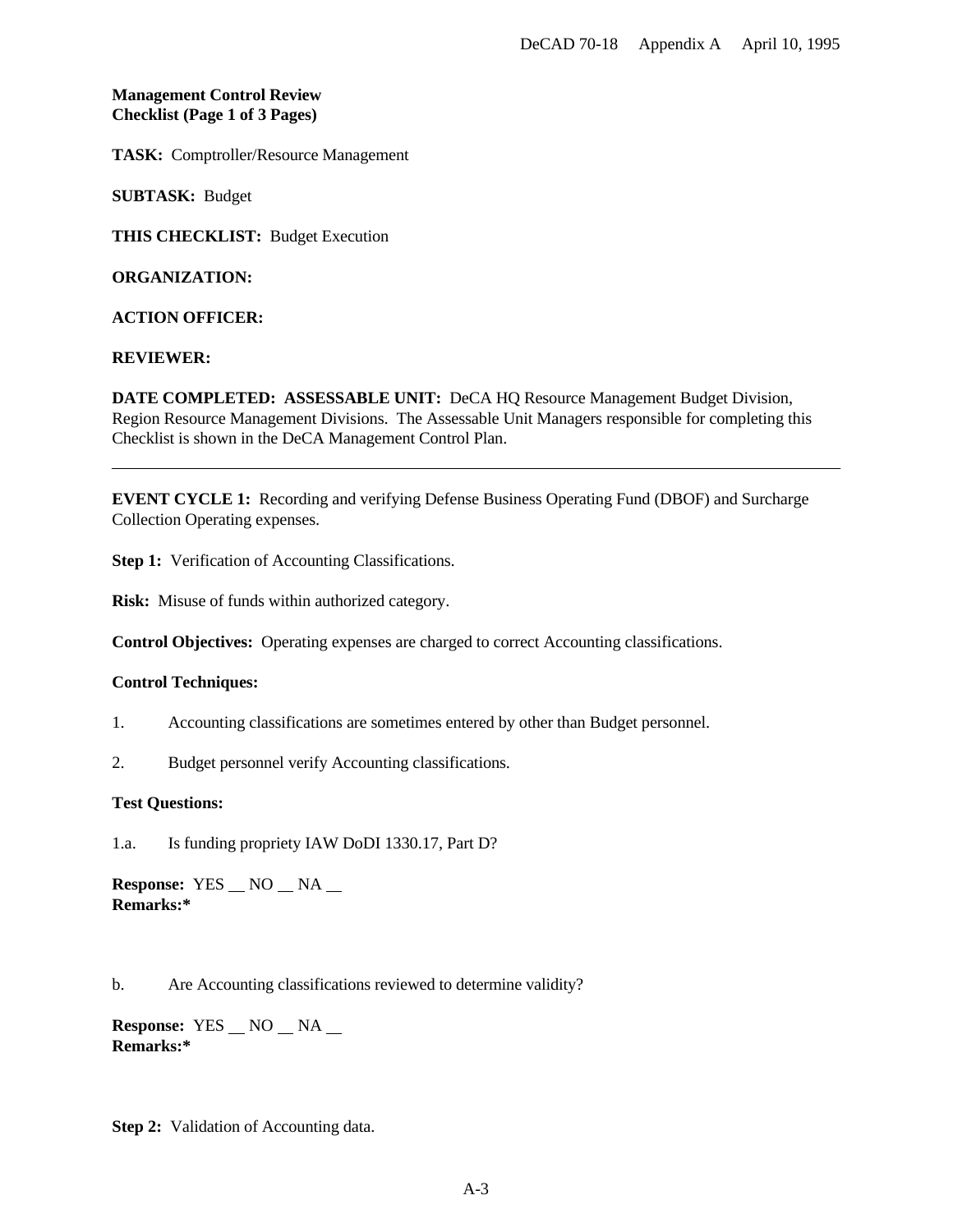DeCAD 70-18 Appendix A April 10, 1995

**Risk:** Duplicate or invalid transactions may tie up cost authority.

**Control Objectives:** Obligation/expense include only valid transactions.

#### **Control Techniques:**

- 1. Liaison Office inputs transactions.
- 2. Budget Division verifies input.

#### **Test Questions:**

1.a. Are document registers being balanced with Real Time Expenditure Listings?

**Response:** YES \_ NO \_ NA \_ **Remarks:\***

b. Are document registers verified daily with obligating documents?

**Response:** YES NO NA **Remarks:\***

2.a. Is coordination established with the Liaison Office and DFAS in the purification of undelivered orders and accounts payable.

**Response:** YES \_ NO \_ NA \_ **Remarks:\***

b. Are commitments and obligations input into AAS by the Liaison Office and verified by Budget?

**Response:** YES \_ NO \_ NA \_ **Remarks:\***

3.a. Are expenses being recorded upon receipt of goods on services or in the absence of receiving reports, upon the expense being incurred?

**Response:** YES NO NA **Remarks:\***

b. Are flash sales verified to ensure all sales are included?

**Response:** YES \_ NO \_ NA \_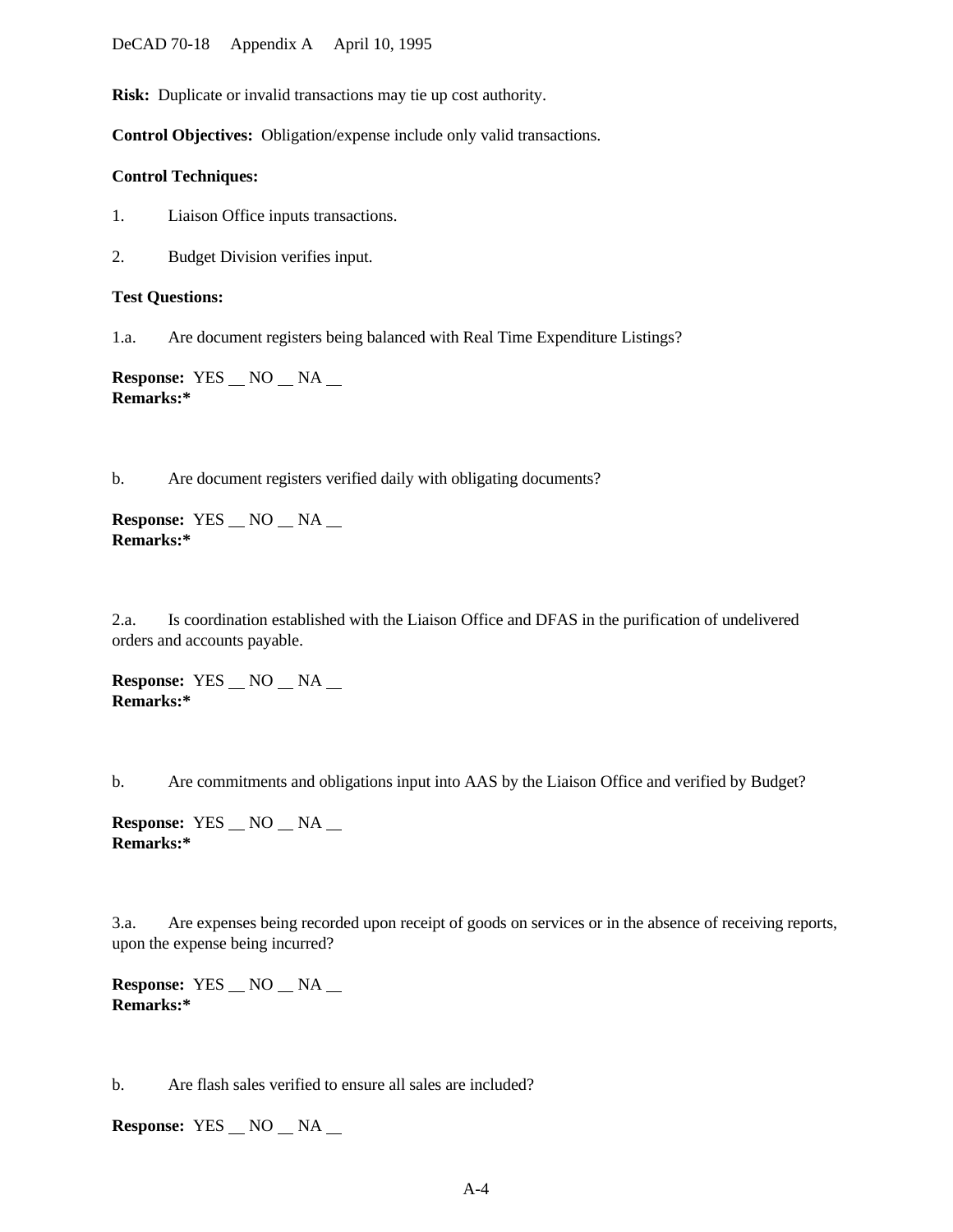# **Remarks:\***

\*Explain rationale for YES responses or provide cross-references where rationale can be found. For NO responses, cross-reference to where corrective action plans can be found. If response is NA, explain rationale.

I attest that the above-listed management controls provide reasonable assurance that DeCA resources are adequately safeguarded. I am satisfied that if the above controls are fully operational, the management controls for this subtask through DeCA are adequate.

Director, Resource Management FUNCTIONAL PROPONENT

\_\_\_\_\_\_\_\_\_\_\_\_\_\_\_\_\_\_\_\_\_\_\_\_\_\_\_

I have reviewed this subtask within my organization and have supplemented the prescribed management control review checklist when warranted by unique environmental circumstances. The controls prescribed in this checklist, as amended, are in place and operational for my organization (except for the weaknesses described in the attached plan, which includes schedules for correcting the weaknesses).

 $\overline{a}$ ASSESSABLE UNIT MANAGER (Signature)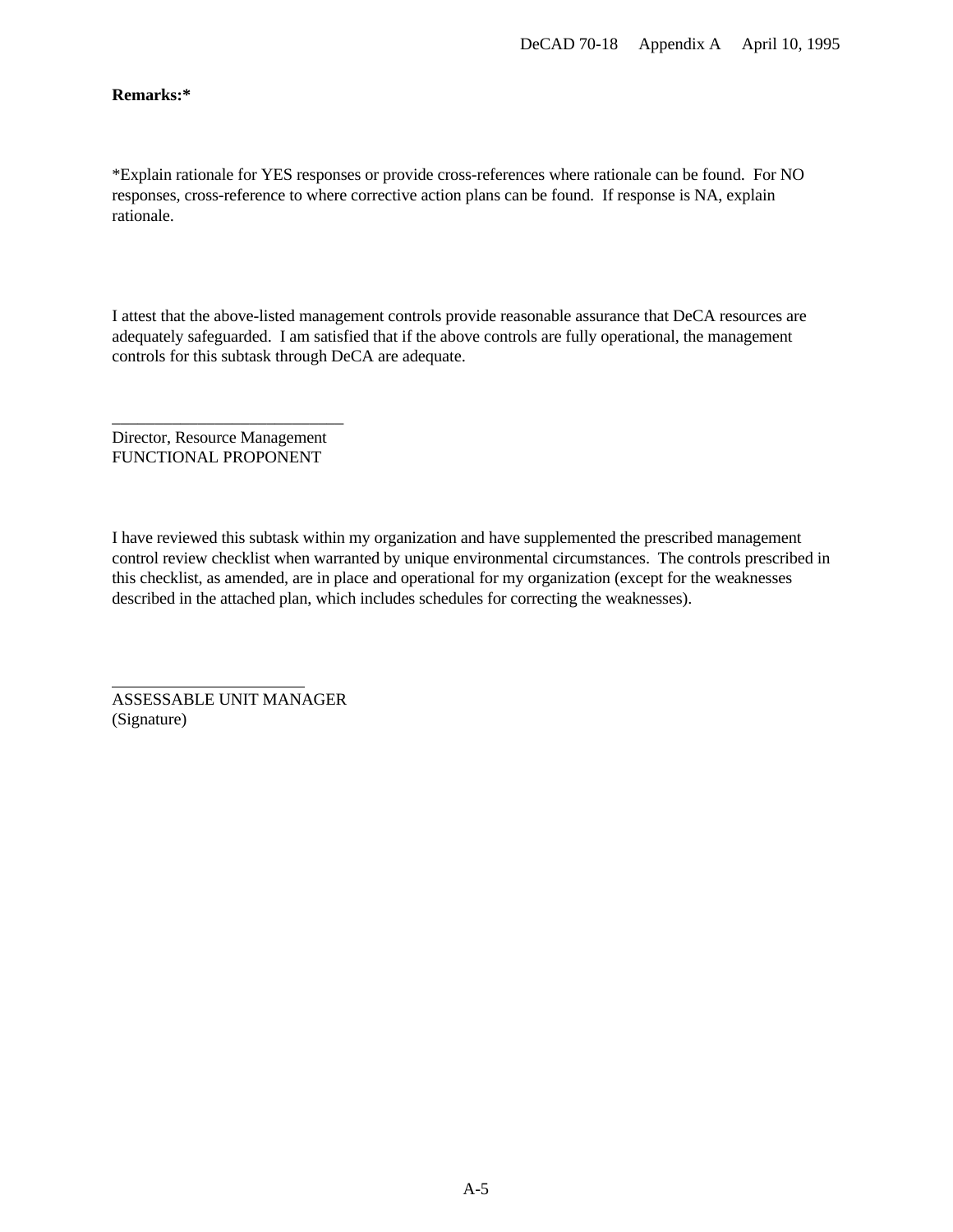#### **Glossary**

**Acceptance.** An acknowledgment by a authorized Government representative that the supplies or services conform with applicable contract quality and quantity requirements. Acceptance of supplies or services is the contracting officer's responsibility, which may be delegated to another official. Acceptance is usually evidenced by an acceptance certificate on an inspection or receiving report. The preferred method of transmission of acceptance reports is via electronic means. Acceptance reports need two dates: the date of delivery and the date of acceptance. The acceptance date is one of the factors used to establish a payment due date.

**Accessorial Charges.** Costs incurred for packing, crating, and handling related to sales or shipments of property.

**Account.** A group of like transactions under a descriptive or common heading. Also used interchangeably with appropriation, for example: DBOF account.

**Accountable officer.** An individual required to maintain accounting records for property or funds, whether public or in some degree thereof. The accountable officer may or may not have physical possession of the property or funds.

**Accounting.** The act of receiving, controlling, validating, recording, classifying, and summarizing transactions in terms of money, analyzing and interpreting those transactions, and reporting the operating results and related resource management information to higher headquarters.

**Accounting classification**. A series of data elements (that is, department, fiscal year, appropriation symbol, limitation, operating agency code, allotment serial number, program and subprogram, element of resource, accounting processing code, document number, and fiscal station number) that identifies an accounting transaction.

**Accrual accounting.** Public law and the Comptroller General Standards require accrual accounting. It is the method of accounting in which revenues and matching expenditures are recognized in the period earned, regardless of when payment is received or made. Accrued expenditures represent expenses incurred but not due until a later period in time. Accrued revenue represents amounts earned based on performance by the Government. Accrual accounting can contribute materially to the effective financial control over resources and costs of operations, and is essential for developing adequate financial management information.

**Accrued expenditures.** Changes during a given period that reflect liabilities incurred for (1) services performed by employees, contractors, other Government agencies, vendors, lessors, and so forth; (2) goods and other tangible property received; and (3) amounts becoming owed under programs for which no current service or performance is required, such as annuities, insurance claims, and other benefit payments. Expenditures accrue regardless of when cash payments are made or invoices have been rendered.

**Accrued expenditure--paid.** The budgetary account which matches the proprietary account "funds disbursed." It represents the dollar value of goods and services received for which payment has been made.

**Accrued expenditure--unpaid.** The budget account which matches the proprietary account "accounts payable." It represents the dollar value of goods and services received for which payment has not been made.

**Accrued revenue.** Revenue earned for goods, services, or other assets furnished to other that are recorded and accounted for in the period earned, whether or not billed or collected. Also called a reimbursable earning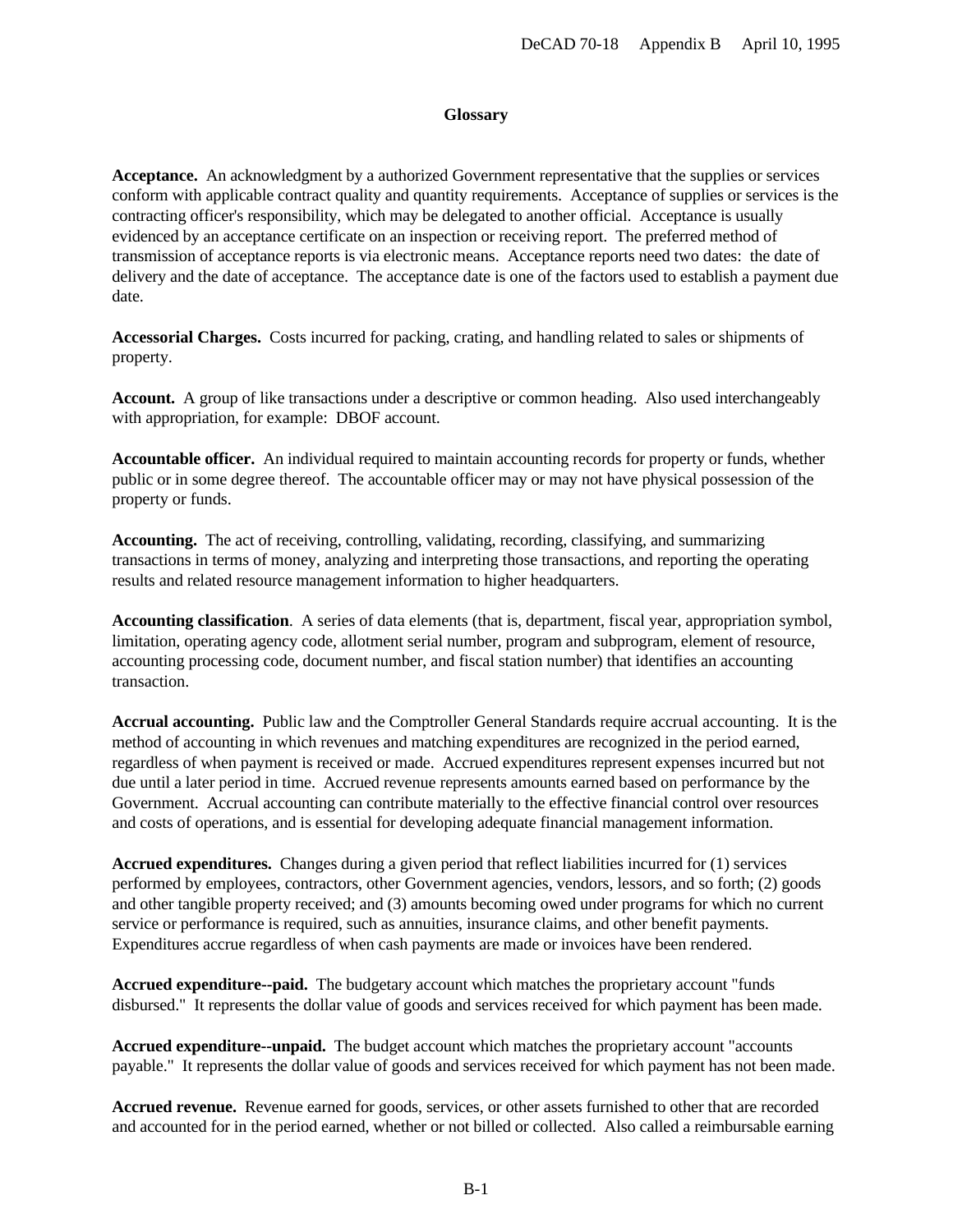### DeCAD 70-18 Appendix B April 10, 1995

or reimbursement earned, this transaction decreases unfilled orders and increases accounts receivable.

**Accrued variance (Foreign Currently Fluctuations).** The difference between unliquidated obligations at the budget rate (approved execution rate) and the foreign exchange rate current at the time of payment.

**Acquisition cost.** Consists of the amount, net of both trade and cash discounts, paid for the property, plus the transportation costs.

**Actual cost method.** Billing method whereby actual costs are used as the billing basis in lieu of fixed prices/rates. The actual cost method is used for all non-government agencies, private parties, foreign military sales, and all other entities excluded from the rate stabilization provisions.

**Administrative limitation.** Limitation in the funding regulation to control obligation or expenditure of funds. Offices or agencies establishing other limitations on obligations and expenditures will monitor and enforce them, but not under the anti-deficiency statutes.

**Administrative approval.** An approval officer's signature on a payment voucher to indicate the voucher is correct. Or, a statement by an approval officer that indicates the proposed payment is approved.

**Administrative subdivision of funds.** Any subdivision of an appropriation that makes funds available in a specified amount for incurring obligations or that can be further subdivided to make funds available in specified amounts for incurring obligations.

**Advances and prepayments.** Transfers of assets to cover future expenses or acquisition of other assets. Advances are prepayments in contemplation of the later receipt of goods, services, or other assets. Advances are ordinarily made only to payees to whom an obligation exists and not in excess of the amount of the obligation. A common example is travel advances which are amounts made available to employees before the beginning of a trip for costs to be incurred per the Travel Expense Act of 1949 and per standardized Joint Travel Regulations.

**Allocation.** An authorization making funds available in prescribed amounts to an operating agency for suballocation or allotment.

**Allotment.** The administrative action of a general operating agency making funds allocated or suballocated available to a subordinate installation or activity for obligation. An anti-deficiency violation occurs if obligations incurred against the allotment exceed the amount of the allotment.

**Allowance.** The administrative action of a general operating agency making funds allocated or suballocated available to a subordinate installation or activity for obligation through the use of an expenditure target. Incurring obligations in excess of this target does not automatically create an anti-deficiency violation. However, if the governing formal subdivision is exceeded, an anti-deficiency violation may exist. The person responsible for exceeding the target can be held responsible for the resulting and anti-deficiency violation.

**Annual funding program.** An annual budget, normally classified by a budget program and appropriation.

#### **Annual Operating Budget (AOB)**

**Annual reimbursement program.** Annual estimate of budget authority (funds) to be retrieved/reimbursed from other budgets, includes automatic, funded, and Stock Fund reimbursements.

**Anticipated reimbursements.** The dollar value of orders expected to be received during the forthcoming fiscal year. Anticipated reimbursements do not create obligational authority until an actual order is received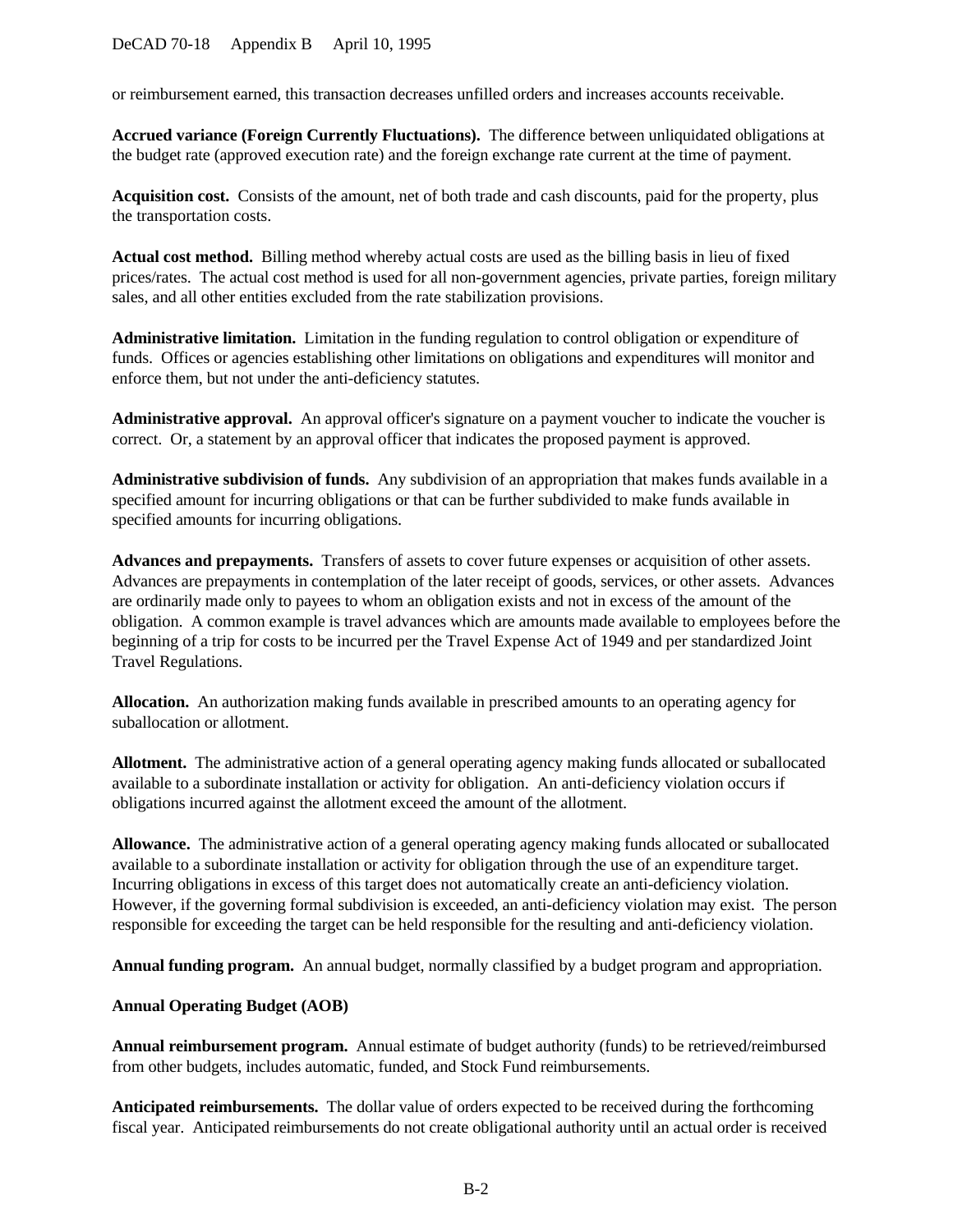and accepted. There is an exception to this rule for stock funds.

**Anti-Deficiency Act.** Legislation enacted by the U.S. Congress to prevent the incurring of obligations or the making of expenditures (outlays) in responsibility within an agency for the creation of any obligation or the making of any expenditure in excess of an apportionment or reapportionment or in excess of other subdivisions established. The Act is sometimes known as Section of the Revised Statutes as amended, (31 USC 1517).

**Anti-Deficiency Act violation.** A violation 31 USC 1517 that occurs when a subdivision of funds (including statutory limitations) is overdistributed, overcommitted, overobligated, overdisbursed, or obligated in advance of an appropriation.

**Applicable interest rate.** The interest rate which the Secretary of the U.S. Treasury announces semiannually under section 12 of the Contract Disputes Act of 1978 (41 USC 611). This interest rate is used to figure the mount of interest to pay a vendor on a late payment. It is published in the Federal Register and ODDFAS-IN announces the amount by a message to all finance and accounting offices.

**Apportionment.** A determination by OMB specifying the amount of obligations allowed during a given period under an appropriation, contract authorizations, other statutory authorizations, or a combination of these per 31 USC 1512.

**Appropriation.** An authorization by an Act of the U.S. Congress to incur obligations for specified purposes and to make disbursements for them from the U.S. Treasury. This includes authorizations to create obligations in advance of appropriations or other fund authority.

**Appropriation-annual.** An appropriation account available for obligations only during the one fiscal year specified in the Appropriation Act.

**Appropriation-closed.** An appropriation account that is no longer available for payment of obligations and the balance of which is merged into successor "M" account. The closing normally will be accomplished two years after the appropriation has expired.

**Appropriation-expired.** An appropriation account that is no longer available for obligations but is still available for disbursement to liquidate existing obligations.

**Appropriation-"M" account.** Successor account into which is merged the balances of closed appropriation accounts for the same general purpose.

**Appropriation-multi-year.** An appropriation account that is available for incurring obligations for a definite period in excess of one fiscal year.

**Appropriation-no-year.** An appropriation account that is available for incurring obligations for an indefinite period of time, until exhausted or its designated purpose is accomplished.

**Appropriation-unexpired.** An appropriation account that is available for incurring obligations during the current fiscal year.

**Appropriation limitation.** An amount, fixed by the U.S. Congress, within an appropriation that cannot be exceeded for obligation or expenditure for certain objects or purposes.

**Appropriation reimbursement-installation.** Collection for commodities, work, or service furnished, to an individual, firm corporation, or other Federal agencies. The collection may be credited to the installations'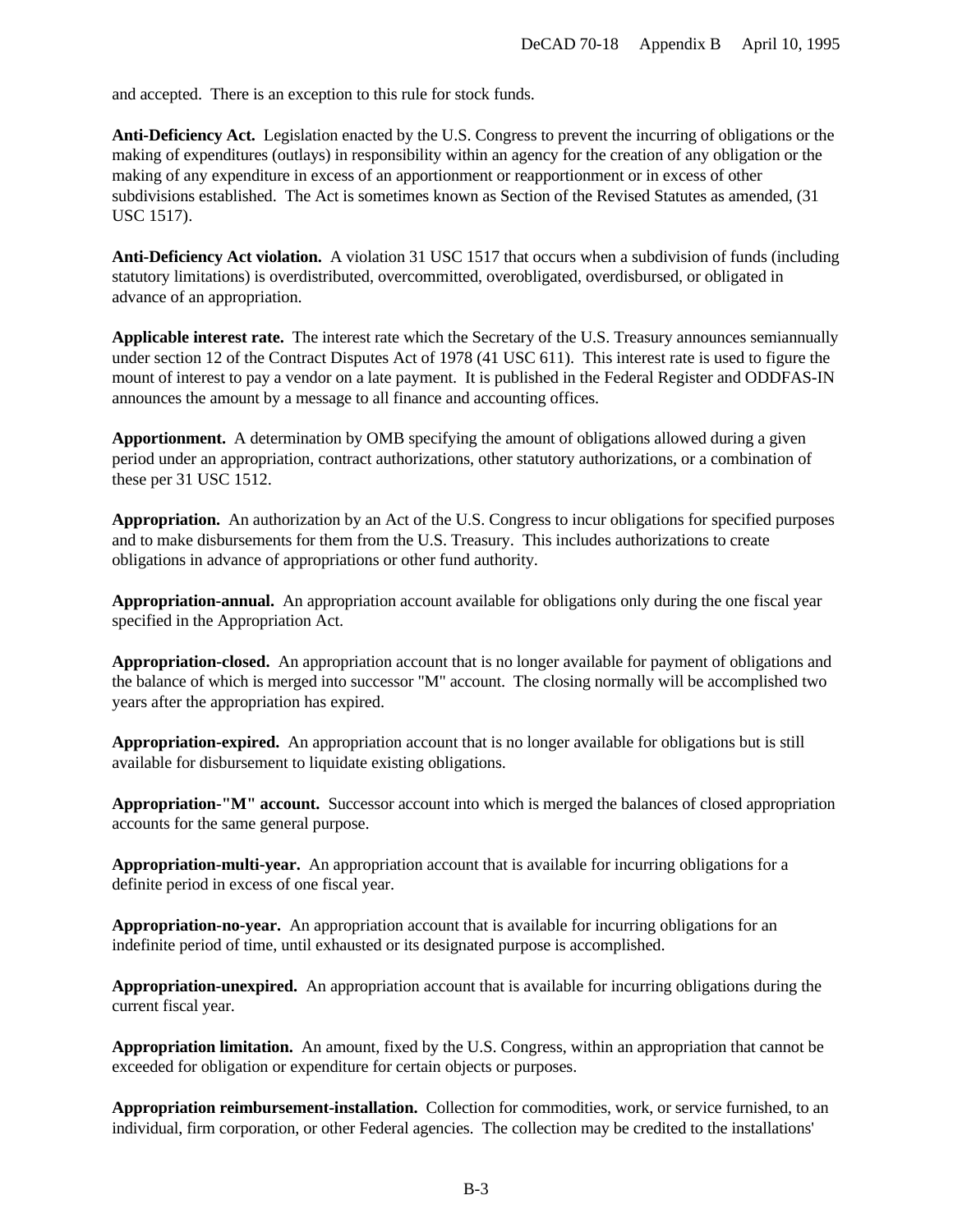specific allotments as repayment.

**Appropriation Warrant.** An official U.S. Treasury document that provides the dollar amounts established in the general and detailed appropriation accounts of the U.S. Treasury pursuant to Appropriation Acts authorized by law. It serves as a convenient source document for entries into accounts that establish the amount of money authorized to be withdrawn from the U.S. Treasury.

**Approved operating budget.** The approved financial funding level for a major activity director or activity, normally on an annual basis.

**Base Operating Support (BOS).** Services provided by the host command to a tenant activity, such as utilities, police, fire etc. BOS is procured though a support agreement between the tenant and host command.

### **BRAC.**

**Budget.** A planned program for a fiscal period in terms of (1) estimated costs, obligations, and expenditures; (2) source of funds for financing, including reimbursements anticipated, and other resources to be applied, and (3) explanatory and workload data on the projected programs and activities.

**Budgeting.** Process by which the funds required to carry out programmed objectives and workload are determined and sent to higher headquarters as the operating program and budget. Budgeting is the detailed distribution of resources to execute assigned missions.

**Budget Authority.** Authority provided by law to enter into obligations that will result in immediate or future outlays involving Federal Government funds. The basic forms of budget authority are appropriations, authority to borrow, and contract authority. Budget authority relates to direct programs.

**Budget cycle.** The period of time necessary to formulate, review, present secure approval, and execute the Fiscal Program for a specified ensuing period of time.

**Budget estimating.** The process of determining the amounts, kinds, and costs of resources needed for accomplishing a mission.

**Budget and manpower guidance.** A document issued by a higher headquarters to its subordinate commands to provide information and guidance pertaining to missions, resources (manpower, material, and funds for specific fiscal year), objectives, policies, and related matters upon which the subordinate commands can base their programmed course of action for the fiscal year(s) concerned. (Also referred to as Program Budget Guidance (PBG)).

**Budget rate.** A foreign currency exchange rate provided to DoD Components for use in preparing budget submissions during budget formulation and for recording obligations during budget execution. Budget rates are provided by the DoD Comptroller and may be modified by the U.S. Congress. During execution, foreign currency obligations are recorded using the budget rate (rates approved for execution). Also see Foreign Currency Fluctuations.

**Budgetary control.** The financial control and management of a unit or function in accordance with an approved operating program and budget with a view of keeping obligations, expenditures, and costs within the limitations thereof, taking advantage of whatever fund flexibility exists without exceeding the limitations imposed by the annual funding program and/or the quarterly authority to obligate, that is, allocation or allotment advice.

**Budget execution.** The implementation and administration of the approved operating budget during the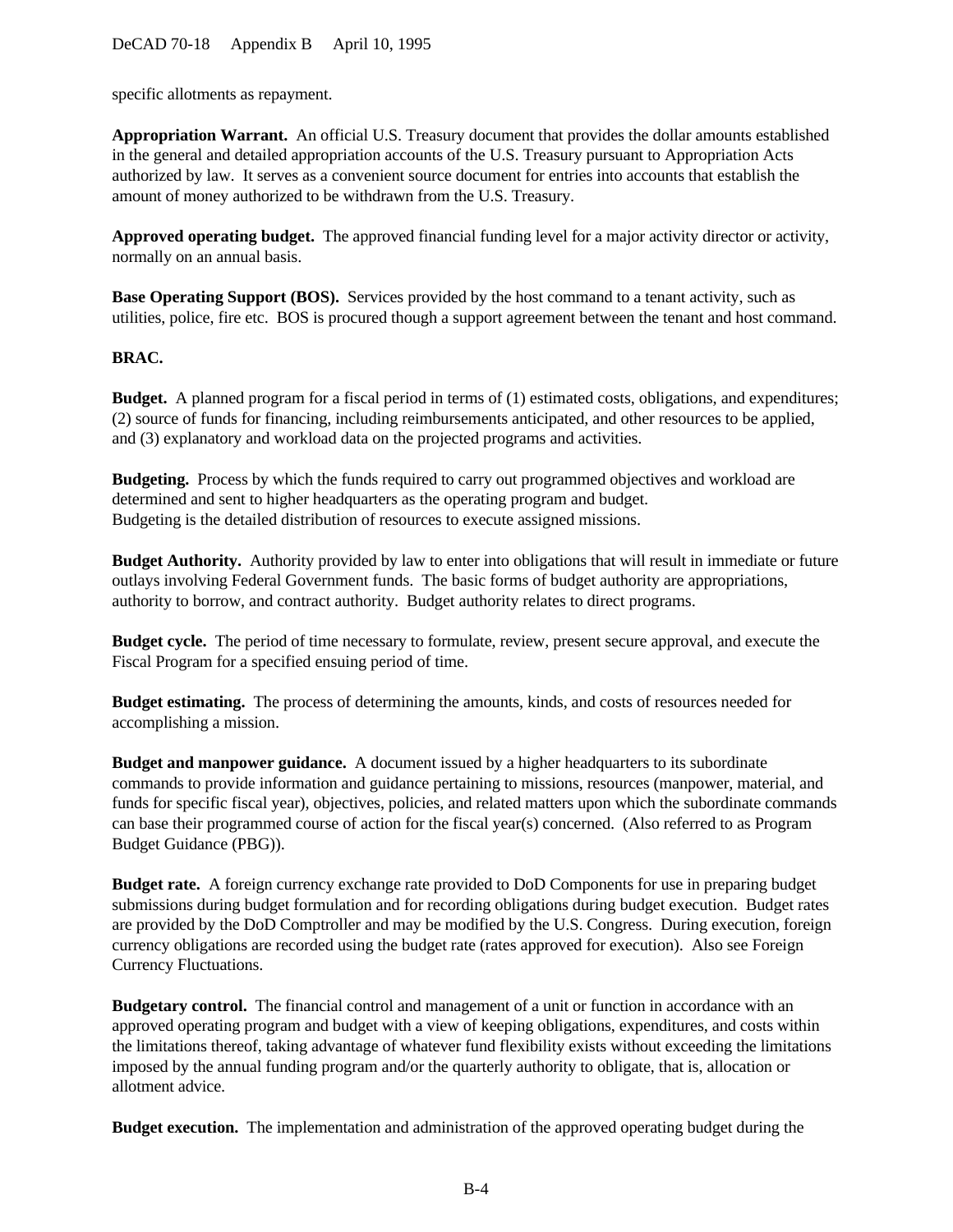budget year. Accomplishment of the mission within available resources without creating overobligations and/or overexpenditures. Budget execution is reflected in accounting records and reports.

**Budget execution review.** Process by which the funds required to carry out programmed objectives and workload for the current fiscal year are determined and forwarded to higher headquarters, as the operating program and budget. The budget execution review usually contains a revised listing of "urgent" unfinanced requirements.

**Budget year.** That fiscal year arrived at by adding one fiscal year to the current fiscal year. During fiscal year 1985, the budget year would be fiscal year 1986.

**Budgetary (fund) accounting.** Account necessary to support and control the budget execution process as distinguished for that required to report on financial conditions and operations (proprietary accounting). For example, includes commitments, obligations, expenditures, and conditions such as appropriations realized, contract authority, anticipated reimbursements, and so forth. Dual entries are required when transactions affect both budgetary and asset, liability and equity accounts.

**Budgetary resources.** For purposes of budget execution, budgetary resources include new budget authority, available unobligated balances at the beginning of the year, reimbursements and other income (also known as offsetting collections credited to an appropriation or fund account), recoveries of prior year obligations from unexpired accounts, and restorations. In the case of reimbursable work, budgetary resources available for obligation are comprised of earned reimbursements and unfilled customer orders (limited by the amounts collected in advance for orders from the public). In the case of loan programs, budgetary resources available for obligation from loan repayments and interest on loans are comprised of actual collections when authorized to be used.

**Capital assets.** Depreciable equipment acquired at a specific point in time for a determinable cost of \$15,000 or more which is to be used over some period (useful life), the length of which is estimated to be 2 years or greater and generally, become economically worthless, (except for salvage value) at the end of the estimated useful life.

**Capitalization.** The monetary value of inventories (material, supplies, and equipment), including undelivered orders due in under capitalized contracts; and allocations of cash less liabilities and equity reservations. In those instances of transfer of logistic responsibility or material, the value will be at the current standard prices.

**Centralized fund control.** Certification of fund availability that takes place within the finance and accounting office, with limited specific authority to certify allowed outside of the finance and accounting office.

**Certifying officer.** An individual authorized to certify the availability of funds on any documents or vouchers submitted for payment. He or she is responsible for the correctness of the facts and computations, and legality of payment.

**Collections.** Amounts received by the Federal government during the fiscal year.

**Commitment.** A reservation of funds based on a firm procurement directive, order, or request that authorizes the creation of an obligation without further approval by the official responsible for certifying the availability of funds.

**Commitment authority.** Authorization issued to a stock fund division for incurring commitments up to a specified amount in the current year.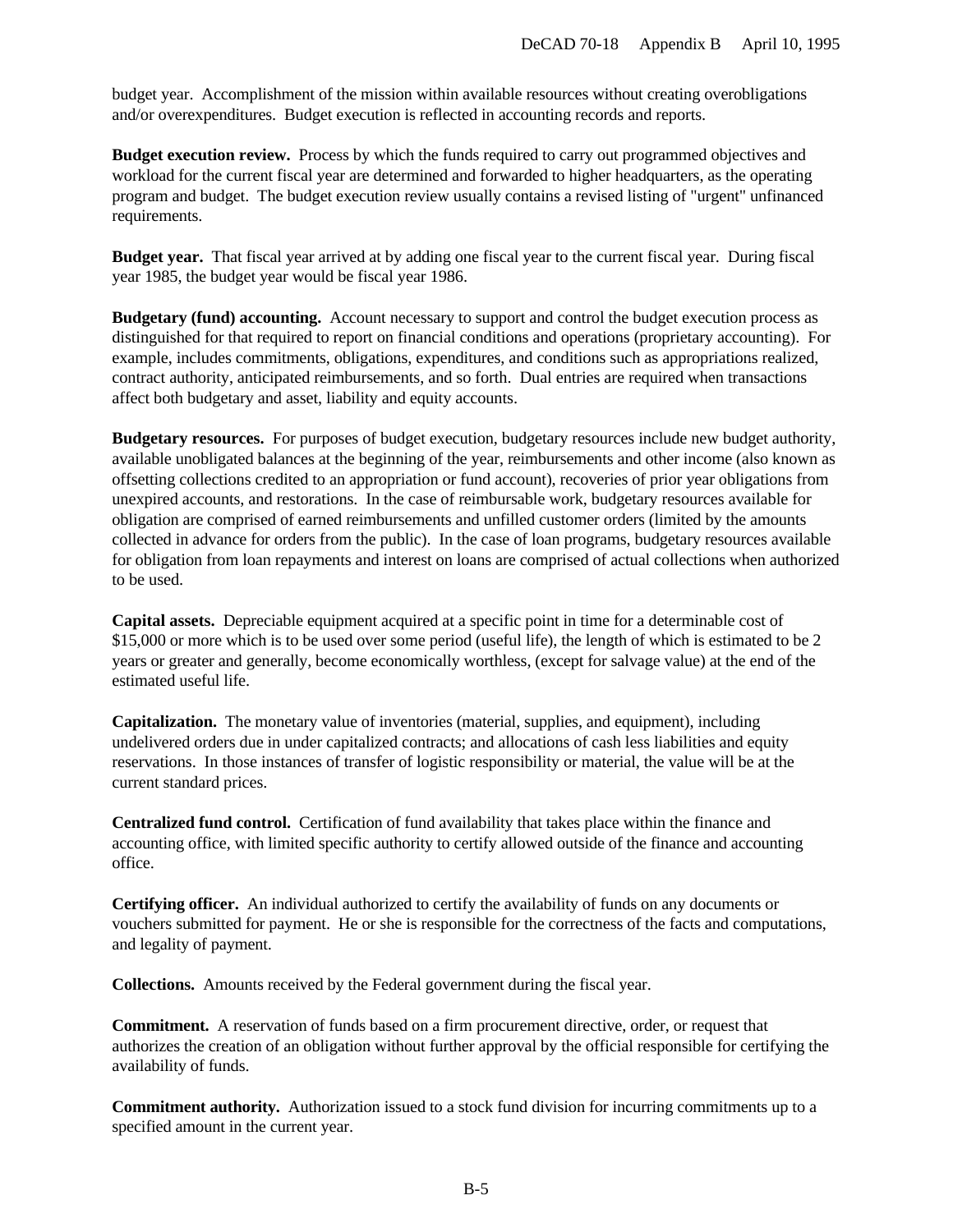**Constant dollars.** The term "constant dollars" is used when prices do not contain inflationary change that have occurred or are forecast to occur. Constant dollars are always identified with a specific time period, which is called a base year. Constant prices represent the total cost of an item or service if that item were purchased in the base year and the bill was completely paid in that year.

**Contingent liability.** A liability that exists but involves uncertainty as to amounts of the possible loss to an agency and will only be resolved when one or more future events occur or fail to occur.

**Continuing Resolution Authority.** An interim appropriation until permanent appropriations are enacted. Authorizes continuation of normal operations at a rate not to exceed the latest congressional action or the previous year's rate and no new starts or expansions to a program.

**Contract.** Any enforceable agreement or order to buy supplies or services. A subsequent modification becomes part of the contract. In this regulation, the term is expanded to include delivery and purchase orders and other procurement documents.

**Contract authority.** Statutory authority that permits obligations to be incurred in advance of appropriations or in anticipation of receipts to be credited to a revolving fund or other account. By definition, contract authority is unfunded and must subsequently be funded by an appropriation to liquidate obligations incurred under the contract authority, or by the collection and use of receipts.

**Contract modification.** Any written change in the terms of a contract. Only contracting officers acting within the scope of their authority are empowered to execute contract modifications.

**Cost analysis.** The systematic examination of the cost of interrelated activities and equipment to determine the relative costs of alternative course of action.

**Cost benefits.** Refers to measuring the expense of obtaining certain information with the benefits to be derived by having the information. Information should not be provided if the costs of providing it exceed the benefits to be derived, unless it is required to meet legal or other specified purposes.

**Cost center.** A division, a department, or its subdivision; a group of machines or of people or of both; a single machine and its operating force; or any other unit of activity into which a depot maintenance plant and its operations are divided for cost assignment and allocation. The smallest organizational unit to which direct employees are assigned and for which costs are collected.

**Cost objective.** An activity, operation, or completion of a unit of work to complete a specific job for which management decides to identify, measure, and accumulate costs. The cost objective must be discrete enough and described in writing to such a level of detail to form a basis to establish cost centers and output products.

**C/X MART.** Retail outlets at military installations that combine both commissary goods and exchange products operated by AAFES. Only one C/X MART exits at Robinson Barracks in Europe and has only been approved as a conceptual test. The test was authorized by Report 102-527 attached to the DoD Authorization Act (HR 5006) which allows the "merging of commissary and exchange systems whenever such action is prudent to maintain mission support when there is a declining sales base as forces are reduced overseas".

**Defense Business Operations Fund (DBOF).** The DBOF, or fund as it is sometimes called, was created to provide government management with a business like structure that provided better cost visibility. The fund essentially combined existing business type operations that were previously managed by individual revolving funds into a single revolving business management fund. Consolidating costs under a single Treasury Code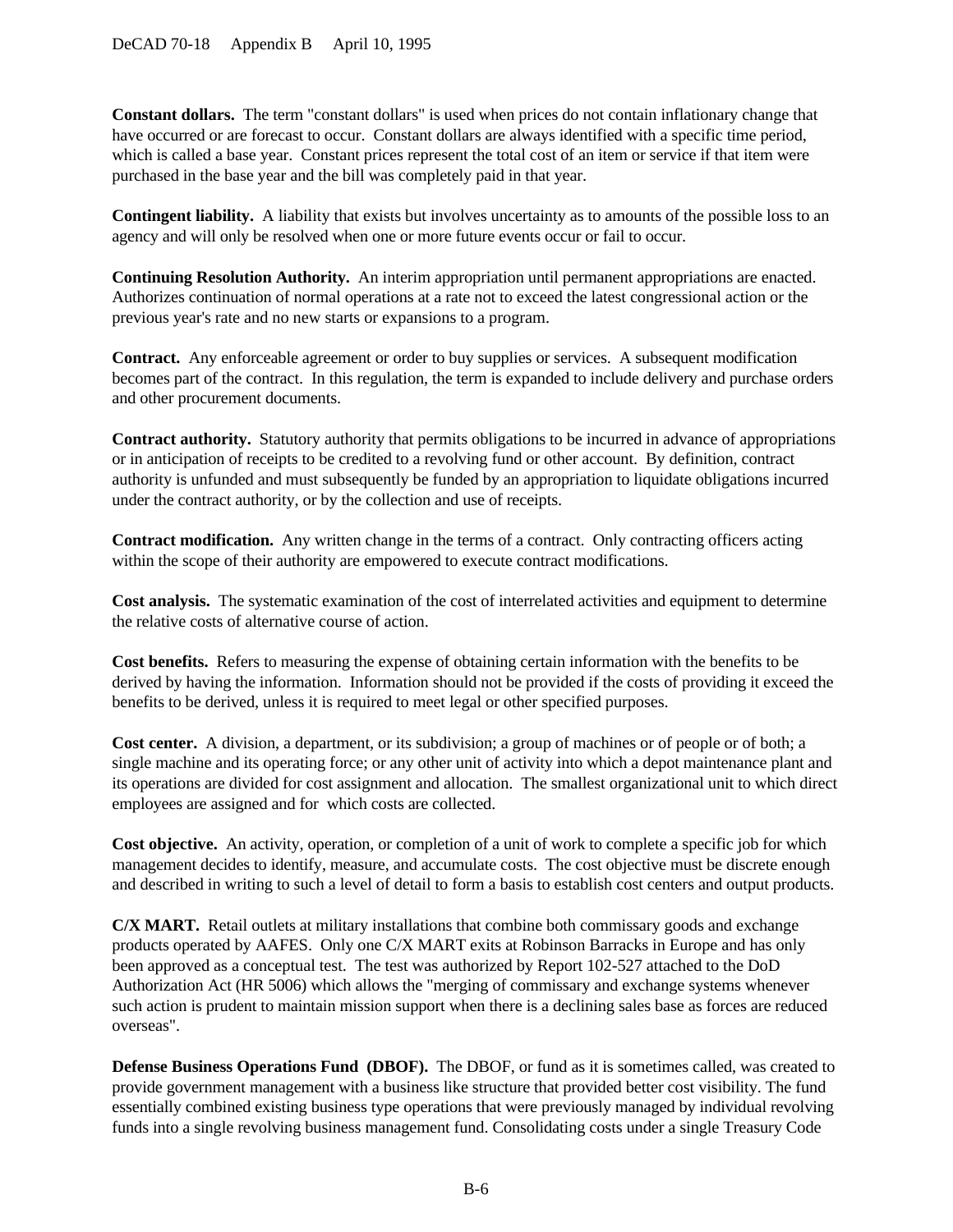allows the identification of total cost of operations.

**Demurrage.** Detention of a ship, freight car, other cargo conveyance, or cylinders during loading or unloading beyond the scheduled time of departure.

**Direct citation.** An agreement (DD Form 448/448-2, a letter, or message) authorizing a performing activity/acceptor of the agreement to cite the requestor's (one who issues the agreement) funds on a obligating document (for example, contracts, and travel orders). The customer's or issuer or the agreement funds will not be obligated until a copy of the contract/orders have been received from the performing activity/acceptor of the order.

**Direct cost.** Cost (labor, contracts, travel, and transportation) that can be identified directly with a final cost objective (that is customer order or work authorization).

**Direct expense.** The cost of resources consumed that may be identified specifically with any one function.

**Disbursement.** Payment of a legal liability of the U.S. Government that decreases the accountability of the finance and accounting office making the disbursement. Disbursements are made to transfer funds, advance funds, liquidate valid obligations of the U.S. Government.

**Disbursing officer.** An individual who is held accountable for disbursing monies only on the basis of vouchers certified by an authorized certifying officer.

**Economy Act Orders.** Orders placed on other governmental agencies, including orders for work or services to be performed by components of the Department of Defense, obligated in the amount stated in the order on written acceptance by the providing agency.

**Expenditures.** A payment by check or equivalent action that constitutes a charge against the appropriation cited. The term expenditures has the same definition as outlays.

**Expired appropriation.** An appropriation that is not longer available for obligation, except for obligation adjustments, but still available for disbursements to liquidate existing obligations.

**Federal Emergency Management AGENCY (FEMA).** A government agency who coordinates disaster relief efforts in the United States and its territories and possessions. FEMA assistance would be provided for any disaster caused by flood, fire, explosion, earthquake, storm, hurricane, tornado, drought, or other catastrophe that is the result of a natural element that the President determines is , or threatens to be of sufficient severity and magnitude to warrant major disaster assistance by the government.

**Fiscal guidance.** Annual guidance issued by the Secretary of Defense which provides the fiscal constraints that must be observed by the JCS, the Military Departments, and Defense Agencies, in the formulation of force structures and Future Years Defense Programs, and by the Secretary of Defense staff in reviewing proposed programs.

**Fiscal Station.** Any installation to which a station number is assigned for use in connection with administrative functions relative to appropriation and fund accounting and the furnishing of supplies or services.

**Fiscal year.** Any yearly accounting period without regard to its relationship to a calendar year. The fiscal year for the Federal Government begins on 1 October and ends on 30 September. The fiscal year is designated by the calendar year in which it ends; for example, fiscal year 1990 is the year beginning 1 October 1989 and ending 30 September 1990.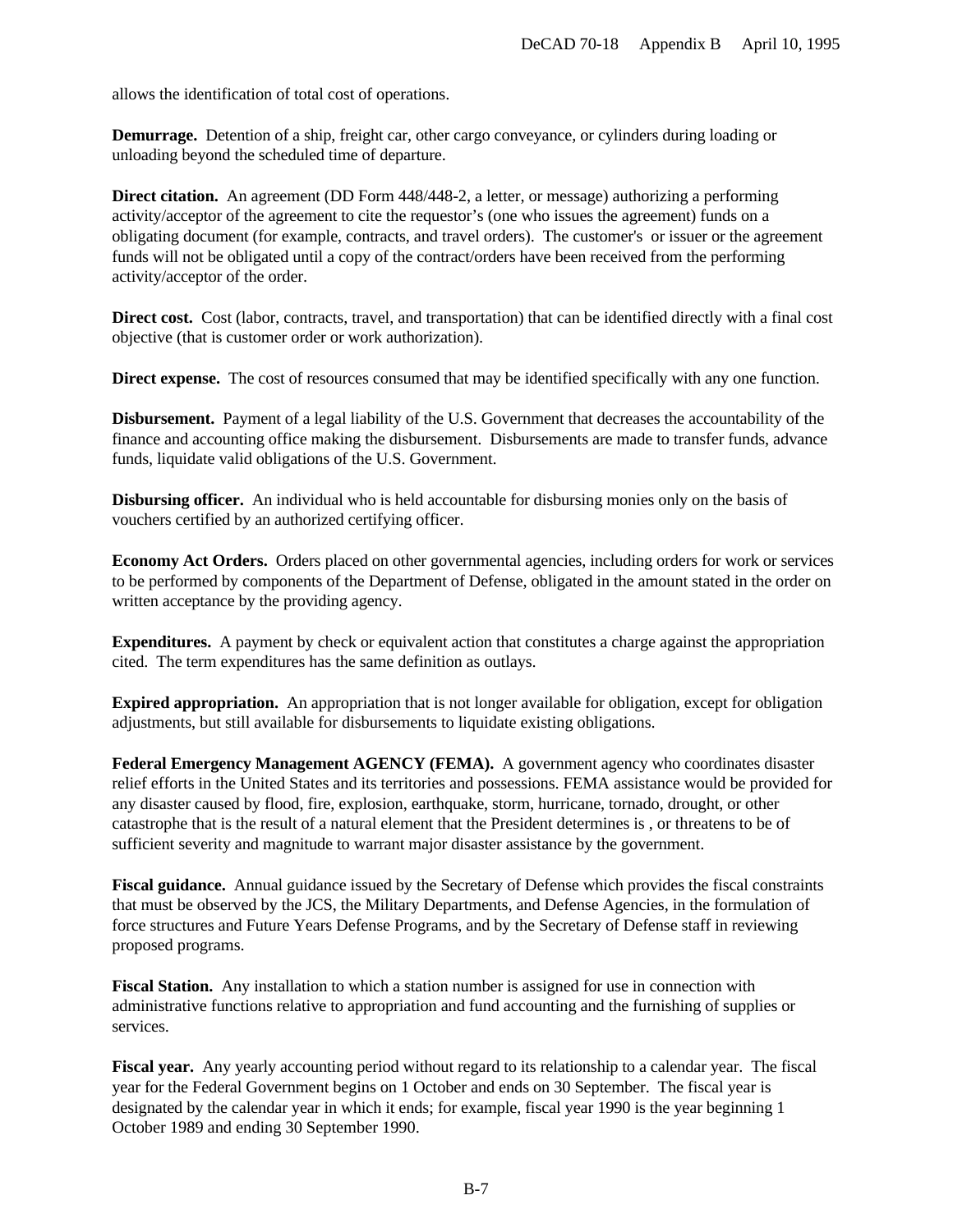**F.O.B. Origin.** Free of expense to DeCA delivered under one of the following conditions:

a. On board the indicated type of carrier conveyance at a designated point in the city, county, and State from which the shipment will be made and from which line-haul transportation (as distinguished from switching, local drayage, or other terminal service) will begin.

b. To, and placed on the carrier's wharf or freight station.

c. To a U.S. Postal Service facility.

d. To any DeCA-designated point within the same commercial zone as the f.o.b. origin point specified in the contract. However, DeCA pays freight charges from the above location to the consignee destination. Commercial accounts payable personnel can pay up to the total amount of an estimated cost of shipment shown in a contract. If there is no estimated cost in the contract, commercial accounts payable personnel can pay up to 10 percent of the total contract value or \$100, whichever is less, for shipment costs.

**Foreign Currency Fluctuations.** The difference between budget rates approved for execution and actual foreign currency exchange rates in effect at time of payment that cause changes in obligations or contractual liabilities. Obligations are recorded using the budget rate, and payments are made using the current foreign currency exchange rate.

**Foreign currency unliquidated or liquidated obligations.** Foreign currency unliquidated obligations are derived by taking obligations at the budget rate less the disbursements at the budget rate. Foreign currency liquidated obligations is the actual disbursement at the budget rate.

Fund control. Refers to control over use and management of fund appropriations to ensure that (1) funds are used only for authorized purposes, (2) they are economically and efficiently used, (3) obligations and expenditures do not exceed the amounts authorized and available, and (4) the obligation or disbursement of funds is not reserved or otherwise withheld without congressional knowledge and approval. Each accounting system shall incorporate appropriate techniques to assist in achieving fund control objectives.

**Fund reservation.** The withholding through informal administrative action of a certain amount of obligation authority or other fund authorization based on the contemplated issuance of orders, requisitions, requests, or other planned incurring of obligations. Such action earmarks available funds for future obligation without the imposition of formal accounting control.

**Funding ceiling.** Administrative limit imposed on funding, specifying a dollar amount that must be expended in meeting a particular requirement or mission without approval from the next higher funding authority.

**General and Administrative (G&A).** Essentially overhead and not driven by sales (output). G&A costs do not fluctuate with sales trends and instead remain fixed or dependent upon actual usage. BOS costs are a part of G&A expense.

**Indirect cost.** Cost (labor, material, contracts, travel, and transportation) that cannot be identified directly with the final cost objective (that is, customer orders or work authorization).

**Indirect hire.** Foreign national personnel not hired or administered directly by DeCA who furnish support to the DeCA pursuant to contracts, agreements, or other arrangements with foreign governments.

**Inflation.** A general increase in price levels (economist's definition); increase in cost of an item without a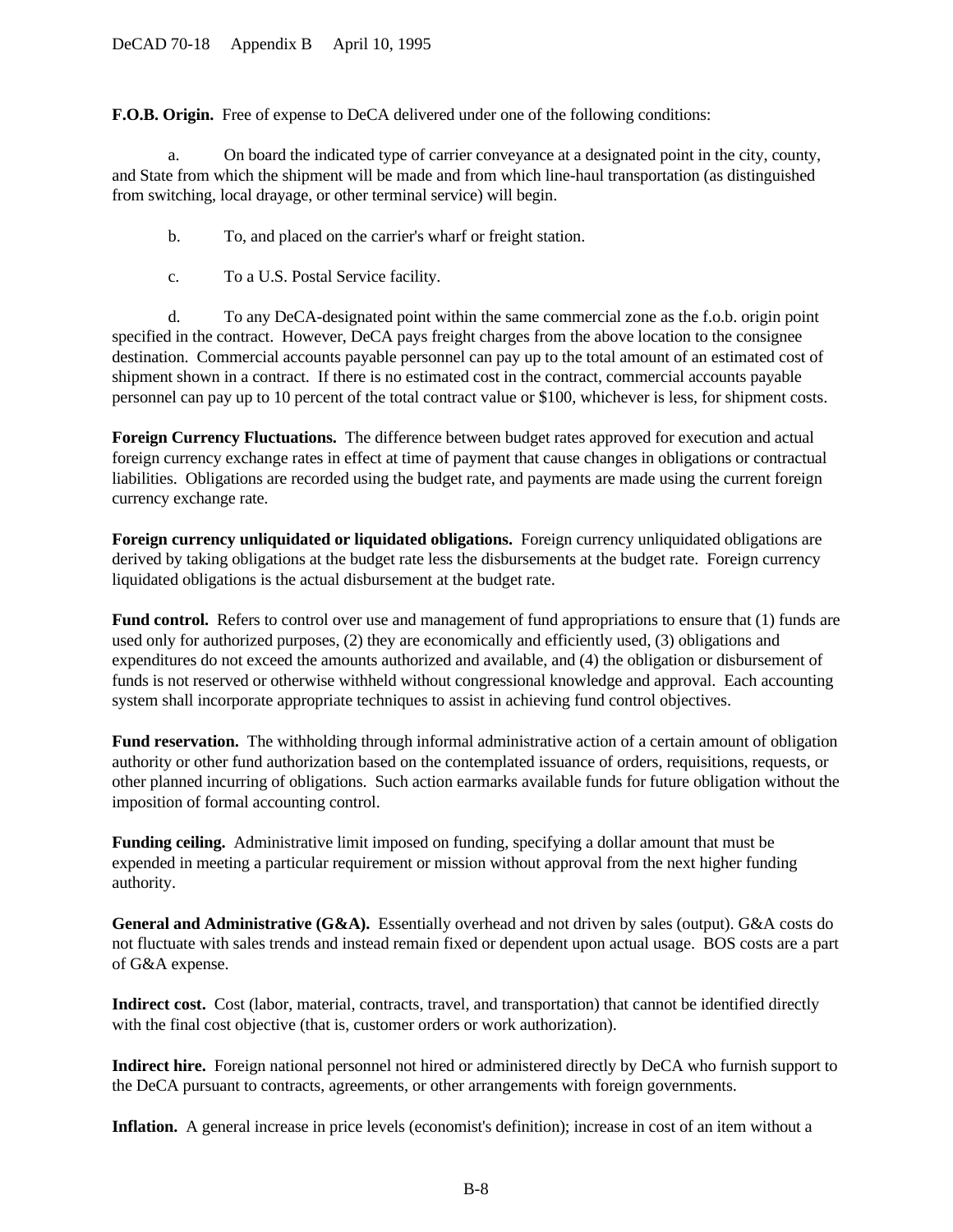corresponding increase in real value received, that is not change in quality or quantity received (consumer's definition).

**Internal control.** A plan or organization intended to and coordinate methods and measures within an organization to safeguard assets, check the accuracy and reliability of accounting and related data, promote operating efficiency, and encourage adherence to managerial policies.

**Internal control documentation.** Written policies, organization charts, procedural write-ups, manuals, memoranda, flow charts, decision table, completed questionnaires, software, and related written materials used to describe the internal control methods and measures, to communicate responsibilities and authorities for operating such methods and measures, and to serve as a reference for persons reviewing the internal control.

**Internal controls.** The manner in which financial, manpower, and property resources are to be controlled and safeguarded by the regular authorization, approval, documentation, recording, reconciling, reporting, and related accounting processes.

**Internal control standards.** The standards issued by the Comptroller General for use in establishing and maintaining systems of internal control. Those standards are applicable to all operations and administrative functions, but are not intended to limit or interfere with duly granted authority for the development of legislation, rulemaking, or other discretionary policy making in an Agency.

**Internal control technique.** The application of prescribed processes and documents to efficiently and effectively accomplish an internal control objective and to help safeguard an activity from waste, loss, unauthorized use, or misappropriation.

**Intra-Government Agreements.** A project order under 41 USC 23, an Economy Act (31 USC 1535), or a procurement order to another military department for reimbursable procurement of direct citation.

**Limitations.** Usually, amounts specified in law which earmark an amount that may be obligated and expended for a specific purpose or project. Such amounts are legal limitations which must be observed thought the budget execution process. Limitations may also be established by administrative action in which case similar steps must be taken to control the use of funds in accordance with the terms and amounts specified.

**"M" Account.** A successor account into which obligated balances under an appropriation are transferred (merged) at the end of the second full fiscal year following expiration. The "M" account remains available for payment of obligation and liabilities charged or chargeable to various accounts.

**Major real property maintenance.** Routine and recurring work of \$15,000 or more that is conducted to preserve the physical structure or its support system.

**Military Interdepartmental Purchase Request.** An order issued to procure services, supplies, or equipment between DeCA and other Military Departments and Defense Agencies. The MIPR (DD Form 448) may be accepted on a direct citation or reimbursable basis. It is an "Economy Act" (31 U.S.C. 1535) order subject to downward adjustment when the obligated appropriation is not longer valid for obligation.

**Multiple-year appropriation.** An appropriation account which is available for incurring new obligations for a definite period of time in excess of one fiscal year.

**Multiple-year authority.** Budget authority that is available for original obligation for a specified period of time in excess of one fiscal year.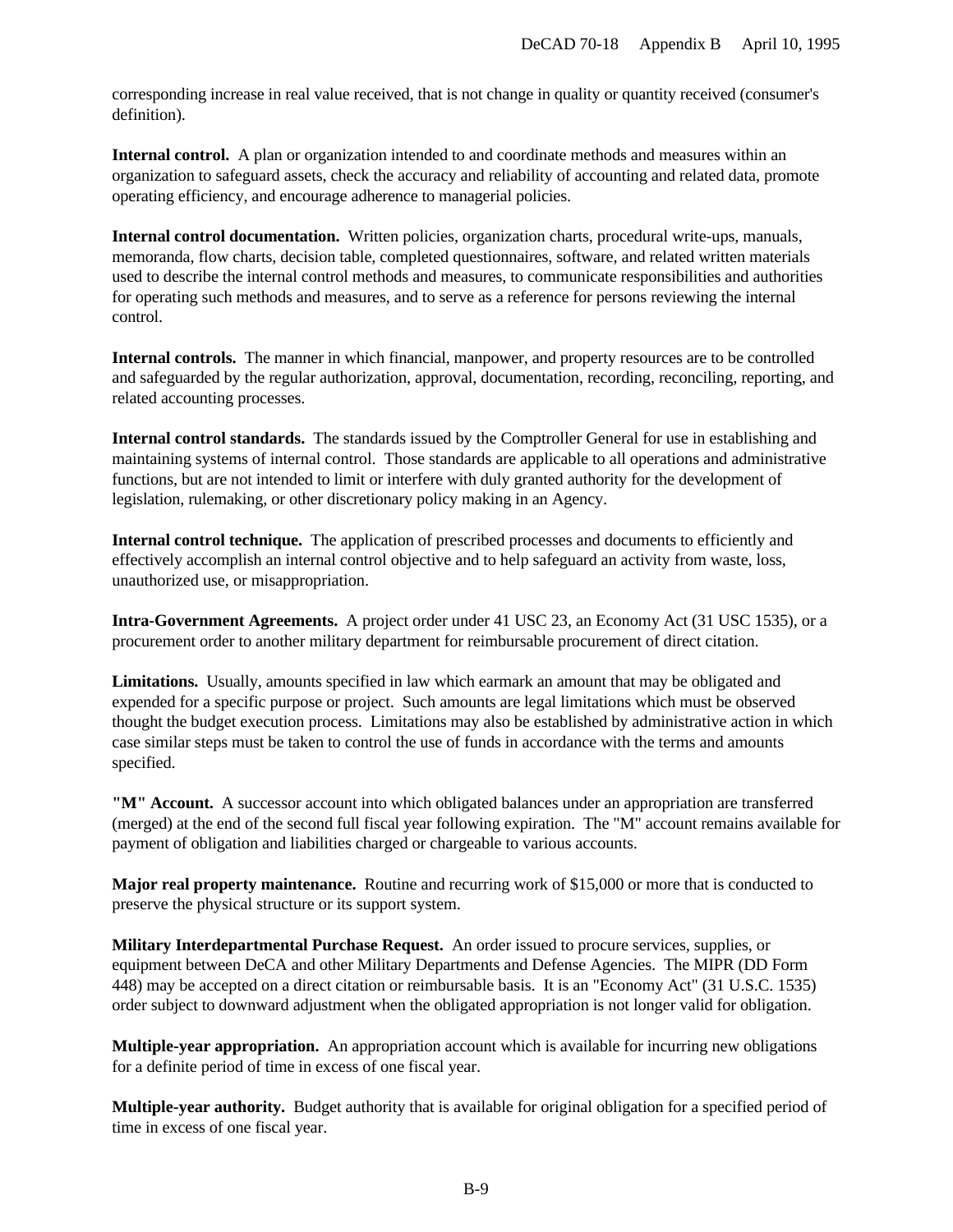**NEXMARTS.** Retail outlets at military installations that combine both commissary goods and exchange products operated by the Navy Exchange Service Command (NEXCOM). Nexmarts existed prior to DeCA as "Locations stores". Prior to DeCA becoming operational DeCA obtained concurrence from the Moral Welfare & Recreational Panel (MWR) allowing the continued operation of the original 15 NEXMARTS and 2 additional stores. Nexmarts only exist in OCONUS locations and are funded centrally by HQ DeCA.

**No-year account.** Available for new obligations until expended or rescinded by the U.S. Congress.

**No-year appropriation.** An appropriation account that is available for incurring obligations until exhausted, or the purpose for which it was designated is accomplished without a fixed restriction as to a period of time. An "X" located in the fiscal year code record position indicated a no-year appropriation.

**Obligated balances.** Represents obligations incurred for which disbursements have not been made. This balance can be carried forward indefinitely until the obligations are liquidated.

**Obligations.** Amounts of orders placed, contracts awarded, services rendered, or other commitments made by Federal agencies during a given period that will require outlay during the same or some future period.

**Obligation ceiling.** Each activity will receive and activity detail funding authorization document which will indicate the amount of funds available to it. Total obligations as established cannot be exceeded without prior approval with one exception as explained below. Automatic reimbursement amounts can be exceeded if earned. Obligations cannot be made against either the funded or automatic reimbursement authority until order is received.

**Obligational authority.** The sum of (1) budget authority provided for a given fiscal year, (2) balances of amounts brought forward from prior years that remain available for obligation, and (3) amounts authorized to be credited to a specific fund or account during that year, including transfers (See "Budget Authority.")

**Obligational control.** A method of providing for adherence to a financial plan by restricting the incurring of obligations to limitations prescribed by an approved operating budget.

**Obligations incurred.** Total amount of obligations that have been established against an appropriation of funds.

**Offsetting collections.** Collections from Government accounts or from transactions with the public. The two major categories of offsetting collections are offsetting receipts (amounts deposited to receipt accounts) and offsetting collections credited to appropriation or fund accounts.

**Operating budget.** The component of the operating program that details the financial plans in terms of costs (funded and unfunded) and obligations in support of the operating program for the budget year. At each level the operating budget provides a financial plan to support the activities and functions for which the commander is responsible.

**Operating program.** This program is prepared by Region Commanders and Directors and lists the annual objectives to be obtained relating the objectives to available resources, manpower, material, and money.

**Outlays.** The amount of checks issued or other payments made (including advances to others), net of refunds and reimbursements. Outlays are net of amounts that are adjustments to obligational authority. The terms "expenditure" and "net disbursement" are frequently used interchangeably with the term "outlay". Gross outlays are disbursements and net outlays are disbursements (net of refunds) minus reimbursements collected.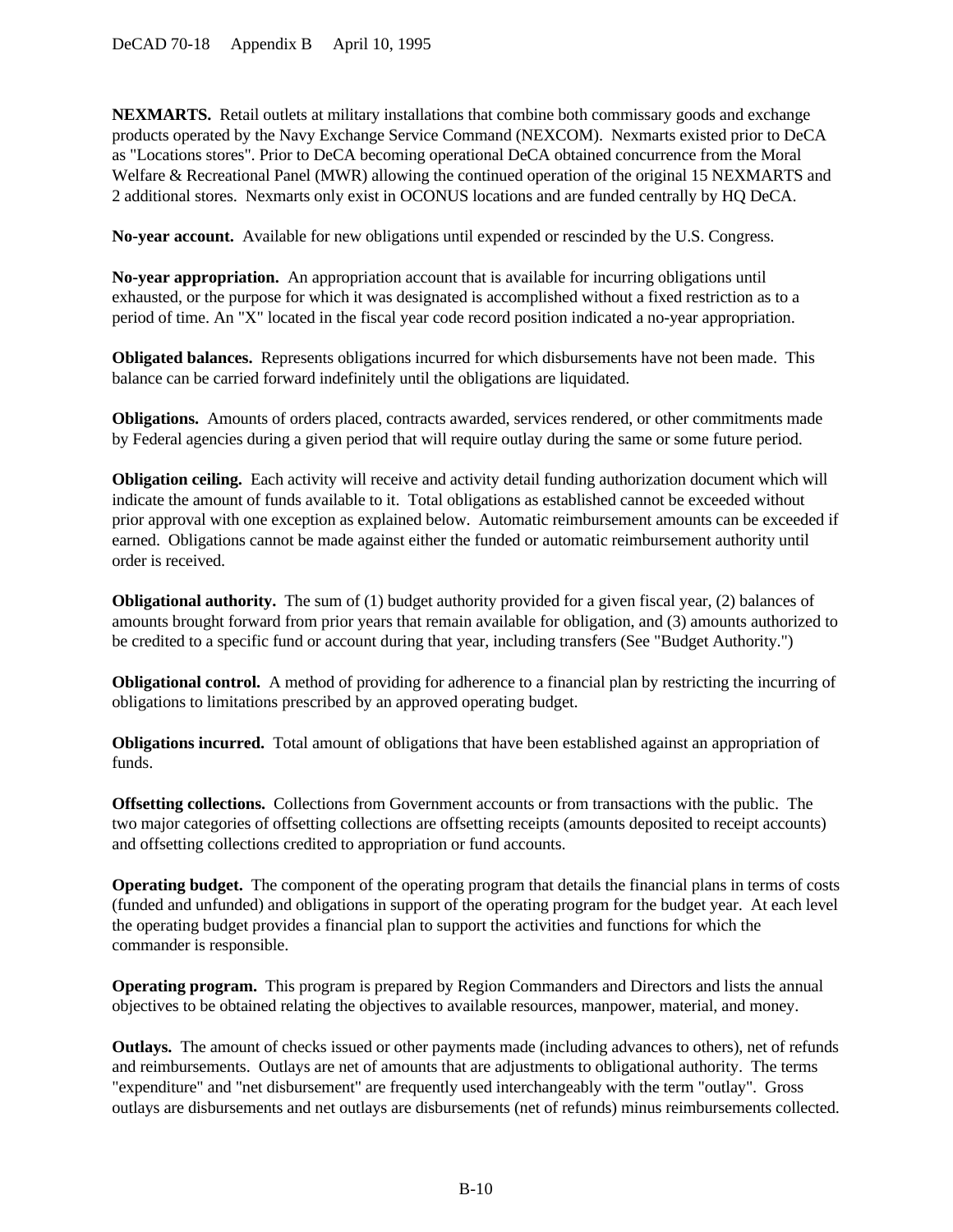**Outstanding commitment.** Administrative reservations of funds (commitments) that have been posted to an activity commitment ledger that has not been reconciled with the Activity Detail Cost Report (ADCR) that the activity receives from the finance office (for example, actual expenses or obligations have not appeared on the ADCR).

**Overobligation.** A condition existing when total obligations incurred exceed total available obligational authority.

**Packing, crating, and handling costs.** A subset of accessorial costs that are incurred for sales, or shipments, of property.

**Biennial Planning, Programming, and Budgeting.** An integrated system for establishing maintenance and revision of the FYDP and DOD budget. Through this system, an attempt is made to combine policy formulation with budgetary allocation and to provide a mechanism for analysis. The Biennial Planning, Programming, and Budgeting is a cyclic process containing three distinct, but interrelated phases: planning, programming, and budgeting. In addition to establishing the framework and process for decision making on future programs, the process permits prior decisions to be examined and analyzed from the viewpoint of the current environment (threat, political, economic, technological and resources) and for the time period being addressed. The ultimate objective of PPBES is to provide operational commanders the best mix of forces, equipment, and support attainable within fiscal constraints.

**President's Budget.** The documentation sent to U.S. Congress by the President in January/February of each year in accordance with the Budget and Accounting Act of 1921, as amended, estimating U.S. Government receipts and outlays for the ensuring fiscal year and recommending appropriations in detail.

**Program Objective Memorandum.** A memorandum in prescribed format submitted to the Secretary of Defense by the Secretary of Military Department or the Director of a Defense Agency which recommends the total resource requirements within the parameters of the published Secretary of Defense Fiscal Guidance.

**Program year.** The first fiscal year after the budget year, or the second fiscal year after the current fiscal year. During fiscal year 1990, the budget year would be fiscal year 1991 and the program year would be fiscal year 1992.

**Reapportionment.** A revision of a previous apportionment of budgetary resources for an appropriation or fund account. A revision would ordinarily cover the same period, project, or activity covered in the original apportionment.

**Reappropriations.** Congressional action to continue the obligational availability, whether for the same or different purposes of all or part of the unobligated portion of budget authority that has expired or would otherwise expire. Reappropriations are counted as budget authority in the year for which the availability is extended.

**Recoveries (formerly deobligations).** A downward adjustment of previously recorded obligations. This may be attributable to the cancellation of a project or contract, price revisions or corrections of estimates previously recorded as obligations.

**Reimbursements.** Amounts received from the public or other government accounts which represent payments for goods or services furnished and are creditable to the appropriation originally charged for those goods and services.

**Reimbursable order.** An agreement to provide goods or services to certain activities, tenant activities, or individuals when the support is initially provided using mission funds and reimbursed to the installation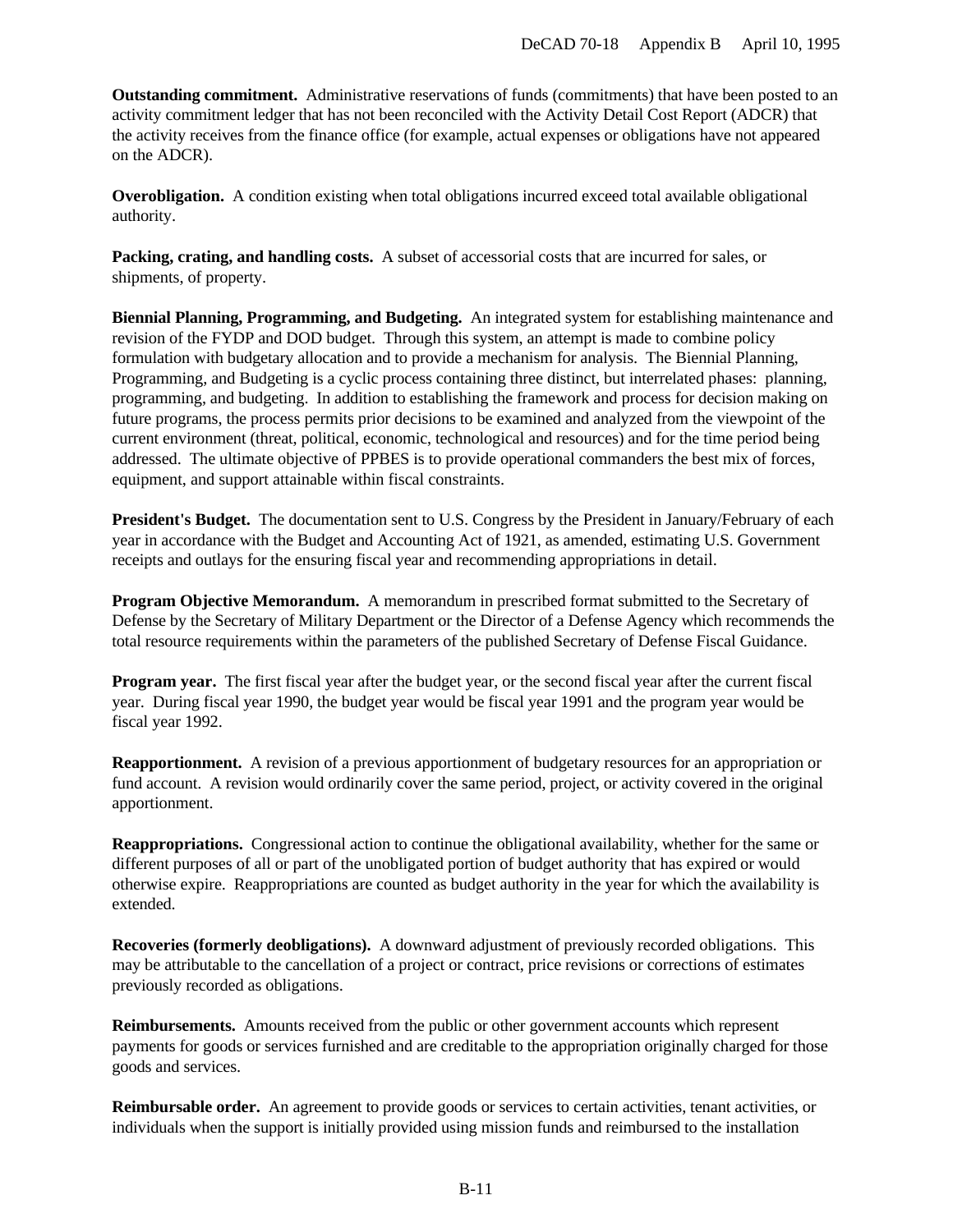through a billing procedure.

**Reimbursable orders versus direct cite funds.** With reimbursable orders, the seller uses its funds to pay for the ordered goods or services, and then self reimburses of sends the buyer a bill. With a direct fund citation, the organization acquiring the goods or services cites the buying organizations funds on the obligation document; bills are then sent directly to the buyer for payment, or are paid locally using the funds of the buying activity.

**Reprogramming.** Realignment of budget authority from the purpose of which appropriated to finance another (usually emergency, unfunded) requirement.

**Rescission.** Congressional action by both Houses of Congress on a bill that withdraws budget authority which is otherwise available for agency use.

**Reserves.** Portions of budgetary resources set aside by OMB to (1) provide for contingencies, or (2) effect savings made possible by or through changes in requirements or greater efficiency of operations.

**Restoration.** An unobligated amount previously withdrawn by administrative action to the merged surplus balances that is again made available to fund with scope increases to original obligations.

**Source document.** This term includes all contracts, vouchers, forms and records of a documentary nature that are necessary to evidence the original transactions of receipt, issue, adjustment, transfer, and other similar transactions.

**Support documents.** The documents which authorize commercial accounts payable personnel to legally disburse funds. The minimum documentation necessary is procurement or other authorizing document, receiving and acceptance report, and an invoice.

**Transactions by other.** Term used by an installation describing disbursements or collections processed by another installation. The fiscal station number of the funded installation is cited.

**Transactions for other.** Term used by an installation indicating collections or disbursements of funds processed for another installation. The specific allotment accounting classification of the funded installation is cited

**Transfer between appropriation accounts.** A transaction which, pursuant to law, withdraws budget authority of balances from one appropriation account for credit to another appropriation account. The use of such transferred authority is charged to the appropriation credited with the transfer. **Transfer of funds.** When specifically authorized by law, all or part of the budget authority or prior year unobligated balances in one account may be transferred to another account.

**Trust revolving fund.** The name given to a fund entity when a trust fund corpus is established to perform a continuing cycle of business-type operations in accordance with the trust agreement of statute, in which case a combined receipt and expenditure account is used.

**Unfinanced requirement.** Items or activities (requirements) considered necessary by the installation but which go unfunded and therefore in the eyes of the installation remain as "unfinanced requirements".

**Unit cost.** The factor obtained by computing the price of the goods or services provided verses total costs. Prices for goods or services are adjusted and set to break-even over the long term. In DeCA store level sales are used as the "price" and can not be adjusted. Under the Unit Cost concept DeCA funding is provided by computing the unit cost factor with actual sales. Unlike past years were budgets were funded with fixed